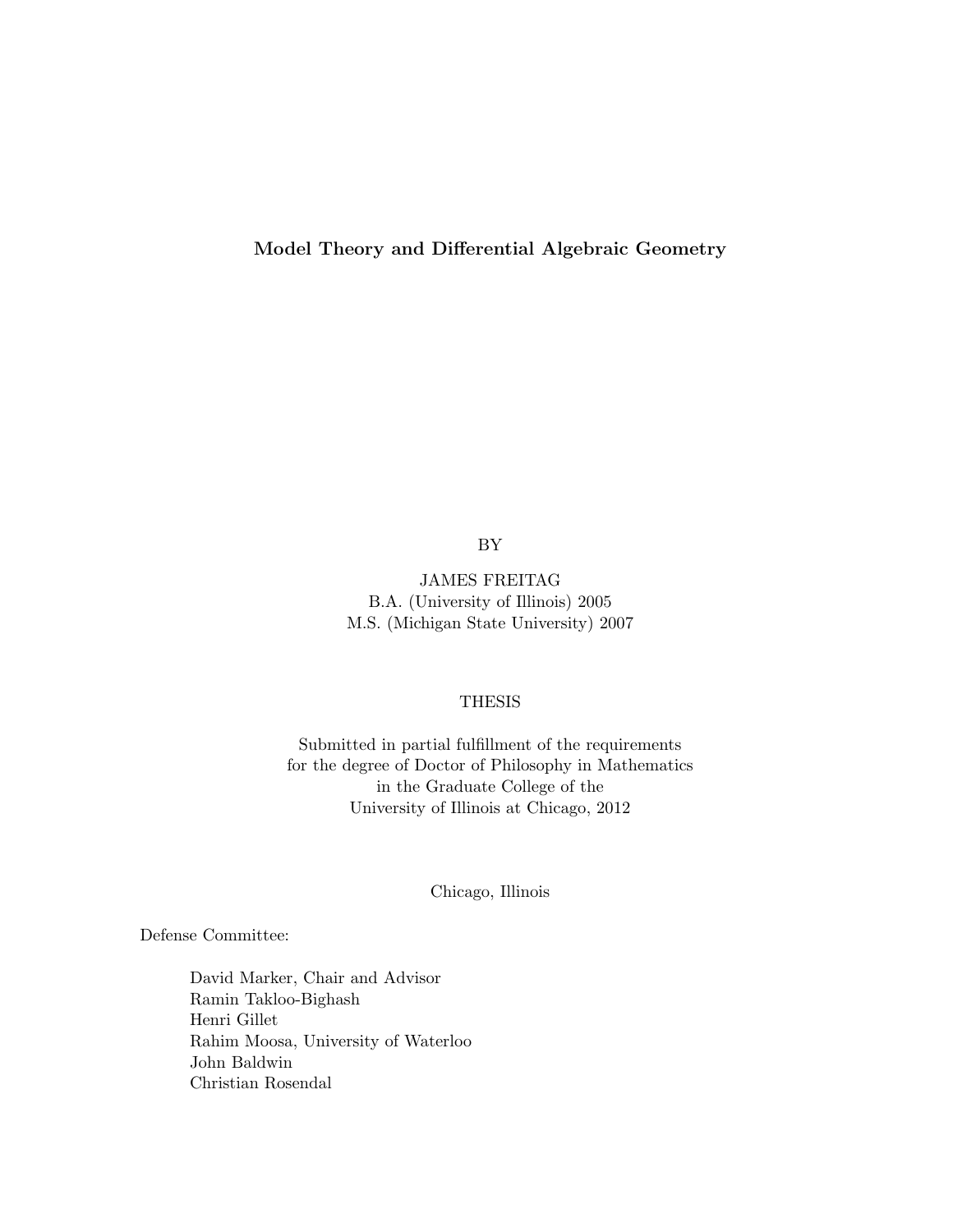Copyright by

James Freitag

2012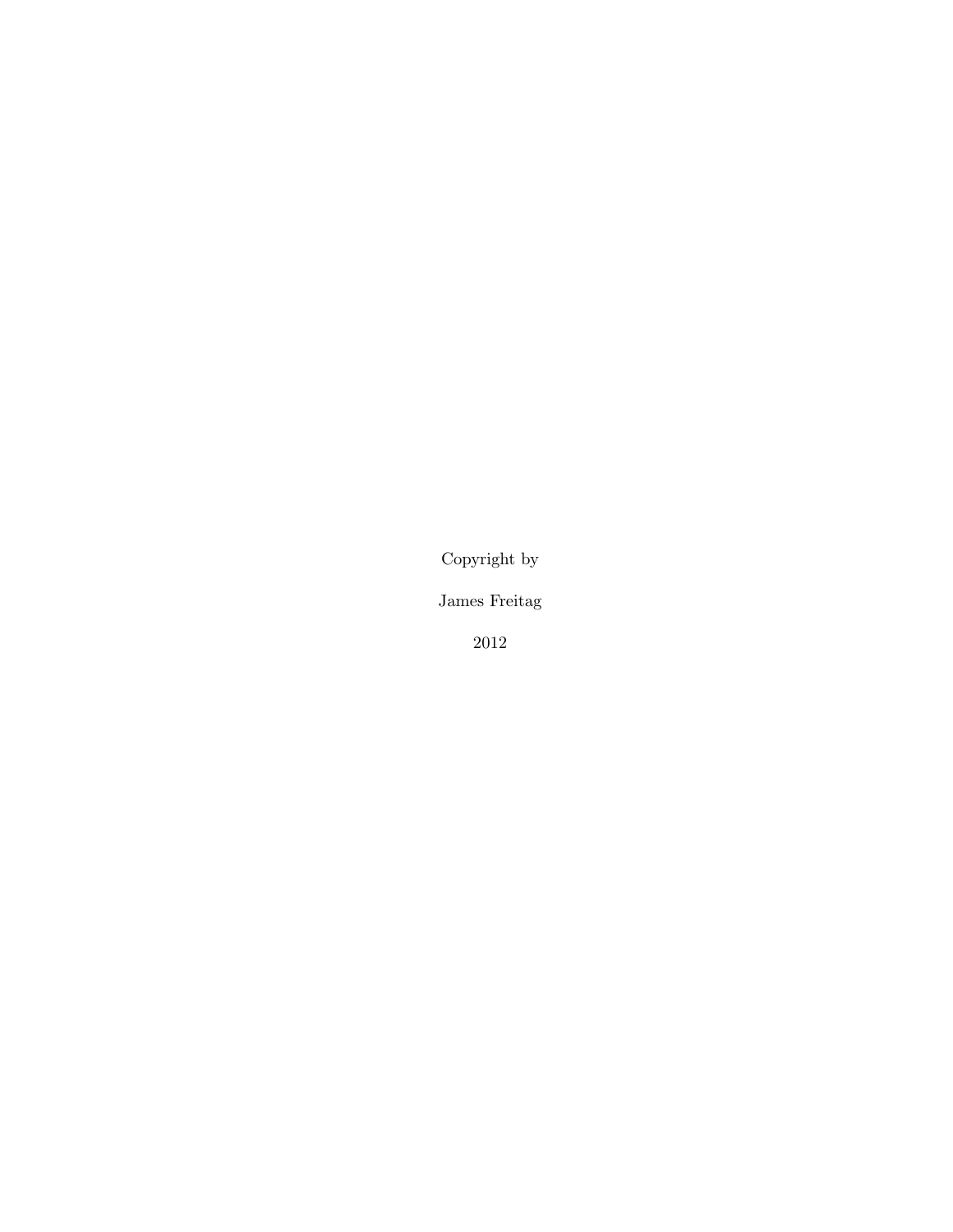To Kate and Sophie.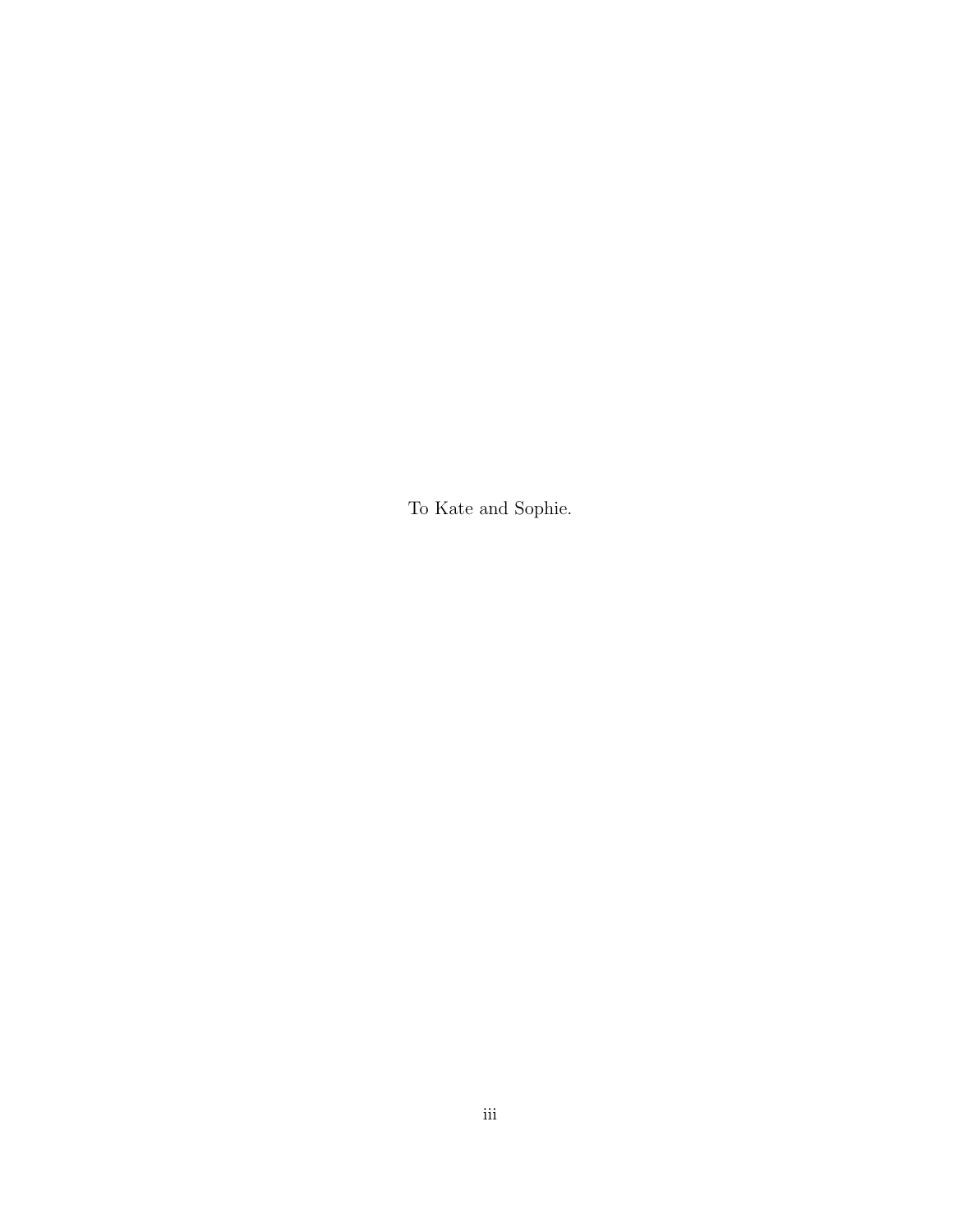## ACKNOWLEDGMENTS

I thank my thesis advisor Dave Marker for his help and guidance during my graduate education. He was generous with his time and support during my time as a gradaute student. Discussions with Dave contributed to the exposition and development of most of the chapters of this thesis. Some of the topics in this thesis were inspired by his wonderful lectures.

Alice Medvedev is owed special thanks. Alice taught me mathematical logic when I first arrived at UIC, and she was particularly generous with her time while she was a postdoc at UIC and I was a young graduate student. Discussions with Alice strongly influenced the themes and topics explored in this thesis. Special thanks to Alexey Ovchinnikov for his generosity during trips to CUNY. Special thanks are also due to Holly Krieger, a more than wonderful office-mate, friend, and collaborator over the past five years.

Many other people have contributed to my development as a mathematician or to this thesis in particular. In particular I would like to thank the following friends, fellow students, teachers, hosts: Paul Reschke, Tom Bellsky, Omar León-Sanchez, Rahim Moosa, Phyllis Cassidy, William Sit, William Simmons, Uri Andrews, Ahuva Schkop, Martin Koerwin, Phillip Wesoleck, Joe Orville, Gabriel Conant, John Baldwin, Michael Singer, Richard Churchill, Laura DeMarco, Ramin Takloo-Bighash, Moshe Kamensky, Henri Gillet, Maryanthe Malliaris, Mihnea Popa, and Izzet Coskun. Thanks to Anand Pillay and Tom Scanlon for useful suggestions, interesting questions, and sponsorship of postdoctoral applications. Because I talked with many people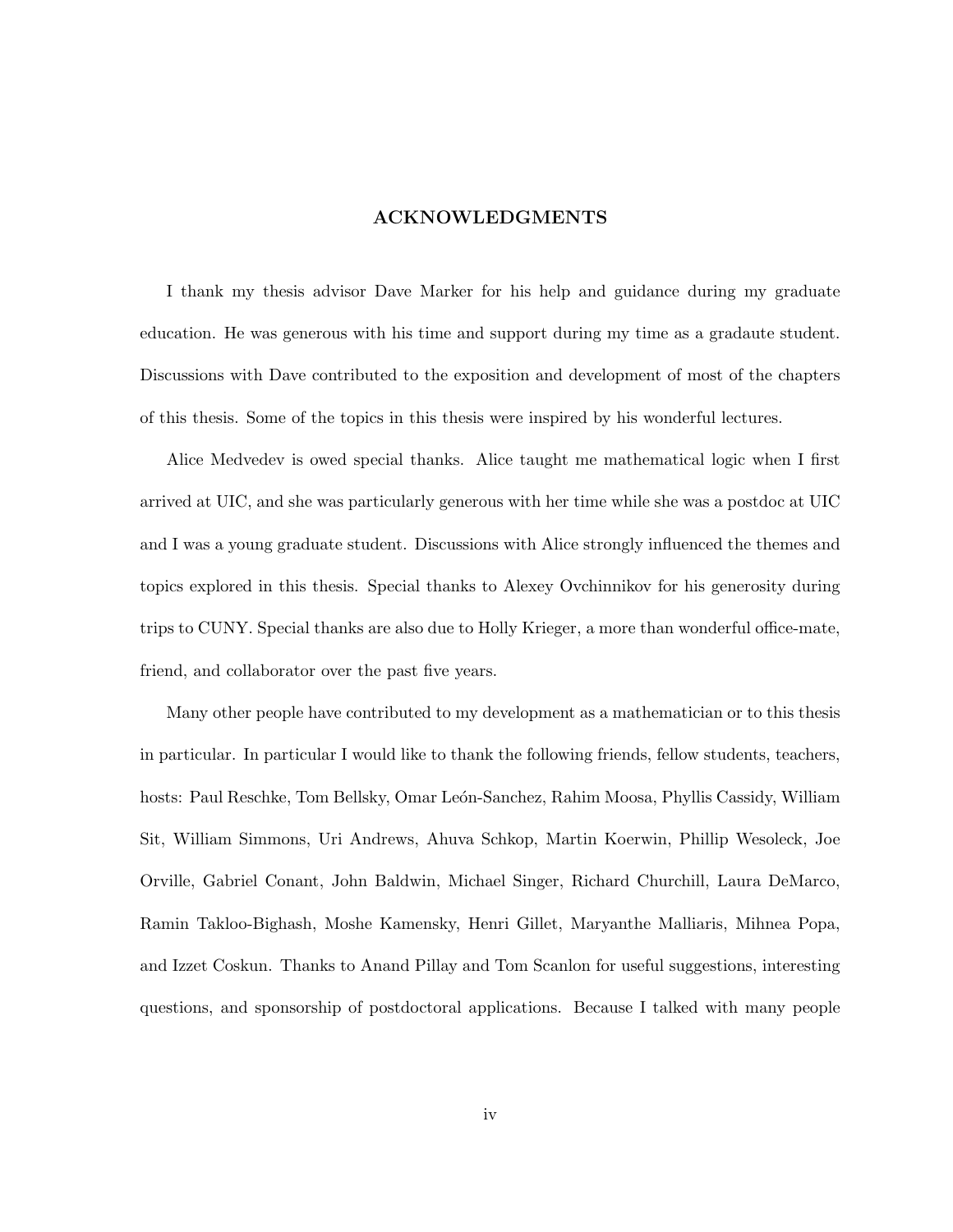# ACKNOWLEDGMENTS (Continued)

specifically about the results contained in this thesis, I would like to mention some of the people and topics more specifically.

I would like to thank Phyllis Cassidy for numerous useful discussions on the topics of this thesis. Particularly, problems proposed by Phyllis or inspired by her work are the subject of chapters 3, 4, and 5. She and William Sit have also patiently explained many ideas in differential algebra; I am particularly grateful for their careful and patient reading of an early version of chapter 3. Conversations with Michael Singer also affected the development of chapters 3 and 4. Conversations with John Baldwin regarding an early version of chapter 5 were also extremely helpful.

I would like to thank William Simmons for many helpful discussions on the topic of ∆ completeness. Additional results in a different direction were recently obtained with the help of William Simmons and Omar Leön-Sanchez on a trip to Waterloo; this work and their questions affected some of the exposition here. I was inspired to pursue the results of chapter 7 after attending lectures of Mihnea Popa about motivic integration and arc spaces at UIC in the fall of 2011. After I wrote chapter 7, Phyllis Cassidy pointed me towards Kolchin's work, where, it turns out, the main theorem was originally proved.

The original motivation for chapter 8 was to prove a differential algebraic analogue of Bertini's theorem, an idea inspired by Dave Marker's exposition of a model theoretic proof of a portion of the classical theorem as presented by Poizat [\(68\)](#page-219-0). At this point, I already knew that such a theorem could only be true for differential algebraic varieties of positive differential transcendence degree (from several geometric theorems proved in [\(70\)](#page-219-1) and [\(20\)](#page-215-0)). Later, after I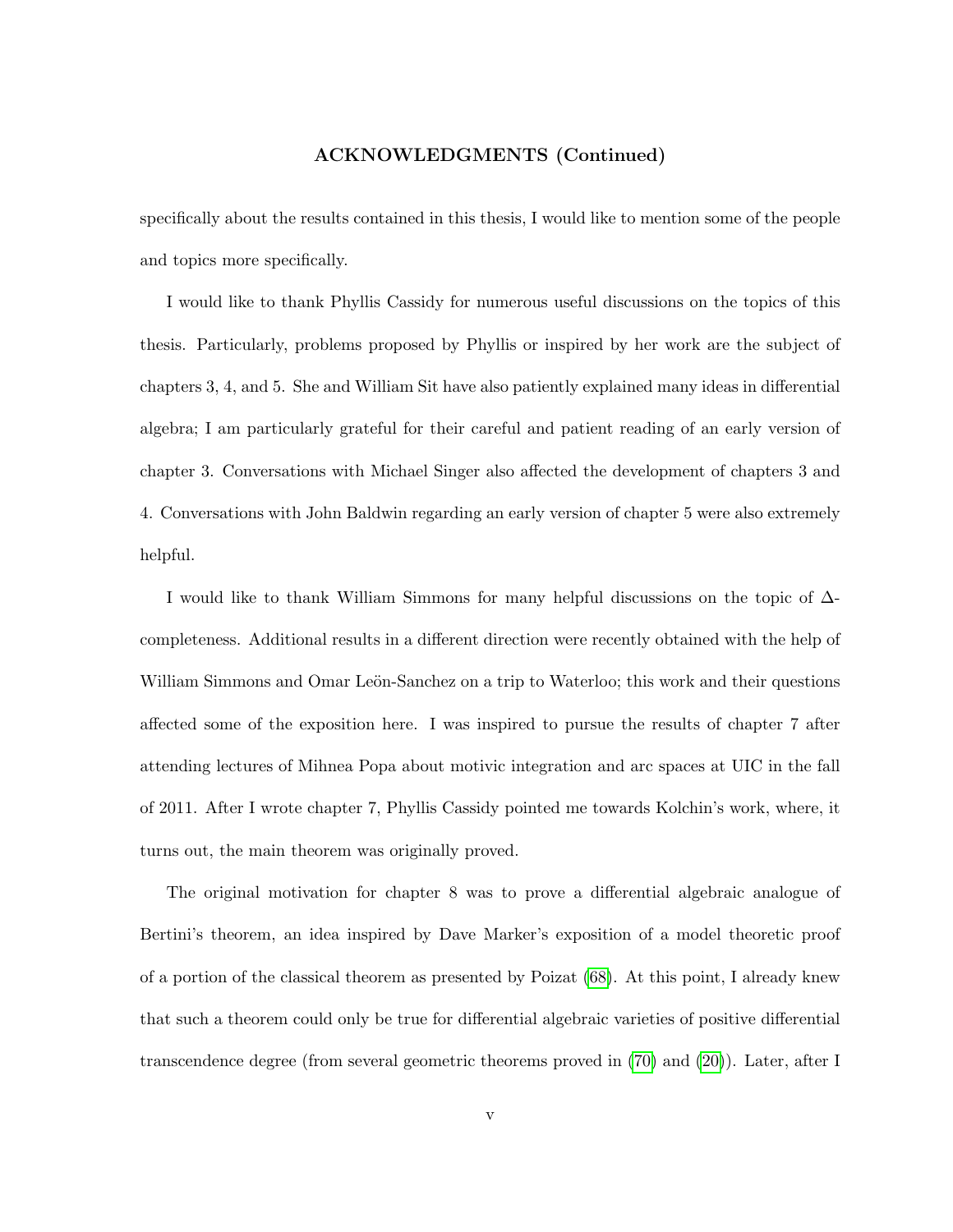# ACKNOWLEDGMENTS (Continued)

had calculated the dimensions of intersections, Phyllis Cassidy directed me to [\(90\)](#page-220-0), where parts of the ordinary case were handled (and some of the results of [\(70\)](#page-219-1) or [\(20\)](#page-215-0) were reproved in a different language). Thanks to Rahim Moosa and Omar Leön-Sanchez for discussions regarding the applications of results in chapter 8. Some of these were obtained during a visit to Waterloo, which was made possible thanks to an American Mathematical Society Mathematical Research Communities grant.

Finally, thanks to my family and to my parents in particular for all of their support and love.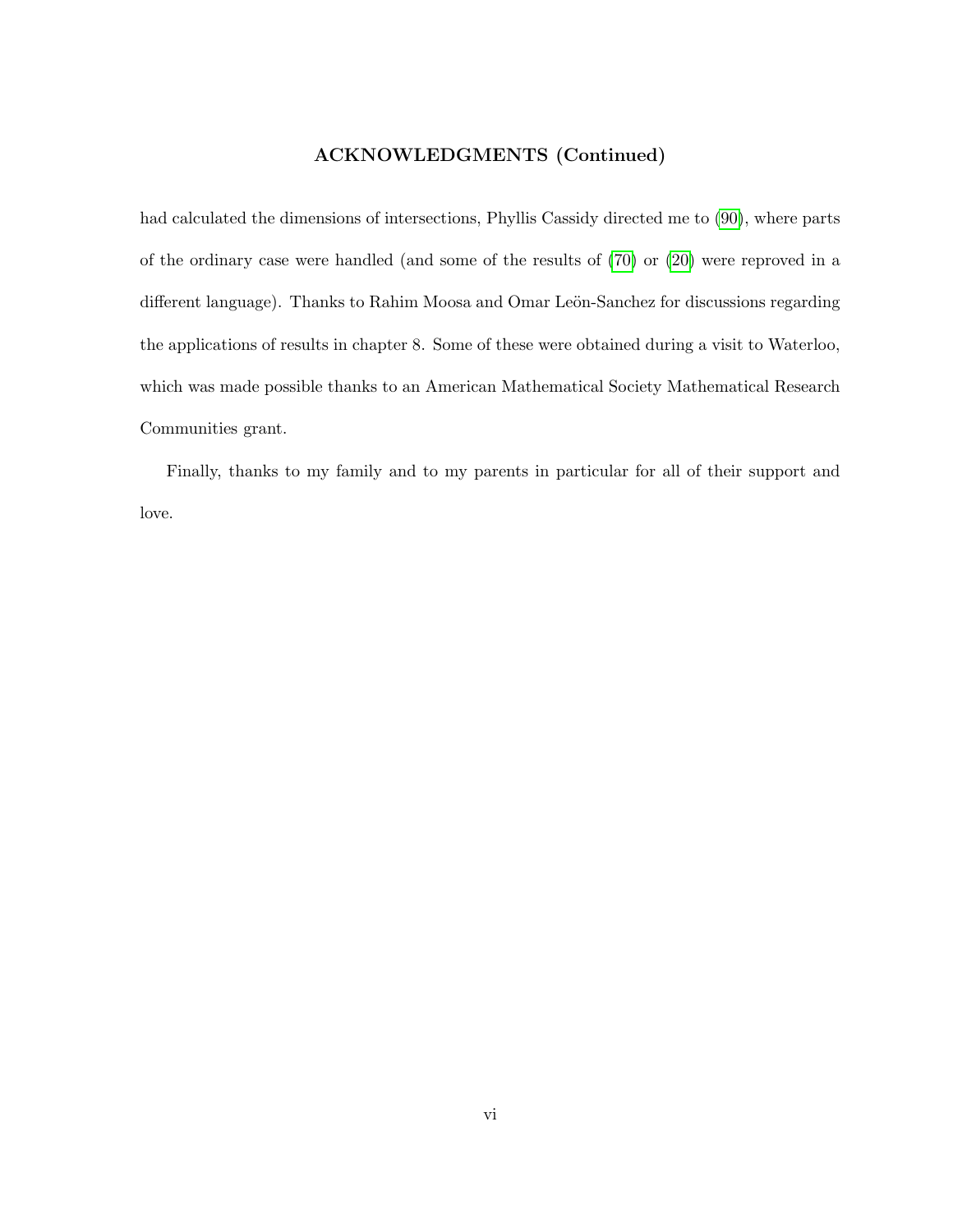# TABLE OF CONTENTS

# CHAPTER PAGE

| $\mathbf{1}$            | A BRIEF INTRODUCTION TO DIFFERENTIAL ALGEBRAIC<br><b>GEOMETRY</b><br>$\mathbf{1}$ |                                                                      |                |  |
|-------------------------|-----------------------------------------------------------------------------------|----------------------------------------------------------------------|----------------|--|
|                         |                                                                                   |                                                                      |                |  |
|                         | 1.1                                                                               |                                                                      | $\mathbf{1}$   |  |
|                         | 1.2                                                                               |                                                                      | $\overline{2}$ |  |
|                         | 1.3                                                                               |                                                                      | $\sqrt{4}$     |  |
|                         | 1.4                                                                               |                                                                      | $\overline{7}$ |  |
| $\bf{2}$                |                                                                                   | A BRIEF INTRODUCTION TO MODEL THEORY                                 | 11             |  |
|                         | 2.1                                                                               |                                                                      | 11             |  |
|                         | 2.2                                                                               | Definable sets, groups, theories and types $\dots \dots \dots \dots$ | 13             |  |
|                         | 2.3                                                                               |                                                                      | 18             |  |
|                         | 2.4                                                                               | (More) Model theory of differential fields                           | 24             |  |
| 3                       | INDECOMPOSABILITY FOR DIFFERENTIAL ALGEBRAIC                                      |                                                                      |                |  |
|                         |                                                                                   |                                                                      | 26             |  |
|                         | 3.1                                                                               |                                                                      | 26             |  |
|                         | 3.2                                                                               |                                                                      | 27             |  |
|                         | 3.3                                                                               |                                                                      | 39             |  |
|                         | 3.4                                                                               | Definability of Commutators of Strongly Connected Groups.            | 43             |  |
|                         | 3.5                                                                               |                                                                      | 49             |  |
|                         | 3.6                                                                               | Generalizations of Strongly Connected                                | 50             |  |
| $\overline{\mathbf{4}}$ |                                                                                   | GROUPS OF SMALL TYPICAL DIFFERENTIAL DIMENSION                       | 55             |  |
|                         | 4.1                                                                               |                                                                      | 55             |  |
|                         | 4.2                                                                               | Differential Algebraic Group Actions                                 | 58             |  |
|                         | 4.3                                                                               | Groups of typical dimension one or two                               | 67             |  |
|                         | 4.4                                                                               | Typical differential dimension two and nilpotence $\dots \dots$      | 73             |  |
|                         | 4.5                                                                               |                                                                      | 76             |  |
| 5                       | ISOGENY FOR SUPERSTABLE GROUPS                                                    |                                                                      |                |  |
|                         | 5.1                                                                               |                                                                      | 86             |  |
|                         | 5.2                                                                               |                                                                      | 88             |  |
|                         | 5.3                                                                               |                                                                      | 91             |  |
|                         | 5.4                                                                               |                                                                      | 99             |  |
|                         | 5.5                                                                               |                                                                      | 103            |  |
| $\bf{6}$                |                                                                                   | <b>COMPLETENESS</b>                                                  | 107            |  |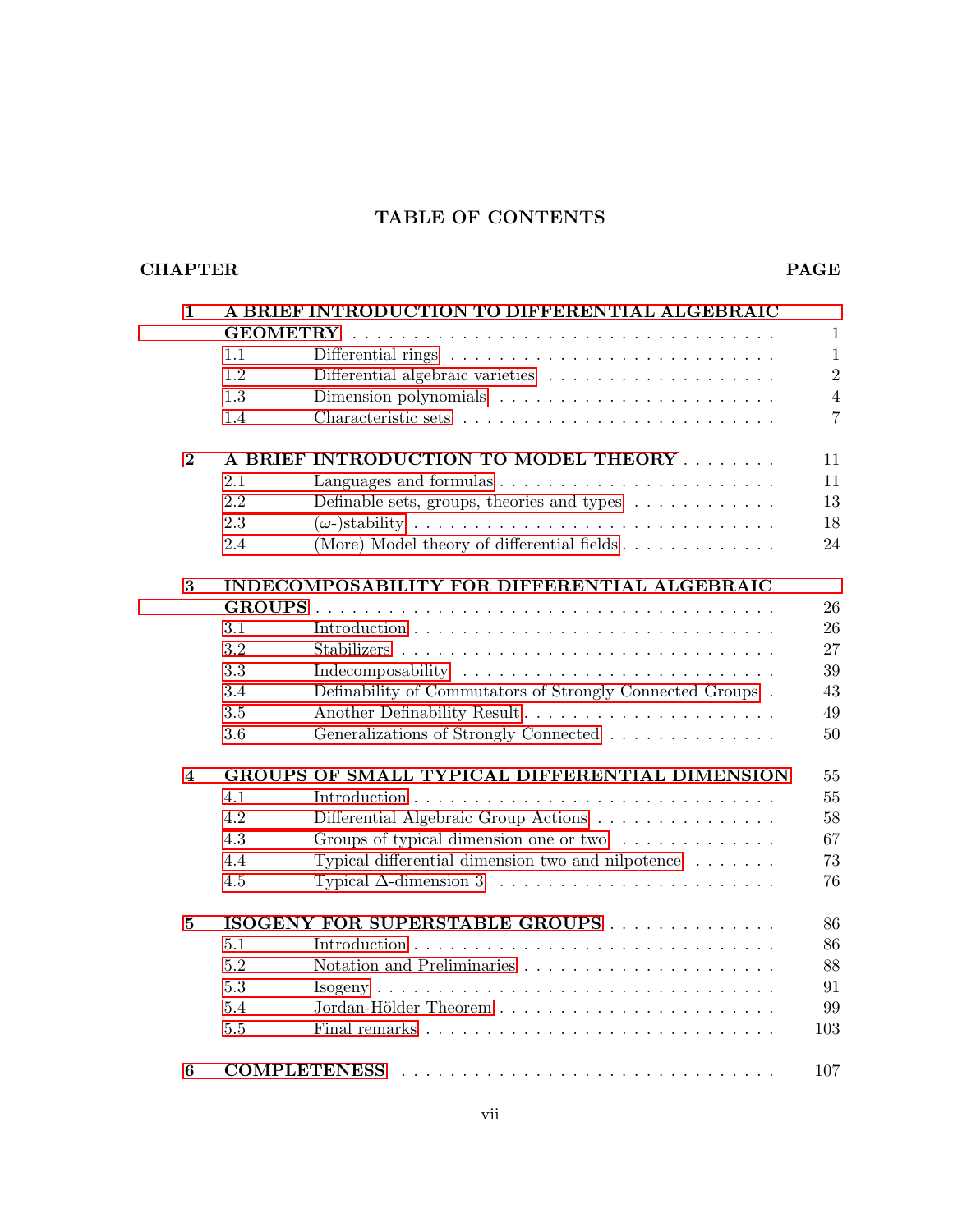# TABLE OF CONTENTS (Continued)

# CHAPTER PAGE

|                | 6.1                                      |                                                                                                | 107 |  |  |
|----------------|------------------------------------------|------------------------------------------------------------------------------------------------|-----|--|--|
|                | 6.2                                      | Definitions and basic results $\dots \dots \dots \dots \dots \dots \dots$                      | 112 |  |  |
|                | 6.3                                      |                                                                                                | 118 |  |  |
|                | 6.4                                      |                                                                                                | 119 |  |  |
|                | 6.5                                      | A Valuative Criterion for $\Delta$ -completeness                                               | 127 |  |  |
|                | 6.6                                      |                                                                                                | 132 |  |  |
| $\overline{7}$ | RELATIVE KOLCHIN IRREDUCIBILITY<br>138   |                                                                                                |     |  |  |
|                | 7.1                                      |                                                                                                | 138 |  |  |
|                | 7.2                                      | Relative Kolchin irreducibility $\hfill\ldots\ldots\ldots\ldots\ldots\ldots\ldots\ldots\ldots$ | 139 |  |  |
|                | 7.3                                      | An alternate approach to relative irreducibility $\dots \dots$                                 | 141 |  |  |
| 8              | 144                                      |                                                                                                |     |  |  |
|                | 8.1                                      |                                                                                                | 144 |  |  |
|                | 8.2                                      |                                                                                                | 149 |  |  |
|                | 8.3                                      |                                                                                                | 150 |  |  |
|                | 8.3.1                                    | Intersections with generic hypersurfaces                                                       | 150 |  |  |
|                | 8.4                                      |                                                                                                | 157 |  |  |
|                | 8.5                                      |                                                                                                | 160 |  |  |
|                | 8.5.1                                    |                                                                                                | 160 |  |  |
|                | 8.5.2                                    | Inheriting orthogonality from $\Delta$ -tangent spaces $\dots \dots$                           | 169 |  |  |
|                | 8.5.3                                    | Smoothness and hyperplane sections                                                             | 173 |  |  |
|                | 8.6                                      |                                                                                                | 175 |  |  |
|                | 8.7                                      |                                                                                                | 179 |  |  |
| 9              | GENERICITY IN DIFFERENTIAL FIELDS<br>184 |                                                                                                |     |  |  |
|                | 9.1                                      |                                                                                                | 184 |  |  |
|                | 9.2                                      | Comparing notions of genericity $\ldots \ldots \ldots \ldots \ldots \ldots$                    | 187 |  |  |
|                | 9.3                                      |                                                                                                | 190 |  |  |
|                | 9.4                                      |                                                                                                | 197 |  |  |
|                |                                          |                                                                                                | 203 |  |  |
|                |                                          |                                                                                                | 211 |  |  |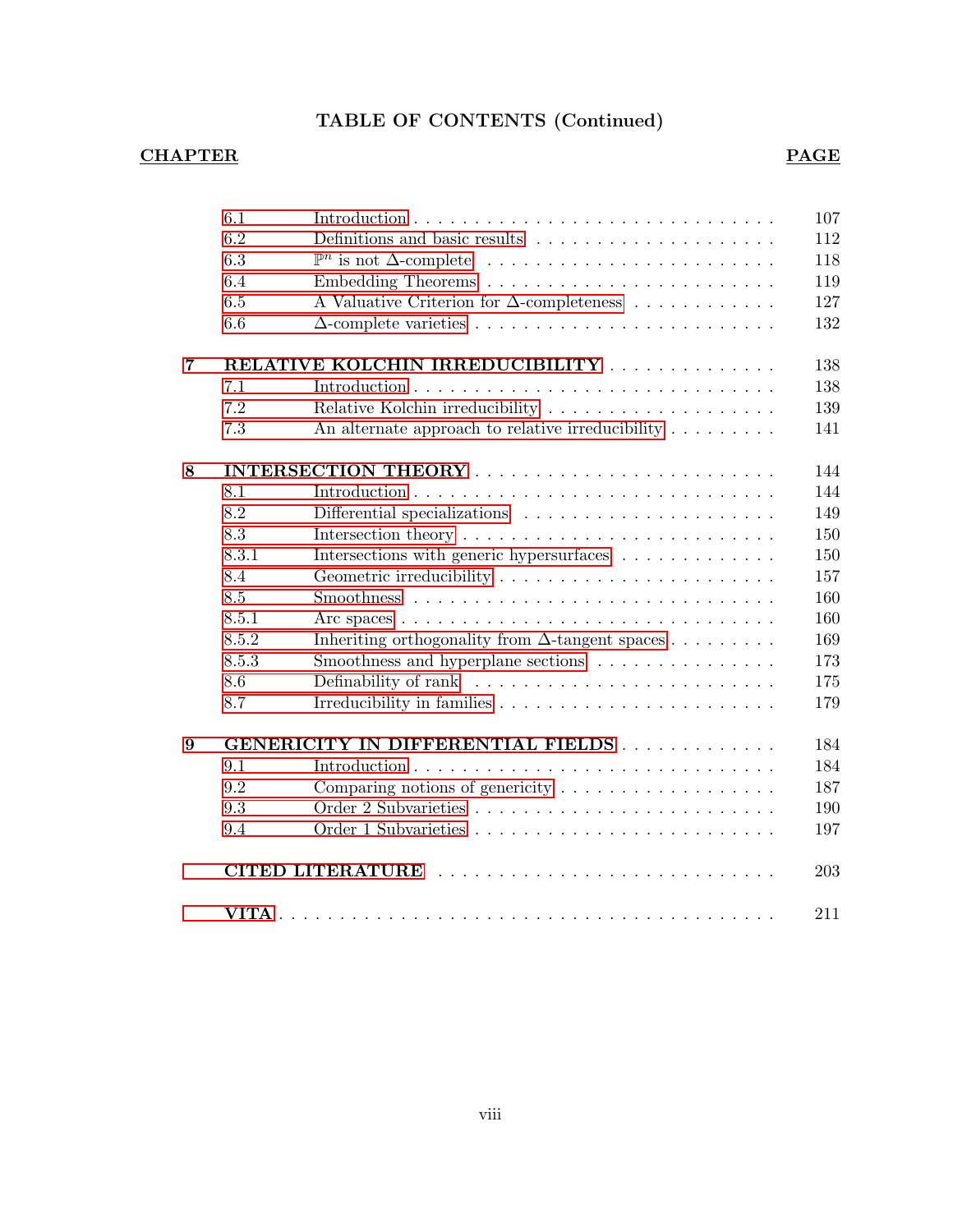# SUMMARY

In this thesis we study problems in differential algebraic geometry and model theory. Of course, these fields enjoy a rich connection. The connection began with Robinson who introduced differentially closed fields and established their basic model-theoretic properties [\(74\)](#page-219-2). Robinson's axiomatization was refined by Blum [\(7\)](#page-214-0); in the ensuing years connections developed rapidly. Stability-theoretic tools saw useful applications in differential fields, and differential fields became a sort of testing ground for theorems about  $(\omega$ -)stable theories [\(76\)](#page-219-3). As both subjects developed, the connections became deeper. We will not attempt to tell this whole story [\(45;](#page-217-0) [11,](#page-214-1) for more details). We hope this work will contribute to those connections by applying techniques of stability theory in differential algebraic geometry and by generalizing results from differential algebraic geometry to purely model-theoretic settings. We will begin with brief introductory chapters on model theory and differential algebraic geometry.

In chapter 3 we develop a tool for studying differential algebraic groups which we call indecomposability. The notion is inspired by similar model theoretic results developed by Zilber in the finite Morley rank situation and Berline and Lascar in the general superstable setting. The general blueprint for indecomposability results is the following: if a subgroup is generated by a family (perhaps infinite) of definable subsets which satisfy certain connectivity requirements with respect to the group, then the subgroup is itself definable. We apply our technique to prove an indecomposability theorem in the setting of partial differential algebraic groups. We use the main theorem to solve a problem of Cassidy and Singer. In chapter 4, we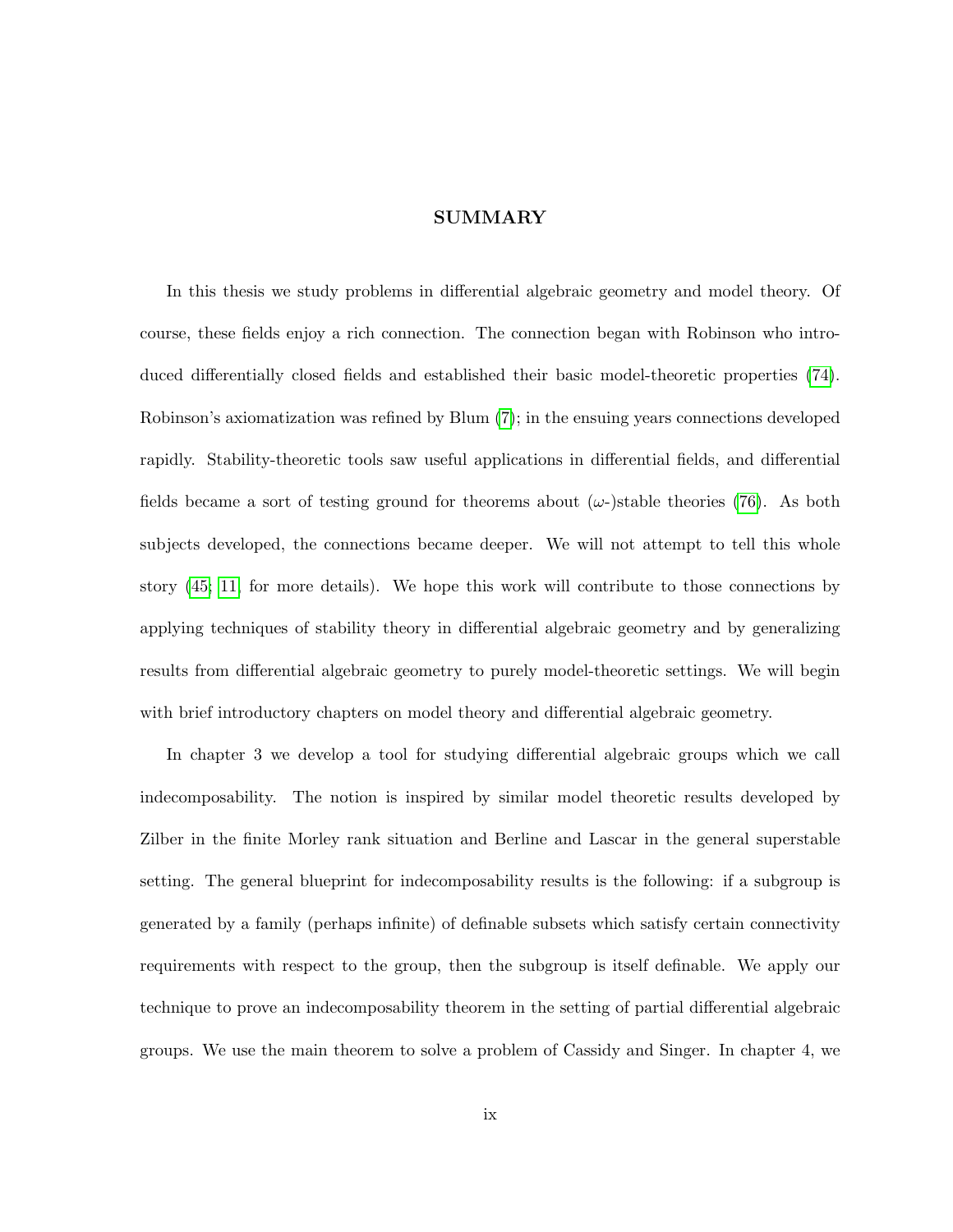# SUMMARY (Continued)

continue to use indecomposability, adopting the general philosophy that, as groups, strongly connected differential algebraic groups of small typical differential dimension should behave like finite Morley rank groups of small Morley rank (though they are of infinite Morley rank!). Taking ideas of Cherlin and Zilber as inspiration, we prove classification results when the typical differential dimension is 3 or less. In particular, we prove that any nonsolvable strongly connected differential algebraic group of typical differential dimension three or less is isomorphic to the F-rational points of an algebraic group, where  $F$  is a definable subfield.

In chapter 5, we consider the Cassidy-Singer theorem for differential algebraic groups and prove a similar result in the superstable setting. Whether our result is a generalization of the Cassidy-Singer theorem or simply a result with similar flavor depends on open problems in differential algebraic geometry. The main contribution is to give the definition of isogeny for superstable groups; after proving some basic results about the notion, we prove a Jordan-Hölderstyle decomposition theorem for superstable groups. Then we establish that this decomposition is unique up to isogeny, but not up to isomorphism.

In chapter 6, we consider the completeness problem for differential algebraic varieties. Completeness is a fundamental notion for algebraic varieties, and has been considered in the setting of ordinary differential algebraic geometry and the closely related category of algebraic Dvarieties. We consider the notion for partial differential algebraic varieties, generalizing results of Pong concerning differential completeness in the ordinary case. In particular, we prove a valuative criterion for differential completeness and use this result to give several new examples of complete differential algebraic varieties.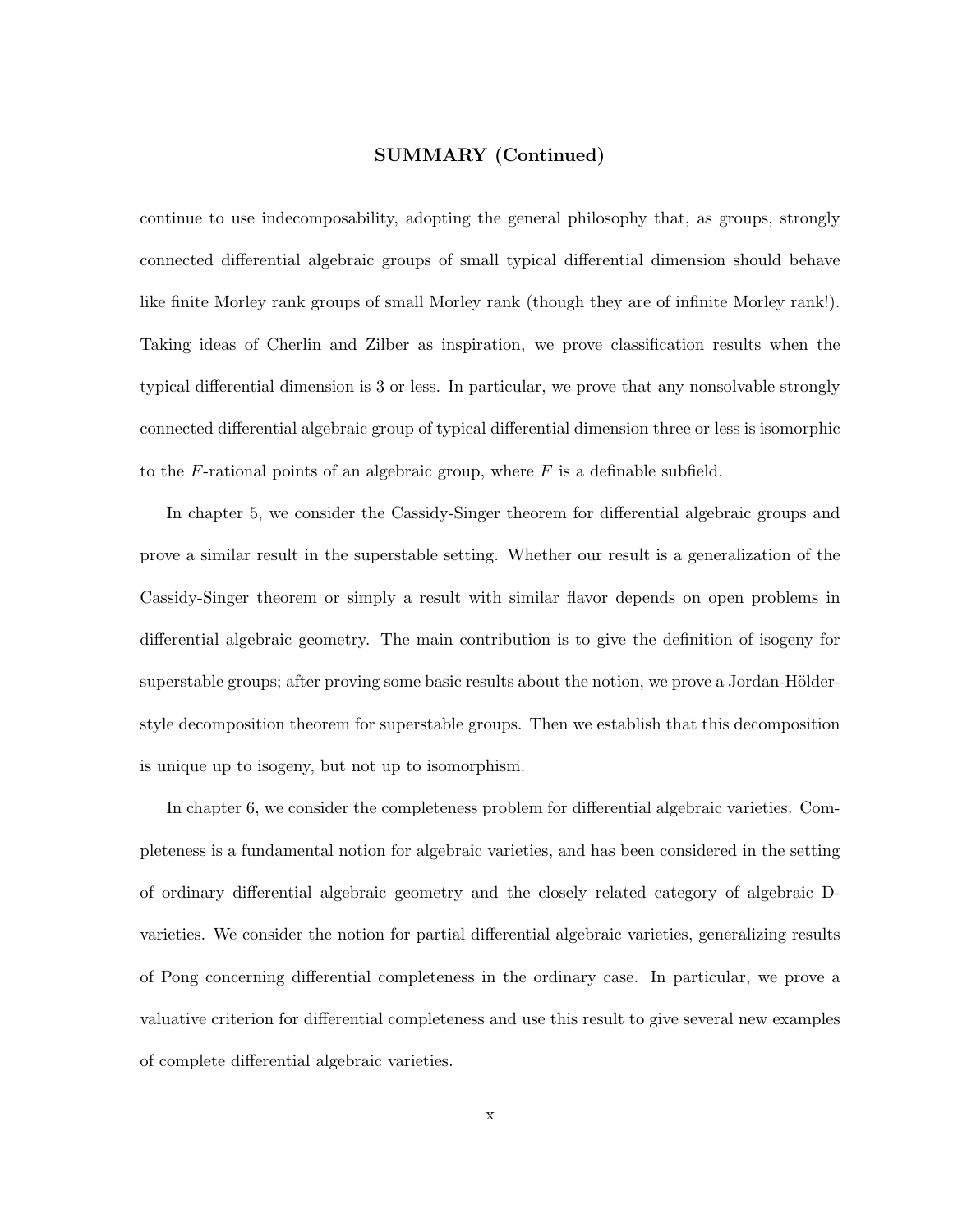# SUMMARY (Continued)

In chapter 7, we consider an idea which we call relative Kolchin irreducibility. The Kolchin irreducibility theorem says that an irreducible algebraic variety is still irreducible as a differential algebraic variety. We prove a result of a similar spirit: if V is an irreducible differential algebraic variety in the  $\Delta$ -topology, then V remains irreducible in the  $\Delta \cup {\delta}$ -topology. We give two proofs of the theorem. First, we apply Gillet's scheme-theoretic approach. Second, we use the method of characteristic sets of prime differential ideals, a classical technique of differential algebra. The classical technique (which may also be employed to prove Kolchin's theorem) also gives the Kolchin polynomial of V as a  $\Delta \cup {\delta}$ -variety.

In chapter 8, we develop a generic intersection theory for differential algebraic geometry and use it to prove Bertini-style theorems in the differential setting. We also give numerous applications of the intersection theory by proving results about the definability of rank and irreducibility in families of differential algebraic varieties. For instance, the intersection theory we develop allows us to generalize an observation of Hrushovski and Itai that the property of being generically irreducible is definable in families of uniformly defined differential algebraic varieties. There are forthcoming applications (joint work with William Simmons and Omar León-Sanchez) of the main ideas of chapter 8 to the completeness problem in differential algebraic geometry, which are not discussed in this thesis.

In chapter 9, we discuss model-theoretic and differential algebraic notions of genericity for points on differential algebraic varieties. The main thrust of the chapter is to give a specific differential algebraic variety and prove that it has a rather anomalous structure of subvari-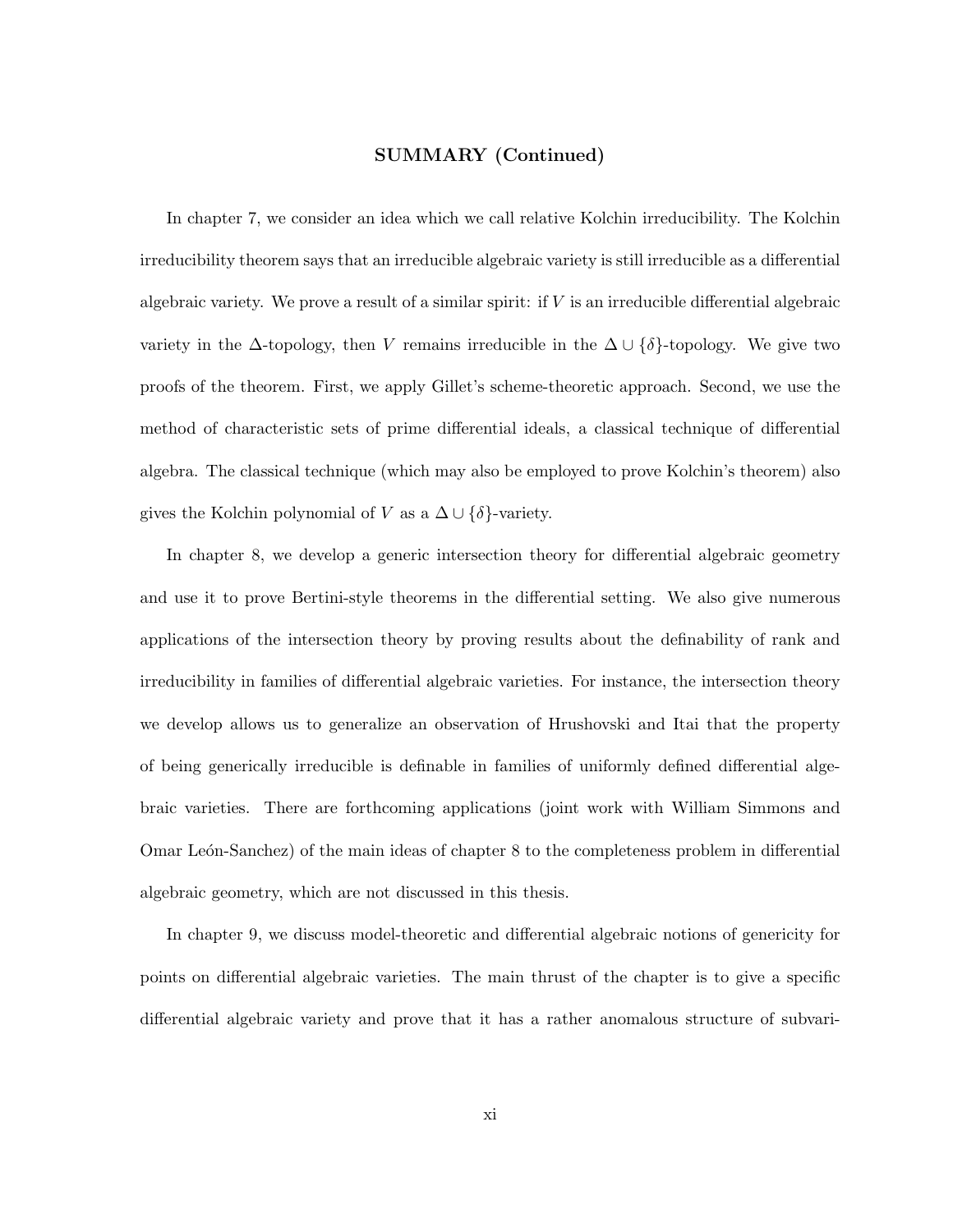# SUMMARY (Continued)

eties which enforce that the model-theoretically and differential algebraically generic points are actually disjoint. This example answers a question posed by Frank Benoist.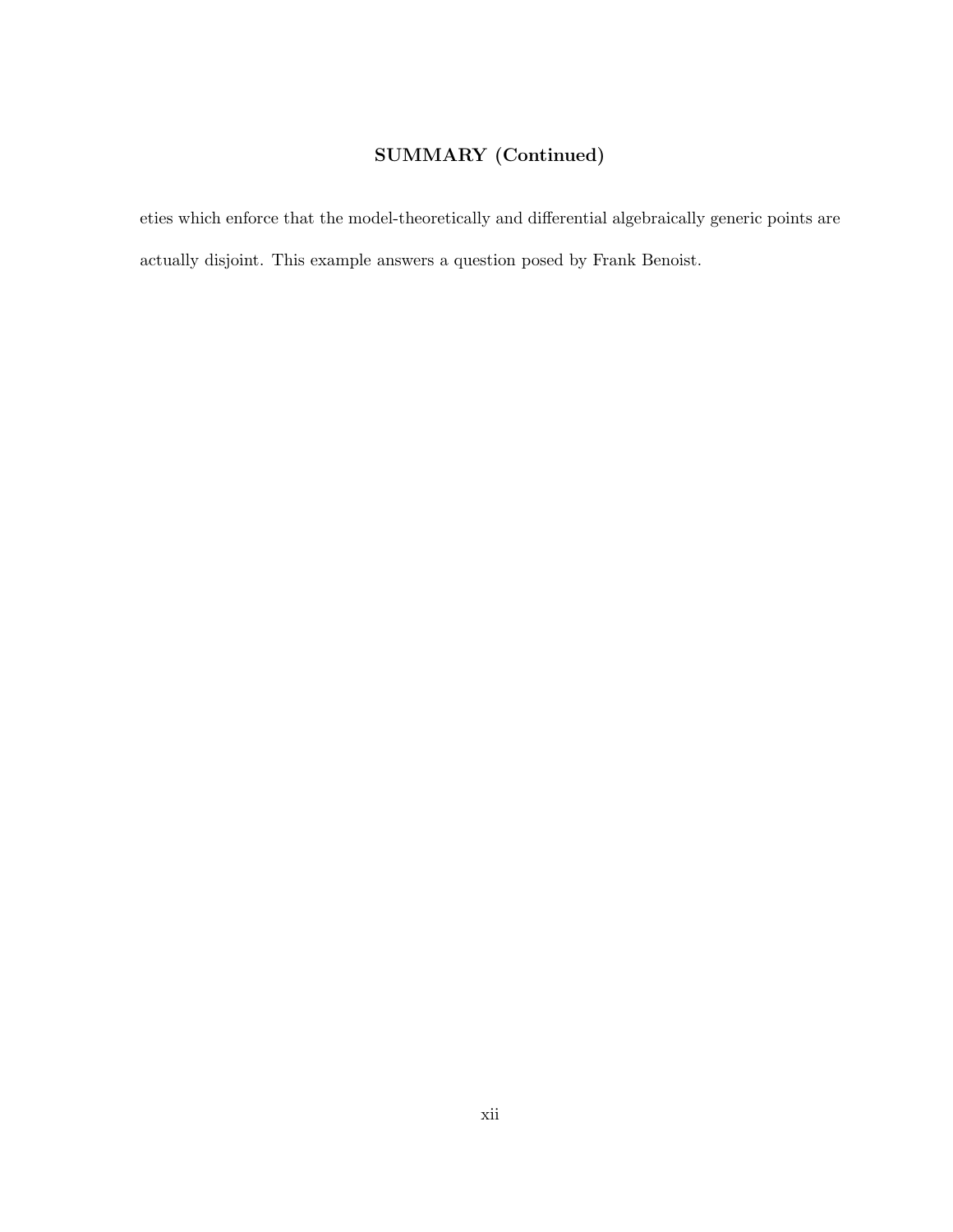# CHAPTER 1

# <span id="page-12-0"></span>A BRIEF INTRODUCTION TO DIFFERENTIAL ALGEBRAIC GEOMETRY

# <span id="page-12-1"></span>1.1 Differential rings

A differential field is a field K together with m commuting derivations,  $\Delta = {\delta_1, \ldots, \delta_m}$ , that is

$$
\delta_i: K \to K
$$

such that  $\delta_i$  is an additive homomorphism and obeys a multiplicative Leibniz rule, that is for all  $a, b \in K$ ,

$$
\delta_i(ab) = \delta_i(a)b + a\delta_i(b)
$$

A system of algebraic partial differential equations over  $K$  is a system of equations (say  $n_1$ equations in  $n$  variables) of the form

$$
\{f_k(\{\delta_1^{\alpha_1}\dots\delta_m^{\alpha_m}x_j\})=0\}_{k\in n_1,1\leq j\leq n,\,\alpha_i\in\mathbb{N}},
$$

where  $f \in K[\{x_{j,\alpha_1,\dots,\alpha_n}\}_{1\leq j\leq n,\alpha_i\in\mathbb{N}}]$  with the correct correspondence between the unknowns in the polynomial equation and the derivatives of the variables. A solution to the system is a tuple  $a \in L^n$  so that  $f_k(a) = 0$  where L is a differential field extension of K. We denote by  $k\{x\}$ , the ring of differential polynomials over k. Throughout the paper, lowercase letters often denote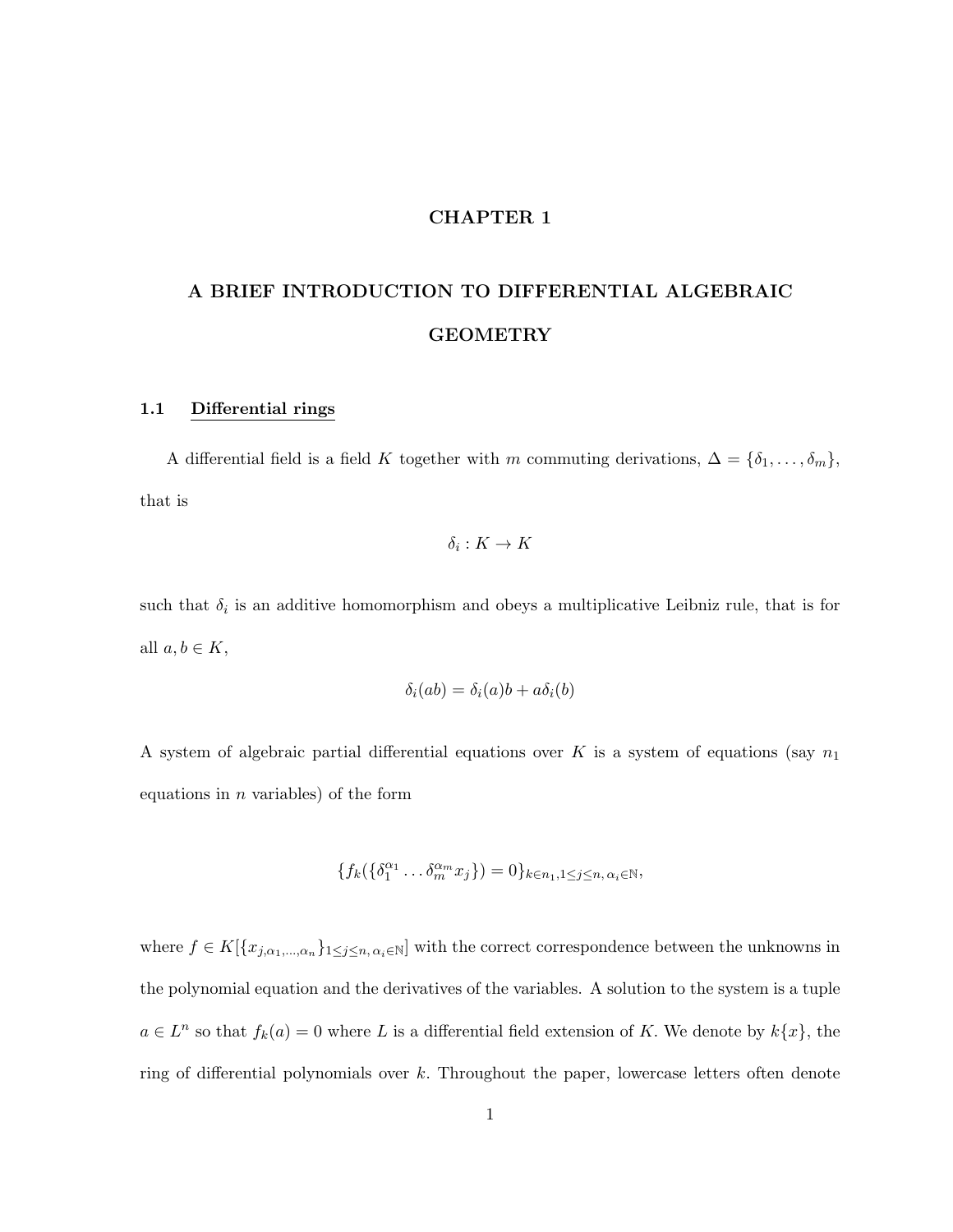tuples, unless specifically noted to be singletons. Sometimes when we want to emphasize that we may be talking about tuples we will write  $\bar{x}$  or  $\bar{a}$ . We use the notation  $k\langle x \rangle$  for the fraction field of  $k\{x\}$ .

# <span id="page-13-0"></span>1.2 Differential algebraic varieties

An affine differential algebraic variety (over  $K$ ) is the zero set of a system of differential polynomial equations (in  $K\{x\}$ ); so as in the algebraic case, a differential algebraic variety V is a functor from differential fields (over  $K$ ) to sets. A set is constructible in the Kolchin topology if it is a boolean combination of differential algebraic varieties. The closed sets in the Kolchin topology (over K) on  $\mathbb{A}^n$  are precisely the zero sets of systems of differential polynomial equations in n variables (over  $K$ ). By the basis theorem of Ritt and Raudenbush, it is enough to consider only finitely many such equations:

**Theorem 1.2.1.** Suppose that  $K$  is differentially closed.

1. If  $X \subset \mathbb{A}^n(K)$ , then

$$
V(I(X/K)) = \{ f \in K\{x\} \mid f(a) = 0 \text{ for all } a \in X \}
$$

is the Kolchin-closure of X.

- 2. If  $S \subset K\{x\}$ , then  $I(V(S))$  is the smallest radical ideal containing [S], denoted  $\{S\}$ .
- 3. {S} is finitely generated, as a differential ideal.

More general differential algebraic varieties will occasionally be considered, for instance, in later chapters, we will consider projective differential algebraic varieties (closed sets in the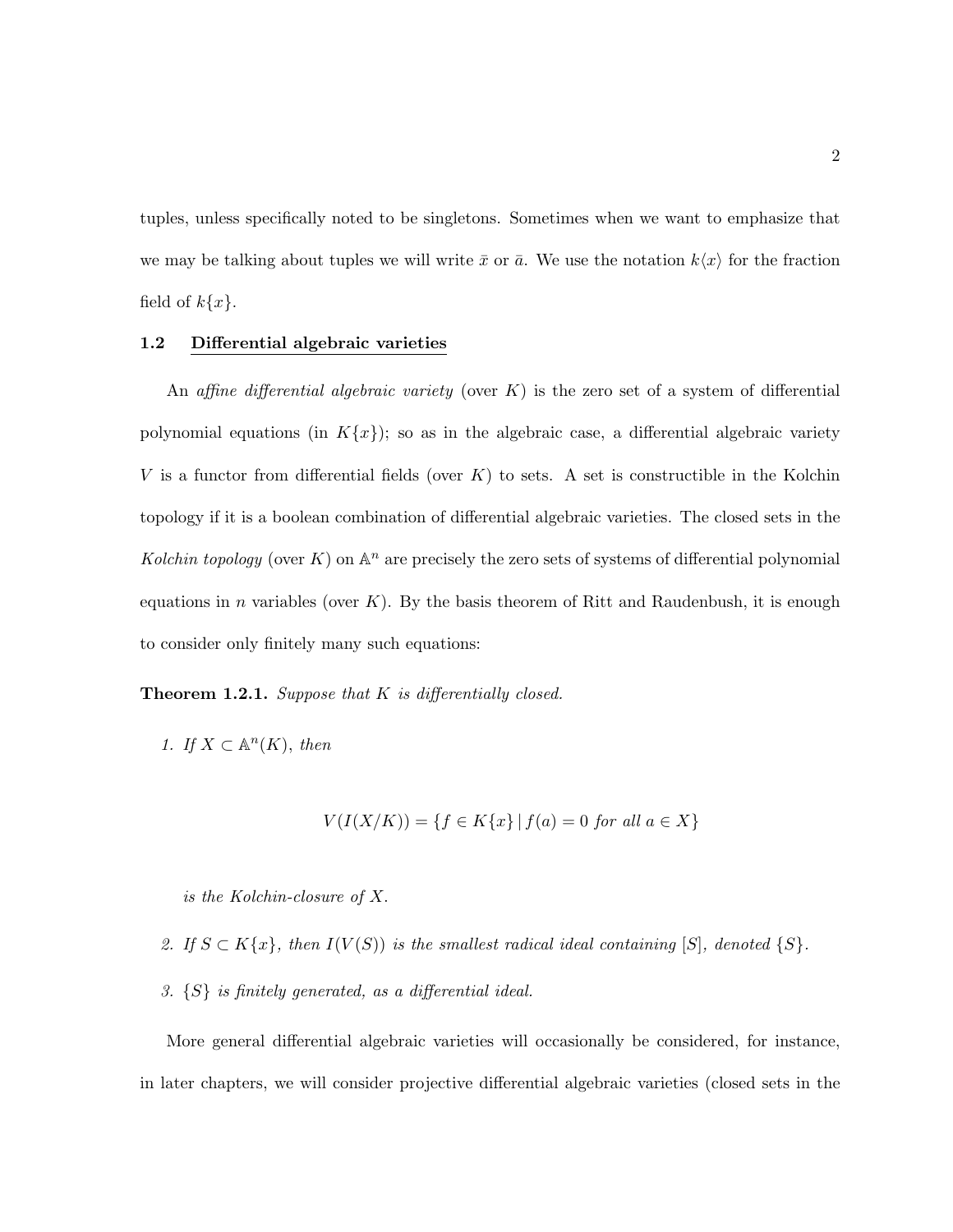Kolchin topology on  $\mathbb{P}^n$ ). Additionally, [\(35\)](#page-216-0) considers an abstract formulation of "pre differential algebraic sets." There is also a (still emerging) differential scheme theory (see [\(38\)](#page-217-1) [\(39\)](#page-217-2), for instance). In this thesis, we will not consider Kolchin's abstract formulation nor differential schemes. On occasion, we will need to use classical scheme theory (for instance, in considering arc spaces).

A differential algebraic group is a differential algebraic variety V together with a differential rational map

$$
\phi: V \times V \to V
$$

which is a group operation. The theory of differential algebraic groups was developed in [\(13\)](#page-215-1) in the affine case and [\(35\)](#page-216-0) in an abstract formulation. See the discussion in [2.4](#page-35-0) for more information.

Quantifier elimination gives a bijective correspondence between varieties, types, finitely generated differential field extensions, and radical differential ideals (see the next chapter if unfamiliar with quantifier elimination or types). Given a type  $p \in S(K)$  and a realization of the type,  $a \models p$  in some differential field extension L, we have the following correspondence:

<span id="page-14-0"></span>
$$
p \in S(K) \leftrightarrow a \in L, \ a \models p \leftrightarrow I(a/K) = I_p = \{f | ``f = 0" \in p\} \leftrightarrow V(I_p) \tag{1.1}
$$

types/K  $\leftrightarrow$  tuples/K  $\leftrightarrow$  prime  $\Delta$ -ideals  $\leftrightarrow \Delta$ -K-varieties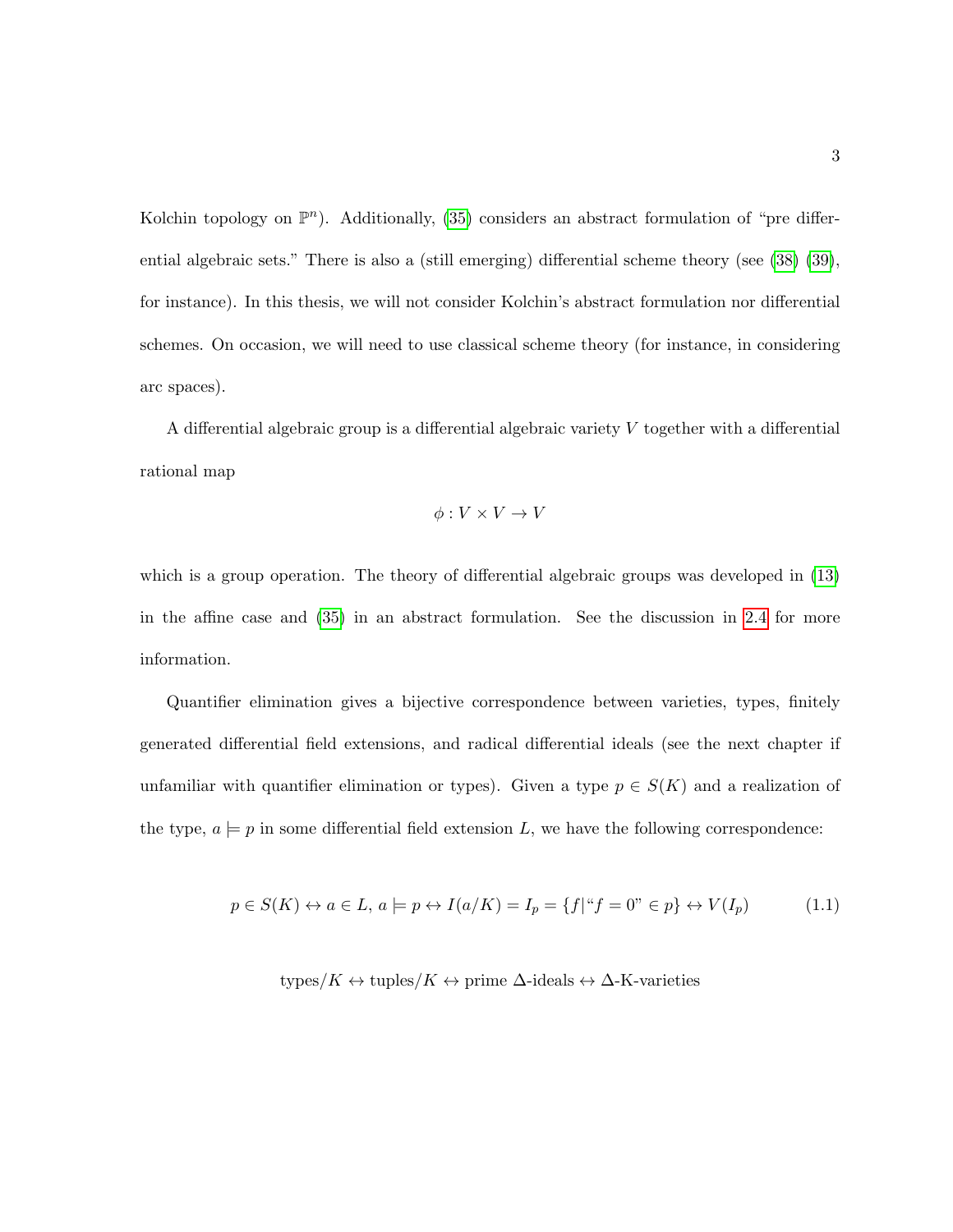We will use this correspondence implicitly throughout, including in the notation of Kolchin polynomials, which we will define next.

## <span id="page-15-0"></span>1.3 Dimension polynomials

Let  $\Theta$  be the free commutative monoid generated by  $\Delta$ . For  $\theta \in \Theta$ , if  $\theta = \delta_1^{\alpha_1} \dots \delta_m^{\alpha_m}$ , then  $ord(\theta) = \alpha_1 + \ldots + \ldots + \alpha_m$ . The order gives a grading on the monoid Θ. We let

$$
\Theta(s) = \{ \theta \in \Theta : \text{ord}(\theta) \le s \}
$$

**Theorem 1.3.1.** (Theorem 6, page 115, [\(34\)](#page-216-1)) Let  $\eta = (\eta_1, \ldots, \eta_n)$  be a finite family of elements in some extension of k. There is a numerical polynomial  $\omega_{\eta/k}(s)$  with the following properties.

- 1. For sufficiently large  $s \in \mathbb{N}$ , the transcendence degree of  $k((\theta \eta_j)_{\theta \in \Theta(s), 1 \leq j \leq n})$  over k is equal to  $\omega_{\eta/k}(s)$ .
- 2.  $deg(\omega_{n/k}(s)) \leq m$
- 3. One can write

$$
\omega_{\eta/k}(s) = \sum_{o \le i \le m} a_i \binom{s+i}{i}
$$

In this case,  $a_m$  is the differential transcendence degree of  $k\langle \eta \rangle$  over k.

4. If  $\mathfrak p$  is the defining differential ideal of the locus of  $\eta$  in  $k\{y_1,\ldots,y_n\}$  and  $\Lambda$  is a characteristic set of  $\mathfrak p$  with respect to an orderly ranking of  $(y_1, \ldots, y_n)$ , and if for each  $y_j$  we let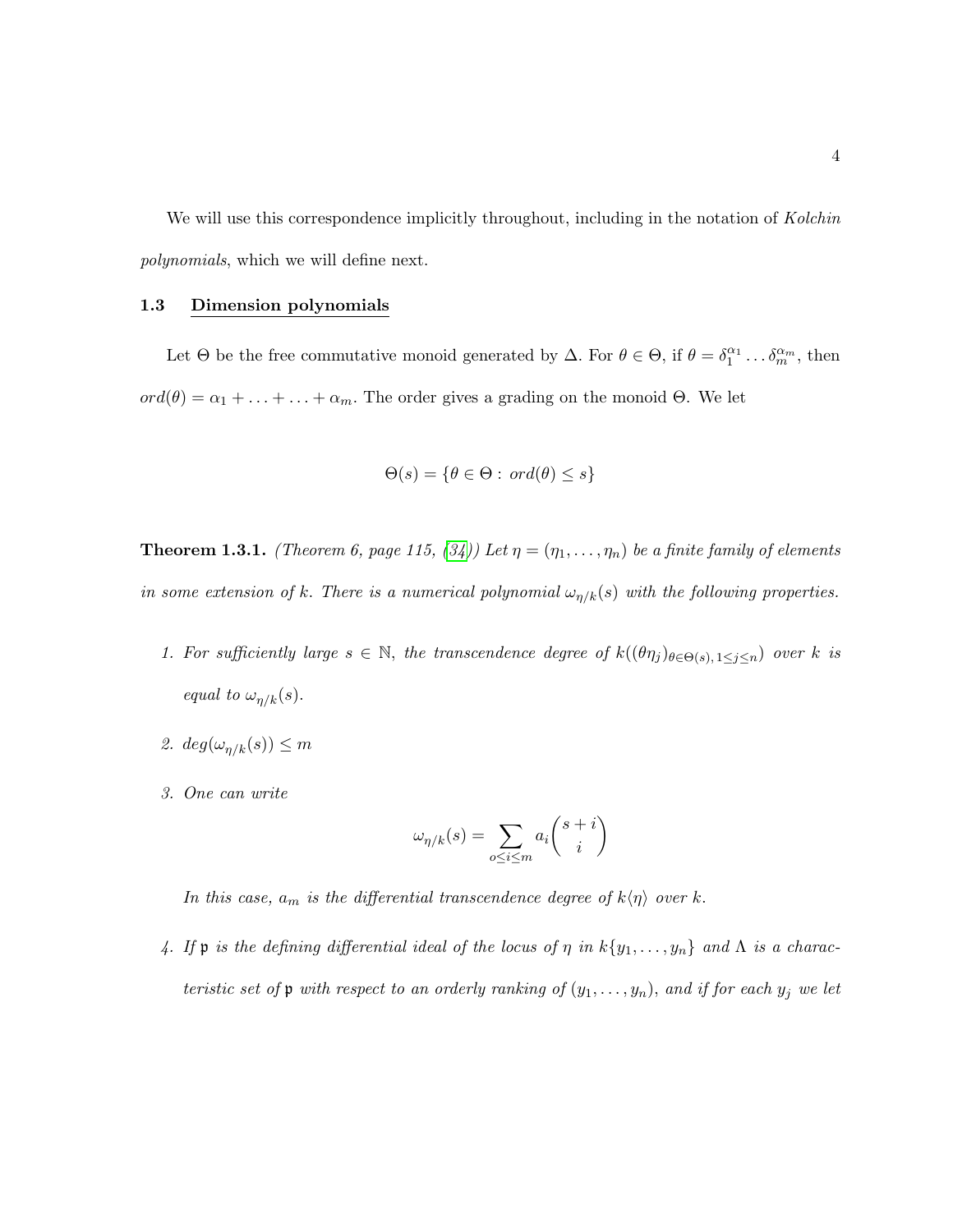$E_j$  denote the set of all points  $(e_1, \ldots, e_m) \in \mathbb{N}^m$  such that  $\delta_1^{e_1} \ldots \delta_m^{e_m} y_j$  is a leader of an element of  $\Lambda$ , then

$$
\omega_{\eta/k}(s) = \sum_{1 \le j \le n} \omega_{E_j} - b
$$

where  $b \in \mathbb{N}$ .

**Definition 1.3.2.** The polynomial from the theorem is called the *Kolchin polynomial* or the differential dimension polynomial. With respect to item 3), the  $a_i$  are uniquely determined, but only the largest nonzero  $a_i$  is a differential birational invariant. We will always implicitely assume our Kolchin polynomials to be written in the form of item 3).

We remind the reader that for the rest of the thesis, we will be implicitly using the above correspondence [Equation 1.1.](#page-14-0) The Kolchin polynomial of a differential variety is a birational invariant (since it depends only on transcendence degree calculations), but it is not a  $\Delta$ -birational invariant. The leading coefficient and the degree of the Kolchin polynomial are ∆-birational invariants. We call the degree the *differential type* or  $\Delta$ -type of V. We will use the notation  $\tau(V)$  for the the differential type. When we wish to emphasize that the differential type is being computed over a certain field, k, then we write  $\tau(V/k)$ . Noting the above correspondence between tuples in field extensions (realizations of types) and varieties, we will occasionally write  $\tau(p)$  or  $\tau(a)$ . Again, when we wish to emphasize the base set, we will write  $\tau(a/k)$ . Since types come over a specified set, this is never necessary for types.

The leading coefficient is called the *typical differential dimension* or the typical  $\Delta$ -dimension. We will write  $a_{\tau}(V)$  for the typical differential dimension of V. We will also write  $a_{\tau}(a)$  and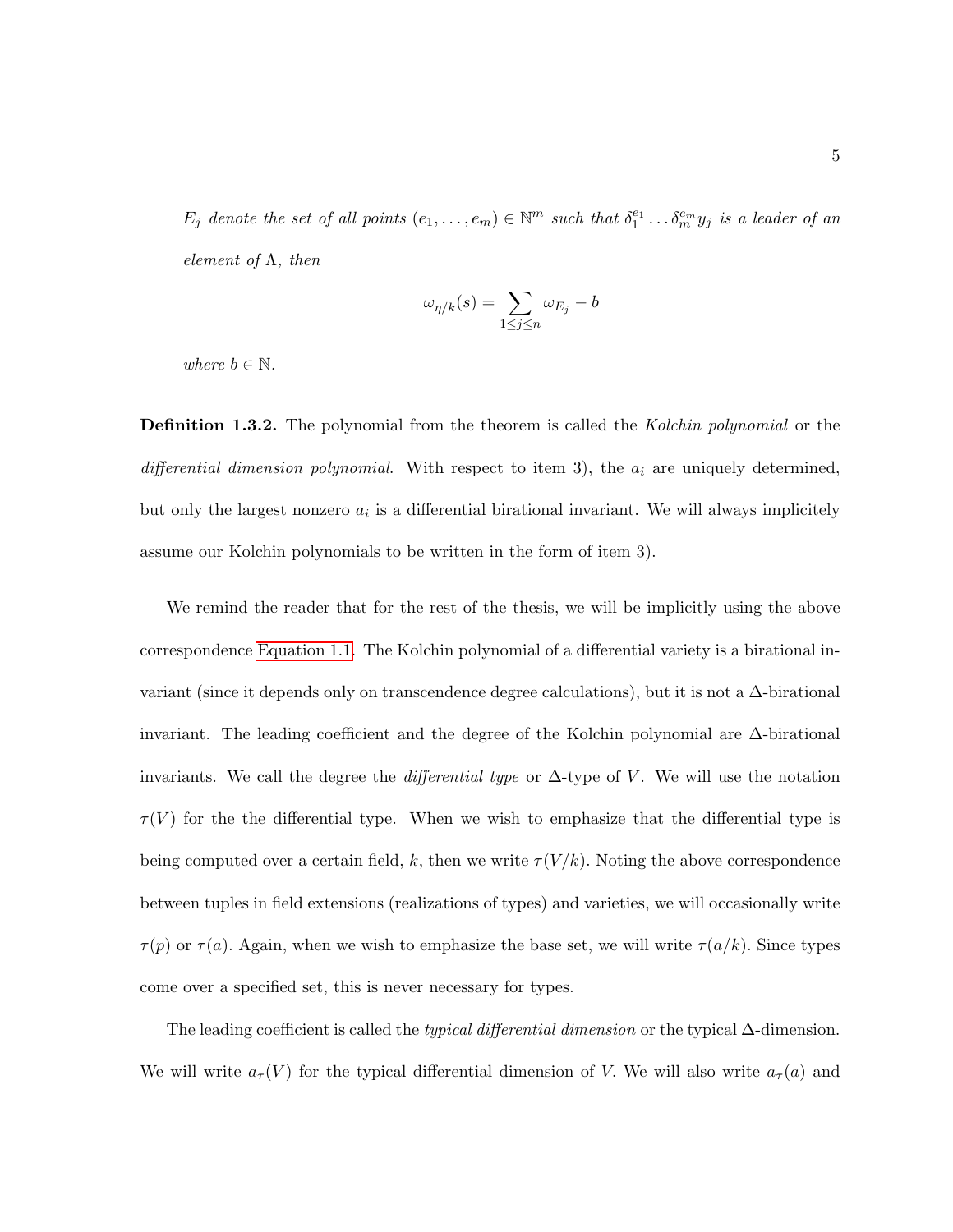$a_{\tau}(a)$  for a tuple of elements a in a field extension. Similarly, we write  $a_{\tau}(p)$  and  $a_{\tau}(p)$  for a complete type p. Similarly, we write  $a_{\tau}(a/k)$  and  $a_{\tau}(V/k)$  when we wish to emphasize that the calculation is being done over  $k$ . For further results on the significance of Kolchin polynomials, see [\(34\)](#page-216-1) and [\(35\)](#page-216-0). We write  $\tau(a/k \cup \{b\}) = \tau(a/k \langle b \rangle)$  is the differential type of a over the differential field generated by  $b$  over  $k$ .

When working in a differential field with m derivations, when a tuple  $b/k$  has type m, then we will call the coefficient of  $t^m$  in  $\omega_{b/k}(t)$  the  $\Delta$ -transcendence degree of b over k or the  $\Delta$ -dimension of b over k. In this case, we will occasionally write  $dim(a/k)$ . The analogous notation applies to types and varieties.

The following is elementary to prove, see [\(53\)](#page-218-0).

**Lemma 1.3.3.** For  $a, b$  in a field extension of  $K$ .

$$
\tau(a,b)=max\{\tau(a),\tau(tp(a/b))\}
$$

If  $\tau(a) = \tau(tp(b/a))$ , then

$$
a_{\tau}((a,b)) = a_{\tau}(a) + a_{\tau}(b/\{a\} \cup K)
$$

If  $\tau(a) > \tau(tp(b/a))$ , then

$$
a_{\tau}((a,b)) = a_{\tau}(a)
$$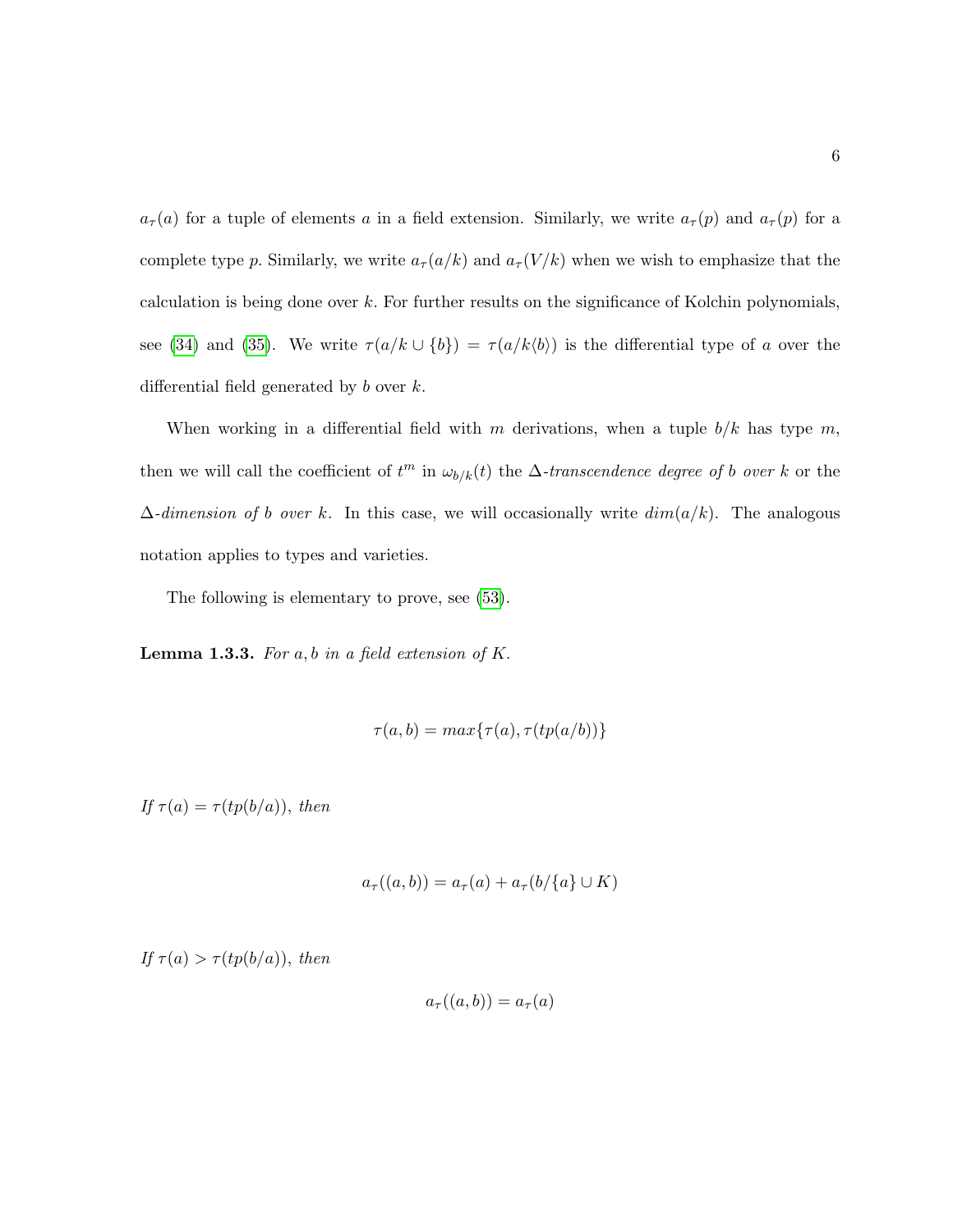For additional results on the properties of differential type and typical differential dimension, see [\(16\)](#page-215-2) and [\(34\)](#page-216-1).

# <span id="page-18-0"></span>1.4 Characteristic sets

Let f be a  $\Delta$ -polynomial in  $K\{y_1,\ldots,y_n\}$ . The order of f with respect to  $y_i$ ,  $ord(f,y_i)$ , is defined to be the largest s such that for some  $\theta \in \Theta(s)$ ,  $\theta y_i$  appears in f. The order of f is defined to be  $max\{ord(f, y_i) | i = 1, ..., n\}$ . A ranking is a total order (denoted  $\langle R \rangle$ ) on the set of differential operators applied to the variables (we occasionally call this the set of derivatives and denote it  $\Theta(\bar{y}) = \Theta(y_1, \ldots, y_n) := \{\delta_1^{i_1} \delta_2^{i_2} \ldots \delta_n^{i_n} y_j | i_k \in \mathbb{N}, j = 1, \ldots, n\}\)$  which satisfies two conditions (for all  $u, v \in \Theta(y_1, \ldots, y_n)$  and all  $\theta \in \Theta$ ):

- 1.  $u \leq_R \theta u$
- 2.  $u \leq_R v$  implies  $\theta u \leq_R \theta v$ .

A ranking is *integrated* if for each pair of derivatives,  $\theta_1 y_i$  and  $\theta_2 y_j$ , there is  $\theta \in \Theta$  such that  $\theta \theta_1 y_i$  has higher ranking than  $\theta_2 y_j$ . A ranking is sequential if it is of order type  $\omega$ . Every sequential ranking is integrated. An *orderly* ranking is one in which  $ord(\theta_1y_i) <_{R} ord(\theta_2y_j)$ implies that  $\theta_1 y_i <_R \theta_2 y_j$ . Orderly rankings are sequential.

Elimination rankings are those such that  $y_i >_R y_j$  implies that  $\theta_1 y_i >_R \theta_2 y_j$ . Of course, elimination rankings are not integrated. The *canonical orderly ranking* is simply ordering  $\Theta(y_1,\ldots,y_n) = \{\delta_1^{i_1}\ldots\delta_m^{i_m}y_j\,|\,i_k\in\mathbb{N},\,j=1,\ldots,n\}$  lexicographically with respect to  $(\sum i_k,j,i_1,\ldots,i_m)$ .

Now take an arbitrary  $\Delta$ -polynomial  $p \in K\{y_1, \ldots, y_n\}$  and fix a ranking of  $\Theta(\bar{y})$ . The largest ranking member of  $\Theta(\bar{y})$  which appears in f is called the *leader* of f. We will use  $u_f$  to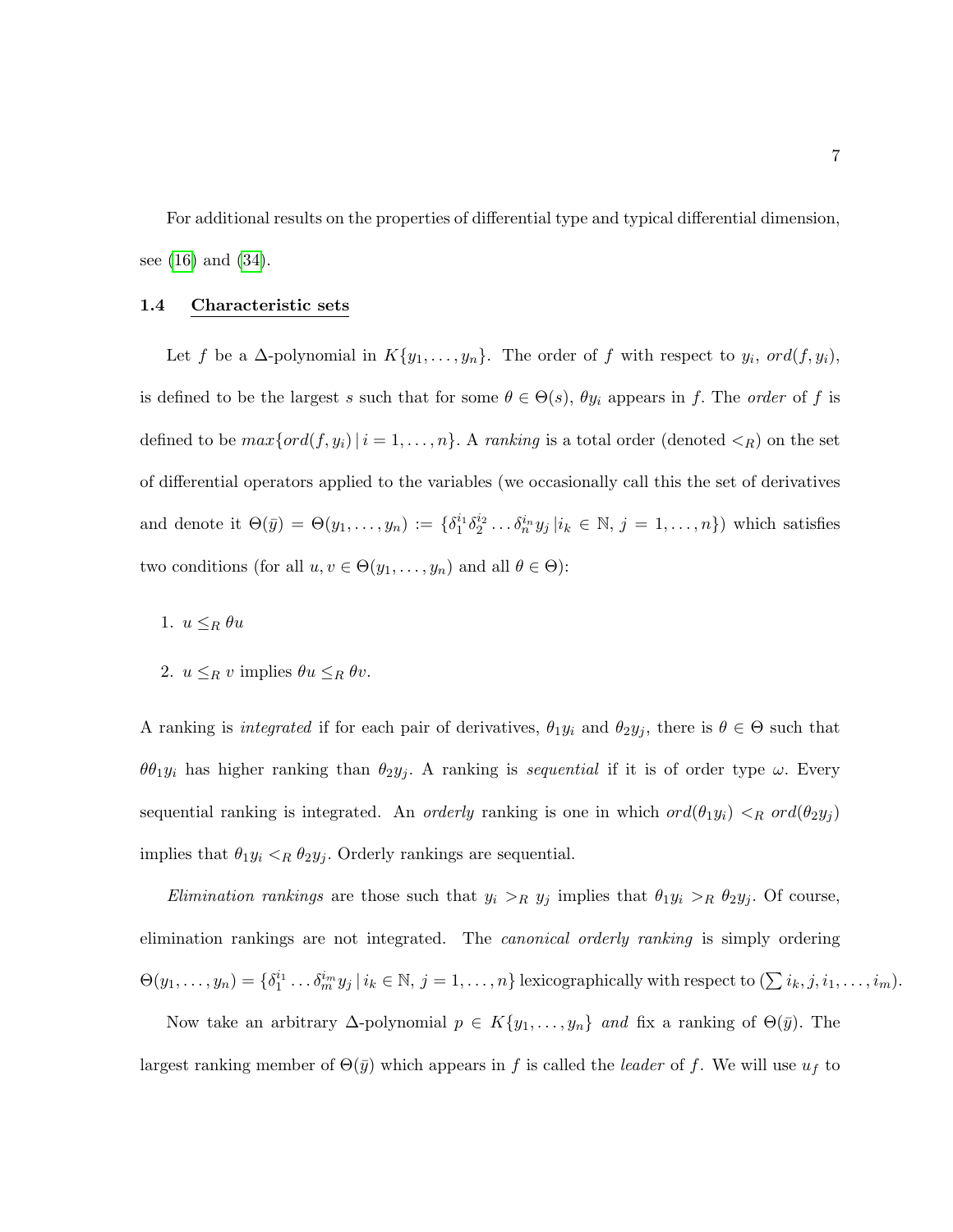denote the leader of f. The differential polynomial has a certain degree, d, in  $u_f$ , and we can write

$$
f = \sum_{i=0}^{d} I_i(u_f)^i
$$

where we assume  $I_d \neq 0$ . We call the differential polynomial  $I_d$  the initial of f, and to avoid confusion when multiple differential polynomials appear, we denote it  $I_f$ . We call d the rank of f, denoted  $rk(f)$ . The formal derivative of f with respect to  $u_f$  is called the separant. It will be useful to extend our ranking to all of  $K\{\bar{y}\}\$  (but it will only be a pre-order). We do so by letting every element of K be lower than all elements of  $K\{\bar{y}\}\backslash K$ . If two differential polynomials f and g have the same leaders, then f is below g if g has higher degree in  $u_g = u_f$ . If f and g have different leaders,  $f \leq_R g$  if and only if  $u_f \leq_R u_g$ .

We say that f is partially reduced with respect to g if no proper derivatives of  $u<sub>g</sub>$  appear in f. We say f is reduced with respect to g if it is partially reduced with respect to g and  $deg(f, u_g) < rk(g)$ . A set, A, of differential polynomials is called *auto-reduced* if each element is reduced with respect to any other element of the set.

Let A be an auto-reduced set. Let  $H_A$  be the set of all initials and separants of A.  $H_A^{\infty}$  is the smallest multiplicative set containing  $A$ . The saturation ideal of  $A$  is:

$$
sat(A)=[A]:H_A^{\infty}=\{f\in K\{\bar{y}\}\,|\,\exists h\in H_A^{\infty}\,\,{\rm so}\,\,{\rm that}\,\,hf\in[A]\}.
$$

The next theorem shows that autoreduced sets can be used to give what we call a reduction theory or a differential division algorithm.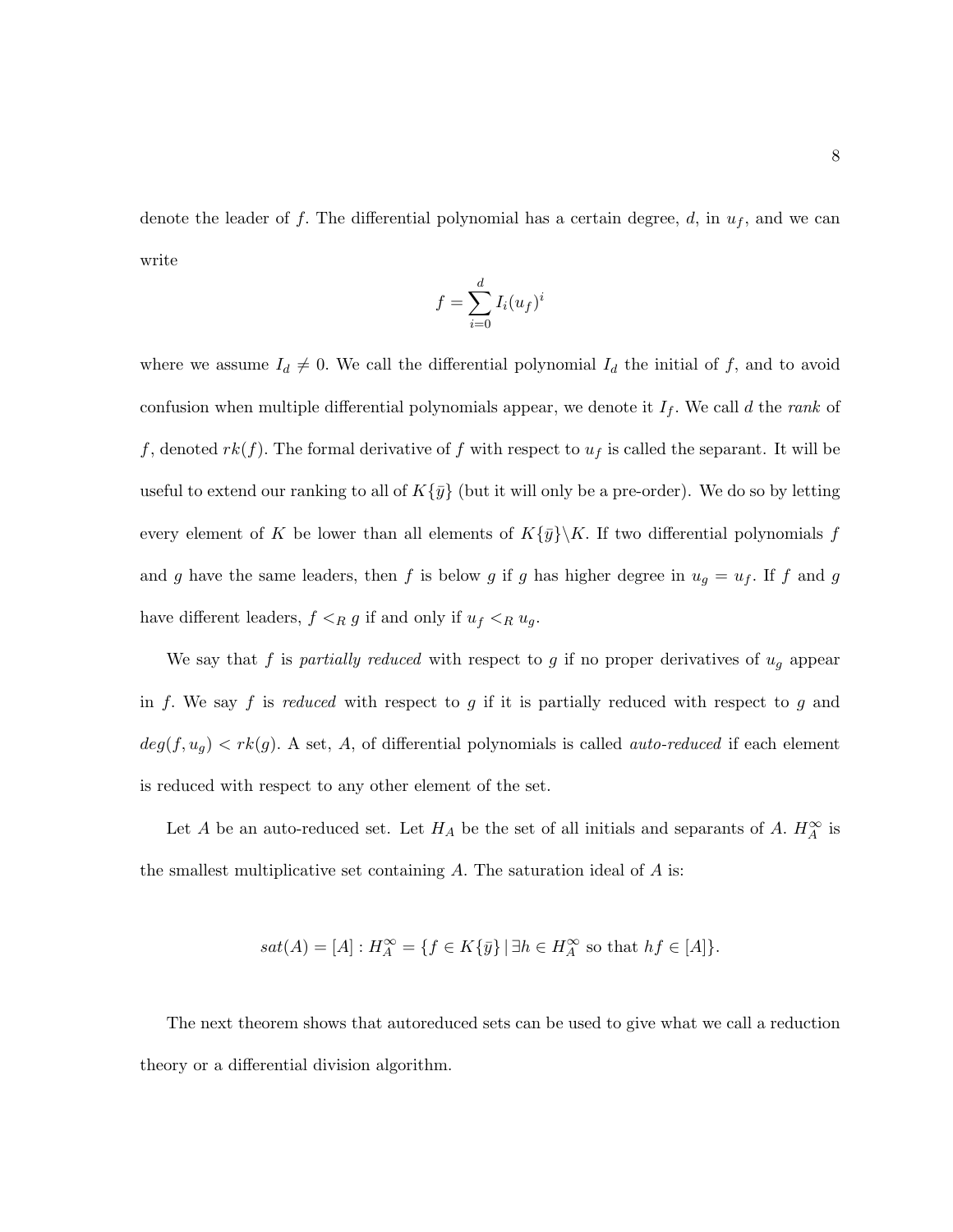**Theorem 1.4.1.** Let  $\Lambda$  be an autoreduced set. Then for any  $f \in R\{y\}$ , there is  $g \in R\{y\}$  such that g is a reduced with respect to  $\Lambda$  and  $\Pi_{A\in\Lambda}I_A^iA S_A^jA=f$  gmod  $\Lambda$ . Even more,  $\Pi_{A\in\Lambda}I_A^iA S_A^jA=f$ can be written as a linear combination of derivatives  $\theta A$  with  $A \in \Lambda$  such that  $\theta u_A$  is lower than the leader of f.

One can extend the pre-order on  $R{y}$  to all finite subsets of  $R{y}$ . Given any finite subsetΛ, fix a nondecreasing ordering of the subset with respect to some ranking. Suppose  $\Lambda = \{\lambda_1, \ldots, \lambda_n\}$  and  $\Gamma = \{\gamma_1, \ldots, \gamma_m\}$  are nondecreasing with respect to  $\leq_R$ . Then  $\Lambda <_R \Gamma$  if we have either:

- There is some  $j \leq m$  such that for  $i < j$ ,  $\lambda_i$  and  $\gamma_i$  have the same rank and  $\lambda_j <_R \gamma_j$ .
- $m > n$  and for  $i < n$ ,  $\lambda_i$  has the same rank of  $\gamma_i$ .

If neither of the conditions holds, we say  $\Lambda$  and  $\Gamma$  have the same rank with respect to  $\leq_R$ . In any collection of autoreduced sets, there is a set of least rank. So, given a  $\Delta$ -ideal, p, there is an autreduced subset of  $\Lambda$  of lowest rank such that  $S_{\Lambda} = \Pi_{f \in \Lambda} S_f$  is not in  $\mathfrak{p}$ . Such a set is called a characteristic set.

**Theorem 1.4.2.** Let K be a  $\Delta$ -field and  $\Lambda$  a finite subset of  $K\{\bar{y}\}\$ . Then the following are equivalent:

- 1. Λ is a characteristic set of a prime ideal  $\mathfrak{p}$  of  $K\{\bar{y}\}$
- 2. A is autoreduced and coherent, and  $(\Lambda)$  :  $H^{\infty}_{\Lambda}$  is a prime ideal containing no nonzero element which is reduced with respect to  $\Lambda$ .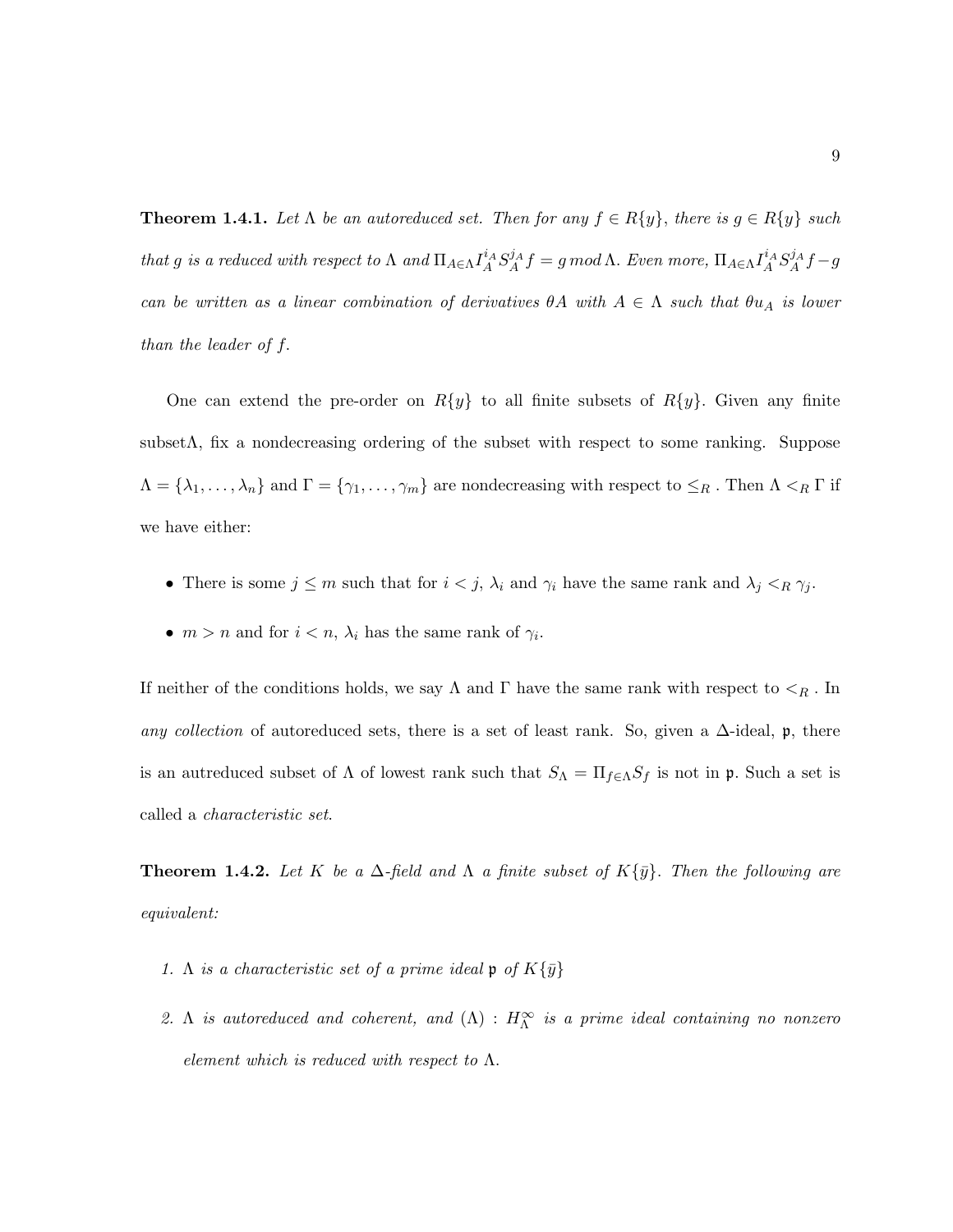Remark 1.4.3. As various authors must have remarked, the utility of the previous theorem lies (in large part) in that one needs only to consider the saturation of the *ideal* generated by  $\Lambda$  (in condition 2), rather than the differential ideal.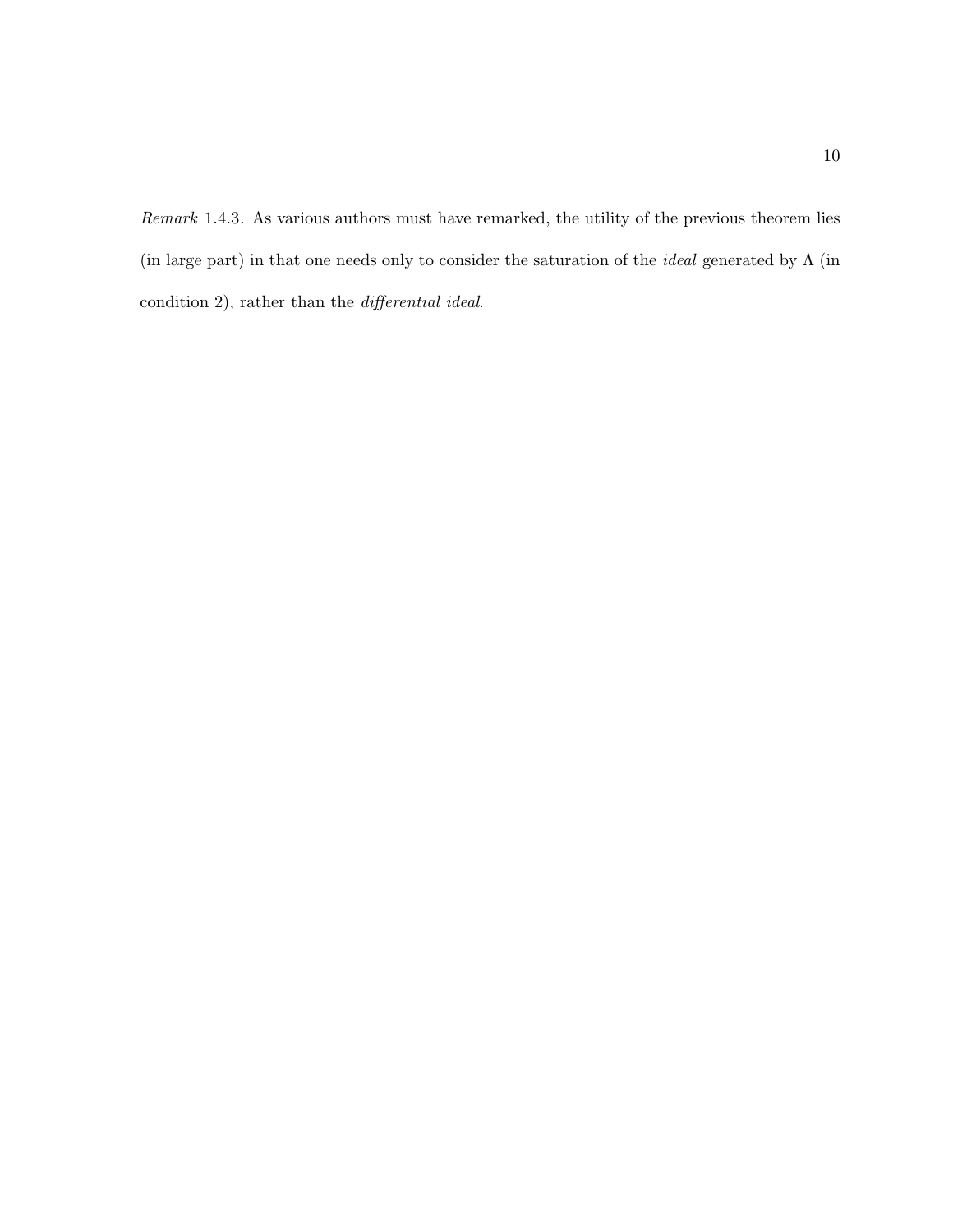# CHAPTER 2

# <span id="page-22-0"></span>A BRIEF INTRODUCTION TO MODEL THEORY

In this section we will attempt to give the reader not familiar with modern model theory some reminders as well as a roadmap of the technical developments which are related to the material of this thesis. This short chapter should not be regarded as a suitable introduction to the field as a whole, or even to the model theory of differential fields. The chapter is unlikely to be of interest to those familiar with model theory since many of the results we discuss are standard; however, we hope that, for non-model-theorists interested in the results of this thesis, this chapter will be of some use. We suggest the following references for the model theory used in this thesis [\(44,](#page-217-3) basic model theory) [\(45,](#page-217-0) model theory of ordinary differential fields) [\(48,](#page-217-4) model theory of partial differential fields) [\(61,](#page-218-1) stability theory).

#### <span id="page-22-1"></span>2.1 Languages and formulas

One of the important aspects of model theory is working in a fixed formal language consisting of a set of function, relation, and constant symbols. The pertinent language for studying differential fields consists of the language of rings,  $\{0, 1, +, \cdot\}$  along with symbols for the distinguished derivations,  $\{\delta_1, \ldots, \delta_m\}$ . With the exception of chapter 5, which takes place in a more general setting, we will work exclusively with either the language of rings or the language of differential rings.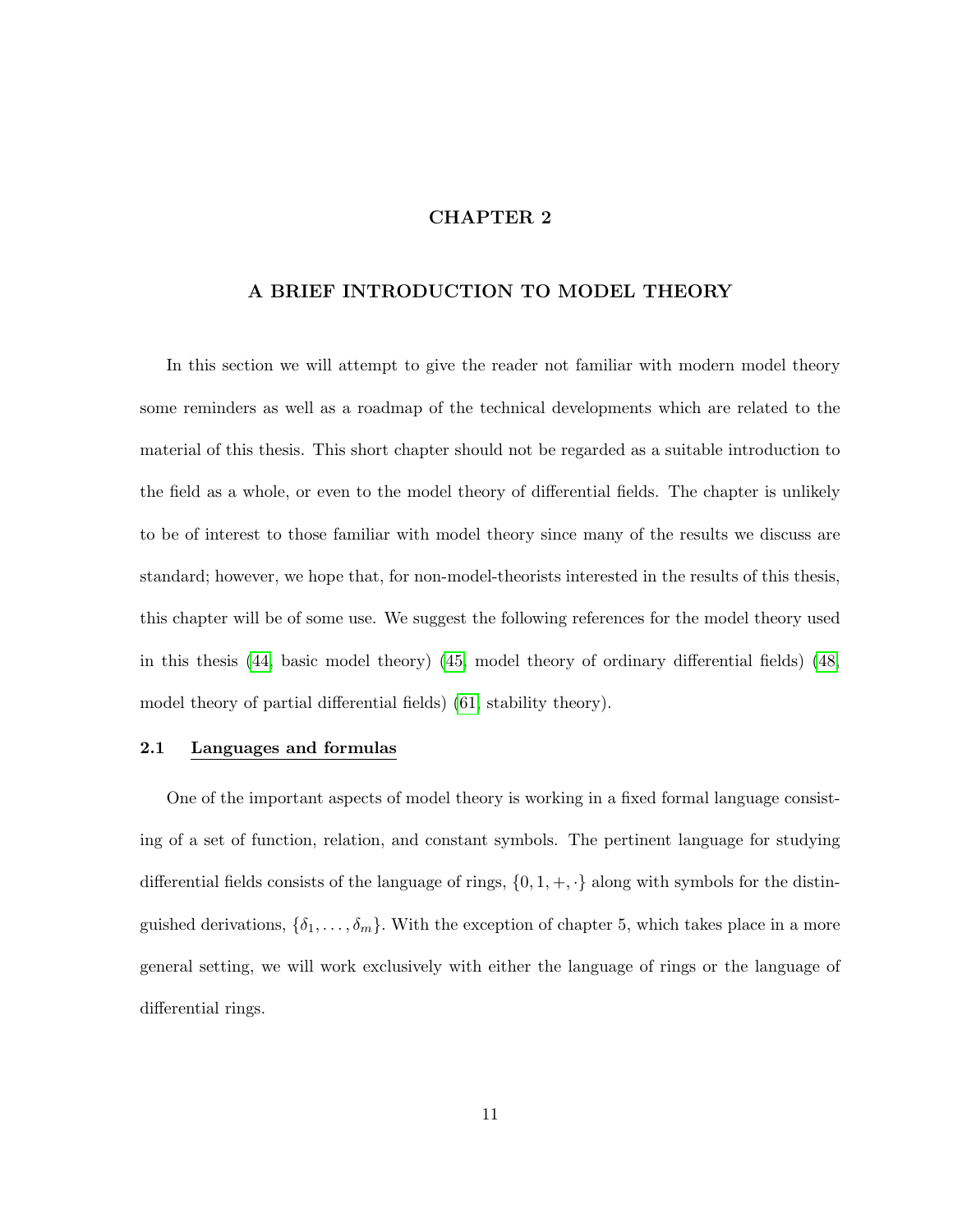In model theory, there is a distinction between the language (functions, relations, and constants, along with with logical symbols such as quantifiers and variables) and the interpretations of the language in structures (actual differential fields, rational points of differential algebraic varieties in those fields, etc.). This distinction is somewhat unfamiliar in the rest of mathematics (see for instance how differential indeterminants are handled in [\(90\)](#page-220-0), floating back and forth between being variables and generators of field extensions), but this is an essential distinction in model theory.

Let L be a language. A term in L is a formal expression built out of finitely many formal variables,  $\bar{x} = (x_1, \ldots, x_n)$  and the symbols of the language. The set of  $\mathcal{L}$ -terms can be defined to be the smallest set which contains the following:

- 1. Each constant is a term.
- 2. Each variable is a term.
- 3. When  $t_1, \ldots, t_n$  are terms, and  $f \in \mathcal{L}$  is an *n*-ary function symbol then  $f(t_1, \ldots, t_n)$  is a term.

Terms can be thought of as the basic expressions in a given language. In the language of differential rings, terms are simply names for differential polynomial functions in finitely many variables. For a term t, and  $a \in \mathcal{M}$ , and  $\mathcal{L}$ -structure, we denote by  $t^{\mathcal{M}}(a)$  the interpretation of  $t(a)$  in M. When a term contains variables  $v_1, \ldots, v_n$ , then it specifies a function  $\mathcal{M}^n \to \mathcal{M}$  via  $(a_1, \ldots, a_n) = \bar{a} \mapsto t^{\mathcal{M}}(\bar{a})$ . In the model theory of differential fields, this will necessarily be a differential polynomial function.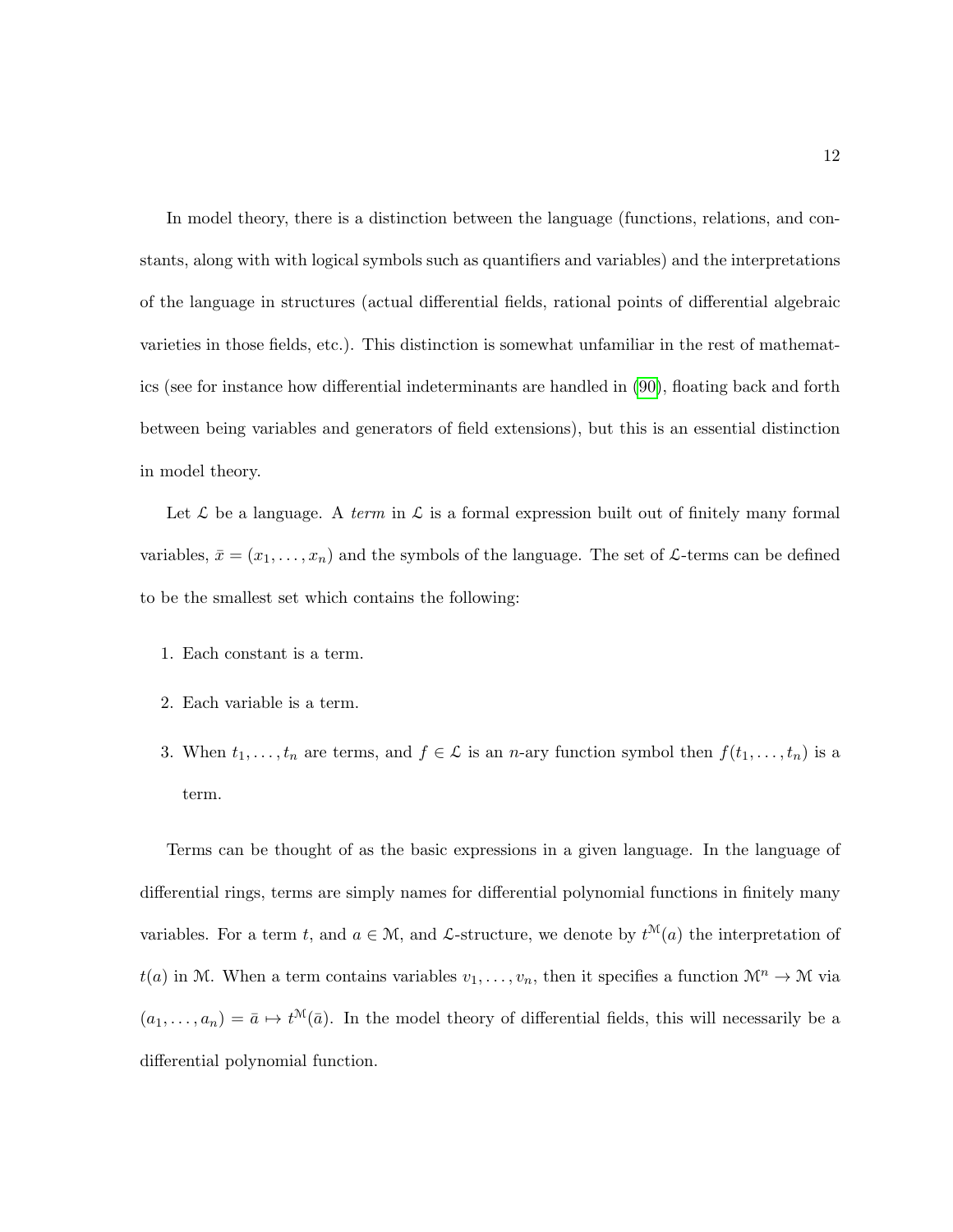In general, *atomic* formulas in  $\mathcal L$  are expressions of the form  $R(t_1, \ldots, t_n)$  or  $t_1 = t_2$  where  $t_i$  are terms and R is an n-ary relation in  $\mathcal{L}$ . In the model theory of differential fields, the atomic formulas are differential polynomial equations (recall there are no relation symbols in the language of differential rings).

A general formula is a combination of atomic formulas under logical operations. The set of formulas in a language  $\mathcal L$  is the smallest set which contains

- 1. atomic formulas
- 2. boolean combinations of atomic formulas
- 3.  $\exists x \phi$  and  $\forall x \phi$  for any formula  $\phi$

So, formulas in the language of differential rings are boolean combinations of differential polynomial equations and inequations, along with quantified differential polynomial equations and inequations. The variables which appear in a formula, but are not quantified over are known as free variables. We will explain (in the coming sections) why one can often dispense with the quantifiers in the setting of differential fields.

#### <span id="page-24-0"></span>2.2 Definable sets, groups, theories and types

**Definition 2.2.1.** Let  $\phi(\bar{v})$  be an L-formula and M an L-structure with  $\bar{a} \in M$ . We will define the satisfaction relation,  $\mathcal{M} \models \phi(\bar{a})$  by induction on the complexity of the formula  $\phi$ :

- 1. If  $\phi$  is given by  $t_1 = t_2$  for some terms  $t_1$  and  $t_2$ , then  $\mathcal{M} \models \phi(\bar{a})$  if  $t_1^{\mathcal{M}}(a_1) = t_2^{\mathcal{M}}(a_2)$ .
- 2. If  $\phi$  is given by  $R(t_1,\ldots,t_n)$ , then  $\mathcal{M} \models \phi(\bar{a})$  if  $(t_1^{\mathcal{M}}(\bar{a}),\ldots,t_n^{\mathcal{M}}(\bar{a})) \in R^{\mathcal{M}}$ .
- 3. If  $\phi$  is given by  $\neg \psi$ , then  $\mathcal{M} \models \phi(\bar{a})$  if and only if  $\mathcal{M} \not\models \psi(\bar{a})$ .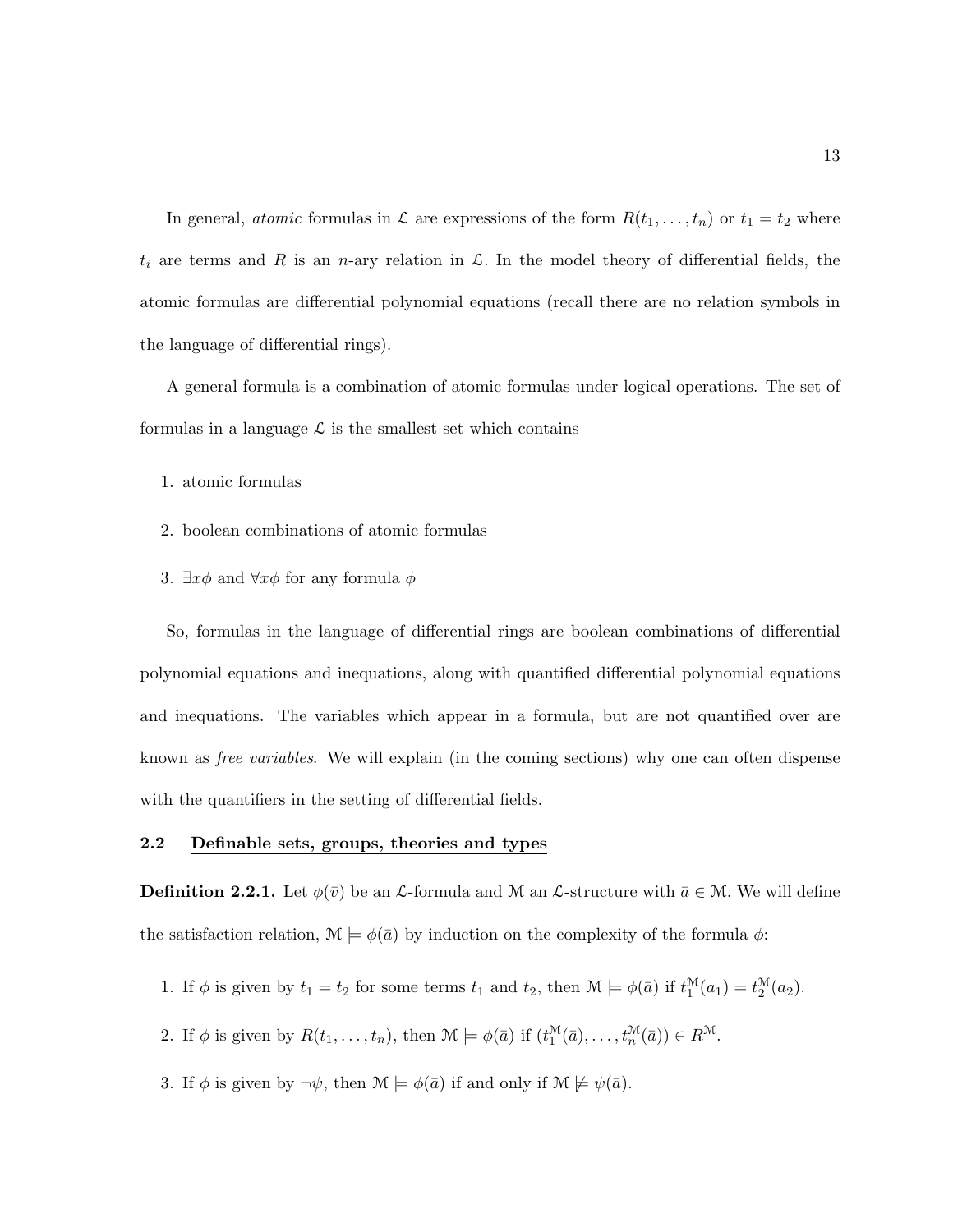- 4. If  $\phi$  is given by  $\psi \wedge \theta$ , then  $\mathcal{M} \models \phi$  if and only if  $\mathcal{M} \models \psi$  and  $\mathcal{M} \models \theta$ .
- 5. If  $\phi$  is given by  $\psi \vee \theta$ , then  $\mathcal{M} \models \phi$  if and only if  $\mathcal{M} \models \psi$  or  $\mathcal{M} \models \theta$ .
- 6. If  $\phi$  is given by  $\exists w \psi(\bar{v}, w)$ , then  $\mathcal{M} \models \phi(\bar{a})$  if there is  $b \in \mathcal{M}$  such that  $\mathcal{M} \models \psi(\bar{a}, b)$
- 7. If  $\phi$  is given by  $\exists w \psi(\bar{v}, w)$ , then  $\mathcal{M} \models \phi(\bar{a})$  if  $\mathcal{M} \models \psi(a\bar{a}, b)$  for all  $b \in \mathcal{M}$ .

A definable set is the solution set of a formula  $\phi(x_1, \ldots, x_n)$  in an *L*-structure M. That is

$$
\{\bar{a}\in\mathcal{M}\,|\,\mathcal{M}\models\phi(\bar{a})\}
$$

Usually, we consider sets which are definable only once we use a set of additional parameters  $A \subset \mathcal{M}$ . One can set up the formalism in the following manner. Add to the language a constant for each  $a \in A$  such that the interpretation of this constant in M is precisely the original element. This language is often denoted  $\mathcal{L}_A$ . We call  $\mathcal{L}_A$ -definable sets A-definable or definable over A or definable with parameters from A. One aspect of this construction which is pertinent to differential algebraic geometry is that for questions about a single differential algebraic variety, from the model-theoretic perspective it often does not matter if we augment the language and assume that the variety is definable over the empty set (see for instance, chapter [6\)](#page-118-0).

An  $\mathcal{L}\text{-}theory$  T is a collection of  $\mathcal{L}\text{-}sentences$ . Theories are assumed to be *satisfiable*; that is, there exists an L-structure  $\mathcal{M} \models T$ . A theory T is *complete* if for every sentence  $\phi$ , either  $\phi$ or its negation is satisfied by every  $\mathcal{M} \models T$ .

In particular, if M is an  $\mathcal{L}\text{-structure}$ , then the set of  $\mathcal{L}\text{-sentences}$  which are satisfied by M is a complete L-theory, which we will denote by  $Th(\mathcal{M})$ . Generally, one does not consider all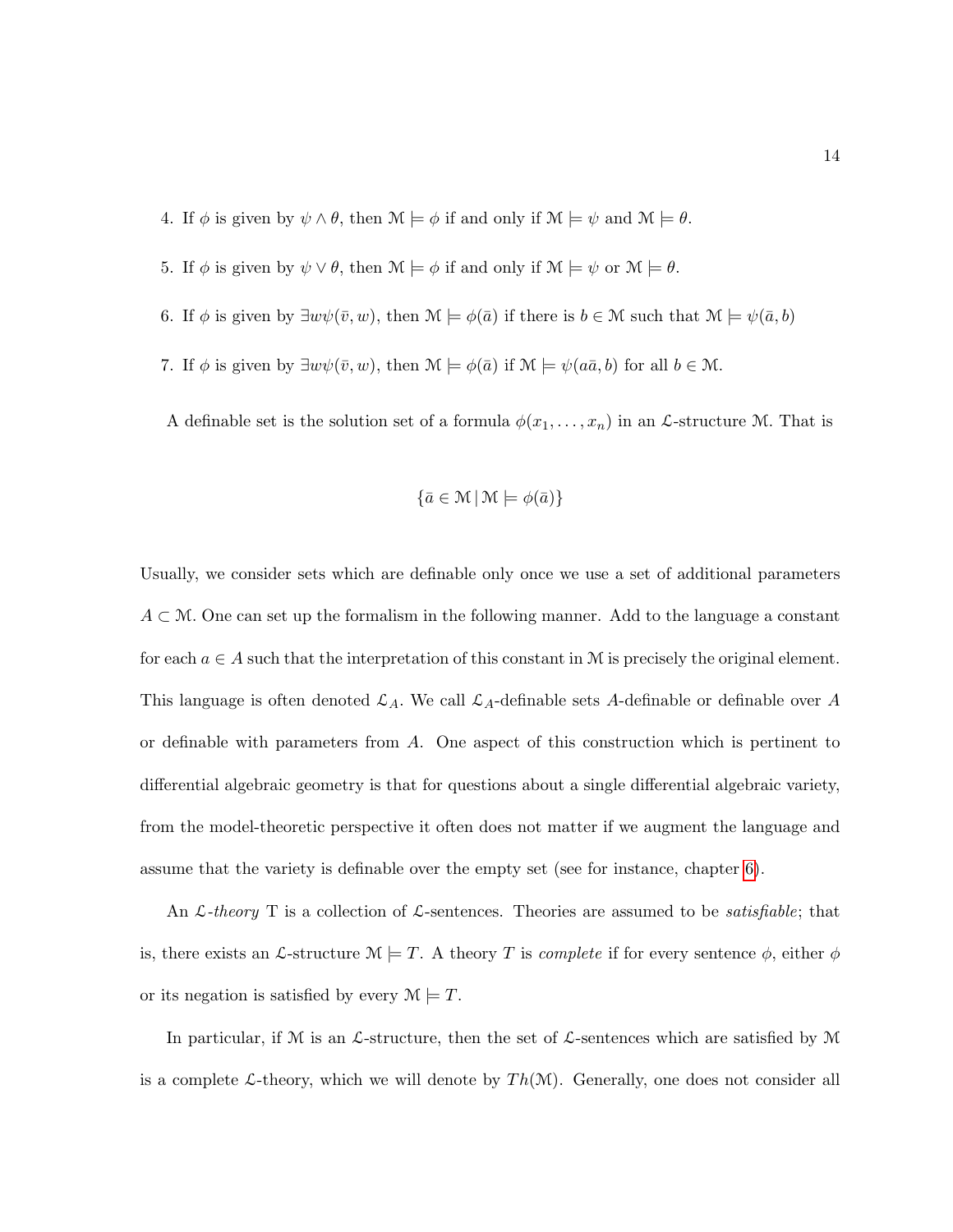$\mathcal{L}\text{-structures, but rather considers only those structures which satisfy a certain complete theory}$ T.

There are several pertinent complete theories in this thesis:

- $ACF_0$ . The theory of algebraically closed fields of characteristic zero in the language of rings,  $\mathcal{L} = \{0, 1, +, \cdot\}.$
- $DCF_{m,0}$ . The theory of differentially closed fields of characteristic zero with m commuting derivations in the language of differential rings,  $\mathcal{L} = \{0, 1, +, \cdot, \delta_1, \dots, \delta_m\}.$

Axiomatizing the latter in a first order manner is somewhat tricky in the case where  $m > 1$ [\(48\)](#page-217-4).

A group is *definable* in the theory T if there are formulas  $g(\bar{x})$ ,  $m(\bar{x}, \bar{y}, \bar{z})$  such that in any  $\mathcal{M} \models T$ ,  $\mu(\bar{x}, \bar{y}, \bar{z})$  is the graph of a group operation on  $g(\mathcal{M})$ . In particular, this means that the identity element and the inverse map is definable over the parameters used in  $g(\bar{x})$  and  $m(\bar{x}, \bar{y}, \bar{z}).$ 

A theory T eliminates quantifiers if for any  $\mathcal{M} \models T$  and any definable set given by formula  $\phi(x)$ , there is  $\psi(x)$ , a boolean combination of atomic formulas, such that  $\mathcal{M} \models \phi(x) \leftrightarrow \psi(x)$ . Fortunately, the theories we consider in this thesis have quantifier elimination. So, in  $ACF_0$ the definable sets are the constructible sets in the Zariski topology (this simply follows from Chevellay's theorem that projections of constructible sets are constructible [\(19\)](#page-215-3)). Similarly, in  $DCF_{m,0}$  the definable sets are the constructible sets in the Kolchin topology. See [\(45\)](#page-217-0) for a proof in the ordinary case and [\(48\)](#page-217-4) for the partial case.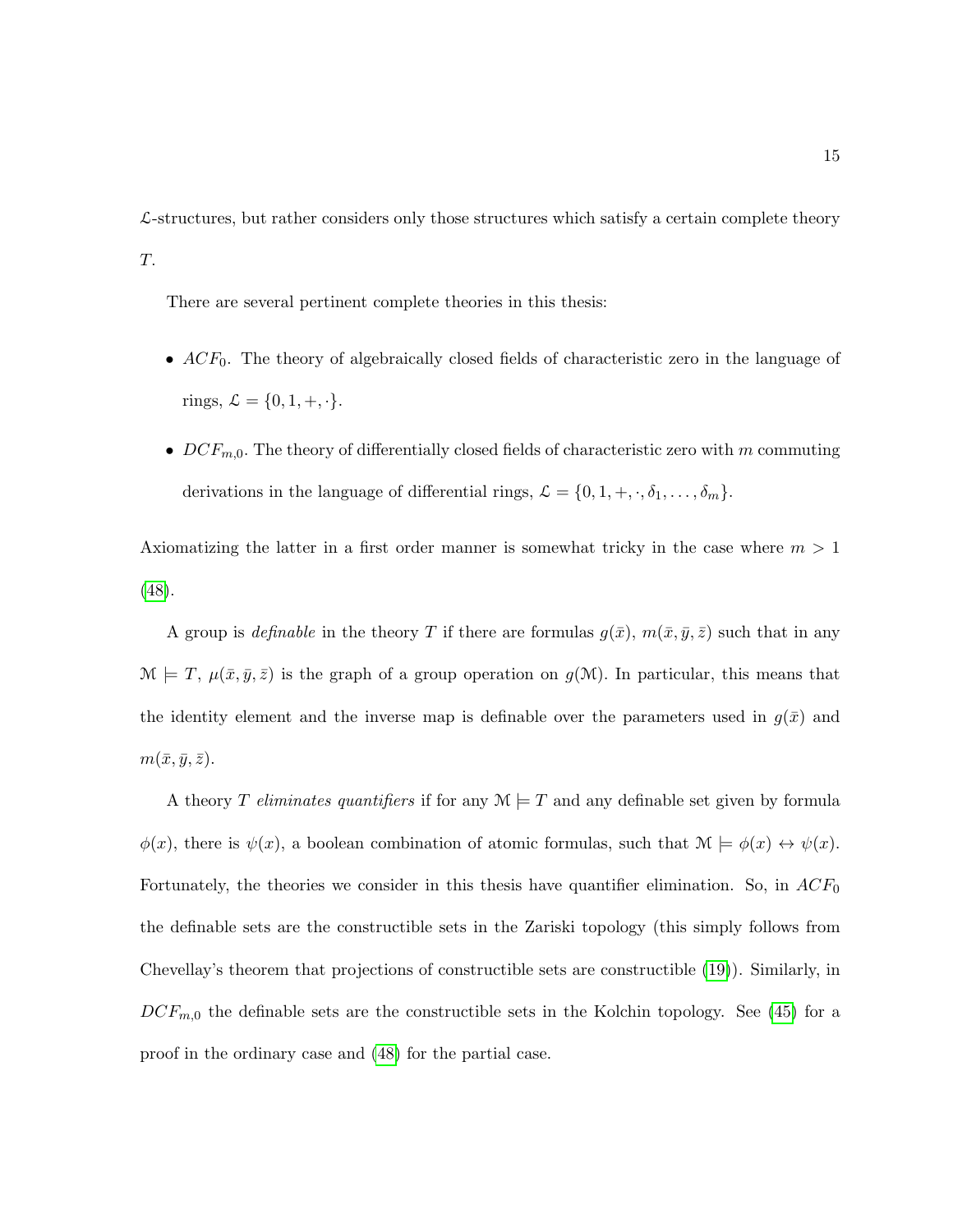Consider a theory T in a language L. Then let  $\psi(x, y)$  be a formula with  $|x| = |y|$ . Suppose that for any model  $\mathcal{M} \models T, \psi(x, y)$  is an equivalence relation on  $\mathcal{M}^{[x]}$ . We call such a  $\psi$  a *definable* equivalence relation. T has elimination of imaginaries if for each definable equivalence relation  $\psi(x, y)$ , there is some m and a definable function  $f: \mathcal{M}^{|x|} \to \mathcal{M}^m$  such that  $\mathcal{M} \models \psi(x, y) \leftrightarrow$  $f(x) = f(y)$ . One particularly simple manner in which a first order theory might eliminate imaginaries is if each definable equivalence relation has a definable set of parameters. This means that for any definable equivalence relation, there is a definable set containing precisely one element from each equivalence class. An example of theory with this property is the theory of real closed fields. The situation is often more complicated. For instance, in an algebraically closed field or a differentially closed field, there is no possible way to distinguish between two square roots in a definable manner - for instance, there is a field automorphism (differential field automorphism) which sends −  $\sqrt{2}$  to  $\sqrt{2}$ . Each of the theories  $ACF_0$  and  $DCF_{m,0}$  eliminate imaginaries in a different manner. The proof of elimination of imaginaries in [\(45,](#page-217-0) section 3 of Marker's article) proceeds via a more sophisticated model theoretic technique, showing that every formula has a canonical base by constructing minimal fields of definition. The arguments suffice to eliminate imaginaries in algebraically closed fields as well. A more constructive proof of elimination of imaginaries in algebraically closed fields is possible [\(28\)](#page-216-2); we know of no work along these lines in differential fields. Finally, in light of the quantifier elimination results discussed in the previous paragraph, elimination of imaginaries implies that the constructible sets in the Zariski and Kolchin topologies are closed under taking quotients.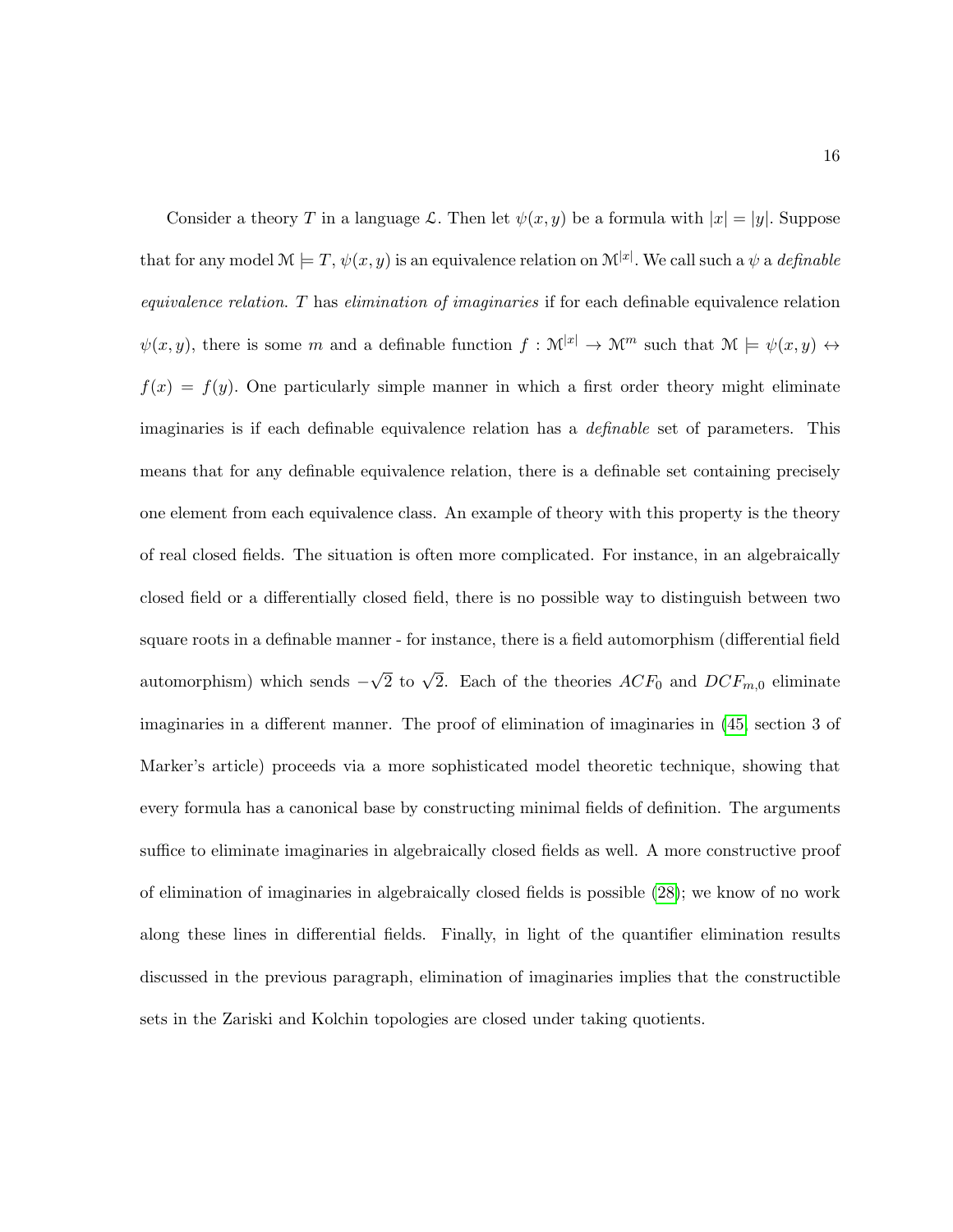Let M be an L-structure, and let p be a collection of  $\mathcal{L}_A$ -formulas with  $A \subseteq M$  in free variables  $x = (x_1, \ldots, x_n)$ . Then p is a type if  $p \cup Th(\mathcal{M})$  is satisfiable. Sometimes we call p an A-type or a type over A. When p has the property that either  $\phi \in p$  or  $\neg \phi \in p$ , we call p a complete type. Fix some complete theory T. Let  $\bar{a}$  be a tuple and  $K \subset \mathcal{M} \models T$  with K an  $\mathcal{L}\text{-structure}$ . We often consider the complete type

$$
tp(\bar{a}/K) = \{ \phi(\bar{x}) \in \mathcal{L}_K \, | \, \mathcal{M} \models \phi(\bar{a}) \}
$$

In differential fields, the (complete) type of  $\bar{a}$  over K corresponds precisely (by quantifier elimination) to the isomorphism type of the differential field extension  $K\langle \bar{a} \rangle/K$ . We will often use the notation  $a \models p$  where p is a type over K to mean that  $tp(a/K) = p$ .

There is a natural topology on the space of *n*-types over K, called the *Stone space*,  $S_n(K)$ . The basic open sets in the topology are given by  $\{p \in S_n(K) \mid \phi(x) \in p\}$  where  $\phi(x) \in \mathcal{L}_K$ . The use of types in this thesis is ubiquitous; the reader unfamiliar with types might consult [\(44,](#page-217-3) chapter 4).

One of the reasons for the distinction between the formal language and the interpretations (mentioned in the previous section) is the first theorem of model theory:

**Theorem 2.2.2.** (Compactness theorem) Assume that  $\Sigma$  is a set of sentences in the language L such that for any finite subset  $\sigma \subset \Sigma$ , there is an L-structure  $\mathcal{M}_{\sigma} \models \sigma$ . Then there is an  $\mathcal{L}\text{-}structure \mathcal{M} \models \Sigma.$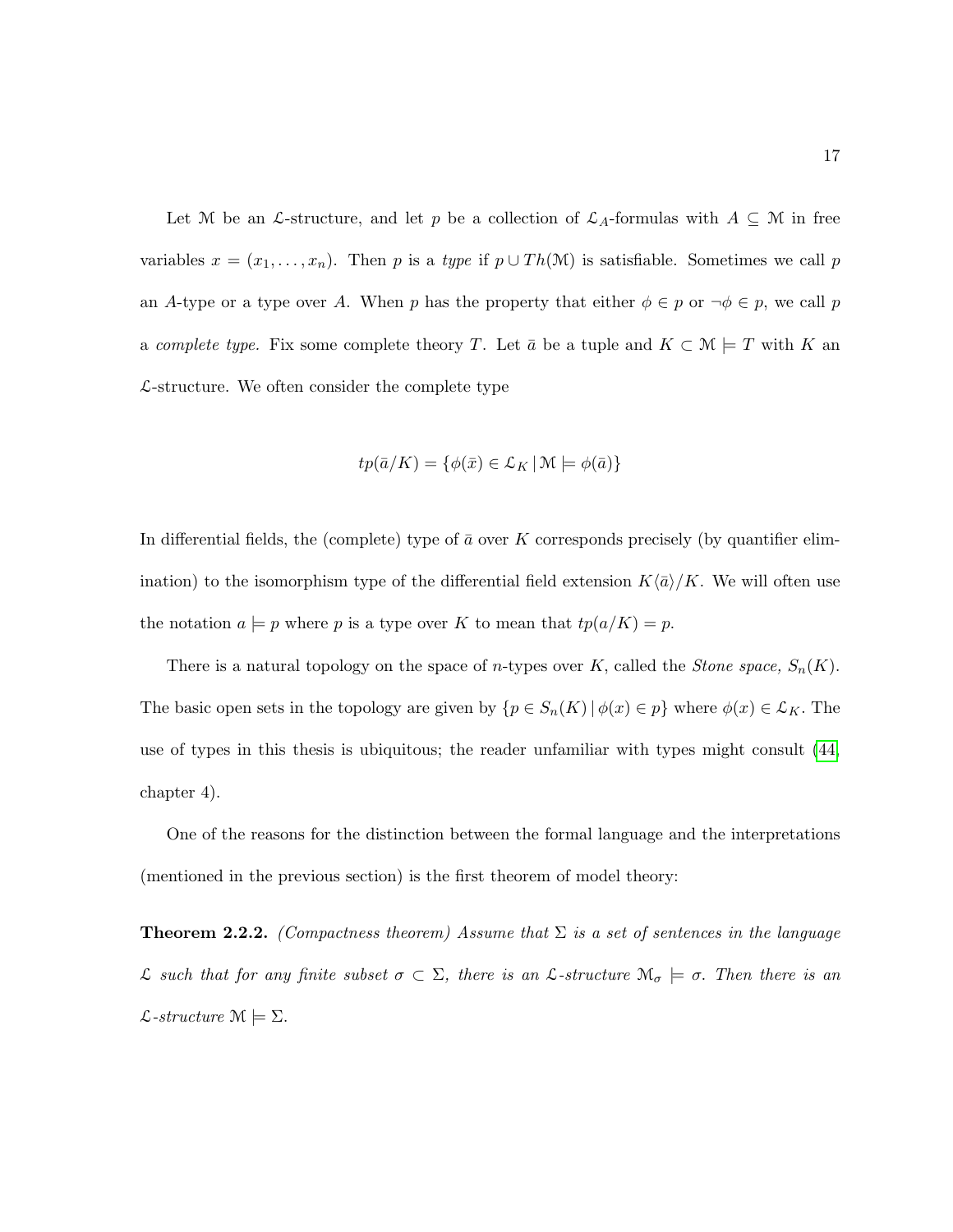We will use the compactness theorem somewhat subconsciously throughout much of this thesis.

# <span id="page-29-0"></span>2.3 ( $\omega$ -)stability

Many of the most important tools in this thesis come from an area of model theory known as stability theory. Perhaps the earliest example of a result in this area is [\(54\)](#page-218-2); the field owes many of its important tools to [\(79\)](#page-220-1). Roughly, stability theory as a subject developed as a program to classify which first order theories have models which can be "classified" (generally, by cardinal invariants). For instance, algebraically closed fields can be classified by specifying their characteristic and the cardinality of their transcendence base. Perhaps more generally, one point of view is that stability theory and its variants and generalizations attempt to draw dividing lines among the first order theories.

We will not be considering such foundational questions in this thesis. As it turns out, much of the machinery developed for these foundational dividing line questions has found useful applications in mathematics. A good reference for much of the stability theory used in this thesis is [\(61\)](#page-218-1) or chapters 11 through 19 of [\(67\)](#page-219-4); some, but not all, of the necessary results could be found in chapter 6 of [\(44\)](#page-217-3). For most of this thesis, a knowledge of general stable theories is not necessary; rather one could work in the more particular setting of  $\omega$ -stability (described below). The exception is chapter 5, which takes place in the more general superstable setting.

Fix a complete theory T. T is  $\omega$ -stable if whenever  $\mathcal{M} \models T$ ,  $A \subseteq \mathcal{M}$ , and  $|A| = \aleph_0$ , then for each n,  $|S_n(A)| = \aleph_0$ . Differentially closed fields are  $\omega$ -stable. The assumption of  $\omega$ -stability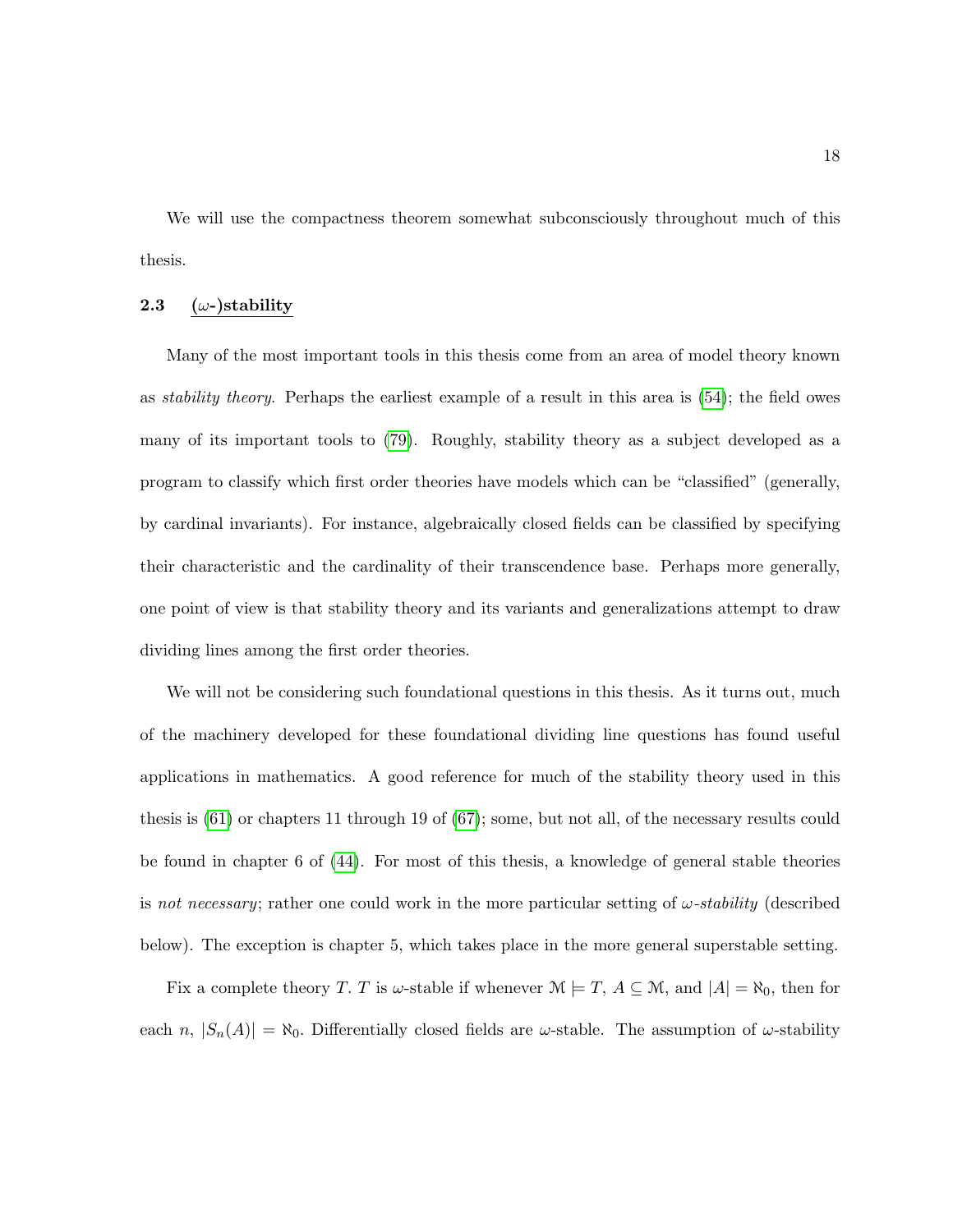allows us to work in a large fixed differentially closed field (a universal domain) instead of constantly considering arbitrary differential field extensions:

**Theorem 2.3.1.** If T is a countable  $\mathcal{L}\text{-theory which is }\omega\text{-stable, then for any cardinal }\kappa\text{, there}$ is  $\mathcal{M}_{\kappa} \models T$  which is  $\kappa$ -saturated,  $\kappa$ -homogeneous, and  $|\mathcal{M}_{\kappa}| = \kappa$ .

M is  $\kappa$ -saturated if for any subset  $A \subset \mathcal{M}$  such that  $|A| < \kappa$ , if  $p \in S_n(A)$ , then there is  $a \in \mathcal{M}$  such that  $a \models p$ . M is  $\kappa$ -homogeneous if  $a_1, a_2 \models p$ , then there is  $\sigma \in Aut(\mathcal{M}/A)$  such that  $\sigma(a_1) = a_2$ . For the rest of this introduction, we work in a fixed  $\kappa$ -saturated model M of an  $\omega$ -stable theory. All of the subsets A over which we consider types or definable sets are assumed to be of cardinality less than  $\kappa$ . Essentially no content will be lost if the reader assumes that this theory is  $DCF_{m,0}$ .

Throughout this thesis, we will use the ranks of stability theory extensively. Morley rank is an ordinal-valued dimension function on definable sets. Let  $X = \phi(\mathcal{M})$  be a definable set.

Definition 2.3.2. The definition of Morley rank is inductive:

- $RM(X) \geq 0$  if  $X \neq \emptyset$ .
- $RM(X) \geq \beta$ , where  $\beta$  is a limit if  $RM(X) \geq \alpha$  for all  $\alpha < \beta$ .
- $RM(X) \ge \alpha + 1$ , if there are definable sets  $\{X_i\}_{i\in\mathbb{N}}$  such that  $X_i \cap X_j = \emptyset$  for  $i \ne j$  and  $RM(X_i) \geq \alpha$  for each  $\alpha$ .

 $RM(X)$  is defined to be the minimum  $\alpha$  such that  $RM(X) \geq \alpha$  and  $RM(X) \geq \alpha + 1$ .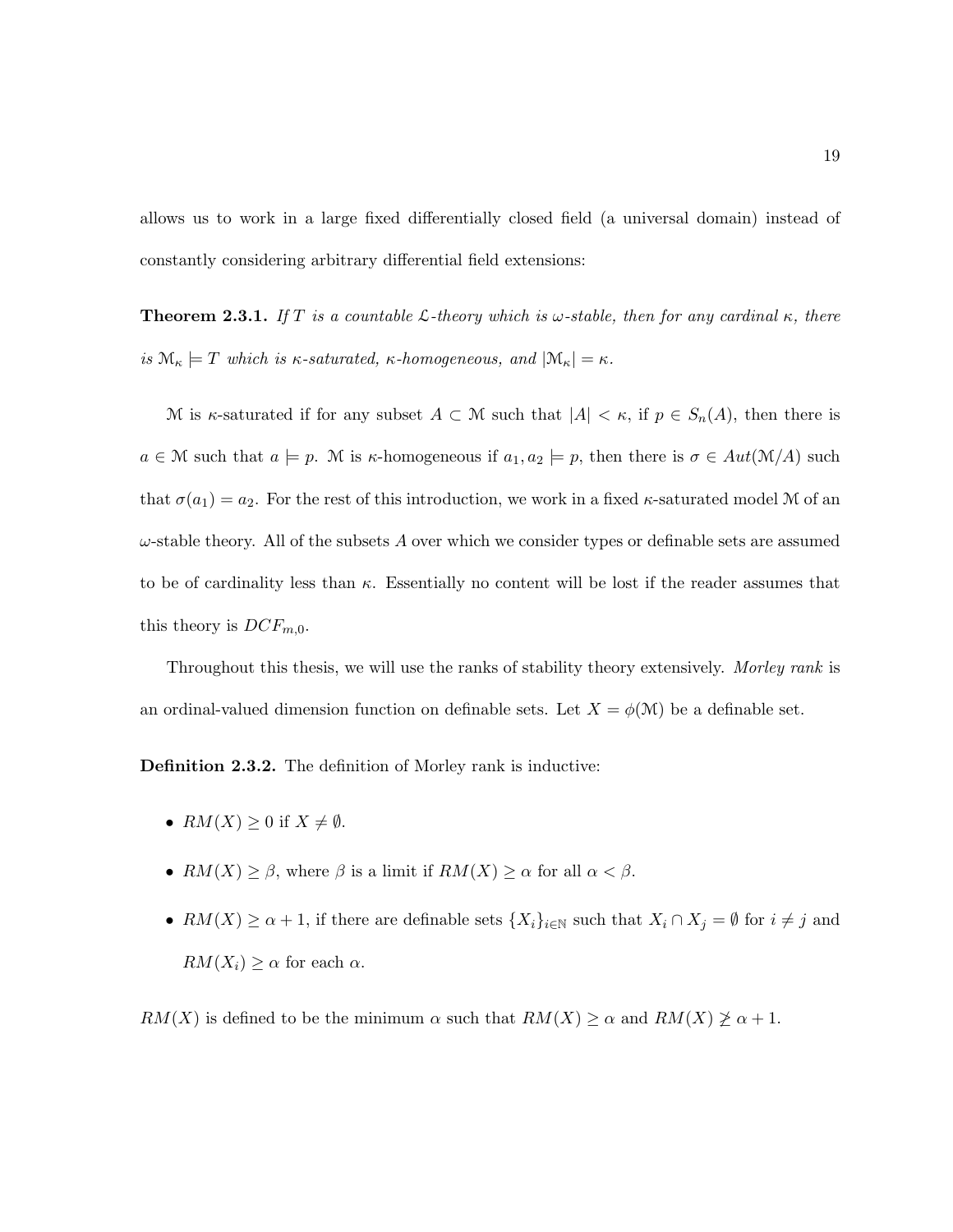When  $RM(X) = \alpha$ , there is a maximum n such that there are n disjoint definable subsets  $X_1, \ldots, X_n \subset X$  where  $RM(X_i) = \alpha$ . This number, n, is called the Morley degree of X,  $DM(X)$ . Morley rank can be extended to types:

$$
RM(p(x)) = inf_{\phi(x)\in p(x)}\{RM(\phi(x))\}
$$

From the perspective of differential algebraic geometry, Morley rank is a dimension function on differential algebraic varieties (or more generally, constructible sets). However, suppose that  $RM(V) = \alpha+1$  and  $V_i$  is a collection of constructible sets witnessing that  $RM(V) > \alpha$ . There is no reason to believe that the collection  $V_i$  is a *uniform family*, that is, a family of constructible subsets cut out by some set of equations which vary in a parameter  $\bar{a}$  in some moduli space having differential algebraic structure. In fact, anomalies occur [\(31\)](#page-216-3) [\(64\)](#page-219-5). In algebraically closed fields, Morley degree one definable sets are simply those whose Zariski closures are irreducible. This is not true in differentially closed fields. There are differential algebraic varieties which are irreducible and Morley degree two. For instance, the following subvariety of  $\mathbb{A}^1$ ,

$$
V = Z(xx'' - x') = \{x \in \mathcal{M} \mid xx'' - x' = 0\}.
$$

The differential algebraic variety V has precisely one irreducible infinite subvariety,  $Z(x')$ . As definable sets, both  $Z(x')$  and  $V\setminus Z(x')$  are strongly minimal.

Again, recall that we are working in the  $\omega$ -stable setting. The following definitions will not work in the superstable setting (so are not suitable for chapter 5 in full generality).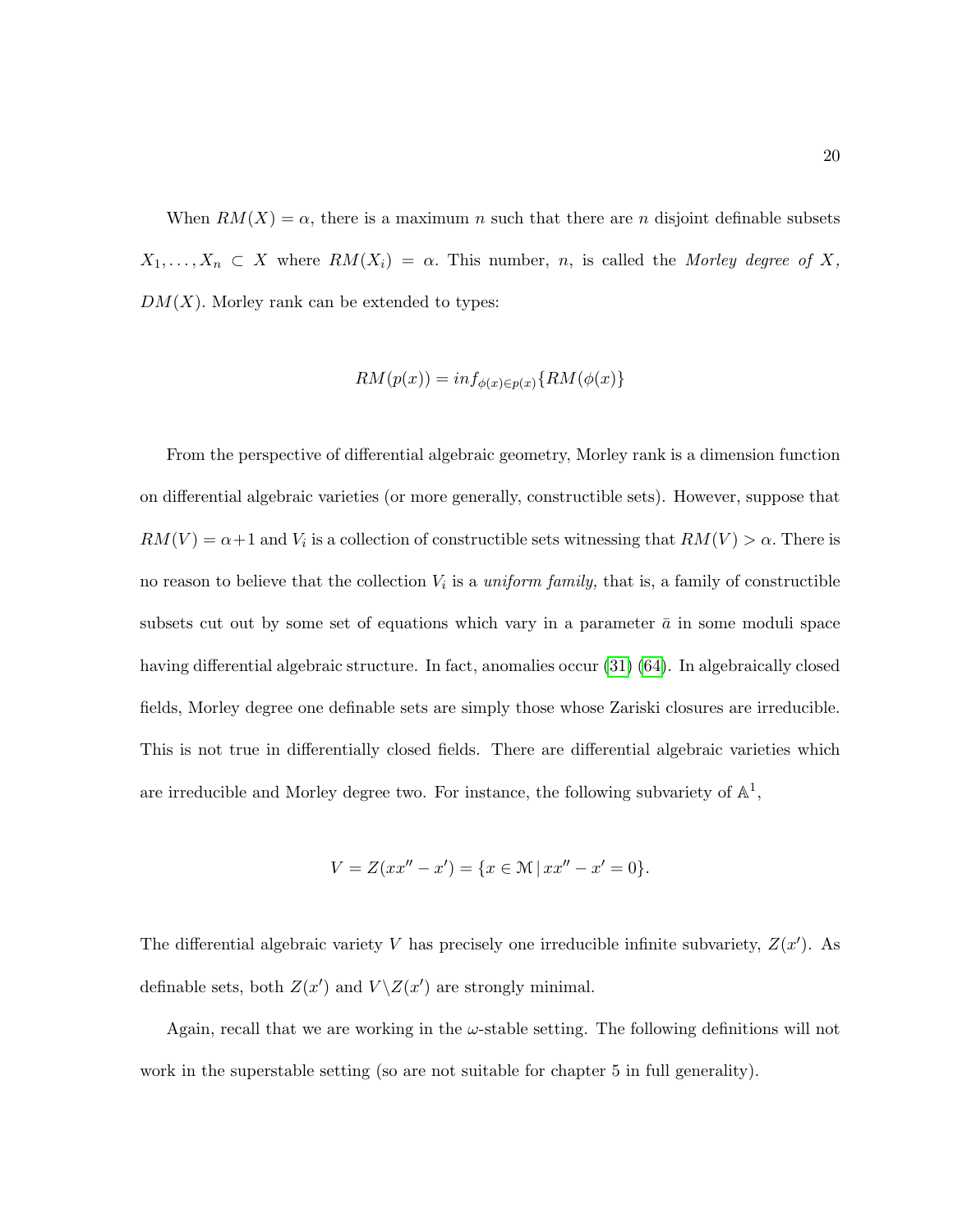**Definition 2.3.3.** Let p and q be types such that  $p \subset q$ . In this case, we say that q is an extension of p. We say that q is a nonforking extension of p if  $RM(q) = RM(p)$ .

Now, consider  $A \subset B$  and a tuple c. If  $tp(c/B)$  is a nonforking extension of  $tp(c/A)$ , then c is said to be *independent* from B over A. In this case, we write  $c \nightharpoonup_A B$ . This notion of independence obeys many nice properties in  $\omega$ -stable theories. For instance,

**Theorem 2.3.4.** With  $A \subset B$ , C and a tuples b, c,

- 1. There is c' such that  $tp(c/A) = tp(c'/A)$  and  $c' \nightharpoonup_A B$ .
- 2. If  $c \bigcup_{A} B$  and  $B_1 \subseteq B$ , then  $c \bigcup_{A} B_1$ .
- 3.  $c \bigcup_{A} BC$  if and only if  $c \bigcup_{A} B$  and  $c \bigcup_{AB} C$
- 4.  $c \bigcup_{A} B$  if and only if  $c \bigcup_{A} B_0$  for all finite  $B_0 \subset B$ .
- 5.  $c \bigcup_{A} b$  if and only if  $b \bigcup_{A} c$

We say that a type is *stationary* if it has unique nonforking extensions to any larger parameter set. Complete types over algebraically closed parameter sets are stationary. We denote the nonforking extension of a type  $p \in S(A)$  to  $S(C)$  via  $p|_C$ . In differential fields non-forking is characterized by the Kolchin polynomial [\(72\)](#page-219-6):

$$
\bar{a} \bigcup_{A} C \leftrightarrow \omega_{\bar{a}/A(t)} = \omega_{\bar{a}/A \cup C}(t)
$$

Thinking on the level of differential algebraic varieties, this simply means that the locus of  $\bar{a}$ over A is the same as the locus of  $\bar{a}$  over  $A \cup C$ .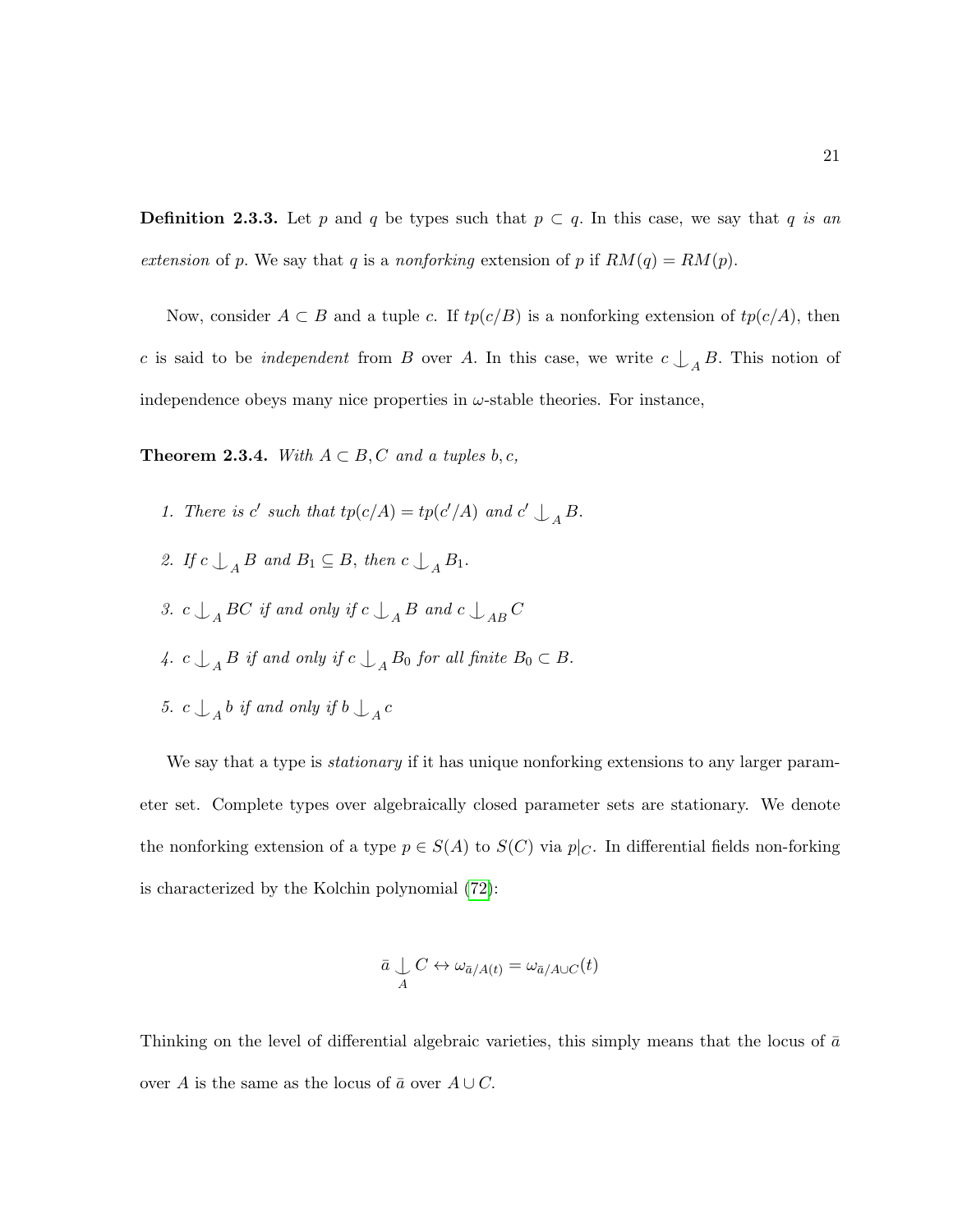Let X be a definable set. A *canonical parameter* of X is a tuple c such that any  $\sigma \in Aut(\mathcal{M})$ fixes X as a set if and only if  $\sigma|_c = id$ . If p is a type, then c is the canonical base of p if for any  $\sigma \in Aut(\mathcal{M})$ ,  $\sigma$  fixes the set of realizations of p as a set if and only if  $\sigma|_c = id$ . Usually one must move to the multisorted setting in order to assure the existence of canonical bases and parameters. Generally, one needs to consider "imaginary sorts" which correspond to quotients of the original sorts by definable equivalence relations. However, for the majority of this thesis, we work in differentially closed fields or algebraically closed fields both of which have elimination of imaginaries - this gives canonical bases in the original sort and makes the aforementioned move unnecessary.

Canonical bases and parameters are only meaningful up to interdefinability, so we may as well take the definable closure of  $c$ . In differential fields, this corresponds to taking the differential field generated by c. Thus, in differential fields, one may think of canonical bases as minimal fields of definition of the locus of a tuple. Again, interdefinability of tuples in differential algebra means differential birationality. The following theorem holds in the  $\omega$ -stable context:

**Theorem 2.3.5.** Canonical bases and parameters exist, and are unique, up to interdefinability.

Next we define *Lascar rank* to be the foundation rank on forking:

**Definition 2.3.6.** Let  $p$  be a type. Then,

- $RU(p) \geq 0$  if p is consistent.
- $RU(p) \geq \beta$ , where  $\beta$  is a limit just in case  $RU(p) \geq \alpha$  for all  $\alpha < \beta$ .
- $RU(p) \ge \alpha + 1$  just in case there is a forking extension q of p such that  $RU(q) \ge \alpha$ .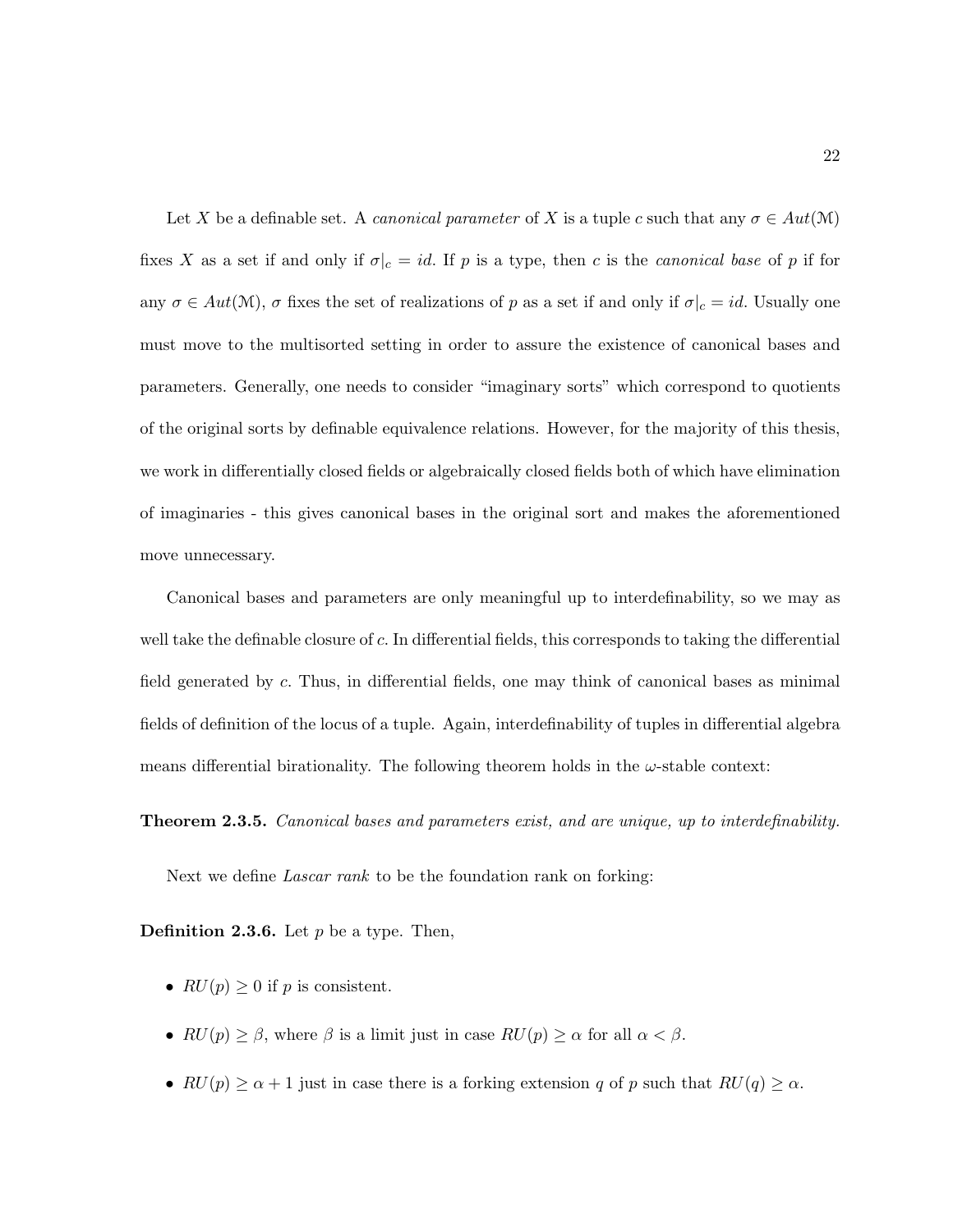It is standard to write  $RU(a/A)$  for  $RU(tp(a/A))$ .

It is worth noting what Lascar rank means in differential algebraic geometry. Let  $p$  be the type of the generic point (with respect to the Kolchin topology over  $K$ ) on a differential algebraic variety V. Then to say that the Lascar rank of p is at least  $\alpha+1$ , means that there is a uniform family of subvarieties subvarieties such the generic point on each of the subvarieties has Lascar rank at least  $\alpha$ . So, while Morley rank corresponds to information about configurations of subvarieties, Lascar rank corresponds to information about the uniform families of subvarieties. Remark 2.3.7. We should note that the style of the above development of Morley rank, forking, and Lascar rank is not likely to be found in modern stability theory texts [\(61;](#page-218-1) [87;](#page-220-2) [2;](#page-214-2) [59\)](#page-218-3). There are good reasons (alluded to above) for the difference, the main one being that these definitions do not work outside of the the  $\omega$ -stable context. However, in the setting of differential fields, all notions of dimension which we consider are intertwined with forking (and witness forking). This exposition is designed to reflect that fact.

One of the most important properties of Lascar rank is that it obeys a version of the fiber dimension theorem:

**Theorem 2.3.8.** (Lascar Inequality) For tuples  $a, b$  and  $a$  set  $A$ ,

$$
RU(a/AB) + RU(b/A) \leq RU(ab/A) \leq RU(a/Ab) \oplus RU(b/A)
$$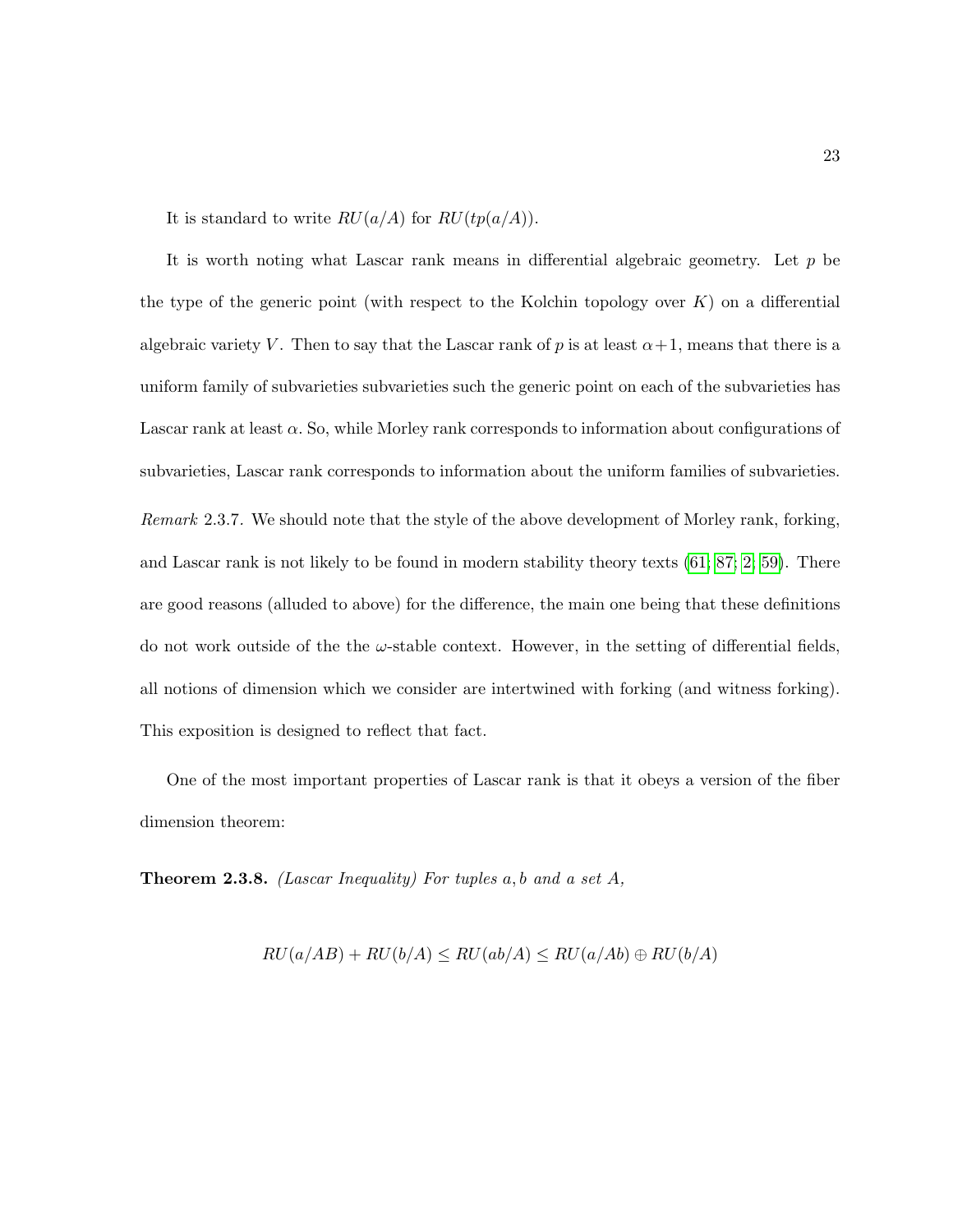Any ordinal  $\beta$  may be expressed as a sum of powers of  $\omega$  with coefficients in the natural numbers and ordinal exponents:

$$
\beta = \omega^{\alpha_1} \cdot n_1 + \omega^{\alpha_2} \cdot n_2 + \ldots + \omega^{\alpha_k} \cdot n_k
$$

such that for all  $i, \alpha_i > \alpha_{i+1}$ . This expression is known as the *Cantor normal form* of  $\beta$ . The cantor sum of two ordinals,  $\oplus$ , is obtained by simply adding the Cantor normal forms as if they were polynomials in  $\omega$  over N. Note that the differential context, the *exponents* are also always natural numbers.

We will use various other properties of Lascar rank throughout this thesis. A useful reference for these properties will be [\(67\)](#page-219-4), chapter 19. We will also sometimes use technology from geometric stability theory, which we will not discuss in this introduction. A good reference is [\(61\)](#page-218-1).

# <span id="page-35-0"></span>2.4 (More) Model theory of differential fields

The first interactions of model theory and differential algebra stem from [\(74\)](#page-219-2), where the basic theory is laid out. The model theory of partial differential fields of characteristic zero with finitely many commuting derivations was developed in [\(48\)](#page-217-4). In this setting, we have a model companion, which we denote  $DCF_{0,m}$ . As mentioned previously, the theory  $DCF_{0,m}$  has quantifier elimination and elimination of imaginaries.

Historically, there were several notions of differential algebraic groups appearing in the literature. The principal notions were Kolchin's abstract formulation [\(34\)](#page-216-1), a (more restrictive)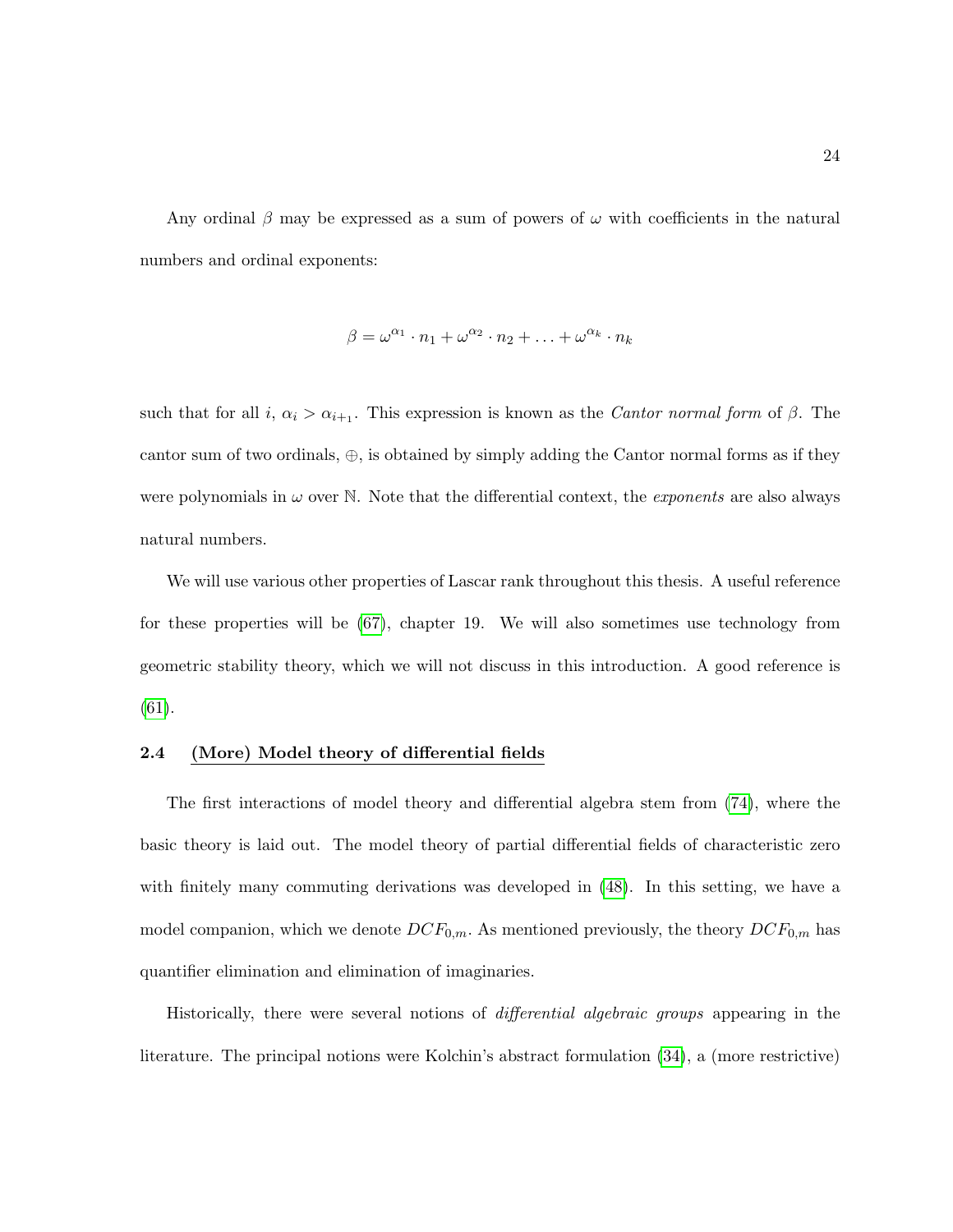Weil-style notion in the differential category, differential algebraic subgroups of *algebraic groups*, and the class of definable groups over differentially closed fields [\(62\)](#page-218-0). The groups in the Weilstyle formulation turn out to be definable via elimination of imaginaries. Abstract "group chunk" arguments can be used to show that the Kolchin-style category, the Weil-style category, and the definable category are all the same[\(60\)](#page-218-1). The version of the group chunk theorem used is due to Hrushovski, and applies in other more general model-theoretic settings, see [\(12\)](#page-215-0).

Later proofs avoided the use of Hrushovski's generalization of Weil's theorem, only using the original Weil theorem. This was accomplished, in part, by proving that any differential algebraic group may be embedded as a subgroup of an algebraic group (see variations of the proof in [\(62\)](#page-218-0) [\(41\)](#page-217-0) [\(40\)](#page-217-1)). The result is rather obvious for groups with generic element of constant Kolchin polynomial over the canonical base of the group. The general case requires more subtlety. Though Pillay's proof is in the ordinary differential setting, the arguments in any of the above referenced proofs work in the partial differential setting with little modification (and even in the difference-differential setting [\(49\)](#page-217-2)). We will be using the above results of Pillay implicitly throughout much of this thesis.

Another useful result which we use often is the classification of definable subfields:

**Theorem 2.4.1.** The fields interpretable in  $DCF_{0,m}$  are precisely those (isomorphic) to kernels of definable derivations.

The definable derivations are simply independent linear combinations of  $\Delta$  over the constants,  $\{x \in \mathcal{U} | \text{for all } \delta \in \Delta, \delta(x) = 0\}$  (for a proof, see [\(85\)](#page-220-0) or [\(84\)](#page-220-1)). We will use this characterization several times throughout the thesis.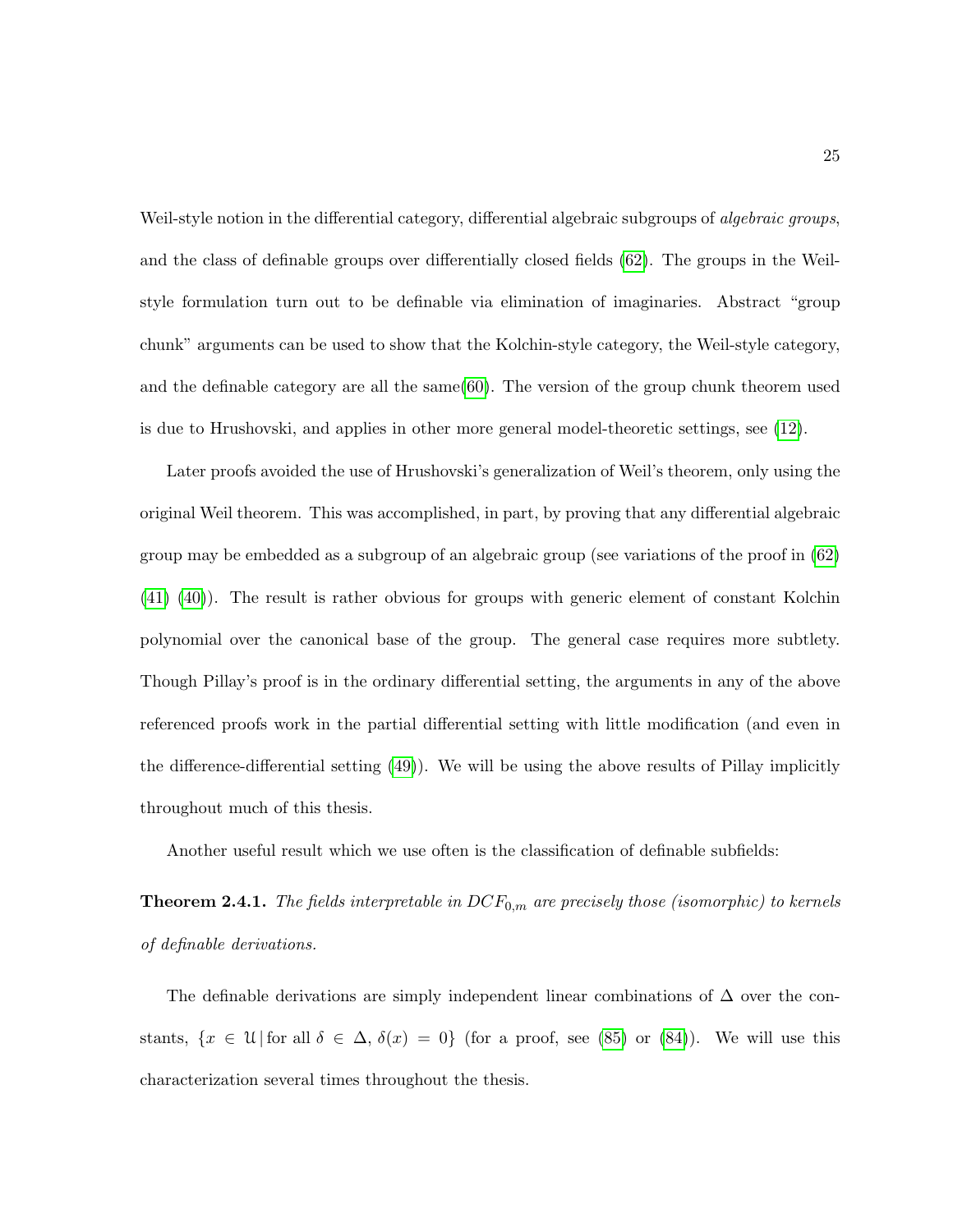# CHAPTER 3

# INDECOMPOSABILITY FOR DIFFERENTIAL ALGEBRAIC GROUPS

#### 3.1 Introduction

The indecomposability theorem of Zilber generalized a known theorem for algebraic groups [\(75\)](#page-219-0) to the setting of weakly categorical groups [\(92\)](#page-221-0). The theorem is a powerful tool for definability results in groups of finite Morley rank. Zilber's theorem was generalized to the superstable (possibly infinite rank) setting by Berline and Lascar  $(6)$ . Because  $DCF_{0,m}$  is  $\omega$ -stable, their results apply to differential algebraic groups. For differential algebraic groups over a partial differential field, the existing indecomposability theorems are not suitable for some applications because, at present, there is no known lower bound for Lascar rank in terms of several important differential birational invariants [\(85\)](#page-220-0). Though the superstable version of the indecomposability theorem given by Berline and Lascar applies in this context, both the hypotheses and the conclusions the theorem are not clear from the perspective of differential algebra because of the lack of control of Lascar rank in partial differential fields. With that in mind, we give new indecomposability theorem in which both the hypotheses and conclusions are purely differential algebraic in nature. Additionally, we provide applications and examples of the ideas. These include the definability of commutators of differential algebraic groups with appropriate hypotheses. In particular, this allows us to generalize some results of Cassidy and Singer and answer a question they posed in [\(16\)](#page-215-1).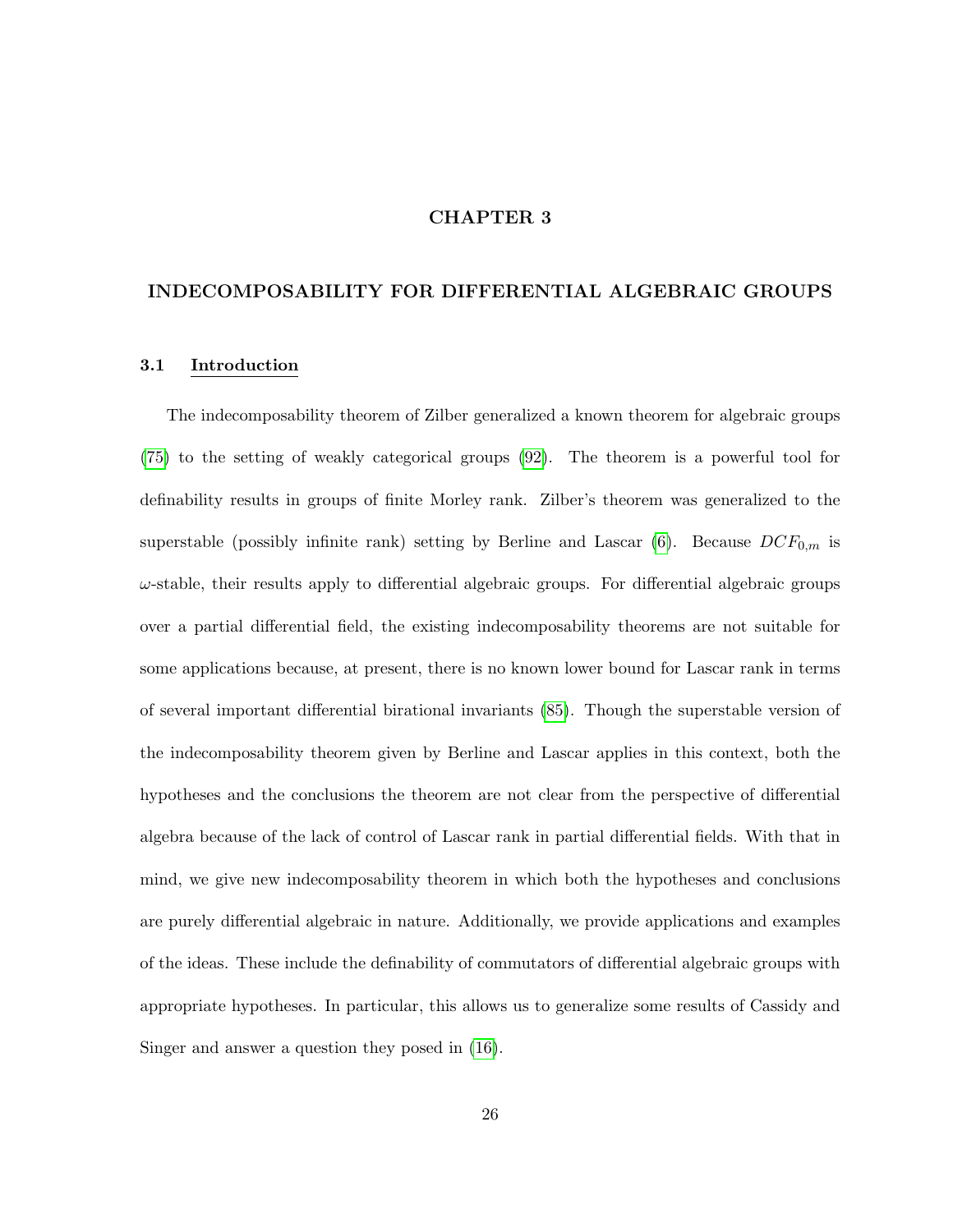The notion of indecomposability we consider is related to the notion of *strongly connected* studied by Cassidy and Singer [\(16\)](#page-215-1). We also discuss open problems which could connect these results to those of Berline and Lascar [\(6\)](#page-214-0). Generalizing this work to the difference-differential setting (or even more general settings) is of interest, but is not covered here. This generalization would be non-trivial in from the model theoretic perspective, since it would mean leaving the setting of stability for the more general setting of simplicity. Also, though there are welldeveloped theories of numerical polynomials in more general settings [\(36\)](#page-216-0), work along the lines of [\(16\)](#page-215-1) (in those settings) would seem to be a prerequisite for proving results like those below.

Section 2 covers stabilizers of types in differential algebraic groups. We use indiscernible sequences to calculate bounds on the Kolchin polynomials of stabilizers of certain types in differential algebraic groups. Section 3 gives the main theorem, a definability result for differential algebraic groups. Section 4 and section 5 give applications of the main theorem and show some specific examples. Section 6 discusses some open problems and possible generalizations of the work. Generalizations of the conditions of the theorem in the setting of differential fields are considered. We also discuss generalization of the setting itself, via adding more general operators to the fields.

#### 3.2 Stabilizers

Next, we develop the notion of stabilizers of types in the differential algebraic setting. The basic setup is that of superstable groups [\(66\)](#page-219-1), but the proofs of the results are easier or sometimes give more information in the setting of differential algebraic groups. In this section, G will be a differential algebraic group, that is, a definable group over some differential field,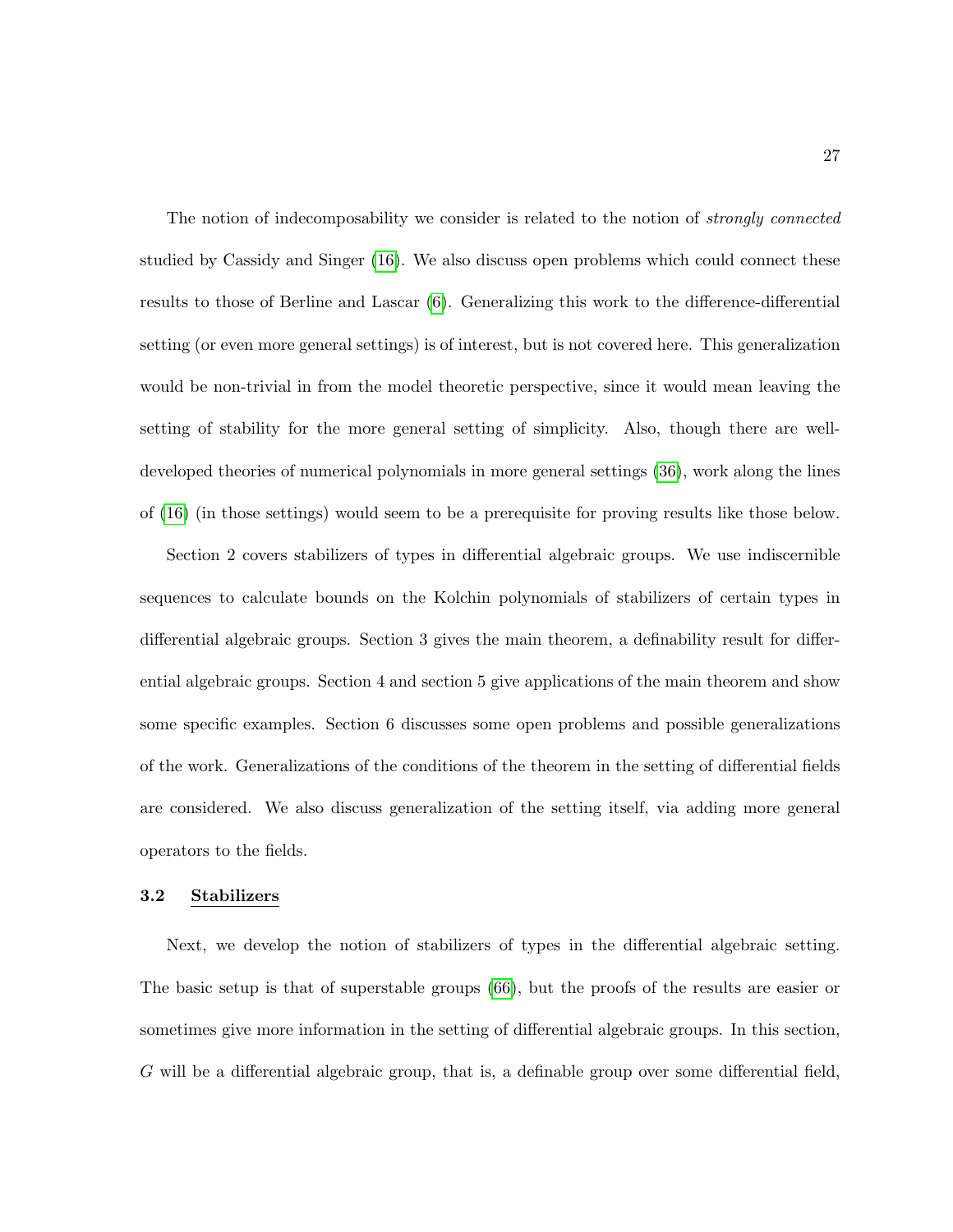k. For discussion of the category of differential algebraic groups, see [\(62\)](#page-218-0). Again, recall that we assume K is a small differentially closed field containing  $k$ .

**Definition 3.2.1.** Let  $p(x) \in S(K)$  be a complete type containing the formula  $x \in G$ . All of the complete types we deal with will contain this formula. Define

$$
stab_G(p) = \{a \in G \mid \text{ if } b \models p, b \bigcup_K a, \text{ then } ab \models p\}
$$

We emphasize to the reader that the type p is assumed to contain the formula  $x \in G$ . For the reader who prefers to avoid the use of types, one could see  $p$  as the isomorphism type of a tuple in a differential field extension of  $K$ . To say that we only consider types in the group G means that we only consider tuples which satisfy the equations defining  $G$ . If we work in a large saturated model, then *equality of types* over the base field  $K$  can simply be thought of as isomorphism of the differential field extensions over  $K$  generated by the elements in the field extensions realizing the types.

**Example 3.2.2.** Consider  $G = Z(x'')$  in a model of the theory  $DCF_{0,1}$ . G is a subgroup of  $\mathbb{G}_a$ . In this case, we will write the group operation additively. Consider the generic type  $p \in S_1(K)$ of G. That is,  $p \models x'' = 0$ , but not any lower order differential equations defined over K. Then by definition, the stabilizer of p in G is the definable subgroup of elements  $g \in G$  for which if  $b \models p$  and  $b \bigsqcup_K g$  then  $g + b \models p$ . The independence of g and b ensures that  $g + b$  satisfies no differential equations of order 1 (even over  $K\langle g \rangle$ ). More generally, the stabilizer of the generic type of a connected  $\omega$ -stable group must be the entire group (for details, see chapter 2 of [\(66\)](#page-219-1)).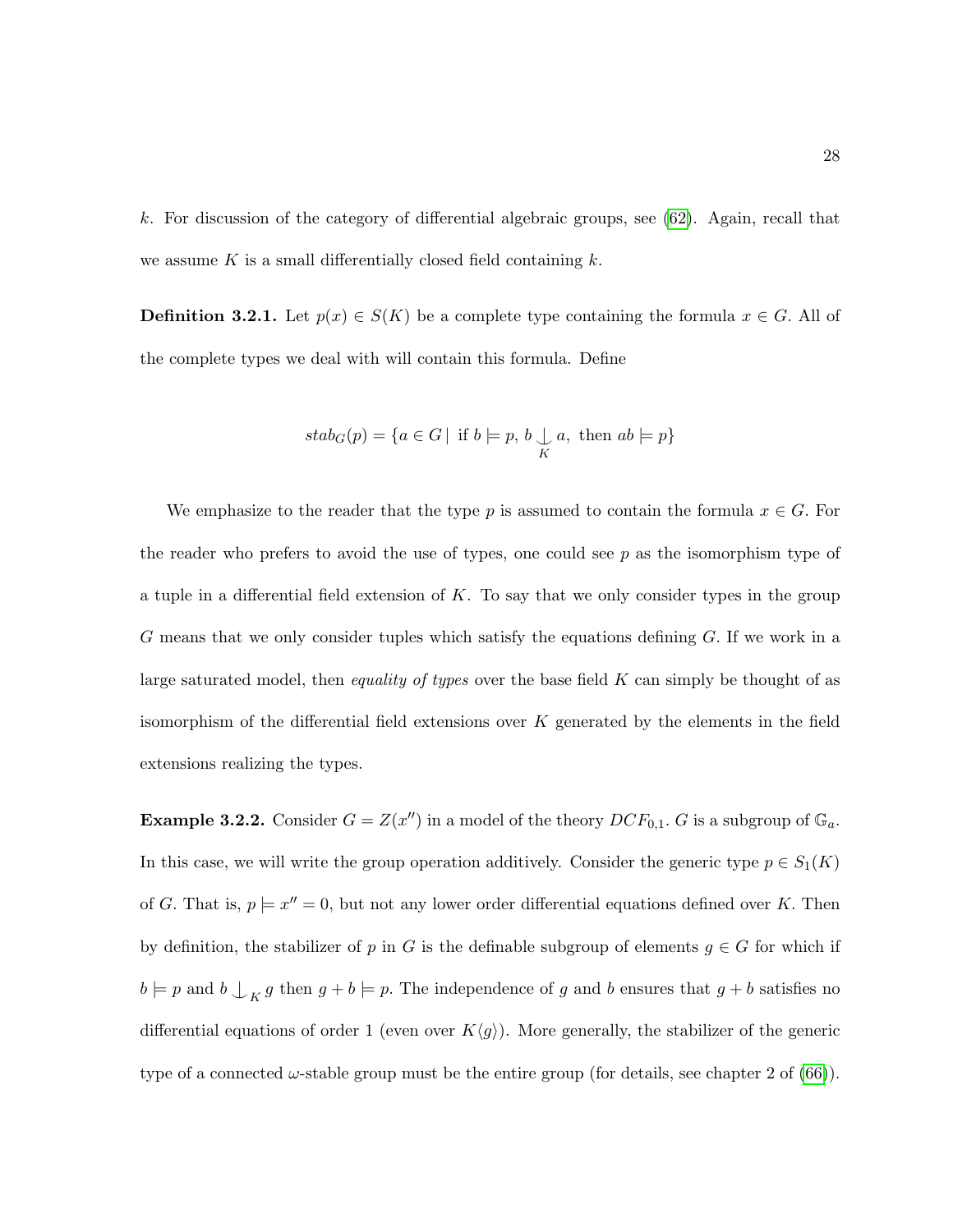In this paper, we will be considering stabilizers of non-generic types of the differential algebraic group G. In certain cases, we try to control these subgroups to get definability results.

The next two results are standard for  $\omega$ -stable groups [\(66\)](#page-219-1) (only the first needs  $\omega$ -stability; for the other superstability suffices).

Lemma 3.2.3.  $stab_G(p)$  is definable.

Lemma 3.2.4.  $RU(p) \geq RU(stab_G(p)).$ 

The first task is to put the last lemma into the differential algebraic context, with differential type and typical differential dimension playing the role that Lascar rank plays in the model theoretic context. The next two lemmas are preparation for this result.

Again, we are working in some fixed differential algebraic group  $G$ ; all types, elements and tuples in the following lemma are assumed to be in the differential algebraic group in which we are working. Unless specially noted, multiplication of two elements or above as in the case of a type occurs with respect to the group operation in G. In differential fields, canonical bases correspond to fields of definition. In fact, we might as well assume that every canonical base is a differential field, because the choice of a canonical base matters only up to interdefinability, and definable closure of a given set in models of  $DCF_{0,m}$  is obtained by taking differential field generated by that set.

<span id="page-40-0"></span>**Lemma 3.2.5.** Suppose that  $c \bigcup_{A} b$ , where we assume that A is a small set which contains the canonical base of the differential algebraic group G. Then  $\tau(c/A) \leq \tau(cb/A)$  and in the case of equality,  $a_{\tau}((c/A)) \leq a_{\tau}((cb/A)).$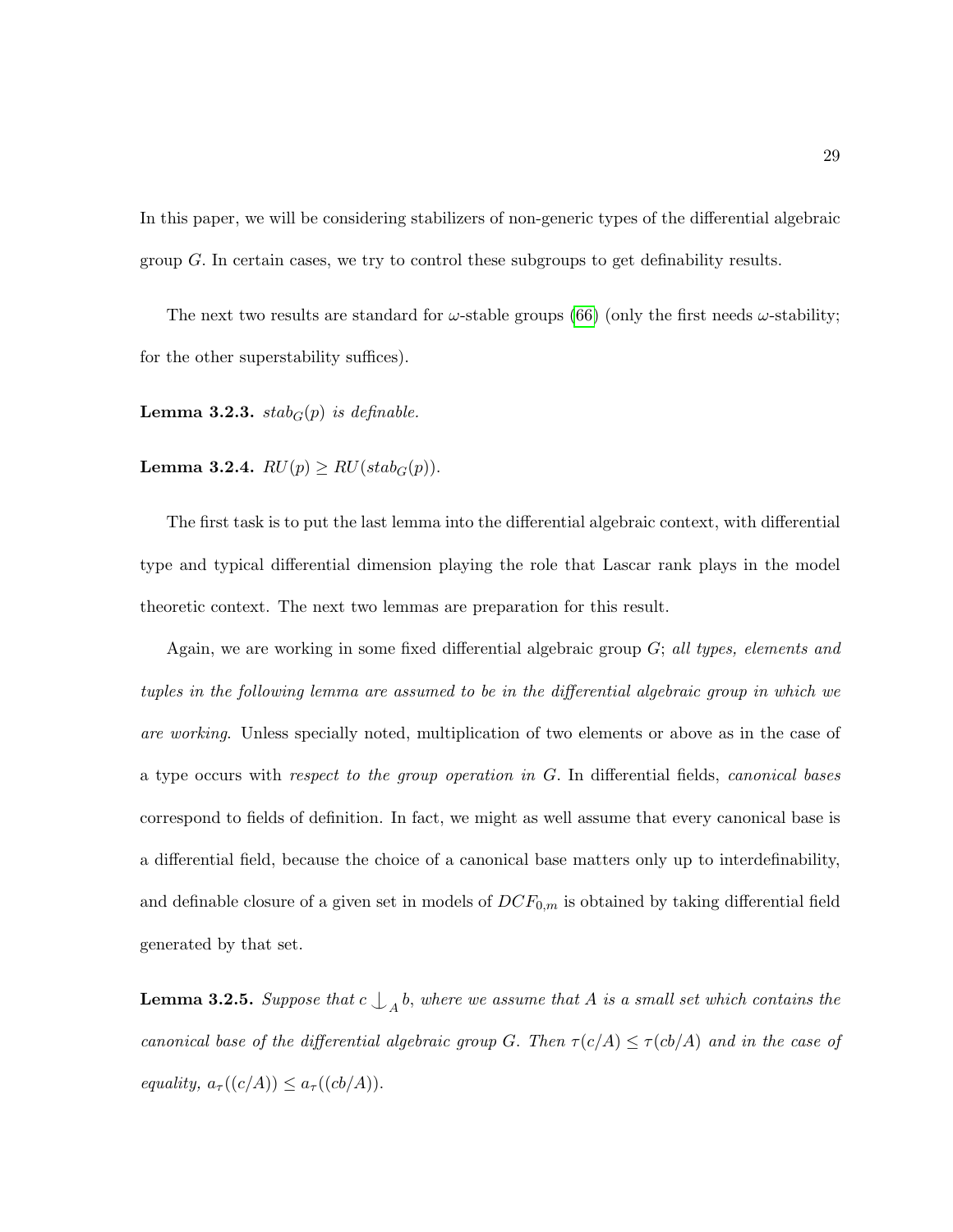*Proof.* c is definable over  $A \cup \{b, cb\}$  and cb is definable over  $A \cup \{c, b\}$ . Definable closure is the same as differential field closure in our setting. So,

$$
\tau(c/A \cup \{b\}) = \tau(cb/A \cup \{b\}) \le \tau(cb/A)
$$

and in the case of equality in the previous line,

$$
a_{\tau}((c/A \cup \{b\})) = a_{\tau}((cb/A \cup \{b\})) \le a_{\tau}((cb/A)).
$$

But, we know that

$$
\omega_{c/A \cup \{b\}}(t) = \omega_{c/A}(t)
$$

by the characterization of forking in partial differential fields [\(48\)](#page-217-3), so the lemma is established.

 $\Box$ 

Remark 3.2.6. As pointed out by both Cassidy and Sit, the difficulty with proving the previous lemma for the Kolchin polynomial itself (instead of the *coarser* differential type and typical differential dimension) is that the Kolchin polynomial is not a differential birational invariant. So, in the above lemma, when multiplying by group elements, we may be taking differential rational functions of those elements which might not preserve the Kolchin polynomials. While it is true that differential algebraic groups may be embedded in algebraic groups [\(62\)](#page-218-0), relieving this potential problem, such an embedding (starting from our given differential algebraic group)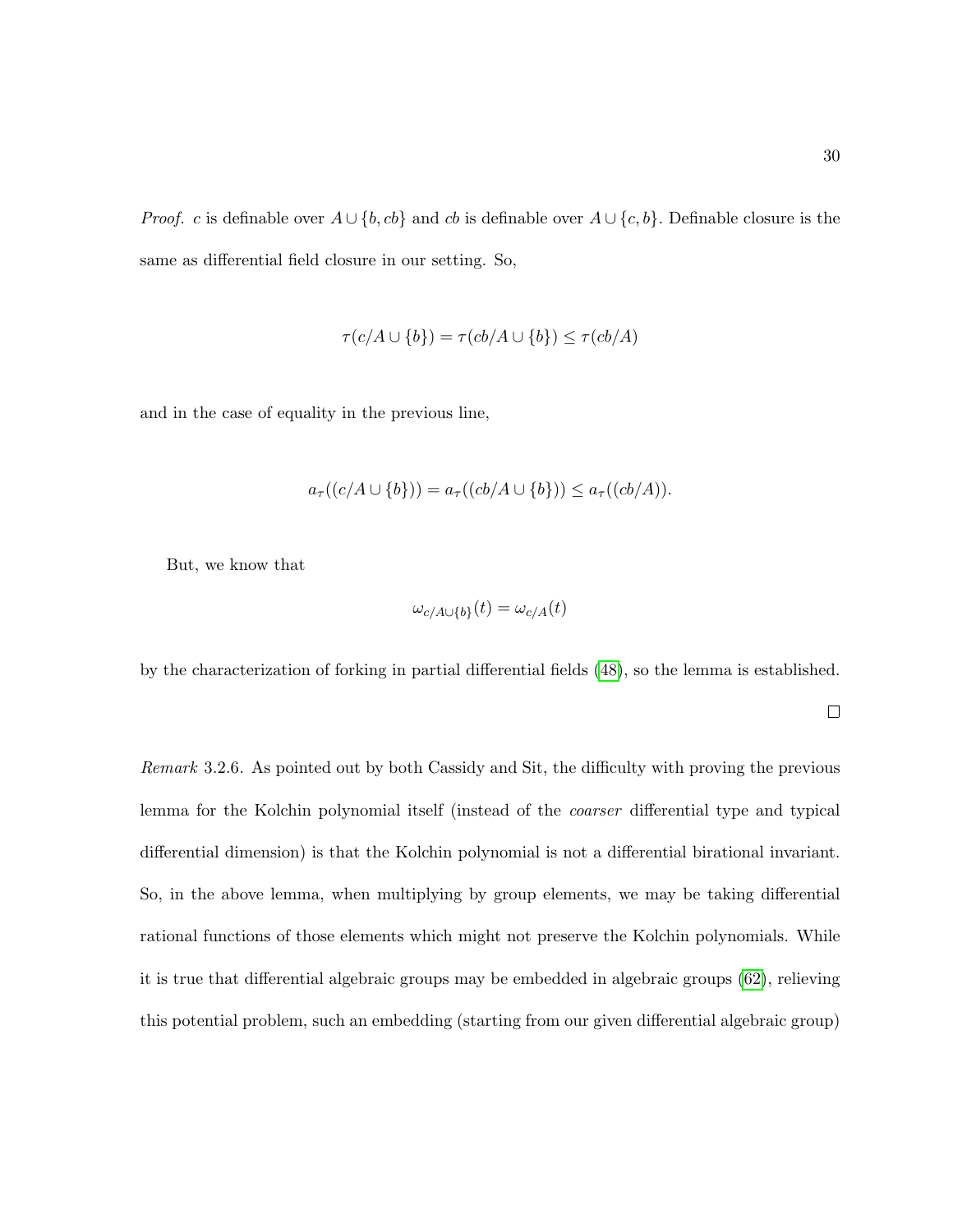need not preserve the Kolchin polynomial. One could state the above result with Kolchin polynomials, but only after assuming a specific embedding into an algebraic group.

Alternatively, a result of [\(82\)](#page-220-2) shows that the Kolchin polynomials are well-ordered by eventual domination. For a given differential algebraic group, one could consider the set of Kolchin polynomials of groups differentially birationally isomorphic to G. Selecting the minimal Kolchin polynomial from this set would give every differential algebraic group a canonical polynomial. Analysis of this polynomial from a model theoretic perspective might be possible since it is an invariant of a tuple up to interdefinability. We avoid both this approach and the one mentioned in the previous paragraph, because our results are only require analysis of the differential type and typical differential dimension. Stronger bounds in terms of Kolchin polynomials are possible for many of the results in this paper, but they are not needed for our purposes.

The following lemma has been stated before  $(62)$  [\(4\)](#page-214-1) (though, to the author's knowledge, not precisely in this form). For instance, the proof in [\(4\)](#page-214-1) is for the case groups definable in ordinary differential fields. The proof in the partial differential version is not any harder, but we include its proof for convenience.

**Lemma 3.2.7.** Suppose that  $G$  is an irreducible differential algebraic group. Then a type is generic in the sense of the Kolchin topology if and only if it is of maximal Lascar rank.

Proof. We will refer to types which are generic in the Kolchin topology (in the sense that there is a realization of the type of Kolchin polynomial equal to the differential algebraic group) as a topological generic. We will refer to the types of maximal Lascar rank as  $RU\text{-}generics$ . We will refer to types for which any neighborhood covers the group  $G$  by finitely many left translates as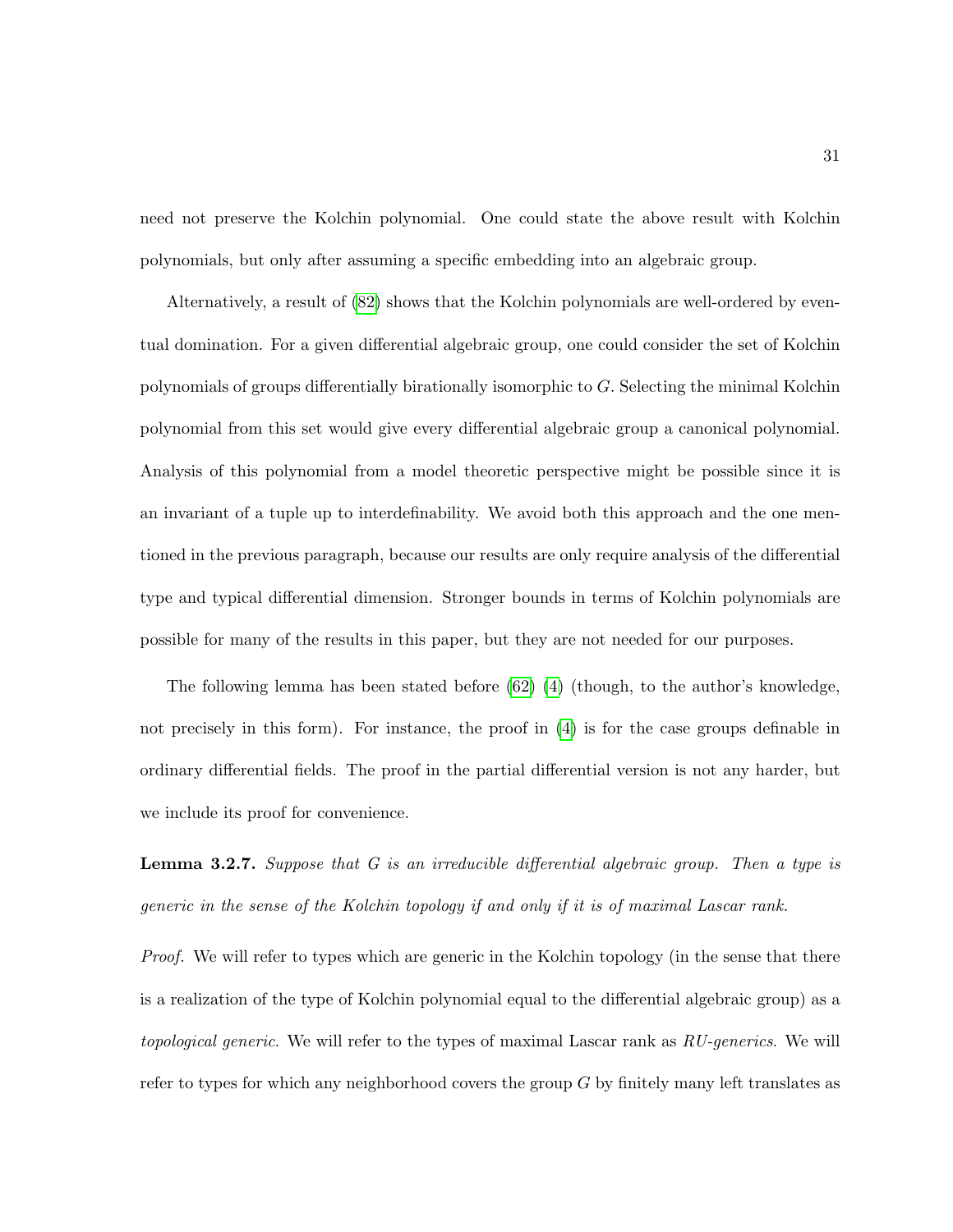group generics. In any superstable group, being group generic is equivalent to being RU-generic [\(66\)](#page-219-1).

Suppose that  $p(x)$  is RU-generic but not topological generic. Then finitely many left translates of any formula in  $p(x)$  cover the group, but  $p(x)$  is not topological generic, so the type is contained in a proper Kolchin closed subset of G. Take the formula witnessing this,  $\phi(x)$ . Now, finitely many left translates of  $\phi(x)$  cover the group G, and each of these is clearly closed in the Kolchin topology (if a is a topological generic in  $\phi(x)$  then  $q\phi(x)$  is simply the zero set of the ideal of differential polynomials vanishing at  $ag$ ). But, this is a problem. Now G is the finite union of proper closed subsets.

Now, assume that  $p(x)$  is a type such that any realization a is topological generic. Then take any differential polynomial  $P(x)$  vanishing at a. As a is topological generic,  $P(x)$  vanishes everywhere in G. So, by quantifier elimination, then only possible non-group generic formula in  $p(x)$  is the negation of a differential polynomial equality. Suppose that  $P(x) \neq 0$  is not group generic. Then  $P(x) = 0$  is group generic, so finitely many translates cover G, which is again a contradiction if  $Z(P) \cap G$  is a proper closed subset of G. Thus  $P(x) \neq 0$  is group generic.  $\Box$ 

From now on, we will simply refer to these types as generics. Note that this argument also shows that for a differential algebraic group, irreducibility in the Kolchin topology implies that Morley degree is one. In a general differential algebraic variety (with no group structure), there are examples in which the topological generics are disjoint from the U-generics and Morley degree (and even Morley rank) of a definable (constructible) set is not preserved by taking the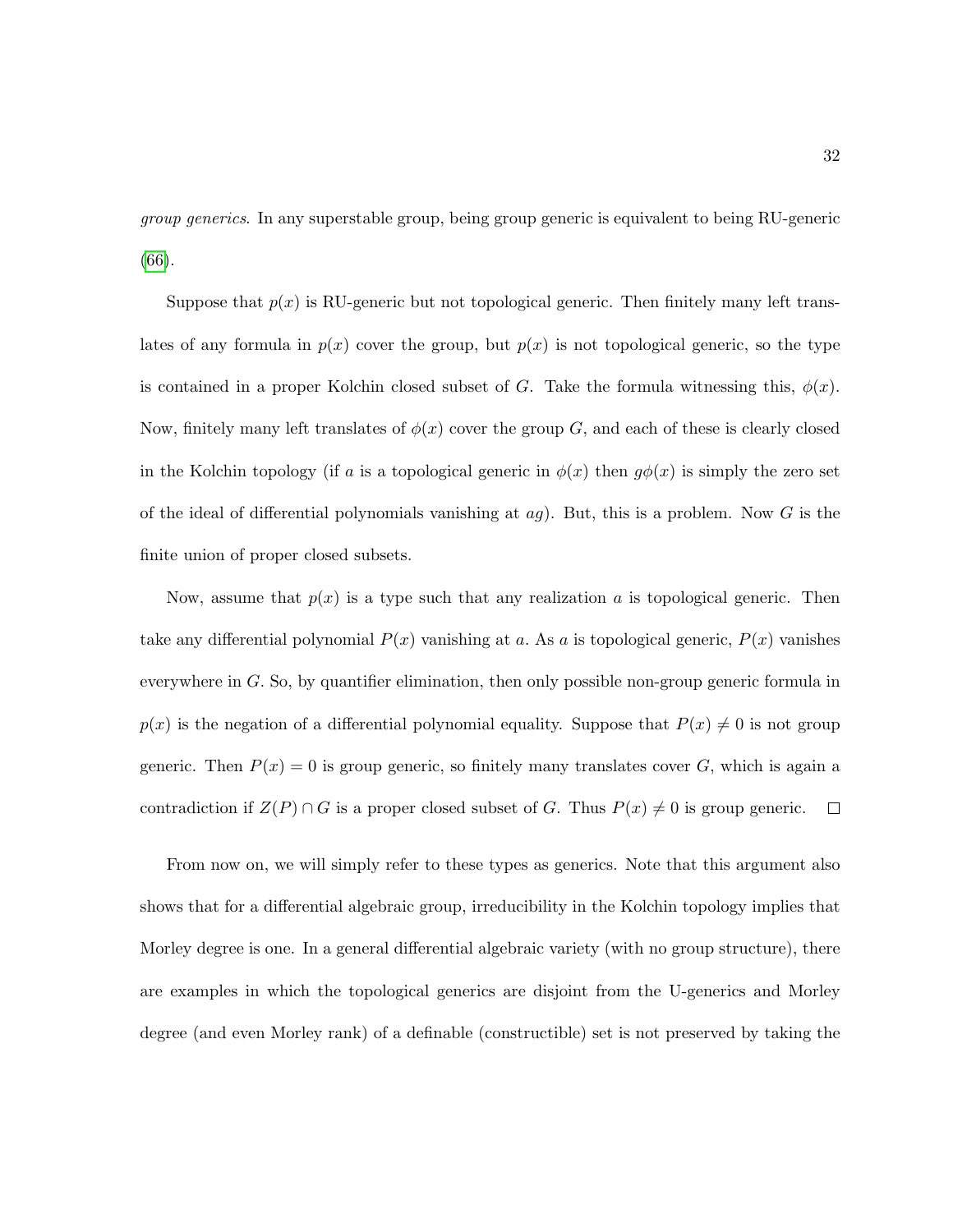closure of the set in the Kolchin topology [\(23\)](#page-215-2). Also note that the previous lemma also holds for definable principal homogeneous spaces of a differential algebraic group [\(62\)](#page-218-0).

<span id="page-44-0"></span>**Proposition 3.2.8.** For any complete type which includes the formula " $x \in G$ ",  $\tau(\text{stab}_G(p(x))) \leq$  $\tau(p(x))$  and in the case of equality,  $a_{\tau}(stab_G(p(x))) \leq a_{\tau}(p(x)).$ 

*Proof.* Suppose that  $s(x)$  is a generic type of the stabilizer of  $p(x)$ . Take  $b \models p(x)$  and  $c \models s(x)$ such that  $b \bigcup_K c$ .

$$
\tau(c/G(K))\leq \tau(bc/G(K))
$$

and if equality holds, then

$$
a_{\tau}(c/K) \le a_{\tau}(bc/K)
$$

by Lemma [3.2.5.](#page-40-0) One needs only to argue that  $tp(bc/G(K)) = p(x)$ . This follows from the definition of  $stab_G(p(x))$ .  $\Box$ 

In the next lemma, we will discuss a tuple called a *canonical base* of a type, see [\(45\)](#page-217-4). Essentially, we aim to choose the generators of the field of definition of the corresponding differential variety of least Kolchin polynomial. We remind the reader that the Kolchin polynomials are ordered by eventual domination. In what follows, we will write the Kolchin polynomial of a type p in the following canonical form

$$
\omega_p(t) = \sum_{0 \le i \le m} a_i \binom{t+i}{i}.
$$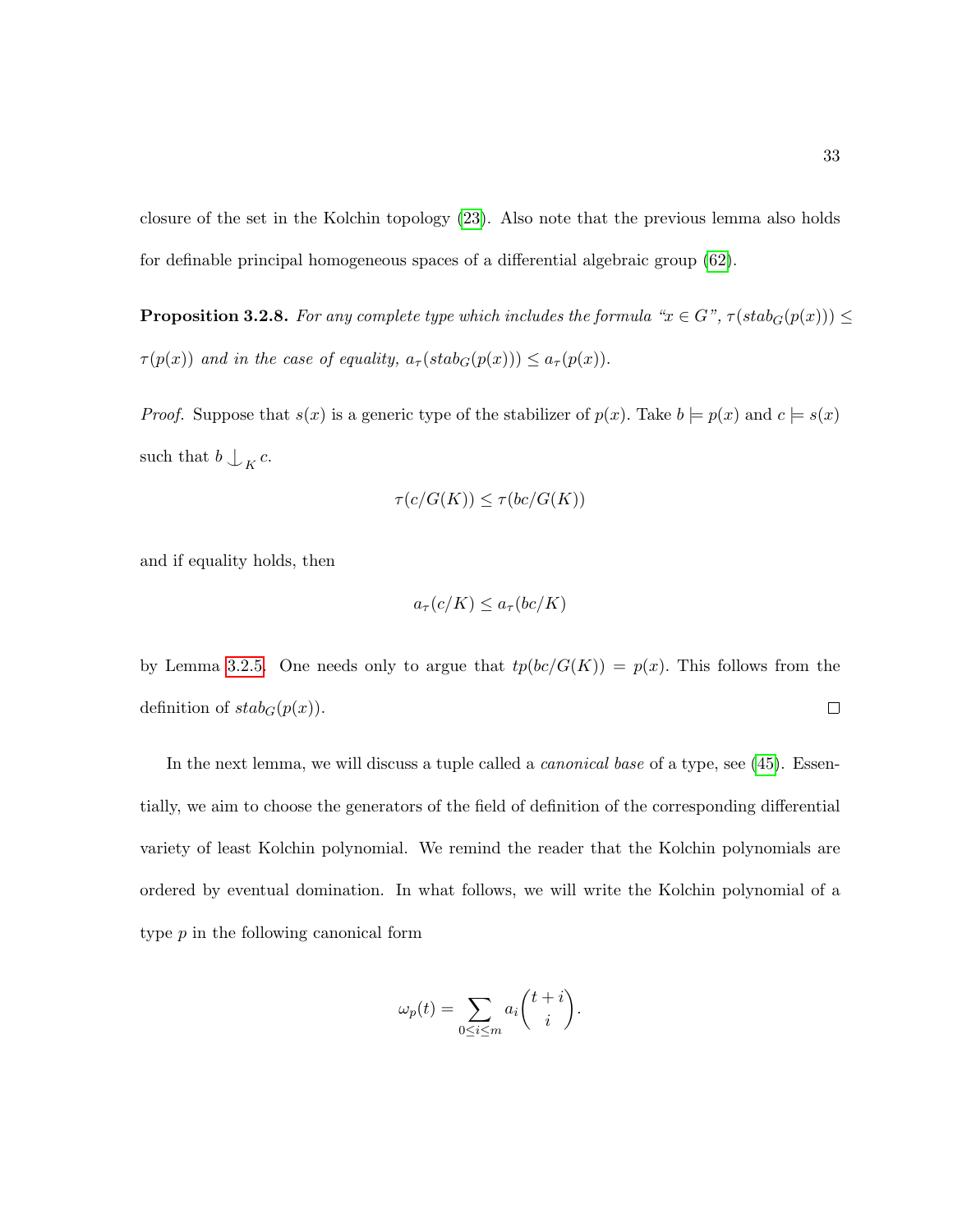Further, not every numerical polynomial is a Kolchin polynomial; to say that  $phi(i)$  is a Kolchin polynomial simply means that  $phi(t) = \omega_{\bar{a}/K}(t)$  for some tuple  $\bar{a}$  and differential field K.

<span id="page-45-0"></span>**Lemma 3.2.9.** Suppose that  $\tau(G) = n$ . Suppose that  $p(x) \in S(K)$  with " $x \in G$ "  $\in p(x)$  Then, suppose, for some finite  $A \subseteq K$ , that

$$
\omega_{p|_A}(t) \le \omega_p(t) + \psi(t)
$$

for  $\psi(t)$  some Kolchin polynomial with  $\psi(t) < \binom{t+n}{n}$  $\binom{+n}{n}$ . Then there is a tuple  $\bar{c} \in K$  such that  $\omega_p(t) = \omega_{p|_{\bar{c}}}(t)$  and  $\omega_{\bar{c}/A}(t) < \binom{t+n}{n}$  $\binom{+n}{n}.$ 

*Proof.* Let  $\langle b_k \rangle_{k \in \mathbb{N}}$  be a Morley sequence over K in the type of p. By the characterization of forking in  $DCF_{0,m}$  this simply means that for all  $j \in \mathbb{N}$ ,

$$
\omega_p(t) = \omega_{b_j/K}(t) = \omega_{b_j/K \cup \{b_0, ..., b_{j-1}\}}(t)
$$

We do not know, however, that the same holds over the (arbitrary) subset  $A \subseteq K$ . The sequence is still necessarily A-indiscernible, that is  $tp(b_j/A)$  does not depend on k. It is not necessarily A-independent (that is, it may be that  $b_i \nleq_A b_j$ ). In general, we simply know that  $\omega_{b_j/A\cup\{b_0,\dots,b_{j-1}\}}$  is a decreasing sequence of polynomials, again, ordered by eventual domination. By the well-orderedness of Kolchin polynomials we know that the sequence is eventually constant. Alternatively, this fact can be seen by noting the superstability of  $DCF_{0,m}$  and the fact that decreases in Kolchin polynomial correspond to forking extensions. So, for the rest of the proof, we fix a k such that if  $n \geq k$ , the sequence is constant. That is, above k, we know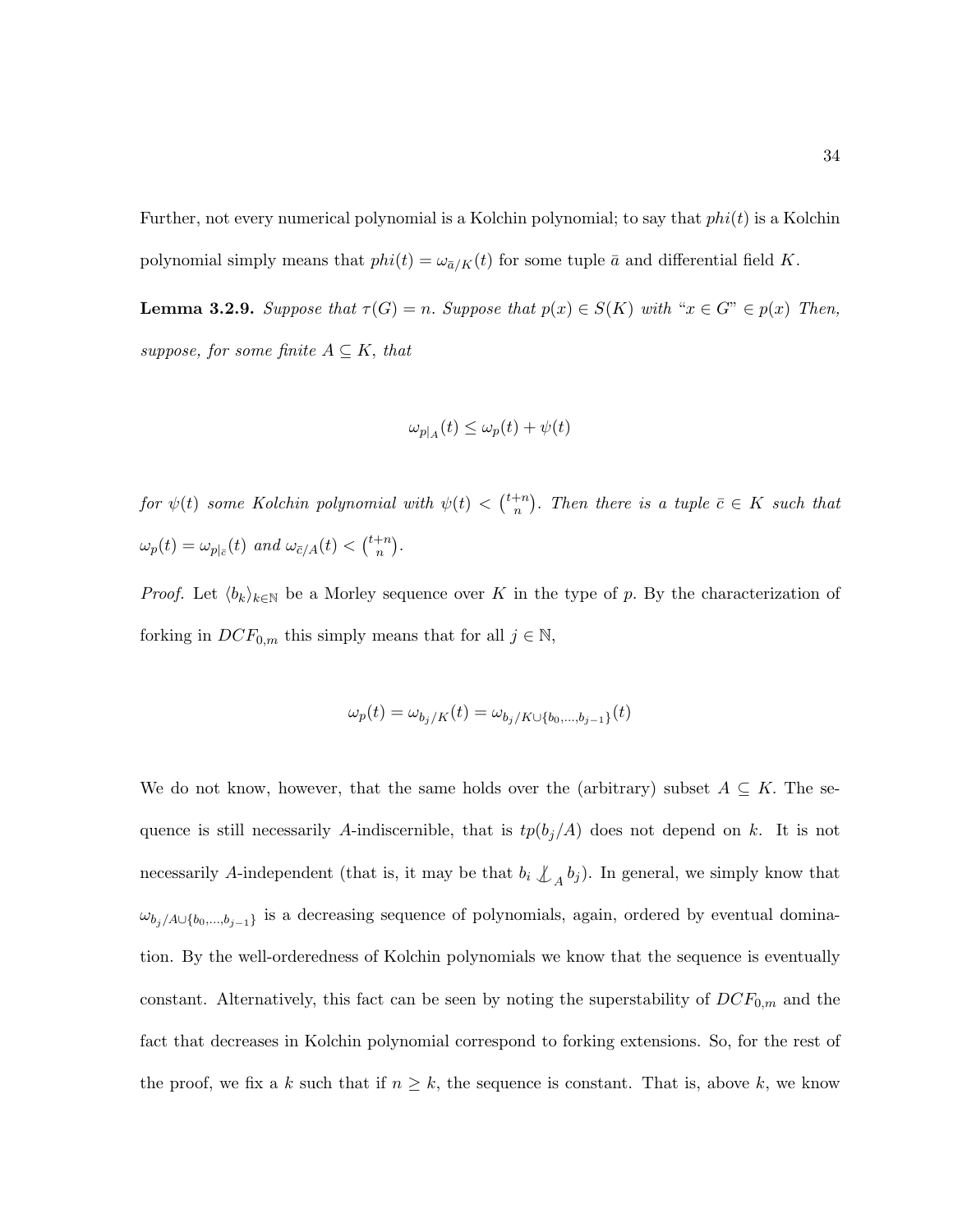that we have a Morley sequence over  $A \cup \{b_0, \ldots, b_{k-1}\}$  in the type of p. Now, fix a model  $K' \models DCF_{0,m}$  with  $K'$  containing K and  $\{b_0, \ldots, b_{k-1}\}.$  We let  $p'$  be the (unique) nonforking extension of  $p$  to  $K'$ .

We can get elements  $\bar{c} \subseteq \text{acl}(A \cup \{b_0, \ldots, b_{k-1}\})$  such that  $p'$  does not fork over  $\bar{c}$ . In fact, by [\(79\)](#page-220-3) (page 132) and the fact that  $DCF_{0,m}$  eliminates imaginaries, we can assume that  $\bar{c} \in K'.$ We know that

$$
\omega_{p|_A}(t) = f(t) + h(t)
$$

where

$$
f(t) = \sum_{i=n}^{m} c_i \binom{t+i}{i}
$$

and

$$
h(t) = \sum_{i=0}^{n-1} c_i \binom{t+i}{i}.
$$

By assumption,  $\omega_{p|A}(t) \leq \omega_p(t) + \psi(t)$ . Thus,  $f(t) \leq \omega_p(t)$ . By construction  $\langle b_i \rangle$  was an indiscernible sequence, so if we define  $\bar{b} := (b_0, \ldots, b_{k-1}),$  then

$$
k \cdot f(t) \le \omega_{\bar{b}/K}(t)
$$

Then we know that

<span id="page-46-0"></span>
$$
k \cdot f(t) \le \omega_{\bar{b}/A \cup \bar{c}}(t) \tag{3.1}
$$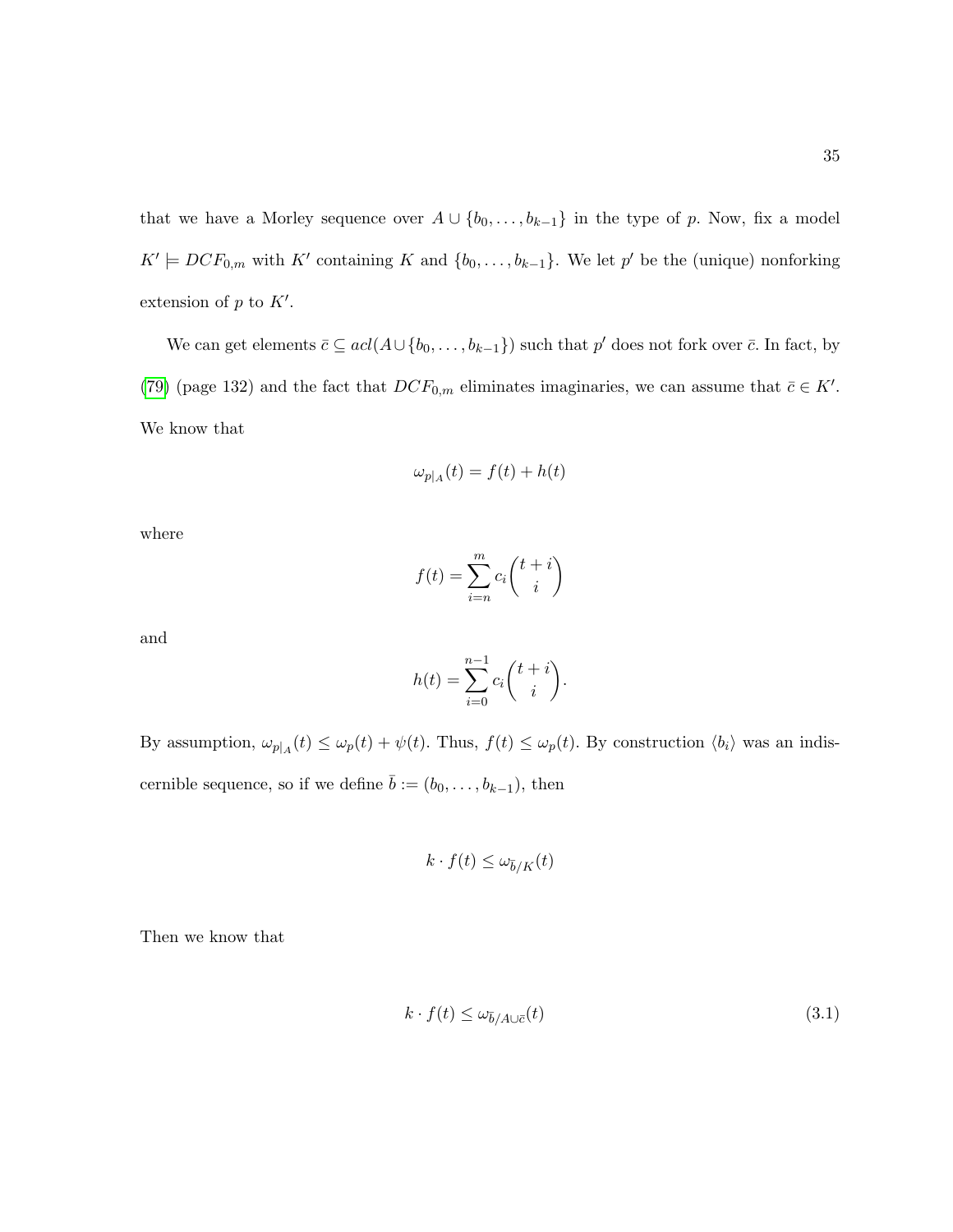So, for all  $i = 0, 1, \ldots, k - 1$ , we have that

$$
\omega_{b_i/A \cup \{b_0,...b_{i-1}\}}(t) \le \omega_{p|_A}(t) = f(t) + h(t)
$$

Clearly,

<span id="page-47-0"></span>
$$
\omega_{\bar{b}/A}(t) \le kf(t) + kh(t) \tag{3.2}
$$

By assumption,  $\bar{c} \in acl(A \cup \bar{b})$  so  $\omega_{\bar{b}/A}(t) = \omega_{\bar{b}\bar{c}/A}(t)$ . Then

$$
\omega_{\bar{b}/A \cup \bar{c}}(t) + \omega_{\bar{c}/A}(t) \le \omega_{\bar{b}/A}(t).
$$

Now, using [Equation 3.1](#page-46-0) and [Equation 3.2,](#page-47-0) we know that

$$
\omega_{\bar{c}/A}(t) < \binom{t+n}{n}.
$$

 $\Box$ 

The next lemma appears in [\(6\)](#page-214-0):

<span id="page-47-1"></span>**Lemma 3.2.10.** Let  $p(x) \in S(K)$  with " $x \in G$ "  $\in p(x)$ . Suppose p does not fork over the empty set. Let b be an element of  $G(K)$ . Let  $A \subset K$ . If  $\tilde{b} = b \pmod{stab_G(p)}$  is not algebraic over A, then bp forks over A.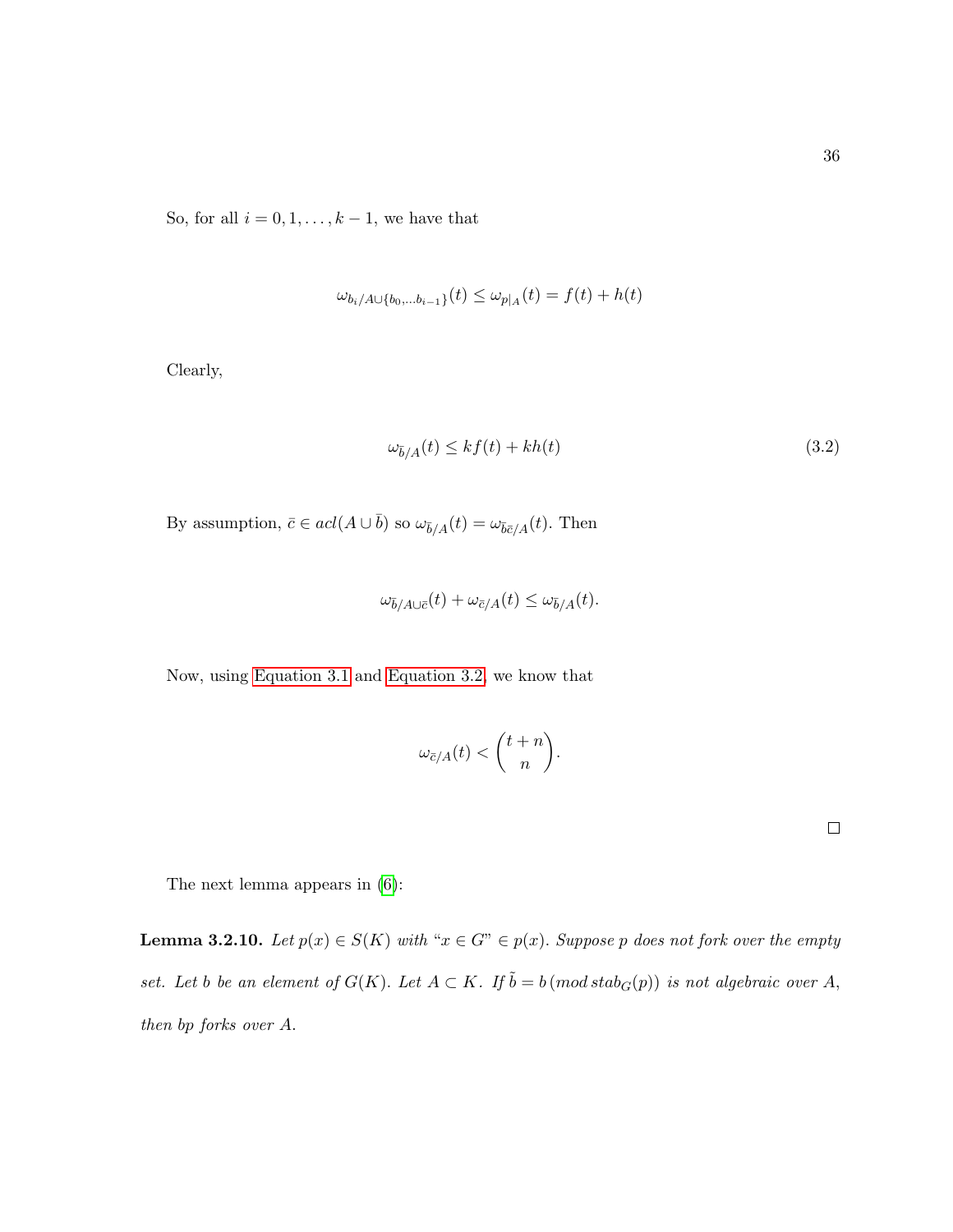$$
\omega_{ba/K}(t) \le \omega_{a/K}(t) + \phi(t)
$$

<span id="page-48-0"></span>where  $\phi(t)$  is a Kolchin polynomial such that  $\phi(t) < \binom{t+n}{n}$  $\binom{+n}{n}$  Let  $\tilde{b}$  be the class of b mod stab $_G(p)$ then

$$
\omega_{\tilde{b}/K}(t)<\binom{t+n}{n}
$$

*Proof.* We let K' be an elementary extension of K containing b such that  $a \nightharpoonup_K K'$ . That is,  $tp(a/K')$  is the unique nonforking extension of  $tp(a/K)$ . Then,

$$
\omega_{a/K}(t) = \omega_{a/K'}(t).
$$

Further, we know from Proposition [3.2.5](#page-40-0) that  $\tau(a/K) = \tau(ba/K)$  and  $a_{\tau}(a/K) = a_{\tau}((ba/K))$ . But, the same holds over K', since ba is interdefinable with a over K'. Then we know that

$$
\omega_{ba/K}(t) < \omega_{ba/K'}(t) + \phi(t).
$$

By lemma [3.2.9](#page-45-0) we can get  $\bar{c} \in K'$  with  $\omega_{\bar{c}/K}(t) < \binom{t+n}{n}$  $\binom{m}{n}$  such that  $ba \nightharpoonup_{K\cup \bar{c}} K'$ . Then, applying lemma [3.2.10](#page-47-1) we can see that  $\tilde{b}$  is algebraic over  $K \cup \bar{c}$ . We know that  $\omega_{\bar{c}/K}(t) < \binom{t+n}{n}$  $\binom{+n}{n}$ and so  $\omega_{\tilde{b}/K}(t) < \binom{t+n}{n}$  $\binom{+n}{n}$ .  $\Box$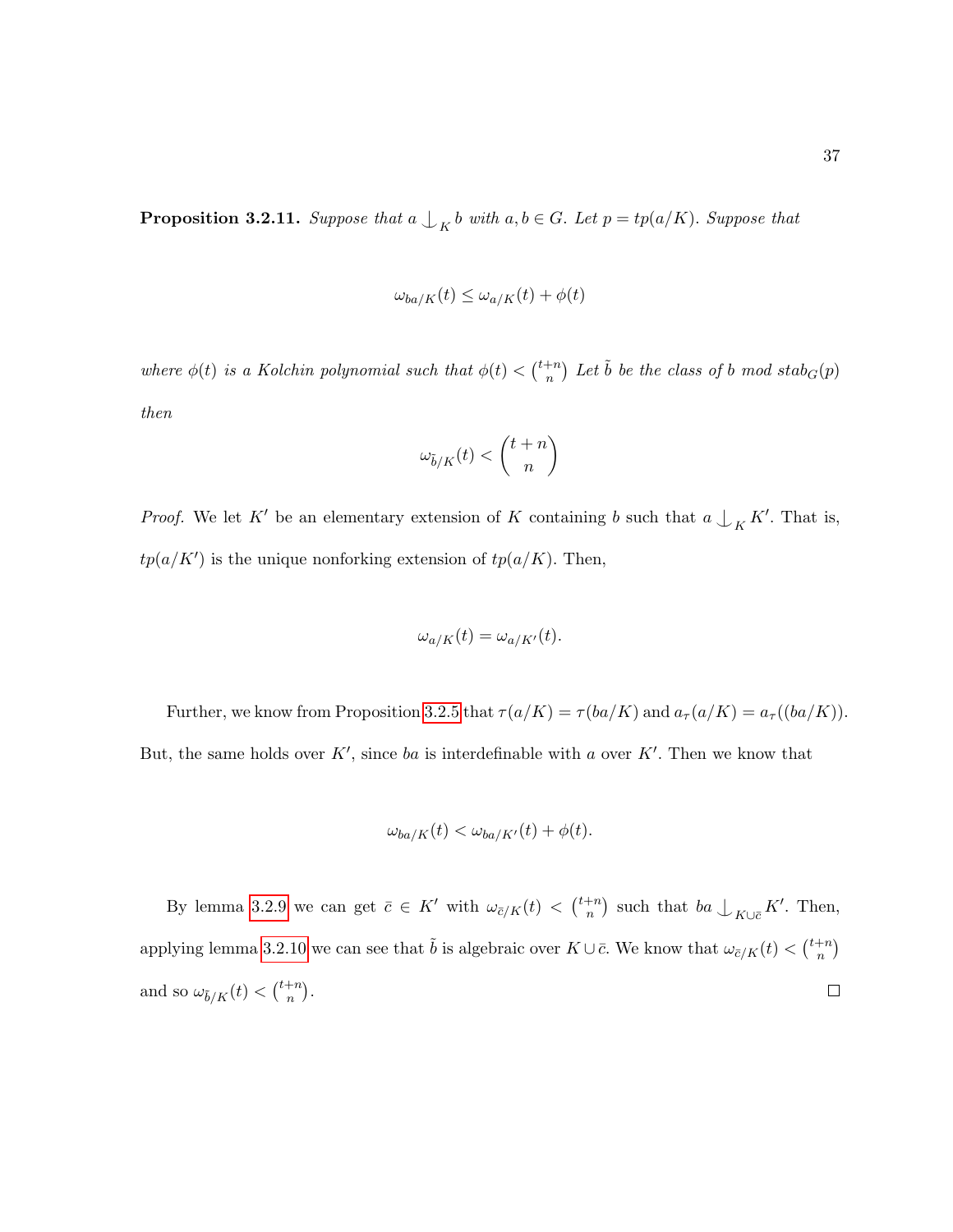Roughly, the next result says that if an element in a differential field extension of the base field lying in the differential algebraic group is sufficiently generic (in the differential algebraic sense), then the stabilizer of this element is large (again, in the differential algebraic sense). One might regard this as a sort of converse statement to Proposition [3.2.8.](#page-44-0)

**Proposition 3.2.12.** Suppose that  $\tau(G) = n$ . Then let  $p(x) \in S(K)$ , with " $x \in G$ " a formula in  $p(x)$ . Suppose

$$
\omega_G(t) \le \omega_p(t) + \phi(t)
$$

for  $\phi(t) < \binom{n+t}{n}$  $\binom{+t}{n}$ . Then

$$
\omega_G(t) < \omega_{stab_G(p)}(t) + \binom{t+n}{n}
$$

*Proof.* Choosing b to be a generic point on G over K and applying Proposition [3.2.11](#page-48-0) gives that

$$
\omega_{\tilde{b}/K}(t)<\binom{t+n}{n}
$$

so by applying [3.2.5,](#page-40-0) one can see that  $a_{\tau}(G) = a_{\tau}(stab_G(p))$  since  $\tau(\tilde{b}) < \tau(G)$ .  $\Box$ 

Remark 3.2.13. It seems likely that one could prove a result of this sort in the absence of the assumption that  $\tau(G) = n$ . However, one would have to prove a result along the lines of [3.2.5](#page-40-0) which applies to the lower degree terms of the Kolchin polynomial.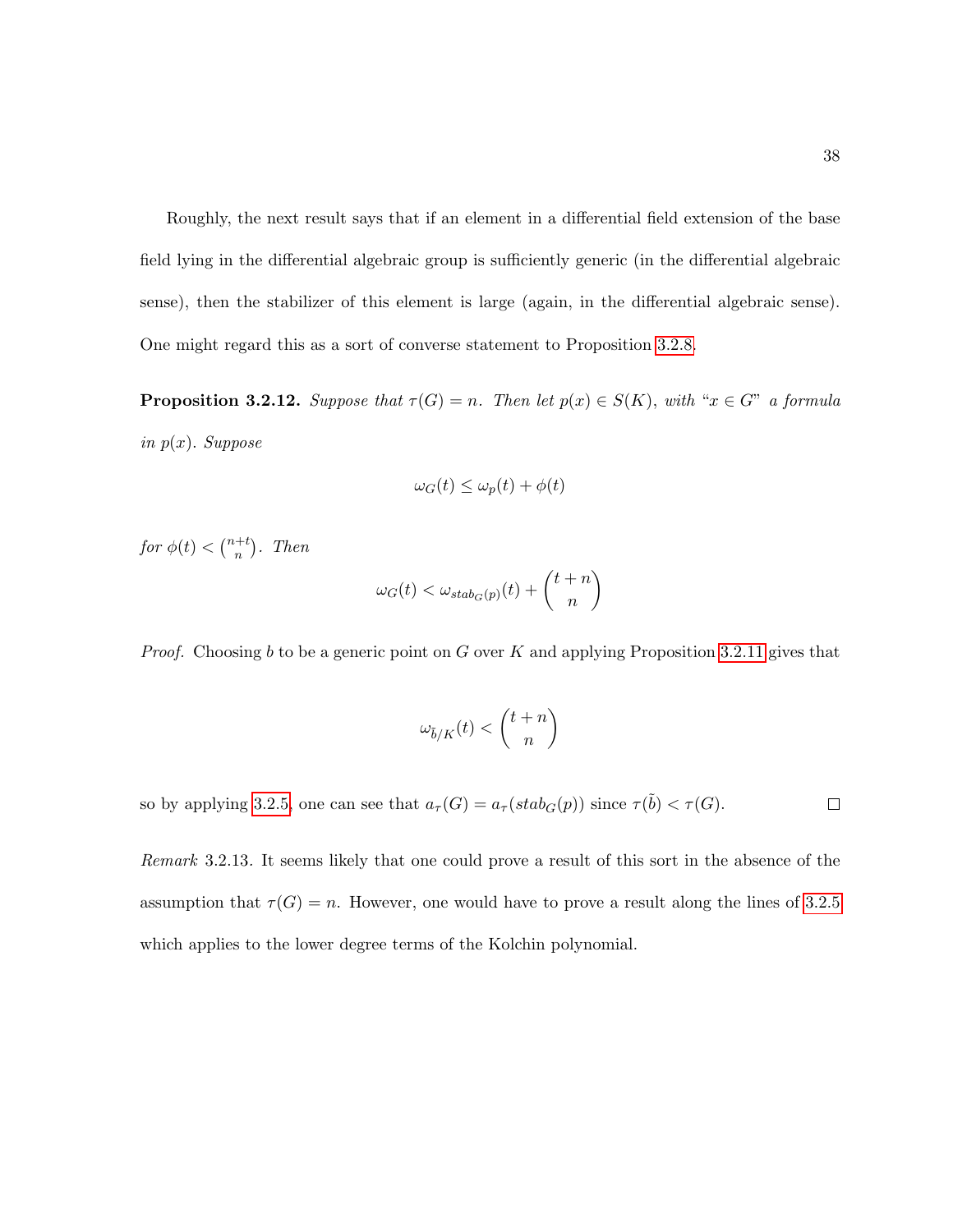### <span id="page-50-0"></span>3.3 Indecomposability

**Definition 3.3.1.** Let G be a differential algebraic group defined over K. Let X be a definable subset of G. For any  $n \in \mathbb{N}$ , X is n-indecomposable if  $\tau(X/H) \geq n$  or  $|X/H| = 1$  for any definable subgroup  $H \leq G$ . We use *indecomposable* to mean  $\tau(G)$ -indecomposable.

Elimination of imaginaries must be used to justify the notation  $\tau(X/H)$ . For any two elements  $x_1$  and  $x_2$  of X, say  $x_1 \sim x_2$  if  $x_1$  and  $x_2$  are in the same left coset of H. This is a definable equivalence relation, so the set  $X/H$  has differential algebraic structure. So, one may apply [1.3.1](#page-15-0) to assign  $\tau(X/H)$ . For more regarding elimination of imaginaries in differentially closed fields, see [\(45\)](#page-217-4).

We should note the relationship of this notion to that of *strongly connected* considered by  $(16)$ . A subgroup of G is strongly connected if and only if it is *n*-indecomposable where  $n = \tau(G)$ . We will occasionally use *n*-connected to mean *n*-indecomposable, but only in the case that the definable set being considered is actually a subgroup. In the next section, we will show some techniques for constructing indecomposable sets from indecomposable groups.

**Definition 3.3.2.** A differential algebraic group  $G$  is almost simple if for all normal differential algebraic subgroups H of G, we have that  $\tau(H) < \tau(G)$ .

We note that by [1.3.3,](#page-17-0) almost simple is a strengthening of strong connectedness. In the definition of strong connectedness, one could take the subgroup  $H$  to be normal without changing the definition. The reason for this is that, given a differential algebraic group  $G$ , then the set of subgroups such that  $\tau(G/H) < l$  is closed under finite intersection. From this observation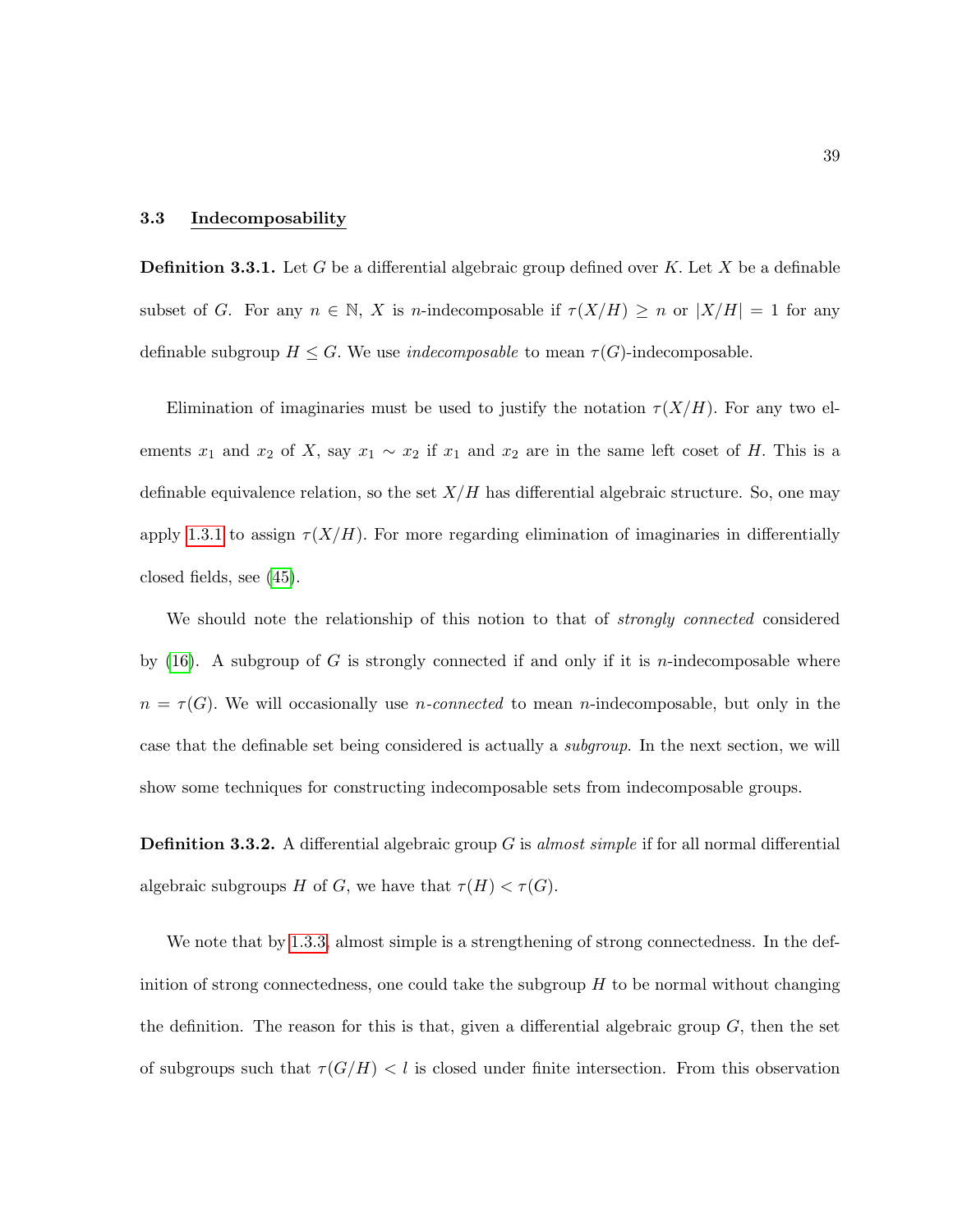and the basis theorem for the Kolchin topology (or the Baldwin-Saxl condition), one can prove the existence of the strongly connected component of the identity for an arbitrary differential algebraic group. All of the preceding discussion in this section comes from [\(16\)](#page-215-1).

In the definition of almost simple, taking the subgroup  $H$  to be normal is necessary. For example, every differential algebraic group  $G$  has an abelian differential algebraic subgroup of the same  $\Delta$ -type [\(22\)](#page-215-3).

Cassidy and Singer proved the following, showing the robustness of the notion of strong connectedness under quotients,

**Proposition 3.3.3.** Every quotient  $X/H$  of a n-connected definable subgroup X by a definable subgroup is n-connected.

For many other properties of strongly connected subgroups and numerous examples, see [\(16\)](#page-215-1). The next proposition is used in the proof of the main theorem, but is stated separately because it applies more generally.

<span id="page-51-0"></span>**Proposition 3.3.4.** Let  $X_i$ , for  $i \in I$ , be a family of l-indecomposable sets for some  $l \in \mathbb{N}$ . Assume each  $X_i$  contains the identity. Let  $H = \langle \cup_{i \in I} X_i \rangle$  and suppose that H is definable. Then H is l-indecomposable.

*Proof.* Let  $H_1 \leq G$  with  $H \nleq H_1$ . Then there exists i such that  $X_i \nsubseteq H_1$ . For this particular i, we know, by *l*-indecomposability, that the coset space  $X_i/H_1$  has differential type at least *l*. That is  $\tau(X_i/H_1) \geq l$ . But, then  $\tau(H/H_1) \geq l$  since H contains  $X_i$ .  $\Box$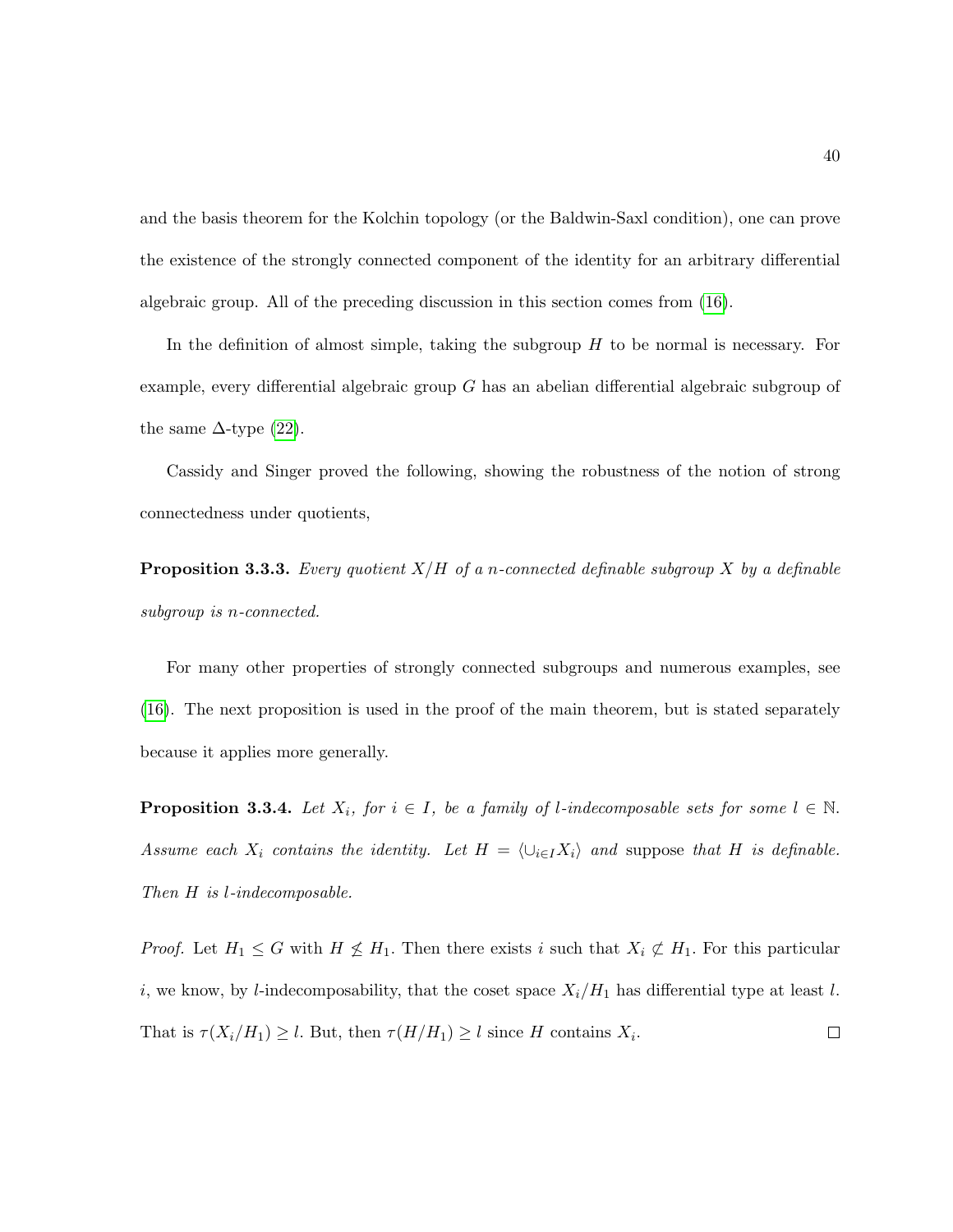Note that there is no assumption in [3.3.4](#page-51-0) that  $\tau(G) = l$ . This is assumed in the indecomposability theorem [3.3.5,](#page-52-0) but the proposition about the l-indecomposability of the generated subgroup holds more generally, assuming the group is definable. In general, we do not know about the definability of such a subgroup, unless additional assumptions are made.

<span id="page-52-0"></span>**Theorem 3.3.5.** Let G be a differential algebraic group. Let  $X_i$  for  $i \in I$  be a family of indecomposable definable subsets of G. Assume that  $1_G \in X_i$ . Then the  $X_i$ 's generate a strongly connected differential algebraic subgroup of G.

Proof. Fix  $n = \tau(G)$ . Let  $\Sigma$  be the set of finite sequences of elements of I, possibly with repetition. Then for  $\sigma \in \Sigma$  with  $length(\sigma) = n_1$ , we let  $X_{\sigma} = X_{\sigma(1)} \cdot ... \cdot X_{\sigma(n_1)}$ . Let  $k_{\sigma} = a_{\tau}(X_{\sigma})$ . We note that  $k_{\sigma} \leq a_{\tau}(G)$ . For the remainder of the proof, we let  $\sigma_1 \in \Sigma$  be such that

$$
k_{\sigma_1}=Sup_{\sigma\in\Sigma}(k_{\sigma})
$$

is achieved. Now, let  $p \in X_{\sigma_1}$  such that  $\tau(p) = n$  and  $a_p = k_{\sigma_1}$ . We consider  $stab_G(p)$ . First, we note that

$$
stab_G(p) \subseteq X_{\sigma_1}X_{\sigma_1}^{-1}
$$

To see this, let  $b \in stab_G(p)$  and  $c \models p$ . Then both c and bc satisfy  $X_{\sigma_1}$ . Then  $b = bcc^{-1} \in$  $X_{\sigma_1} X_{\sigma_1}^{-1}$ . Next, we will show, for all *i*,

$$
X_i \subset stab_G(p)
$$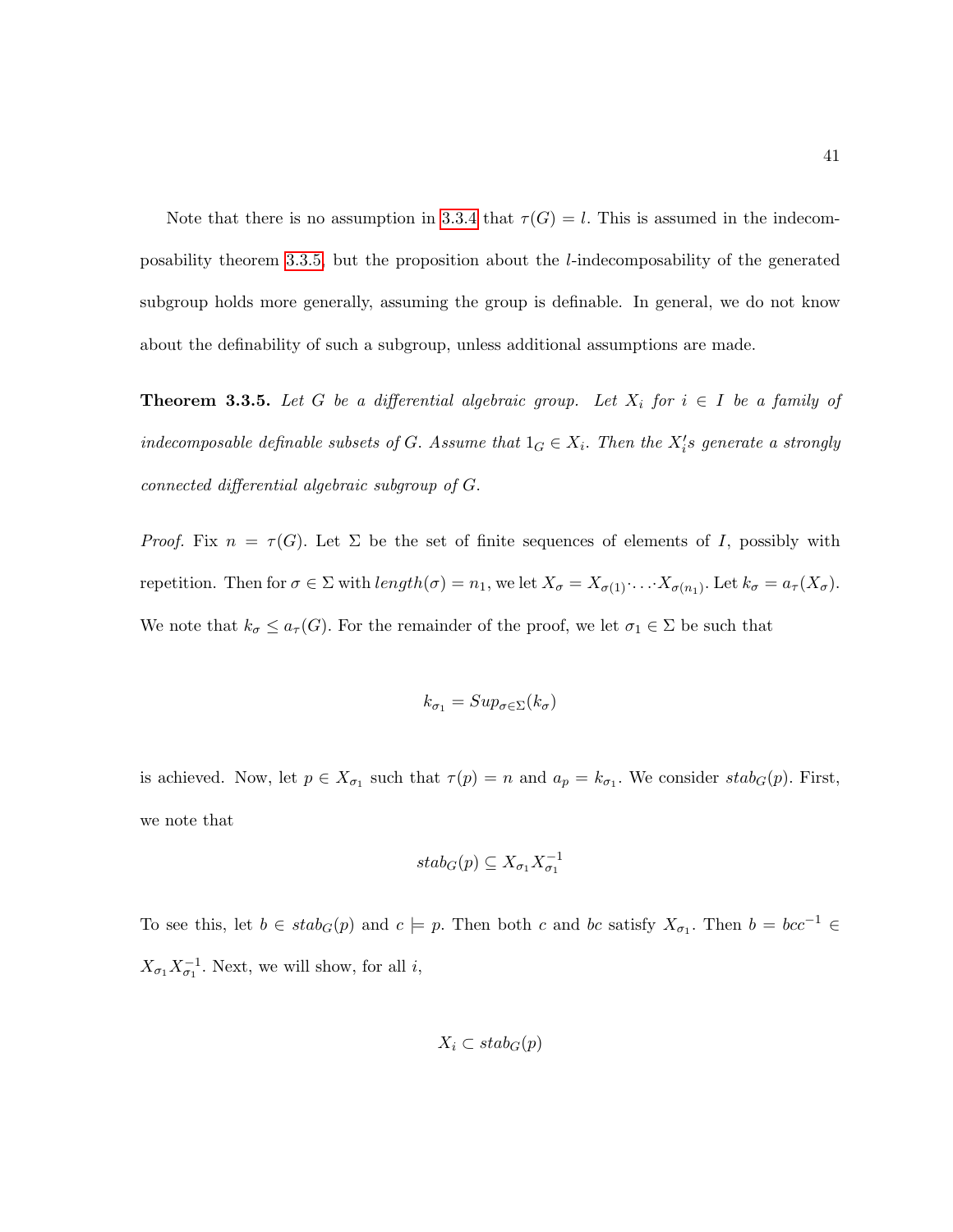Let  $b \in X_i$  and  $c \models p$ . We will also assume that c is K-independent from b. By this we mean simply that  $b \bigcup_K c$ . Then we have,  $bc \models X_i \cdot X_{\sigma_1}$ . And by assumption,  $\tau(bc) = \tau(c) = n$ . We claim that  $\tau(\tilde{b}) < \tau(c) = n$  where  $\tilde{b}$  is the class of b modulo  $stab_G(p)$ . This follows by applying Proposition [3.2.11](#page-48-0) and noting that  $p$  has the properties needed for the hypothesis of that proposition, by the maximality of the differential type of  $p \in X_{\sigma_1}$ .

But, this holds for all  $b \in X_i$  and  $X_i$  is indecomposable, which is a contradiction, unless  $X_i \subseteq \text{stab}_G(p)$ . This completes the proof, and strong connectedness follows by Proposition [3.3.4.](#page-51-0)  $\Box$ 

Of course, as in the more familiar case of groups of finite Morley rank we know more than that the group generated by the family is definable. We have constructed the definition of the group which gives it a very particular form. For further discussion see [\(44\)](#page-217-5), chapter 7, section 3. Analogies between strongly connected differential algebraic groups and groups of finite Morley rank will be pursued in chapter 4 of this thesis and further in [\(22\)](#page-215-3).

*Remark* 3.3.6. The notion of *n*-indecomposable presented here is similar (and inspired by) the notion of  $\alpha$ -indecomposable considered by [\(6\)](#page-214-0). It might be the case that this notion is a specialization of the notion considered there (note that for differential fields, the Lascar rank of a type is always less than  $\omega^m$ , where m is the number of derivations). Proving that the notions coincide for differential fields would require finding a lower bound for Lascar rank in terms of ∆-type. There is currently no known lower bound for general differential varieties. For a discussion of this issue see [\(86\)](#page-220-4). Even if such a lower bound is found, there are compelling reasons to develop indecomposability in this manner. In difference-differential fields, it is known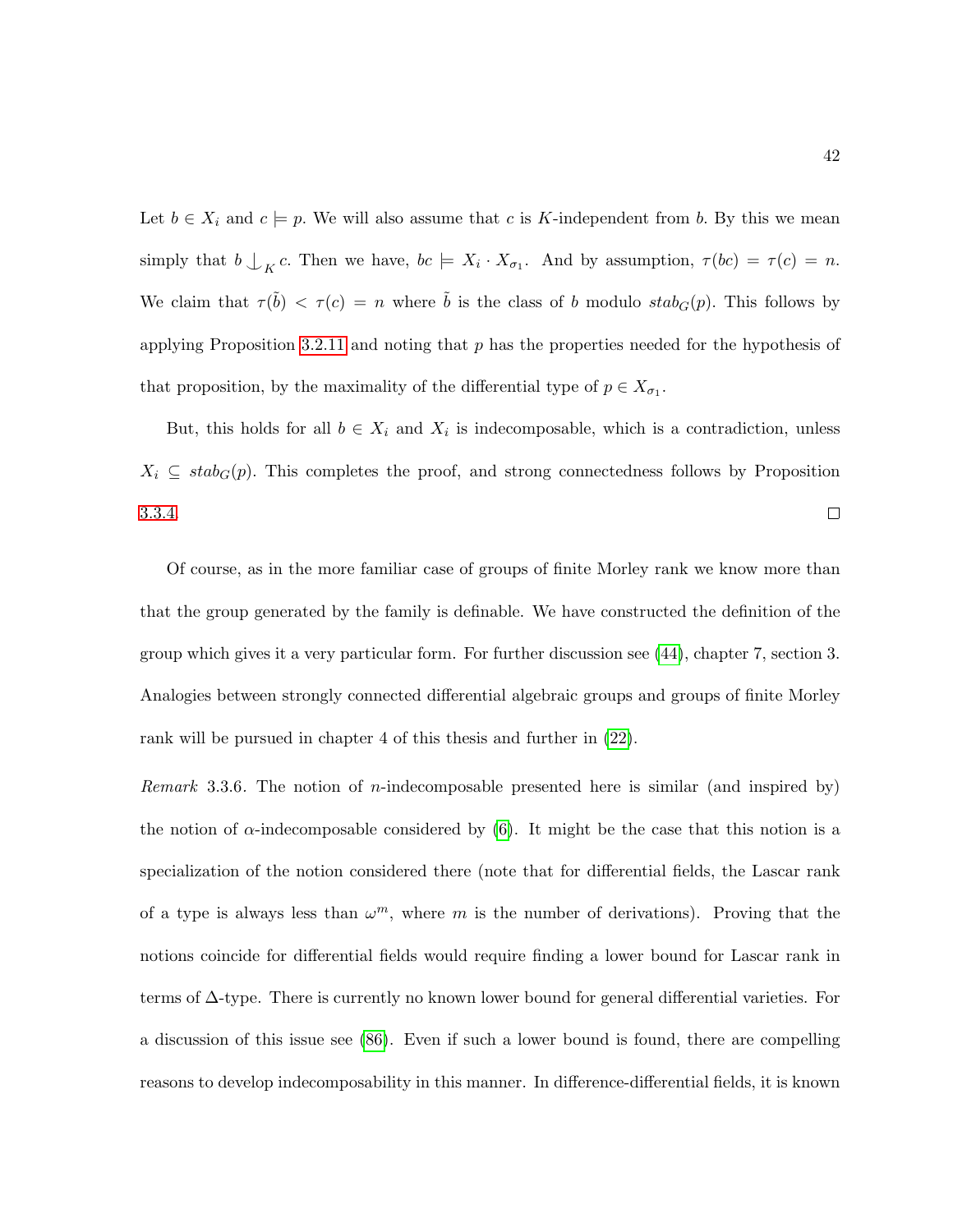that no such lower bound for Lascar rank holds, and so the notions of indecomposability coming from the analogue of the Kolchin polynomial and the notion coming from Lascar rank will be distinct.

## 3.4 Definability of Commutators of Strongly Connected Groups

In this section, we will first show some applications of the ideas and techniques for constructing indecomposable sets. Any group naturally acts on itself by conjugation, that is  $x \mapsto gxg^{-1}$ . Analysis of this action provides a way of transferring properties of the group doing the action to the set on which it acts. Now, fix a differential algebraic group  $G$  and a differential algebraic subgroup H. A subset  $X \subseteq G$  is H-invariant if for all  $h \in H$ , conjugation by h is a bijection from  $X$  to itself.

First, we give the following example, due to Cassidy [\(35\)](#page-216-1), of a differential algebraic group for which the commutator is not a differential algebraic group.

Example 3.4.1. Let  $\Delta = {\delta_1, \delta_2}$ . Then consider the following group G of matrices of the form:

$$
\left(\begin{array}{ccc} 1 & u_1 & u \\ 0 & 1 & u_2 \\ 0 & 0 & 1 \end{array}\right)
$$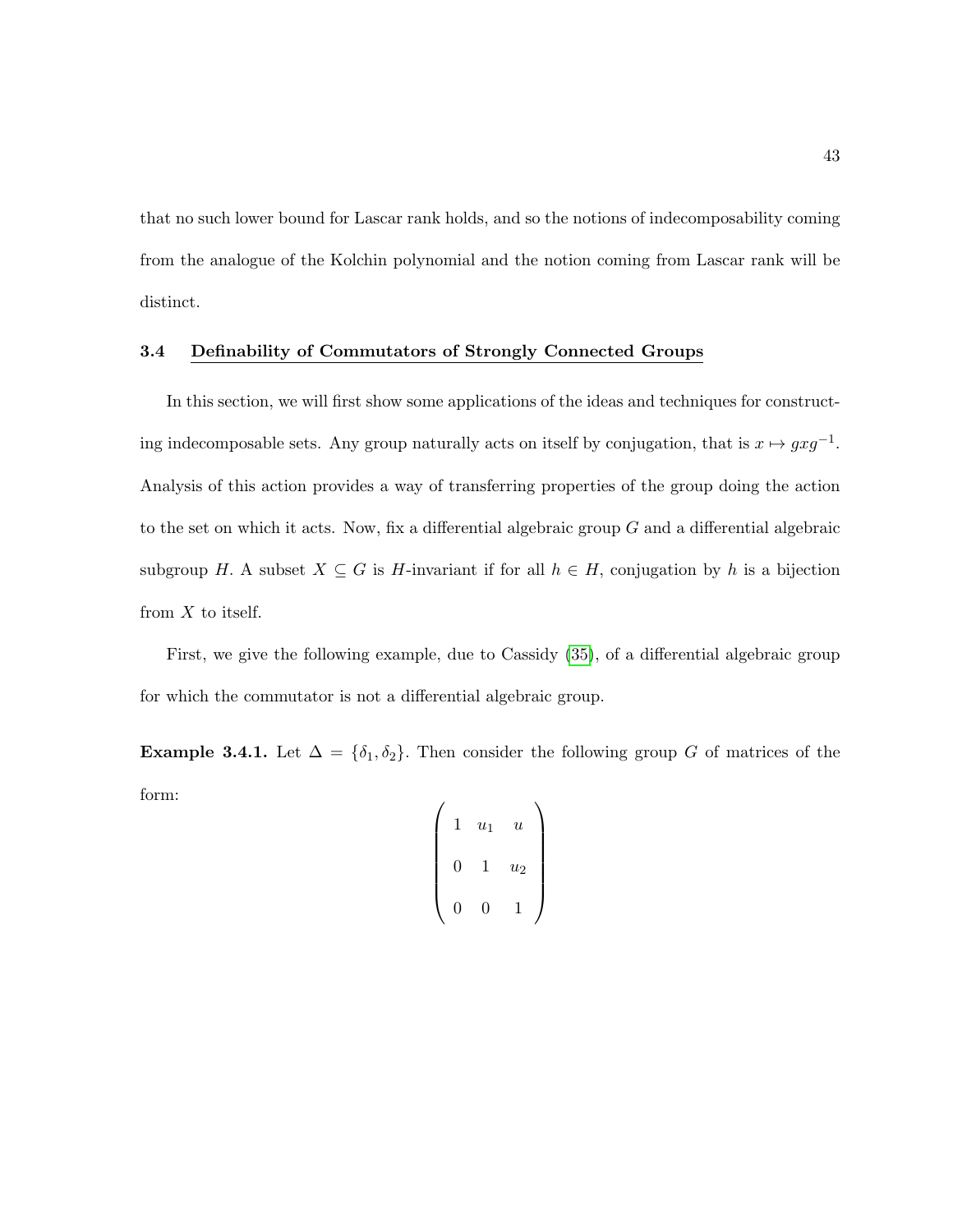where  $\delta_i(u_i) = 0$ . Of course,

$$
\begin{pmatrix}\n1 & u_1 & u \\
0 & 1 & u_2 \\
0 & 0 & 1\n\end{pmatrix}\n\begin{pmatrix}\n1 & v_1 & v \\
0 & 1 & v_2 \\
0 & 0 & 1\n\end{pmatrix}\n\begin{pmatrix}\n1 & u_1 & u \\
0 & 1 & u_2 \\
0 & 0 & 1\n\end{pmatrix}\n\begin{pmatrix}\n1 & v_1 & v \\
0 & 1 & v_2 \\
0 & 0 & 1\n\end{pmatrix}^{-1}
$$
\n
$$
=\n\begin{pmatrix}\n1 & 0 & u_1v_2 - v_1u_2 \\
0 & 1 & 0 \\
0 & 0 & 1\n\end{pmatrix}
$$

Then one can see that the commutator is isomorphic  $\mathbb{Q}[C_{\delta_1} \cup C_{\delta_2}]$ , where  $C_{\delta_i}$  is the field of  $\delta_i$ -constants. This is not a differential algebraic group. This group is not strongly connected, however, since the subgroup of matrices of the form:

$$
\left(\begin{array}{rrr}1 & 0 & u \\ 0 & 1 & 0 \\ 0 & 0 & 1\end{array}\right)
$$

is a subgroup of  $\Delta$ -type and typical  $\Delta$ -dimension equal to G. This means that the coset space has  $\Delta$ -type strictly smaller than G. Of course, this means that G is not almost simple (or even strongly connected). Theorem [3.4.4](#page-57-0) will show that this sort of example is impossible for strongly connected differential algebraic groups.

The next two lemmas have similar proofs in the context of groups of finite Morley rank (see Chapter 7 of [\(44\)](#page-217-5)).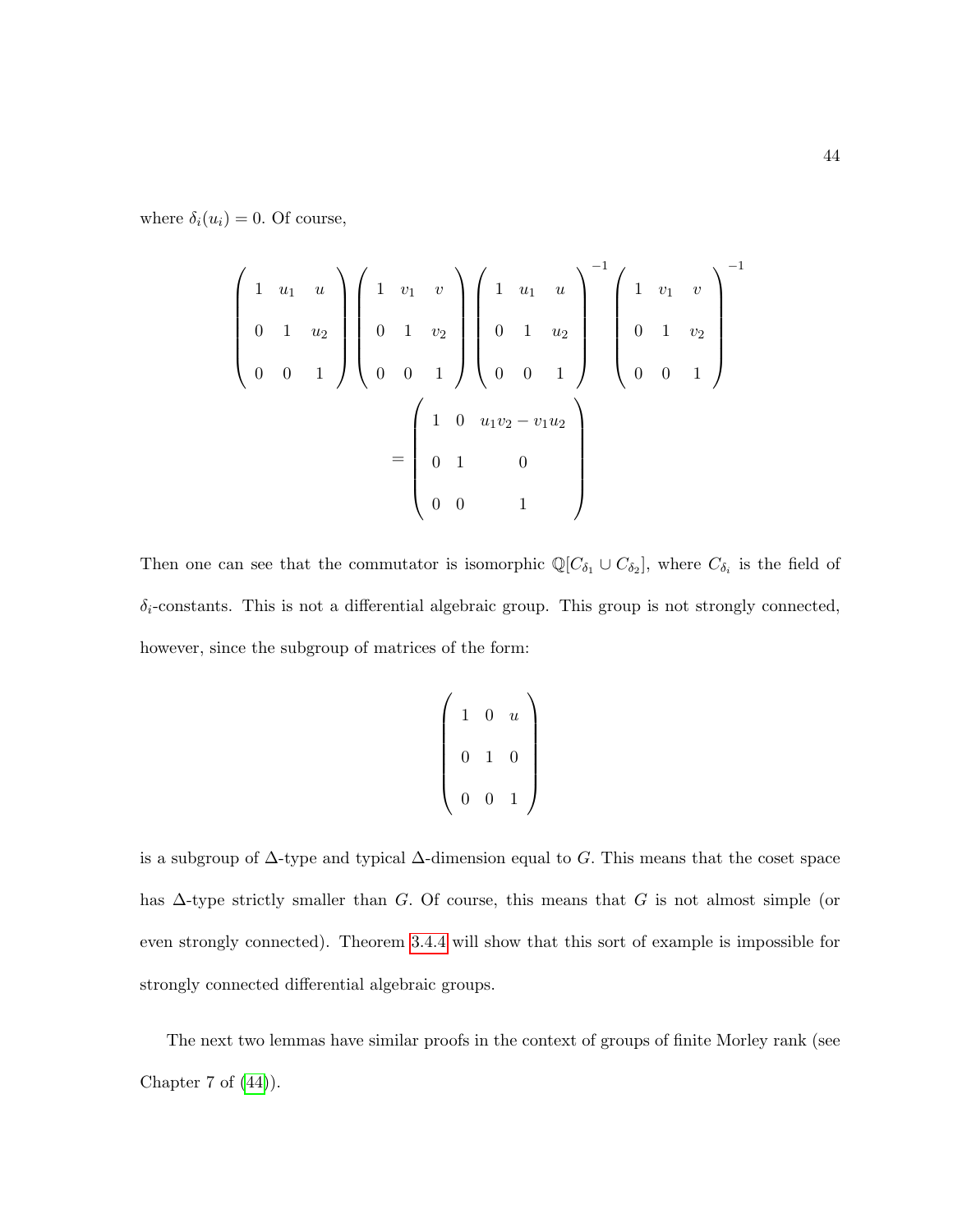**Lemma 3.4.2.** Let X be H-invariant. Suppose for all H-invariant differential algebraic subgroups  $H_1 \leq G$ , that  $|X/H_1| = 1$  or  $\tau(X/H_1) \geq n$ . Then X is n-indecomposable.

*Proof.* Suppose that there is a differential algebraic subgroup  $H_2 \leq G$  with  $\tau(X/H_2) < n$ , but  $|X/H_2| \neq 1$ . Then, by the H-invariance of X, if  $h \in H$  then  $x^h \in X$ . Thus h defines a map from  $X/H_2 \to X/H_2^h$ . In particular,  $\tau(X/H_2^h) < n$ , but  $|X/H_2^h| \neq 1$ . Then, set

$$
H_1 = \bigcap_{h \in H} H_2^h
$$

Then, by the Baldwin-Saxl condition, we know that  $H_1$  is actually definable and is, in fact, the intersection of finitely many of the subgroups. But then,  $H_1$  is clearly  $H$ -invariant and  $\tau(X/H_1)$  < n and  $|X/H_1| \neq 1$ , contradicting the assumptions on X.  $\Box$ 

**Lemma 3.4.3.** If H is an indecomposable differential algebraic subgroup of G and  $g \in G$ , then  $g^H$  is indecomposable.

*Proof.* The set  $g^H$  is H-invariant. Using the previous result, it is enough to prove the result for all  $N \leq G$  which are H-invariant. So, to that end, suppose that N is such that  $|g^H/N| \neq 1$ and  $\tau(g^H/N)$  < n. Now, we get, by the H-invariance of  $g^H$  and N, a transitive action of H on  $g^H/N,$ 

$$
h * g^{h_1} N \mapsto h g_1^h N h^{-1} = h g^h h^{-1} h N h^{-1} = g^{h h_1} N
$$

Thus, this is a transitive action of  $H$  on a differential algebraic variety of differential type less than n. The kernel of the action must be a subgroup of H of differential type  $\tau(H)$  and typical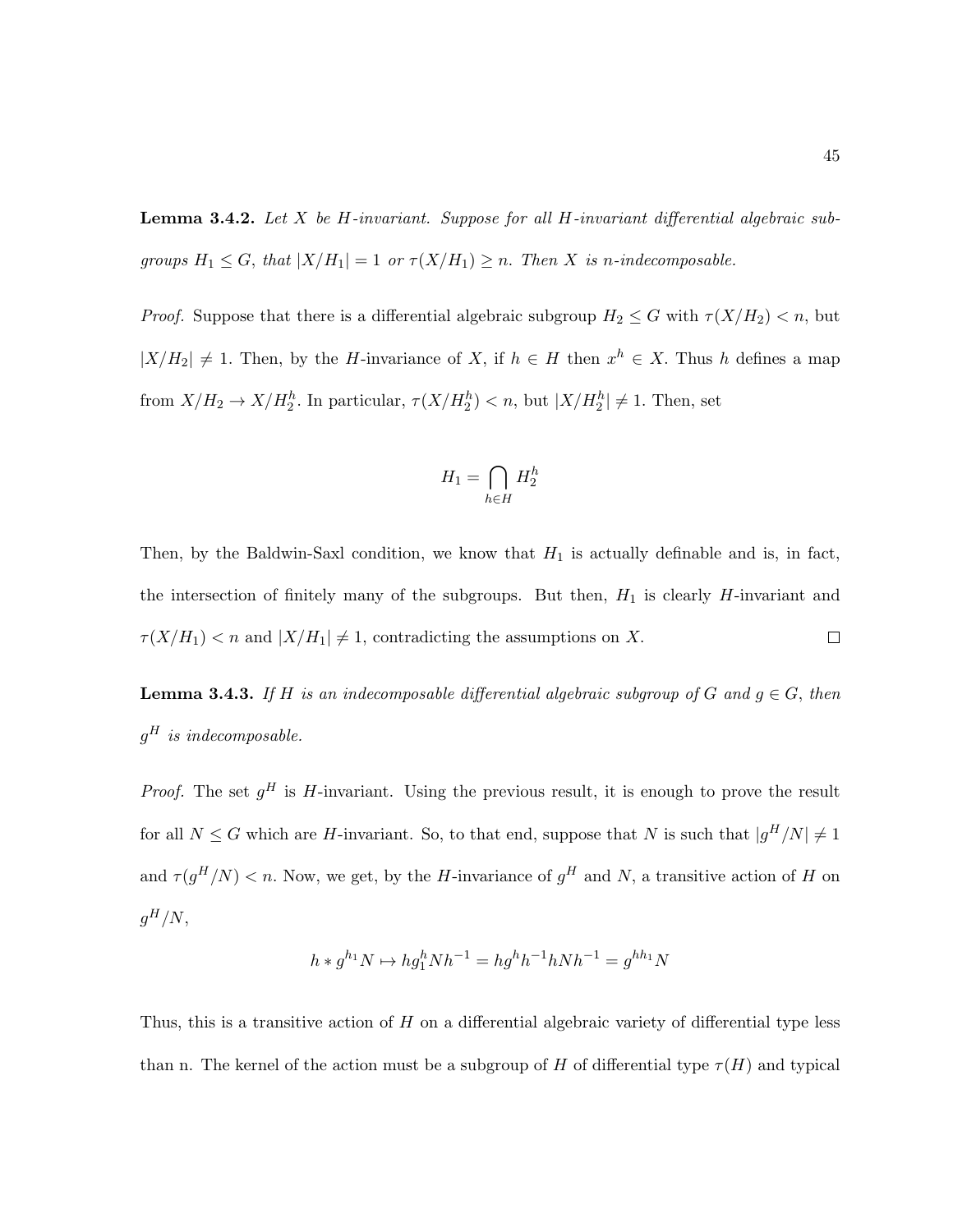differential dimension equal to that of H. This is impossible, by the indecomposability of  $H$ , unless the kernel is simply H itself (see [\(16\)](#page-215-1) or [\(22\)](#page-215-3)). If that is the case, then by the transitivity of the action,  $|g^H/N|=1$ .  $\Box$ 

Cassidy and Singer make the following comment in [\(16\)](#page-215-1), "We also do not have an example of a noncommutative almost simple linear differential algebraic group whose commutator subgroup is not closed in the Kolchin topology." The next result shows that such an example is not possible, even in the more general case of the group being strongly connected (with no assumption of linearity or almost simplicity).

<span id="page-57-0"></span>Theorem 3.4.4. Commutator subgroups of strongly connected differential algebraic groups are differential algebraic subgroups and are strongly connected.

*Proof.* Apply the previous lemma, noting that  $g^{-1}g^G$  is indecomposable. As g varies, this family generates the commutator. Now apply Theorem [3.3.5.](#page-52-0)  $\Box$ 

We should also note the result of Cassidy and Singer which says that if a strongly connected differential algebraic group is not commutative, then the differential type of the differential closure of commutator subgroup is equal to the differential type of the whole group [\(16\)](#page-215-1). So, putting this together with the above theorem yields:

Corollary 3.4.5. Let G be a strongly connected nonabelian differential algebraic group. Then the commutator of G is a strongly connected differential algebraic subgroup with  $\tau([G, G]) =$  $\tau(G).$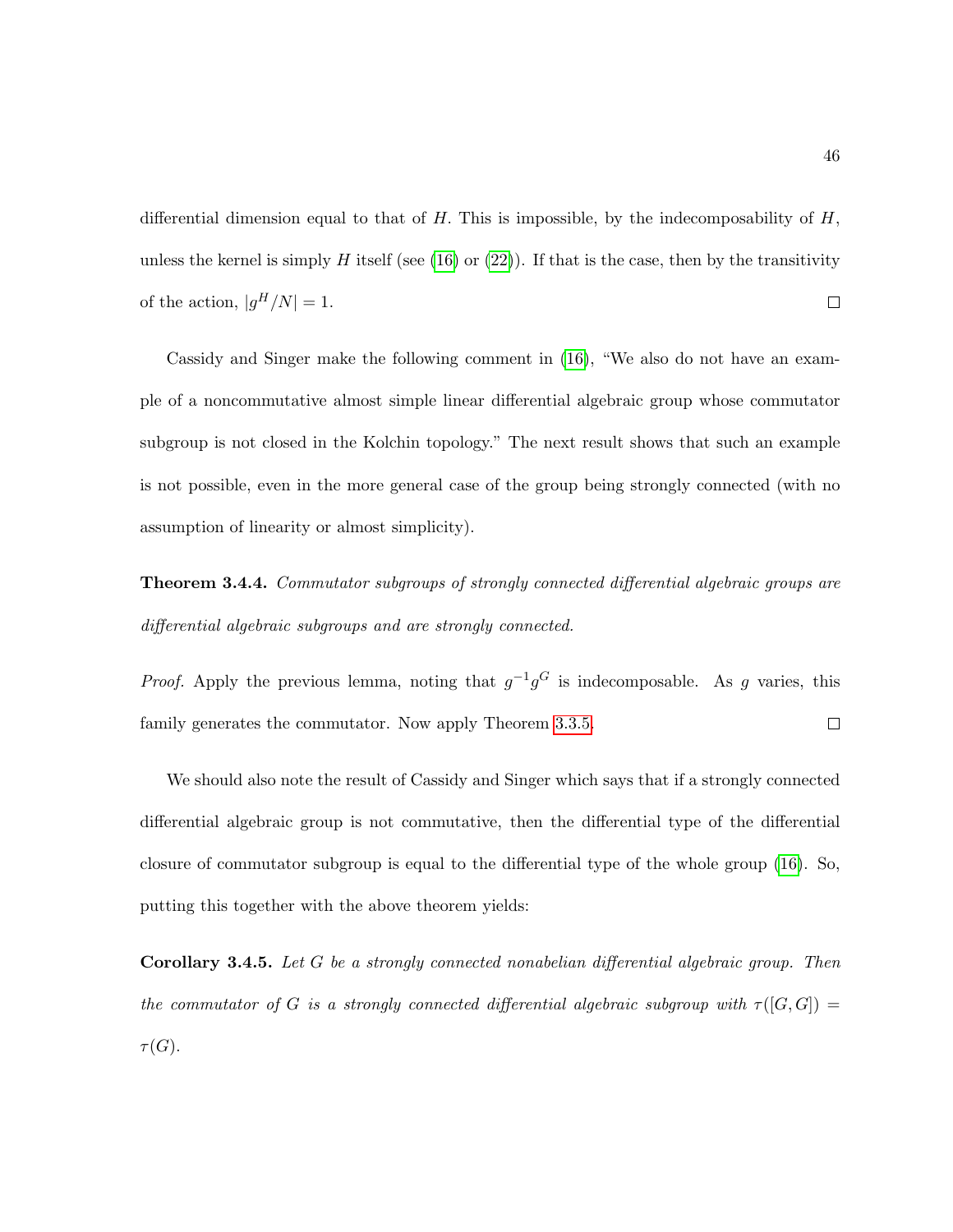Because commutators are characteristic (thus normal), they are candidates to appear in the Cassidy-Singer decomposition of  $G$  (see [\(16\)](#page-215-1). We also get the following generalization of a theorem of Cassidy and Singer (who proved it in the case of an almost simple linear differential algebraic groups of differential type at most one).

**Theorem 3.4.6.** Let G be an almost simple differential algebraic group. Then G is either commutative or perfect.

Proof.  $\tau([G,G]) = \tau(G)$  implies that  $[G,G] = G$ , since G is almost simple. Otherwise  $[G,G] = G$ 1.  $\Box$ 

Explicit calculations of the Kolchin polynomial for linear differential algebraic groups are often easier than for general differential algebraic groups or varieties. We will briefly describe how to perform these calculations, and how they lead to many examples of indecomposable (strongly connected) differential algebraic groups. The techniques are completely covered by Kolchin in [\(34\)](#page-216-2) and some appear in [\(16\)](#page-215-1). The machinery is particularly easy to deal with in the case that  $G$  is the zero set of a single linear homogeneous differential polynomial in a single variable, that is, G is given as the zero set of  $f(z) \in K\{z\}$ . Note that G is a subgroup of the additive group,  $\mathbb{G}_a$ . Suppose that, for some orderly ranking of the free monoid  $\Theta$  generated by  $\Delta = {\delta_1, \ldots, \delta_m}$ , the leader of  $f(z)$  is  $\delta_1^{i_1} \ldots \delta_m^{i_m} z$ . Then the Kolchin polynomial,  $\omega_G(t)$ , is equal to the number of lattice points of  $(n_1, \ldots, n_m) \in \mathbb{N}^m$  with

$$
\sum_{i=1}^{m} n_i \le x
$$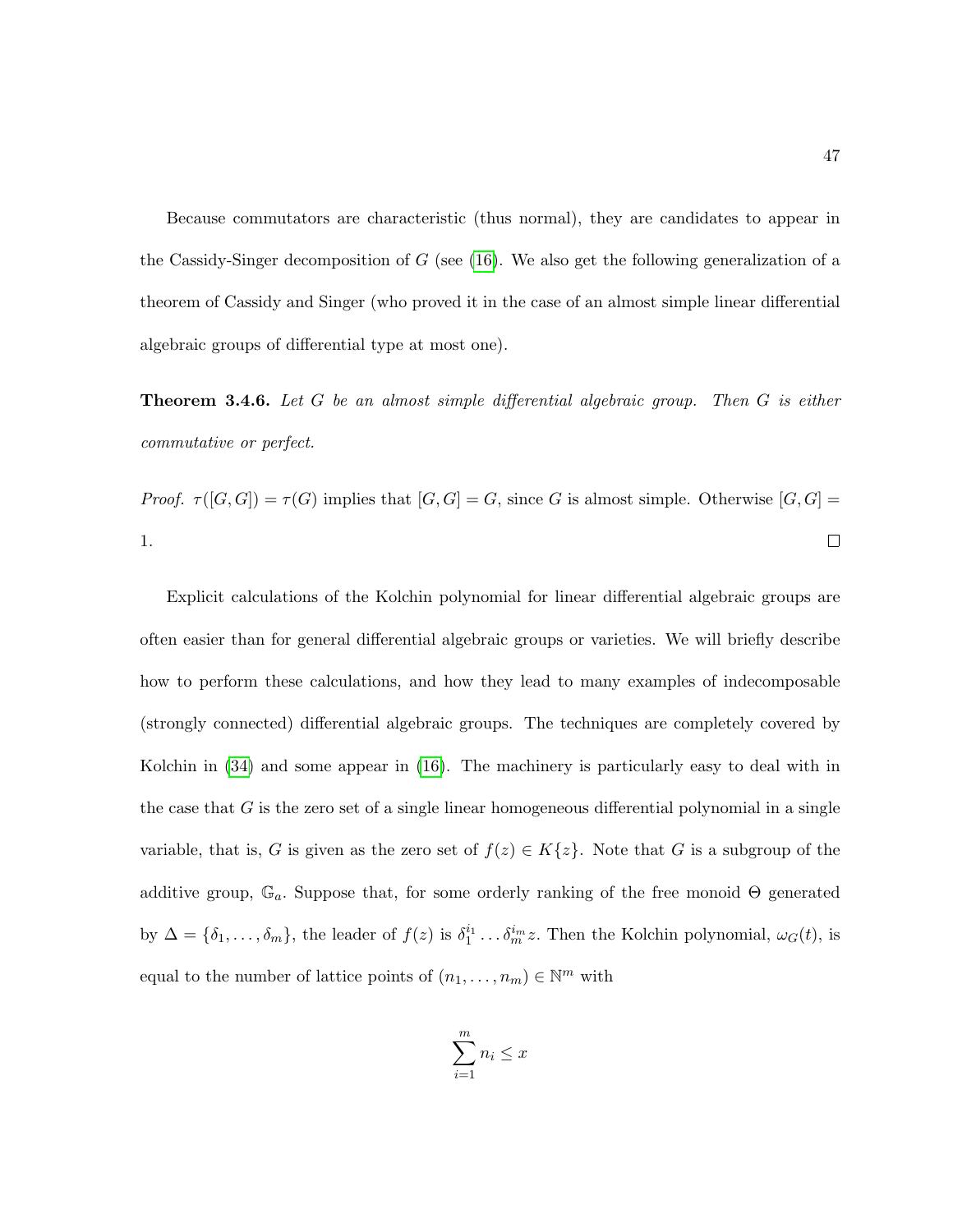and  $(n_1, \ldots, n_m)$  not above  $(i_1, \ldots, i_m)$  in the (partial) product order. Then we know that the Kolchin polynomial is given by,

$$
\omega_G(t) = \binom{t+m}{m} - \binom{t-\sum_{j=1}^n i_j + m}{m} + a
$$

where a is a constant. Letting N be the sum  $\sum i_j$ , we have

$$
\omega_G(t) = \binom{t+m}{m} - \binom{t-N+m}{m} + a = Nt^{m-1} + g(t)
$$

where  $g(t)$  is lower degree in t. Then any subgroup of  $H \leq G$  has, in its defining ideal, a differential polynomial g with the leader of g not above the *leader* of f in the lexicographic order (the highest differential monomial appearing in f with respect to the lexicographic order). This means that  $\tau(H) < \tau(G)$  or the coefficient of  $x^{m-1}$  in the Kolchin polynomial of H is less than N. In either case, the coset space  $G/H$  must have  $\Delta$ -type  $m-1$ . Thus, G is indecomposable. For the differential algebraic developments required to define rankings and leaders of differential polynomials, see [\(34\)](#page-216-2).

**Example 3.4.7.** We will again work over a model of  $DCF_{0,2}$ . The following example was explored in  $(16)$  and was originally given in  $(10)$ . Let G be the solution set of

$$
(c_2\delta_1^3 - c_2\delta_1^2\delta_2 - 2c_2\delta_1\delta_2 + c_2^2\delta_2^2 + 2\delta_2)x = 0
$$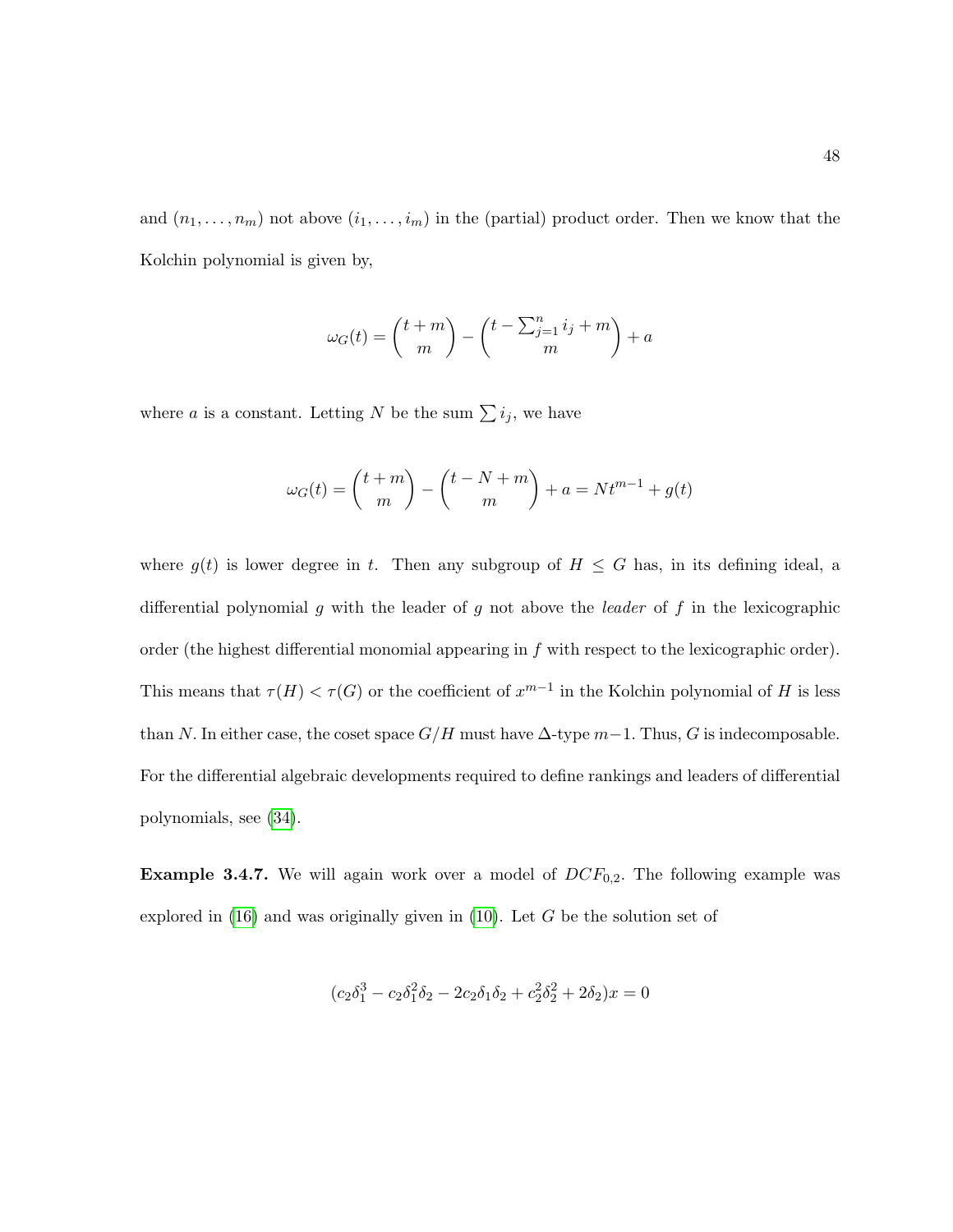where  $\delta_1 c_2 = 1$  and  $\delta_2 c_2 = 0$ . By the above discussion of linear homogeneous differential equations, this is a strongly connected differential algebraic group. There are differential algebraic subgroups of  $\Delta$ -type 1. In fact, since

$$
c_2\delta_1^3 - c_2\delta_1^2\delta_2 - 2c_2\delta_1\delta_2 + c_2^2\delta_2^2 + 2\delta_2
$$
  
=  $(c_2\delta_1 - c_2^2\delta_2 - 2)(\delta_1^2 - \delta_2)$   
=  $(c_2\delta_1^2 - c_2\delta_2 - 2\delta_1)(\delta_1 - c_2\delta_2)$ 

the solution sets to  $\delta_1^2 x - \delta_2 x = 0$  and  $\delta_1 x - c_2 \delta_2 x = 0$  are differential algebraic subgroups. In [\(86\)](#page-220-4) Suer showed the solution set of the first equation has Lascar rank  $\omega$  by showing that every definable subset has finite transcendence degree. So, this subgroup is indecomposable. We will show that the subgroup given by the solutions to  $\delta_1 x - c_2 \delta_2 x = 0$  only has finite transcendence degree definable subsets. This subgroup is irreducible in the Kolchin topology, so the only definable proper subsets correspond to forking extensions of the generic type of subgroup. But, modulo,  $\delta_1 x - c_2 \delta_2 x = 0$ , any differential polynomial can be expressed as a  $\delta_2$ -polynomial or a  $\delta_1$ -polynomial. So, this subgroup is also indecomposable.

#### 3.5 Another Definability Result

In this section, we prove results inspired by work of Baudisch [\(3\)](#page-214-3). As with many of the results of this paper, the relationship between the results here and the existing work on superstable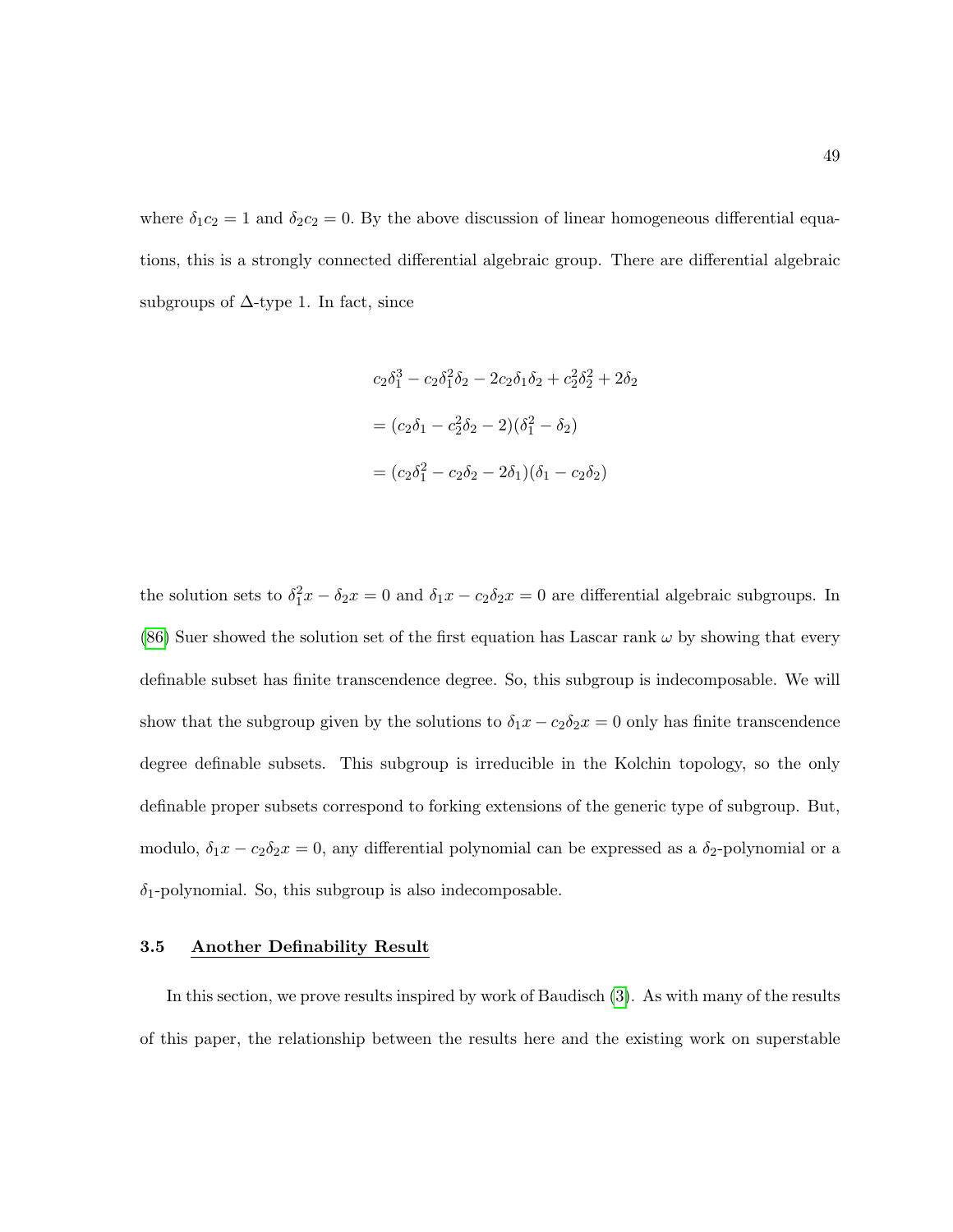and  $\omega$ -stable groups would only become clear by getting control (or showing counterexamples) of Lascar rank in terms of differential type. The following lemma is easy to prove, see [\(16\)](#page-215-1),

<span id="page-61-0"></span>**Lemma 3.5.1.** Suppose there is  $H \leq G$  with  $\tau(G/H) < n$ . Then there is a normal subgroup L of G with  $\tau(G/L) < n$ .

**Theorem 3.5.2.** Suppose  $\tau(G) = n$  and  $H \triangleleft G_n$ , the strongly connected component of G. Then if H is simple, H is definable.

*Proof.* Let  $h \neq 1$ ,  $h \in H$ . Then we will show  $h^G \cup \{1\}$  is indecomposable. Note that by Lemma [3.5.1,](#page-61-0) we only need to show the indecomposability for quotients by normal subgroups. So, let  $N$ be a normal subgroup of G. First, suppose that  $N \cap H \neq 1$ . Then because H is simple,  $H \triangleleft N$ . In this case, the coset space  $|h^G \cup \{1\}/N| = 1$ . Thus, we may assume that  $N \cap H = 1$ . Now, to verify that  $h^G$  is indecomposable, we only need to show that  $\tau(h^G) = n$ .

There is a bijection between the elements of  $h^G$  and the G-cosets of  $C_G(h)$ . So, it would suffice to prove that  $\tau(G/C_G(h)) = n$ . We know that  $H \nleq C_G(h)$ , because H is simple. But, then  $|G_n/C_G(h)| \neq 1$ . Because  $G_n$  is indecomposable,  $\tau(G_n/C_G(h)) = n$ . But, then  $\tau(G/C_G(h)) = n$ . Now, we know that the following family of definable sets  $\langle h^G \rangle_h \in H$  is indecomposable. Now we apply Theorem [3.3.5](#page-52-0) to see that  $H$  must be definable.  $\Box$ 

Further definability consequences of indecomposability will be pursued in [\(22\)](#page-215-3).

### 3.6 Generalizations of Strongly Connected

For differential algebraic groups, the notion of indecomposable matches the notion of strongly connected. But, in Definition [3.3.1](#page-50-0) we defined *n*-indecomposable. In this section we will ex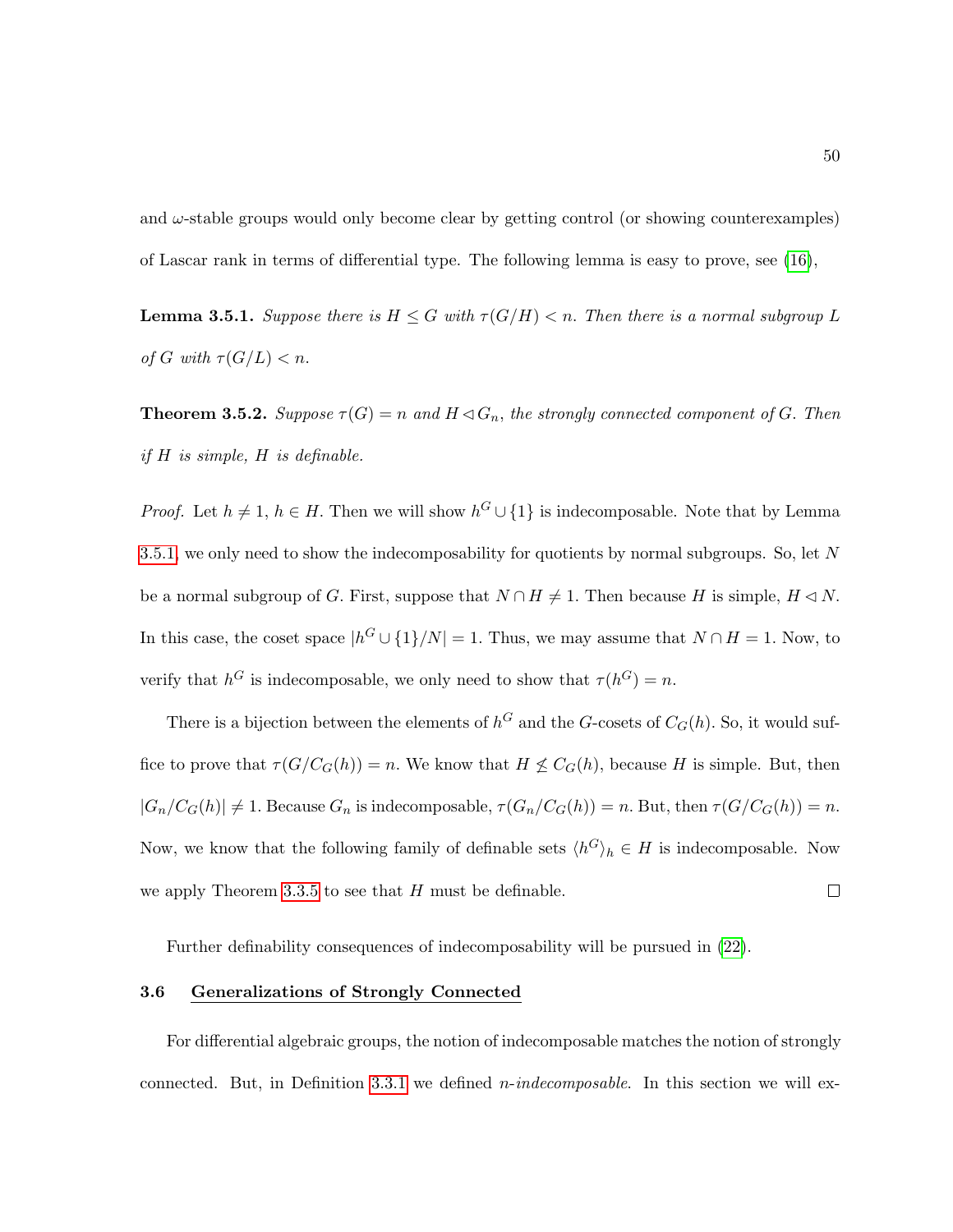plore the notion in the case that  $n \neq \tau(G)$ . Consider the following family of proper differential algebraic subgroups,

$$
\mathcal{G}_n := \{ H < G \mid \tau(G/H) < n \}
$$

We note that this family is closed under finite intersections [\(16\)](#page-215-1). Since G is an  $\omega$ -stable group,

$$
\bigcap_{H\in\mathcal{G}_n}H
$$

is a definable subgroup, which we will denote  $G_n$ . We note that  $H_n$  is a characteristic subgroup of G. We will refer to  $G_n$  as the *n*-connected component.

**Example 3.6.1.** It is entirely possibly that the subgroups  $H_n$  are different for every n. The following is a very simple example which readily generalizes. Consider the following group of matrices of the form  $\overline{1}$  $\overline{ }$ 

| 1 | $u_{12}$ | $u_1$         | $\boldsymbol{\mathit{u}}$ |  |
|---|----------|---------------|---------------------------|--|
| 0 | 1        | $u_{123}$     | $u_2$                     |  |
| 0 | 0        | 1             | $\boldsymbol{u_{23}}$     |  |
| 0 | 0        | $\mathcal{O}$ |                           |  |

where  $\delta_1 \delta_2 u_{12} = 0$ ,  $\delta_1 u_1 = 0$ ,  $\delta_1 \delta_2 \delta_3 u_{123} = 0$ ,  $\delta_2 u_2 = 0$ , and  $\delta_2 \delta_3 u_{23} = 0$ .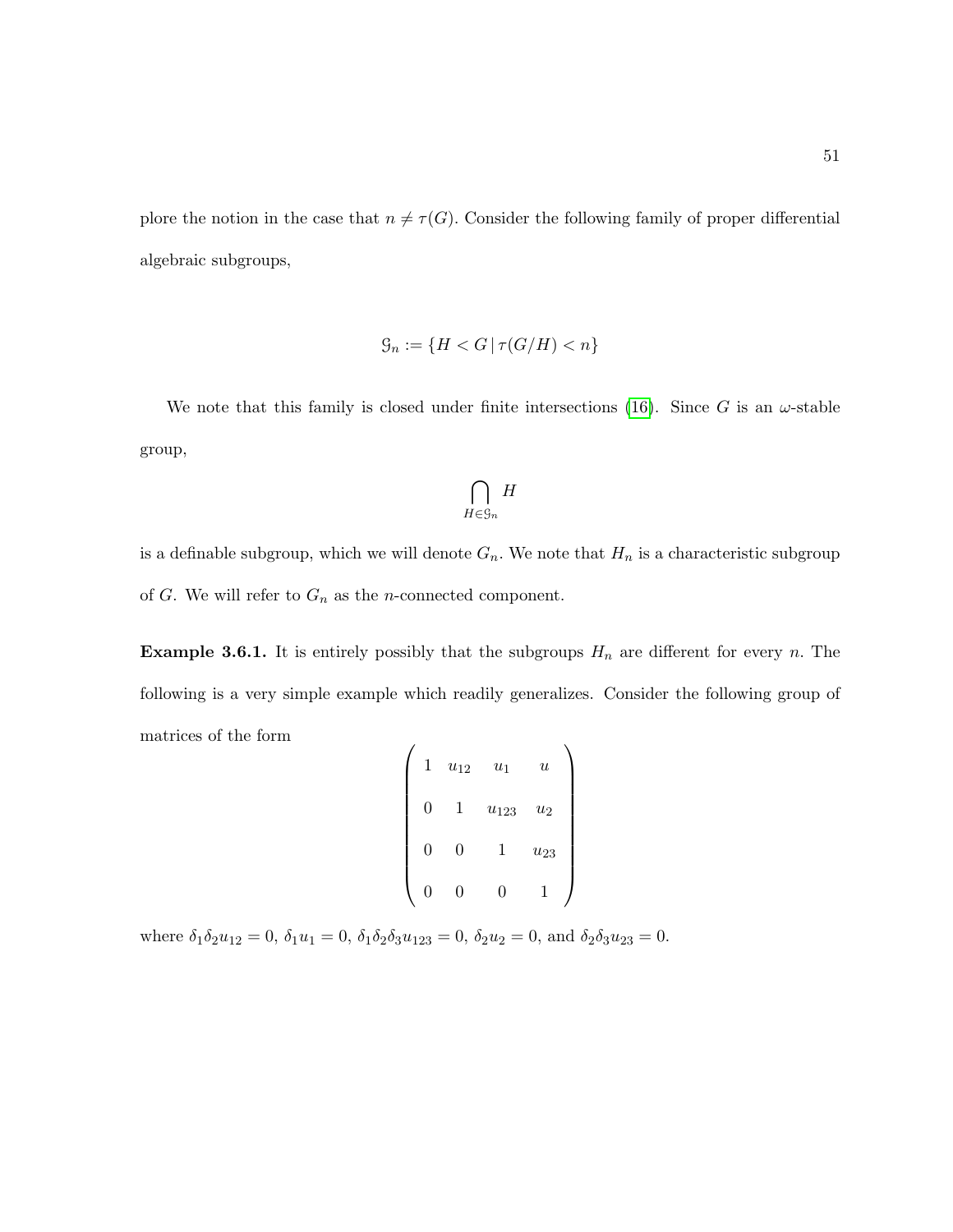This is a group since

$$
= \begin{pmatrix} 1 & u_{12} & u_1 & u \\ 0 & 1 & u_{123} & u_2 \\ 0 & 0 & 1 & u_{23} \\ 0 & 0 & 0 & 1 \end{pmatrix} \cdot \begin{pmatrix} 1 & h_{12} & h_1 & h \\ 0 & 1 & h_{123} & h_2 \\ 0 & 0 & 1 & h_{23} \\ 0 & 0 & 0 & 1 \end{pmatrix}
$$

$$
= \begin{pmatrix} 1 & h_{12} + u_{12} & u_1 + u_{12}h_{123} + h_1 & h + u_{12}h_2 + u_1h_{23} + u \\ 0 & 1 & u_{123} + h_{123} & u_2 + u_{123}h_{23} + h_2 \\ 0 & 0 & 1 & u_{23} + h_{23} \\ 0 & 0 & 0 & 1 \end{pmatrix}
$$

and the coordinates evidently satisfy the same differential equations as the original matrices. The group is 0-indecomposable. The reader should note that in the setting of differential algebraic groups, 0-indecomposable simply means connected, that is, there are no definable subgroups of finite index. The group is not 1-indecomposable. The 1-connected component is the subgroup of matrices of the form:

$$
\begin{pmatrix} 1 & u_{12} & u_1 & u \\ 0 & 1 & 0 & u_2 \\ 0 & 0 & 1 & u_{23} \\ 0 & 0 & 0 & 1 \end{pmatrix}
$$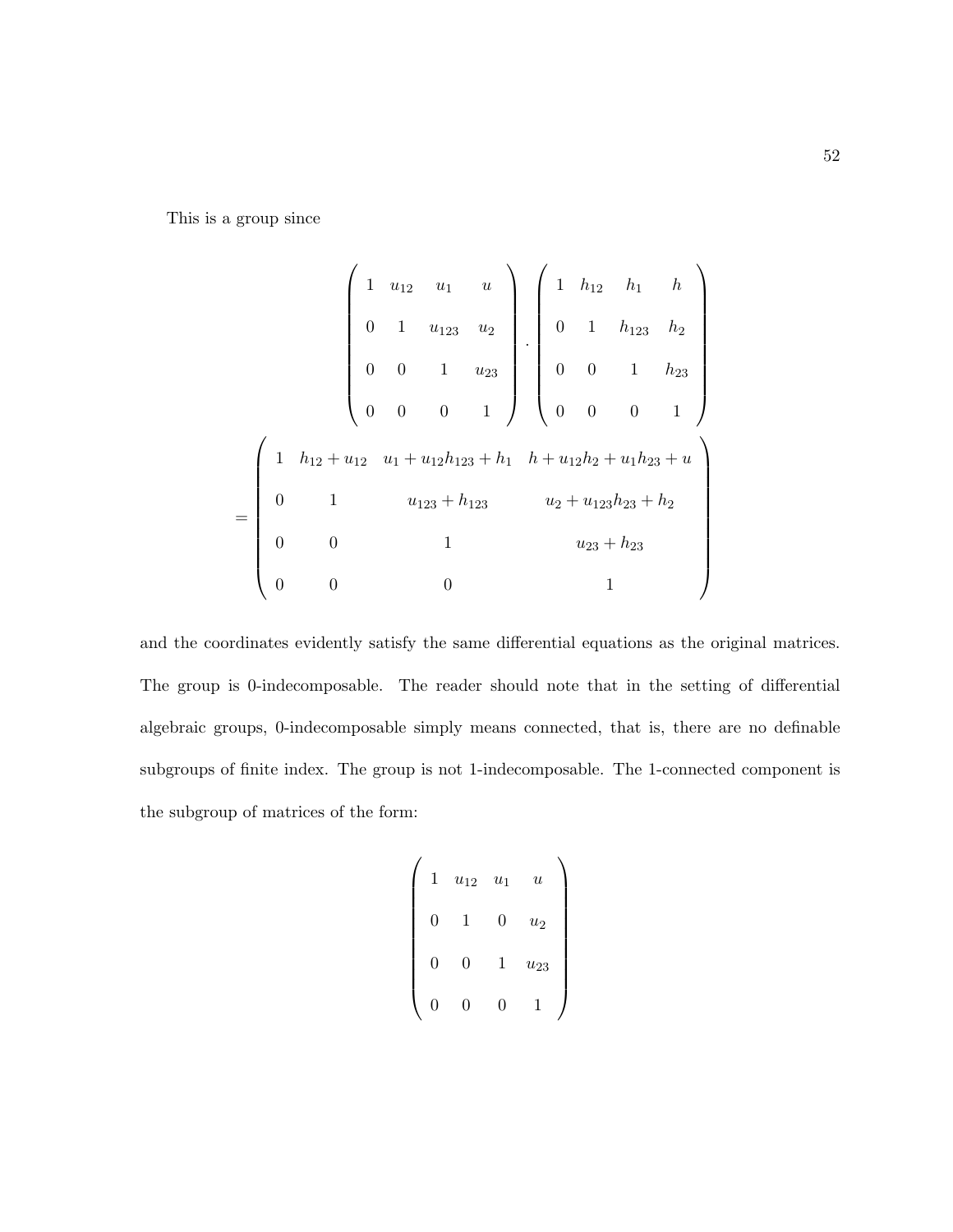The 2-connected component is the subgroup of matrices of the form:

$$
\left(\begin{array}{cccc}1&0&u_1&u\\0&1&0&u_2\\0&0&1&0\\0&0&0&1\end{array}\right)
$$

The 3-connected (in this case, strongly connected) component is the subgroup of matrices of the form:

| 1              | $\boldsymbol{0}$ | $\overline{0}$   | $\boldsymbol{u}$ |
|----------------|------------------|------------------|------------------|
| $\overline{0}$ | $\,1$            | $\boldsymbol{0}$ | $\overline{0}$   |
| $\overline{0}$ | $\boldsymbol{0}$ | $\mathbf{1}$     | $\overline{0}$   |
| 0              | $\overline{0}$   | $\overline{0}$   | 1                |

Though much of the analysis of this paper essentially works in the case of  $n$ -indecomposability with  $n \neq \tau(G)$ , by relativizing the appropriate statements (see Proposition [3.3.4,](#page-51-0) for instance), there are important pieces which are not immediate. For instance, when seeking definability results for a family of *n*-indecomposable subsets, the above techniques are only useful when the subsets can be contained in a strongly connected subgroup of differential type  $n$ .

The indecomposability theorem of Berline and Lascar [\(6\)](#page-214-0) applies in the setting of superstable groups, so, specifically for groups definable in  $DCF_{0,m}$ . As we noted in the introduction, there is no known lower bound for Lascar rank in partial differential fields based on differential type and typical differential dimension. In fact, examples of [\(85\)](#page-220-0) show that any such lower bound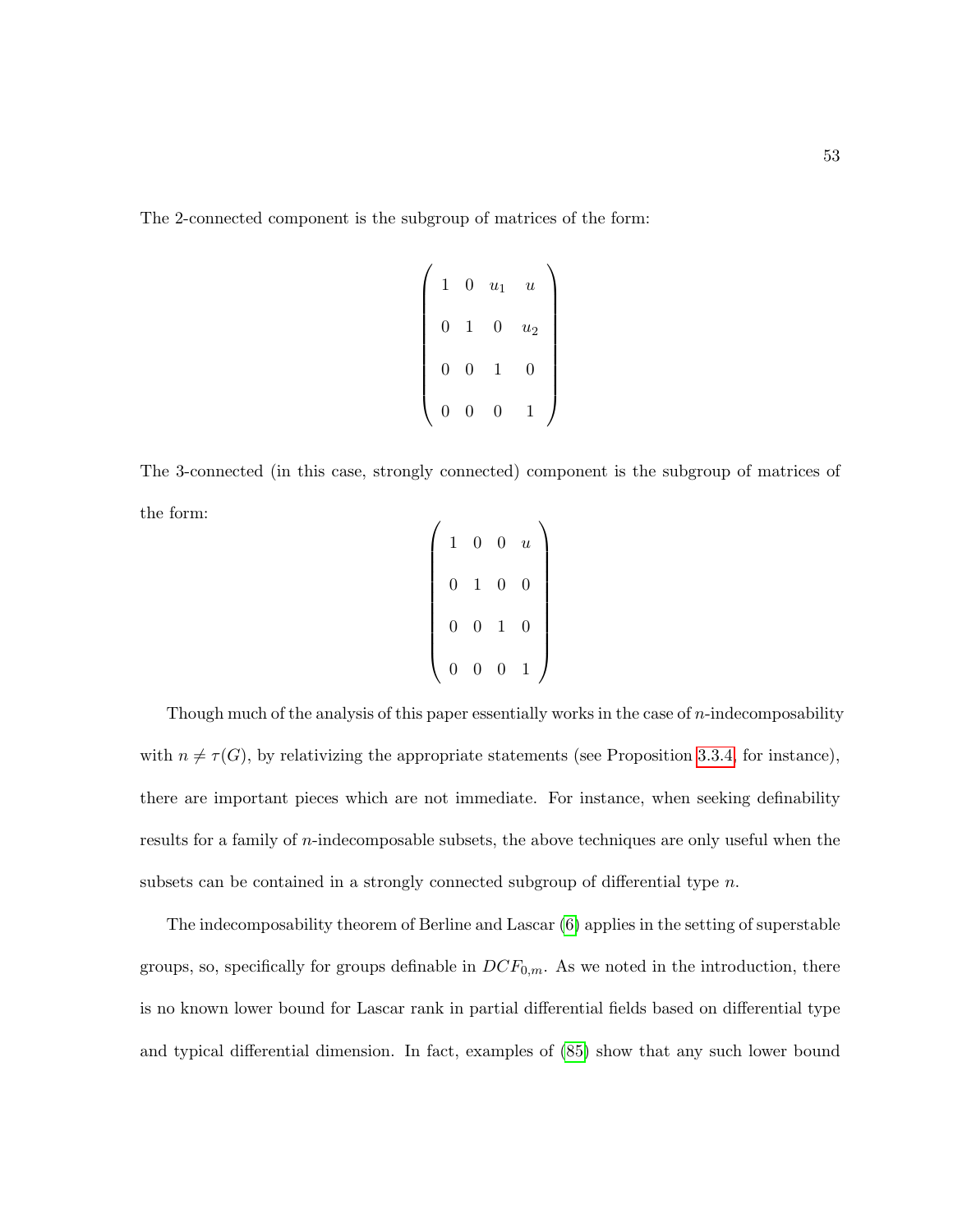can not involve typical differential dimension (Suer constructs differential varieties of arbitrarily high typical differential dimension, differential type 1, and Lascar rank  $\omega$ ). It is not currently known if there is an infinite transcendence degree strongly minimal type. One should note that such examples are present in the difference-differential context [\(49\)](#page-217-2), but have yet to be discovered in the partial differential context.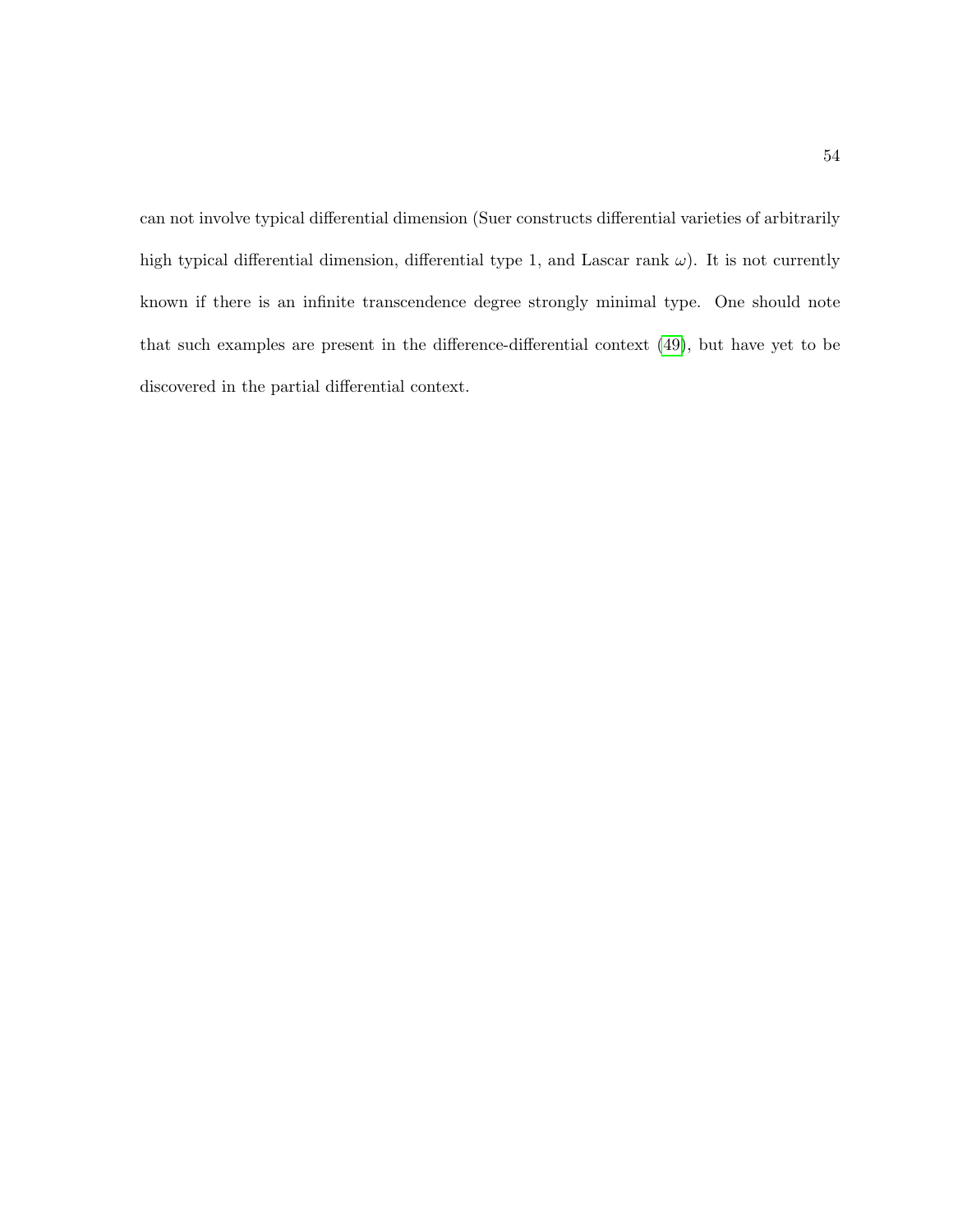# CHAPTER 4

## GROUPS OF SMALL TYPICAL DIFFERENTIAL DIMENSION

#### 4.1 Introduction

This chapter aims to apply techniques from  $\omega$ -stable groups and groups of finite Morley rank to prove results about differential algebraic groups. Of course, this seems like a strange goal since differential algebraic groups are  $\omega$ -stable and many are actually of finite Morley rank. But, our results are not stated model theoretically, nor do they have model theoretic hypotheses. We do not use Morley rank or U-rank (or any other model theoretic ranks) in the statements of the results, nor are there known lower bounds for ranks from stability theory with respect to the notions of dimension we use. For some discussion of this issue, see [\(85\)](#page-220-0) and the previous chapter of this thesis.

Zilber's indecomposability theorem is a powerful tool for proving definability results in groups of finite Morley rank. We will show how to prove similar definability results in the differential algebraic setting using the indecomposability theorem. Indecomposability is one of the key tools for carrying out a detailed analysis of groups of small Morley rank. We aim for an analysis of differential algebraic groups of small typical differential dimension. Specifically, our analysis is similar in spirit to portions of chapter seven of [\(44\)](#page-217-5) and [\(17\)](#page-215-4) with Morley rank replaced by typical differential dimension. Of course, complications arise since the finiteness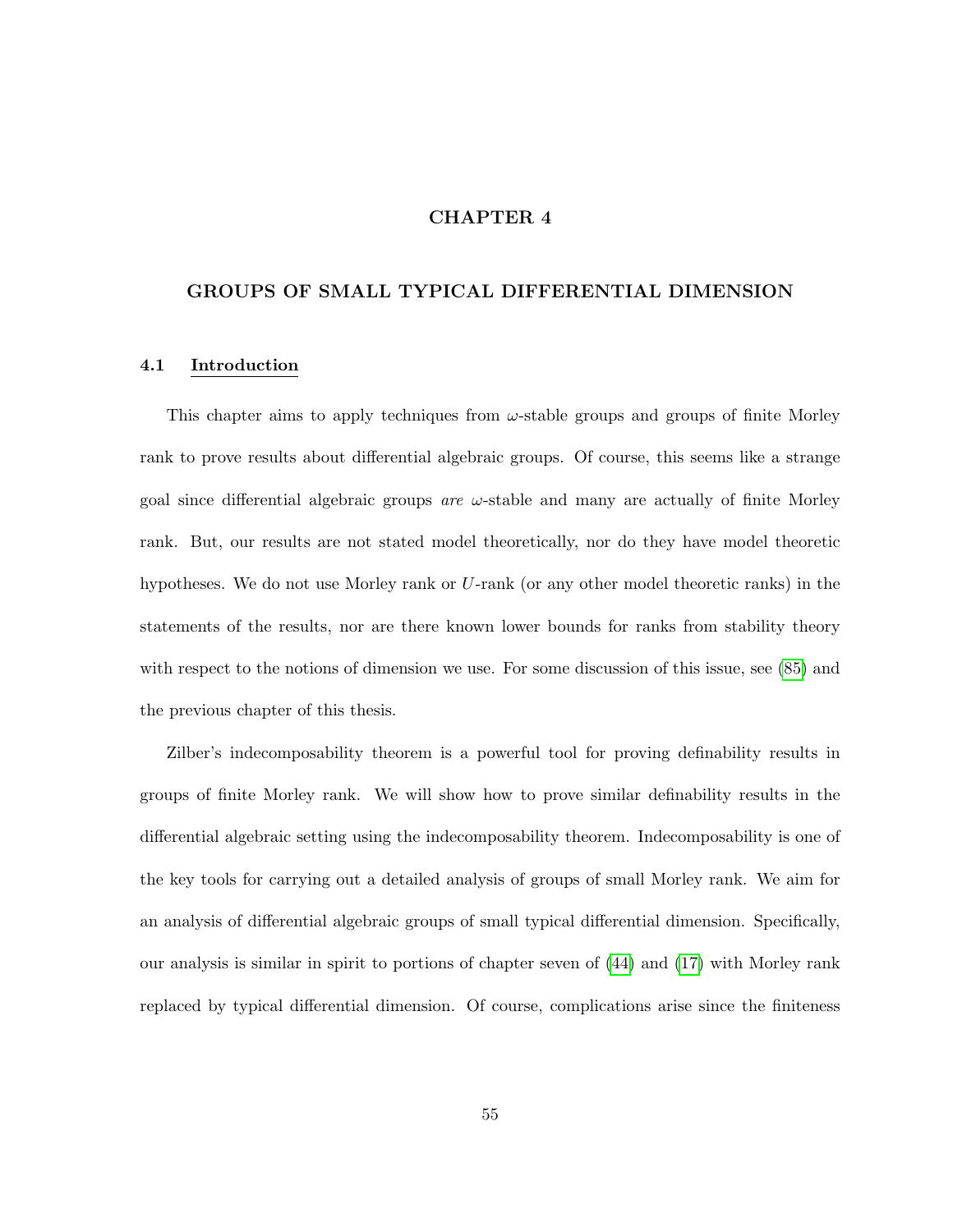conditions in our setting are not nearly as strong as those when dealing with finite Morley rank objects. On the other hand, we have the benefit of working inside a fixed theory,  $DCF_{m,0}$ .

In section two, we consider some general interpretability and definability results in differential algebraic groups. Our analysis concentrates on the question of interpreting definable fields via given differential algebraic groups or differential algebraic group actions. Section three begins the analysis of differential algebraic groups with the view that Morley rank is to connected groups of finite Morley rank as typical differential dimension is to strongly connected differential algebraic groups. Groups of typical differential dimension one or two are considered in section three. In section four, we add some group theoretic assumptions and obtain stronger results. The final section consists of remarks on an open problem and points out how the results of chapter 2 can be used to give an answer in a special case.

The notation of this chapter comes from general model theoretic and differential algebraic conventions, but some of the notation was recently invented in  $(16)$  and  $(21)$  (see also chapter 2) of this thesis). In what follows, we will pay little attention to differential type. This approach is in contrast to the results of [\(16\)](#page-215-1) in which work is done under the assumption of differential type one. Instead, we will restrict the typical differential dimension, but allow arbitrary differential type.

Strongly connected and almost simple differential algebraic groups abound in this setting; for instance, in order for G to have regular generic type, it is seems necessary that  $G$  be almost simple. However, the precise relationship between regularity and almost simplicity is not entirely clear (see the questions raised in [\(53\)](#page-218-2), for instance). Every differential algebraic group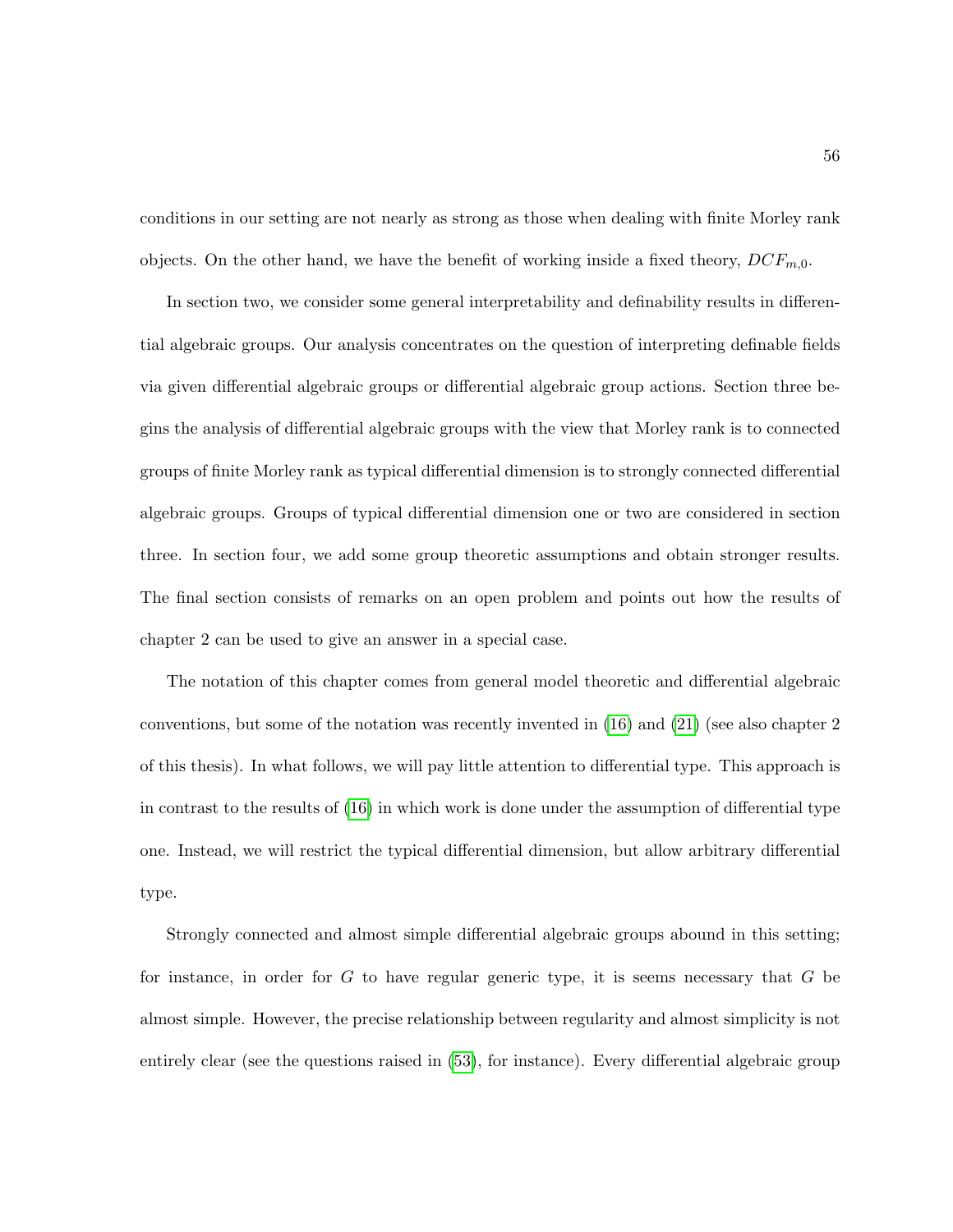G has a characteristic subgroup which is the largest strongly connected differential algebraic group, called the strongly connected component. Any strongly connected group has a series of subnormal differential algebraic groups such that the successive quotients are almost simple.

**Example 4.1.1.** If H is a quasi-simple algebraic group and  $C'$  is a definable subfield, then  $H(C')$  is an almost simple differential algebraic group. For a proof, see [\(16\)](#page-215-1).

Example 4.1.2. The counterexamples of Suer  $(85)$  are almost simple. For instance, the zero locus of

$$
\delta_1 x - \delta_2^2 x
$$

In general, for a discussion of almost simple groups and linear differential operators, see [\(21\)](#page-215-5).

Example 4.1.3. The following example is due to Cassidy and Singer. Consider the following matrix group,  $G_n$ :

$$
\left(\begin{array}{ccc} a & 0 & 0 \\ 0 & 1 & b \\ 0 & 0 & 1 \end{array}\right)
$$

where  $a \neq 0$ , and  $a^{-1}\delta a = \delta^{n}(b)$ . The example is especially interesting since the groups  $G_n$  are all nonisomorphic, but they are isogenous. The following is an isogeny from  $G_n \to \mathbb{G}_a$ :

$$
\begin{pmatrix} a & 0 & 0 \\ 0 & 1 & b \\ 0 & 0 & 1 \end{pmatrix} \mapsto a^{-1}\delta(a)
$$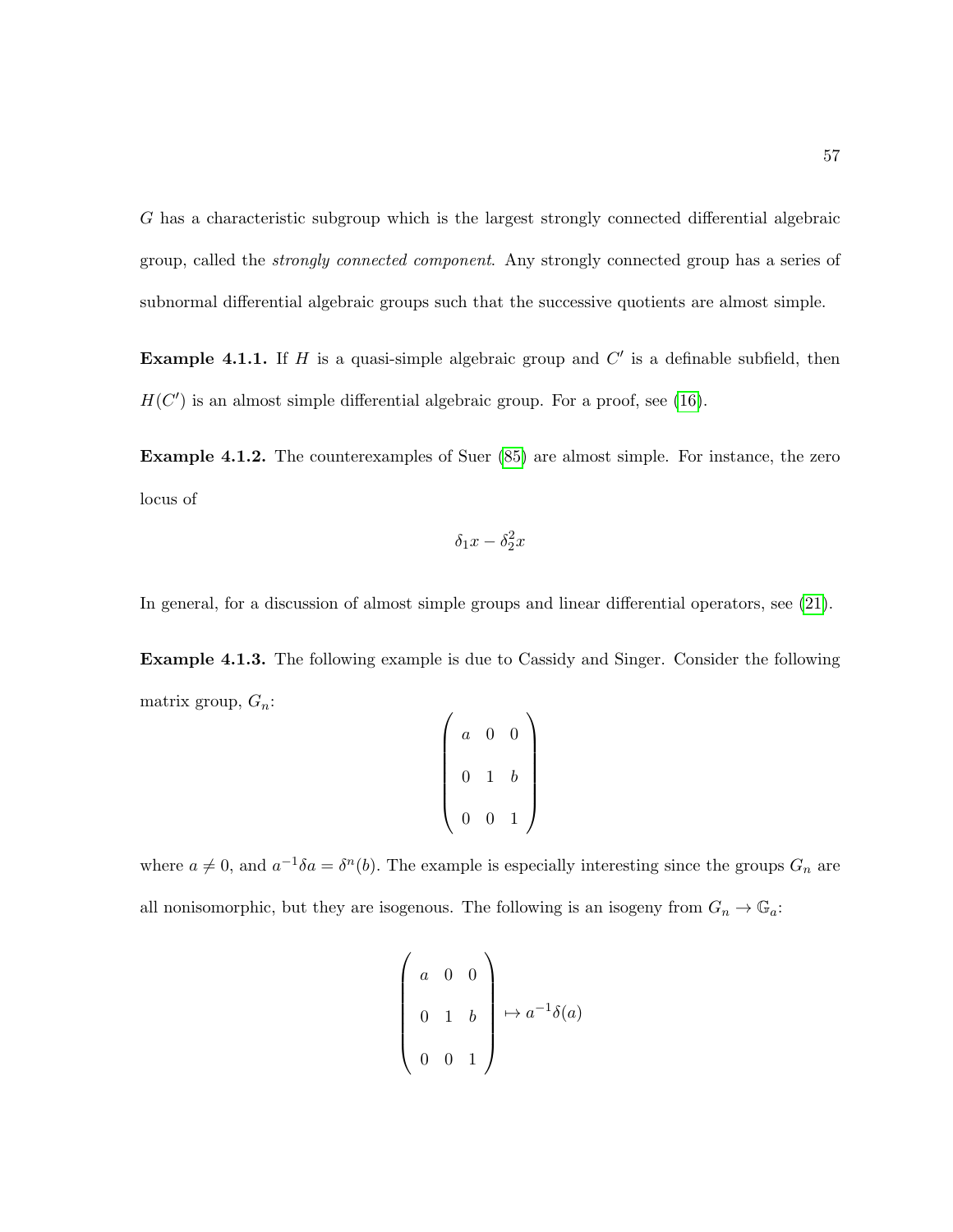**Example 4.1.4.** The following matrix group is not almost simple (or strongly connected):

$$
\left(\begin{array}{ccc} 1 & u_1 & u \\ 0 & 1 & u_2 \\ 0 & 0 & 1 \end{array}\right)
$$

where  $\delta_i(u_i) = 0$ . The strongly connected component is the subgroup of matrices of the form:

$$
\left(\begin{array}{rrr}1 & 0 & u \\ 0 & 1 & 0 \\ 0 & 0 & 1\end{array}\right)
$$

Because of this, we can not apply many portions of the rich theory of superstable groups (for instance see [\(66\)](#page-219-1)) without making assumptions about the model theoretic ranks. This chapter is about applying the techniques of stable groups with differential algebraic dimension functions rather than the ranks of stability theory.

### 4.2 Differential Algebraic Group Actions

In this section, we discuss differential algebraic groups in the sense of Kolchin [\(34\)](#page-216-2). Pillay showed that these are the definable groups in the theory  $DCF_{0,m}$ , see [\(62\)](#page-218-0). So, in this section, T will be  $DCF_{0,m}$ . Sometimes we will refer to the definable sets in this setting as *constructible* sets of the Kolchin topology or simply as constructible sets. Since there is no known lower bound for Lascar rank in terms of differential algebraic data (see [\(85\)](#page-220-0)), there is not currently a way to apply the  $\alpha$ -indecomposability theorem [\(6\)](#page-214-0) to differential algebraic groups unless model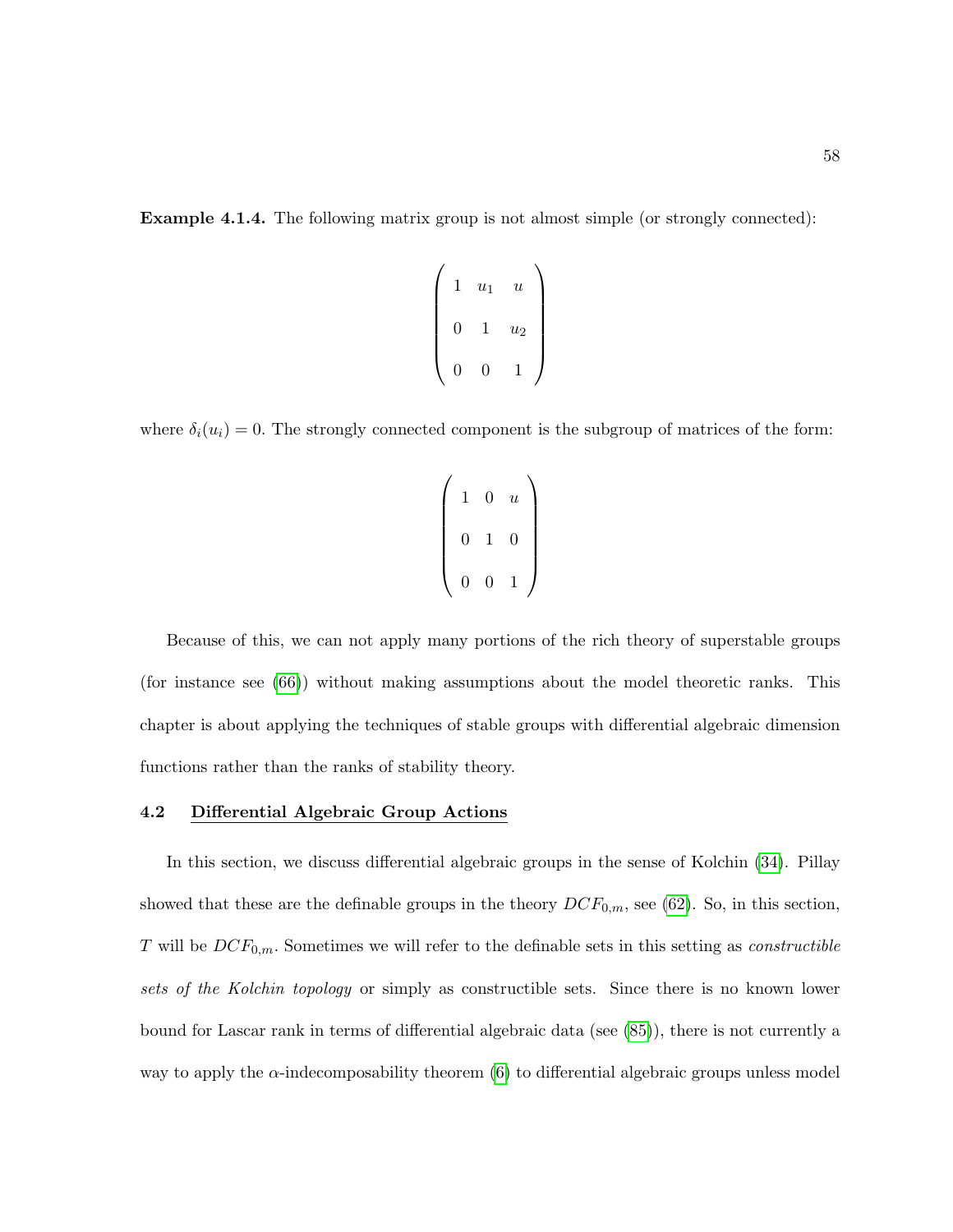theoretic hypotheses are assumed (or very special cases are considered). However, [\(21,](#page-215-5) or chapter 3 of this thesis) gave an indecomposability theorem in the differential algebraic setting, with purely differential algebraic hypotheses and conclusions. The theorems of this section are differential algebraic analogues of results originally proved by Zilber [\(91\)](#page-221-1) and generalized by [\(6\)](#page-214-0). We suggest Marker's exposition of these results, see chapter seven of [\(44\)](#page-217-5). For many examples of the groups discussed in this section, see [\(16\)](#page-215-1). The notation of this section follows  $(21)$  and  $(16)$ . The reader should note that in this section the definitions of *n*-connected, *n*indecomposable, etc. are differential algebraic in nature, and might not have anything to do with model theory. For further discussion of this issue, see  $(21)$ . Since it is the degree of the Kolchin polynomial, n may be assumed to be a natural number, see  $(34)$  and  $(16)$ .

<span id="page-70-0"></span>**Lemma 4.2.1.** Suppose that an strongly connected differential algebraic group  $\Gamma$  acts definably and transitively on a constructible set of  $\Delta$ -type less than  $\tau(\Gamma)$ . Then the set is a singleton.

*Proof.* The kernel of the action, H, must be of  $\Delta$ -type and typical  $\Delta$ -dimension equal to that of Γ. This is impossible since it forces  $\tau(\Gamma/H) < \tau(\Gamma)$ .  $\Box$ 

**Lemma 4.2.2.** Let G be a strongly connected differential algebraic group and  $\sigma : G \rightarrow G$ a definable group homomorphism such that  $(Ker(\sigma))$  has  $\Delta$ -type less than  $\tau(G)$ . Then  $\sigma$  is surjective.

Proof. Since  $\tau(ker(\sigma)) < \tau(G)$ ,  $\tau(\sigma(G)) = \tau(G)$  and  $a_{\tau}(\sigma(G)) = a_{\tau}(G)$ . This is impossible unless  $\sigma(G) = G$ .  $\Box$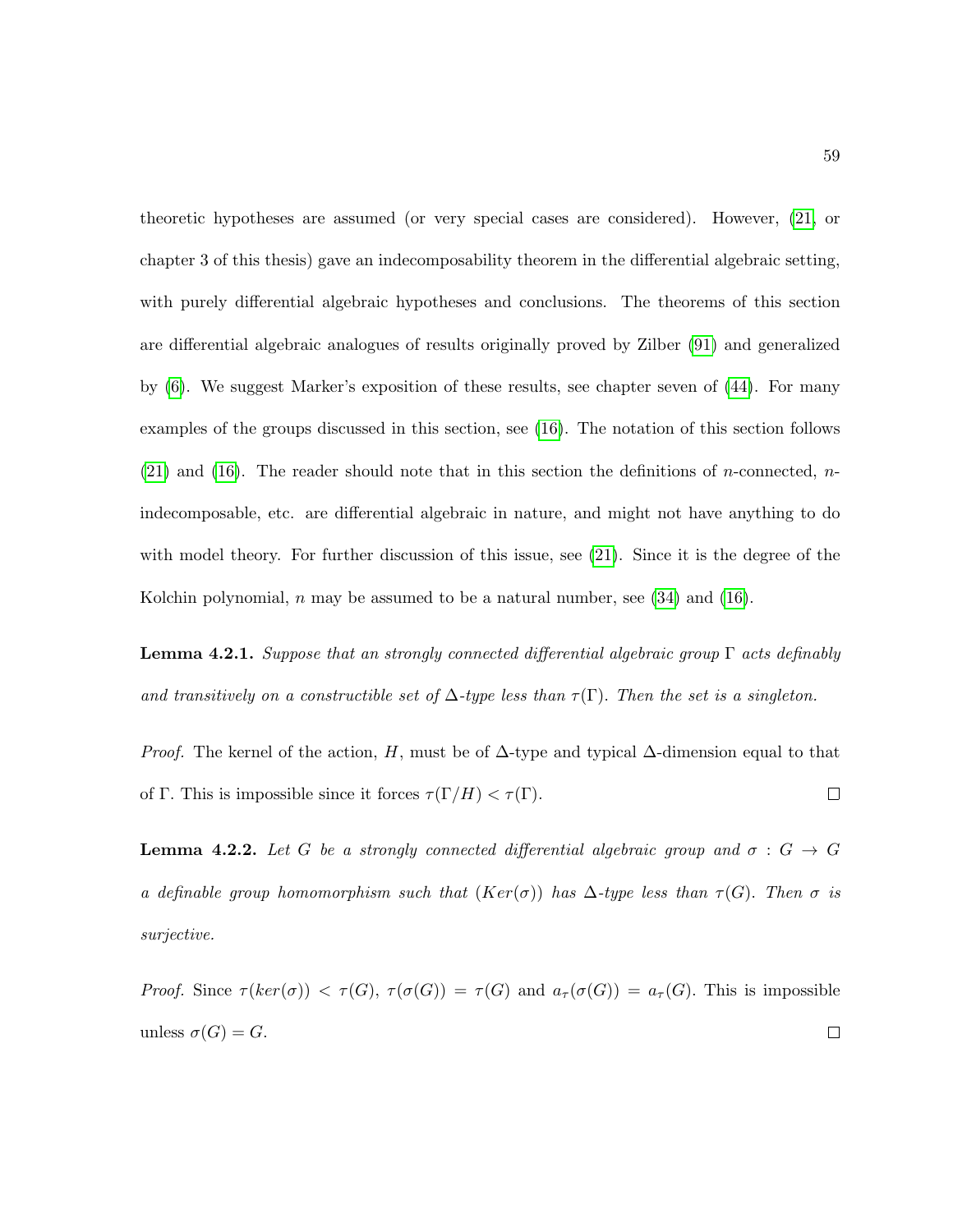**Theorem 4.2.3.**  $(H, \cdot)$  and  $(A, +)$  are infinite abelian differential algebraic groups such that H acts definably and faithfully on A where H acts as a group of automorphisms. Assume A and H are both  $\Delta$ -type n. Assume that no subgroup  $B \leq A$  of  $\Delta$ -type n is H-invariant. Then  $(H, \cdot)$  and  $(A, +)$  interpret an algebraically closed field of the same  $\Delta$ -type as H.

Proof. The structure of the proof is much like that of Theorem 7.3.9 of [\(44\)](#page-217-5). Several portions of the proof given there apply directly here, but are reproduced for convenience. Many of the dimension theoretic arguments must be converted to the differential algebraic setting. First, we know that A is strongly connected, since the strongly connected component is automorphism invariant. Now, without loss of generality, we may let  $a \in A$  be generic (this would only require connectedness, not strong connectedness).

Claim 4.2.4.  $\tau(Ha) \geq n$ 

*Proof.* Let  $H^{(0)}$  be the strongly connected component. Suppose  $H^{(0)}$ a is of type less than n. Then by [4.2.1](#page-70-0)  $H^{(0)}a = \{a\}$ . But, since A is connected,

$$
X = \{ x \in A \mid H^{(0)}x = \{ x \} \}
$$

is generic. Any element in A is a product of generics, so  $H^{(0)}$  must fix all  $c \in A$ . The fact that H acts faithfully means that  $H^{(0)} = \{1\}$ . But, this means that  $\tau(H) < n$ , contradicting the hypotheses of the theorem.  $\Box$ 

Claim 4.2.5.  $Ha \cup \{0\}$  is *n*-indecomposable.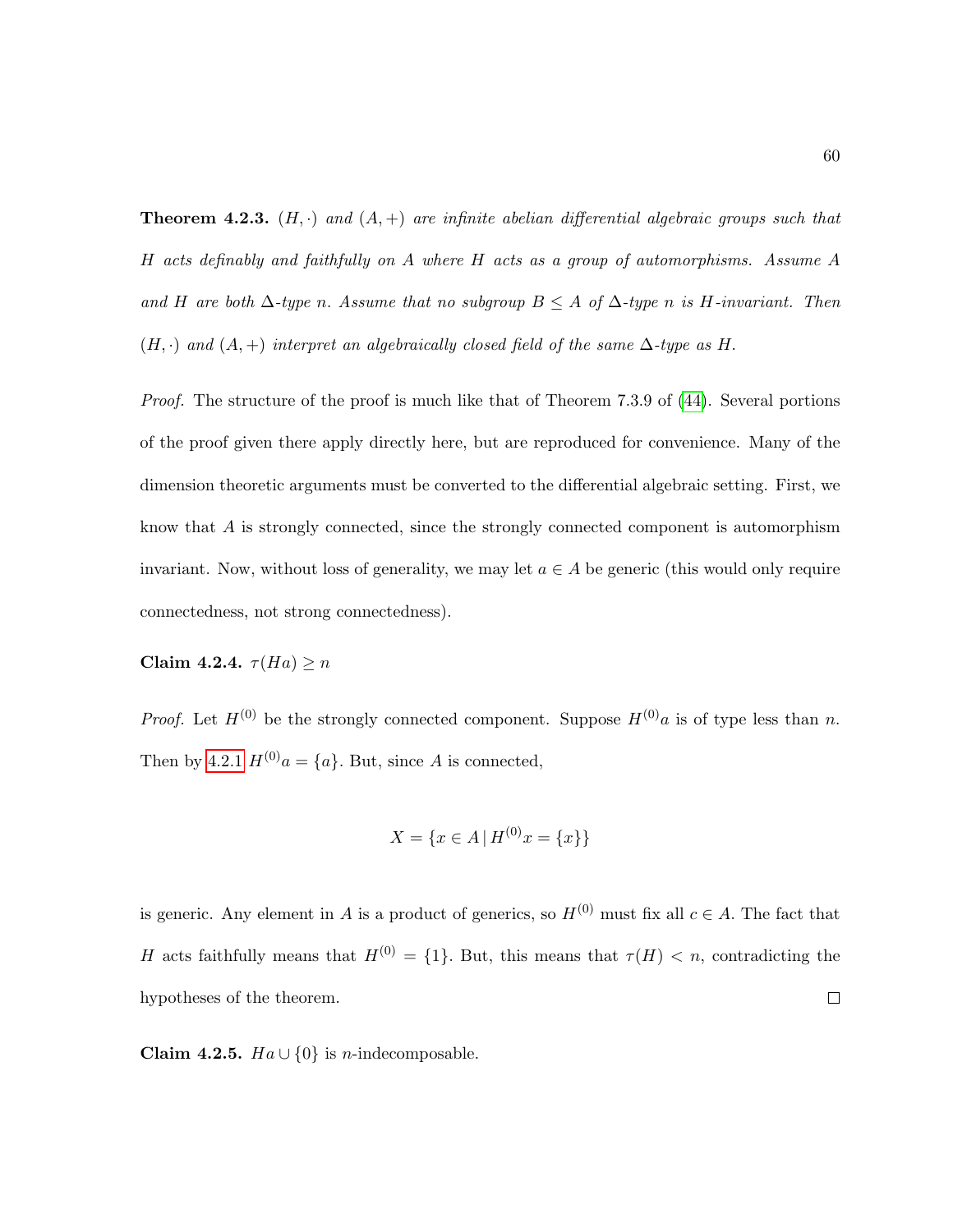*Proof.* [4.2.5](#page-71-0)  $Ha \cup \{0\}$  is H-invariant, so we need only test the indecomposability for H-invariant subgroups (see [\(21\)](#page-215-0)). But, by the hypotheses of the theorem, each of these have type less than  $\Box$ n, so the conclusion follows.

By the indecomposability theorem (see [\(21\)](#page-215-0)) the subgroup  $\langle Ha \cup \{0\} \rangle$  is definable and Hinvariant. But then  $\langle Ha \cup \{0\}\rangle = A$ . Further, the proof of the theorem tells us that any  $a \in A$ is the sum of k elements from  $Ha$ , for some fixed k. Consider the ring of endomorphisms of A. Since  $H \subseteq End(A)$ , we may define R to be the subring generated by H. Since H is abelian, R is commutative. For all  $b \in A$ , we know,

$$
b = \sum_{i=1}^{m} h_i a
$$

for some  $h_i \in H$  and  $m \leq k$ . Now,

$$
r(b) = \sum_{i=1}^{m} r(h_i a) = \sum_{i=1}^{m} h_i (ra)
$$

so if  $r_1 \neq r_2 \in R$ , then it must be the case that  $r_1a = r_2a$ . Further, since if  $ra = b$ , then as above there are  $h_i \in H$ , such that

$$
ra = b = \sum_{i=1}^{m} h_i a,
$$

and so we can see

$$
r = \sum_{i=1}^{m} h_i.
$$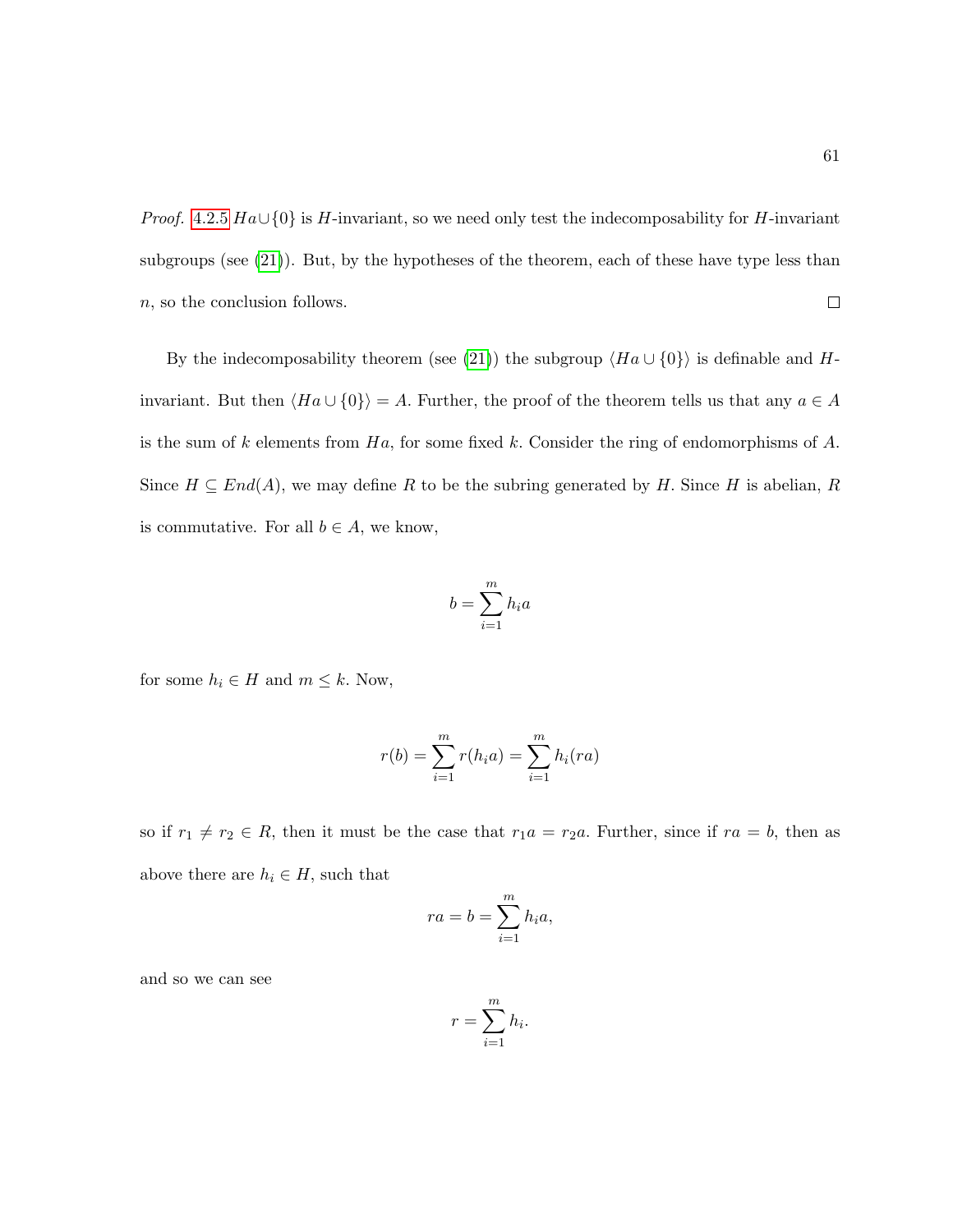That is, every element of R is the sum of less than or equal to k elements of  $H \cup \{0\}$ . Using this, we can show that R is interpretable. Consider, on  $(H \cup \{0\})^n$  the equivalence relation defined by  $(h_1,\ldots,h_k)\sim (g_1,\ldots,g_k)$  if and only if  $\sum h_a=\sum g_ia$ . Naturally, we define  $\bar{h}\oplus\bar{g}=\bar{l}$  if and only if  $\sum h_i a + \sum g_i a = \sum l_i a$ . Also, we define  $\bar{h} \otimes \bar{g} = \bar{l}$  if and only if  $\sum \sum h_i g_i a = \sum l_i a$ . Then  $R \cong (H \cup \{0\})^n / \sim, \oplus, \otimes$ ).

<span id="page-73-0"></span>Claim 4.2.6.  $R$  is a field.

*Proof.* [4.2.6](#page-73-0) Given any  $r \in R$ , with  $r \neq 0$ , take b inA with  $rb = 0$ . Then  $\forall h \in H$ ,  $r(hb) =$  $(rh)(b) = (hr)(b) = h(rb) = 0$ . That is,  $Ker(r)$  is H-invariant. But, we know that  $\tau(Ker(r)) <$ n. Now we can apply Lemma [4.2.2.](#page-70-0) So, there is some  $c \in A$  with  $rc = a$ . Then for some  $h_i \in H$ ,

$$
c=\sum h_ia
$$

so

$$
r\sum h_ia=a.
$$

But, as we have seen, an element of the ring  $R$  is uniquely determined by its action on  $a$ . But, then  $r\sum h_i = 1$ .  $\Box$ 

By the superstable analogue of Macintyre's theorem, a superstable field is algebraically closed (see [\(18\)](#page-215-1) or see [\(44\)](#page-217-0) for the  $\omega$ -stable version). In the differential setting, we know precisely that any interpretable field is actually the kernel of some set of C-linear combinations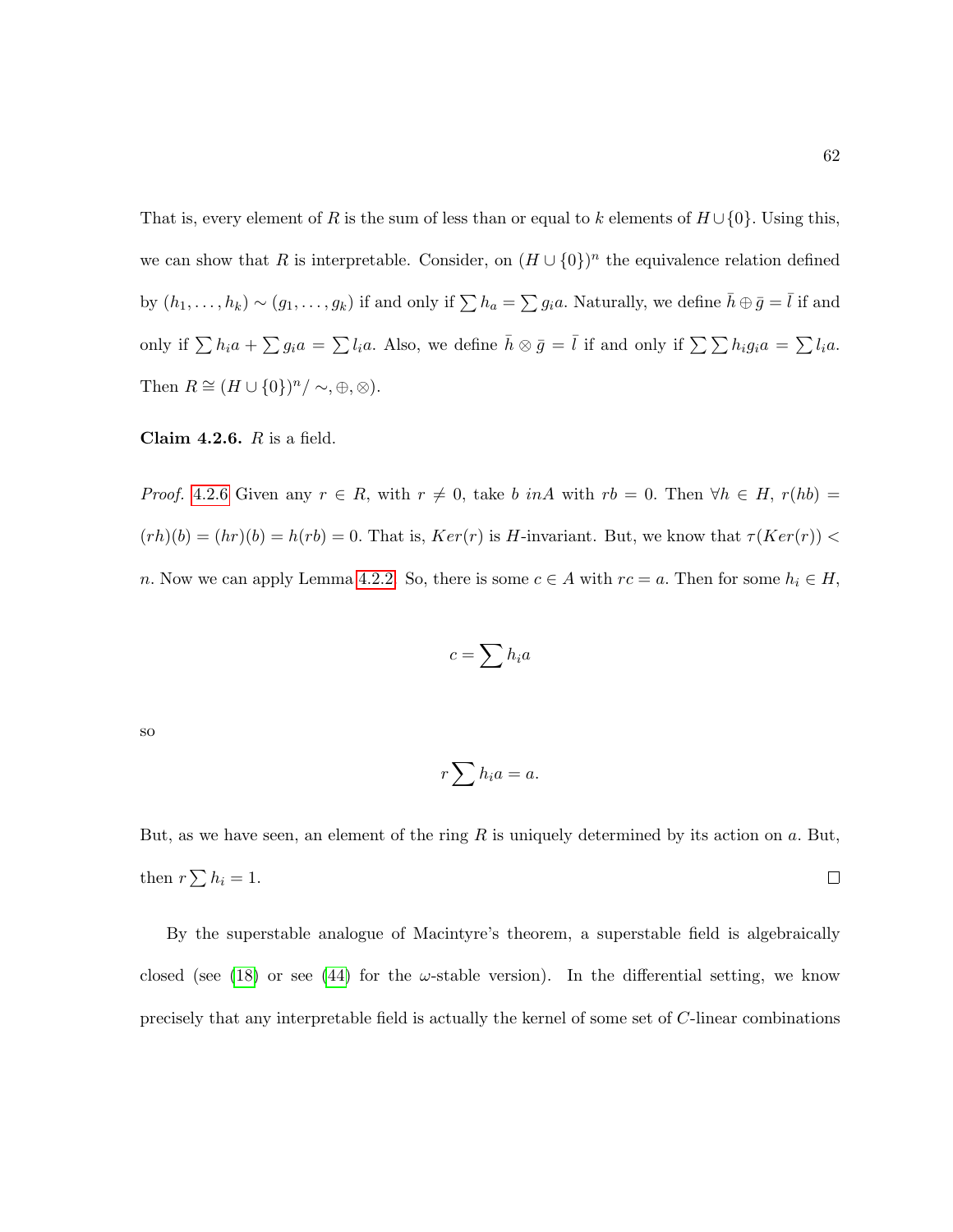of the derivations of  $\Delta$ , where C is the field of absolute constants [\(85\)](#page-220-0). Thus, in this case, the group A is isomorphic to the additive group of such a definable field.  $\Box$ 

Remark 4.2.7. Moshe Kamensky notices that by the above construction,  $H$  is forced to be a subgroup of the multiplicative group of the field which we interpret. So, the interpretable fields are all kernels of some subset of linear combinations (over the absolute constants) of the distinguished derivations. The additive and multiplicative groups of these fields are almost simple. So, it is impossible for  $H$  to be a proper subgroup of the multiplicative group, thus, the only way to satisfy the hypotheses of the theorem is for  $H$  to be isomorphic to the multiplicative group of the field.

The proof of the following theorem almost identical to the proof given in [\(44\)](#page-217-0) 7.3.12, with the appropriate changes ("finite" translates as "of lower  $\Delta$ -type").

<span id="page-74-0"></span>**Theorem 4.2.8.** If G is a strongly connected solvable  $\Delta$ -group with  $Z(G)$  of  $\Delta$ -type strictly less than G, then G interprets an algebraically closed field of the same  $\Delta$ -type as G.

Proof. We will do induction on the typical differential dimension of G. Since the type of  $Z(G)$  is strictly less than that of G, we know that  $G/Z(G)$  is a strongly connected (Cassidy and Singer prove that quotients of strongly connected groups are strongly connected [\(16\)](#page-215-2)), centerless differential algebraic group of the same type and typical dimension as  $G$ . To see that  $G/Z(G)$  is centerless: let  $a \in G$  be such that  $aZ(G)$  is in  $Z(G/Z(G))$ . Then for any  $g \in G$ ,  $a^{-1}g^{-1}ag \in Z(G)$ , since a is central in the quotient. This means that  $a^{-1}a^G$  is in the center of G. But,  $a^G$  is then of lower differential type, via the hypotheses of the theorem. But, we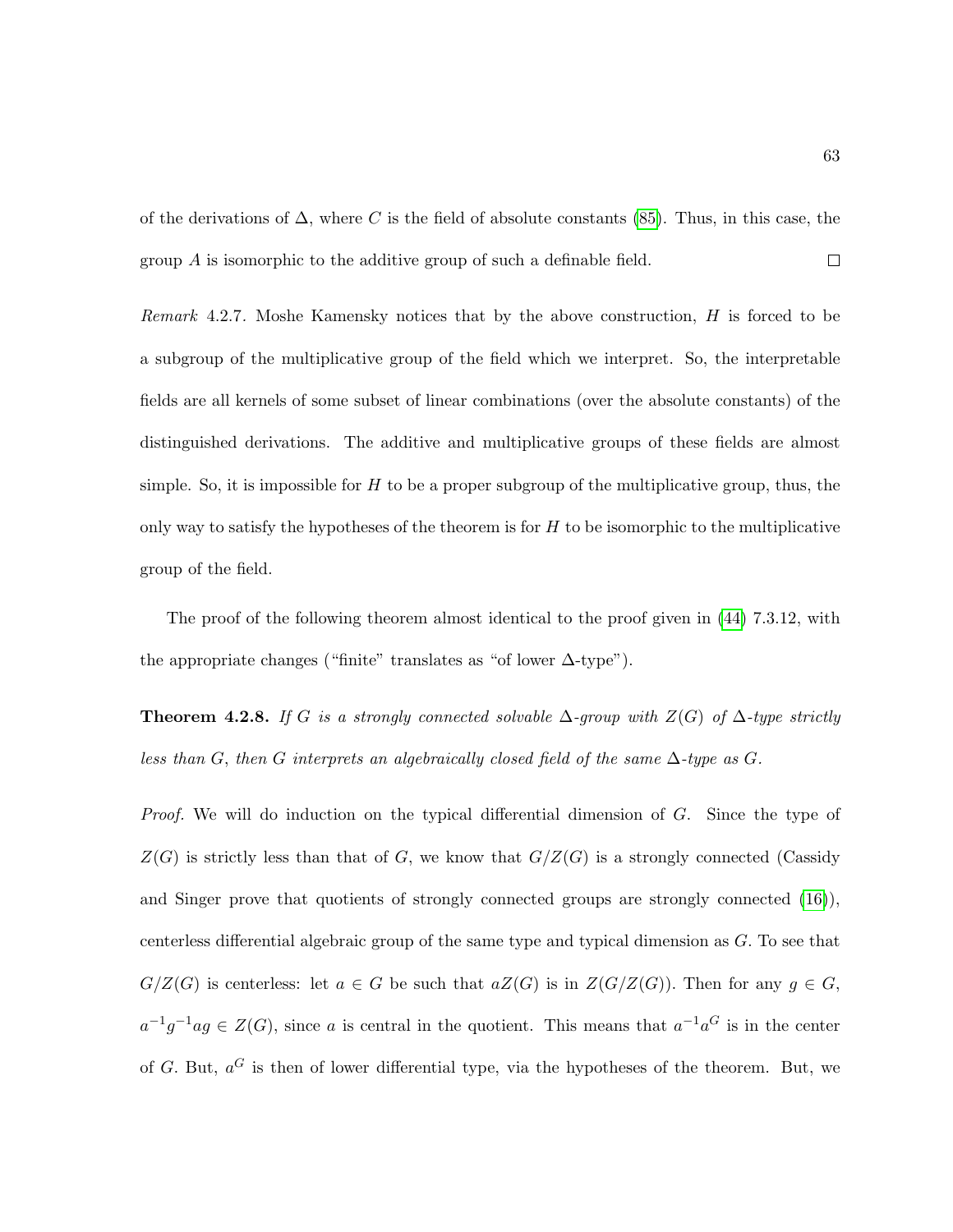have a definable bijection  $a^G \rightarrow G/C_G(a)$ . Since G is strongly connected,  $C/C_G(a)$  being of lower differential type means that it must be the identity. So, without loss of generality, we will assume that G itself is centerless (the quotient is clearly interpretable).

Now, we take A to be a minimal definable normal subgroup which is of the same differential type as G. By the minimality condition, A is almost simple. In  $(21)$ , we showed that the commutator of a strongly connected group is a differential algebraic subgroup of the same type or the group is perfect. But, A is solvable and almost simple, so we must have that  $[A, A] = 1$ , that is A is commutative.

Next, we consider  $C_G(A)$ , which must not be all of G, since G is centerless and A is commutative. So, we let  $G_1 = G/C_G(A)$ . Then  $G_1$  inherits the G action on A by conjugation, since under this action  $C_G(A)$  is the kernel. Since we quotiented by  $C_G(A)$ , the action is faithful. By the minimality conditions on  $A$ , we know that there are no invariant subgroups of  $A$  with the same differential type. Of course,  $G_1$  is also solvable and of typical differential dimension less than that of G, since  $A \subseteq C_G(A)$  is of the same differential type as G (for behavior of typical differential dimension in quotients, see [\(53\)](#page-218-0) or [\(16\)](#page-215-2)).

Now, if  $G_1$  has a center of strictly lower differential type, we may apply induction and interpret a field. So, assume  $\tau(Z(G_1)) = \tau(G_1)$ . Thus, we will let H be a minimal definable subgroup of  $Z(G_1)$  of the same differential type. Then, again, H acts faithfully on A via conjugation. In the case that there are no proper  $H$ -invariant differential algebraic subgroups of  $A$ ,, we may apply Theorem [4.2.3](#page-71-1) to get the conclusion. If not, then we let  $B$  be a proper definable H-invariant subgroup of A. Then let  $H_0$  be the subgroup of H which acts trivially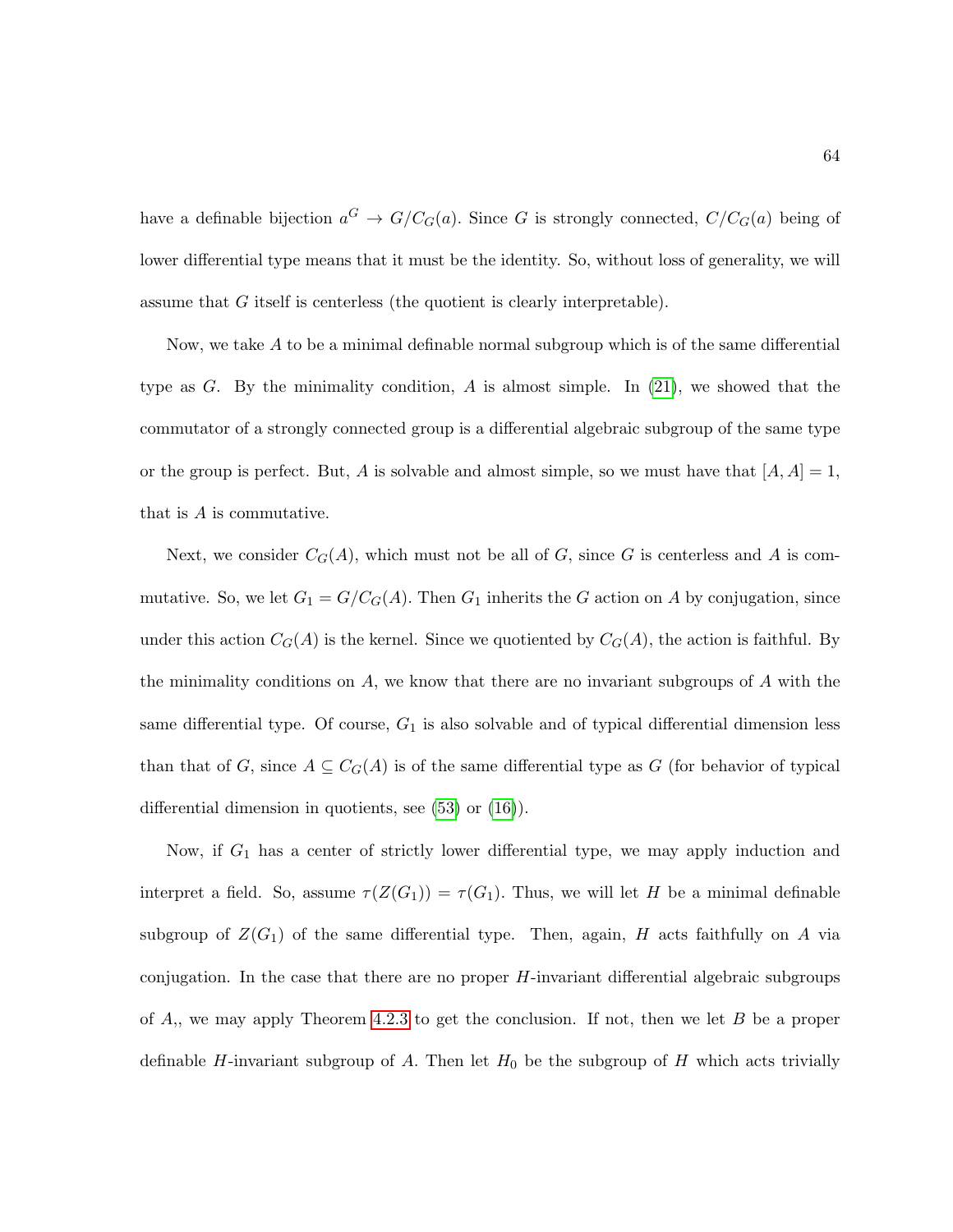on B. If  $H = H_0$ , then, because we know B is a minimal H-invariant subgroup, we know B is indecomposable (in the sense of [\(21\)](#page-215-0)) and so are the groups  $B<sup>g</sup>$  for all  $g \in G_1$ . But, since  $H \subseteq Z(G_1)$ , we know that for all  $g \in G_1$ ,  $h \in H$ , and  $b \in B$ ,  $b^g = (b^g)^h$ .

So, we can see  $H$  acts trivially on  $B<sup>g</sup>$ . Then by the indecomposability theorem for differential algebraic groups,  $\langle B^g | g \in G_1 \rangle$  is a definable  $G_1$ -invariant subgroup of A of the same differential type (since B is of the same type as A). This is impossible unless the group generated by the conjugates of B is actually A. But, H acts trivially on each conjugate of B and H does not permute the conjugates. So,  $H$  acts trivially on  $A$ .

So, now we know that  $H_0$  is a proper subgroup of H. But, by the minimality assumptions on H, we know  $H_0$  must be of lower type. So, taking the quotient  $H/H_0$ , we have a faithful  $H/H_0$  action on B with no invariant subgroups of the same type as B. Note that since we are taking the quotient by a subgroup of lower type  $(H_0)$ , if there were no invariant subgroups of differential type equal to  $B$  before taking the quotient, then there are none after taking the  $\Box$ quotient. Now we apply Theorem [4.2.3](#page-71-1) to interpret an algebraically closed field.

The next two lemmas are due to Berline [\(5\)](#page-214-0) in the superstable context and previously appeared at least in the work of Zilber and Cherlin in the finite Morley rank context. The partial differential version of the first lemma appears in [\(16\)](#page-215-2) and [\(21\)](#page-215-0). The groups which appear in are assumed to be differential algebraic groups.

Lemma 4.2.9. If H is a strongly connected subgroup of G is a strongly connected  $\Delta$ -group, then for all  $g \in G$ , the  $\Delta$ -type of  $g^H$  is either equal to the  $\Delta$ -type of H or  $H \leq C_G(g)$ .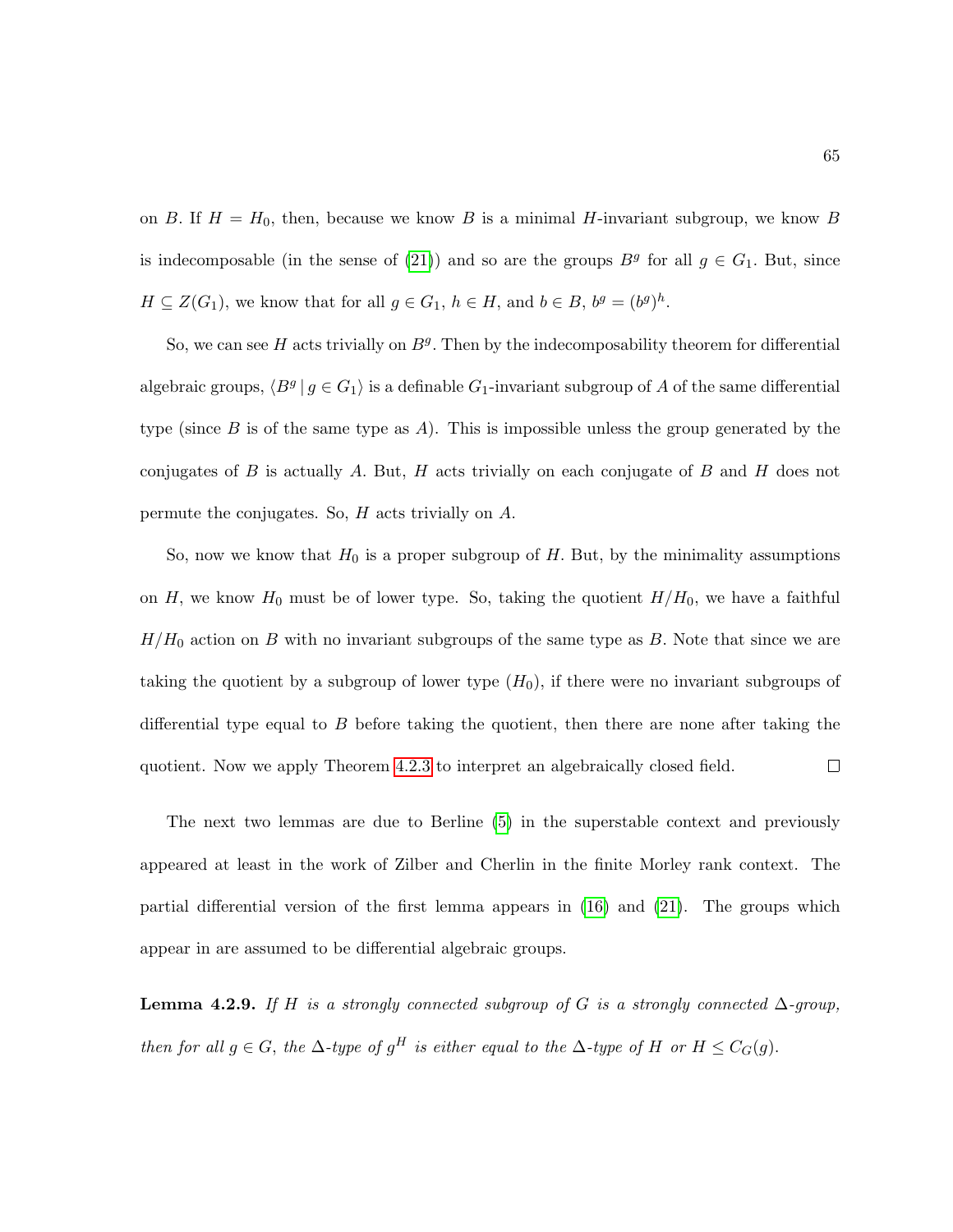*Proof.* There is a bijection between  $g^H$  and  $H/C_G(g) \cap H$ . H is strongly connected, so quotients of lower type are trivial.  $\Box$ 

A natural consequence of this lemma is that every normal ∆-subgroup of smaller ∆-type in a strongly connected  $\Delta$ -group is actually central, which was noted in [\(16\)](#page-215-2).

**Definition 4.2.10.** A group is nilpotent if there is a chain of normal subgroups

$$
G = G_0 \trianglerighteq \ldots \trianglerighteq G_n = 1
$$

such that the successive quotients,  $G_i/G_{i+1} \leq Z(G/G_{i+1})$ . The lower central series of G is the chain of subgroups defined by  $\Gamma_0(G) = G$  and  $\Gamma_{n+1}(G) = [\Gamma_n(G), G]$ . The upper central series is defined by letting  $Z_0(G) = 1$  and  $Z_n(G) = \{ g \in G \mid g/Z_{n-1} \in Z(G/Z_{n-1}) \}.$ 

It is a basic fact of group theory that a group is nilpotent if and only if the lower central series eventually reaches the identity if and only if the upper central series reaches G.

**Lemma 4.2.11.** Let G be a strongly connected  $\Delta$ -group. Then the ascending central series is eventually constant. For n such that the series has stabilized,  $G/Z_n(G)$  is centerless.

*Proof.* There is some m such that for all  $n \geq m$ , the  $\Delta$ -type of  $Z_{n+2}(G)/Z_n(G)$  is strictly less than the  $\Delta$ -type of G.  $G/Z_n(G)$  is strongly connected, and by the previous lemma,  $Z_{n+2}(G)/Z_n(G)$ is normal and central. But, then  $Z_{n+1}(G) = Z_{n+2}(G)$ .  $\Box$ 

One should note that [\(16\)](#page-215-2) proves many basic facts about strongly connected  $\Delta$ -groups, including that the class is stable under quotients. So, in the previous lemma  $G/Z_n(G)$  is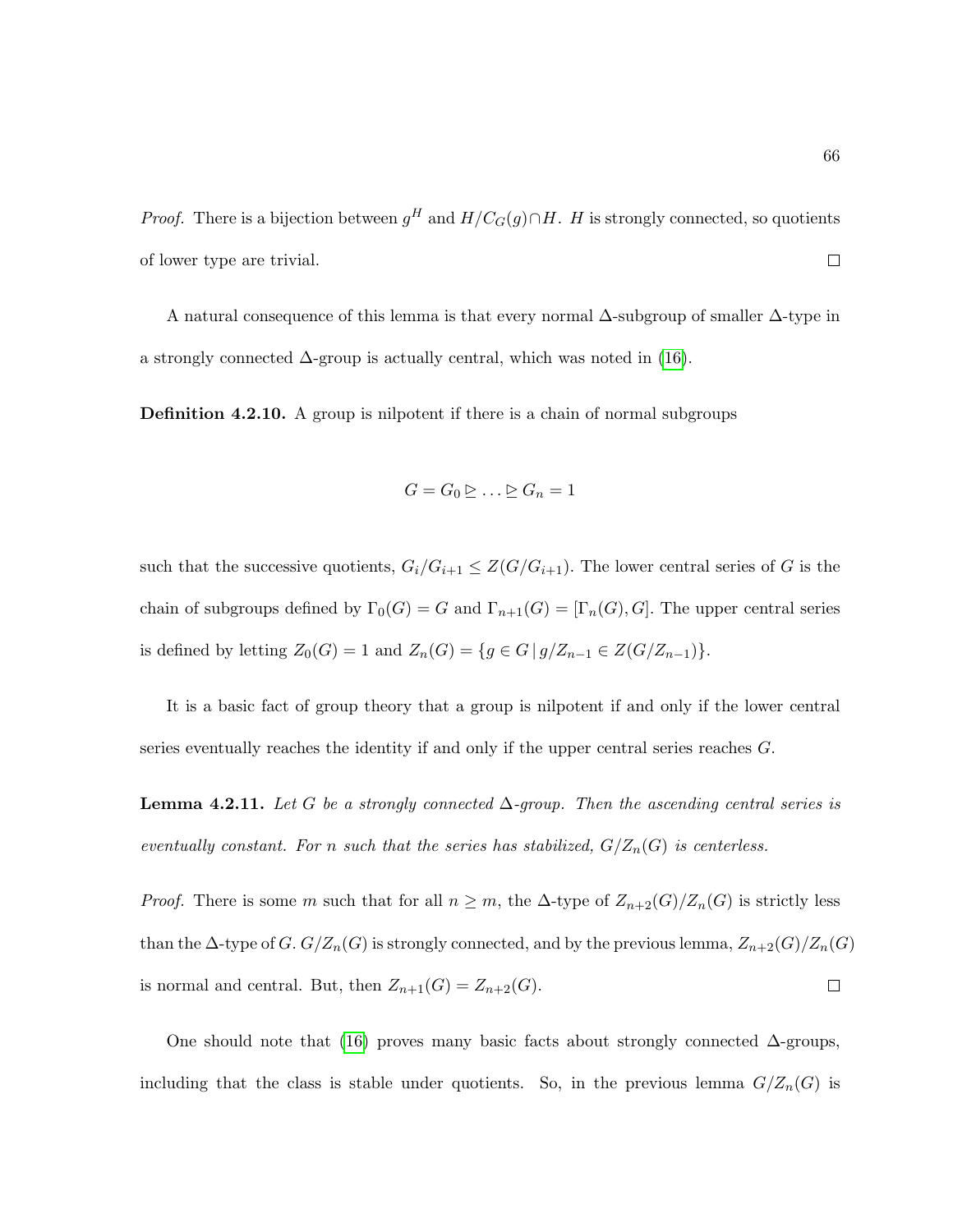strongly connected. Assuming less connectivity is also viable for certain applications, see [\(21\)](#page-215-0) for a discussion and examples. More generally, quotients of n-connected  $\Delta$ -groups are n-connected.

Now we can prove the partial differential analogue of Theorem 7.3.15 of [\(44\)](#page-217-0).

Theorem 4.2.12. If G is an strongly connected, solvable, nonnilpotent differential algebraic group, then G (using only the group operation) interprets an algebraically closed field of the same  $\Delta$ -type as  $G$ .

*Proof.* Consider  $G/Z_n(G)$  such that the upper central series has stabilized (previous lemma). Since G is not nilpotent,  $G/Z_n(G)$  is a nontrivial strongly connected centerless  $\Delta$ -group. Now  $\Box$ we can apply Theorem [4.2.8](#page-74-0) to get the result.

Remark 4.2.13. Configuration theorems as given above in which one ends up interpreting an algebraically closed field might lead to impossibility theorems about the binding groups (definable groups of automorphisms) in the differential context.

## 4.3 Groups of typical dimension one or two

Cassidy and Singer take the approach of investigating almost simple differential algebraic groups of type one in additional detail (compared to the general case). Here, we will take what might be considered an orthogonal approach, allowing the type to be arbitrary, but assuming the typical dimension is small. The argument follows the outline of [\(17\)](#page-215-3) or [\(6\)](#page-214-1) with differential type and typical differential dimension replacing Morley rank (of  $(17)$ ) or U-rank (of  $(6)$ ). Even though some of the arguments are similar, we reproduce them here for convenience and because while the idea of using  $U$ -rank as an analogue of Morley rank is well-established, there have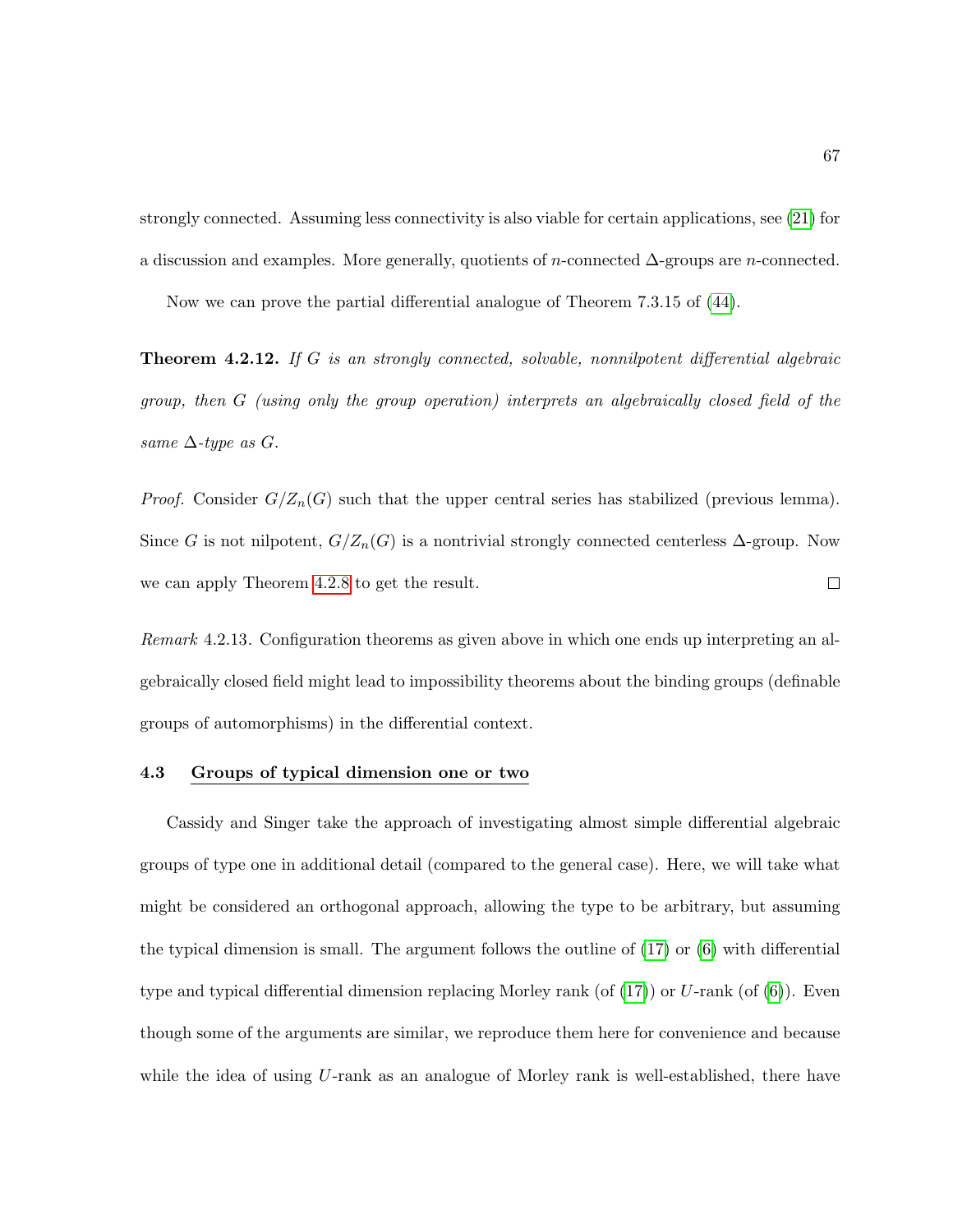been relatively fewer attempts to apply model theoretic techniques to differential algebraic ranks. Specifically, the purely group theoretic arguments are almost entirely due to [\(17\)](#page-215-3). The first result can be thought of as a more refined version of Reineke's theorem (in the differential setting), see section 7.2 of [\(44\)](#page-217-0).

<span id="page-79-0"></span>**Proposition 4.3.1.** Suppose G is a  $\Delta$ -group of  $\Delta$ -type n. Then G has an abelian  $\Delta$ -subgroup of type n.

*Proof.* Consider the collection of  $\Delta$ -subgroups of type n. Among this collection, choose one such connected subgroup  $H$  with minimal Kolchin polynomial. Now, assume that  $H$  is not commutative. Then take  $a \in H$  which is not in the center of H. We know that  $C_G(a) \cap H$  is of  $\Delta$ -type less than *n*. This means that  $H/C_G(a) \cap H$  is of  $\Delta$ -type *n* and has the same typical  $\Delta$ -dimension as H. Of course, this is also the  $\Delta$ -type and typical  $\Delta$ -dimension of  $a^H$ . Further, this is a generic subset of H (for a discussion of generic subsets in  $\Delta$ -groups, see [\(21\)](#page-215-0) or [\(23\)](#page-215-4)). For any  $b \in H$ ,  $a^H$  and  $b^H$  are either equal or disjoint. But, any two generic sets in a connected differential algebraic group intersect, the group  $H$  has only one conjugacy class which is not a singleton.

The rest of the argument would work in an arbitrary stable group, as [\(6\)](#page-214-1) points out. Now we consider  $H/Z(H)$ . The action of this group on itself via conjugation is transitive, by the above arguments. Suppose that the elements are all of order 2; this forces  $H$  to be abelian, a contradiction. So, the square of any noncentral element of  $H$  is noncentral. Consider an element b such that  $a = ba^{-1}b^{-1}$ . Then  $a = b^2ab^{-2}$ . This means that  $a \in C_H(b^2)$ , but  $a \notin C_H(b)$ . Of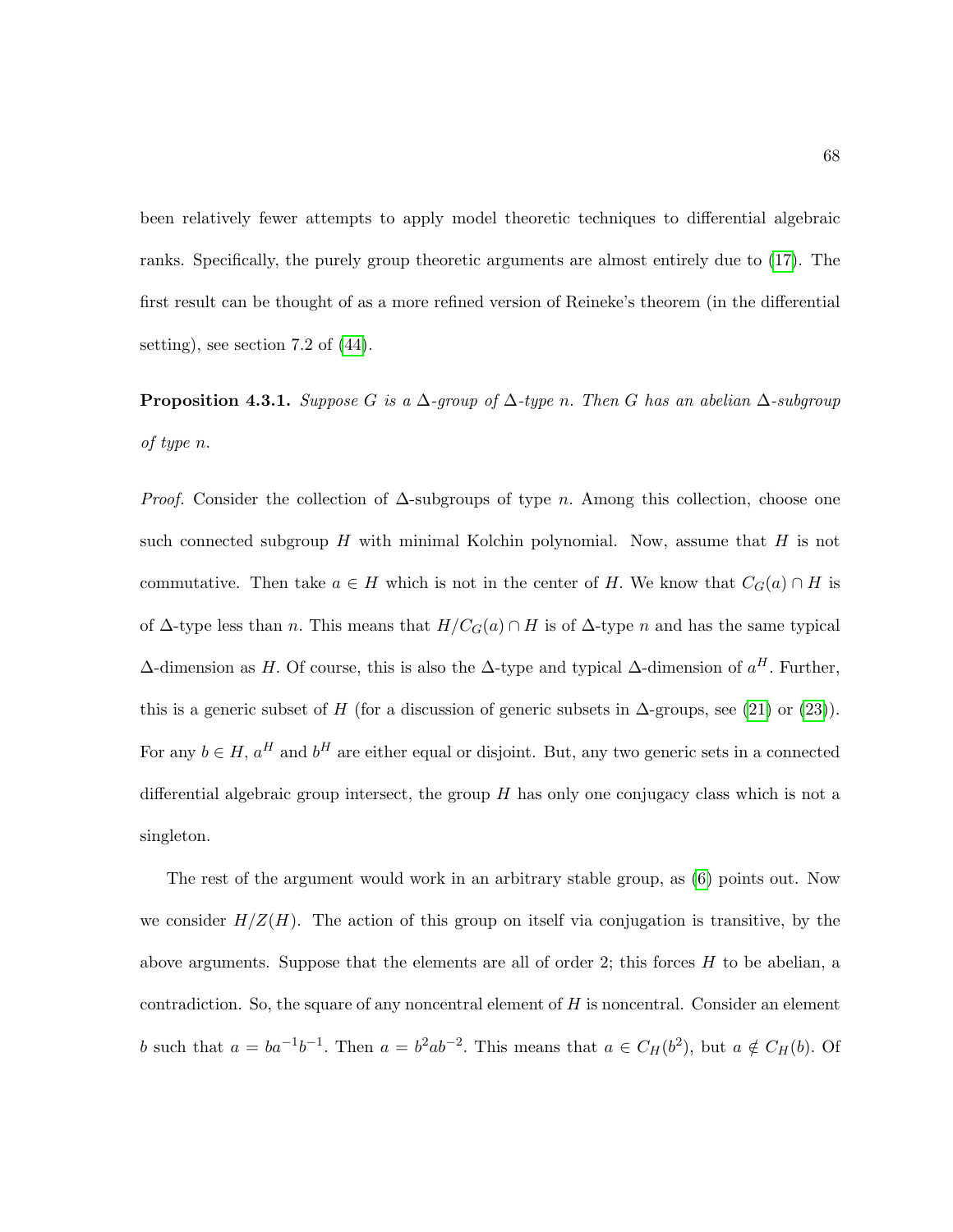course now we have a strictly decreasing sequence of differential algebraic groups given by  $C_G(b^{2^n})$ , a contradiction.  $\Box$ 

Corollary 4.3.2. Any almost simple differential algebraic group of typical dimension 1 is commutative.

**Lemma 4.3.3.** Suppose H is strongly connected and  $a_\tau(H) = 2$ . Then H is solvable (in two steps) or  $H/Z(H)$  is simple.

Proof. Consider the Cassidy-Singer series of H. This series is either length one or two. Suppose the series is length two. Then there is a strongly connected normal subgroup  $K$  (which is necessarily of typical dimension one). The quotient  $H/K$  is also of typical dimension one. By Proposition [4.3.1,](#page-79-0) we know that both K and  $H/K$  are abelian, so H is solvable.

In the case that such a  $K$  does not exist, every proper normal subgroup is of lower type. By Proposition 2.13 of [\(16\)](#page-215-2), any normal subgroup of smaller type is central. Thus,  $H/Z(H)$  is  $\Box$ simple.

<span id="page-80-0"></span>Lemma 4.3.4. There are no simple strongly connected differential algebraic groups with typical differential dimension 2.

*Proof.* Suppose G is a counterexample. Then by Proposition [4.3.1](#page-79-0) we know that there is a commutative differential algebraic subgroup of type 1. The typical dimension of this subgroup is one. Choose a minimal such subgroup, A, satisfying this criterium. Now, let  $N = N_G(A)$  be the normalizer of A in G. By assumption,  $N \neq G$ . Now, take some  $g \in N - A$ . Consider  $A \cap A<sup>g</sup>$ .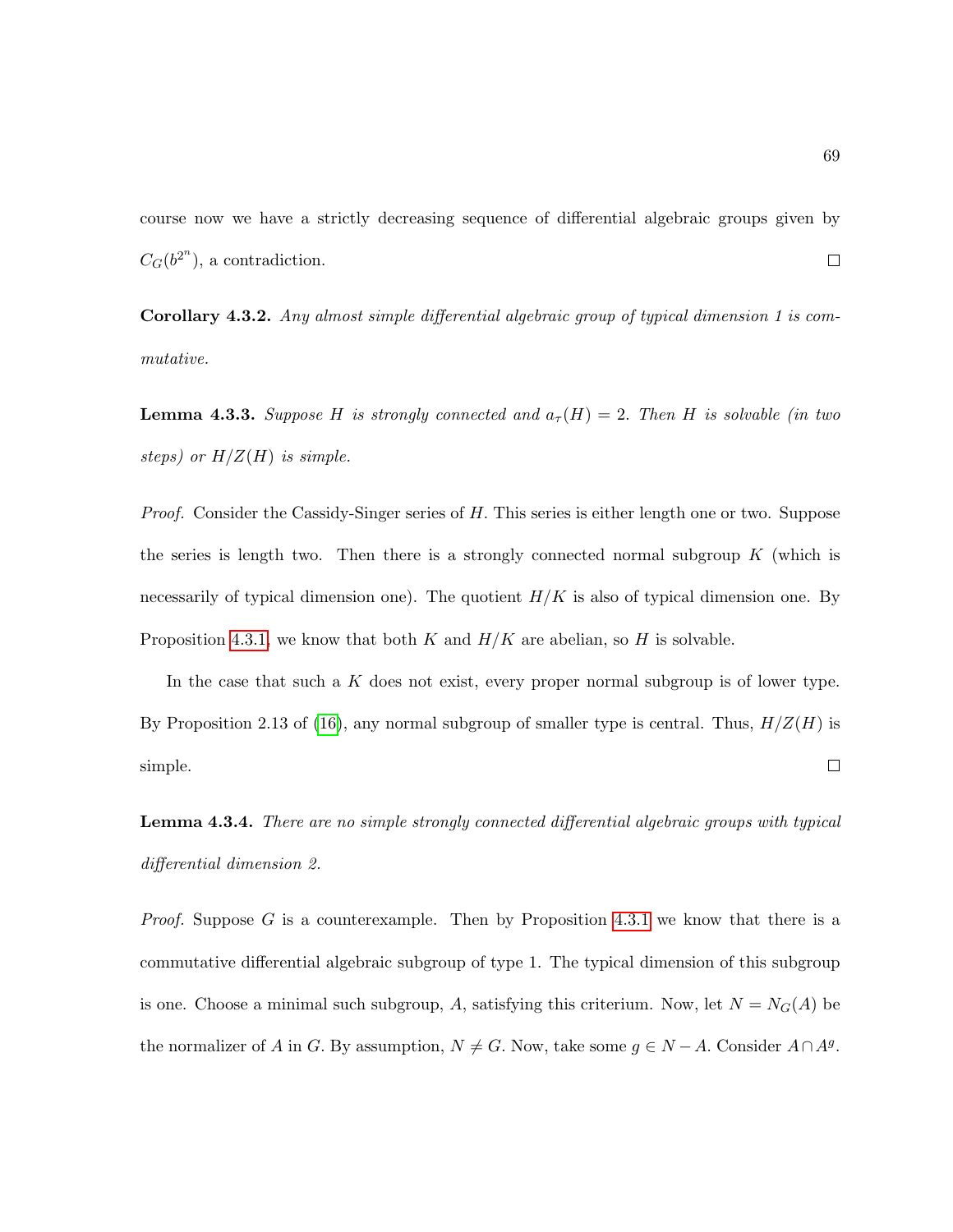This differential algebraic subgroup must be of lower type than G by the hypotheses regarding the choice of A. So,

$$
a_{\tau}(A.A^g) = 2
$$

If  $a \in A \cap A^g$ , then  $C_G(a)$  contains both A and  $A^g$ , and thus their product. This is a contradiction to the strong connectedness of G, since if  $C_G(a)$  contains A and  $A<sup>g</sup>$  it must be all of G, making  $Z(G)$  nontrivial and contradicting the simplicity of G. So, the intersection must be the identity.

As we vary  $g \in G - N$ , the sets A.g.A are either equal or distinct. But A.g.A contains the generic type of  $G$ , so each of these sets must be equal. So,

$$
G = N \cup A.g.A
$$

Claim 4.3.5.  $G - N$  contains an involution and  $N = A$ .

*Proof.* Take some  $g \in G - N$ . Then, we know  $x^{-1} = a_1 x a_2$  for some  $a_i \in A$ , since  $x^{-1}$  is not in N. Now,

$$
(xa_1)^2 = a_1 a_2^{-1}
$$

So,  $(xa_1)^2 \in A$ . Then  $(xa_1)^2 = ((xa_1)^2)^{xa_1} \in A \cap A^w = 1$ . So, we have our involution. Consider  $K = N \cap A^{xa_1}$ . We claim  $N = A \setminus K$ . We know that K normalizes A, and that their intersection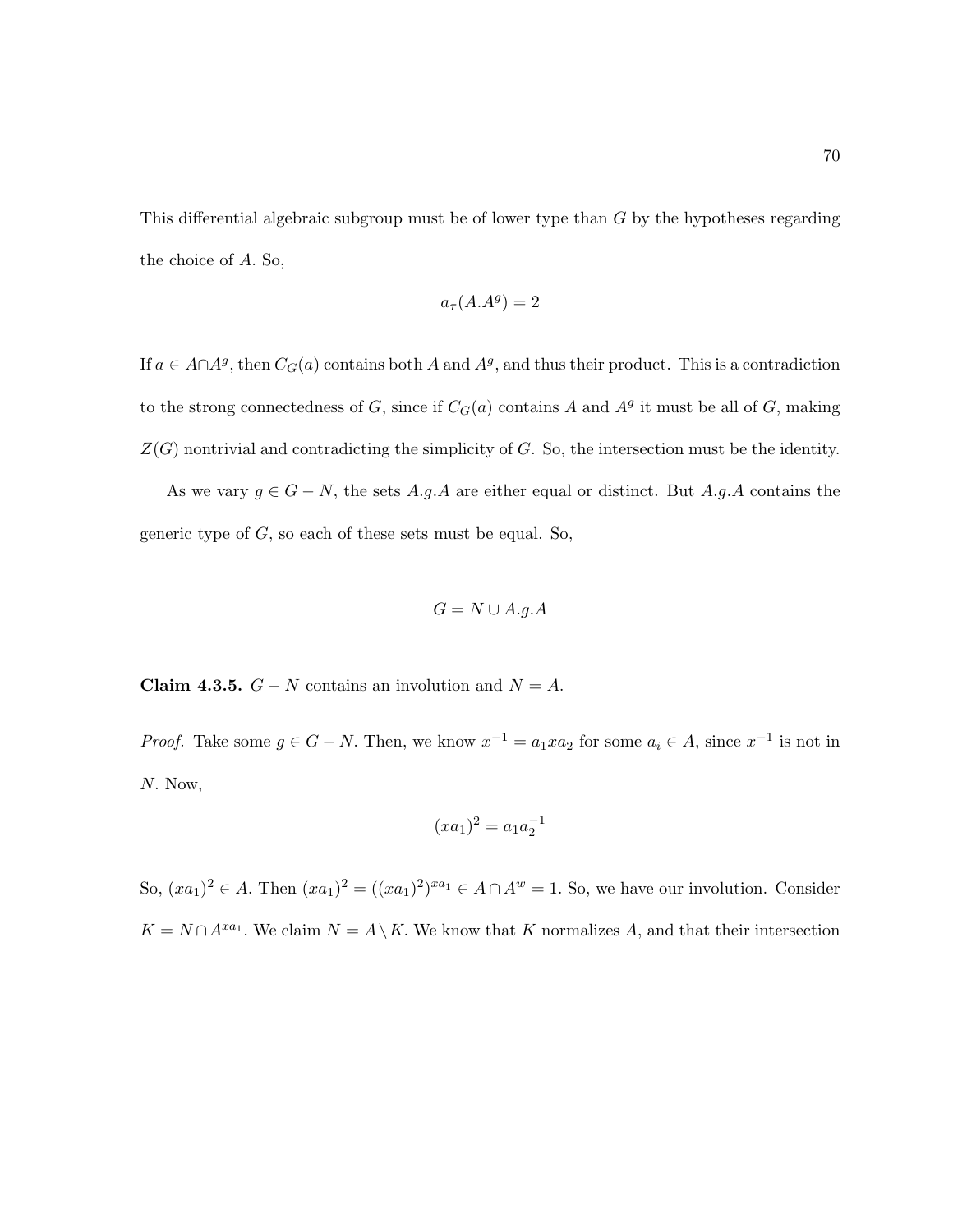is the identity, so to determine that the group in question is the semidirect product, we need only to know that  $N = AK$ . Take  $n \in N$ .  $nxa_1 \notin N$ . But then

$$
\quad nxa_1=a_3xa_1a_4
$$

and  $a_3^{-1} n x a_1 = a_4^{n x a_1} \in A^{n x a_1} \cap N = K$ . So,  $N = AK$ . Next, we show that  $K = 1$ , which means that  $N = A$ . If  $a \in K^{x a_1}$ , then since  $x a_1$  is an involution,  $a \in A$  and  $a^{x a_1} \in N$ . Next we will show that for all  $g \in G$ ,  $a^g \in N$ . So, take  $g = a_3 x a_1 a_4$ . Then  $a^g = (a^{xa_1})^{a_2}$  which is in N.

Next, we will let  $B = \langle a^g : g \in G \rangle$ .  $B \triangleleft G$  and  $B \subseteq N$ . B of the same type as G, since otherwise  $G/C_G(a)$  is of type less than G, contradicting the strong connectedness of the group. By the above work A is of finite index in its normalizer, and so both  $A \cap B$  and  $A^{xa_1} \cap B$  are finite index in  $B$ . But then so is their intersection. Of course, this means that  $B$  must be finite, a contradiction.  $\Box$ 

Claim 4.3.6. A is a maximal proper differential algebraic subgroup of G.

*Proof.* Let H be a differential algebraic subgroup containing A. Since  $G$  is strongly connected,  $a_{\tau}(H) = 1$ . But then for all  $h \in H$ ,

$$
a_{\tau}(A.h.A) \le a_{\tau}(H) < 2.
$$

But, this means that  $h \in N_G(A) = A$ .

Claim 4.3.7.  $G = \bigcup_{g} A^g$ .

 $\Box$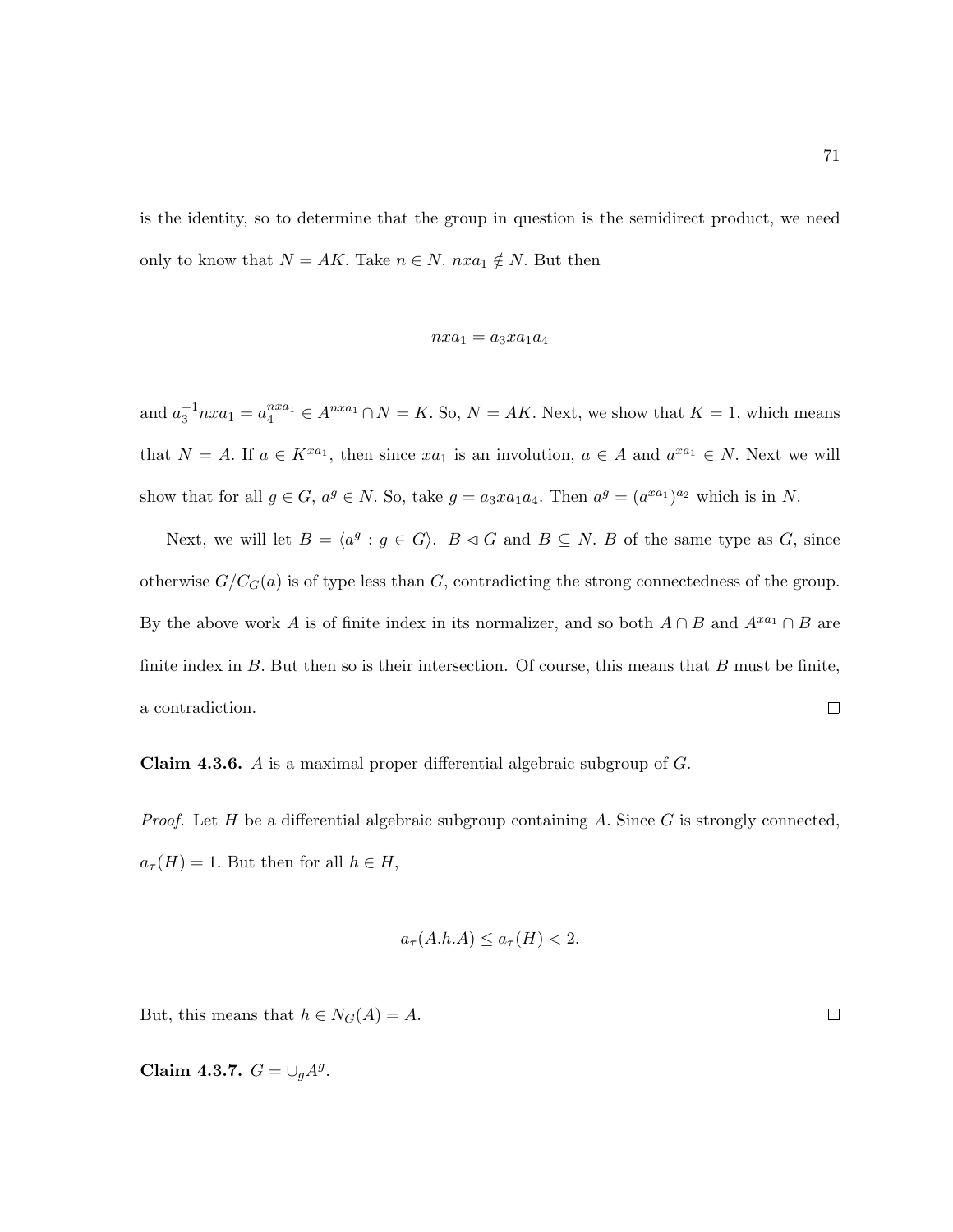*Proof.* If we consider  $b \in G - \cup A^g$ , then  $C_G(b)$  is of type one, since the conjugacy class of b is of the same type as G. Now, consider the strongly connected component of  $C_G(b)$ , and call this group B. Since b is not in the center of G, we know that  $\tau(B) = 1$  and  $a_{\tau}(B) = 1$ . Now, B may be analyzed in the same manner as A. Now, we can see that both  $\cup B<sup>g</sup>$  and  $\cup A<sup>g</sup>$  are generic subsets of G. This means that they intersect generically, which implies that  $A \cap B \neq 1$ . Now, for an element in the intersection,  $b_1$ , we know that  $C_G(b_1)$  is equal to both A and B,  $\Box$ which, of course, contradicts the choice of b.

Now, take  $b_1 \in G - 1$ . By the previous arguments,  $C_G(b_1)$  is a strongly connected abelian differential algebraic subgroup. Take an involution  $w \in G - C_G(b)$ . By the last claim, we can see that w is conjugate via some element in g to an element  $w_1 \in C_G(b)$ . From here the argument is identical to [\(17\)](#page-215-3):

$$
w_1w \neq ww_1
$$

$$
(w_1w)^{w_1} = (w_1w)^{-1}
$$

Consider  $B = C_G(w_1w)$ . Then we can see that  $w_1w \in B \cap B^{w_1}$ , so we know that  $B = B^{w_1}$ . This means that  $w \in B$ . This is a contradiction, since then  $w_1w = ww_1$ .

 $\Box$ 

Now we have also proved:

**Theorem 4.3.8.** There are no nonsolvable strongly connected differential algebraic groups of typical differential dimension 2.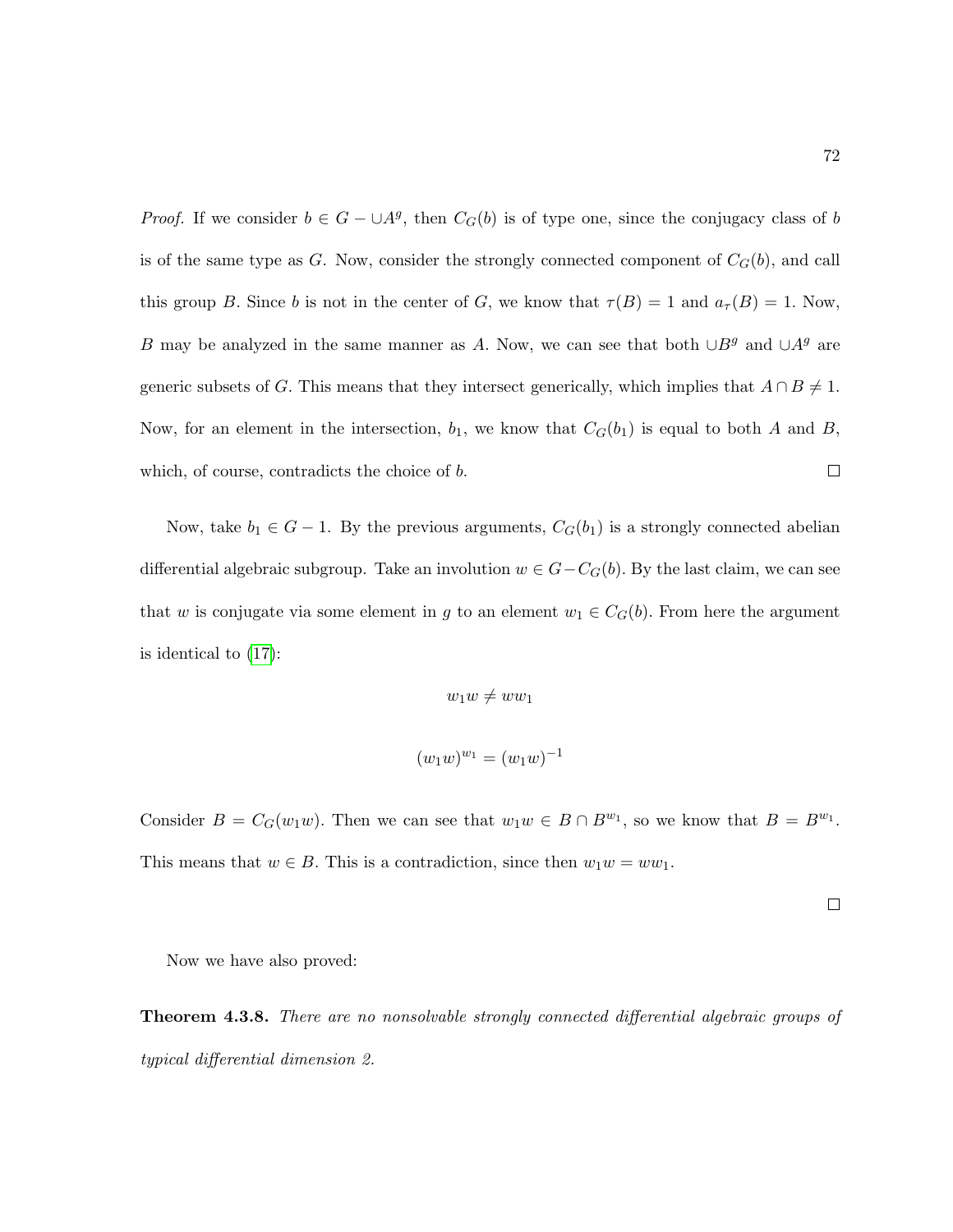#### 4.4 Typical differential dimension two and nilpotence

Cherlin's analysis [\(17\)](#page-215-3) continues via analyzing the nonnilpotent groups of Morley rank 2. In some essential ways, that analysis uses the finiteness conditions imposed by the hypotheses of finite Morley rank. Those finiteness conditions are not available in our setting, but the hypothesis of strong connectedness is stronger than the condition of connectedness.

**Theorem 4.4.1.** Let G be a strongly connected differential algebraic group of typical differential dimension 2 which is centerless. Then for some definable field  $F, G$  is the semidirect product of  $F_+$  and  $F_-$  with  $F_-$  acting on  $F_+$  via multiplication.

*Proof.* By Proposition [4.3.1,](#page-79-0) we can find an abelian differential algebraic subgroup  $H$  of  $G$  with  $\tau(H) = \tau(G)$ . Further, we may assume that H is strongly connected, normal (by the results of section three), and  $a_{\tau}(H) = 1$ . In particular, this means that H is almost simple. Now consider  $b \in G - C_G(H)$ . By the arguments of Lemma [4.3.4,](#page-80-0) we know that  $\tau(C_G(b)) = \tau(G)$ . So, in particular, we may take T to be the (nontrivial)  $\tau(G)$ -connected component of  $C_G(b)$ . Since they are both of the same type, T is the strongly connected component of  $C_G(b)$ . Both H and T are strongly connected of typical differential dimension 1. So,

$$
\tau(G \cap H) < \tau G.
$$

Then by Lemma 3.1 of [\(53\)](#page-218-0), we know

$$
a_{\tau}(HT) = a_{\tau}(G).
$$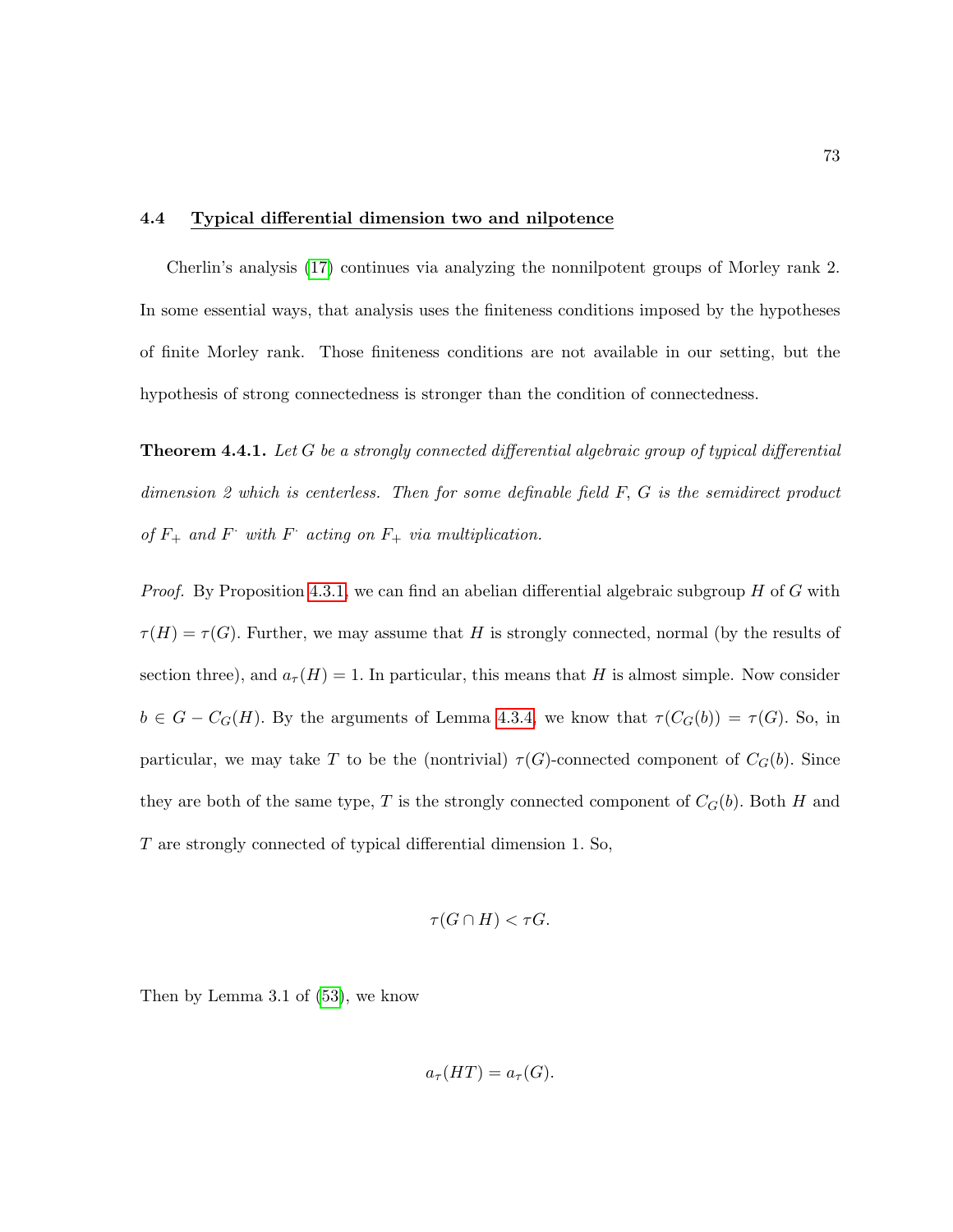But then HT is a closed set of differential type and typical differential dimension equal to that of  $G$ , so by the irreducibility of  $G$ ,  $HT = G$ .

Since  $Z(G) = 1$ ,  $H \cap T = 1$ . Now consider  $C_G(h)$  for  $h \in H - 1$ . Because G is strongly connected and centerless, we know that conjugacy classes of elements of G under conjugation are of differential type  $\tau(G)$ . So, by the almost simplicity of H, every element  $h_1 \in H$  is of the for  $h^t$  for some  $t \in T$ . Now suppose that  $t \in C_G(h)$  for some  $t \in T$ . T is abelian by [4.3.1,](#page-79-0) so  $t = t^{t_1}$  for any  $t_1 \in T$ . Then t centralizes  $h_1^t$  for all  $t_1 \in T$ , which contradicts the fact that T acts transitively on  $H - 1$  via conjugation. Thus,

 $t \mapsto h^t$ 

is a bijection from T to  $H-1$ .

We will define addition on  $T$  via

 $x + y = z$ 

if and only if

$$
h^x h^y = h^z.
$$

We can, of course, add a symbol to T for 0, and assume that  $h^0 = 1$ . This is a commutative and associative operation. We would like to prove that  $T$  is a ring under this operation and the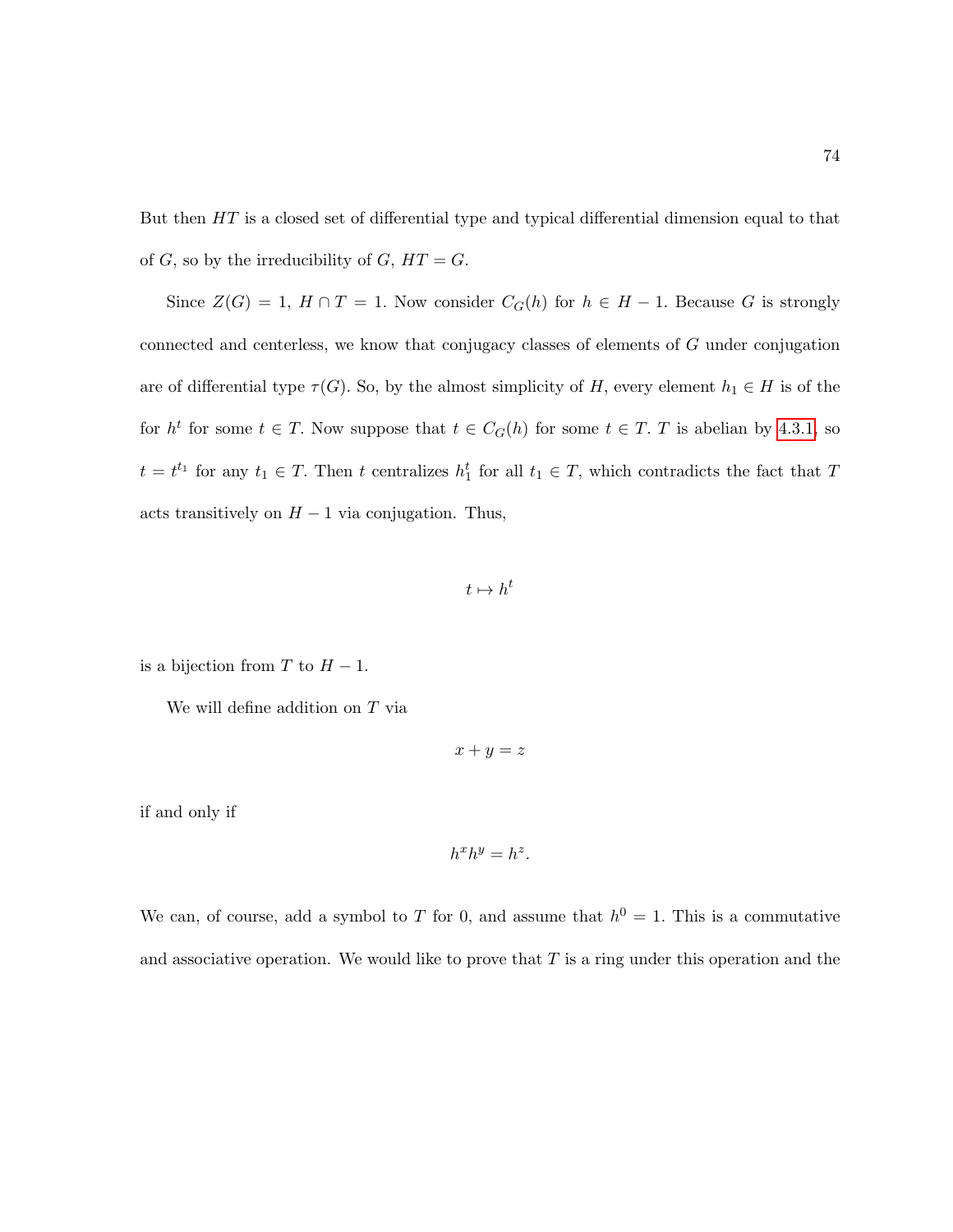multiplication given by the group operation. Define  $-x$  to be z such that  $-h^x = h^z$ . We must prove that the operations are distributive, that is,

$$
z(x+y) = zx + zy
$$

Suppose that  $x + y = z_1$ . Then

$$
h^{zz_1} = zz_1 h z_1^{-1} z^{-1}
$$

$$
= z(u^x u^y z^{-1})
$$

$$
= zu^x z^{-1} z u^y z^{-1}
$$

$$
= u^{zx} u^{zy}
$$

So,  $z(x+y) = zx + zy$ . Now superstability theory does the rest. By [\(18\)](#page-215-1) this ring is actually an algebraically closed field. Further, in differentially closed fields, the definable fields are actually the kernels of subsets of definable derivations (see [\(85\)](#page-220-0)). We know, of course that  $T \cup \{0\}$  and H are isomorphic as differential fields (with the definable isomorphism given above by the group  $\Box$ operation).

Next, as in the analysis of the previous section, we drop the condition of centerless.

<span id="page-86-0"></span>**Theorem 4.4.2.** Let G be a nonnilpotent strongly connected differential algebraic group with  $a_{\tau}(G) = 2$ . Then  $G = H \setminus T$  with  $H = F_+$  and  $T/Z(G) = F$  where F is an algebraically closed (definable) field. Conjugation of  $H$  by  $T$  is given via multiplication in  $F$ .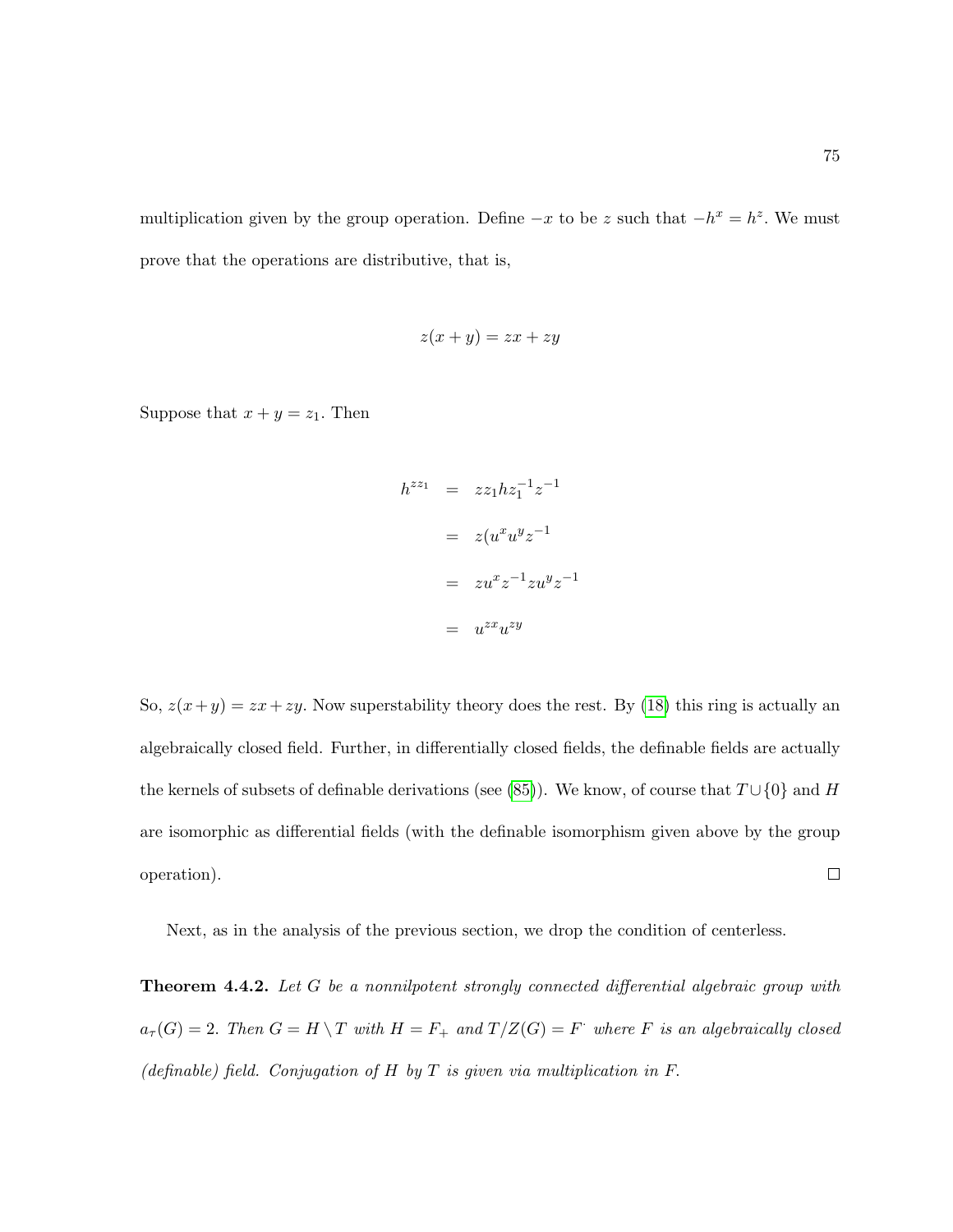*Proof.* We know that  $G/Z(G)$  satisfies the hypotheses of the previous theorem, so

$$
G/Z(G)\cong F_+\setminus F
$$

as in that theorem. So, let  $H$  and  $T$  be the strongly connected components of the inverse images of  $F_+$  and  $F$ , respectively, under the natural quotient map. Then  $HT$  is of typical differential dimension two (see the proof in the previous theorem). So,  $HT = G$ . We claim that  $Z(G) \cap H = 1.$  Suppose not and take  $h \in Z(G) \cap H$  . Then for some  $t_1$  and  $t_2$  in  $T,$ 

$$
h^{t_1} = z + h^{t_2}
$$

so  $t_1t_2^{-1} \in Z(G) \cap T$ , since modulo  $Z(G)$  they are the same element in F. But then  $u^{t_1} = u^{t_2}$  $\Box$ so  $z=1$ .

## 4.5 Typical ∆-dimension 3

Throughout this entire section, we assume that G is a strongly connected  $\Delta$ -group of typical  $\Delta$ -dimension 3. The techniques are adapted from [\(5\)](#page-214-0) and [\(17\)](#page-215-3). We should mention that since the main theorem in this section reduces to the case of analysis of an *almost simple* differential algebraic group, one can shorten the presentation considerably by assuming Cassidy's theorem that every simple group definable in  $DCF_{0,m}$  is isomorphic to the C'-rational points of an algebraic group where  $C'$  is a definable subfield [\(45,](#page-217-1) see Pillay's article). We have chosen not to do this for several reasons which are discussed below.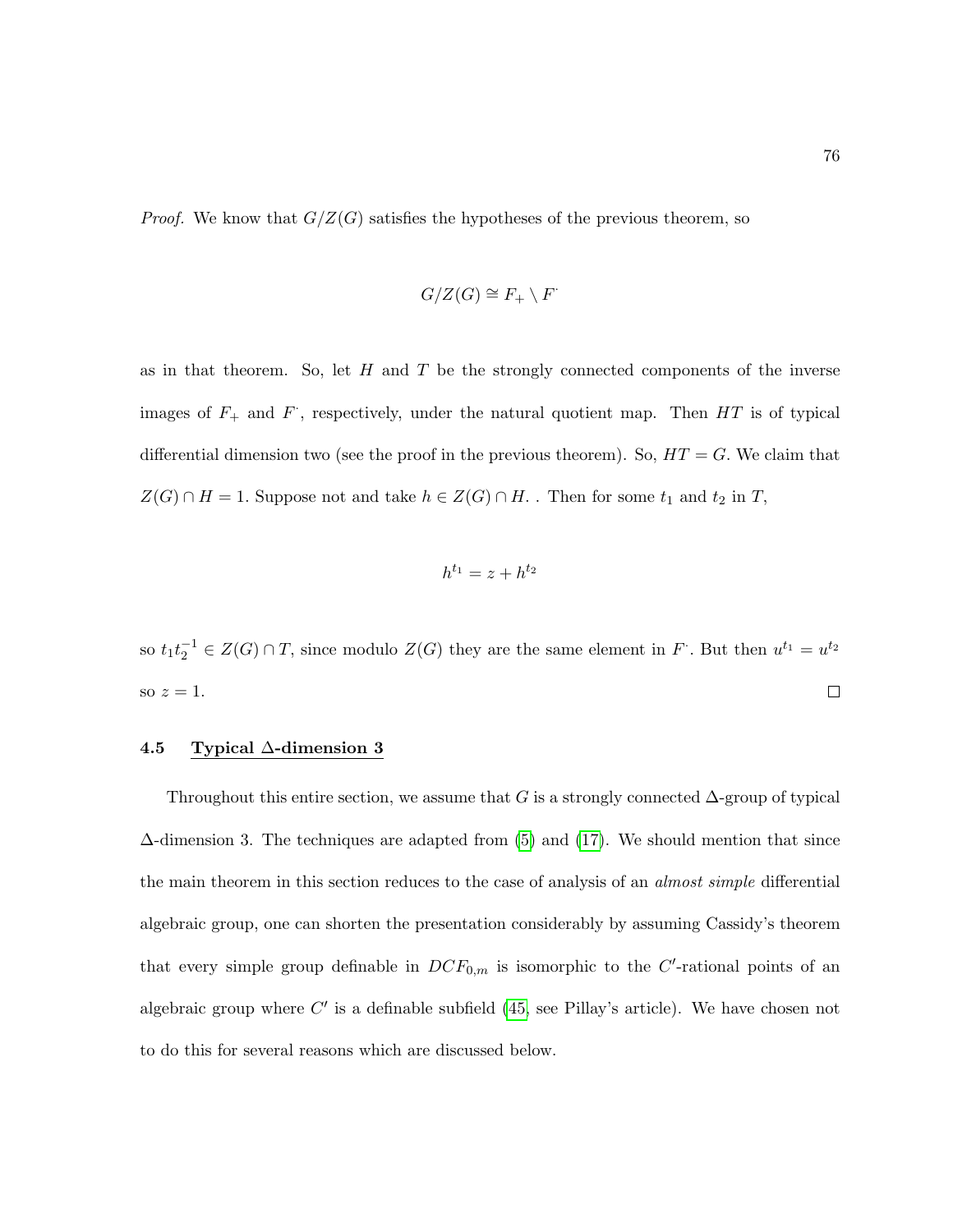**Proposition 4.5.1.** G is either solvable or G is almost simple.

Proof. This is clear since a normal subgroup which witnesses non-almost simplicity means that we have the group separated into an Abelian piece and a solvable piece by a simple dimension count and the results of the previous sections.  $\Box$ 

**Lemma 4.5.2.** If G has a nilpotent subgroup H with  $\tau(H) = \tau(G)$  and  $a_{\tau}(H) = 2$ , then G is solvable.

*Proof.* Assume H is strongly connected (if not, replace H by its strongly connected component). If H is normal in G, then  $a_t a u(G/H) = 1$  and  $G/H$  is strongly connected and thus abelian. So, G is solvable.

If H is not normal then let  $a \in G\backslash N(H)$ . By ??  $a_{\tau}(H \cdot H^a) = 3$ . The only elements of G which centralize H and  $H^a$  are those in  $Z(G)$ .  $\tau(H \cap H^a) = \tau(G)$ . Let  $H_1$  be the strongly connected component of  $H \cap H^a$ . Either  $H_1$  is not in  $C_G(H)$  or  $C_G(H^a)$ . Then  $\tau(H_1 \cap Z(H)) < \tau(G)$ . H is nilpotent, so  $\tau(Z(H)) = \tau(H)$  and  $a_{\tau}(H_1 \cdot Z(H)) = 2$ . So,  $H = H_1 \cdot Z(H)$ . But, this forces H to be abelian and  $H_1 \subseteq H \cap H^a$ .  $\Box$ 

In order to proceed in the manner of  $(5; 17)$  $(5; 17)$ , one must either prove or assume that G has a subgroup H with  $\tau(H) = 2$  and  $a_{\tau}(H) = 2$ . This condition is the analogue of what is called good by both  $(5; 17)$  $(5; 17)$ . Let us briefly explain why any almost simple group G of typical dimension 3 has this property. This is the one place in which we use Cassidy's theorem. Proving the result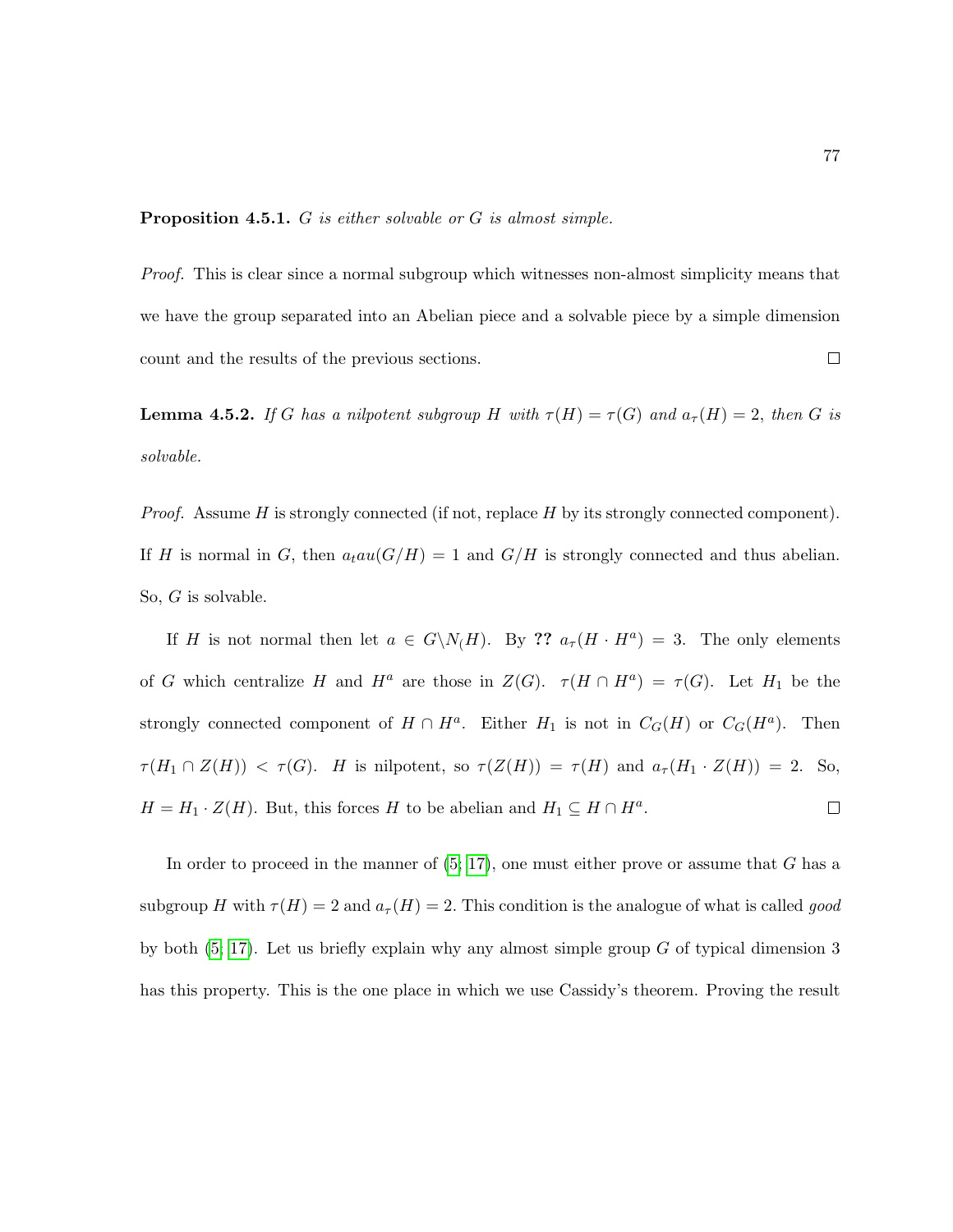independently ought to be possible, but we will not pursue it here. Let  $G$  be almost simple with  $a_{\tau}(G) = 3$ . Then we have the exact sequence (see chapter 3 of this thesis):

$$
1 \to Z(G) \to G \to G_1 \to 1
$$

where  $G_1$  consists of the  $\mathcal F$  rational points of a simple algebraic group of dimension 3 for some definable subfield  $\mathfrak{F} \subseteq \mathfrak{U}$ . Such a  $G_1$  is good in the notation of [\(5;](#page-214-0) [17\)](#page-215-3). Let H be the strongly connected component of the inverse image of a dimension 2 algebraic subgroup. Then,  $a_{\tau}(H) = 2$  and  $\tau(H) = \tau(G)$ . By results of the previous section, H is solvable, and by the previous lemma, we may assume that  $H$  is not nilpotent.

But then we can get H and T as in Theorem [4.4.2.](#page-86-0) Then letting  $T_1$  be the strongly connected component of the identity of T, we can see that  $G_2 = HT_1$  is a definable subgroup of  $G_1$  (by the  $\Delta$ -indecomposability theorem of [\(21\)](#page-215-0)). In fact,  $G_2$  is the strongly connected component of the identity in  $G_1$ . So, in what follows, simply assume  $G_1$  was chosen to be strongly connected. Then the commutator  $[G_1, G_1] = H$ . and  $Z(G_1) = Z(G_1) \cap H$ . The proof of the following theorem roughly follows the proof of an analogous theorem in [\(17\)](#page-215-3). It is also similar to a proof of an analogous result in  $(5)$ , which is also based on the argument in  $(17)$ .

<span id="page-89-0"></span>**Theorem 4.5.3.** Let G be a nonsolvable strongly connected group of typical  $\Delta$ -dimension 3. Then G is isomorphic to  $SL_2(\mathfrak{F})$  or  $PSL_2(\mathfrak{F})$ , where  $\mathfrak{F}$  is a definable subfield of U.

Remark 4.5.4. The definable subfields of U are completely classified. See chapter 2 section 4 of this thesis.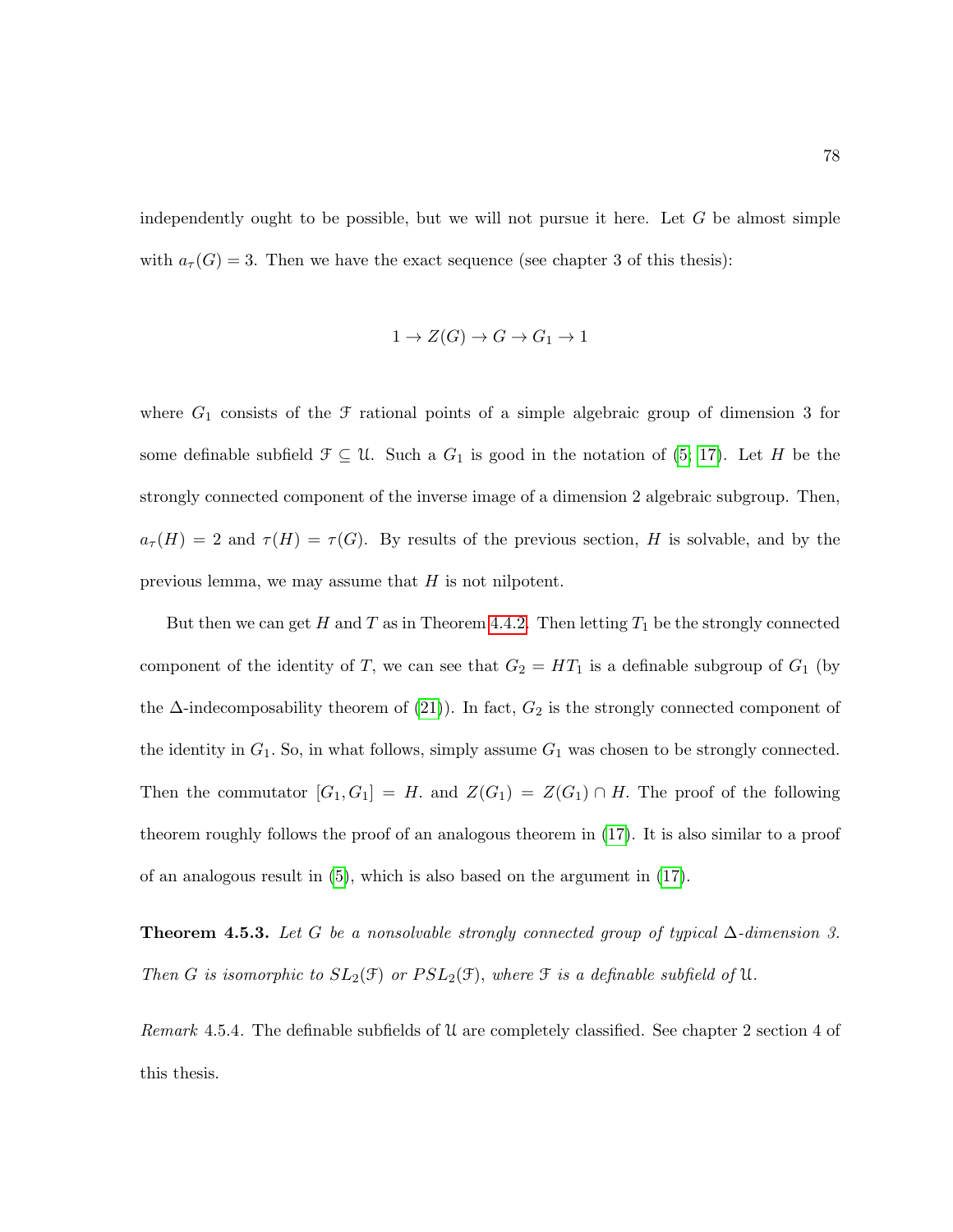*Proof.* By the previous two lemmas, G can be assumed to have a solvable nonnilpotent subgroup  $G_1$  with  $a_\tau(G_1) = 2$ . Assuming  $G_1$  is strongly connected, along with the results of the previous section means we know  $G_1 \cong H \setminus T$  with  $H \cong F_+$  for some definable field  $F, Z(G_1) \subset T$ ,  $T/Z(G_1) = F$ , and the action of  $T/Z(G_1)$  on H is given by field multiplication.

<span id="page-90-0"></span>Claim 4.5.5. The strongly connected  $\Delta$ -subgroups of  $G_1$  with  $\Delta$ -type equal to  $\tau(G_1)$  either contain H or are equal to  $T<sup>g</sup>$  for some  $g \in H$ .

*Proof.* (Claim [4.5.5\)](#page-90-0) It suffices to show that two statements:

- 1.  $T/Z(G_1) \cong F.$  T is a maximal proper definable subgroup of  $G_1$ .
- 2. Any two definable strongly connected groups of type  $\tau(G_1)$  which are not equal to H are conjugate.

To prove the first statement, let  $C \supseteq T$  be a  $\Delta$ -subgroup of  $G_1$ . Then since  $G_1 = HT$ , so if  $C \neq T$ , there is  $v \in C \cap V$  which is not the identity. By results of the previous section, any two nontrivial elements of H are conjugate by an element of T. Thus  $H = v^H \cup \{1\}$ . So,  $H \subseteq C$ and  $C = B$ .

For the second statement, let  $D \neq H$  be strongly connected. Then  $HD = B$  by the indecomposability theorem.  $Z(B) \subseteq D$ , since  $Z(B) \cap H = \{1\}$ . We claim that  $H \cap D =$  $H \cap N_B(D) = \{1\}$ . Every element of  $H \cap D$  centralizes both V and D (these are abelian groups,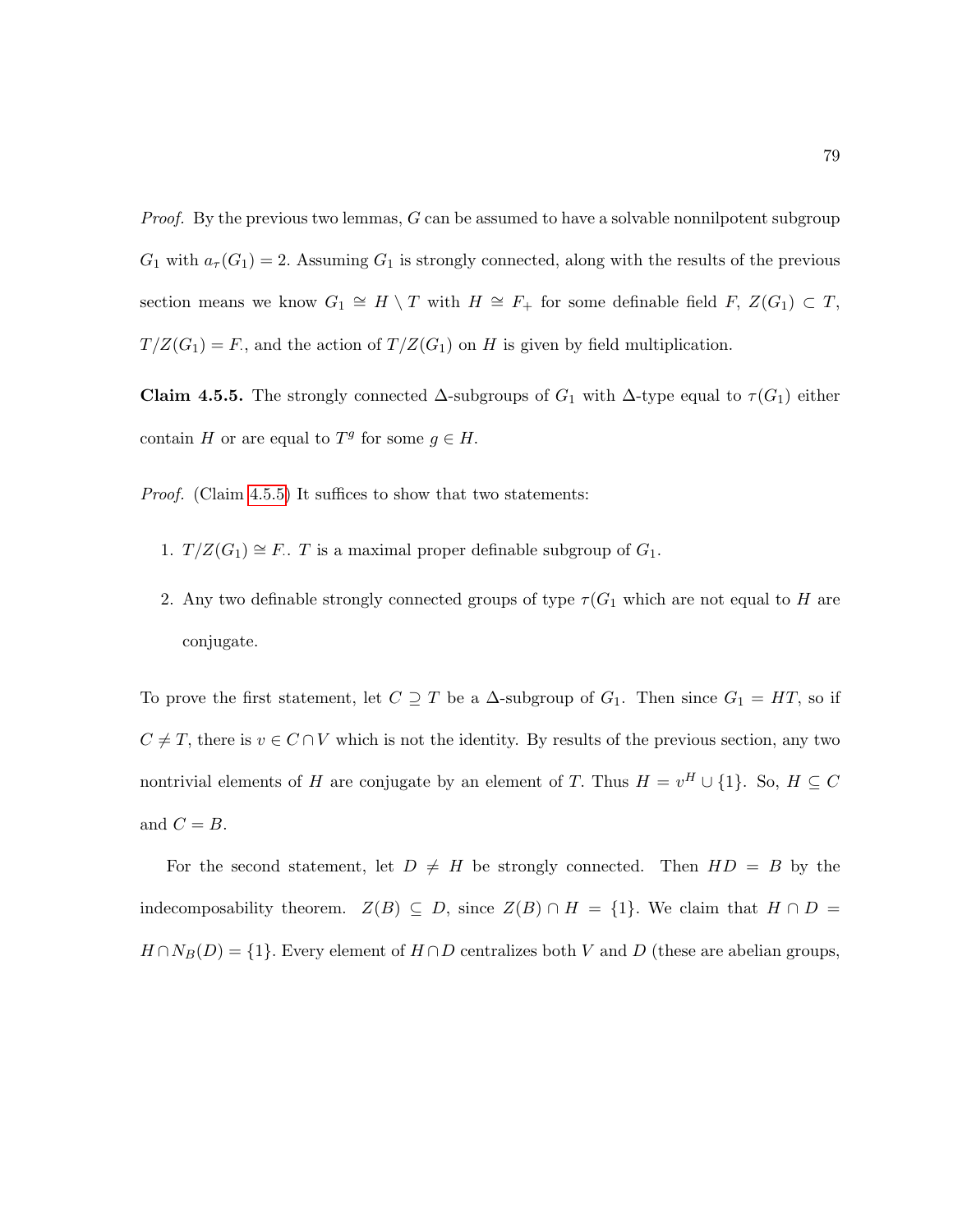by our analysis of groups of typical dimension 1). So, if  $v \in V \cap N_B(D)$ , then  $[v, D] \subseteq H \cap D$ , so  $v$  centralizes  $D$ . Thus  $v$  is trivial. Now note that

$$
\tau(\bigcup_{v \in H} D^v - Z(B)) = \tau(G_1),
$$
  

$$
a_t au(\bigcup_{v \in V} -Z(B)) = 2
$$

The above arguments also apply to  $T$ , so

$$
\left(\bigcup_{v \in H} D^v - Z(B)\right) \cap \left(\bigcup_{v \in H} T^v - Z(B)\right) \neq \emptyset
$$

Thus there are  $v_1, v_2 \in H$  so that  $T^{v_1} \cap D^{v_2} \neq Z(G_1)$ . Then there is  $d \in D \cap T^v - Z(G_1)$ where  $v = v_2 v_1^{-1}$ . Note that  $d \in C_{G_1}(T^v)$  and  $d \in C_{G_1}(D)$ , but  $d \notin Z(G_1)$ , so it must be that  $T^v = D$ . So, we have established the claim.  $\Box$ 

<span id="page-91-0"></span>**Claim 4.5.6.**  $\forall x \notin N_G(G_1), a_\tau(BxB) = 3$  and  $\tau(B \cap B^x) = \tau(G)$  and  $a_\tau(B \cap B^x) = 1$ .

Proof. (Claim [4.5.6\)](#page-91-0) The second statement follows from the assumptions, and the first statement follows from noting that  $BxB$  is in definable bijection with  $B \cdot B^x$ .  $\Box$ 

<span id="page-91-1"></span>Claim 4.5.7.  $\forall x \notin N_G(G_1), G = N_G(G_1) \cup G_1 xG_1.$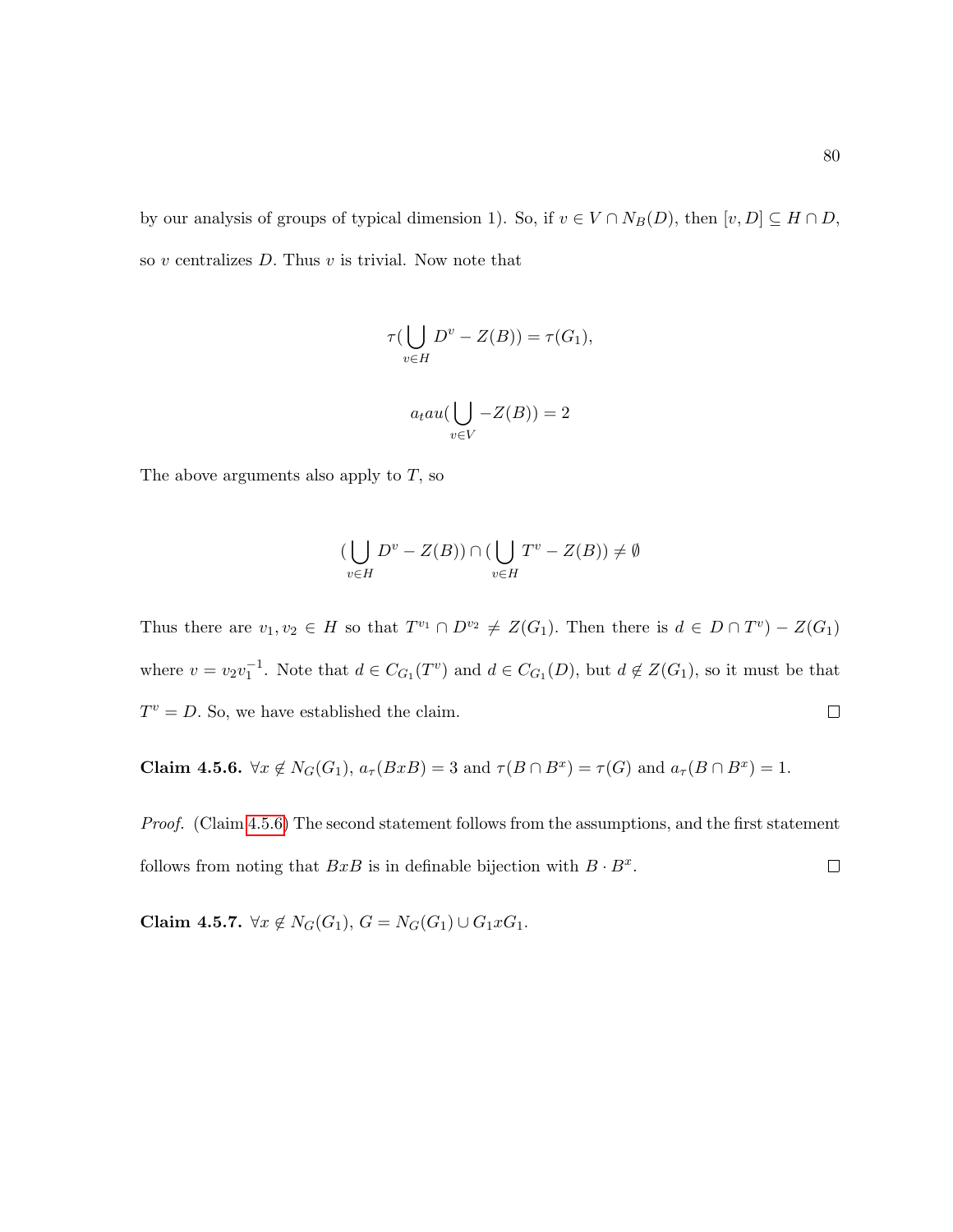*Proof.* (Claim [4.5.7\)](#page-91-1) If  $x \in N_G(G_1)$  then  $BxB$  contains the generic of G. Then since two double cosets are necessarily disjoint or equal, and generic subsets can not be disjoint,  $\forall x, y \in N_G(G_1)$ ,

$$
G_1 x G_1 = G_1 y G_1
$$

Now the claim follows since the union of the double cosets always covers  $G - N_G(G_1)$ .  $\Box$ 

<span id="page-92-0"></span>Claim 4.5.8.  $N_G(T) \not\subset N_G(G_1)$ .

*Proof.* (Claim [4.5.8\)](#page-92-0) The smallest normal subgroup of G containing H is G.  $\exists g \in G$  such that  $H<sup>g</sup> \not\subset G_1$ . By work of the previous section,  $H = G_1'$  is characteristic in  $G_1$ , so such a g is not in  $N_G(G_1)$ . Applying [4.5.7](#page-91-1) gives  $b, c \in G_1$  such that  $g^{-1} = bgc$ . Then we get that  $H^{g^{-1}} \not\subset G_1$ . So,  $G_1^g \cap G_1 \neq G_1$ . By [4.5.6,](#page-91-0)

$$
\tau(G_1^g\cap G_1)=\tau(G)
$$

so by [4.5.5](#page-90-0) there is  $v \in H$  such that  $G_1^g \cap G_1 = T^v$ . Thus  $T^v \subset G_1^g$  $_1^g$  so  $T^{g^{-1}v} \subset B$ . Also,  $T^{g^{-1}v}$ cannot contain H, since otherwise  $T^v$  would contain  $H^g$ , which (as we showed above) cannot happen.

Apply [4.5.5](#page-90-0) to get  $u \in H$  such that

$$
T^{g^{-1}v} = T^u
$$

and thus

$$
w = v^{-1}gu \in N_G(T)
$$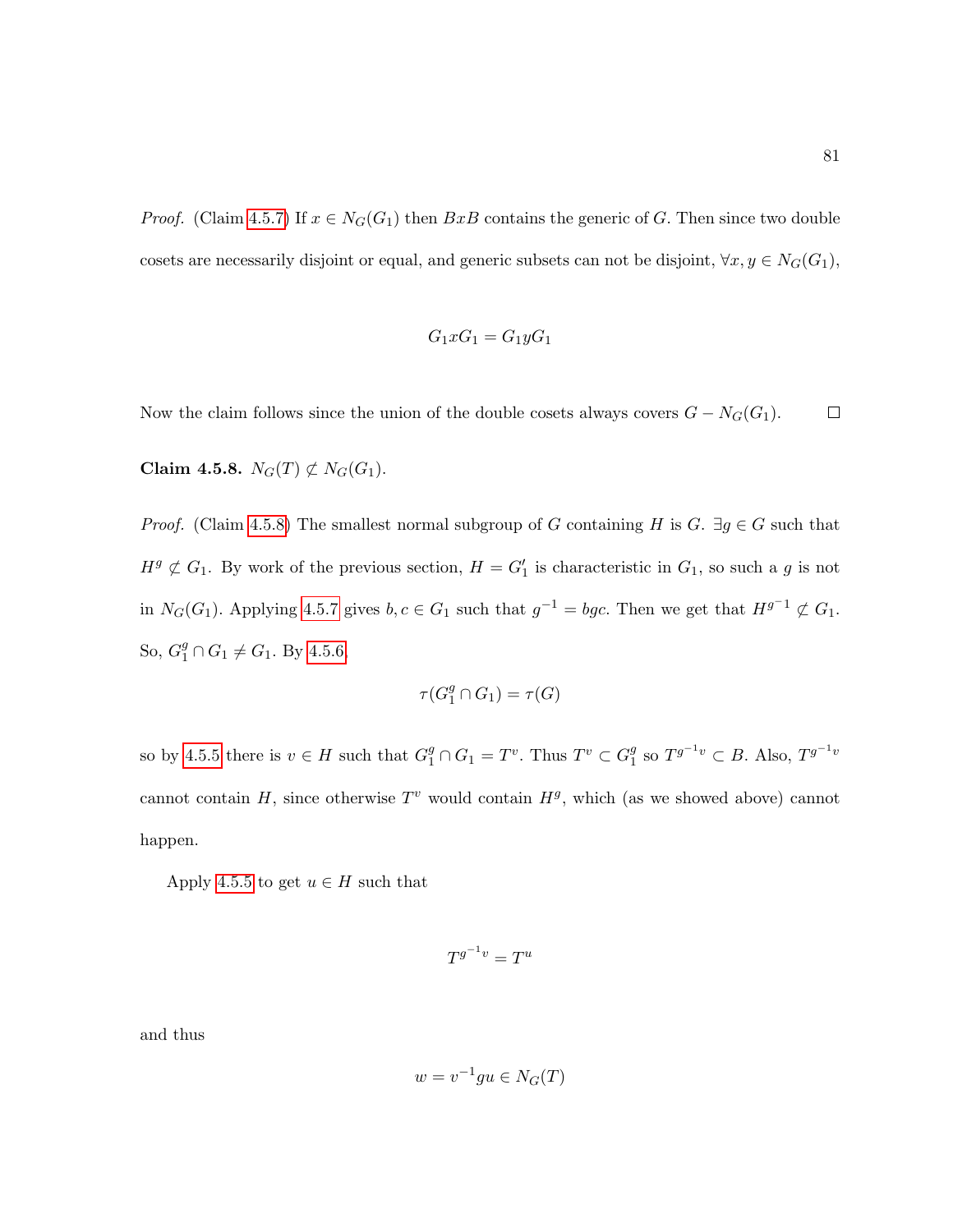then 
$$
u, v^{-1} \in G_1
$$
 and  $g \notin N_G(G_1)$ , so  $w \in N_G(T) - N_G(G_1)$ , proving the lemma.  $\square$ 

<span id="page-93-0"></span>Claim 4.5.9.  $\forall w \in N_G(T) - N_G(G_1)$ ,  $G_1 \cap G_1^w = T$  and  $G = G_1 \cup G_1 wH$ . The decomposition of any element of G, but not in  $G_1$  in the form  $gwu \in G_1wH$  is unique.

*Proof.* (Claim [4.5.9\)](#page-93-0) Fix  $w \in N_G(T) - N_G(G_1)$ . Then  $T \subset G_1 \cap G_1^w$ , and by [4.5.5,](#page-90-0)  $B \cap G_1^w = T$ . Then  $G_1 = HT = TH$ , so  $G = N_G(G_1) \cup G_1 wG_1$  by [4.5.8.](#page-92-0) So,

$$
G=N_G(G_1)\cup G_1wH
$$

Further, assume that  $g w v = g' w' v' \in G_1 w H$ . Then  $v v'^{-1} = w^{-1} g^{-1} b' w' \in H \cap G_1^w =$  $H \cap T = \{1\}$ . Thus the decomposition is unique.  $\Box$ 

<span id="page-93-1"></span>Claim 4.5.10.  $N_G(G_1) = G_1$  and  $N_G(T) \cap G_1 = T$ .

*Proof.* (Claim [4.5.10\)](#page-93-1) If  $b \in N_G(T)$ , then  $[b, T] \subset T$ . Moreover  $b \in G_1$  implies  $[b, T \subset H = G'_1$ . So,  $b \in N_G(T) \cap G_1$  implies that  $[b, T] = \{1\}$  and  $b \in G_1 \cap C_G(T) = T$ . Thus,  $N_G(T) \cap G_1 = T$ .

For any  $c \in N_G(T) \cap N_G(G_1)$ ,  $cw \in N_G(T) - N_G(G_1)$ . Thus by [4.5.7,](#page-91-1)

$$
cw = b^{-1}xv
$$

for some  $b \in G_1$  and  $v \in H$ . Then  $T^b = T^{wv}$  is in  $G_1 \cap G_1^w$  and is thus equal to T, by arguments in the proof of [4.5.7](#page-91-1) and claim [4.5.5.](#page-90-0)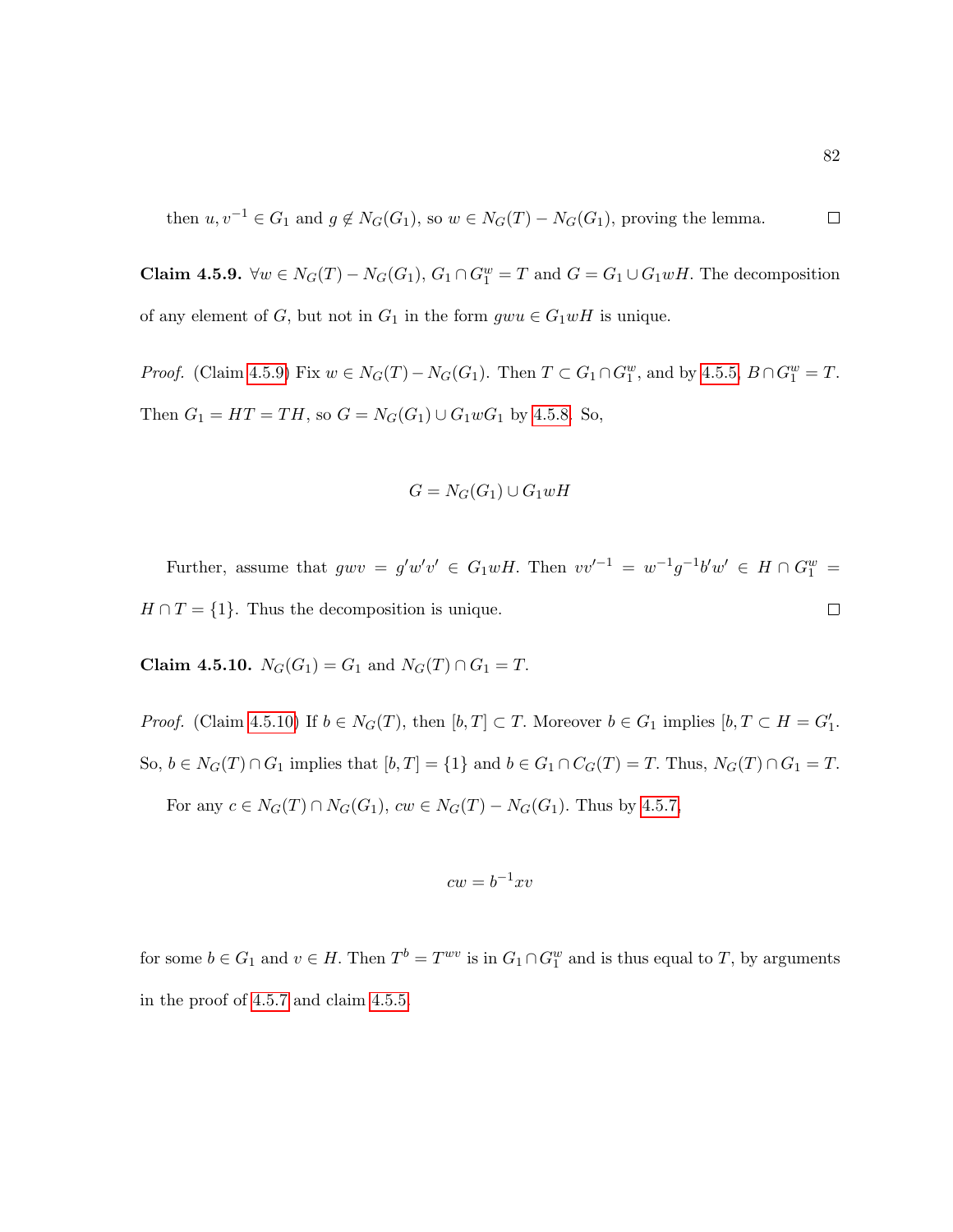So, b and wv are in  $N_G(T)$ . Then  $v \in N_G(T)$ . But, then, by the above arguments,  $b, v \in T$ . But, then we know  $v = 1$  and  $c = b$ . Thus, we see

$$
N_G(T) \cap N_G(G_1) = T.
$$

 $\Box$ 

# <span id="page-94-0"></span>Claim 4.5.11.  $Z(G) \subset T$

<span id="page-94-1"></span>*Proof.* (Claim [4.5.11\)](#page-94-0)  $Z(G)$  normalizes  $G_1$  and hence  $Z(G) \subset G_1$ . So,  $Z(G) \subset Z(G_1) \subset T$ .  $\Box$ 

**Claim 4.5.12.** Let  $w \in G$  be such that  $w^2 \in T$ . Then  $\forall t \in T$ ,  $t^w = t$  or for all  $t \in T$ ,  $t^w = t^{-1}$ .

*Proof.* (Claim [4.5.12\)](#page-94-1) Define  $\sigma: T \to T$  by  $\sigma(t) = t^w t$ . Then  $\sigma(t)^w = \sigma(t)$ . Now  $\tau(Ker\sigma) < \tau(G)$ implies that  $im\sigma = T$  and  $\sigma(t) = t$ . On the other hand, if the kernel of sigma is fo the same type as T, then  $T = \ker \sigma$  and  $\sigma(t) = t^{-2}$ .  $\Box$ 

The next claim is proved in [\(17\)](#page-215-3). It involves nothing about type or typical differential dimension. The claim depends only on the group decompositions we have set up. We reproduce the proof here for convenience.

<span id="page-94-2"></span>**Claim 4.5.13.** There is  $w \in N_G(T) - T$  such that  $\forall t \in T$ ,  $t^w = t^{-1}$ ,  $w^2 \in T$ , and  $w^2/Z(B)$  is either  $-1$  or 1 as an element of the interpretable field  $F$ .

*Proof.* (Claim [4.5.13\)](#page-94-2) Let  $x \in N_G(T) - T$  and let  $b_1, b_2 \in G_1$  be such that  $x^{-1} = b_1xb_2$ .  $T^{b_2^{-1}} = T^{x^{-1}b_2^{-1}} = T^{b_1x} \subseteq G_1 \cap G_1^x$ . Thus,  $T = T^{b_2^{-1}} = T^{b_1x}$ , so  $b_1, b_2 \in T$ . Then let  $w = xb_1$ . Then  $w^2 = b_2^{-1}b_1 \in T$ . Now  $w \in C(T)$  or  $t^w = t^{-1}$ .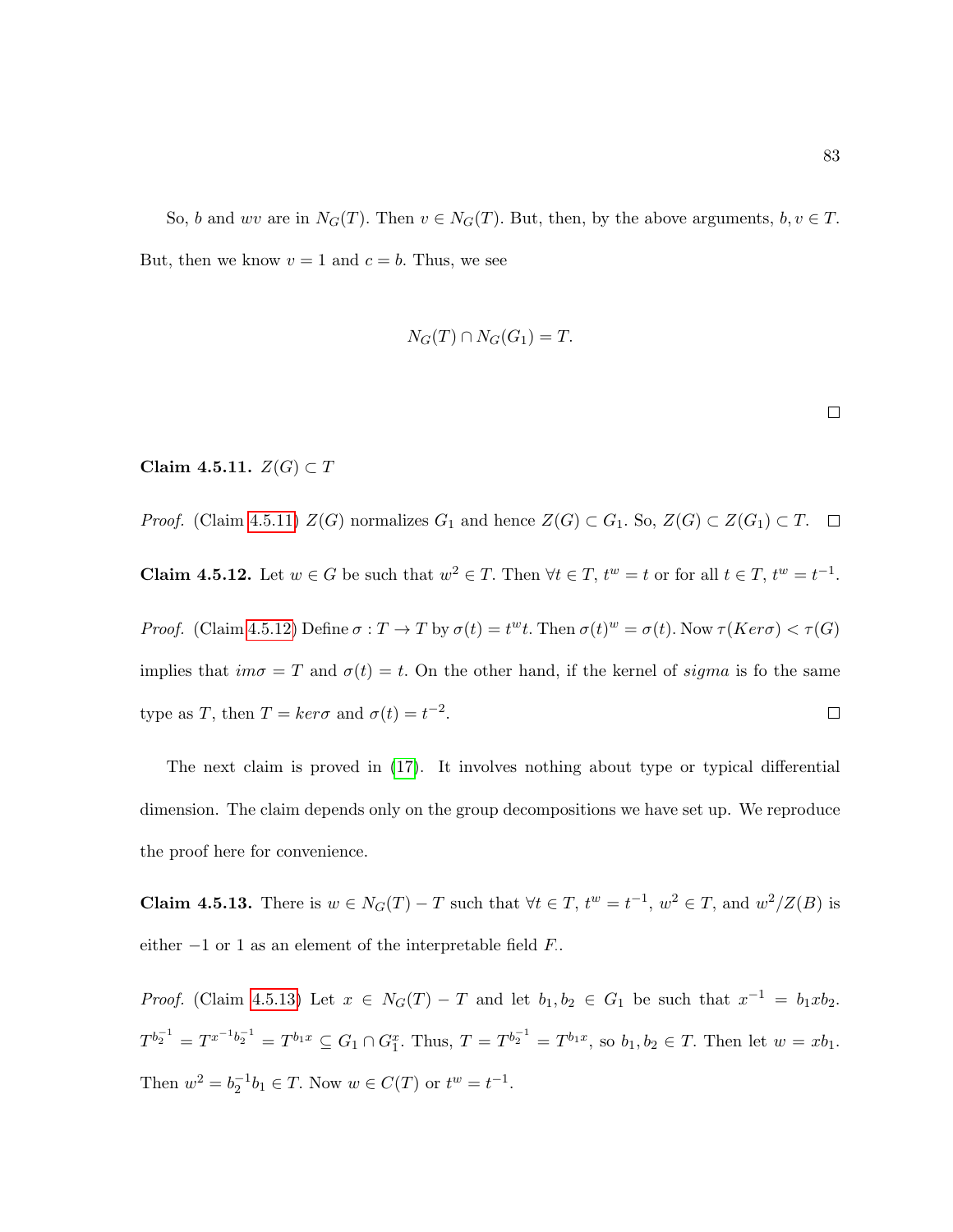If  $t = w^2$ , then recall that  $T/Z(G_1)$  is isomorphic to the multiplicative group of an algebraically closed field. So, let b be such that  $b^2 + Z(G_1) = 1/(t + Z(G_1))$ . Then  $(wb)^2 = 1$ .

Now, if  $t^w = t^{-1}$  then if  $t = w^2$ , then  $t = t^w = t^{-1}$ , and so  $t^2 = 1$ . Then  $t + Z(G_1) = \pm 1$ . Now we prove that we can take  $w \notin C_G(T)$ . Take  $a \in H$  with  $waw \notin G_1$ . Then  $waw =$ 

$$
u_1 t_1 w u_2 \text{ with }
$$

<span id="page-95-0"></span>Claim 4.5.14.  $G/Z(G) \cong PSL_2(F)$ .

Proof. (Claim [4.5.14\)](#page-95-0) The proof of theorem 1 of section 5 (page 23) of [\(17\)](#page-215-3) works in this setting without modification. We have essentially constructed the *Bruhat* decomposition of the  $\Box$ group.

The next claim is proven by [\(5\)](#page-214-0) and is implicitly used by [\(17\)](#page-215-3).

<span id="page-95-1"></span>Claim 4.5.15.  $G \cong SL_2(F)$  or  $PSL_2(F)$ .

*Proof.* (Claim [4.5.15\)](#page-95-1) We now know that G is a perfect central extension of  $PSL_2(F)$ . By [4.5.13](#page-94-2) and [4.5.11](#page-94-0) we know that  $Z(G)$  is a group of exponent two. By results of [\(46\)](#page-217-2), any perfect group G which is a central extension of  $PSL_n(F)$  and is of bounded exponent is a homomorphic image of  $SL_n(F)$ . From this, the claim follows and G is either  $SL_n(F)$  or  $PSL_2(F)$ .  $\hfill \square$ 

This also completes the proof of Theorem [4.5.3.](#page-89-0)

 $\Box$ 

 $\Box$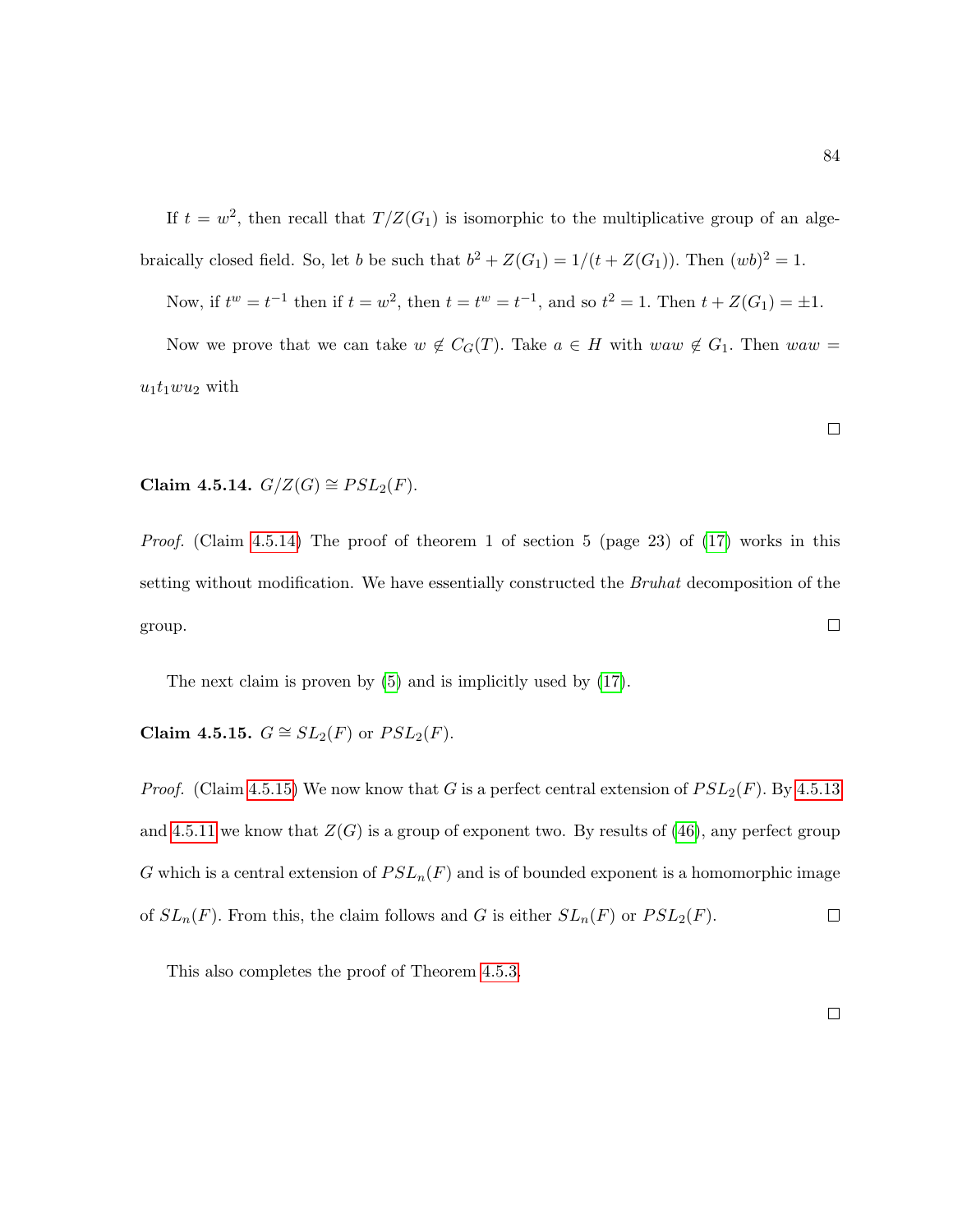Remark 4.5.16. One can replace all but the last claim of the theorem (which needs algebraic K-theory) by Cassidy's theorem (as discussed above) along with the classification of quasisimple algebraic groups. Of course, the final claim uses several preliminary structure results. In fact, the entire argument can be replaced by Cassidy's theorem, and the results of [\(5\)](#page-214-0) after noting that Cassidy's theorem implies that for this group almost simplicity is identical to indecomposability in the sense of [\(6\)](#page-214-1). In fact, if one is only interested in noncommutative almost simple differential algebraic groups many techniques in the present chapter can be replaced by Cassidy's theorem [\(14\)](#page-215-5) and the machinery of superstability theory.

We chose the above method of proof for several reasons. This method is fairly self-contained with respect to this thesis; the proof of Cassidy's theorem is quite involved. The argument also shows how directly one can translate theorems from the superstable or finite Morley rank case to the case of differential algebraic groups when we assume strong connectedness. The analogy goes through considering the leading coefficient of the Kolchin polynomial in the same manner we consider the leading coefficient of the highest power of the  $\omega$  contained in the Cantor normal form of the Lascar rank of the group. The analogy has potential for extension beyond the realm of superstability or even supersimplicity. Even in the (supersimple) case of difference-differential fields, we know that there are no bounds implied on the degree and leading coefficient of the analogue of the Kolchin polynomial in terms of the Lascar rank (for general definable sets, at least). In settings outside of differential fields, when there are multiple operators, we know of no examples of analogues of Cassidy's theorem [\(14\)](#page-215-5), which is what would make the application of superstability theory possible.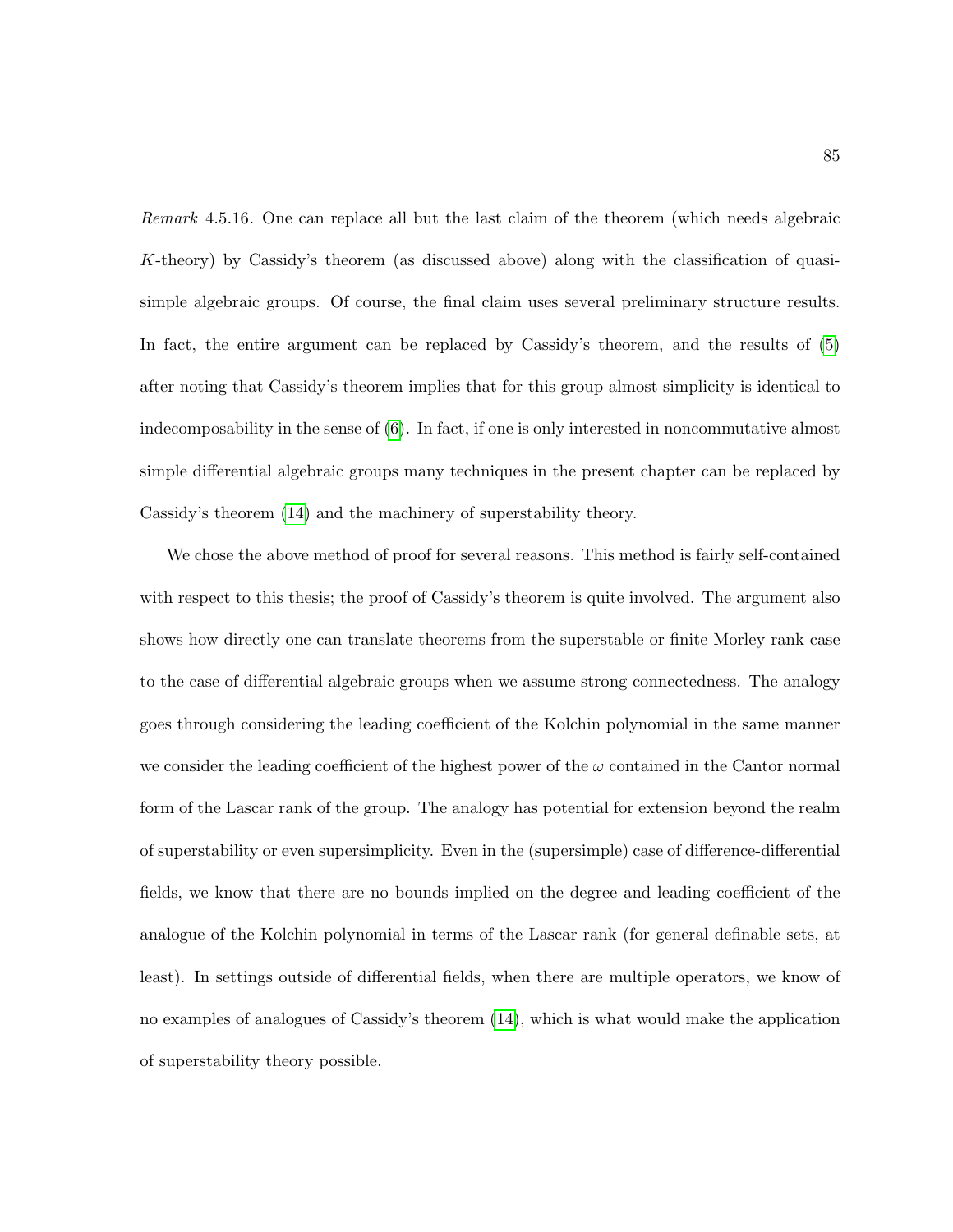# CHAPTER 5

# ISOGENY FOR SUPERSTABLE GROUPS

#### 5.1 Introduction

The main goal of this chapter is to develop notions of *strong connectedness*, *almost simplicity* and isogeny for the class of superstable groups, in analogy to the related notions for algebraic groups. In this chapter, notions like simple, quasi-simple, and almost simple are group theoretic notions and have nothing to do with the similarly named model theoretic property of first order theories. We will then use the notion of isogeny to prove results of the form "the construction is unique up to isogeny". For an example from algebraic groups, see the Jordan-Hölder theorem. The other guiding example will be the Cassidy-Singer analysis of differential algebraic groups. There are two steps in [\(16\)](#page-215-2) which provide a compelling reason to view *almost simple* differential algebraic groups as the basic building blocks of all differential algebraic groups. First, every differential algebraic group has a subnormal series in which the quotients are almost simple. Second, this decomposition is unique up to isogeny (not isomorphism) and permutation of the quotients.

As stated in the introduction, the model-theoretic prerequisites are slightly greater for this chapter, where we work in the superstable setting, which was not discussed in the introduction. The results here specialize to the known results in algebraic groups. The algebraic groups case also inspired the work of Cassidy and Singer in the differential setting. Many of the proofs in this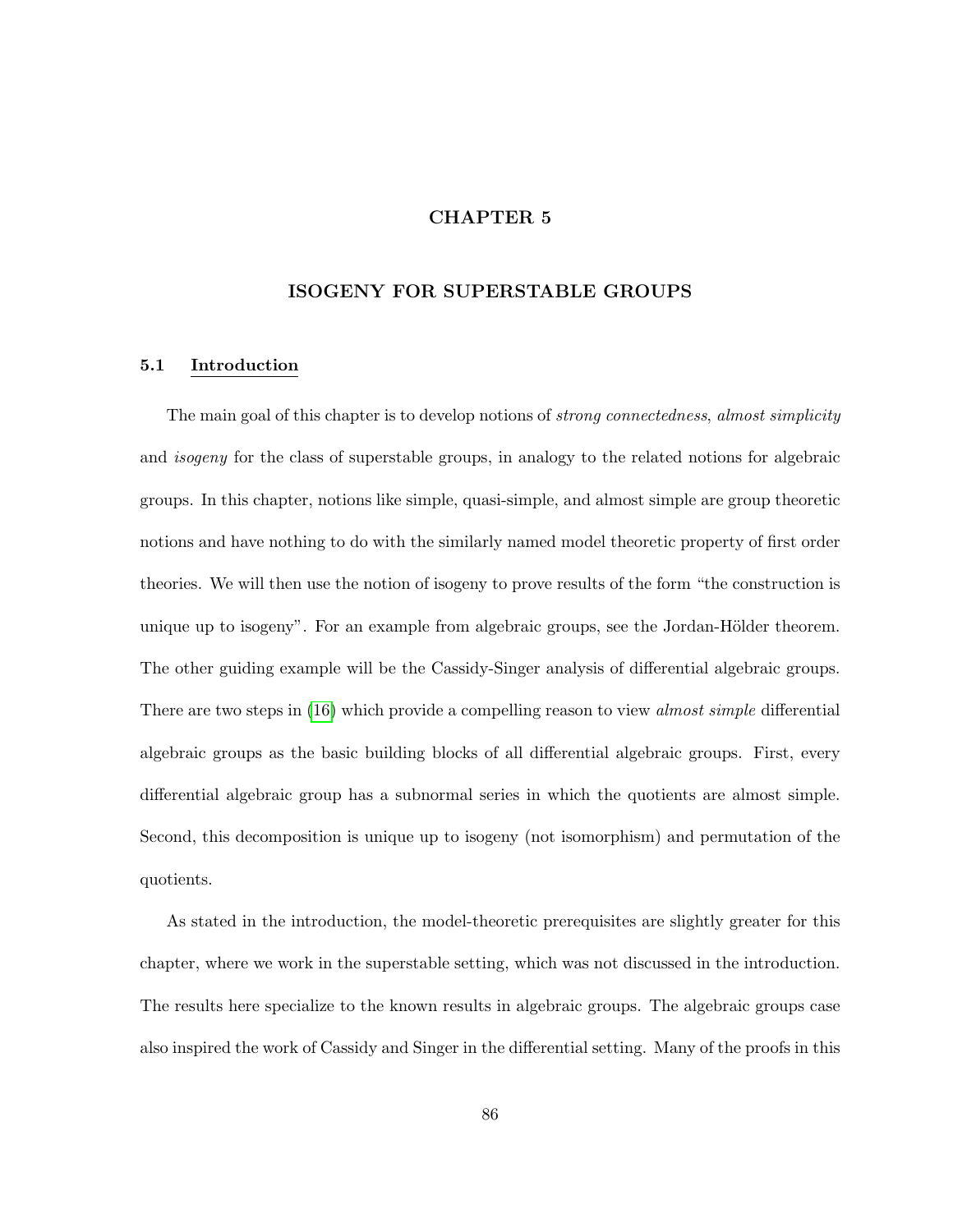chapter are translations of proofs from these cases, generalized and modified appropriately. One interesting note is that while U-rank specializes to (Krull) dimension in algebraic groups, the notion of dimension that Cassidy and Singer use in their analysis is not U-rank in differentially closed fields. Cassidy and Singer use the gauge of the differential algebraic group, that is the pair  $(a_{\tau}, \tau)$ , where  $a_{\tau}$  is the typical differential dimension and  $\tau$  is the differential type. From these differential birational invariants, one can formulate an upper bound for Lascar rank in differential fields. There is no known lower bound for Lascar rank in terms of these invariants [\(85\)](#page-220-0). We will define a similar notion of gauge in the superstable setting.

Strong results on the structure of infinite rank superstable groups were first established in [\(6\)](#page-214-1). Further model theoretic analysis continued over the next several years and is recalled in [\(66\)](#page-219-0). Our purpose here is somewhat different from the existing model theoretic analysis. The basic notion we consider is isogeny. The notion is interesting in its own right, and we prove several results about the properties of isogeny. We hope to illustrate how to import techniques from differential algebraic groups into superstable groups, even when (as in this case) the results are not necessarily generalizations. This translation goes via thinking about Lascar rank in the way that differential algebraists think about the gauge of a differential algebraic group. Further, we hope this will lead to future work in model theory of fields with more general operators in which Lascar rank is either difficult to understand and calculate or is simply not available. The decomposition theorem proved here is close to the one proved by Baudisch [\(3\)](#page-214-2). The quotients in our decomposition are almost simple and might have infinite centers; our decomposition is coarser than Baudisch's decomposition. Baudisch's paper does not mention the issue of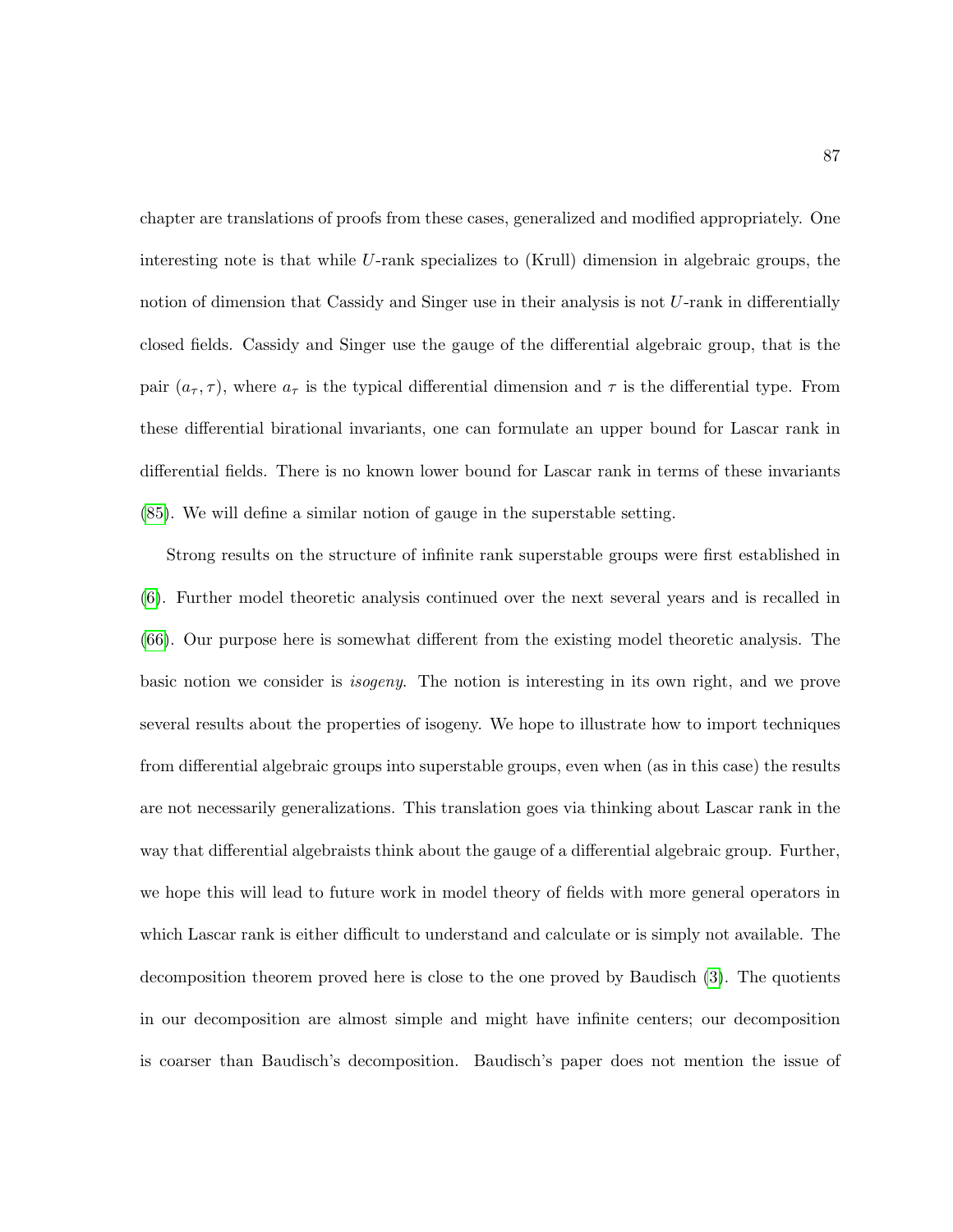uniqueness of the decomposition. The style and techniques for proving the decomposition theorem in this chapter follow developments from algebraic groups and differential algebraic groups much more closely than then development contained in [\(3\)](#page-214-2).

#### 5.2 Notation and Preliminaries

Throughout this note, G is a group definable or even type-definable in a monster model of a superstable theory T. We will heavily use the notion of Lascar rank on types, denoted  $RU(p)$ . Though this is a rank on types, one can abuse notation and denote, by  $RU(G) = RU(p_G)$ , where  $p<sub>G</sub>$  is a generic type of G. For certain technical reasons, this might be somewhat problematic when dealing with arbitrary definable sets, but not when dealing with (type-)definable groups. For this paper, we will assume that  $\alpha$  and  $\beta$  are ordinals such that  $RU(G) = \omega^{\alpha} \cdot n + \beta$  where  $\beta < \omega^{\alpha}$  (note that this is no restriction at all on the group G). Lascar rank (U-rank, RU) is the main tool used in this paper, and properly it is a rank on types. We abuse notation in a standard way and write  $RU(X)$ , where X is a (type-)definable set (usually a group, in fact). In this case, the Lascar rank of the set is the supremum of the Lascar ranks of the complete types which include the formula " $x \in X$ ."

A group is called type-definable if it is an intersection of definable subgroups. We will be assuming standard notation from superstable group theory except where we define new notation. Poizat's Stable Groups [\(66\)](#page-219-0) is suggested as a reference for the notation which is not explicitly defined. The reader is advised that we will make frequent use of the Lascar inequality in particular. We emphasize that we are working in some fixed superstable theory  $T$ , and are calculating Lascar rank within that theory.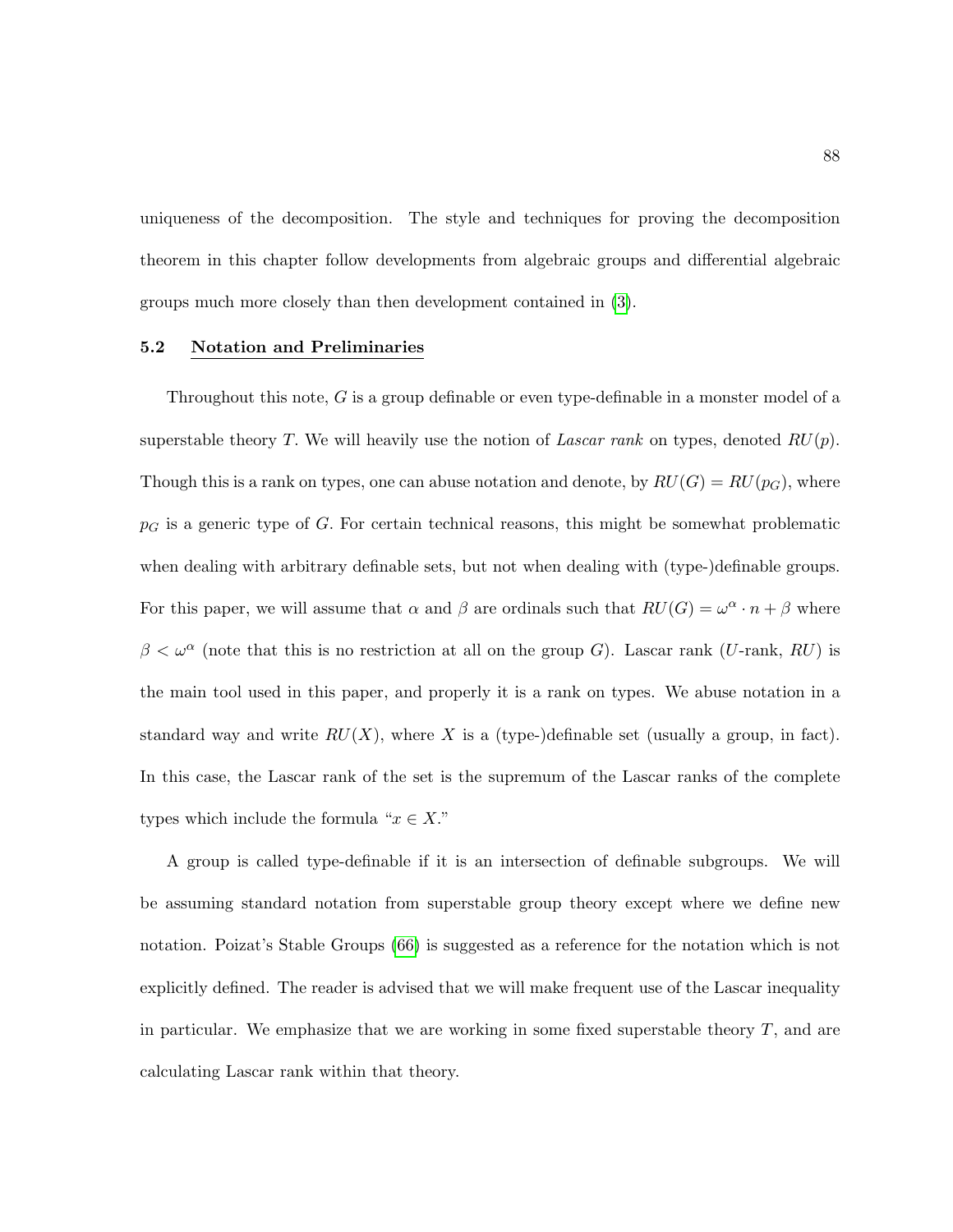**Definition 5.2.1.** Define  $\tau_U : \{Def(G)\} \to On$  to be the highest power  $\alpha$ , such that  $\omega^{\alpha}$  appears in the Cantor normal form of the Lascar rank of definable set in question. G is  $\alpha$ -connected if for every proper type-definable normal subgroup H of  $G$ ,  $\tau_U(G/H) = \tau_U(G)$ .

We will also call  $\alpha$ -connected groups strongly connected. G is almost simple if there is no type-definable normal subgroup H of G, with  $\tau_U(G/H) < \tau_U(G)$ .

Every group G has (type-definable) subgroups which are  $\alpha$ -connected (though this condition may imply such a subgroup is the identity). When  $G$  is a saturated model of a superstable group, there is a unique maximal such subgroup, called the  $\alpha$ -connected component of the identity (which is definably characteristic). Let

$$
\mathcal{S} = \{ H \subset G \mid RU(G/H) < \omega^{\alpha} \} = \{ H \subset G \mid \tau_U(G/H) < \tau_U(G) \}.
$$

Then the  $\alpha$ -connected component is the minimal such subgroup (it is easy to show that S is closed under intersection). For more details and proofs, see [\(6,](#page-214-1) section IV).

Remark 5.2.2. Much of the above notation is not standard, but it is convenient for the purposes here. It is inspired by the notation of [\(16\)](#page-215-2). The definition of  $\alpha$ -connected agrees with that of [\(6\)](#page-214-1). The following open question depends on the relationship between Lascar rank and gauge in differential algebraic groups:

Question 5.2.3. Is a strongly connected differential algebraic group (strongly connected in the sense of differential gauge) actually strongly connected in the sense of Lascar rank?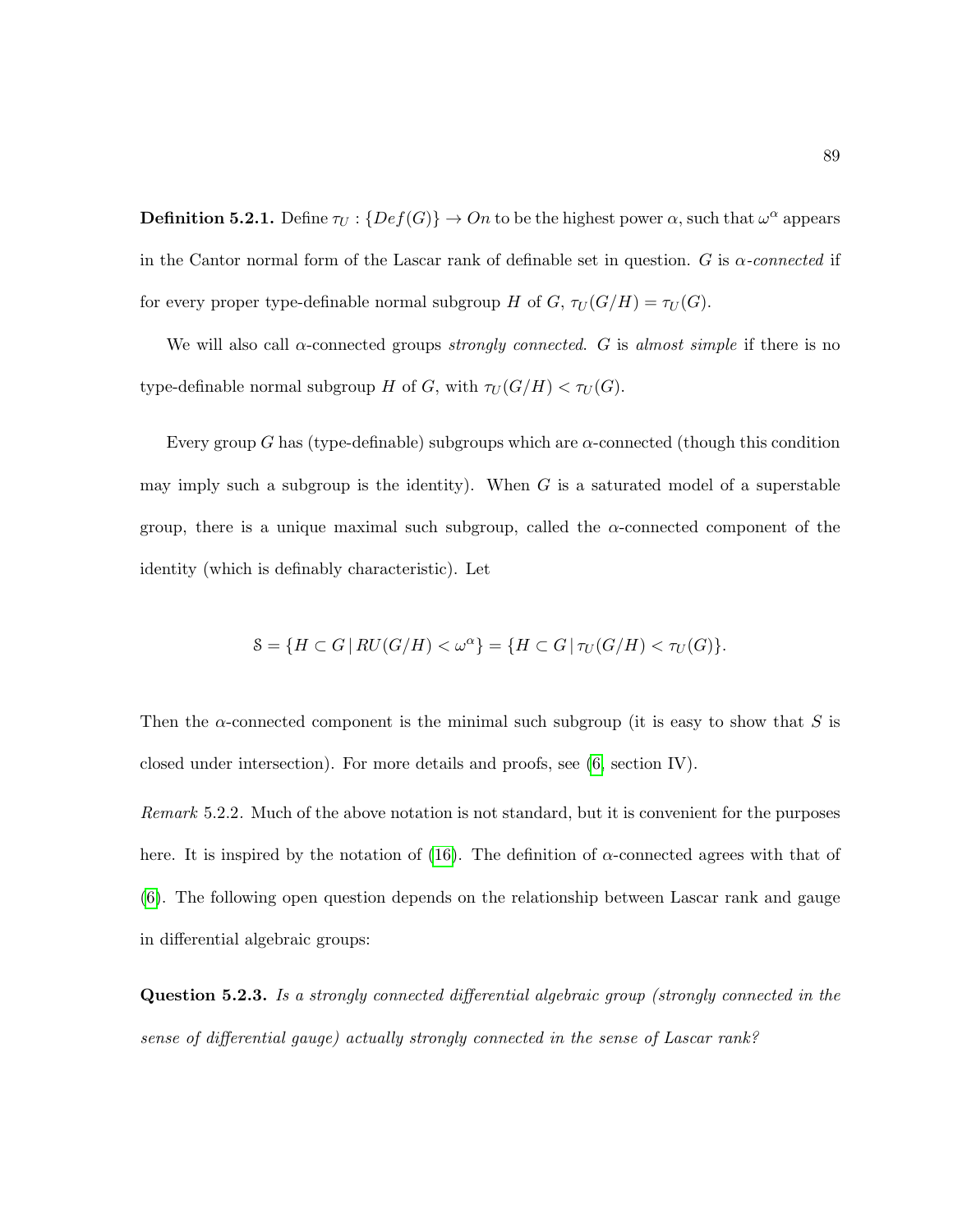It is known, by results of Berline and Lascar  $(6, \text{section IV})$ , that G is  $\alpha$ -connected if and only if  $RU(G) = \omega^{\alpha_1} \cdot n_1 + \ldots + \omega^{\alpha_k} \cdot n_k + \omega^{\alpha} \cdot n$  and G is connected (in the traditional sense that there is no type-definable subgroup of finite index). So, when we consider strongly connected groups, we are limited to groups of monomial valued U-rank. In that case, being strongly connected is equivalent to being connected (i.e., no finite index definable subgroups).

**Proposition 5.2.4.** Suppose that G is  $\alpha$ -connected. Every type-definable normal subgroup, N, with  $\tau_U(N) < \tau_U(G)$  is central.

*Proof.* Consider the map  $\alpha : G \times N \to N$  given by  $(g, a) \mapsto gag^{-1}$ . For any fixed  $a \in N$ ,  $\alpha_a(g) := gag^{-1}$  is a definable map from G to N, such that  $\alpha_a$  is constant on left cosets of the centralizer of a,  $Z_G(a)$ . So, there is a definable map  $\beta$ , such that the diagram commutes,



We note that  $\alpha_a(g) = \alpha_a(h)$  implies that  $h^{-1}g \in Z_G(a)$ . Thus,  $\beta$  is injective. But, then  $\tau_U(G/Z_G(a)) \leq \tau_U(N) < \tau(G)$ , so  $Z_G(a)$  must be all of G, since otherwise we have found a subgroup such that the  $U$ -rank of the coset space has leading monomial in its Cantor normal form less than  $\tau_U(G)$ . This means that the rank of  $Z_G(a)$  is at least equal to the leading monomial. On the face of things, this should not force  $Z_G(a)$  to be all of G, since we do not know that  $Z_G(a)$  is a normal subgroup of G. But, in general, one now knows that the set S of subgroups H of G such that the coset space has rank less than  $\omega^{\alpha}$  is nonempty. The set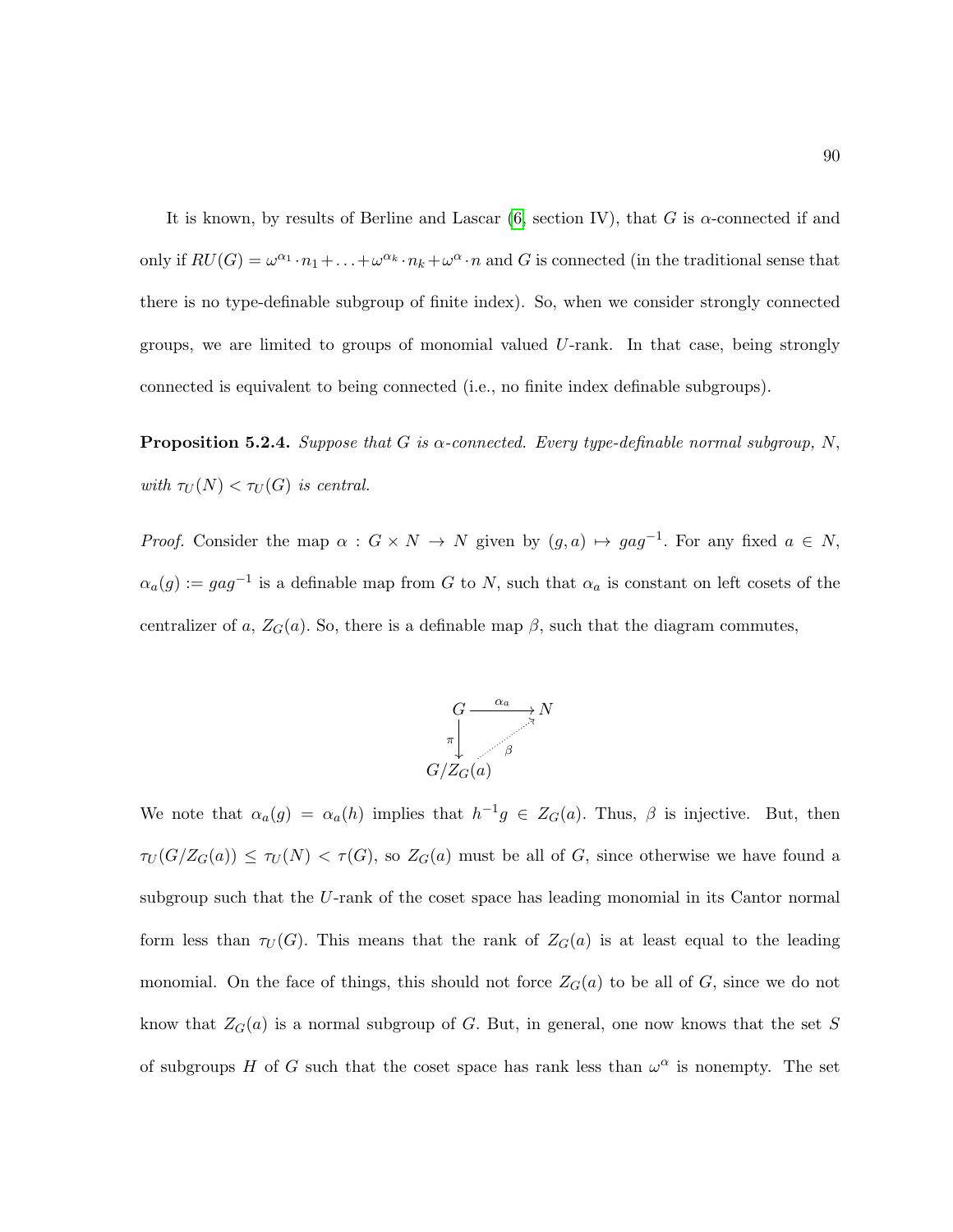S is closed under intersections and the minimal element will be a type-definable characteristic (so normal) subgroup of G which shows that G is not  $\alpha$ -connected. So, it must be that  $G =$  $\Box$  $Z_G(a)$ .

<span id="page-102-0"></span>**Proposition 5.2.5.** The image of a strongly connected group under a definable homomorphism is strongly connected or trivial.

Proof. Suppose that the image is nontrivial and not strongly connected. Then taking the inverse image of the definable subgroup of the image which shows non-strong connectedness would show the non-strong connectedness of G itself.  $\Box$ 

## 5.3 Isogeny

We remind the reader that we are working within a monster model of a superstable theory. As usual, all of the groups and maps between them are (type-)definable (perhaps with parameters) in the monster model. The notion of strongly connected (or  $\alpha$ -connected - recall we assume that the Lascar rank of G has  $\omega^{\alpha}$  appearing as the leading term in its Cantor normal form) plays the role that connected plays in algebraic groups. Almost simple plays the role of quasi simple. Now we define isogeny in this setting.

**Definition 5.3.1.** Suppose that G and H are  $\alpha$ -connected. Then a definable group homomorphism  $\phi: G \to H$  is an isogeny if  $\phi$  is surjective and  $\tau_U(Ker\phi) < \tau_U(G)$ . We say that  $H_1$  and  $H_2$  are isogenous if there are  $\phi_i: G \to H_i$  which are isogenies.

We are not generally dealing with definability problems in this paper, so even if we do not explicitly say so, groups and homomorphisms are assumed to be type-definable.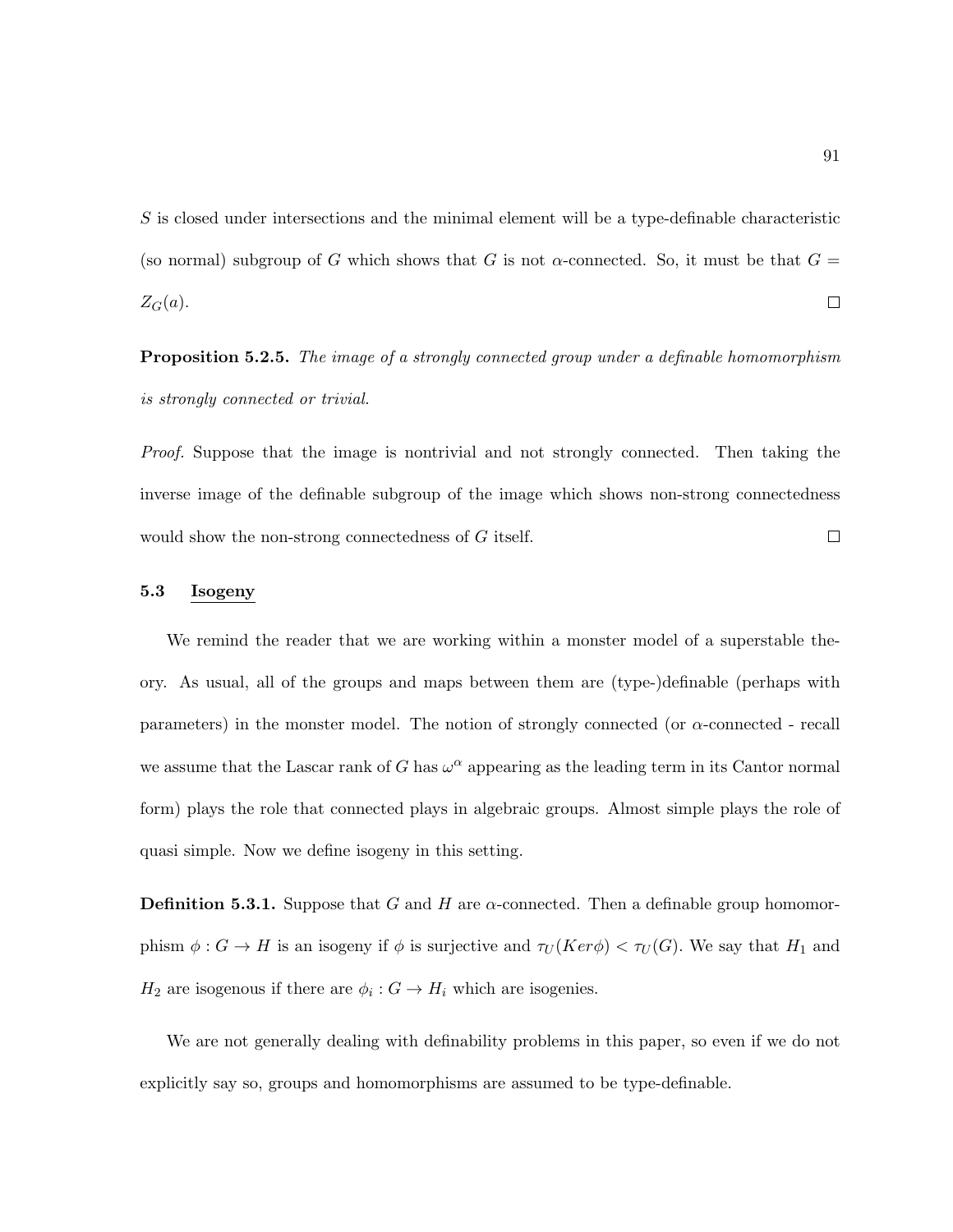<span id="page-103-0"></span>**Proposition 5.3.2.** Let  $G_1$  and  $G_2$  be  $\alpha$ -connected subgroups. The following are equivalent:

1. There is an  $\alpha$ -connected group H and isogenies  $\phi_i : H \to G_i$ :



2. There is an  $\alpha$ -connected group K and isogenies  $\psi_i : G_i \to K$ :



*Proof.* Let H and  $\phi_i$  be as in condition 1). Let  $H_1 = \phi_1(ker\phi_2)$  and  $H_2 = \phi_2(ker\phi_1)$ . Then  $H_1 = \phi_1(ker\phi_1ker\phi_2)$ , and  $H_2 = \phi_2(ker\phi_1ker\phi_2)$ . Then

$$
G_1/H_1 = \phi_1(H)/\phi_1(ker\phi_2) = \phi_1(H)/\phi_1(ker\phi_1ker\phi_2) = H/(ker\phi_1ker\phi_2).
$$

$$
G_2/H_2 = \phi_2(H)/\phi_2(ker(\phi_2)) = \phi_2(H)/\phi_2(ker\phi_1ker\phi_2) = H/(ker\phi_1ker\phi_2).
$$

So, let  $K = H/(ker \phi_1 ker \phi_2)$ . K, being the image of an  $\alpha$ -connected group H is  $\alpha$ -connected. Further,  $\tau_U(ker\phi_i) < \alpha$ , so  $\tau_U(ker\phi_1ker\phi_2) < \alpha$ . But, then letting  $\psi_i$  be the projection map  $G_i \to G_i/H_i = K$ , we have shown that  $\psi_i$  is an isogeny.

Now, assume condition 2). We let  $G = \{(g_1, g_2) \in G_1 \times G_2 | \psi_1(g_1) = \psi_2(g_2)\}\.$  Then there are natural surjective projections  $\phi_i: G \to G_i$ . But, then we see that  $\tau_U(G) \geq \tau_U(G_i)$ . As the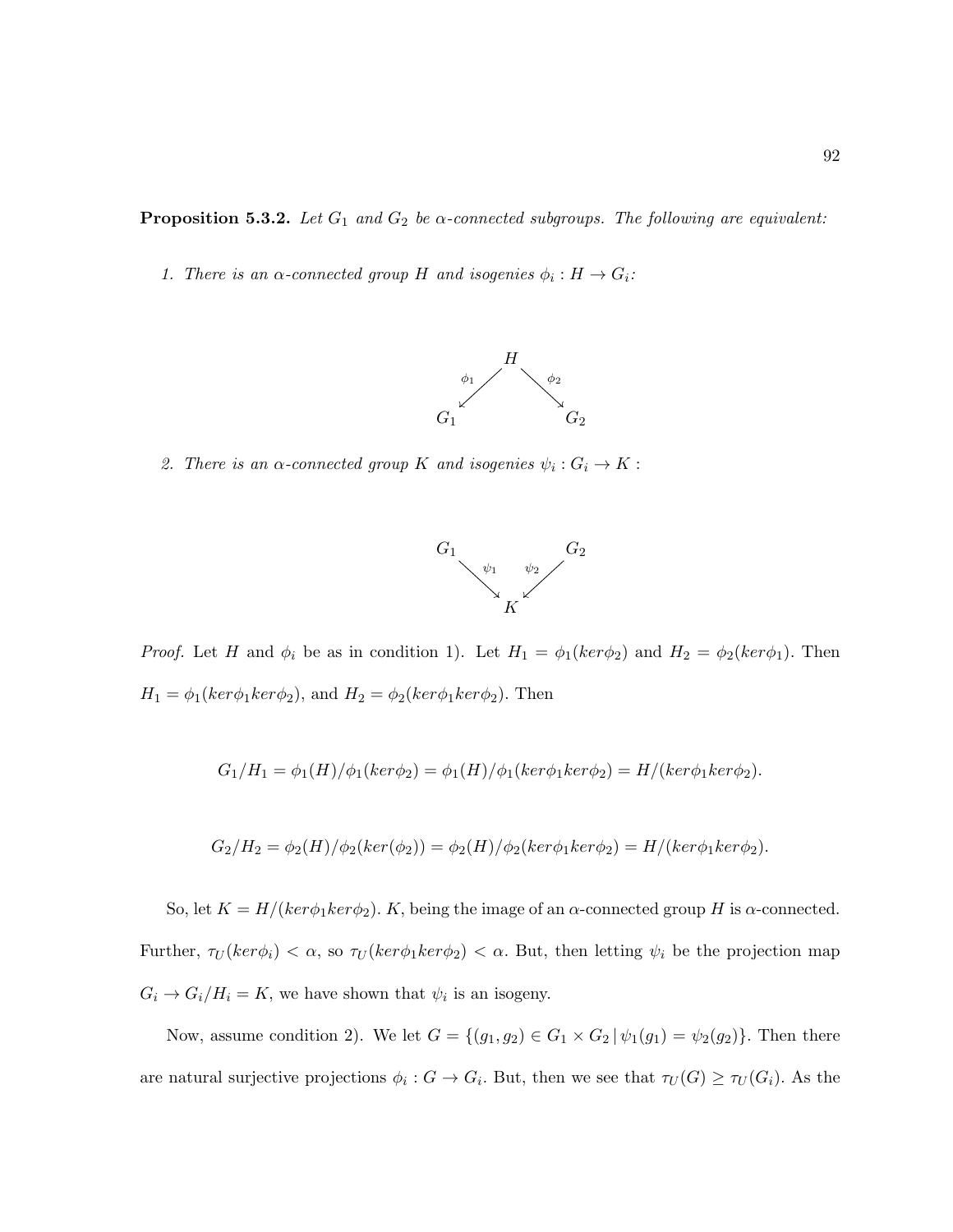kernel of the projection maps,  $\phi_i$ , are contained in  $ker \psi_1 \times ker \psi_2$ , the Lascar rank of the kernels of the maps is less than  $\omega^{\alpha}$ , since both of the groups in the product are (by virtue of  $\psi_i$  being  $\Box$ an isogeny). So,  $\phi_i$  is an isogeny.

**Proposition 5.3.3.** Isogeny is an equivalence relation on the strongly connected type-definable groups. Let  $G$  and  $K$  be type-definable, strongly connected, isogenous groups. Then,

- 1. There is a bijection, r, between the type-definable strongly connected subgroups  $G_1 \leq G$ with  $\tau_U(G_1) = \tau_U(G)$  and those  $K_1 \leq K$  with  $\tau_U(K_1) = \tau_U(K)$ .
- 2. Let  $G_1, G_2 \leq G$  and  $K_1, K_2 \leq K$  be strongly connected. Suppose that  $r(G_1) = K_1$  and  $r(G_2) = K_2.$

 $G_1 \leq G_2$  if and only if  $K_1 \leq K_2$ .

- $G_1 \triangleleft G_2$  if and only if  $K_1 \triangleleft K_2$ .
- 3. Let  $G_1, G_2, K_1, K_2$  be as in 2). If  $G_1 \triangleleft G_2$ , then  $\tau_U(G_2/G_1) = \alpha$ ,  $G_2/G_1$  is strongly connected, and  $G_2/G_1$  is isogenous to  $K_2/K_1$ .
- 4. Products of isogenous groups are isogenous.

*Proof.* Reflexivity and symmetry of the isogeny relation are clear. Now, Suppose that  $H_1$  is isogenous to  $H_2$  and  $H_2$  is isogenous to  $H_3$ . Then, we have a diagram of isogenies with  $\alpha$ connected  $K_1$  and  $K_2$ :

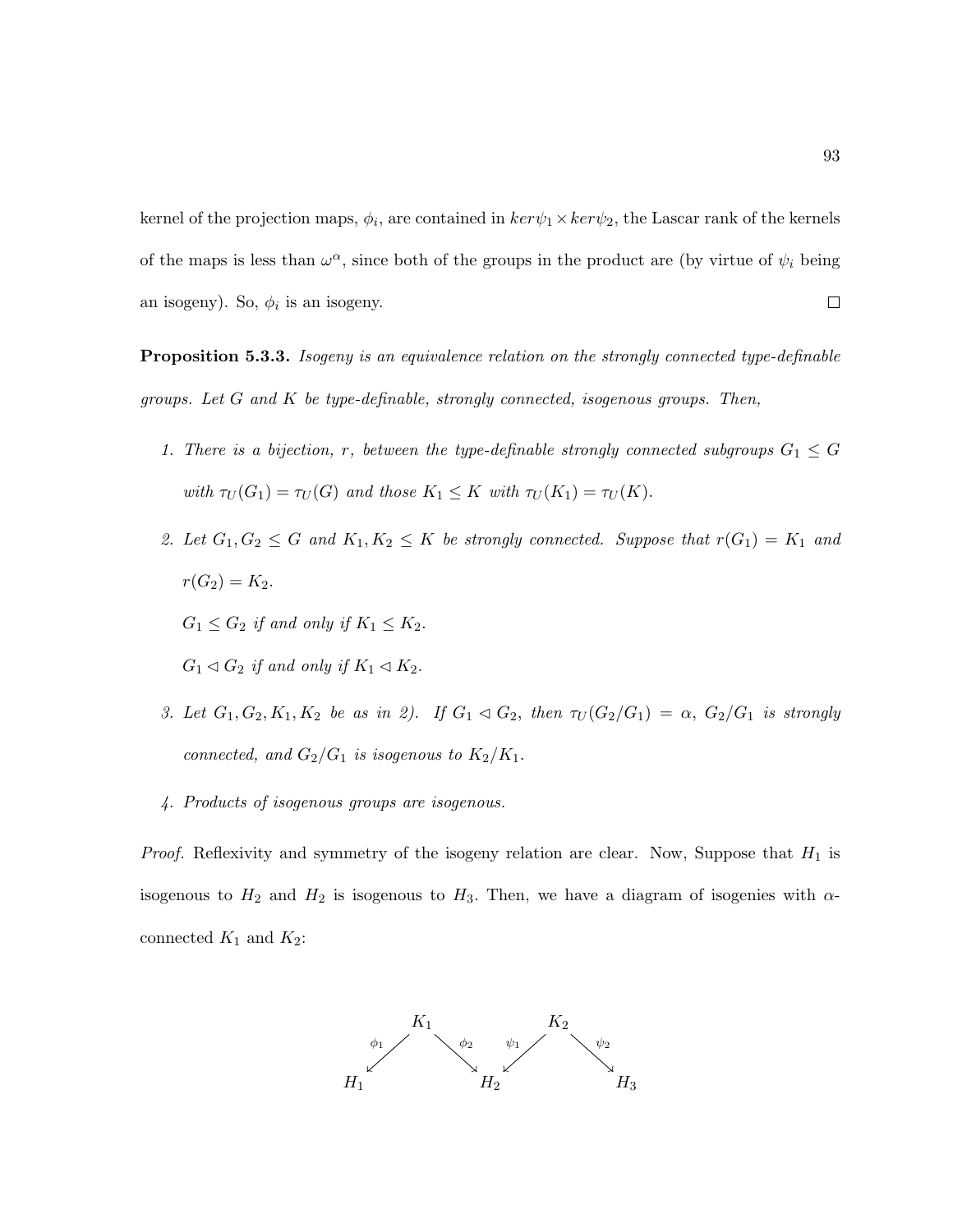But, by [5.3.2,](#page-103-0) we get the following diagram, with isogenies and  $\alpha$ -connected L :



For  $H_1$  to be isogenous to  $H_3$ , we would require that  $\phi_1 \circ \pi_1$  and  $\psi_2 \circ \pi_2$  are isogenies. Surjectivity is obvious. We check that the kernel of either of the compositions is of  $U$ -rank less than  $\omega^{\alpha}$ . The fiber of  $\pi_1$  over any point of  $K_1$  is a coset of the kernel of  $\pi_1$ . Therefore, by the Lascar inequality, the kernel of the map  $\phi_1 \circ \pi_1$  is bounded above by  $RU(a) \oplus RU(ker(\pi_1)),$ where a is an element of the kernel of  $\phi_1$ . Of course, this implies that  $RU(a) < \omega^{\alpha}$ . So,  $\tau_U(ker(\phi_1 \circ \pi_1)) < \alpha$ . Then, by a symmetric argument on  $\psi_2 \circ \pi_2$ , both maps are isogenies. Now we prove item one of the proposition. Suppose that we have the following diagram:



Then we claim there is a bijection between the sets of  $\alpha$ -connected subgroups  $G_1 \leq G$  and  $K_1 \leq K$  with  $\tau_U(G_1) = \tau_U(G) = \tau_U(K_1) = \tau_U(K)$ . We will now set up a correspondence between these two types of subgroups. Let  $r(G_1) = K_1$  if there is a type-definable  $\alpha$ -connected subgroup  $H_1 \leq H$  with  $\phi_G(H_1) = G_1$ . To show that the map r is well-defined and bijective, by the symmetry of the situation for  $G$  and  $K$ , it suffices to show that there is a unique choice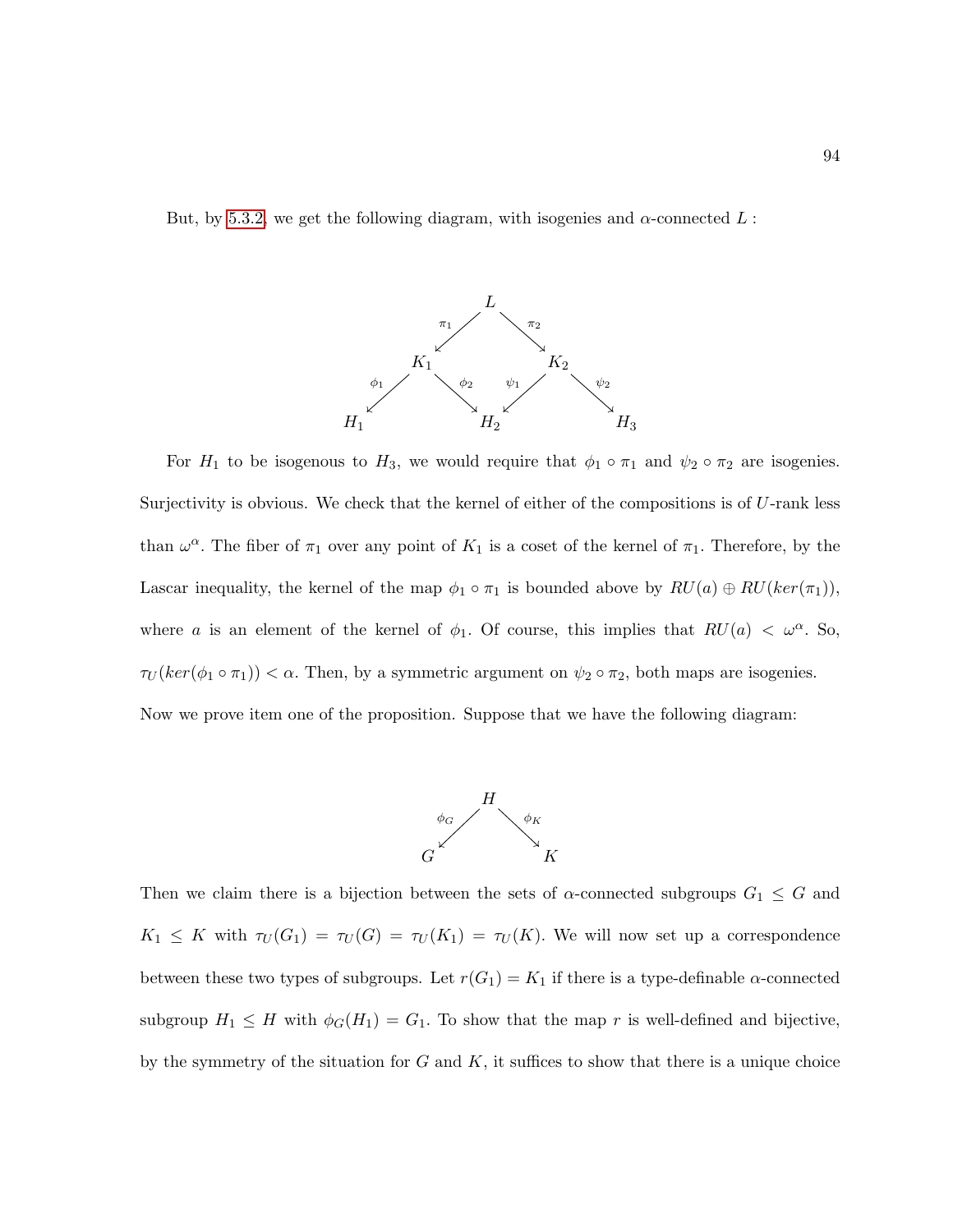of  $\alpha$ -connected subgroup  $H_1 \leq H$  with  $\phi_G(H_1) = G_1$  and that  $\phi_G(H_1)$  is a strongly connected subgroup of G. The second part follows from Proposition [5.2.5.](#page-102-0) For the first part, there is one natural candidate, namely, the  $\alpha$ -connected component of the inverse image of  $G_1$ , which we will denote  $\phi_G^{-1}$  $_G^{-1}(G_1)^{(\alpha)}$ . Certainly, by the Lascar inequality and the fact that  $\tau_U(ker\phi_G) < \alpha$ , we know that  $\tau(\phi_G^{-1})$  $_G^{-1}(G_1)$  =  $\alpha$ . So, at least  $\phi_G^{-1}$  $_G^{-1}(G_1)^{(\alpha)}$  is a type-definable group which is  $\alpha$ connected and of suitable rank. We claim that  $\phi_G(\phi_G^{-1})$  $_G^{-1}(G_1)^{(\alpha)}$  =  $G_1$ . Of course, the image is contained in  $G_1$ . Suppose that  $RU(G_1) = \omega^{\alpha} \cdot n$ . Then  $RU(\phi^{-1}(G_1)) = \omega^{\alpha} \cdot n$ . That the Lascar rank of the inverse image is at least this big is trivial. That it is at most this big follows from the Lascar inequality and the fact that  $RU(ker\phi_G \cap \phi_G^{-1})$  $_G^{-1}(G_1)$ )  $\leq$   $RU(ker\phi_G)$   $\lt \omega^\alpha$ . So, the image of  $\phi^{-1}_C$  $G^{(G)}(G_1)^{(\alpha)}$  is a strongly connected subgroup of  $G_1$  of the same leading monomial U-rank. This implies that the image is  $G_1$ . Now, we claim that there is no other choice of  $H_1$ . If there was, it would have to be a proper type-definable subgroup of  $\phi_G^{-1}$  $_G^{-1}(G_1)^{(\alpha)}$ . But, we know that all such subgroups have leading monomial U-rank less than  $\phi_G^{-1}$  $_G^{-1}(G_1)^{(\alpha)}$  by virtue of  $\alpha$ -connectedness. Of course, then the image of such a group can not be all of  $G_1$ , simply by virtue of rank. The correspondence is bijective, since the image of a  $\alpha$ -connected subgroup  $H_1$ under  $\phi_G$  is an  $\alpha$ -connected [5.2.5](#page-102-0) subgroup  $G_1$  of G with the same U-rank.

Now we move on to item two. All of the subgroups in the following paragraph are  $\alpha$ connected. Suppose that  $r(G_1) = K_1$  and  $r(G_2) = K_2$ . Now suppose that  $G_1 \leq G_2$ . Then  $\phi_G^{-1}$  $_G^{-1}(G_1)^{(\alpha)} \leq \phi_G^{-1}$  $_G^{-1}(G_2)^{(\alpha)}$ , because  $\alpha$ -connected subgroups of  $\phi_G^{-1}$  $_{G}^{-1}(G_2)$  must be contained in the  $\alpha$ -connected component.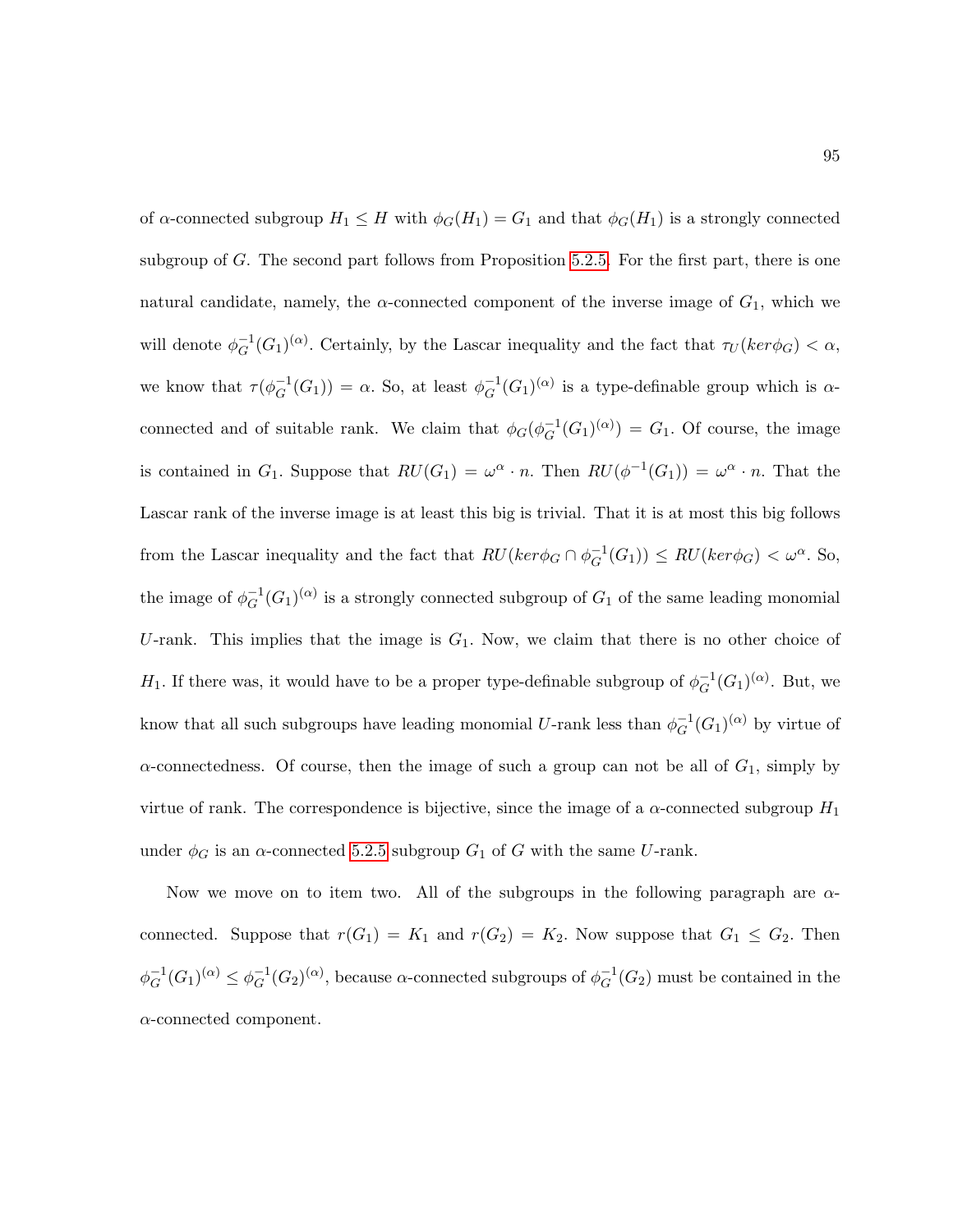Of course, this implies that  $K_1 = \phi_K(\phi_G^{-1})$  $_G^{-1}(G_1)^{(\alpha)}) \leq \phi_K(\phi_G^{-1})$  $_G^{-1}(G_2)^{(\alpha)}$  =  $K_2$ . Now we assume that  $G_1 \lhd G_2$ . Then  $\phi_G^{-1}$  $_G^{-1}(G_1) \lhd \phi_G^{-1}$  $_G^{-1}(G_2)$ . Since the  $\alpha$ -connected component of a group is definably characteristic,  $\phi_G^{-1}$  $_G^{-1}(G_1)^{(\alpha)} \lhd \phi_G^{-1}$  $_G^{-1}(G_2)$ . So,  $\phi_G^{-1}$  $_G^{-1}(G_1)^{(\alpha)} \lhd \phi_G^{-1}$  $_G^{-1}(G_2)^{(\alpha)}$ . But, then  $K_1 =$  $\phi_K(\phi_G^{-1})$  $_G^{-1}(G_1)^{(\alpha)}) \lhd \phi_K(\phi_G^{-1})$  $_G^{-1}(G_2)^{(\alpha)}$  = K<sub>2</sub>.

Now we prove the third item. The maps induced by  $\phi_G$  and  $\phi_K$  on the quotient  $H_2/H_1$  are isogenies, since they are surjective onto their image, their kernels of the maps are quotients of the kernels of an isogenies, and  $\tau_U(H_2/H_1) = \tau_U(H)$  and  $\tau_U(G_2/G_1) = \tau_U(G)$ .

For the final item, first note that products of  $\alpha$ -connected groups are  $\alpha$ -connected. Products of isogenous groups are isogenous, because taking a product of the isogeny maps gives an isogeny map (surjectivity is clear and the U-rank of the kernel is bounded by the Cantor sum of the U-rank of the kernels in the product).  $\Box$ 

Remark 5.3.4. For more details on the following brief remarks, see [\(66\)](#page-219-0). In superstable theories, all types are coordinatized by regular types. One often considers the equivalence relation of nonorthogonality of the regular types. The strongly connected groups considered here have generics which are a product of regular types, each nonorthogonal to a type of rank  $\omega^{\alpha}$ . The equivalence relation of nonorthogonality is much coarser than isogeny. The isogeny relation on almost simple groups is finer, and takes into account the group theoretic properties of the definable group in ways which nonorthogonality does not.

Let G be a (non-commutative) quasi-simple algebraic group. In algebraically closed fields, the nonorthogonality relation is rather trivial, since any two positive rank types are nonorthogonal. The isogeny relation is nontrivial, and it matches the classical definition. Even in settings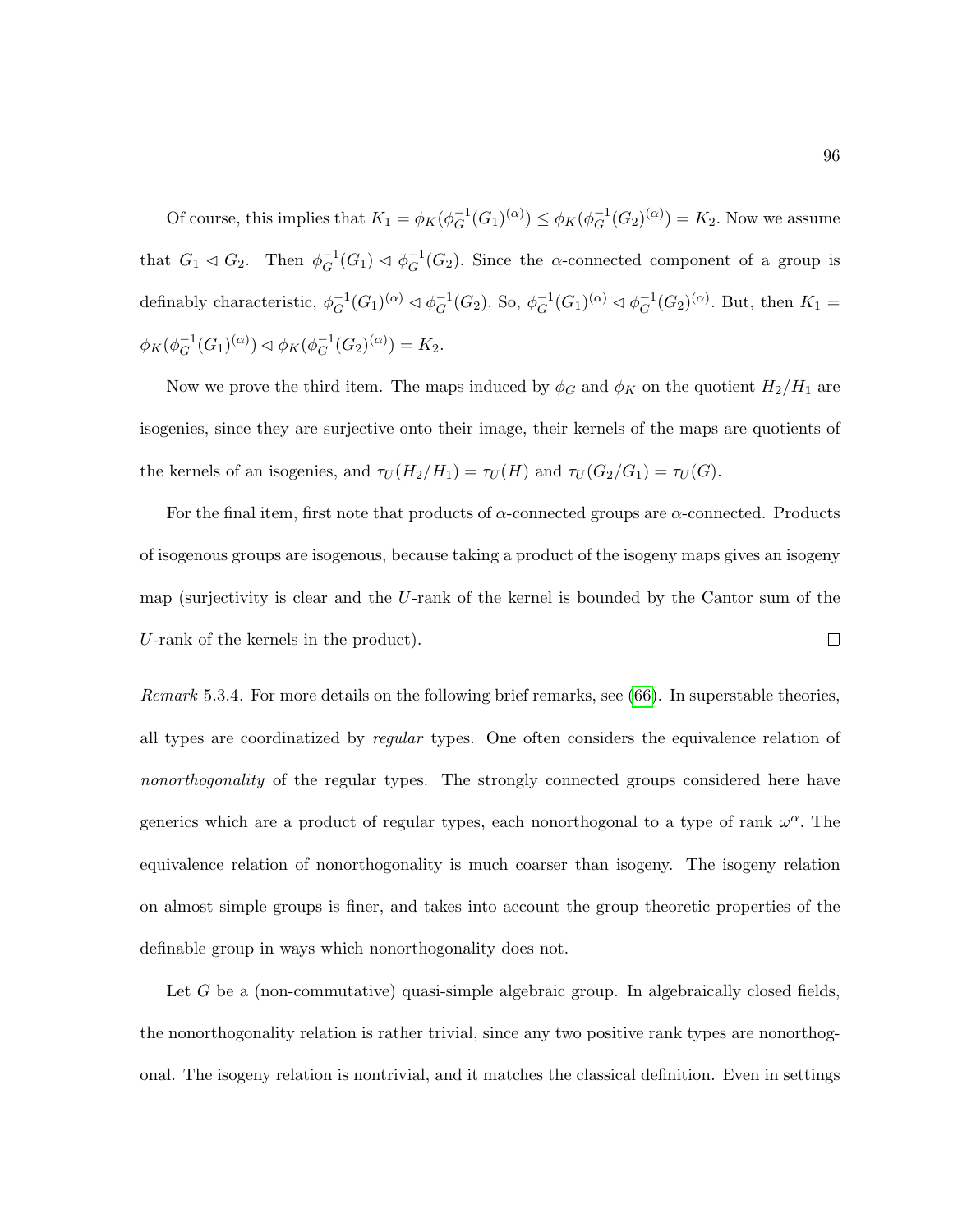in which the nonorthogonality relation is highly nontrivial (for instance differentially closed fields), the isogeny relation is finer. Of course, almost simplicity is not a sufficient condition for a connected group to have regular generic type. In the setting of differential algebraic groups, is it necessary?

<span id="page-108-0"></span>**Lemma 5.3.5.** Let G be a strongly connected and non-commutative group. Then  $\tau_U([G,G])$  $\tau_U(G)$ .

*Proof.* Let  $H := [G, G]$ . Implicit in the lemma is the fact that H is type-definable. This follows from  $\alpha$ -indecomposability theorem of [\(6\)](#page-214-0). In fact, if G is actually definable, then so is the commutator subgroup. Suppose  $\tau_U(H) < \tau_U(G)$ , then  $H \leq Z(G)$  by [5.2.4.](#page-101-0) Choose  $a \in G \backslash Z(G)$ , and define

$$
c_a: G \to G
$$

$$
x \mapsto axa^{-1}x^{-1}.
$$

Since  $H \leq Z(G)$ ,  $c_a$  is a definable homomorphism from G to H. So, the kernel of the map is a subgroup of G with the property that  $RU(Ker(c_a)) \oplus RU(H) \geq RU(G)$  by the Lascar inequality. As  $\tau_U(H) < \tau_U(G)$ , this implies that  $RU(Ker(c_a)) \geq \omega^{\alpha} n$ . This is impossible since G is  $\alpha$ -connected where  $RU(G) = \omega^{\alpha} \cdot n$ .  $\Box$ 

Remark 5.3.6. Even in the case that  $[G, G]$  (or another normal abstract subgroup) is not definable, one can consider the smallest type-definable subgroup,  $H$ , containing the  $[G, G]$ . One can still show H is normal. It appears that Cassidy and Singer  $(16)$  need this fact for their lemma 2.24, since they did not know until [\(21\)](#page-215-1) that the commutator subgroup is definable). I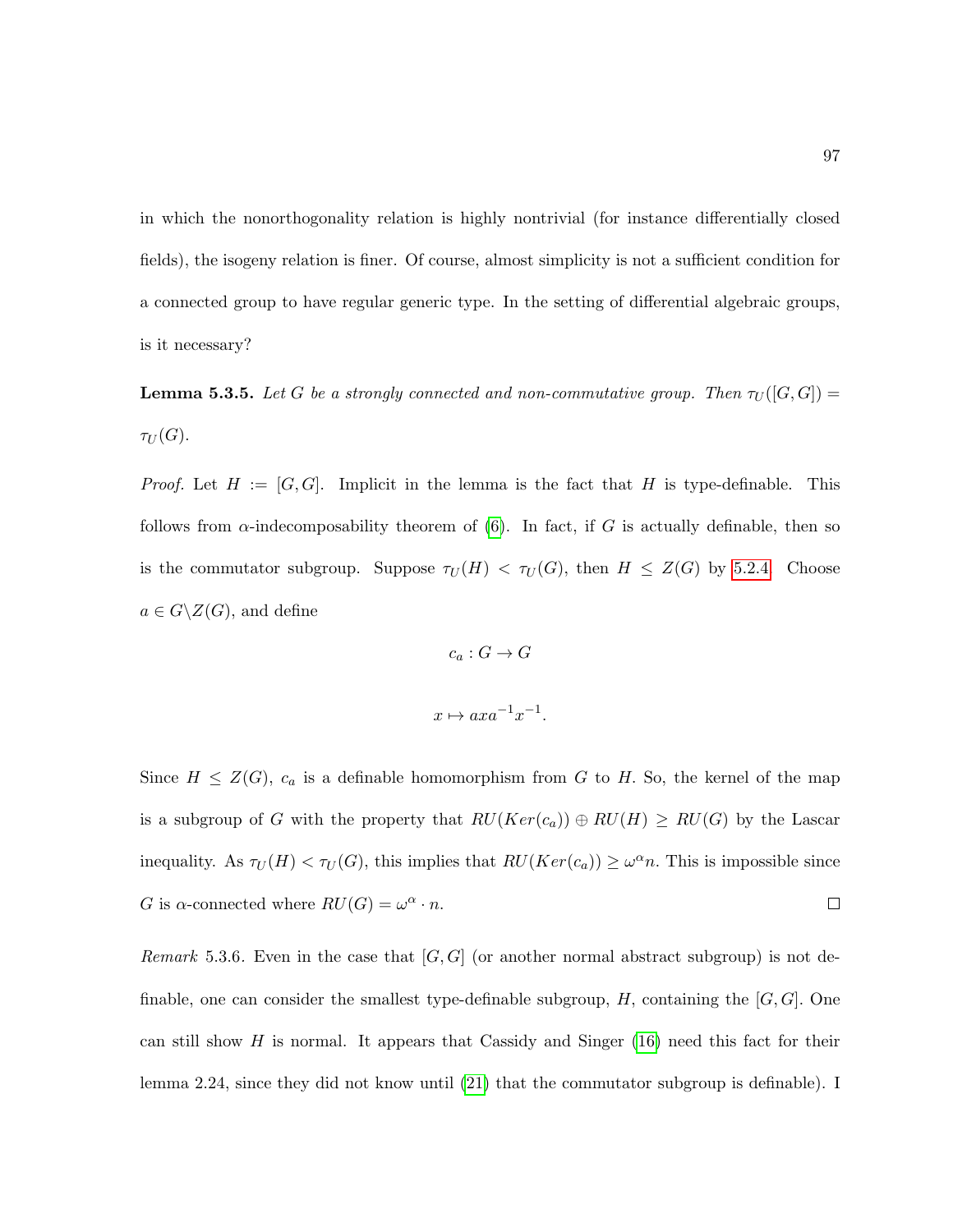will offer a proof. Take  $A \triangleleft G$  where there are no definability conditions on A. Then, let H be the smallest definable subgroup containing A (differentially closed fields are  $\omega$ -stable, so we have the descending chain condition on definable groups). Now, consider a  $G$ -conjugate  $H<sup>g</sup>$  of H. Since A is normal,  $H<sup>g</sup>$  is still a definable subgroup containing A. So,  $H \cap H<sup>g</sup>$  is a definable subgroup containing A. By the minimality of  $H, H = H<sup>g</sup>$ . Thus,  $H \lhd G$ .

**Proposition 5.3.7.** Let G and H be isogenous  $\alpha$ -connected groups. Both are almost simple or neither is. Both are commutative or neither is.

*Proof.* We have the following diagram, since  $G$  and  $H$  are isogenous,



G commutative implies K is commutative. Let  $H_1 = [H, H]$ . We know that  $\tau_U(H_1) = \tau_U(H)$ by [5.3.5.](#page-108-0) But,  $\tau_U(ker\phi_H) < \tau_U(H_1)$ , so the image is nontrivial. On the other hand,  $\phi_H(H_1) \subseteq$  $[K, K] = \{e\}$ , a contradiction.  $\Box$ 

The main reason for the notion of isogenous in this paper is to utilize it to prove uniqueness results of the form "up to isogeny" similar to the case of algebraic groups or differential algebraic groups. In particular, we will start, in the next section with a theorem similar to Baudisch's Jordan-Hölder style decomposition based on Berline-Lascar analysis of superstable groups.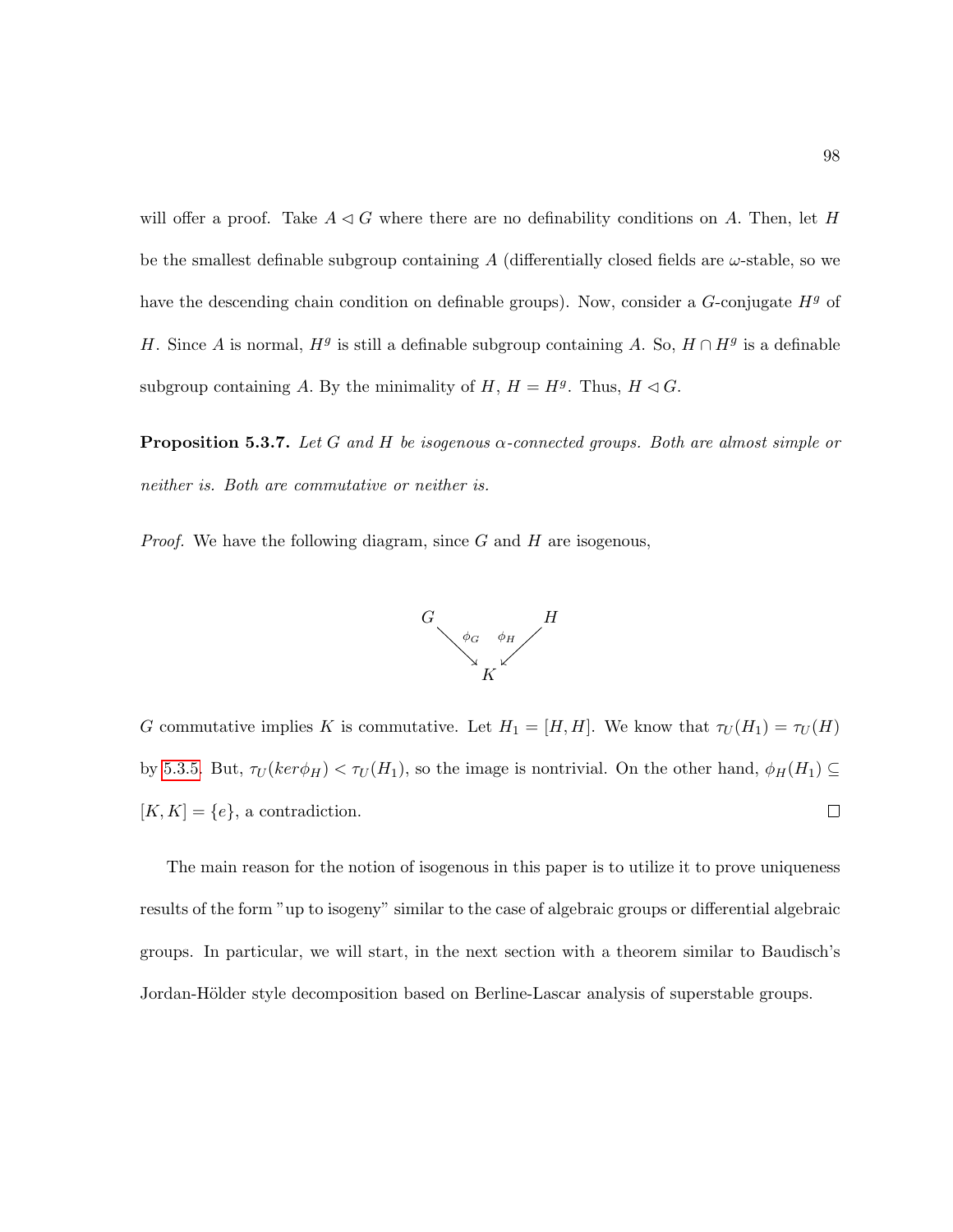### 5.4 Jordan-Hölder Theorem

The proof of the following theorem follows the proof of the Jordan-Hölder theorem in the case of partial differential fields due to Cassidy and Singer. We should mention that though Lascar rank is *not* the same as the notions of dimension that Cassidy and Singer use, it shares enough of the same properties to make the proofs work similarly after the correct translation of the statements is known.

**Theorem 5.4.1.** Let G be an  $\alpha$ -connected superstable group. Then there exists a normal sequence

$$
1 = G_r \lhd G_{r-1} \lhd \ldots \lhd G_1 \lhd G_0 = G.
$$

*For each*  $i \in \{0, ..., r - 1\}$ :

- 1.  $G_i$  is strongly connected and  $\tau_U(G_i) = \tau_U(G)$ .
- 2.  $RU(G_i) > RU(G_{i+1})$ .
- 3.  $G_i/G_{i+1}$  is almost simple and  $\tau_U(G_i/G_{i+1}) = \tau_U(G)$ .  $RU(G_i/G_{i+1}) = \omega^{\alpha} \cdot (n-m)$ , where  $RU(G_i) = \omega^{\alpha} \cdot n$  and  $RU(G_{i+1}) = \omega^{\alpha} \cdot m$ .

| ۰.<br>× |   |
|---------|---|
| ٠.      | ٠ |
| e.      |   |

$$
1 = H_s \lhd H_{s-1} \lhd \ldots \lhd H_1 \lhd H_0 = G
$$

is another sequence which satisfies the above properties, then the sequences must be of the same length  $(r = s)$ . There is a permutation (call it  $\sigma$ ) of the indices so that the quotients are isogenous. That is,  $G_{\sigma(i)}/G_{\sigma(i)+1}$  is isogenous to  $H_i/H_{i+1}$ .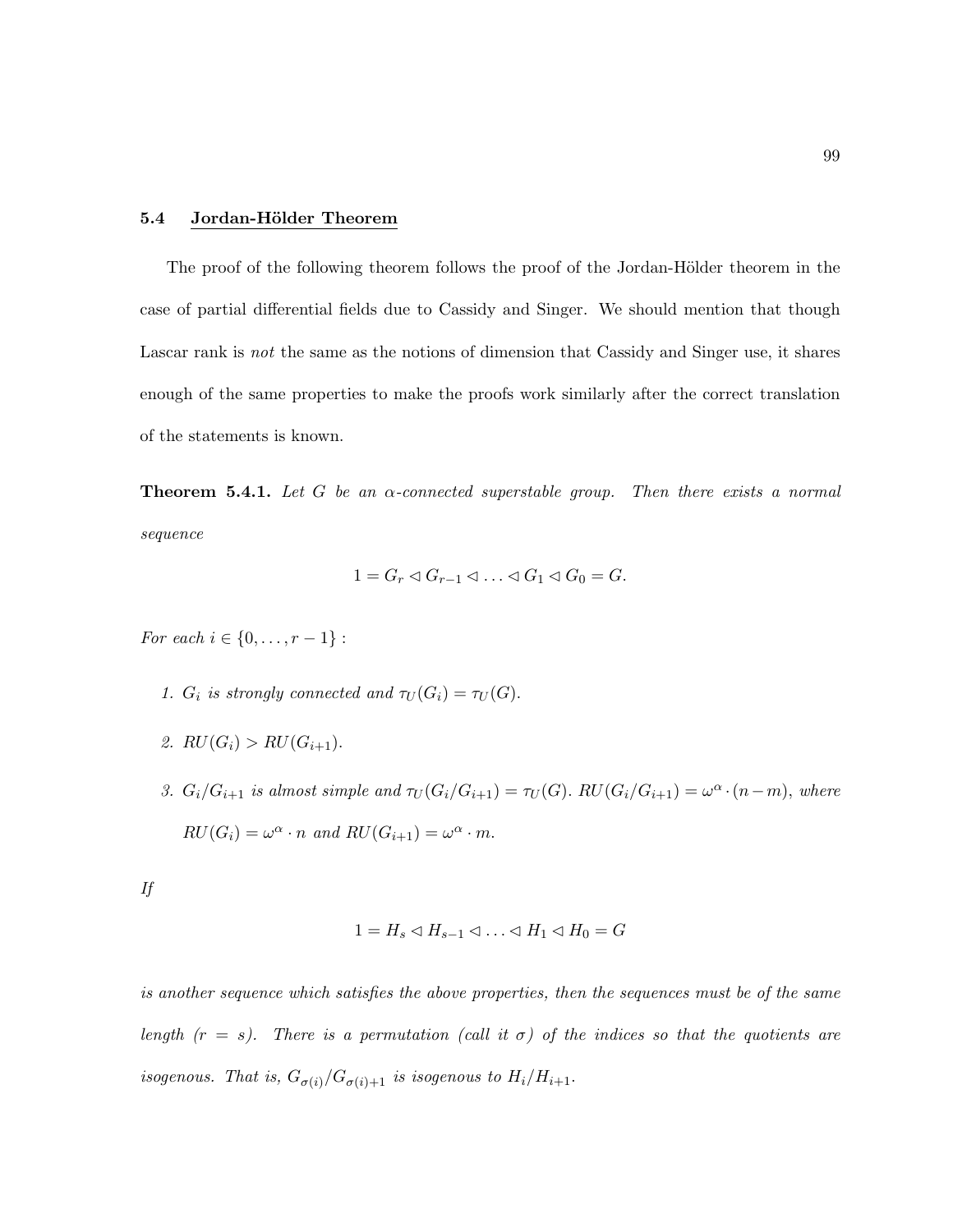Proof. If G is already almost simple, then there is nothing to do. If this is not the case, then there is a nonempty collection of proper, type-definable, normal subgroups  $H$  of  $G$  with  $\tau_U(G) = \tau_U(H)$ . Pick any such H so that if  $RU(H) = \omega^{\alpha} \cdot n_0 + \beta$ , then there is no other  $H_1$ in the collection so that  $RU(H) = \omega^{\alpha} \cdot n_1 + \beta_1$ , where  $n_1 > n_0$ . We let  $G_1$  be the  $\alpha$  connected component of  $H, G_1 = H^{(\alpha)}$ .  $G_1$  is a definably characteristic subgroup of  $H \triangleleft G$ , so  $G_1 \triangleleft G$ . Since the Cantor sum on ordinals is equal to the sum when the ordinals in question are monomials of the same "degree",  $RU(G/G_1) = \omega^{\alpha} \cdot (n-m)$ , where  $RU(G) = \omega^{\alpha} \cdot n$  and  $RU(G_1) = \omega^{\alpha} \cdot m$ . Suppose that the quotient  $G/G_1$  is not almost simple. Then, there is a proper, type-definable, normal subgroup  $H_1 \triangleleft G/G_1$  with  $\tau_U(G) = \tau_U(G/G_1) = \tau_U(H_1)$ . But, then the preimage of  $H_1$  under the quotient map is a subgroup of G which violates the maximality condition with which H was chosen, namely, the leading monomial of the Lascar rank of the preimage of  $H_1$ is larger than that of  $H$ . So, the quotient is almost simple. Continuing in this way, we can find  $G_2, G_3, \ldots$  having the properties prescribed in the statement of the theorem.

The proof of uniqueness proceeds in a similar manner to the proof of Cassidy-Singer decomposition in the differential field context. In turn, that proof follows the one in [\(43,](#page-217-0) chapter 1, section 3). So, suppose we have two sequences as above  $\langle G_i \rangle_{i \leq r}$  and  $\langle H_j \rangle_{j \leq s}$ . For each pair  $(i, j)$  with  $i < r$  and  $j < s$ , we define:

$$
G_{i,j} := G_{i+1}(H_j \cap G_i).
$$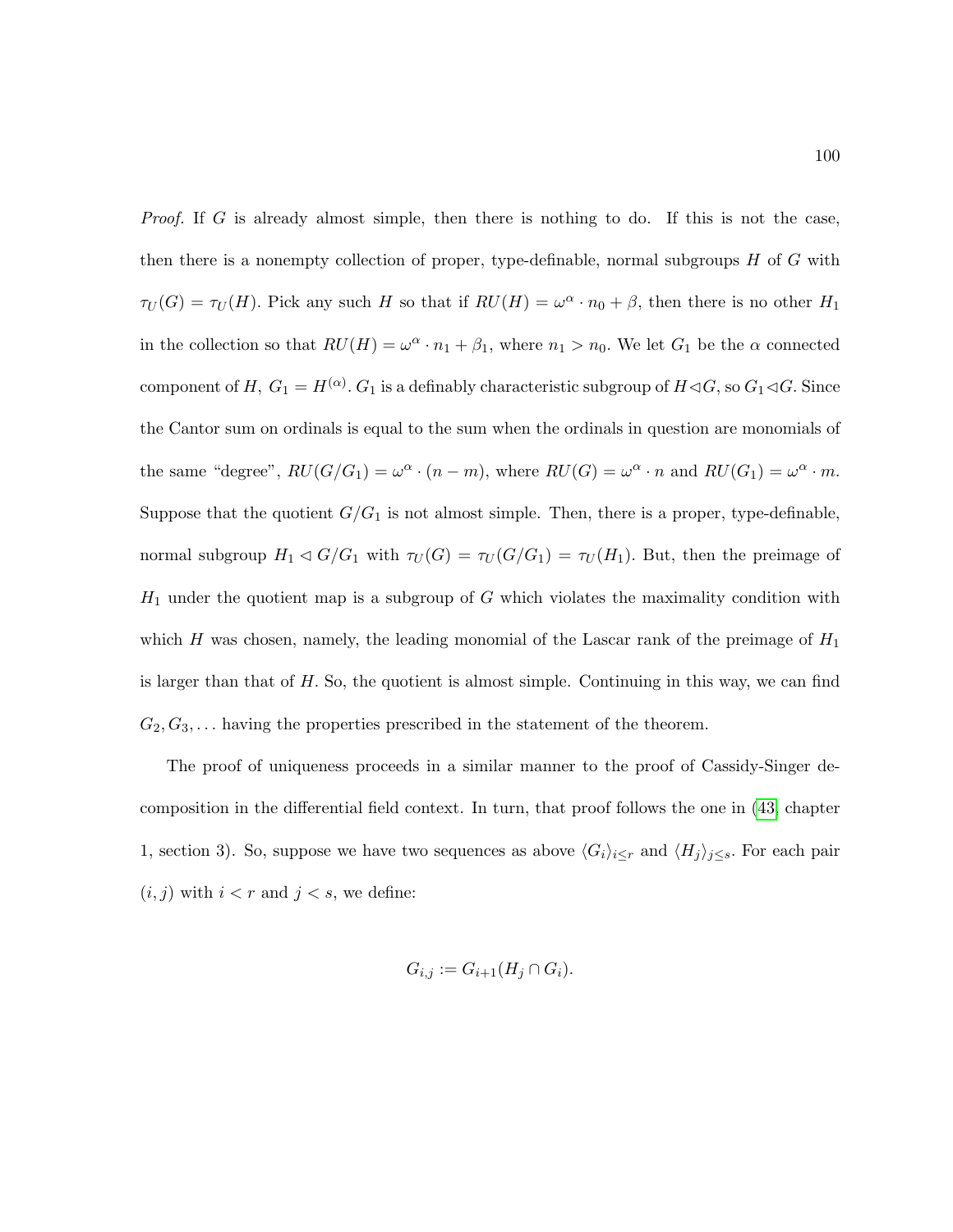Notation:

$$
G_{i,s} := G_{i+1,0}
$$

Then,

$$
1 \triangleleft G_{r-1,s-1} \triangleleft G_{r-1,s-2} \triangleleft \ldots \triangleleft G_{r-1} \triangleleft G_{r-2,s-1} \triangleleft \ldots G_1 \triangleleft G_{0,s-1} \triangleleft \ldots G_{0,0} = G.
$$

Of course, one can apply the definition in the opposite way as well, so get a refinement of  $\langle H_j \rangle$ ,

$$
H_{j,i} = H_{j+1}(G_i \cap H_j).
$$

By 3.3 from Lang's algebra,  $G_{i,j}/G_{i,j+1}$  is isomorphic to  $H_{j,i}/H_{j,i+1}$ . Further, the isomorphism is definable.

**Claim 5.4.2.** For and  $i = 0 \ldots r - 1$ , there is precisely one j so that  $\tau_U(G_{i,j}/G_{i,j+1}) = \tau_U(G)$ . Further, for this specific value of j, we have that  $G_{i,j}/G_{i,j+1}$  is isogenous to  $G_i/G_{i+1}$ .

Assume that we have established the claim. Then, since the symmetric statement holds for the  $H_{j,i}$  we know that  $r = s$  and the theorem follows.

Now we prove the claim. By the Lascar inequality,

$$
RU(G_{i+1}) + \sum_{j=s-1}^{0} RU(G_{i,j}/G_{i,j+1}) \leq RU(G_i) \leq RU(G_{i+1}) \oplus \bigoplus_{j=s-1}^{0} RU(G_{i,j}/G_{i,j+1})
$$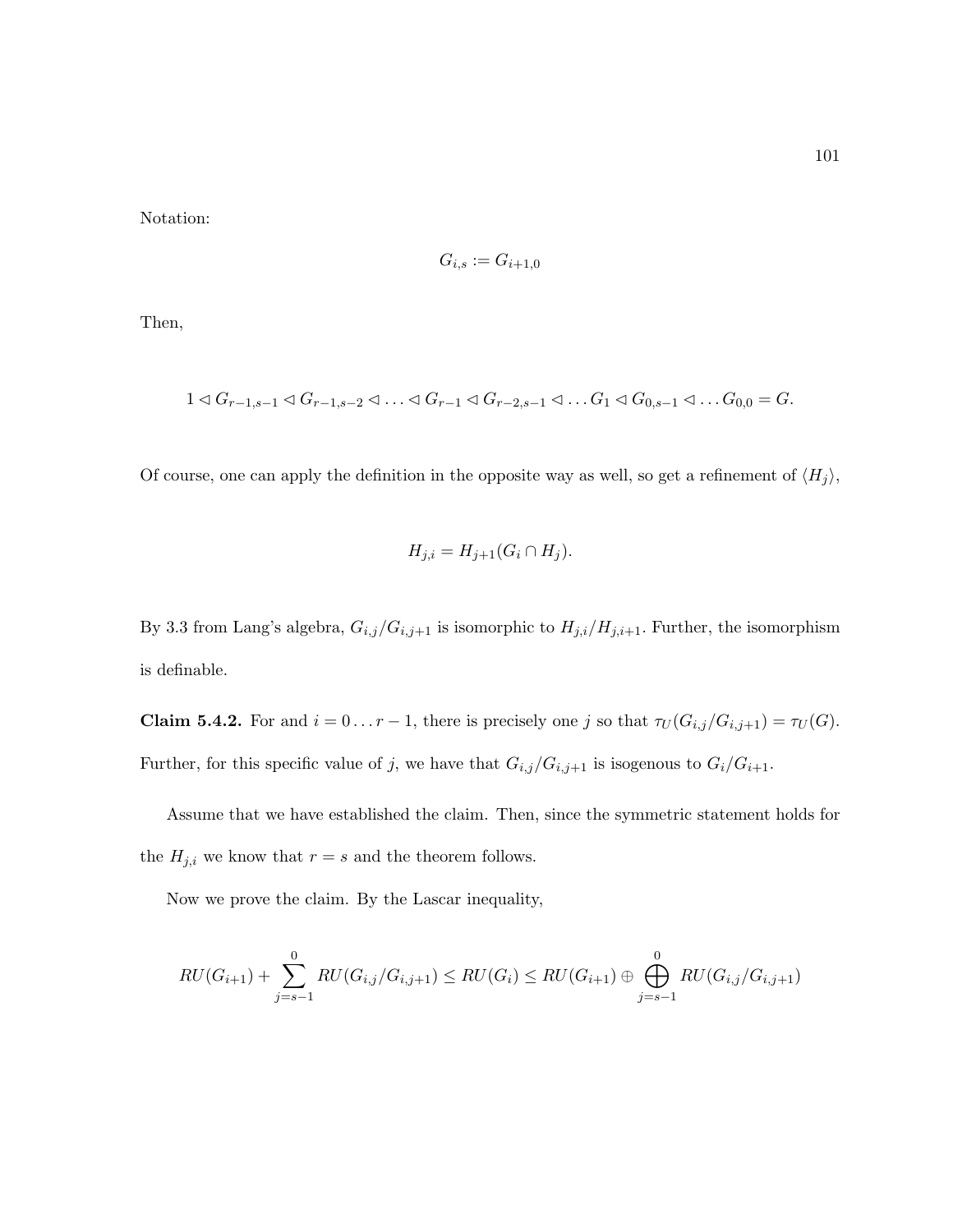So, for some  $j$ ,

$$
\tau_U(G_{i,j}/G_{i,j+1})=\alpha.
$$

Now, let  $j$  be minimal so that the condition holds.

$$
\tau_U(G) = \tau_U(G_{i,j}/G_{i,j+1}) \leq \tau_U(G_{i,j}/G_{i+1}) \leq \tau_U(G_i/G_{i+1}) = \tau_U(G).
$$

Then note that for each  $k < j$ ,

$$
\tau_U(G_{i,j}/G_{i+1}) \le \tau_U(G_{i,k}/G_{i+1}) \le \tau_U(G_i/G_{i+1}).
$$

Thus, for all  $k < j$ ,  $\tau_U(G_{i,k}/G_{i+1}) = \tau_U(G)$ . We also know that  $\tau_U(G_{i,k}/G_{i,k+1}) < \alpha$ . Since  $G_i/G_{i+1}$  is almost simple, all of this forces  $G_{i,0} = G_i = G_{i,1}$ . Continuing in the same way, we can see

$$
G_{i,0}=\ldots=G_{i,j}.
$$

We have the canonical projection map

$$
G_i/G_{i+1} \to G_{i,j}/G_{i,j+1}.
$$

The kernel is a proper normal subgroup of an almost simple group, so the map is an isogeny. Now, suppose that for some  $t > j$ , we have that  $\tau_U(G_{i,t}/G_{i,t+1}) = \tau_U(G)$ . Then  $\tau_U(G_{i,t}/G_{i+1}) =$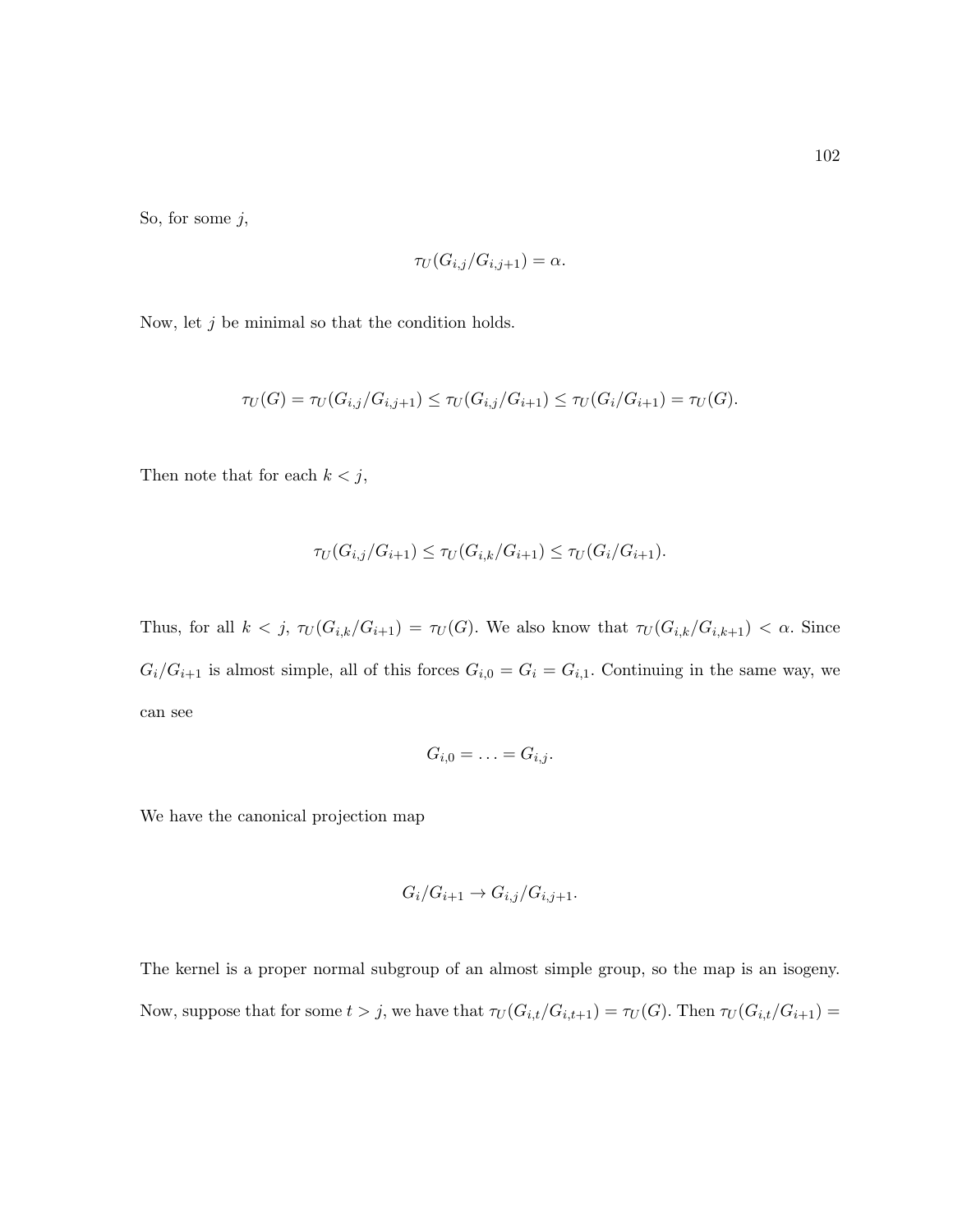$\tau_U(G)$ . This contradicts the almost simplicity of  $G_i/G_{i+1}$ . So, we have the desired uniqueness  $\Box$ result.

### 5.5 Final remarks

In this section, we take  $\mathfrak{U} \models DCF_{0,m}$  to be a differentially closed field in m commuting derivations,  $\Delta = {\delta_1, \ldots, \delta_m}$ , which we assume to be sufficiently saturated. In differential fields, there are examples, due to Cartan, Cassidy and Singer, which show that some sort of weaker notion of correspondence than isomorphism is necessary for the sort of theorem of the previous section to be true. We discuss the model theoretic aspects of an example of Cassidy and Singer here. For the next portion of the discussion, we assume  $m = 2$ , that is  $\Delta = {\delta_1, \delta_2}$ . The purpose of this assumption is mainly to simplify the discussion. Let  $a \in \mathcal{U}$  be such that  $\delta_1(a) = 1$  and  $\delta_2(a) = 0$ . Let  $G_1$  be the zero set of  $(\delta_1^2z - \delta_2z)$ . Let  $G_2$  be the zero set of  $(\delta_1 z - a\delta_2 z)$ . We consider these groups as subgroups of the additive group,  $\mathbb{G}_a(\mathfrak{U})$ . Both of these differential algebraic groups have Lascar rank  $\omega$ .

One can quickly see that  $\omega$  is a lower bound for the Lascar rank as follows. The solution sets to the equations are infinite dimensional vector spaces over the field  ${c \in \mathcal{U} | \delta_1(c) = \delta_2(c) = 0}.$ To see this, consider, for  $j \in \mathbb{N}$ , the definable subspaces of  $G_1$  given by  $\delta_1^j$  $j_1^j z = 0$ . Then, for all j,

$$
\{z \in G_1 \, | \, \delta_1^j z = 0\} \, \{z \in G_1 \, | \, \delta_1^{j+1} z = 0\} \, G_1
$$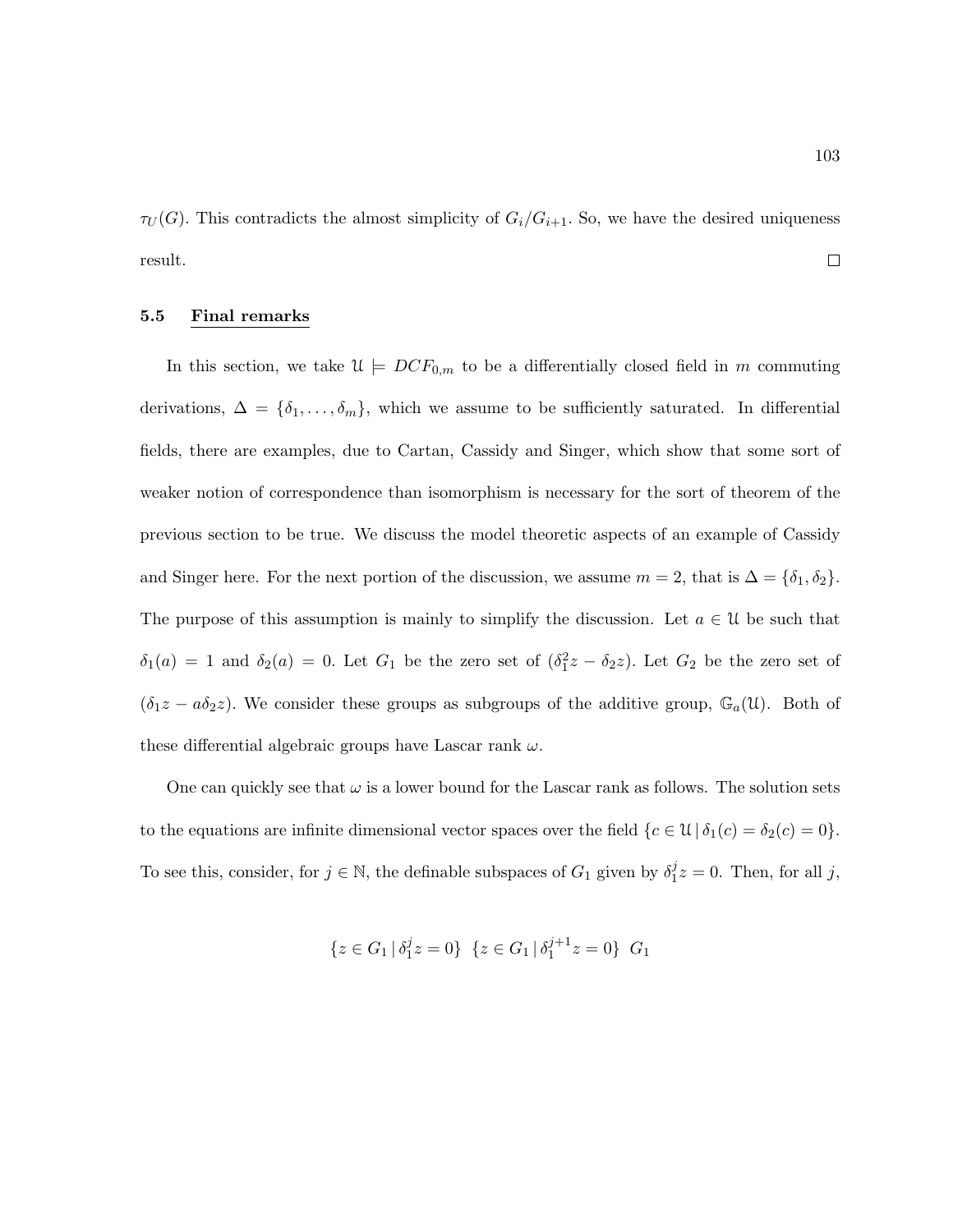The strictness of the containments follows easily from the axioms for differential fields [\(48\)](#page-217-1). Specifying containment in a particular coset of one of the subspaces  $\{z \in G_1 \mid \delta_1^j\}$  $_{1}^{j}z=0\}$  naturally gives arbitrarily long finite chains of forking extensions of the generic type of  $G_1$ .

Seeing that  $\omega$  is an upper bound takes slightly more work. We will work with a slightly more general class of examples. Lets show  $Z(\delta_1y - f(y))$  where  $f \in K[\delta_2]$  is almost simple. A proper subgroup of the additive group, H, is a kernel of a linear operator  $g \in K[\Delta]$  such that  $g(y) \notin {\delta_1 y - f(y)}$  in  $K{y}$  [\(85,](#page-220-0) Proposition 3.45). We may assume that  $g \in K[\delta_2]$  (and is linear), since we are only interested in working modulo the relation  $\delta_1 y = f(y)$ , where f is linear as a  $\Delta$ -polynomial. If g has order d, then for any  $y \in H$ , we have  $k(y, \delta_2y, \delta_2y, ...)$  $k(y, \delta_2y, ..., \delta_2^{d-1}y)$ . So, H has  $\Delta$ -type 0, which implies finite Lascar rank. In partial differential fields, the ∆-type of differential algebraic group is the degree of the Kolchin polynomial of a generic point on the group;  $\Delta$ -type zero means that the Kolchin polynomial is a constant, which is equivalent to saying that if a is a generic point on the group over some differential field  $K$ . then  $\{\delta_1^{j_1}\delta_2^{j_2}(a)\,|\,j_i\in\mathbb{N}\}$  has finite transcendence degree over K. In differentially closed fields, forking extensions correspond to proper differential algebraic subvarieties. So, we have proved that every forking extension has finite  $\Delta$ -type, which implies finite Lascar rank [\(48\)](#page-217-1).

 $G = G_1 + G_2$  is strongly connected and the series decomposition as above may be given  $1 \triangleleft G_1 \triangleleft G$  or  $1 \triangleleft G_2 \triangleleft G$ . Cassidy and Singer [\(16\)](#page-215-0) show that  $G_1$  is not isomorphic to either  $G_2$  or  $G/G_2$ . However,  $G_1$  is isogenous to  $G/G_2$ .

All currently known non-commutative almost simple differential algebraic groups actually have finite center. Such groups are, by the results of  $(21; 13)$  $(21; 13)$ , perfect central extensions of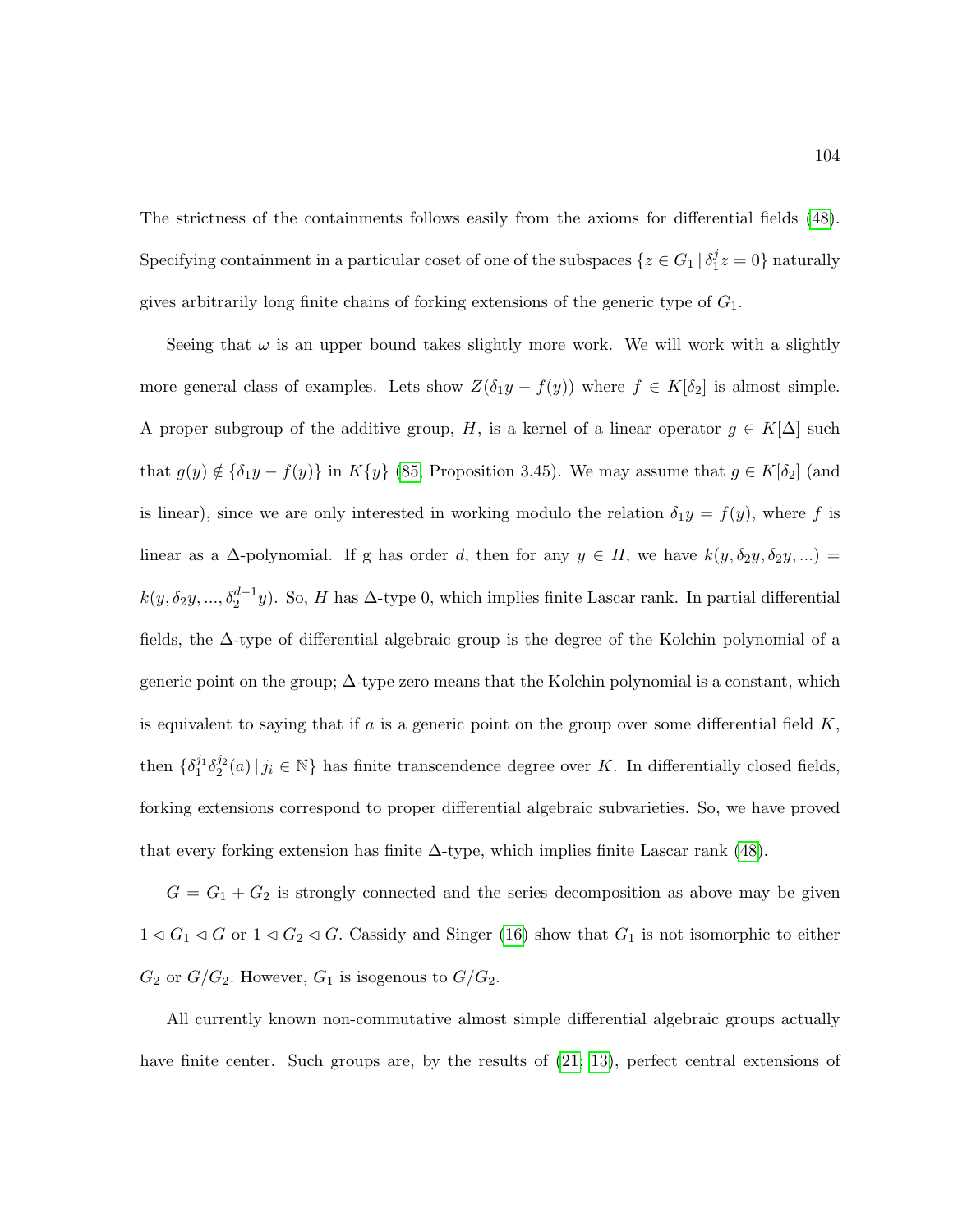the  $C'$  points of an algebraic group, where  $C'$  is some definable subfield. Let H denote the  $C'$ points of the algebraic group. So, any almost simple G has the following exact sequence:

$$
1 \to Z(G) \to G \to H \to 1
$$

Now, in an arbitrary superstable theory  $T$  work with an arbitrary definable perfect central extension of an algebraic group  $H$ , perhaps restricted to a definable subfield, which is almost simple. Is G a finite extension of  $H$ ? The assumptions are weak enough so that one should guess that the answer is no. However, examples which show the negative conclusion would be of great interest if they could be translated to the setting of differential algebraic groups.

There are suitable theories of numerical polynomials in other algebraic settings from which a theory similar to that of Cassidy and Singer might be developed. An example of model theoretic interest is the setting of difference-differential fields [\(49\)](#page-217-2). In that setting, there is no nontrivial lower bound Lascar rank in terms of the appropriate generalization of differential gauge (there are definable sets of Morley rank one with infinite difference-differential transcendence degree). The results in this paper would have to be generalized to the supersimple setting in order to compare potential model theoretic and algebraic notions of strong connectedness.

In the setting of differential fields, the decomposition series of Cassidy-Singer theorem are connected to the factorization of differential operators and with differential galois theory. Subsequent work [\(51;](#page-218-0) [52\)](#page-218-1) related to that of Cassidy and Singer has used this connection. Of course, there is no analogue of this connection in the level of generality which we currently work; how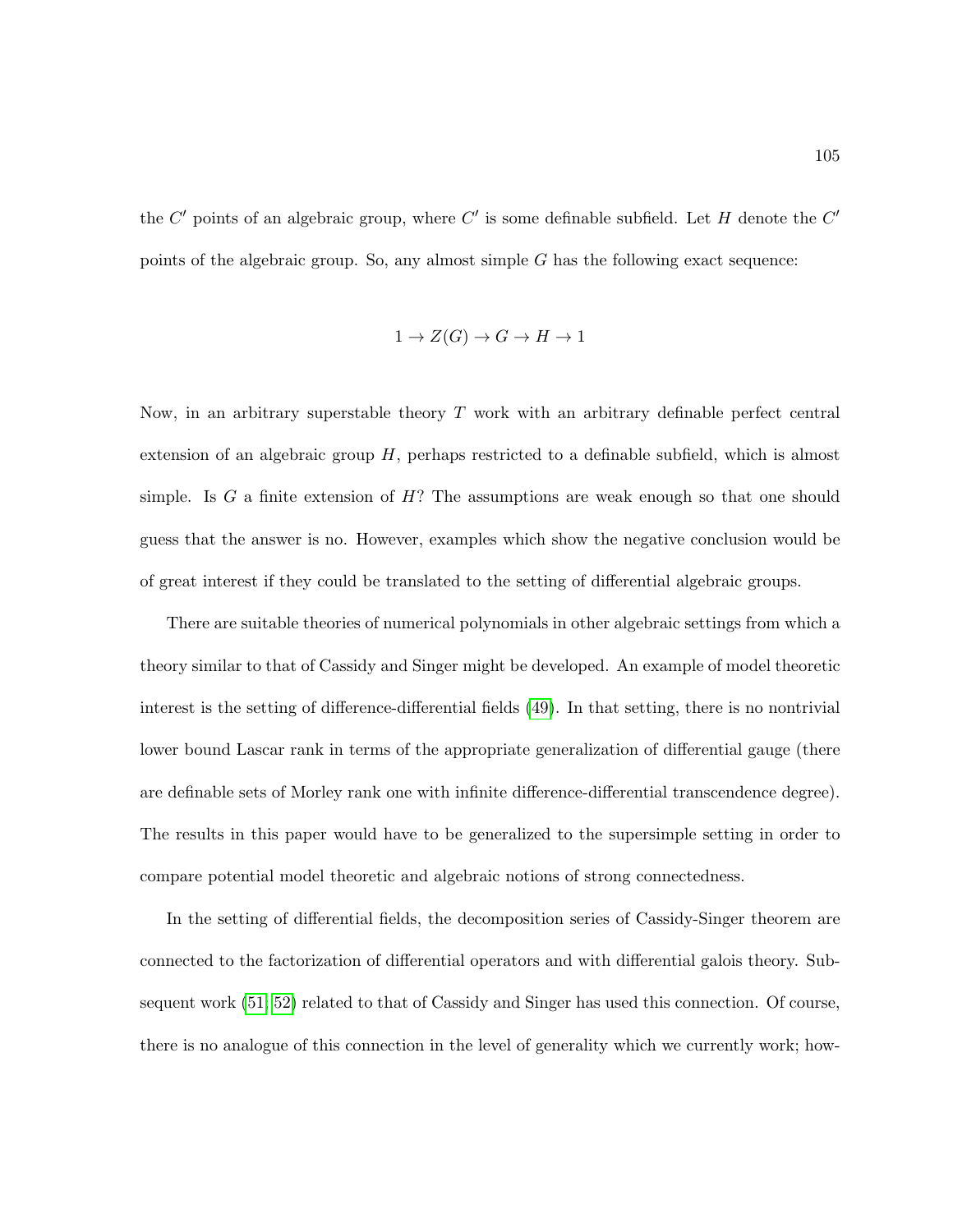ever such connections are plausible in various other model theory of fields settings. We hope that this paper and future work on generalizing the setting might set the stage for the transfer of the ideas of the Cassidy-Singer theorem to the groups definable in other settings.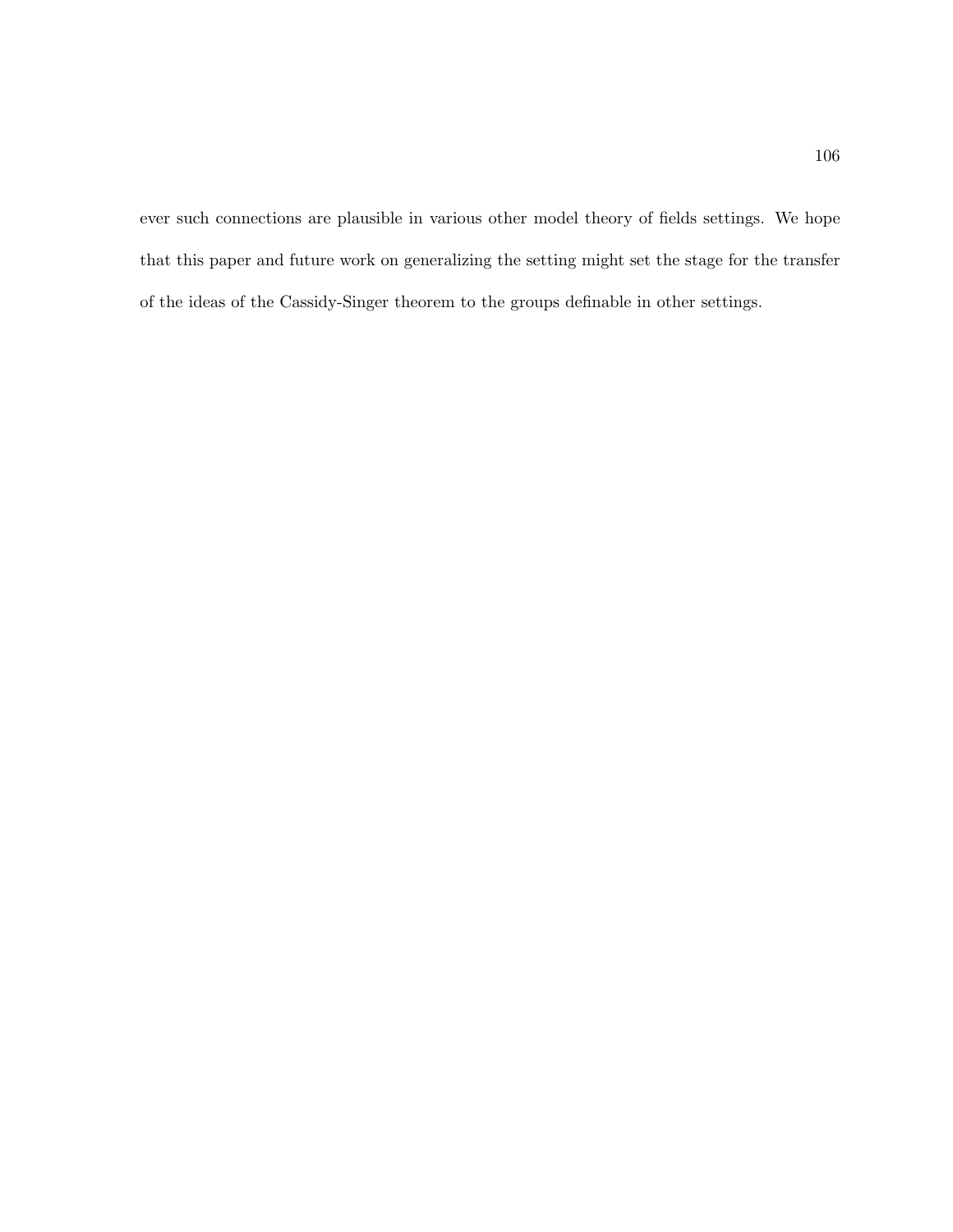# CHAPTER 6

## **COMPLETENESS**

### 6.1 Introduction

Completeness is a fundamental notion in algebraic geometry. In this chapter, we examine the analogue in differential algebraic geometry. The chapter builds on Pong's [\(70\)](#page-219-0) and Kolchin's [\(33\)](#page-216-0) work on differential completeness in the case of differential varieties over ordinary differential fields and generalizes to the case of differential varieties over partial differential fields with finitely many commuting derivations. Many of the proofs generalize in the straightforward manner, given that one sets up the correct definitions and attempts to prove the correct analogues of Pong's or Kolchin's results. Of course, some of the results are harder to prove because our varieties may be infinite transcendence degree. Nevertheless, in some instances, we prove stronger results. For instance, Proposition [6.4.3](#page-132-0) generalizes a theorem of [\(72\)](#page-219-1) even when we restrict to the ordinary case. The proposition also generalizes a known result projective varieties. We also give many examples, which we hope shed some light on the nature of completeness in the differential setting.

The model theory of partial differential fields was developed in [\(48\)](#page-217-1). For a recent alternate (geometric) axiomatization of partial differentially closed fields, see [\(77\)](#page-219-2). For a reference in differential algebra, we suggest [\(34\)](#page-216-1) and [\(45\)](#page-217-3). The differential varieties we consider will be embedded in projective space. Generalizations to differential schemes are of interest, but are not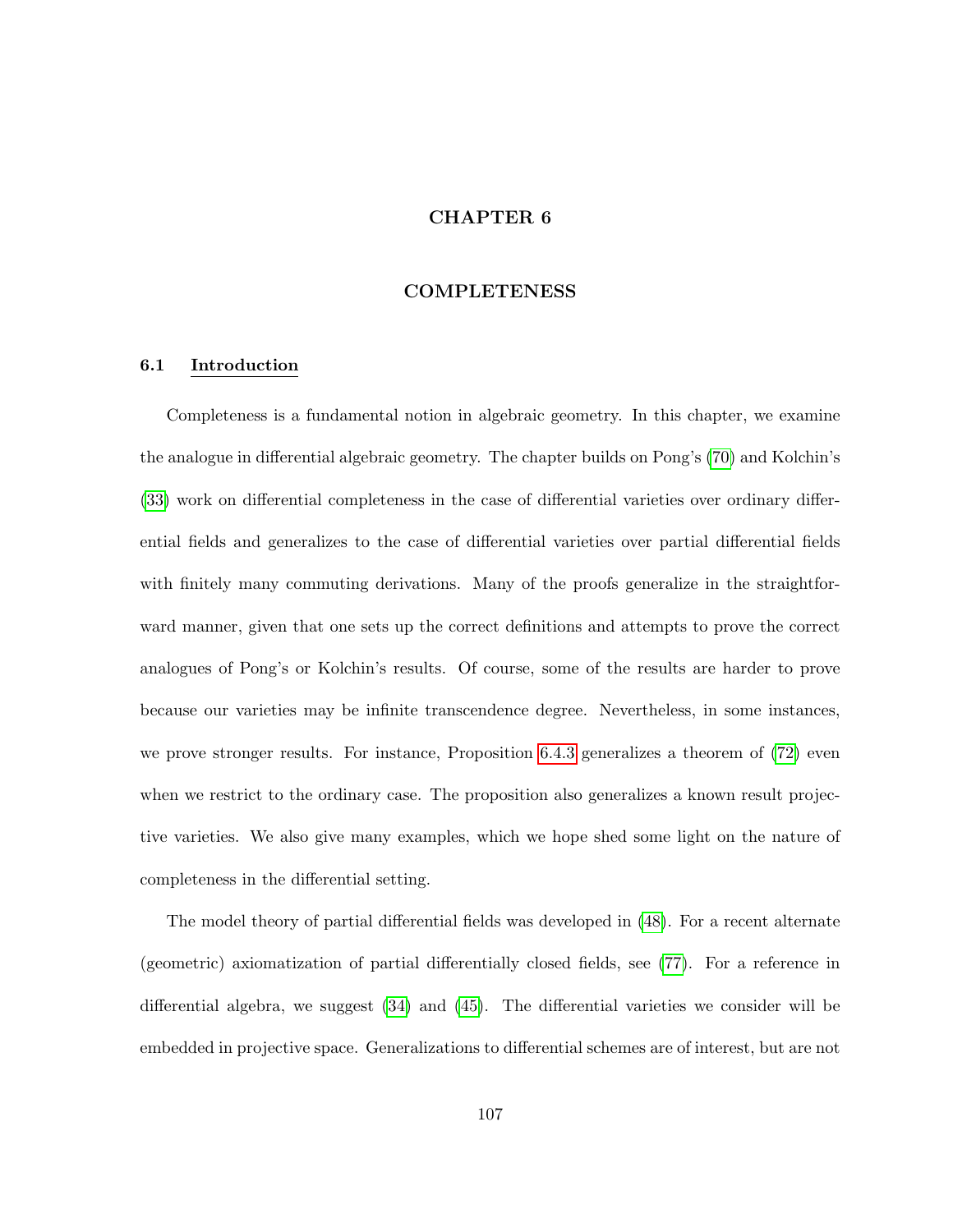treated here [\(38;](#page-217-4) [39,](#page-217-5) for instance). Pillay also considers differential completeness for a slightly different category in [\(63\)](#page-218-2). Though Pillay's conditions for differential completeness are implied by the conditions here, their precise relationship is not clear. Generalizing this work to the difference-differential topology is of interest, but there are important model theoretic obstacles. Specifically, when working in the setting of [\(49\)](#page-217-2), we would not have quantifier elimination. We would also leave the model theoretic setting of superstability for the more general setting of supersimplicity. Nevertheless, the difference-differential category is of particular interest because we know that the natural analogues of questions [6.4.10](#page-134-0) and [6.4.11](#page-134-1) are actually distinct.

The definition of ∆-completeness [6.2.4](#page-127-0) is a straightforward generalization of the definition of completeness in the category of abstract algebraic varieties (integral separated schemes of finite type over an algebraically closed field). Section 2 is devoted to giving the basic definitions and particular notation of this chapter. After the basic examples, we turn to an example of Kolchin in section 3, which highlights one of the essential differences between ∆-completeness and completeness for abstract algebraic varieties:  $\mathbb{P}^n$  is not  $\Delta$ -complete. We should note that this chapter only considers quasiprojective differential algebraic varieties over a differentially closed field. The completeness question for more abstract differential varieties [\(37\)](#page-217-6) is of interest. In the category of abstract algebraic varieties, there are complete varieties which are not projective [\(56\)](#page-218-3) [\(78,](#page-220-1) chapter 6, section 2.3). We do not know about the existence of such complete differential schemes (which are provably non-projective in the  $\Delta$ -topology). We also do not know of any projectivity criteria for complete differential schemes. For instance, in the setting of abstract algebraic varieties, see the Chevalley-Kleiman Criterion [\(78,](#page-220-1) chapter 6, section 2.4).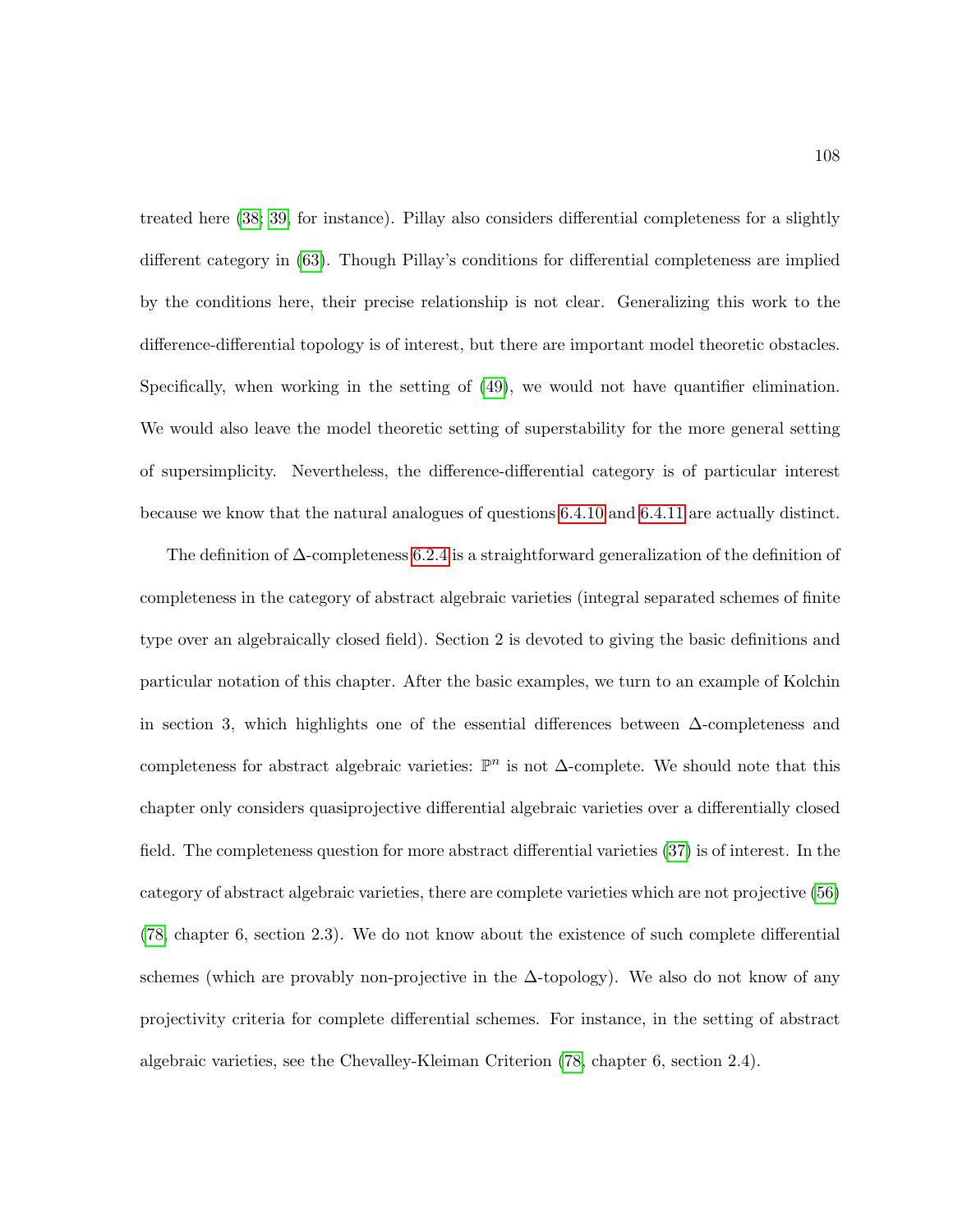Even in the quasiprojective case, the notion of  $\Delta$ -completeness sits in stark contrast to its algebraic counterpart. Pong [\(70\)](#page-219-0) proved that all  $\Delta$ -complete *ordinary* differential algebraic varieties are of finite transcendence degree ( $\delta$ -transcendence degree zero). Using the modeltheoretic tool of Lascar rank, one can prove that any finite transcendence degree ordinary differential algebraic variety is affine and may in fact be embedded in  $\mathbb{A}^1$ . This fact blurs the lines between projective and affine differential algebraic varieties; projective differential algebraic varieties like the one given by

$$
Z(zy^2 - x^3 - azx^2 - bz^3, z\delta(x) - x\delta(z), z\delta(y) - y\delta(z)) \subset \mathbb{P}^2
$$

are isomorphic to *affine* differential algebraic varieties, even subvarieties of  $\mathbb{A}^1$ .

In this chapter, we generalize Pong's results in several ways. The main generalization is the setting: we work with partial differential algebraic varieties. In this case, we prove the analogues of the results mentioned above; the  $\Delta$ -complete varieties are of  $\Delta$ -transcendence degree zero and may be embedded in  $\mathbb{A}^1$ . We also prove several embedding theorems for positive ∆-transcendence degree differential algebraic varieties, which generalize Pong's results in the ordinary case (he only considers varieties of  $\delta$ -transcendence degree zero). A very simple instance of the embedding theorems discussed above will be slowly developed throughout the text via a series of examples [6.2.3](#page-125-0) [6.2.6](#page-128-0) [6.4.12](#page-134-2) where we consider the constant points of an elliptic curve as above. The examples reveal some of the exotic nature of ∆-complete differential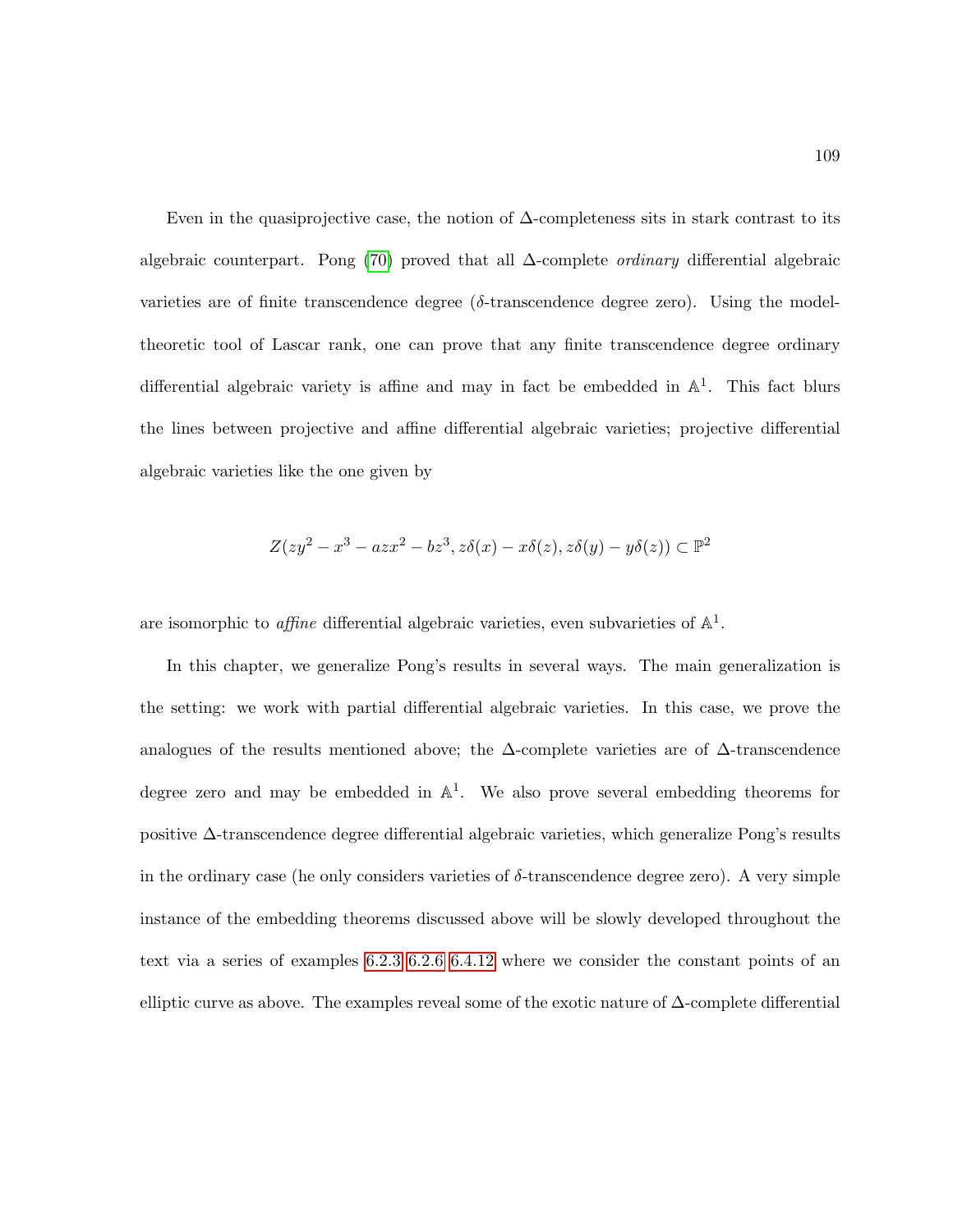algebraic varieties as the interesting potential examples coming from the embedding theorems of section 4 indicate.

In section 5, we turn to a criterion for proving differential algebraic varieties are complete. The first ingredient is a result of van den Dries [\(88\)](#page-220-2), which relates sets definable by positive quantifier free formulas to homomorphisms of substructures:

**Proposition.** T a complete  $\mathcal{L}$ -theory and  $\phi(v_1 \dots v_n)$  an  $\mathcal{L}$ -formula without parameters. Then the following are equivalent:

- 1. There is a positive quantifier free formula  $\psi$  such that T proves  $\forall v \phi(v) \leftrightarrow \psi(v)$ .
- 2. For any  $K, L \models T$  and  $f : A \rightarrow L$  an embedding of a substructure A of K into L, if  $a \in \mathbb{A}^m$  and  $K \models \phi(a)$  then  $L \models \phi(f(a)).$

In the differential context, such definable sets as in condition 1) above are  $\Delta$ -closed subsets of affine space. It is worth mentioning for the non-model theorist that assumption in the above proposition that  $\phi$  is definable without parameters (the corresponding variety would then be over Q in the natural language of differential rings) is a red herring. A standard trick fixes the problem: one may add formal constants (*not* to be confused with constants of  $\Delta$  - here constant is a logical term) to the language, whose interpretations in any model are precisely the parameters used in  $\phi$ . The proposition applies equally well to the new theory  $T^*$  of a model of T in the language  $\mathcal L$  extended by the new constant symbols.

In the differential context, such differential homomorphisms as in condition 2) above were studied by Blum [\(7\)](#page-214-1) and Morrison [\(55\)](#page-218-4). Thanks to an anonymous referee for pointing out [\(8\)](#page-214-2),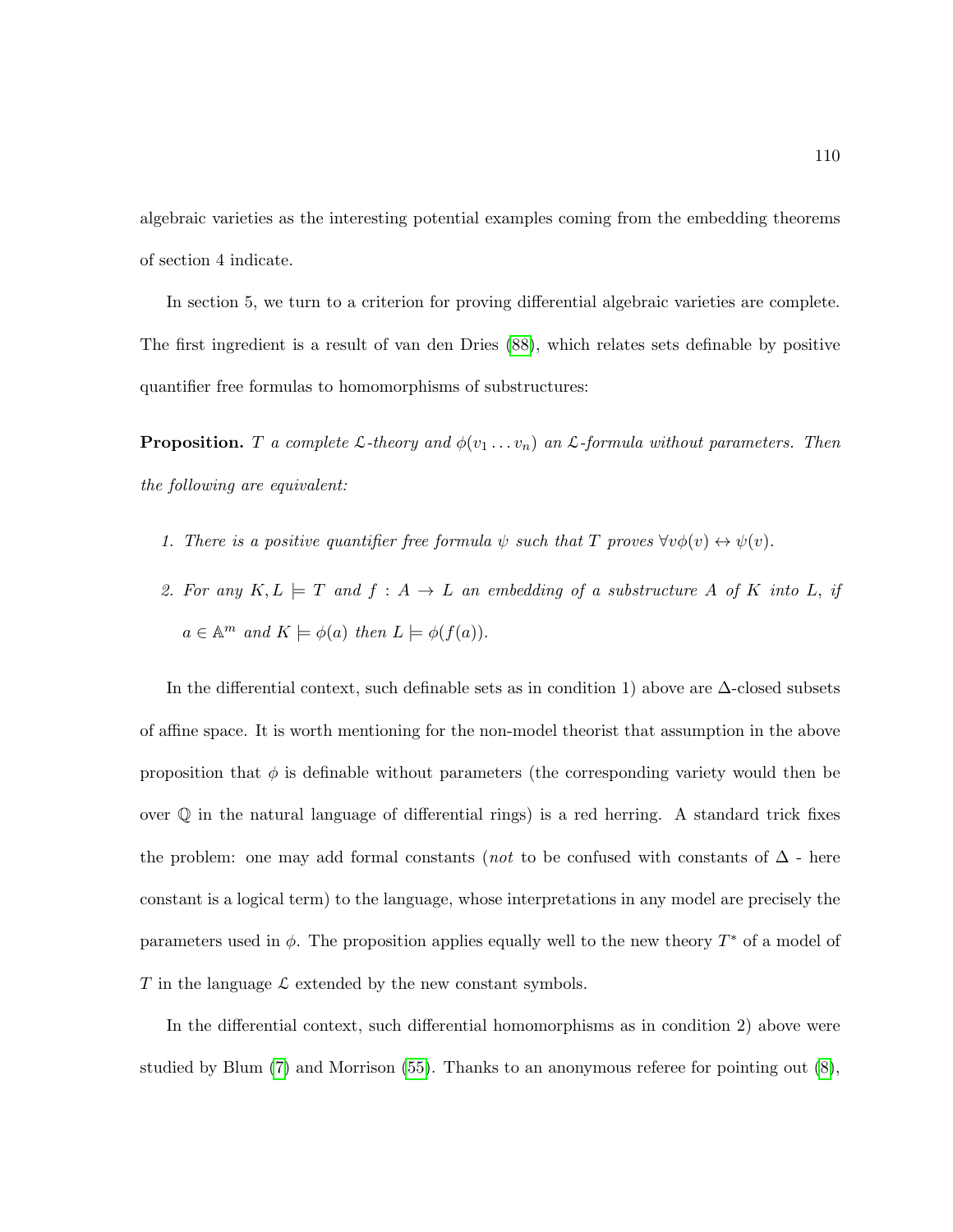where the study of completeness in the differential setting was initiated. Morrison and Blum considered the problem of extending differential homomorphisms; in particular, they exhibit examples of differential homomorphisms which cannot be extended. This is in contrast to the case of (non-differential) fields where any valuation on a field  $F$  has an extension to a valuation on any extension field  $K/F$ . In the differential context, it is the domains of nonextendible differential homomorphisms which form the basis for our valuative criterion. Our valuative criterion for a variety  $V \subset \mathbb{A}^n$  involves considering the R-rational points of the differential algebraic variety, where R is a maximal  $\Delta$ -subring of a differentially closed field. We do not establish any result regarding the nature of maximal ∆-subrings, but rather use them as a tool via the results of Blum and Morrison (providing examples showing their utility). Further results regarding maximal ∆-rings would be of interest, in part because they might be brought to bear on the completeness problem. On the other hand, further results on complete  $\Delta$ -varieties would be of purely algebraic interest even if obtained via completely different methods, because they may shed light on the problem of extending differential homomorphisms. We should note that the approach we describe here has been taken up in much greater detail in the ordinary case in some recent work [\(80\)](#page-220-3).

In section 6, we use the criterion to construct some new examples of  $\Delta$ -complete varieties. When moving from the ordinary setting to the partial setting, there are two fairly natural generalizations of the finite transcendence degree ordinary differential algebraic varieties: the finite transcendence degree partial differential algebraic varieties and the partial differential algebraic varieties with  $\Delta$ -type less than m, the number of derivations. For proving the results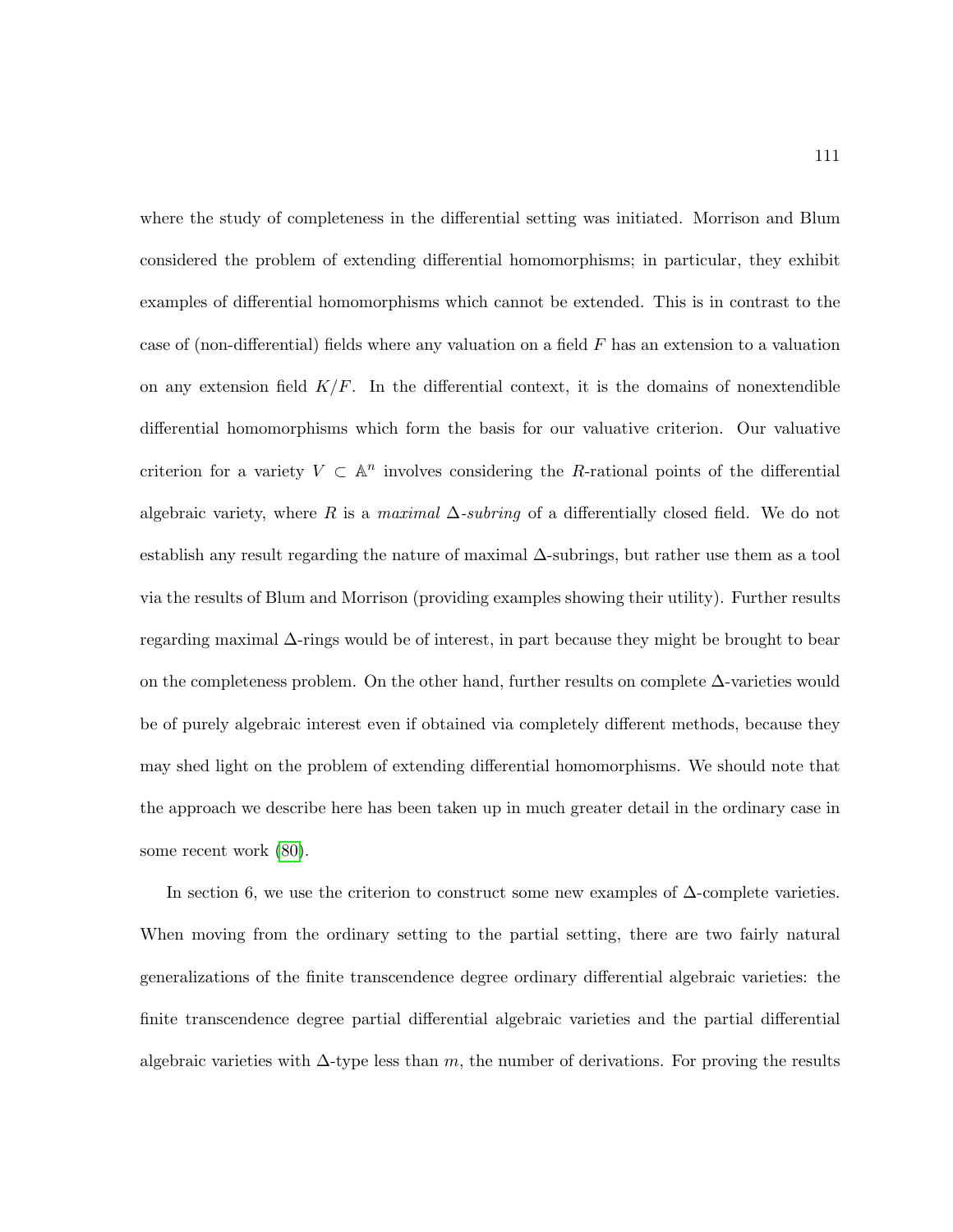of this chapter, the second generalization turns out to be the appropriate one. As we have mentioned above, many of the results have nearly the same proof as some of the analogous results of [\(70\)](#page-219-0) once one sets up the correct definitions. We reproduce even those proofs here for two primary reasons. First, this keeps the chapter more self-contained and shows the easy transition to the partial case once the assumptions and definitions are in place. We also take the opportunity to explain some of the model-theoretic notation in more algebraic terms and give some specific examples and discussion about completeness. We hope this chapter strikes a balance and is accessible to both model theorists and differential algebraic geometers.

Though we often consider partial differential algebraic varieties with  $\Delta$ -type less than m as the natural generalization of finite transcendence degree ordinary differential algebraic varieties, we also raise some questions regarding finite transcendence degree partial differential algebraic varieties. Our examples focus on this case, because there are no known complete infinite transcendence degree partial differential algebraic varieties. On the other hand, the following question is open:

Question 6.1.1. Let  $V \subseteq \mathbb{P}^n$  be an irreducible  $\Delta$ -closed variety of finite transcendence degree. Is V complete in the Kolchin topology?

### 6.2 Definitions and basic results

A subset of  $\mathbb{A}^n$  is  $\Delta$ -closed if it is the zero set of a collection of  $\Delta$ -polynomials in n variables. We use  $F\{y_1, \ldots, y_n\}$  to denote the ring of  $\Delta$ -polynomials over F in  $y_1, \ldots, y_n$ . When we want to emphasize that the collection of  $\Delta$ -polynomials is over F, we say  $\Delta$ -F-closed. For a thorough development, see [\(34\)](#page-216-1) or [\(45\)](#page-217-3).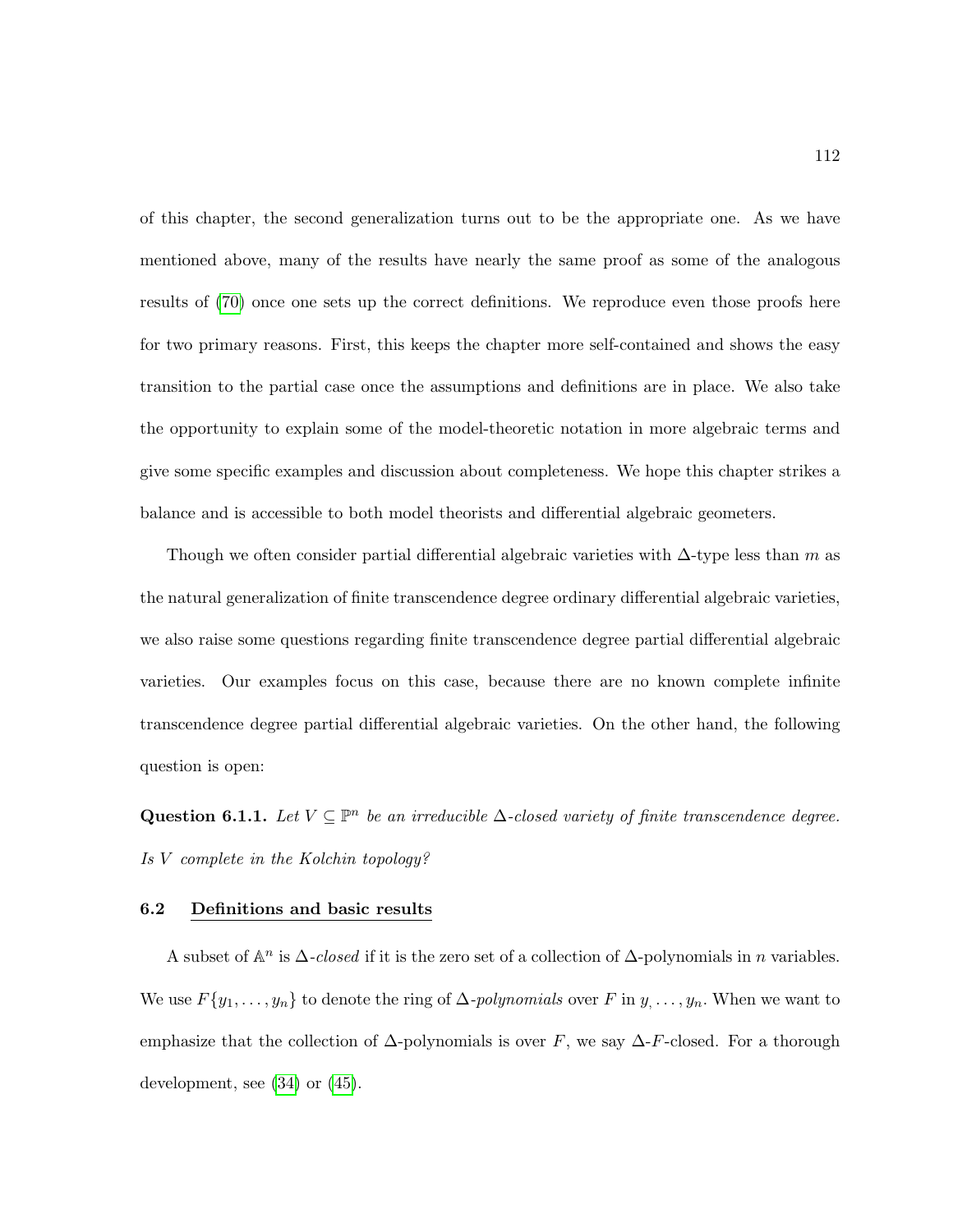**Definition 6.2.1.** A (non-constant)  $\Delta$ -polynomial in  $F\{y_0, \ldots, y_n\}$  is  $\Delta$ -homogeneous of degree d if

$$
f(ty_0,\ldots ty_n)=t^d f(y_0,\ldots,y_n),
$$

where t is a  $\Delta$ -F-indeterminate.

Remark 6.2.2. The reader should note that  $\Delta$ -homogeneity is a stronger notion that homogeneity of a differential polynomial as a polynomial in  $\Theta x$ . For instance,

$$
\delta x - x
$$

is a homogeneous  $\Delta$ -polynomial, but not a  $\Delta$ -homogeneous  $\Delta$ -polynomial. The reader may verify that the following is a ∆-homogeneous ∆-polynomial:

$$
y\delta x - x\delta y - xy.
$$

The vanishing of  $\Delta$ -homogeneous  $\Delta$ -polynomials in  $n + 1$  variables is well-defined on  $\mathbb{P}^n$ . Generally, we can easily homogenize an arbitrary  $\Delta$ -polynomial in x with respect to a new variable y. Homogenization in the partial differential case works identically to the ordinary case. For more details and examples see [\(70\)](#page-219-0). However, next we will develop one specific example which will be used throughout this paper.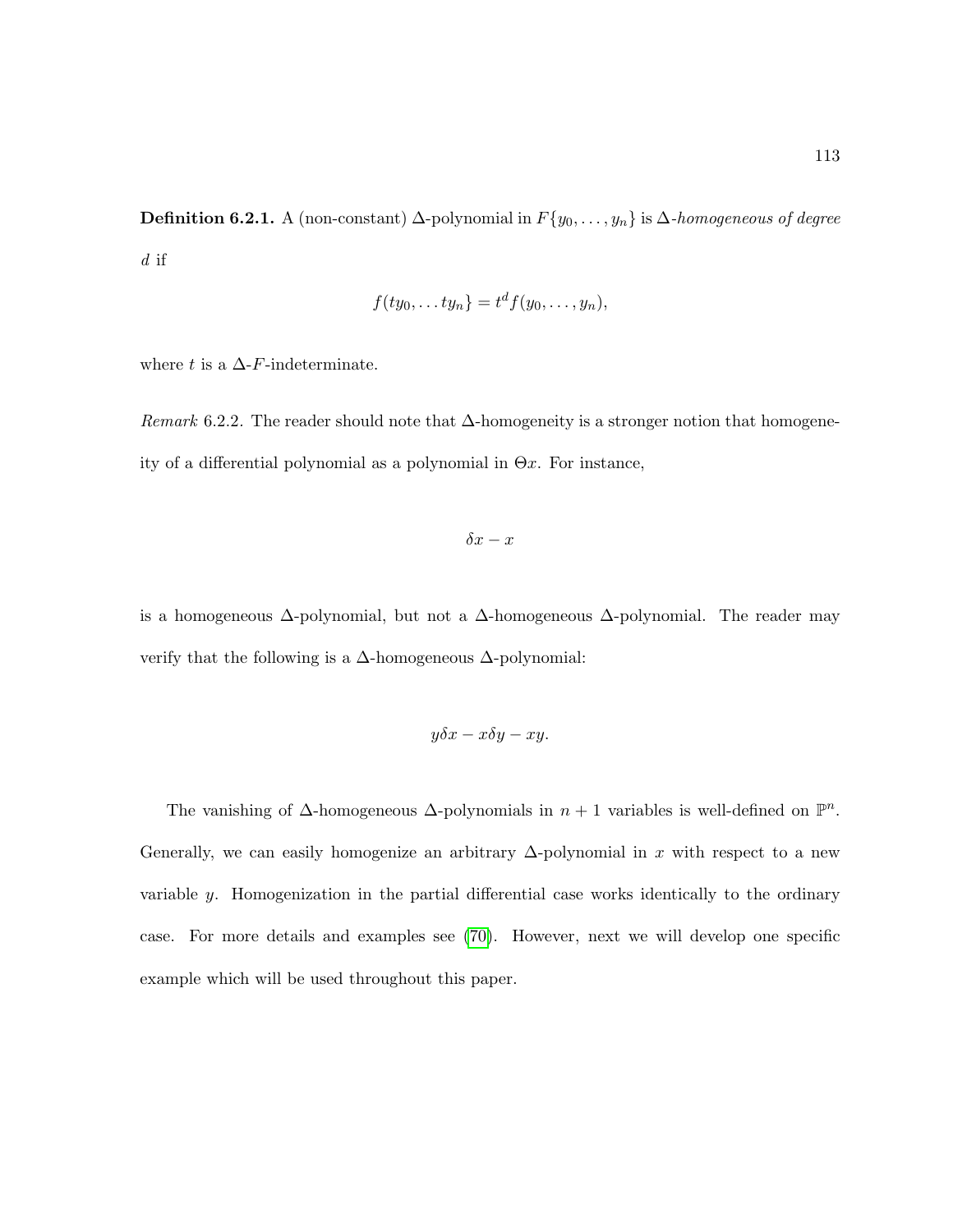<span id="page-125-0"></span>Example 6.2.3. For this example, we assume that the differential field is ordinary with  $\Delta =$  $\{\delta\}$ . We wish to consider, as a differential variety, the constant points of an elliptic curve. That is, we are considering the projective closure of:

$$
V = Z(y^2 - x^3 - ax^2 + b) \subseteq \mathbb{A}^2(\mathcal{C}),
$$

where  $4a^3 + 27b^2 \neq 0$ . As a differential variety, V is the zero set of the above equation and  $\delta(x) = \delta(y) = 0$ . The projective closure of V in  $\mathbb{P}^2$  is given by the zero set of the differential homogenizations of the three above equations. Of course, the algebraic equation is homogenized in the standard way:

$$
zy^2 = x^3 + azx^2 + bz^3
$$

.

When  $f(x, y) \in F\{x, y\}$  is a differential polynomial in x and y, then for some sufficiently large  $d \in \mathbb{N}$ ,

$$
z^d f\left(\frac{x}{z}, \frac{y}{z}\right)
$$

is differentially homogeneous of degree  $d$ . When  $f$  is irreducible over  $F$ , the minimal such  $d$ produces a homogeneous irreducible differential polynomial. In the case  $f(x, y) = \delta(x)$ ,

$$
z^2 \delta\left(\frac{x}{y}\right) = z\delta(x) - x\delta(z)
$$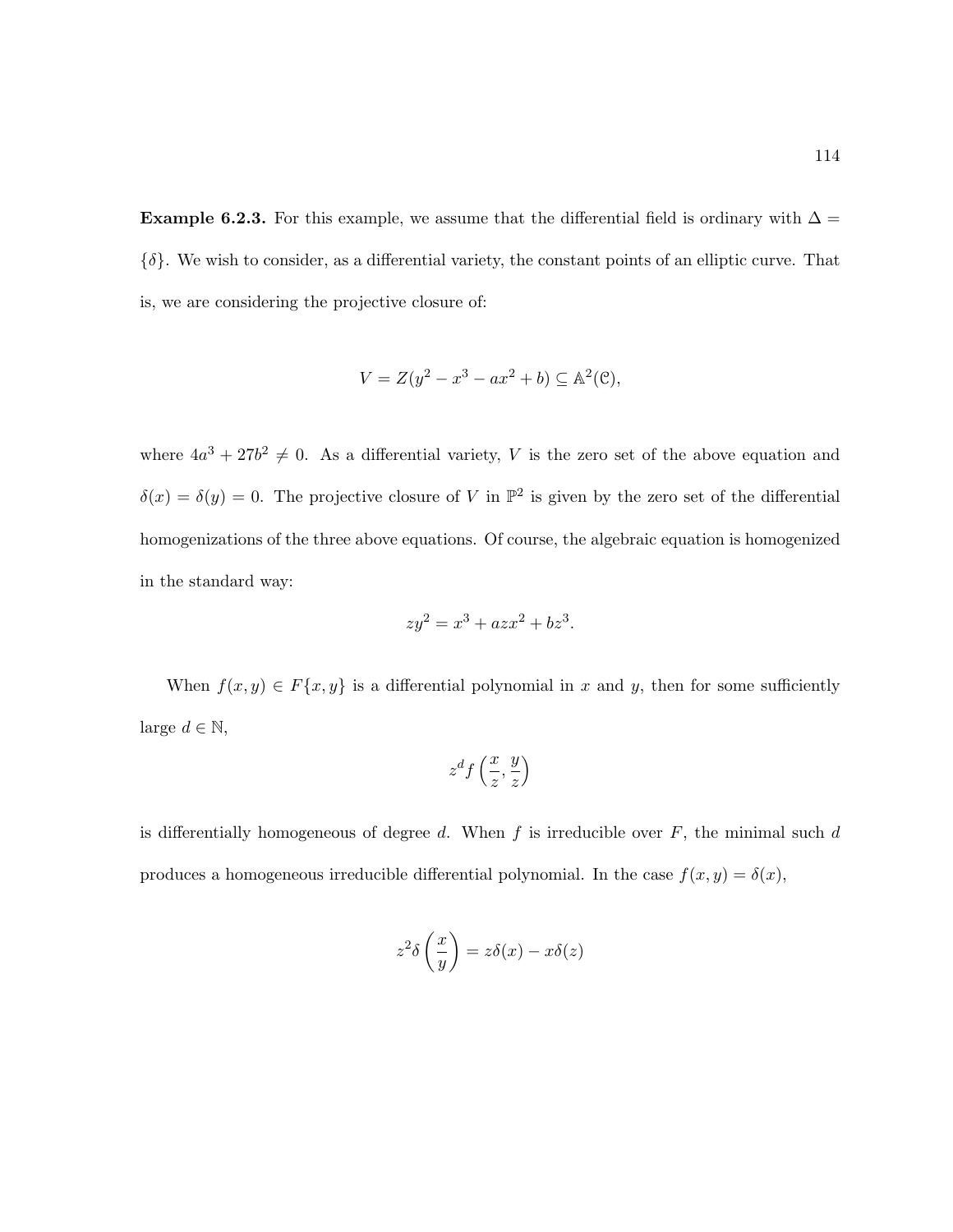is differentially homogeneous of degree 2. Similarly, the differential homogenization of  $\delta(y)$ produces the degree 2 differential polynomial  $z\delta(y) - y\delta(x)$ . The projective closure of V in  $\mathbb{P}^2$ is the locus of the three equations. We will let

$$
E := Z(zy^2 - x^3 - azx^2 - bz^3, z\delta(x) - x\delta(z), z\delta(y) - y\delta(z)) \subset \mathbb{P}^2.
$$

This differential algebraic variety will be used as an example several times in the coming sections. We should note that calculating the projective closure of an affine differential algebraic variety can be slightly tricky. For instance, in the above variety, the hyperplane at infinity contains only the point  $[0:1:0]$ , so it is not necessary to include the differential equation  $x\delta(y) - y\delta(x) = 0$ . On the other hand, consider the projective closure of

$$
\mathbb{A}^{2}(\mathcal{C}) = \{(x, y) | \delta(x) = \delta(y) = 0 \}.
$$

In this case, the projective closure is given by

$$
\mathbb{P}^2(\mathcal{C}) = Z(z\delta(x) - x\delta(z), z\delta(y) - y\delta(z), x\delta(y) - y\delta(x)).
$$

Failing to include the last differential polynomial would result in including the entire line at infinity in  $\mathbb{P}^2$  instead of only the constant points, or, in terms of the rational points of our universal domain,  $\mathbb{P}^2(\mathcal{U})$  rather than  $\mathbb{P}^2(\mathcal{C})$ .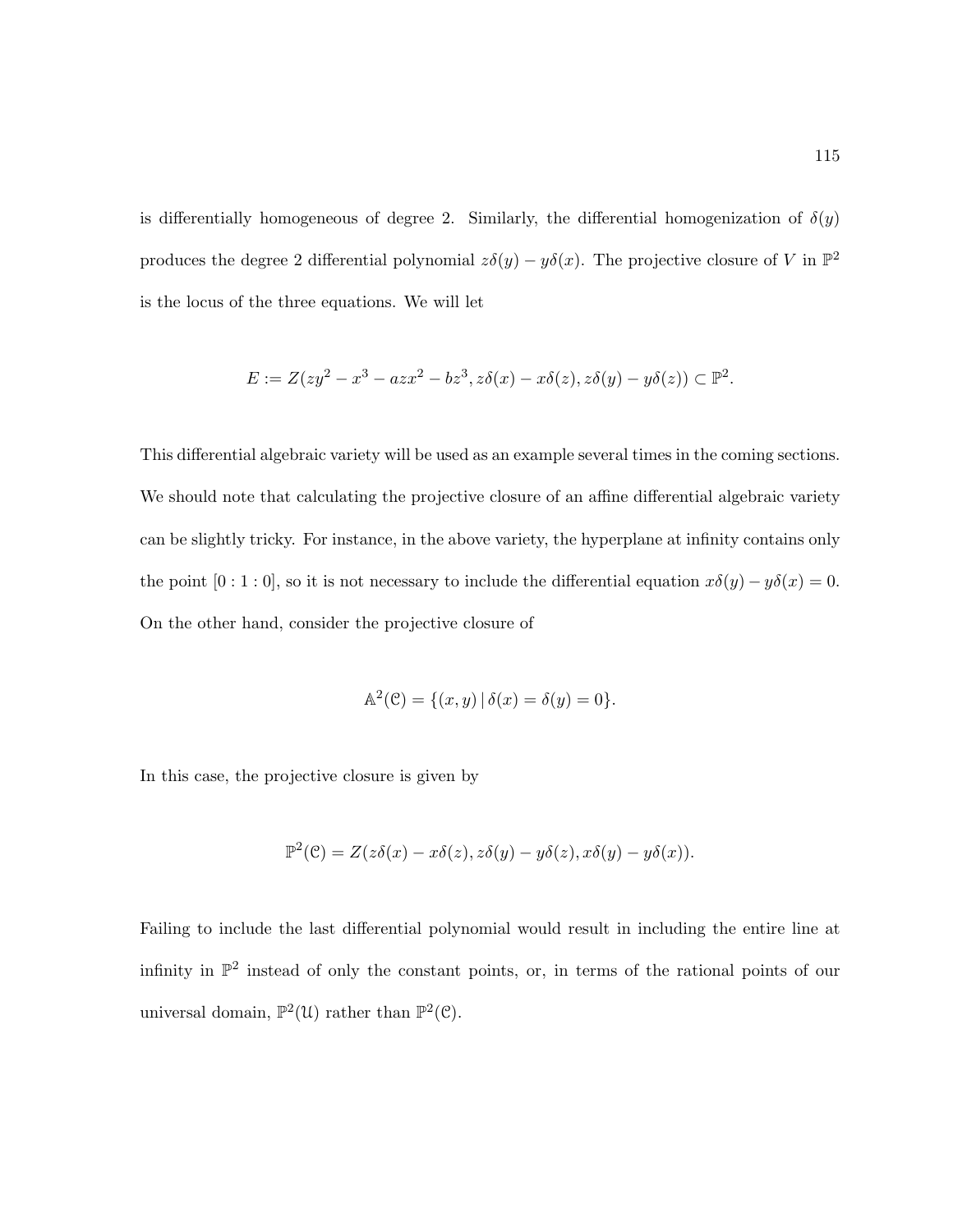In general, the  $\Delta$ -closed subsets of  $\mathbb{P}^n$  are the zero sets of collections of homogeneous differential polynomials in  $F\{y_0, \ldots, y_n\}$ .  $\Delta$ -closed subsets of  $\mathbb{P}^n \times \mathbb{A}^m$  are given by the zero sets of collections of differential polynomials in  $F\{y_0, \ldots, y_n, z_1, \ldots, z_m\}$  which are homogeneous in  $\bar{y}$ . Usually we will consider *irreducible*  $\Delta$ -closed sets, that is, those which are not the union of finitely many proper ∆-closed subsets. Because differentially closed fields have quantifier elimination, the *definable sets* over  $F$  are simply boolean combinations of closed sets, that is, the constructible sets of the  $\Delta$ -topology. A constructible set is irreducible if its closure is irreducible.

<span id="page-127-0"></span>**Definition 6.2.4.** A  $\Delta$ -closed  $X \subseteq \mathbb{P}^n$  is  $\Delta$ -complete if the second projection  $\pi_2 : X \times Y \to Y$ is a  $\Delta$ -closed map for every quasi projective  $\Delta$ -variety, Y.

We will simply say *complete* rather than  $\Delta$ -complete. This will cause no confusion with the analogous term in the algebraic category, because in this paper we work exclusively in the category of differential algebraic varieties (except for remarks). It is not a restriction to consider only irreducible  $\Delta$ -closed sets. To see this, note that in proving that  $X \times Y \to Y$  is  $\Delta$ -closed, it is enough to prove that the map is  $\Delta$ -closed on each irreducible component of X.

<span id="page-127-1"></span>**Proposition 6.2.5.** If X is  $\Delta$ -complete and Y is a quasi projective  $\Delta$ -variety,

- 1. Suppose  $f : X \to Y$  continuous. Then  $f(X)$  is  $\Delta$ -closed in Y and  $\Delta$ -complete.
- 2. Any  $\Delta$ -closed subset of X is  $\Delta$ -complete.
- 3. Suppose that Y is  $\Delta$ -complete. Then  $X \times Y$  is  $\Delta$ -complete.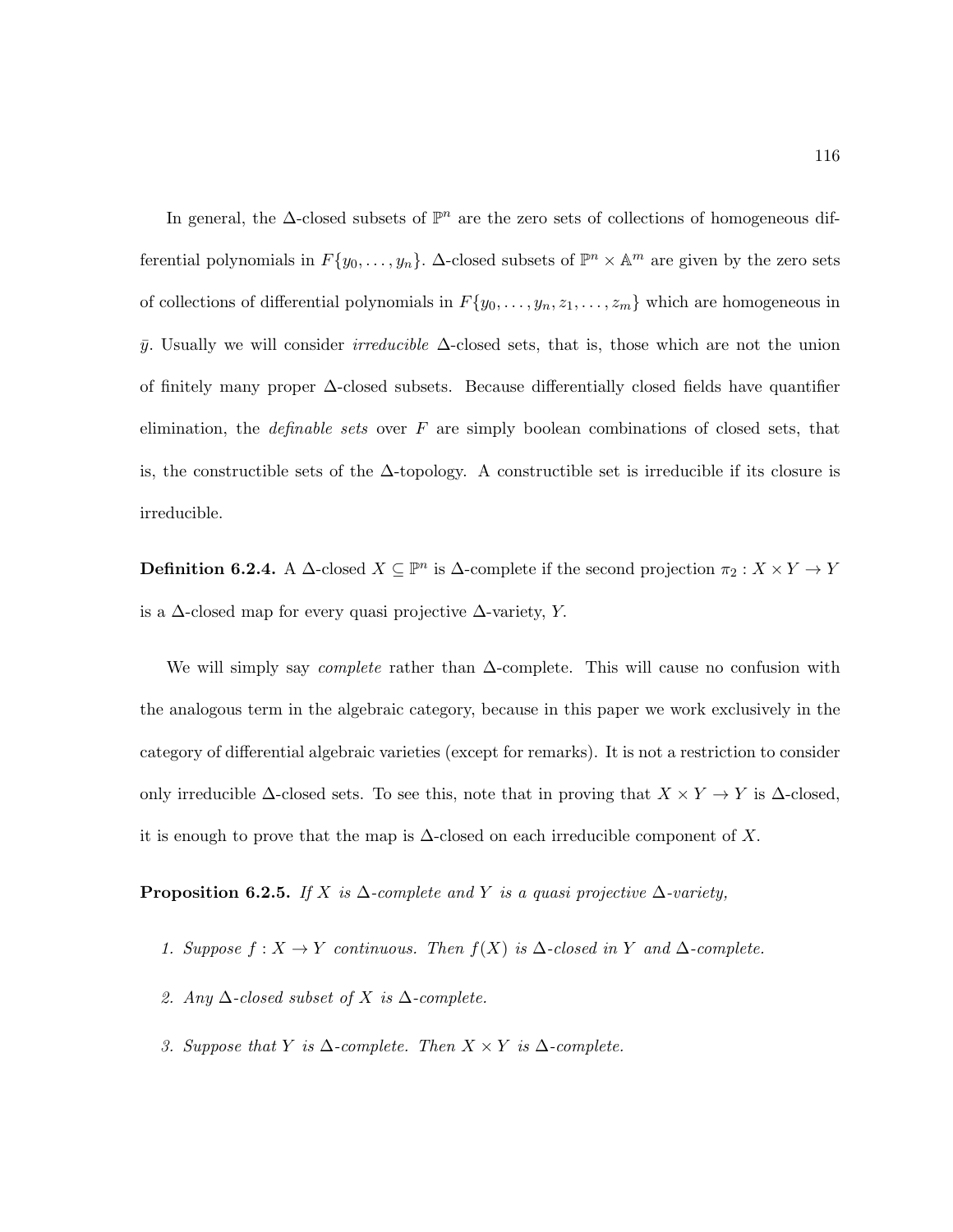*Proof.* Let  $f: X \to Y \subseteq \mathbb{P}^m$ . Then  $f \times id: X \times \mathbb{P}^m \to \mathbb{P}^m \times \mathbb{P}^m$  is a continuous map. The diagonal of  $\mathbb{P}^m \times \mathbb{P}^m$  is  $\Delta$ -closed. By virtue of the completeness of X,  $\pi_2(gr(f))$  is  $\Delta$ -closed. This is  $f(X)$ . Now, we get the following commuting diagram, giving the completeness of the image,  $f(X)$ .



For 2), simply note that if Z is and  $\Delta$ -closed subset of X, then we have the natural injective map  $Z \times Y \to X \times Y$ . Further, the  $\pi_2$  projection map clearly factors through this map. So, Z must be  $\Delta$ -complete. Similarly, for 3), we can simply note that if we have  $X \times Y \times Z$ , then the projection  $X \times Y \times Z \to Y \times Z$  is closed by the completeness of X.  $Y \times Z \to Z$  is closed by the completeness of  $Y$ . The composition of closed maps is closed.  $\Box$ 

When we wish to verify that a differential algebraic variety,  $X$ , is complete, we need only show that

$$
\pi: X \times Y \to Y
$$

is ∆-closed for affine Y. This fact is true for the same reason as in the case of algebraic varieties.  $\Delta$ -closedness is a local condition, so one should cover Y by finitely many copies of  $\mathbb{A}^m$  for some  $m$  and verify the condition on each of the affine pieces.

<span id="page-128-0"></span>Example 6.2.6. We continue our elliptic curve example [6.2.3.](#page-125-0) Kolchin [\(33\)](#page-216-0) proved that

$$
\mathbb{P}^n(\mathcal{C}) = Z(\{x_j \delta(x_i) - x_i \delta(x_j)\}_{i,j=1,\dots,n}) \subset \mathbb{P}^n
$$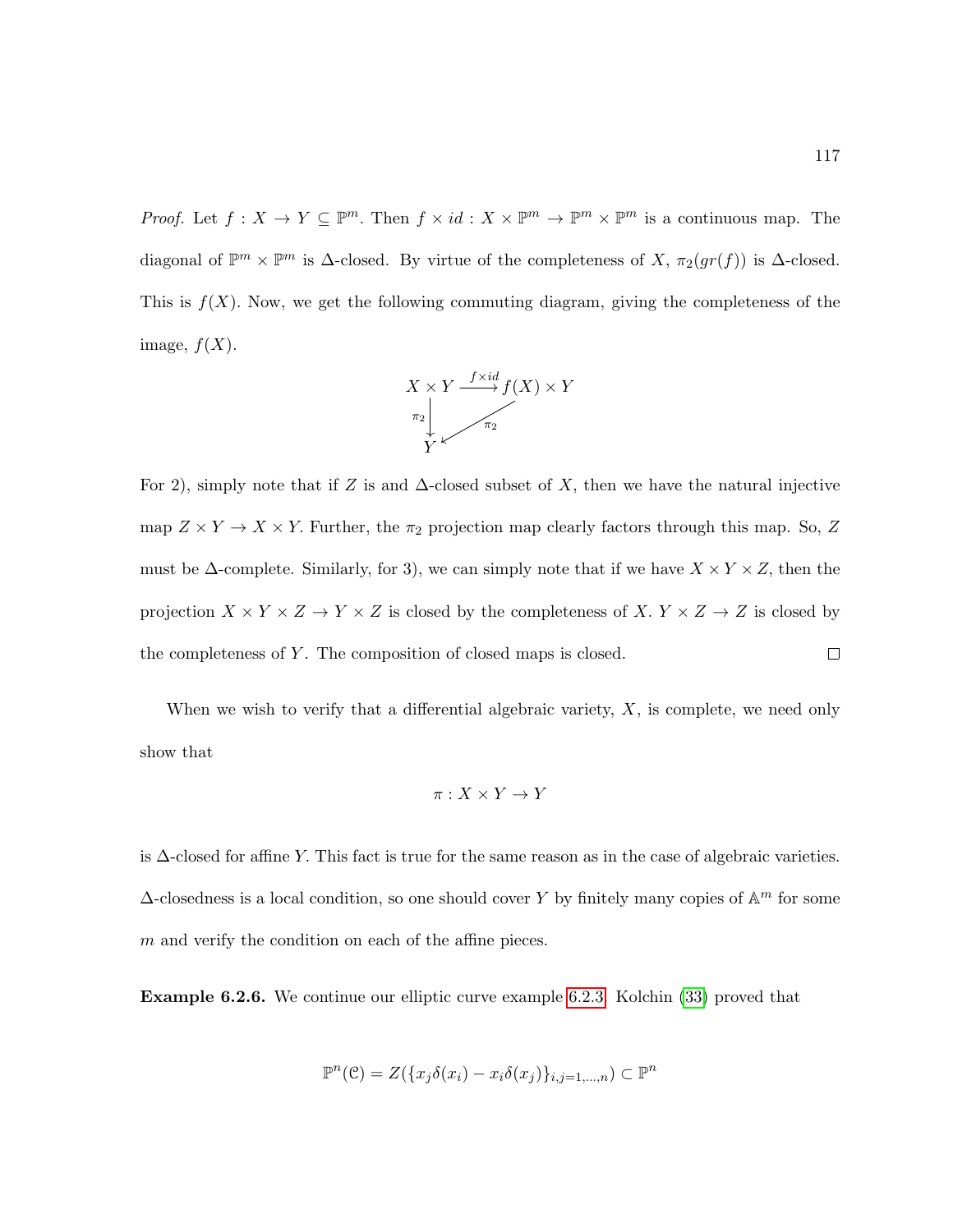is differentially complete. Pong [\(70\)](#page-219-0) gave an alternate proof of this fact. It follows from Proposition [6.2.5](#page-127-1) part 2 that E is differentially complete, being a  $\Delta$ -closed subset of  $\mathbb{P}^2(\mathcal{C})$ .

#### $6.3$ <sup>n</sup> is not ∆-complete

There are more closed sets in ∆-topology than in the Zariski topology, so in the differential setting, there are more closed sets in both the image of the projection map (which makes completeness "easier" to achieve) and more closed sets in the domain (making completeness "harder" to achieve). Though the  $\Delta$ -topology is richer than the  $\Delta$ -topology for ordinary differ-ential fields, Pong's exposition [\(70\)](#page-219-0) of Kolchin's theorem that  $\mathbb{P}^n$  is not complete holds in this setting. The techniques are model-theoretic, as in [\(70\)](#page-219-0), but use the model theory of  $\Delta$ -fields.

Consider, for some  $\delta \in \Delta$ , the closed set in  $\mathbb{P}^1 \times \mathbb{A}^1$  given by solutions to the equations

$$
z(\delta y)^2 + y^4 - 1 = 0 \tag{6.1}
$$

$$
2z\delta^2 y + \delta z \delta y + 4y^3 = 0\tag{6.2}
$$

Note that the projective closure with respect to the  $y$  variable, does not contain the point at infinity. So, we can work with the above local equations. Let  $b \in \mathcal{U}$  be a  $\Delta$ -transcendental over F. Then, we have a solution, in  $\mathcal{U}$ , to the equation

$$
b(\delta y)^2 + y^4 - 1 = 0
$$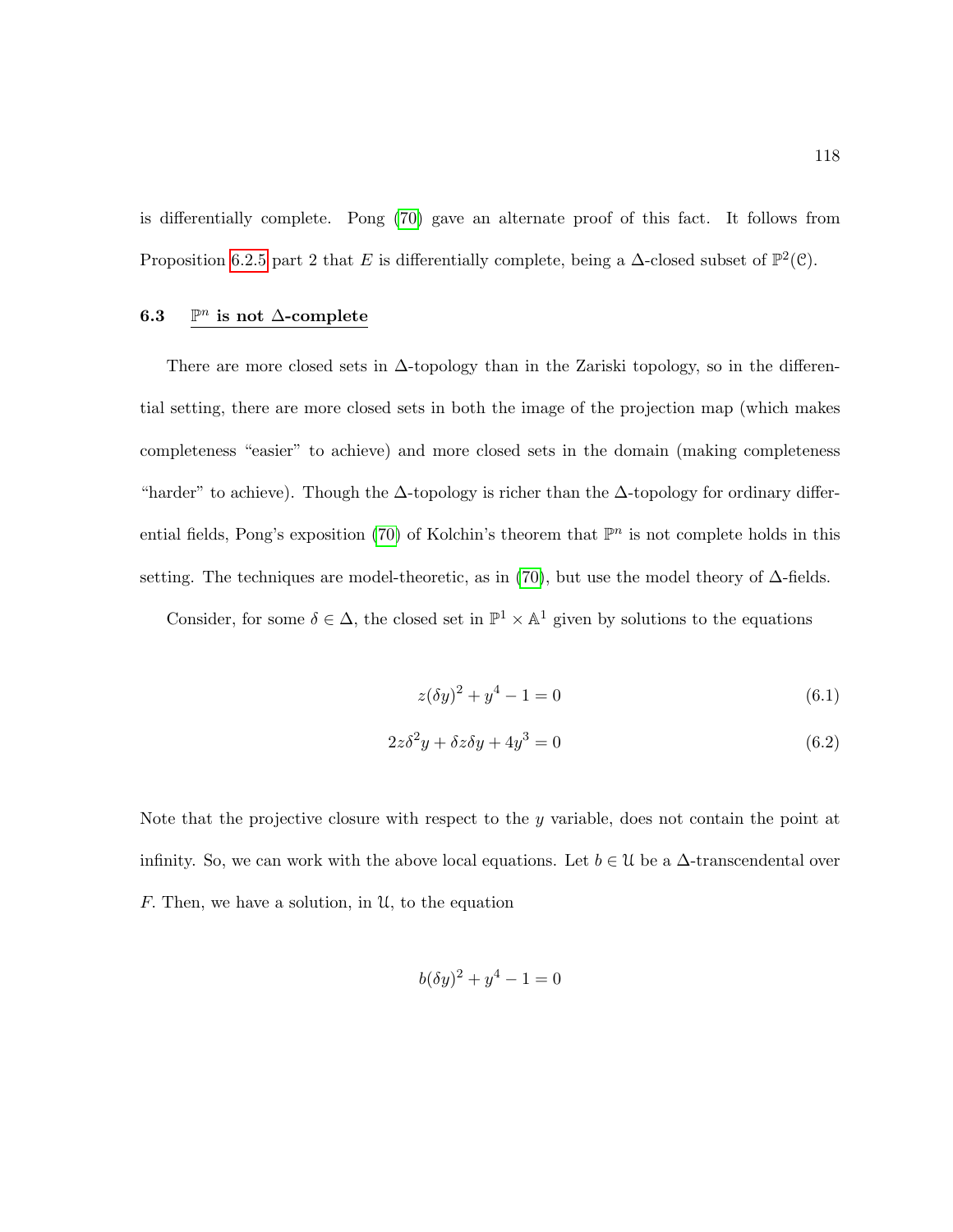Further, we can demand that  $4y^3 - 1 \neq 0$ . Call this solution a. This means that  $\delta a \neq 0$ . But, since we chose b to be a  $\Delta$ -transcendental over F, we know, by quantifier elimination, that if  $\pi_2 Z$  is  $\Delta$ -closed, then it is all of  $\mathbb{A}^1$ . But  $\pi_2 Z$  can not be all of  $\mathbb{A}^1$ , since  $\pi_2 Z$  can not contain 0. Thus,  $\pi_2 Z$  is not  $\Delta$ -closed and  $\mathbb{P}^1$  is not  $\Delta$ -complete. Since  $\mathbb{P}^1$  is a  $\Delta$ -closed subset of  $\mathbb{P}^n$  for any  $n$ , we have the following result of Kolchin,

# Proposition 6.3.1.  $\mathbb{P}^n$  is not  $\Delta$ -complete.

Remark 6.3.2. Restrict to the case of ordinary differential algebra for this remark. When dealing with differential algebraic varieties, there are two projective *n*-spaces. Regarded via their  $\mathcal{U}$ rational points, one often considers  $\mathbb{P}^n(\mathcal{U})$  and  $\mathbb{P}^n(\mathcal{C})$ . Because differential algebraic varieties are definable sets, we write  $\mathbb{P}^n$  for the differential algebraic variety which has rational points  $\mathbb{P}^n(\mathcal{U})$ . Occasionally we write  $\mathbb{P}^n(\mathcal{C})$  for the differential algebraic variety having those rational points. This is an abuse of notation, of course.

There are infinite rank definable subfields in partial differential fields (they are all given as the constant field of a set of independent definable derivations, see [\(85\)](#page-220-0)). Suppose the set of definable derivations of cutting out the constant field,  $K_0$ , is of size  $m - m_1$ .  $\mathbb{P}^n(K_0)$  is not  $\Delta$ -complete. To see this, one can simply repeat the above techniques in a model of  $DCF_{0,m_1}$ for  $m_1 < m$ .

### 6.4 Embedding Theorems

In this section, we think of the differential algebraic varieties which appear as synonymous with their  $\mathcal U$  rational points where  $\mathcal U$  is a very saturated differentially closed field. We will use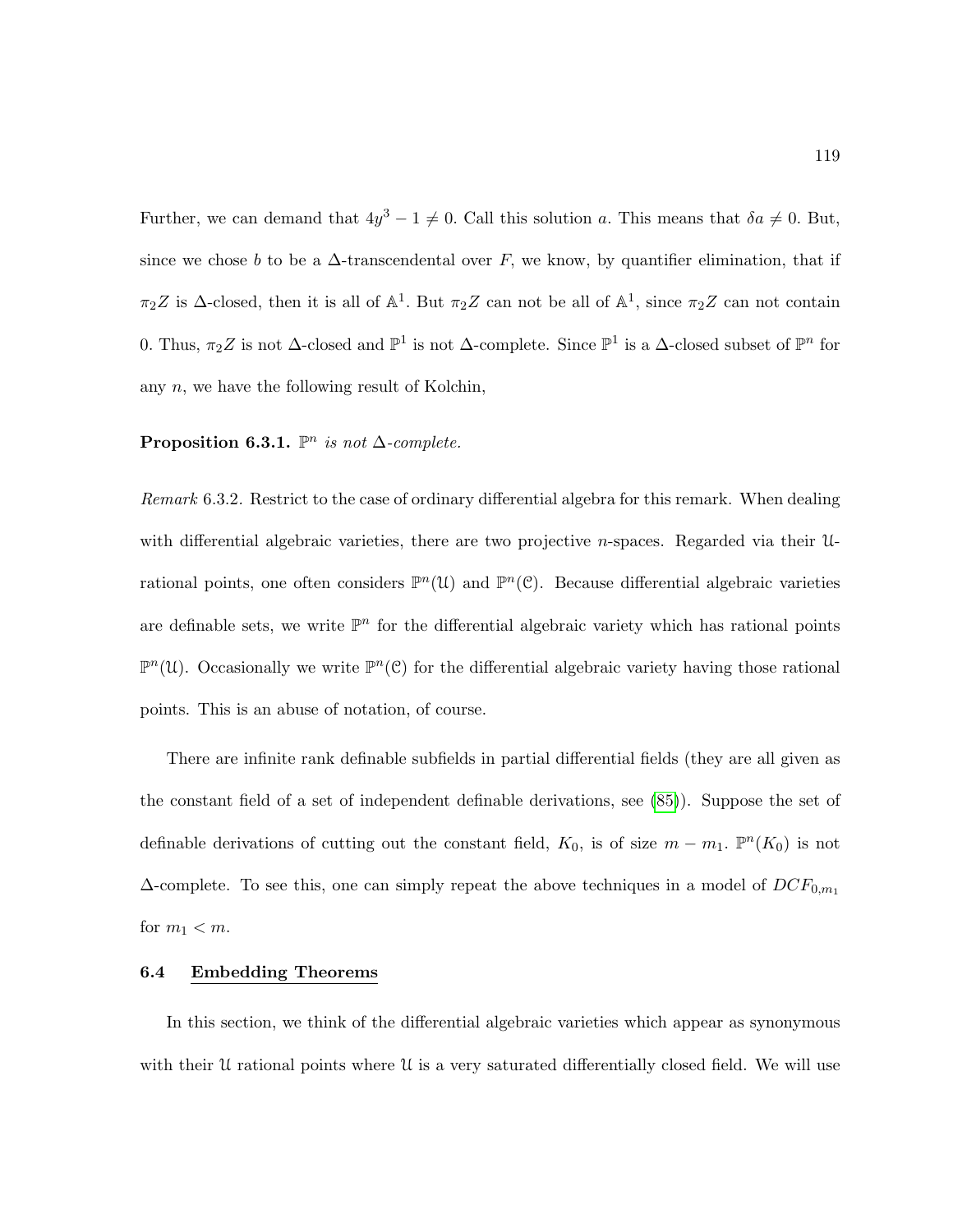the model-theoretic tool of Lascar rank to show that every ∆-complete set can be embedded in  $\mathbb{A}^1$ . We may identify hypersurfaces of degree d in  $\mathbb{P}^n$  with points in  $\mathbb{P}^{\binom{d+n}{d}-1}$  via the following correspondence,

$$
\bar{a} = [a_1 \dots a_{\binom{d+n}{d}}] \in \mathbb{P}^{\binom{d+n}{d}-1} \leftrightarrow H_{\bar{a}} = Z(\sum_{i=1}^{\binom{d+n}{d}} a_i M_i)
$$

where  $M_i$  is the ith monomial of degree d in  $x_0 \ldots x_n$  ordered lexicographically. Notice the unusual numbering on the parameter space of  $a_i's$ . This follows Hartshorne [\(26\)](#page-216-2); let  $N = \binom{d+n}{d}$  $\binom{+n}{d}$  — 1 for the remainder of the section. We say that a hypersurface is generic if the associated  $\bar{a}$  is a tuple of differential transcendentals over F. This is equivalent to saying that  $RU(a/F) = \omega^m \cdot N$ .

<span id="page-131-0"></span>**Proposition 6.4.1.** Suppose  $X \subset \mathbb{P}^n$  is a definable set of Lascar rank less than  $\omega^m$ . Then any generic hypersurface does not intersect X.

Proof. Let

$$
H = Z\left(\sum_{i=1}^{d+n} a_i M_i\right)
$$

where  $\bar{a}$  is a generic point in  $\mathbb{P}^N$ . Now, suppose that  $x \in X \cap H$ . The x specifies a proper subvariety of  $\mathbb{P}^N$ , namely the hyperplane given by  $\sum a_i M_i(x) = 0$  This hyperplane is, of course, isomorphic to  $\mathbb{P}^{N-1}$ . But, we know that the rank of a generic point in  $\mathbb{P}^{N-1}$  is not  $\omega^m \cdot N$ , namely we know  $RU(a/x) \leq \omega^m \cdot (N-1)$ . Now, using the Lascar inequality,

$$
RU(a) \leq RU(a, x) \leq RU(a/x) \oplus RU(x) < \omega^m \cdot N.
$$

So,  $\bar{a}$  must not have been generic in  $\mathbb{P}^N$ .

 $\Box$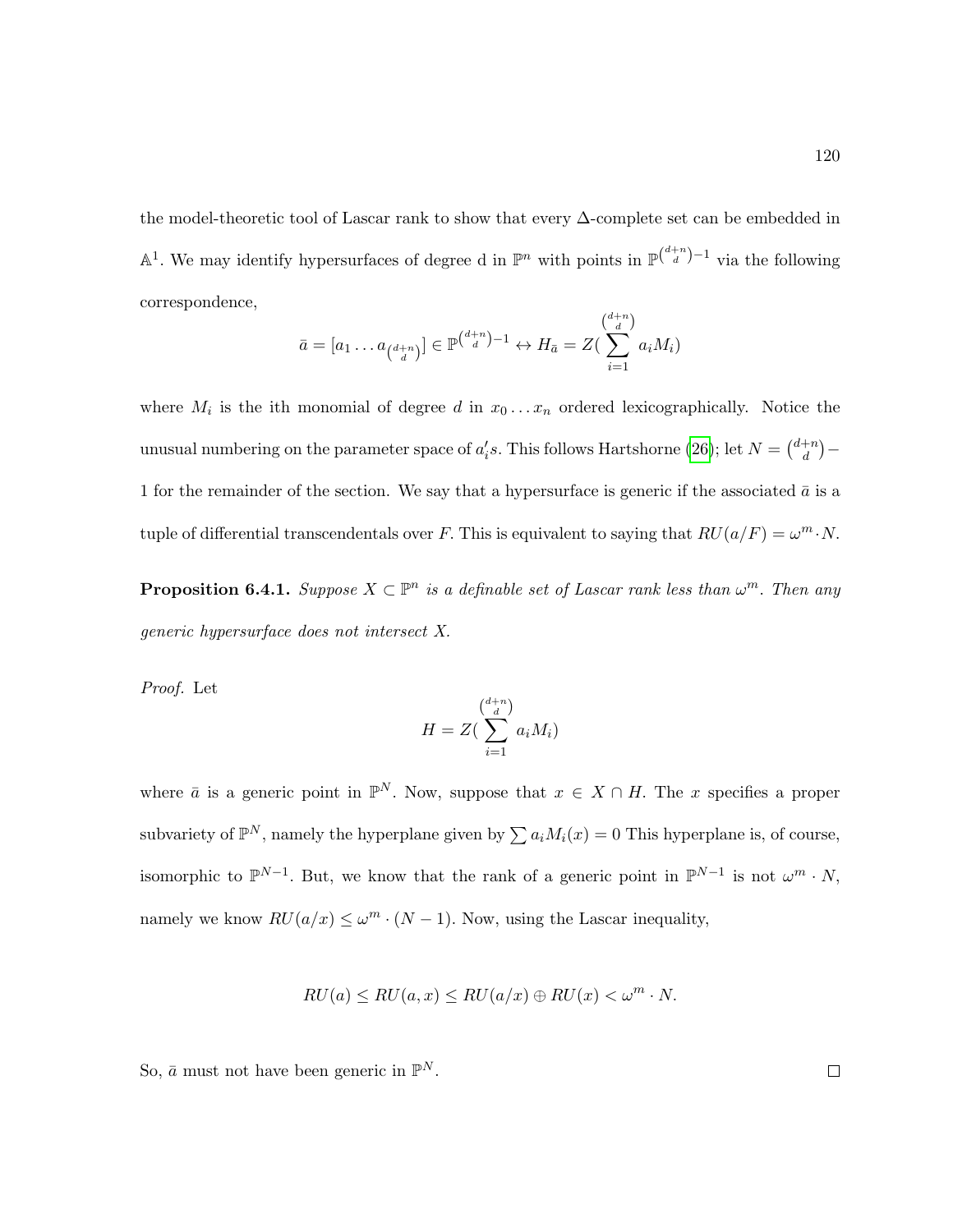<span id="page-132-1"></span>**Proposition 6.4.2.** Let  $X \subseteq \mathbb{P}^n$  be a proper  $\Delta$ -closed subset. Let  $p \in \mathbb{P}^n - X$  be generic. Suppose  $RU(X) \geq \omega^m$ . Then  $RU(\pi_p(X)) \geq \omega^m$ , where  $\pi_p$  is projection from the point to any hyperplane not containing the point.

*Proof.* Take  $b \in X$  generic (of full RU-rank). Then let  $c = \pi_p(b)$ . Since we assumed that  $p \in \mathbb{P}^n - X$ , we know that the intersection of the line  $\bar{p}b$  and X is a proper  $\Delta$ -closed subset of the affine line. Thus,  $RU(b/cp) < \omega^m$ . But then

$$
\omega^m \leq RU(b) = RU(b/p) \leq RU(b,c/p) \leq RU(b/p) \oplus RU(c/bp).
$$

<span id="page-132-0"></span>Of course, this implies that  $RU(c) \geq \omega^m$ .

**Proposition 6.4.3.** Let X be a  $\Delta$ -variety with Lascar rank less than  $\omega^m(k+1)$ . Then X is isomorphic to a definable subset of  $\mathbb{P}^{2k+1}$ .

*Proof.* Suppose that  $X \subseteq \mathbb{P}^n$ . Let p be a generic point of  $\mathbb{P}^n$ . Let H be any hyperplane not containing p. We claim that projection from p to  $H$ , restricted to  $X$ , is an injective map. Suppose not. Then there are two points  $X_1, x_2$  on X, so that p is on the line joining  $x_1$  and  $x_2$ . Then

$$
RU(p) \leq RU(p, x_1, x_2) \leq RU(p/x_1x_2) \oplus RU(x_1x_1) < \omega^m \cdot (2k+2)
$$

This is a contradiction unless  $n < 2k + 1$ . Iteratively projecting from a generic point gives the result. $\Box$ 

 $\Box$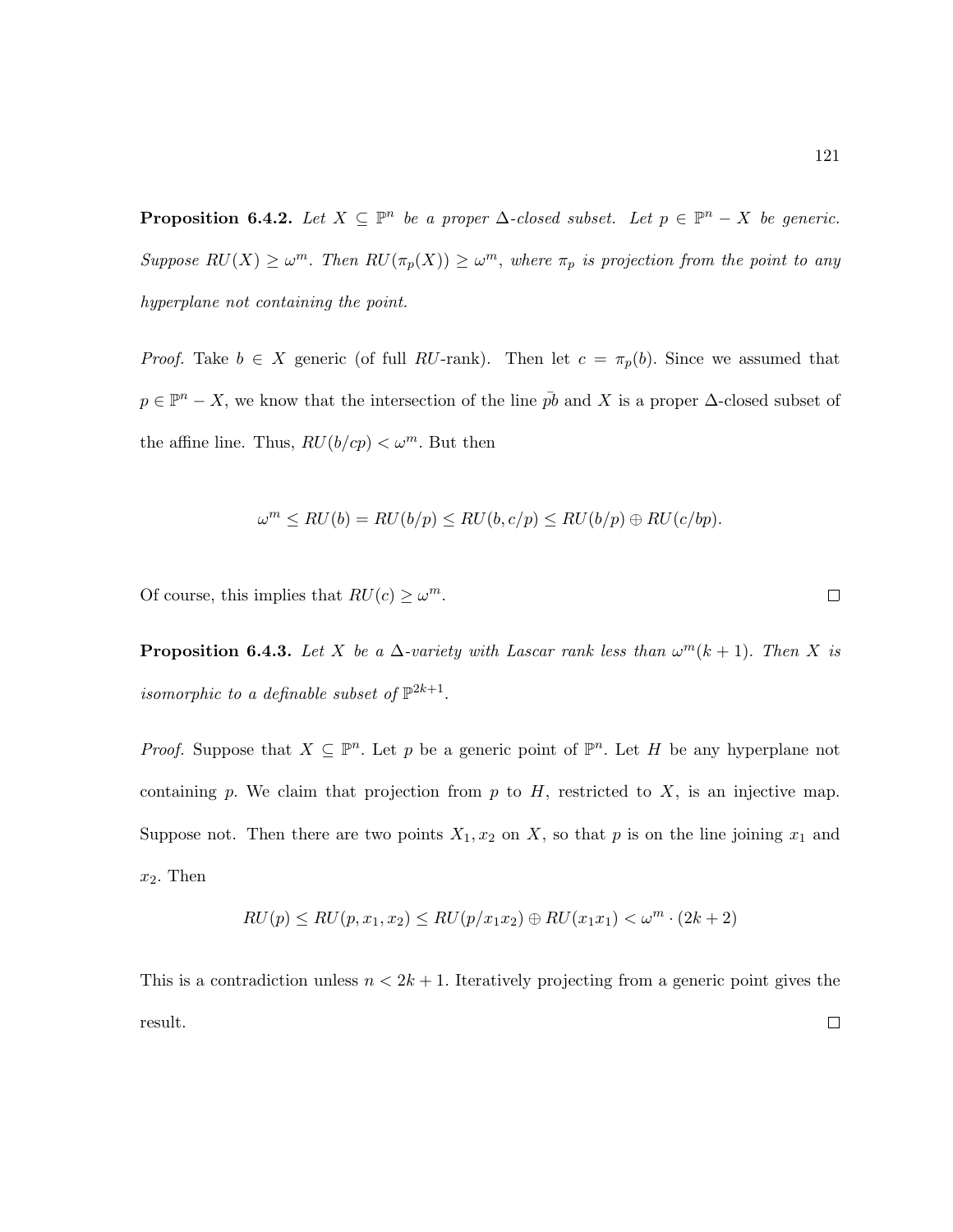*Remark* 6.4.4. In the special case that  $X$  is an algebraic variety, then this simply says that we can construct a definable isomorphism to some constructible set in  $\mathbb{P}^{2dim(X)+1}$ .

From the previous two propositions, we get,

**Corollary 6.4.5.** Suppose that X is of Lascar rank less than  $\omega^m$ . Then X is definably isomorphic to a definable subset of  $\mathbb{A}^1$ .

*Proof.* Using Proposition [6.4.3,](#page-132-0) we get an embedding of X into  $\mathbb{P}^1$ . We know that X avoids any generic point of  $\mathbb{P}^1$  by Proposition [6.4.1.](#page-131-0)  $\Box$ 

Remark 6.4.6. The use of Proposition [6.4.1](#page-131-0) in the above proof is gratuitous, since it is clear that the projection of X is a proper subset of  $\mathbb{P}^1$ , by simple rank computations. The proposition is less obvious when the variety is embedded in higher projective spaces.

**Theorem 6.4.7.** Any  $\Delta$ -complete set is of RU-rank strictly less than  $\omega^m$ .

*Proof.* Suppose X is complete and of rank larger than  $\omega^m$ . Projection from any generic point gives a  $\Delta$ -complete,  $\Delta$ -closed set (by Proposition [6.2.5\)](#page-127-1) of rank at least  $\omega^m$  (by Proposition [6.4.2\)](#page-132-1). Iterating the process yields such a set in  $\mathbb{P}^1$ . The only  $\Delta$ -closed subset of rank  $\omega^m$  in  $\mathbb{P}^1$ is all of  $\mathbb{P}^1$ . This is a contradiction since  $\mathbb{P}^1$  is not ∆-complete.  $\Box$ 

Corollary 6.4.8. Every  $\Delta$ -complete subset of  $\mathbb{P}^n$  is isomorphic to a  $\Delta$ -closed subset of  $\mathbb{A}^1$ .

Remark 6.4.9. More results along the lines of those in [\(69\)](#page-219-3) computing bounds on ranks of various algebraic geometric constructions on differential varieties are certainly possible, but the above results suffice our purposes here.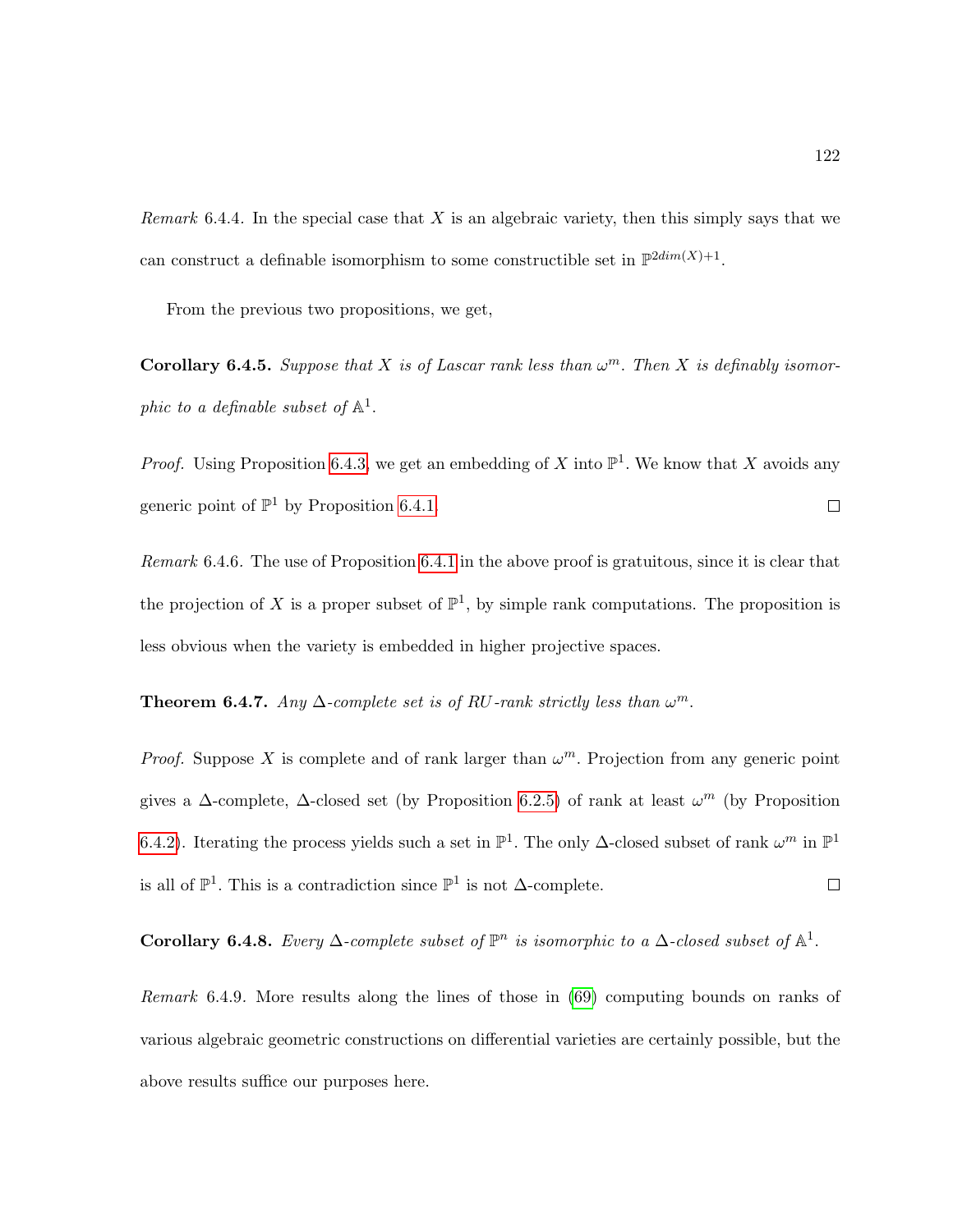The following two questions may or may not be distinct. For discussion of this see [\(21\)](#page-215-1) and [\(85\)](#page-220-0).

<span id="page-134-1"></span><span id="page-134-0"></span>Question 6.4.10. Are there infinite Lascar rank  $\Delta$ -complete sets?

<span id="page-134-2"></span>Question 6.4.11. Are there infinite transcendence degree  $\Delta$ -complete sets?

Example 6.4.12. We continue with the elliptic curve example [6.2.3.](#page-125-0) We wish to give concrete examples of Proposition [6.4.1](#page-131-0) and Proposition [6.4.2.](#page-132-1) These propositions are used to give differential algebraic embeddings of  $E$  (or any differential algebraic group of *differential* transcendence degree zero) into affine space  $(6.4.1)$  and  $\mathbb{P}^1$   $(6.4.2)$ .

Proposition [6.4.1](#page-131-0) will give an embedding of  $E$  into  $\mathbb{A}^2$ . Generally, the content of the proposition in the ordinary case is that any closed set of  $\mathbb{P}^n$  with finite transcendence degree defined over  $F$  does not intersect a line with coefficients which are generic over  $F$ . To that end, consider the line L determined by

$$
\alpha x + \beta y + z = 0
$$

where  $\alpha$  and  $\beta$  are  $\delta$ -F-transcendentals. Then  $L \cap E = \emptyset$ , so the map  $\phi E \to \mathbb{A}^2$  given by

$$
[x,y,z]\mapsto \left(\frac{x}{\alpha x+\beta y+z},\frac{y}{\alpha x+\beta y+z}\right)
$$

is a well-defined injective map. The inverse map  $\phi^{-1} : \mathbb{A}^2 \to E$  is given by

$$
(u, v) \mapsto [u : v : 1 - \alpha u - \beta v].
$$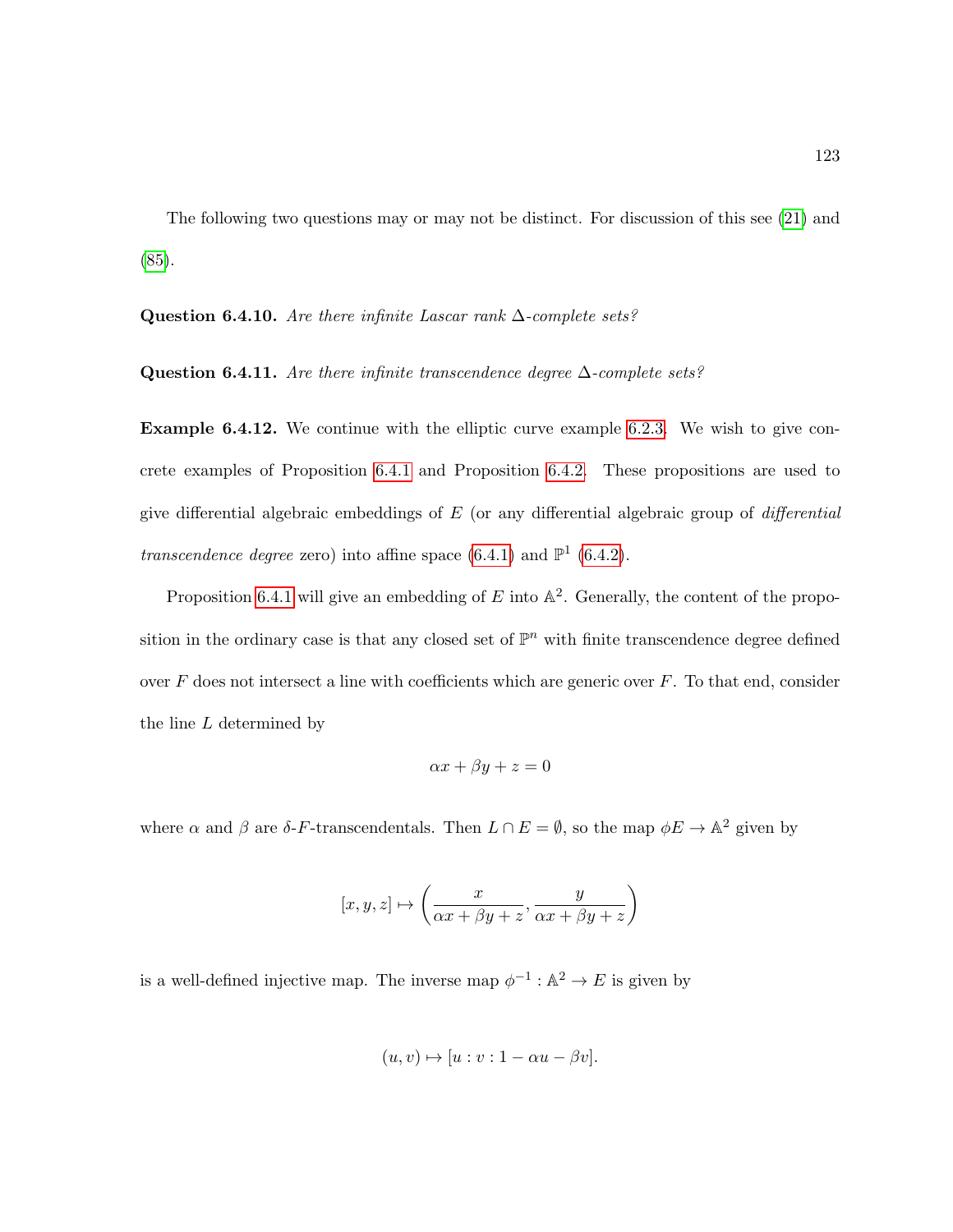The image  $\phi(E) \subset \mathbb{A}^2$  is given by the zero set of the following differential polynomials over  $F\langle \alpha, \beta \rangle$ :

$$
(1 - \alpha u - \beta v)v^{2} - u^{3}a(1 - \alpha u - \beta v)u^{2} + b(1 - \alpha u - \beta v)^{3}
$$

$$
\delta u - \beta v \delta u + \delta \alpha u^{2} + \delta \beta u v + \beta u \delta v
$$

$$
\delta u - \alpha u \delta v + \delta \alpha u v + \alpha v \delta u + \delta \beta v^{2}.
$$

In this specific example,  $E$  is actually a *differential algebraic group*. More specifically, it is a differential algebraic subgroup of an algebraic group. Let  $+_{E}$  be the group operation on E. Then we obtain a group operation on the image of  $E$  in  $\mathbb{A}^2$  via

$$
E \xrightarrow{+E} E
$$
  
\n
$$
\phi \downarrow \qquad \qquad \downarrow \phi
$$
  
\n
$$
\mathbb{A}^2 \xrightarrow{\phi \circ +E \circ \phi^{-1}} \mathbb{A}^2.
$$

Recall that we assume that  $F$  is differentially closed. Since the set of lines which intersect E is a definable subset of the Grassmannian,  $\mathbf{GR}(1,2)$ , by the model completeness of  $DCF_{0,m}$ (see  $(45)$  for the ordinary case or  $(48)$  for the partial case), there is a line defined over F which does not intersect  $E$ . With more care, one could construct a morphism with all of the pertinent properties of  $\phi$  which is defined over F. For instance, in the particular case given above, any line of the form  $x + \gamma y = 0$  where  $\gamma$  is not a constant does not intersect E.

More generally, using Proposition [6.4.1](#page-131-0) and a suitable generalization of the diagram and the model completeness mentioned in the previous paragraph: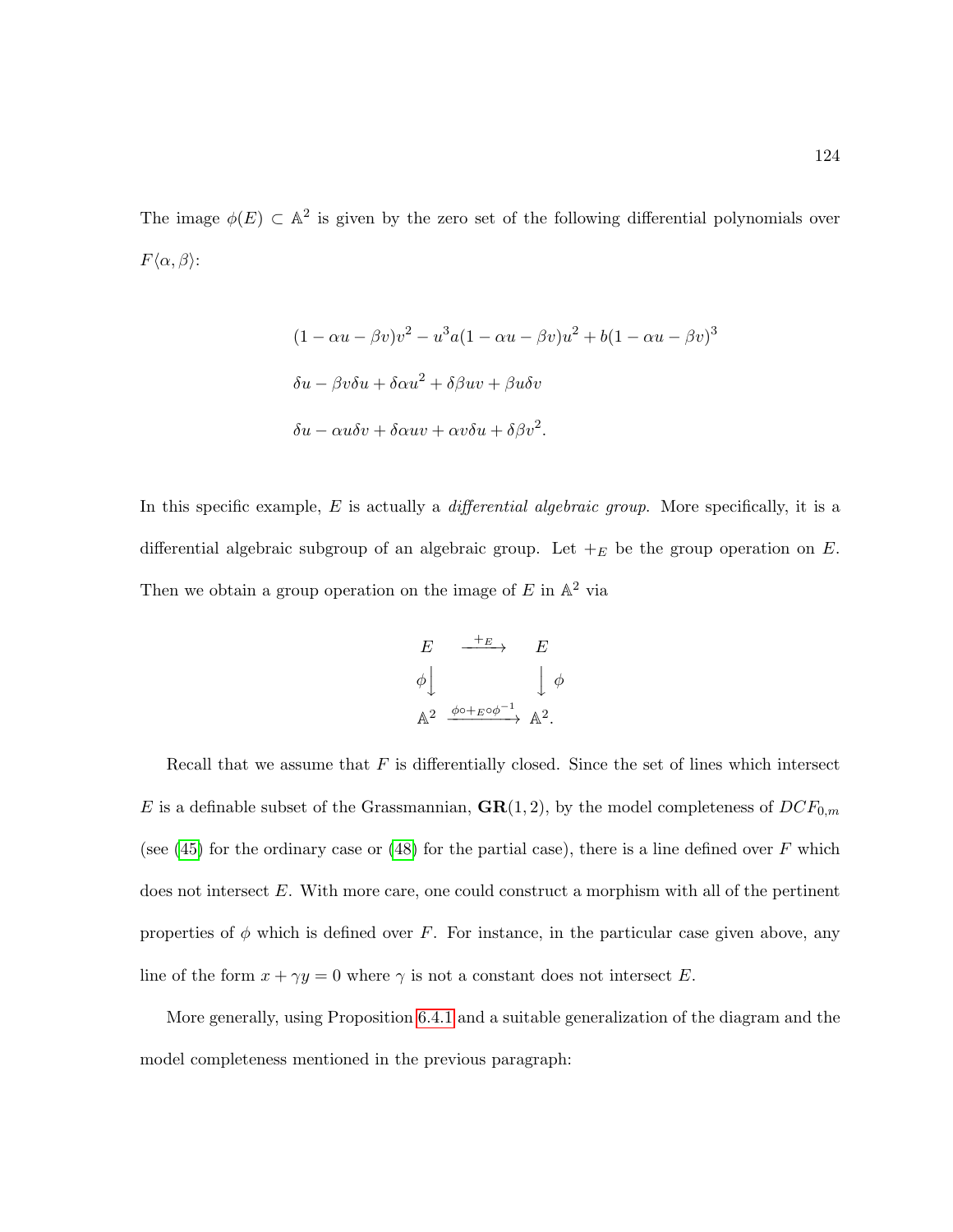<span id="page-136-0"></span>Corollary 6.4.13. Every differential algebraic variety of  $\Delta$ -transcendence degree zero defined over  $F$  is isomorphic to an affine differential algebraic variety over  $F$ . Every differential algebraic group of  $\Delta$ -transcendence degree zero defined over F is isomorphic to an affine differential algebraic group over F.

Next, we will use proposition [6.4.2](#page-132-1) to give an embedding of E into  $\mathbb{P}^1$ . Take  $[\alpha : \beta : 1]$ generic in  $\mathbb{P}^2$  over F. By proposition [6.4.2](#page-132-1) the morphism,  $\pi$ , obtained by projection (of E) from this point to any hyperplane in  $\mathbb{P}^2$  is injective. For instance, we might choose the hyperplane given by  $z = 0$ . In this case, the map  $\pi : E \to \mathbb{P}^1$  is given by

$$
[x:y:z] \mapsto [x - \alpha z : \beta z - y]
$$

The map  $\pi^{-1}$  is given by

$$
[u:v]\mapsto [uv+\frac{\alpha}{\delta(\alpha)}(v\delta(u)-u\delta(v)): \frac{u\delta(v)-v\delta(u)-\frac{\delta(\beta)}{\beta}uv}{\frac{\delta(\beta)}{\beta}}:\frac{(v\delta(u)-u\delta(v))}{\delta(\alpha)}].
$$

Any finite transcendence degree differential algebraic variety in  $\mathbb{P}^1$  must be a proper subvariety. Naturally, the image of  $E$  under the above map has this property. Indeed, the second coordinate of the image never vanishes for  $[x : y : z] \in E$ . To see this, note that y and z do not simultaneously vanish on E; the unique point of E on the line at infinity is  $[0:1:0]$ . On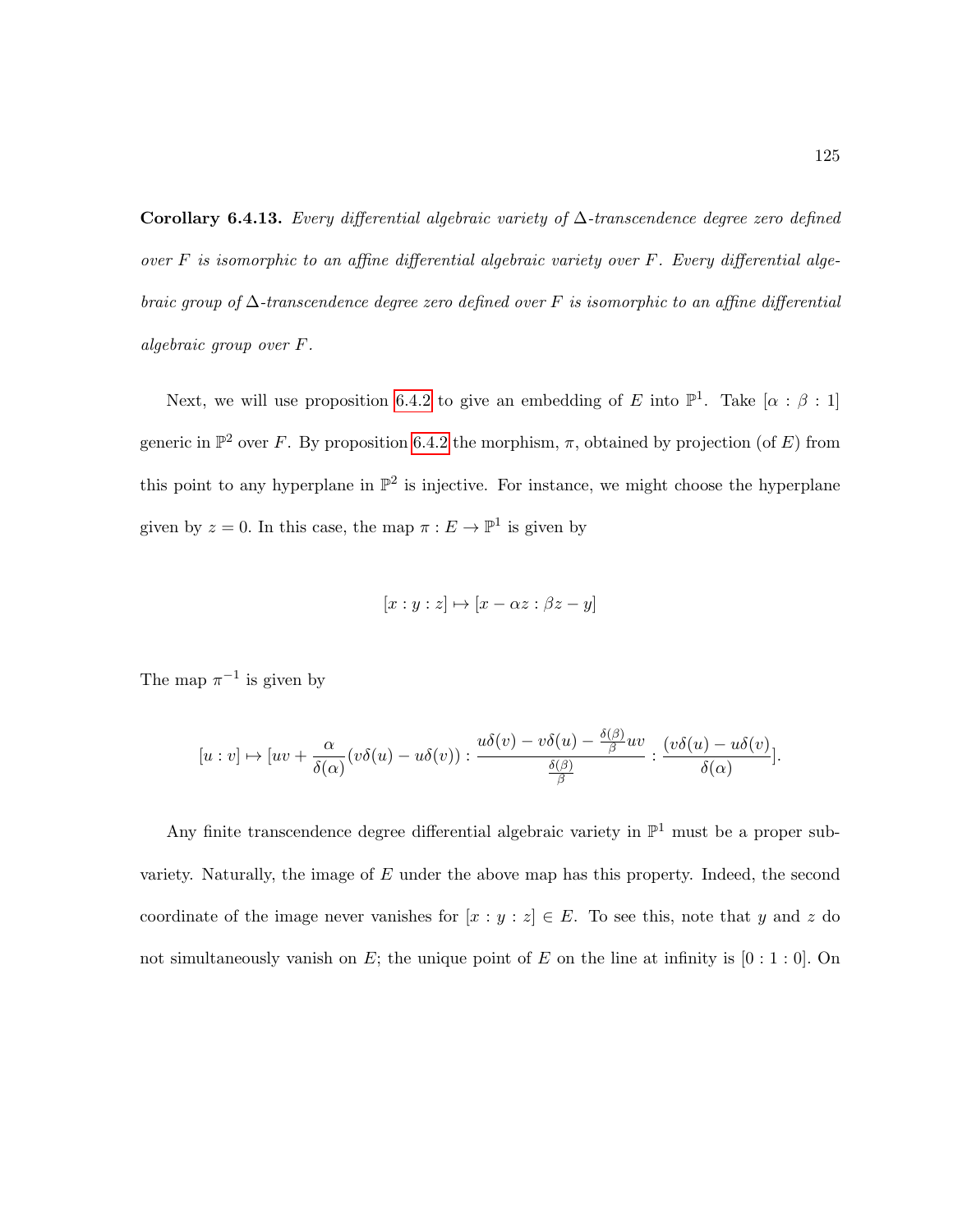the other hand, in E,  $\frac{y}{z}$  $\frac{y}{z}$  is never equal to  $\beta$ , since  $\beta$  is a  $\Delta$ -F-transcendental (remember, E has finite transcendence degree). So, the map  $\psi : E \to \mathbb{A}^1$  is given by

$$
[x:y:z]\mapsto \frac{x-\alpha z}{\beta z-y}.
$$

Thus, as above, we obtain a commutative diagram.

$$
E \xrightarrow{+E} E
$$
  
\n
$$
\psi \downarrow \qquad \qquad \downarrow \psi
$$
  
\n
$$
\mathbb{A}^1 \xrightarrow{\psi \circ +E \circ \psi^{-1}} \mathbb{A}^1
$$

Naturally, this gives another result along the lines of [6.4.13:](#page-136-0)

Corollary 6.4.14. Every differential algebraic variety of ∆-transcendence degree zero defined over F is isomorphic to a constructible set in  $\mathbb{A}^1$ . Every differential algebraic group of  $\Delta$ transcendence degree zero defined over F is isomorphic to a differential algebraic group embedded  $in \mathbb{A}^1$ .

Question 6.4.15. Restrict to the ordinary case. Are all projective finite Morley rank differential algebraic varieties complete? In the partial case, this is a special case of the following two questions. Are all projective differential transcendence degree zero differential algebraic varieties complete? Are all projective finite transcendence degree differential algebraic varieties complete?

Remark 6.4.16. Given the stark contrast of differential completeness to the classical notion in algebraic geometry, one should not expect theorems from the algebraic category which use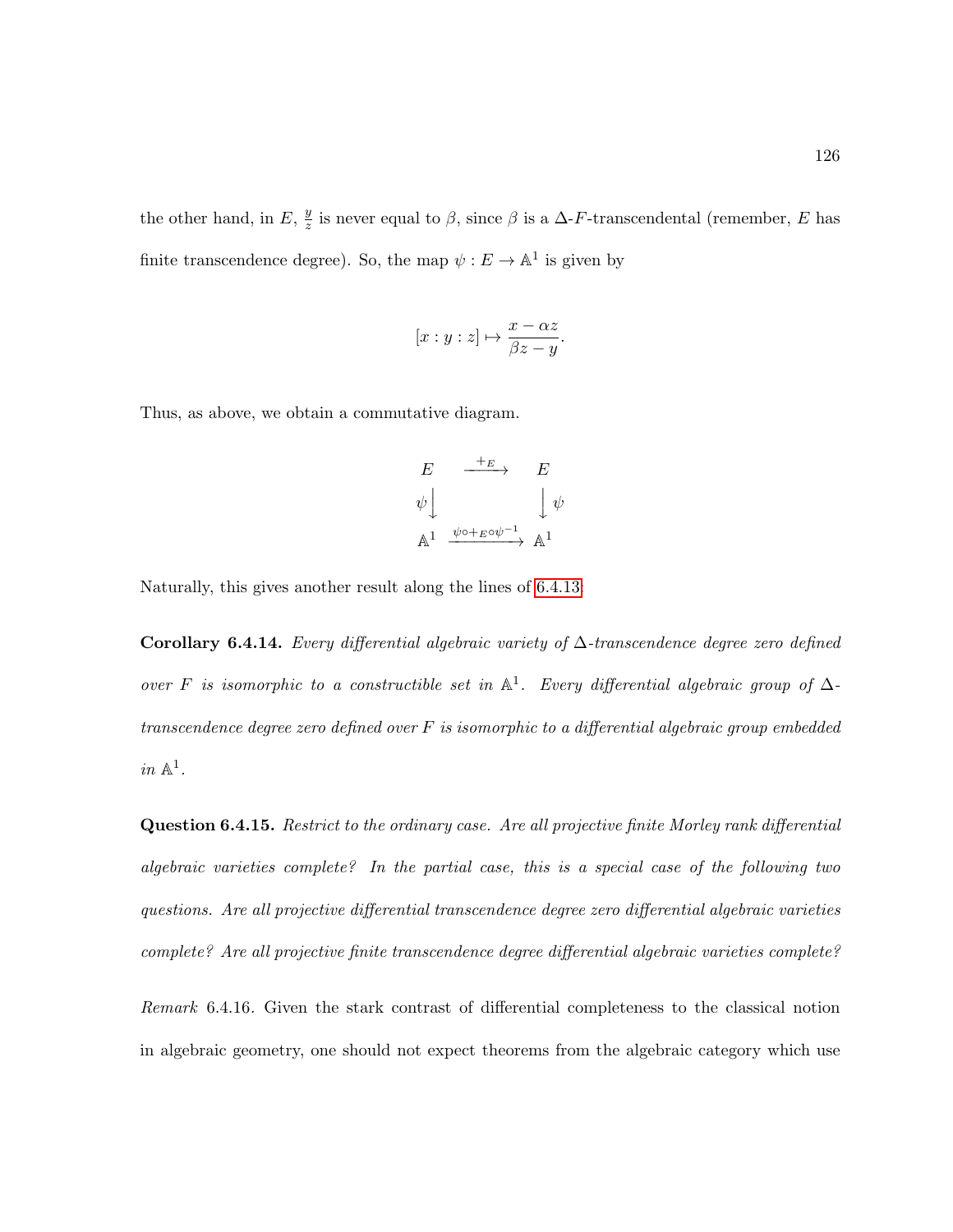the essentially projective nature of complete algebraic varieties to hold for complete differential algebraic varieties. For instance, complete algebraic varieties have so few regular functions that: Proposition 6.4.17. (Rigidity Theorem) Let  $\alpha: V \times W \to U$  be a regular map, let V be complete and  $V \times W$  geometrically irreducible. Then if there are  $u_0 \in U(k)$ ,  $v_0$  in $V(k)$ , and  $w_0 \in W(k)$ so that

$$
\alpha(V \times \{w_0\}) = \{u_0\} = \alpha(\{v_0\} \times W)
$$

then  $\alpha(V \times W) = \{u_0\}.$ 

For a proof, see [\(50\)](#page-217-7). Of course, this theorem does not hold for differential algebraic varieties. For a simple counterexample, consider the projective closure of the affine differential algebraic variety  $Z(x'-x^3) \subset \mathbb{A}^1$ . The closure, in  $\mathbb{P}^1$  is given by the zero set of differential homogenization of the differential polynomial, that is  $V = Z(y(x'y - xy') - x^3) \subseteq \mathbb{P}^1$ . V is complete [\(80\)](#page-220-3) Notice that the point at infinity,  $[1:0]$  is not a point on this variety. So,  $\frac{x}{y}$  is a regular function on V. Now, consider

$$
\alpha: V \times \mathbb{A}^1 \to \mathbb{A}^1
$$

given by  $\alpha([x,y],z) = \frac{x}{y}z$ . The coordinate axes are mapped to zero, but the image of the map is all of  $\mathbb{A}^1$ .

### 6.5 A Valuative Criterion for ∆-completeness

The following is a proposition of van den Dries [\(88\)](#page-220-2) mentioned in the introduction, which Pong used in the case of ordinary differential fields to establish a valuative criterion for completeness. We take a similar approach here.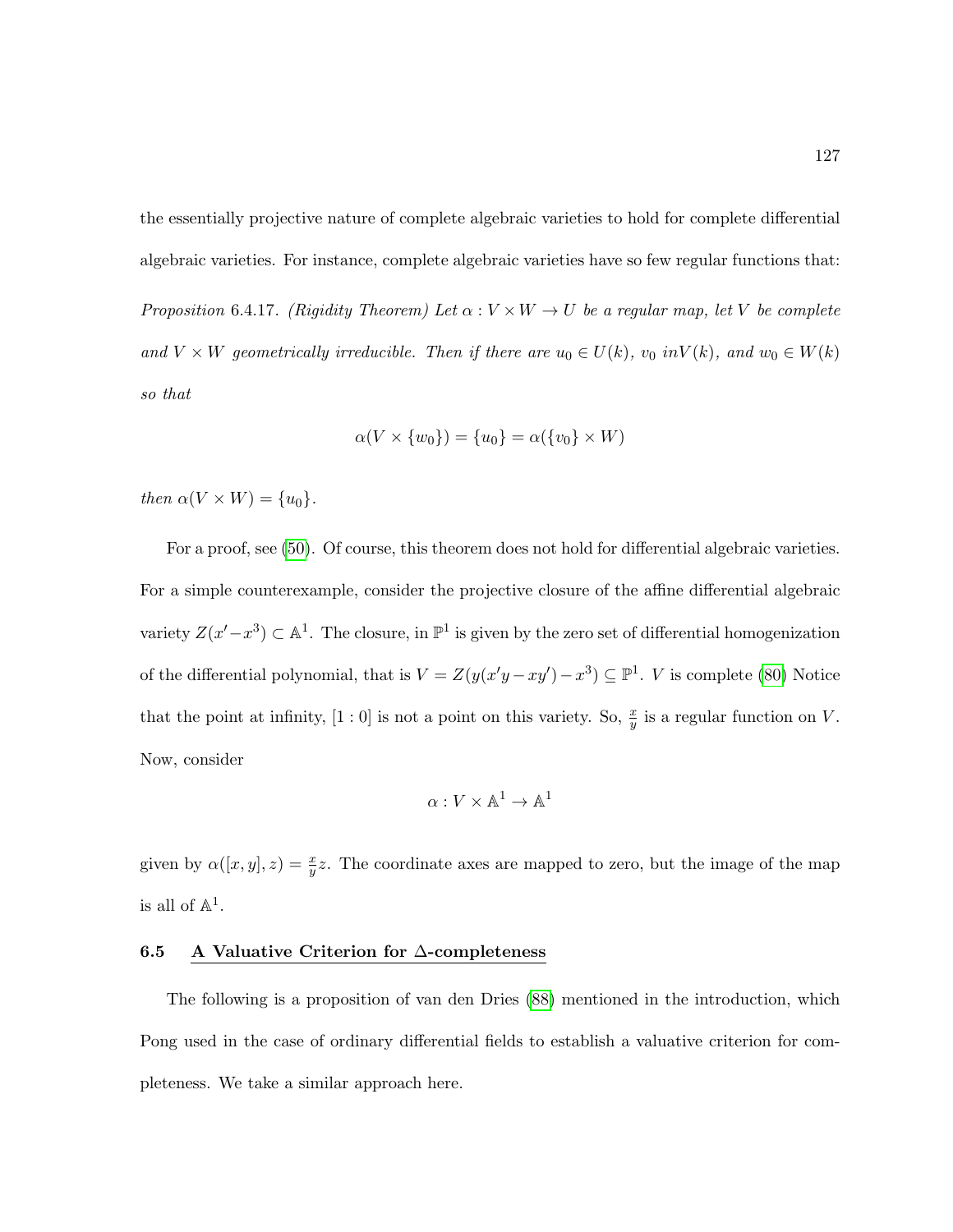<span id="page-139-0"></span>**Proposition 6.5.1.** T a complete L-theory and  $\phi(v_1 \ldots v_n)$  an L-formula without parameters. Then the following are equivalent:

- 1. There is a positive quantifier free formula  $\psi$  such that T proves  $\forall v \phi(v) \leftrightarrow \psi(v)$ .
- 2. For any  $K, L \models T$  and  $f : A \rightarrow L$  an embedding of a substructure A of K into L, if  $a \in \mathbb{A}^m$  and  $K \models \phi(a)$  then  $L \models \phi(f(a)).$

**Proposition 6.5.2.** Let  $R \supseteq \mathbb{Q}$  be a  $\Delta$ -ring. Every proper  $\Delta$ -ideal I is contained in some prime  $\Delta$ -ideal.

```
Proof.(32, see II.5).
```
The next definition is essential for the criterion we give for completeness.

Definition 6.5.3. Let K be a  $\Delta$ -field.

$$
H_K := \{(A, f, L) : A \text{ is a } \Delta\text{-subring of } K, L \text{ is a } \Delta\text{-field}, f : A \to L \text{ a } \Delta\text{-homomorphism}\}.
$$

Given  $(A_1, f_1, L_1), (A_2, f_2, L_2) \in H_K$ . Then  $f_2$  extends  $f_1$  if  $A_1 \subset A_2$ ,  $L_1 \subseteq L_2$ , and  $f_2|_{A_1} = f_1$ . In this case, one could write  $(A_1, f_1, L_1) \leq (A_2, f_2, L_2)$ . With respect to this ordering,  $H_K$  has maximal elements. These will be called maximal  $\Delta$ -homomorphisms of K.

Remark 6.5.4. There are no assumptions (yet) about these homomorphisms being over F. Eventually, we will enforce this condition model-theoretically by changing the formal language.

Definition 6.5.5. A  $\Delta$ -subring is maximal if it is the domain of a maximal  $\Delta$ -homomorphism. A  $\Delta$ -ring is called a local  $\Delta$ -ring if it is local and the maximal ideal is a  $\Delta$ -ideal.

 $\Box$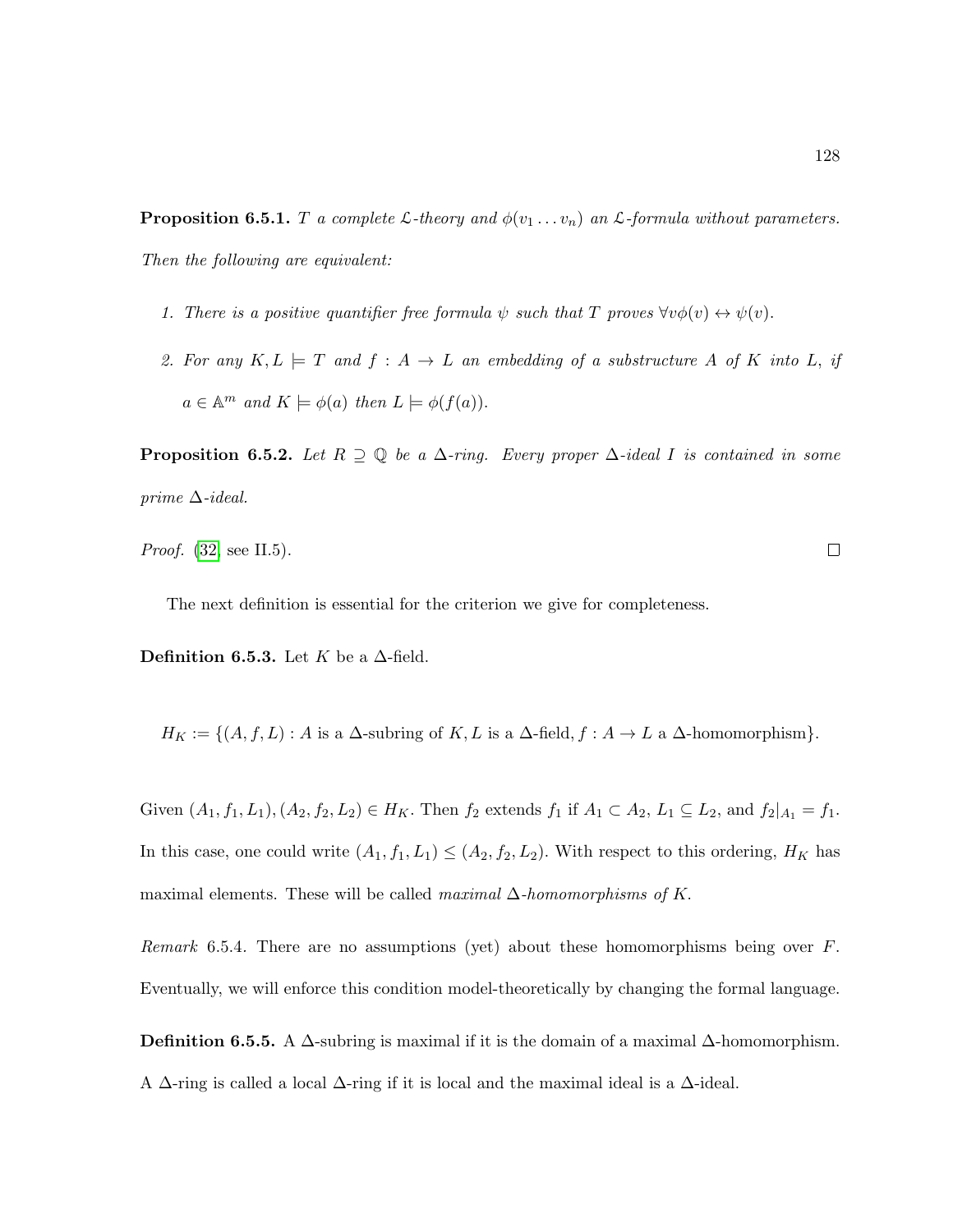<span id="page-140-0"></span>**Proposition 6.5.6.** Let  $(R, f, L)$  be maximal in  $H_K$ . Then,

- 1. R is a local  $\Delta$ -ring and ker(f) is the maximal ideal.
- 2.  $x \in K R$  if and only if  $\mathfrak{m}{x} = R{x}$ .

*Proof.* Kernels of  $\Delta$ -homomorphisms are  $\Delta$ -ideals. Let  $x \notin ker(f)$ . Then we extend f to  $R_{(x)}$ by letting  $x^{-1} \mapsto f(x)^{-1}$ . By maximality,  $x^{-1} \in R$ . Thus, x is a unit. This establishes the first statement.

If  $\mathfrak{m}{x} = R{x}$  then  $1 = \sum_{i=1}^{k} m_i p_i(x)$ . Then if  $x \in R$ ,  $f(1) = f(\sum m_i p_i(x)) = 0$ , a contradiction.

For the converse: if  $m\{x\} \neq R\{x\}$ , then there is a prime  $\Delta$ -ideal m' which contains  $m\{x\}$ . So, we let K' be the fraction field of  $R\{x\}$ /m'.



Further, we have:



But, one can see that the maximality condition on R means that  $x \in R$ .

 $\Box$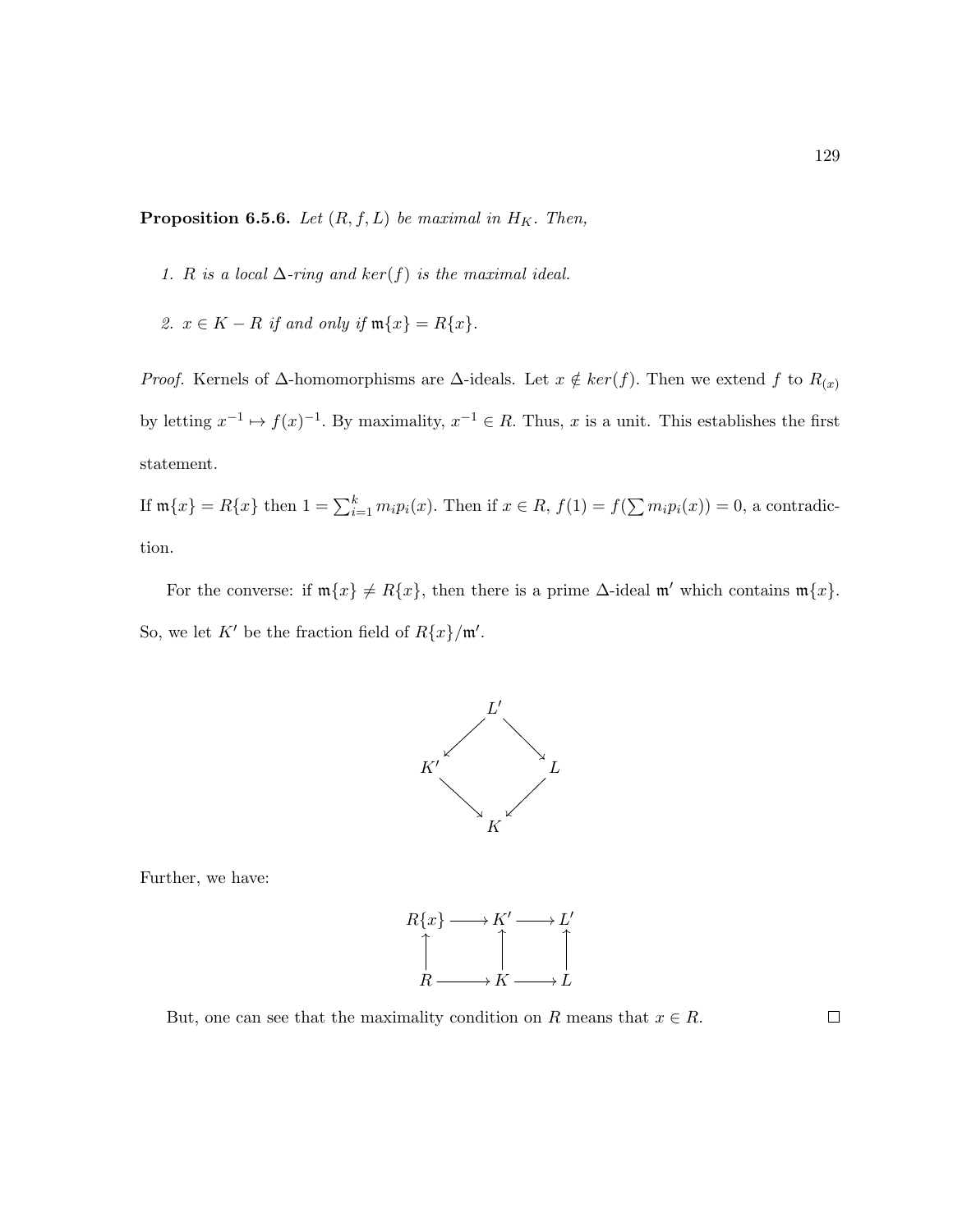Remark 6.5.7. We are about to give the valuative criterion for completeness. The varieties in question are given as closed subsets of affine space. This is slightly deceptive, especially if one wishes to think in analogy to classical results of algebraic geometry. In light of the results of chapter 3, any complete differential algebraic variety might be equipped with an affine embedding.

For the previous results of this section, we considered substructures in the language of differential rings, that is ∆-subrings. So, there was no assumption about the differential homomorphisms fixing F. For the next result, we take T to be  $Th(F)$  in the language of differential rings,  $\{\Delta, 0, 1, +, \cdot\}$  augmented by *constant symbols*  $\{d\}_{d\in F}$  where F is a differentially closed field (this approach was mentioned in the introduction). The substructures in this augmented language are  $\Delta$ -F-algebras. Homomorphisms of substructures in this language are differential ring homomorphisms which fix each element of  $F$ . The models of  $T$  are differentially closed fields which contain F.

**Theorem 6.5.8.** Let X be a  $\Delta$ -closed subset of  $\mathbb{A}^n$  Then X is  $\Delta$ -complete if and only if for any  $K \models T$  and any R, a maximal  $\Delta$ -subring of K containing F, we have that every K-rational point of  $X$  is and  $R$ -rational point of  $X$ .

*Proof.* Suppose the valuative criterion holds for X. Then, to show that X is  $\Delta$ -complete, it suffices to show that for any  $\Delta$ -closed set  $Z \subseteq X \times \mathbb{A}^n$ ,  $\pi_2(Z)$  is  $\Delta$ -closed. Given K and f with  $K, L \models DCF_{0,m}$ , let  $f : A \to L$  be a  $\Delta$ -homomorphism where A is a substructure of K. We let  $\phi(y)$  be the formula saying  $y \in \pi_2 Z$ . We will show that if  $a \in \mathbb{A}^n$  and  $K \models \phi(a)$  then  $L \models \phi(f(a))$ . So, we assume there is a  $x \in X(K)$  with  $(x, a) \in Z$ . Now, extend f to  $\tilde{f} : R \to L'$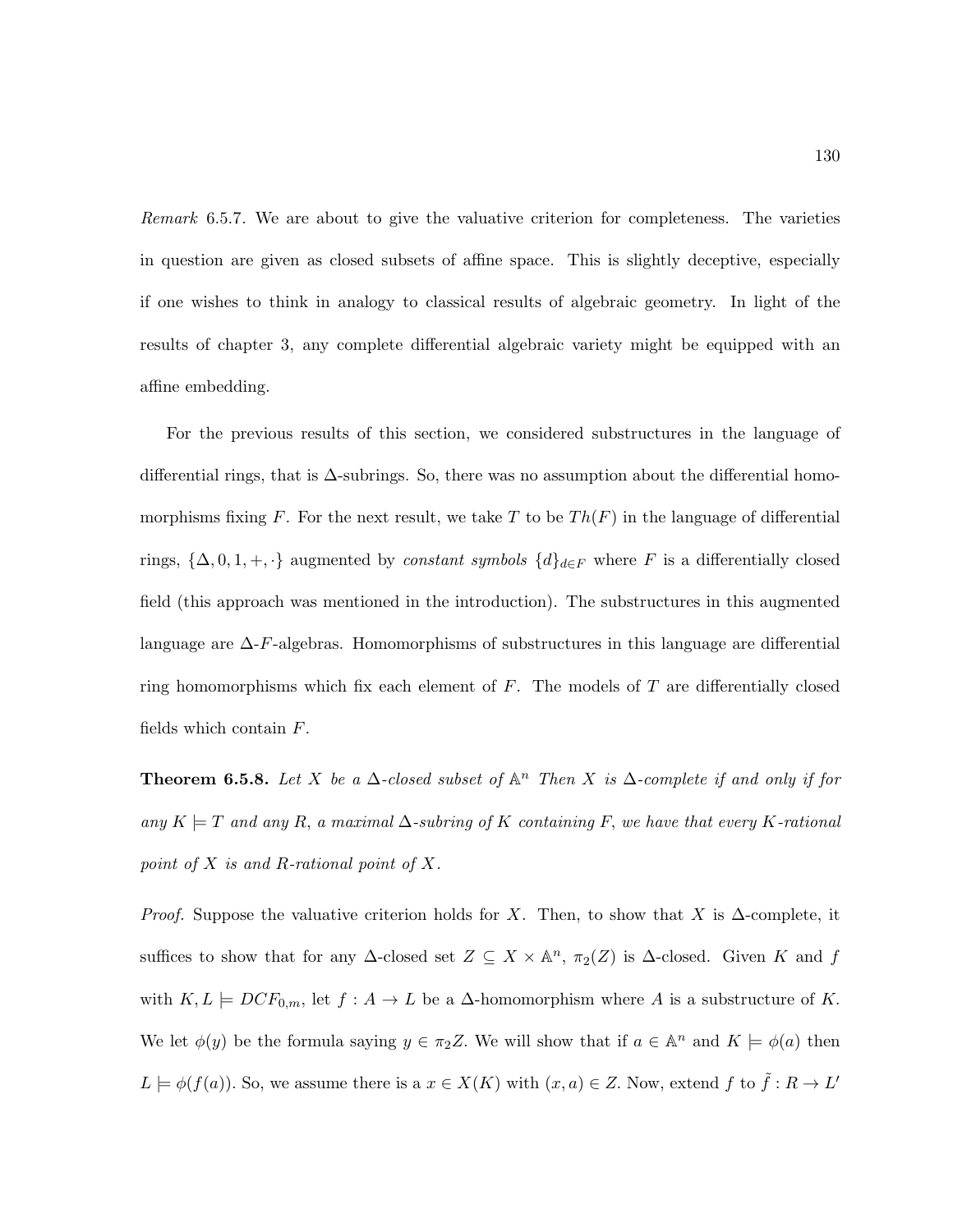a maximal  $\Delta$ -homomorphism. One can always assume that  $L' \models DCF_{0,m}$ , since if this does not hold, we simply take the  $\Delta$ -closure. At this point, we have  $F \subseteq A \subseteq R$ . By the assumption, we know already that  $x \in R$ .

$$
L' \models (\tilde{f}(x), \tilde{f}(a)) \in Z \land \tilde{f}(x) \in X.
$$

So,  $L' \models \tilde{f}(a) \in \pi_2 Z$ . But, then  $L \models f(a) \in \pi_2 Z$ , since  $\tilde{f}(a) = f(a)$ . Now, using van Den Dries' condition, [6.5.1,](#page-139-0) we can see that  $\pi_2 Z$  is  $\Delta$ -closed.

Now, we suppose that the valuative criterion does not hold of X. So, we have some  $f: R \to L$ a maximal  $\Delta$ -homomorphism of K, with  $R \supseteq F$ . There is some point  $x \in X(K)$ , so that  $x \notin R$ . Then for one of the elements  $x_i$  in the tuple x, we know, by [6.5.6](#page-140-0) that  $1 \in \mathfrak{m}{x_i}$ . Then, we know that there are  $m_j \in \mathfrak{m}$  and  $t_j \in R\{y\}$  so that

$$
\sum_j m_j t_j(x) = 1.
$$

We let  $m := (m_1 \dots m_k)$ . So, we let Z be the differential algebraic variety given by the conditions

$$
\sum_j z_j t_j(y_i) - 1 = 0 \text{ and } y \in X.
$$

Then we take L to be the  $\Delta$  closure of the  $\Delta$ -field  $R/\mathfrak{m}$ . If we let g be the quotient map then  $g|_F$  is an embedding. Then we have that  $K \models \exists y \phi(y, m)$  since x is a witness. But, we see that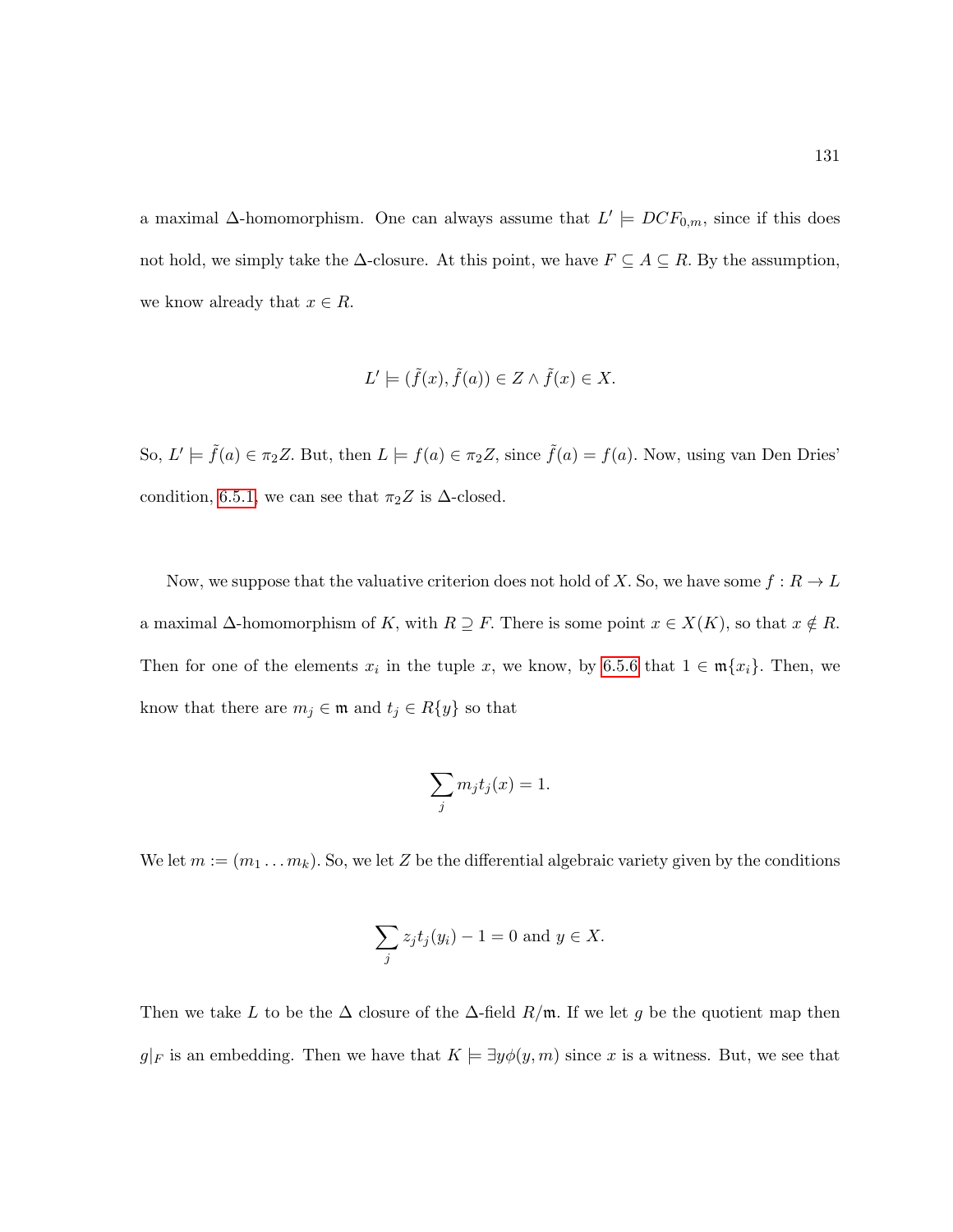L can not have a witness to satisfy this formula,  $m \in ker(f)$ . Then again, by [6.5.1,](#page-139-0) we see that  $\pi_2 Z$  is not  $\Delta$ -closed.  $\Box$ 

One can rephrase the criterion for an affine  $\Delta$ -closed subset X, a fact noticed by Pong, in the ordinary case. For any  $K \models DCF_{0,m}$ , let R be a maximal  $\Delta$ -subring of K which contains F. Let  $A = K\{y_1, \ldots, y_n\}/I(X)$ . Suppose we are given a commutative diagram,



then we have the diagonal morphism,



## 6.6 ∆-complete varieties

In this section, we will use some commutative algebra along with the valuative criterion given above to give examples of  $\Delta$ -complete sets. Let  $\bar{y} = (y_1, \ldots, y_n)$  and consider a system of linear differential equations of the form  $\{\delta_i \bar{y} = A_i \bar{y}\}_{i=1}^m$  where  $A_i \in gl_n(K)$ . The system is integrable if

$$
\delta_i A_j - \delta_j A_i = A_i A_j - A_j A_i
$$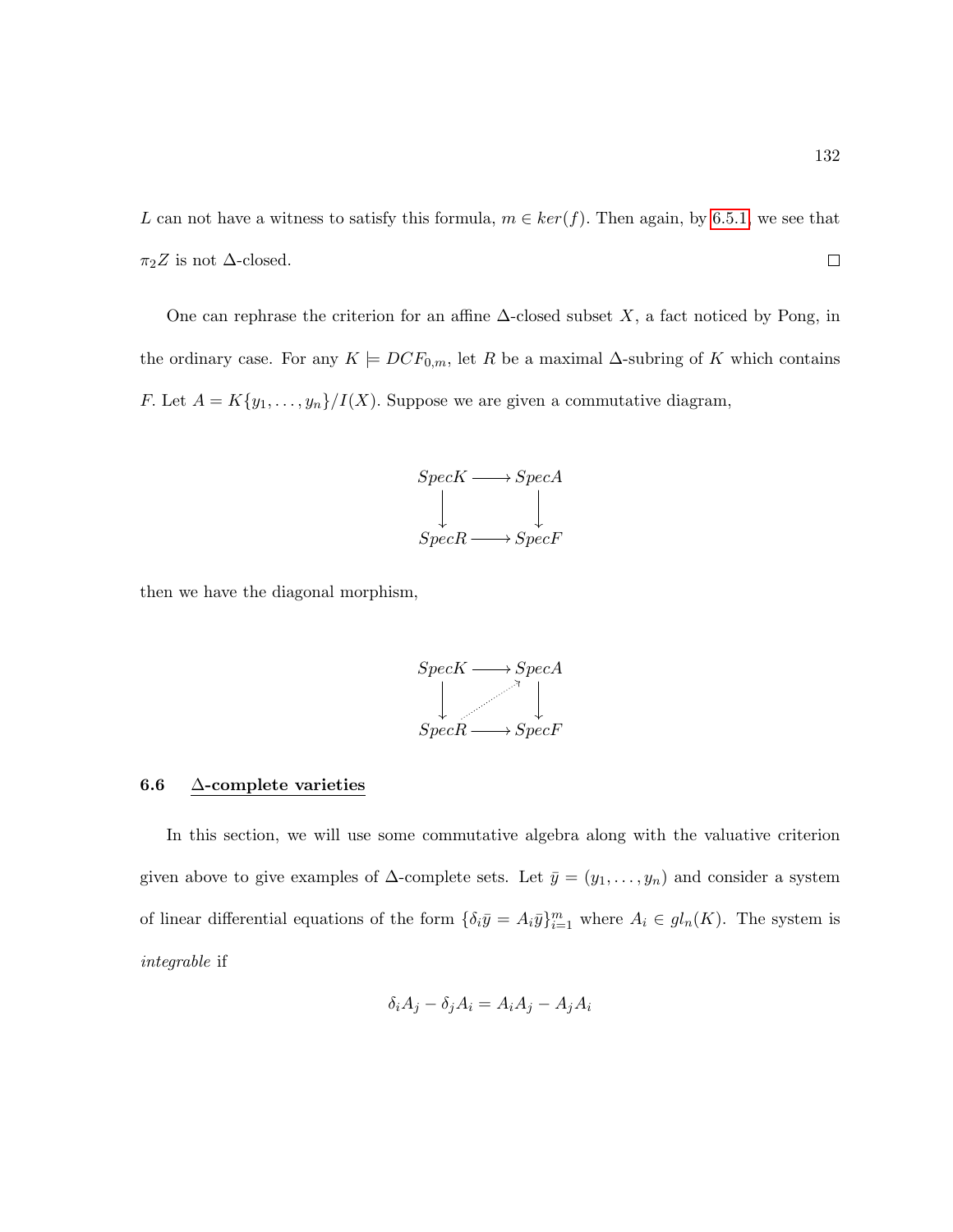for  $1 \leq i, j \leq m$ . In the case  $n = 1$ , one can quite clearly see that the conditions are a special case of the notion of coherence present in the axioms for differentially closed fields:

**Example 6.6.1.** Let  $\Delta = {\delta_1, \delta_2}$ . Let n=1. Then we are considering the system of equations given by the zero set of two differential polynomials,  $f_1, f_2$ :

$$
f_1(y) = \delta_1 y - a_1 y = 0
$$
  

$$
f_2(y) = \delta_2 y - a_2 y = 0.
$$

In this case, the system is coherent if  $\delta_2(f_1(y)) - \delta_1(f_2(y)) \in I(f_1, f_2)$ . But

$$
\delta_2(f_1(y)) - \delta_1(f_2(y)) = \delta_2(\delta_1 y - a_1 y) - \delta_1(\delta_2 y - a_2 y)
$$
  
= 
$$
\delta_2 \delta_1(y) - \delta_2(a_1) y - a_1 \delta_2(y) - \delta_1 \delta_2(y) + \delta_1(a_2) y - a_2 \delta_1(y)
$$

Taking into account the relations of  $I(f_1, f_2)$ , we see:

$$
\delta_2(f_1(y)) - \delta_1(f_2(y)) =_{mod(I(f_1, f_2))} \delta_2(a_1)y - \delta_1(a_2)y
$$

Clearly, the expression on the right hand side is zero only if  $\delta_2(a_1) - \delta_1(a_2) = 0$ . The integrability conditions given here are standard hypotheses in differential galois theory [\(15,](#page-215-0) section two). If the conditions are not satisfies, then the only point in the solution set of the system is zero. Since we are looking for examples of complete  $\Delta$ -varieties, we want to rule out the scenario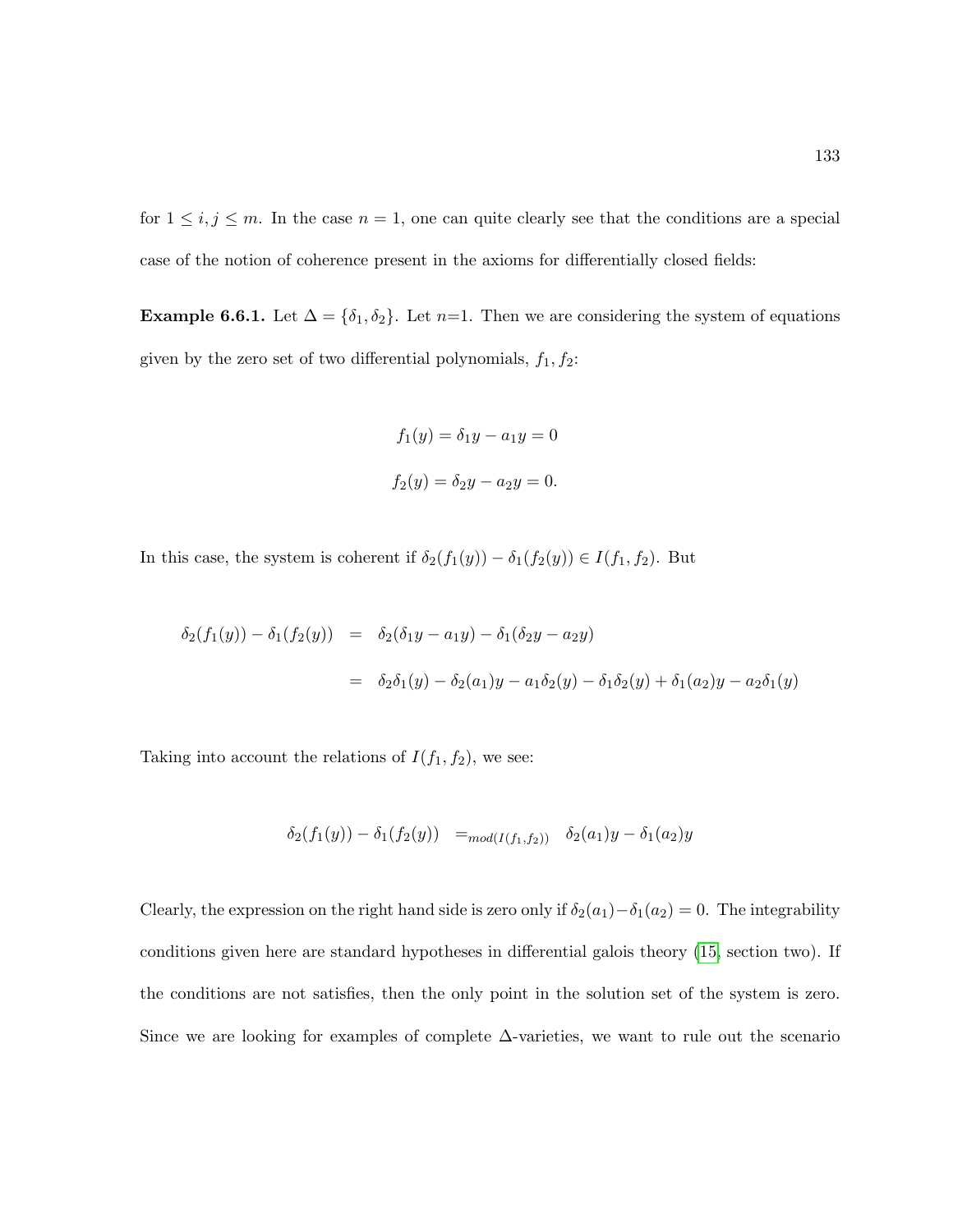that the variety is simply a point. Generally speaking, this example is indicative with the complications with specifying classes of partial differential varieties:

The class of examples we wish to consider in this section will be both more and less general than the preceding example. We consider systems of equations in one variable which are nonlinear.

**Theorem 6.6.2.** Let V be the  $\Delta$ -closure of  $Z(\{\delta_i y - P_i(y)\}_{i=1}^m)$  in  $\mathbb{P}^1$ , where  $P_i(y) \in F[y]$ , the collection  $\{\delta_i y - P_i(y)\}_{i=1}^m$  is coherent as a collection of differential polynomials, and at least one of the  $P_i$  is of degree greater than one. Then V is  $\Delta$ -complete.

Remark 6.6.3. Thanks to an anonymous referee for pointing out that "integrability" conditions are necessary in the statement of the theorem.

*Proof.* One should homogenize  $\delta_i y - P_i y$  in  $\mathbb{P}^1$  to calculate the  $\Delta$ -closure. If  $deg P_i = d_i > 1$  then  $H_i(y, y_1) = y_1^{d_i}(\delta_i(\frac{y}{y_1}))$  $\frac{y}{y_1}$ ) –  $P_i(\frac{y}{y_1})$  $\frac{y}{y_1}$ ) is homogeneous. One can easily see (by examining the leading monomial of  $y_1^{d_i} P_i(\frac{y}{y_1})$  $(y_{y_1})$  that  $[1,0] \notin Z(H_i(y, y_1))$ . Thus, the set V in affine space is equal to its projective closure. Now, we can use the valuative criteria to establish the completeness of the variety.

Let  $x \in V(K)$  and R a maximal  $\Delta$ -subring containing F. It is enough to show that  $\mathfrak{m}_K\{x\} \neq$  $R\{x\}$ . Since  $\delta_i x = P_i(x)$ ,

$$
\mathfrak{m}\{x\}=\mathfrak{m}[x]
$$

$$
R\{x\} = R[x].
$$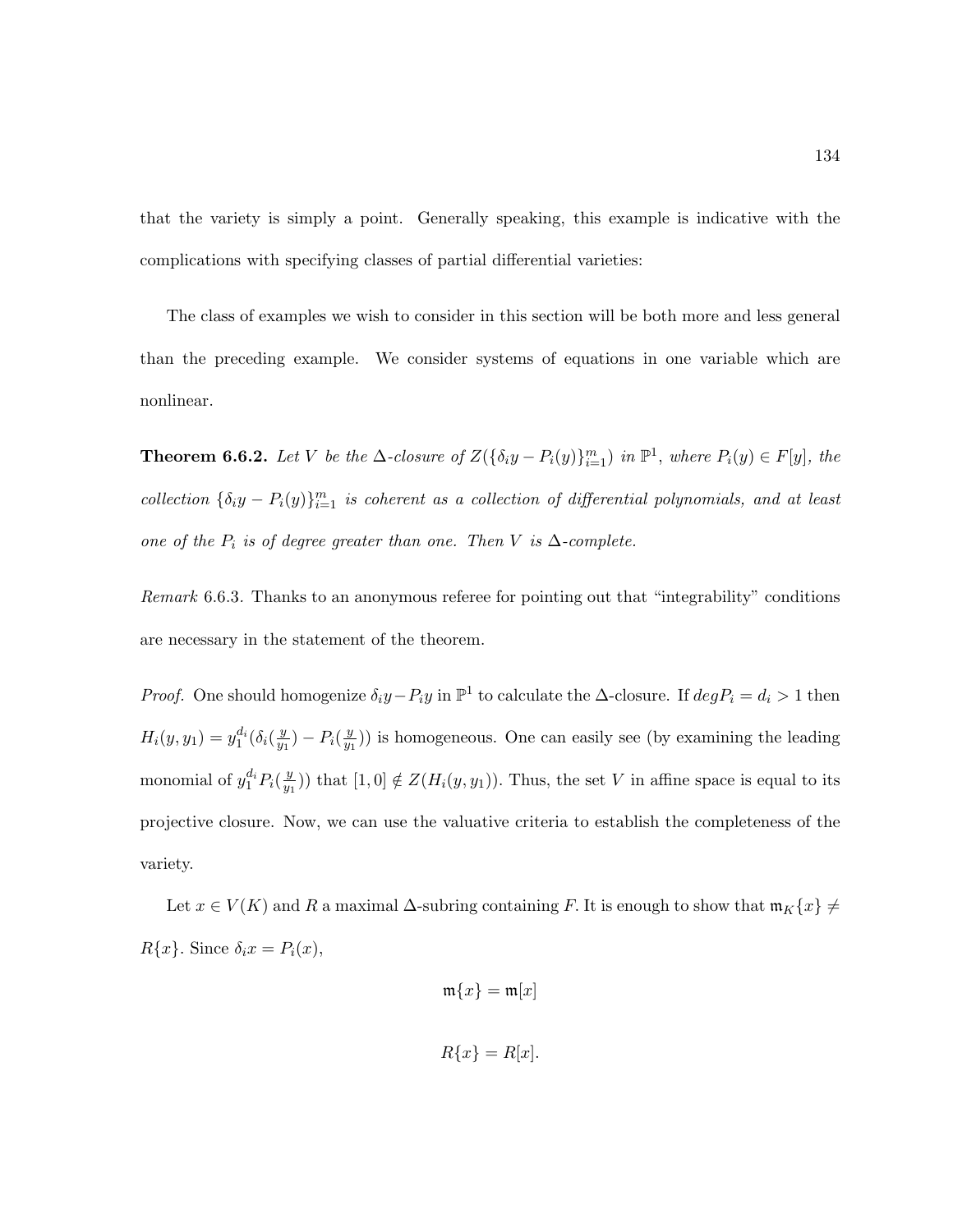So, since by classical commutative algebra, either  $m[x]$  or  $m[x^{-1}]$  is the unit ideal, see [\(1\)](#page-214-0), it is enough to show that  $m[x^{-1}]$  is the unit ideal. Now, we take the approach of Pong [\(70\)](#page-219-0), using a result of Blum [\(9\)](#page-214-1) which is also contained in [\(55\)](#page-218-0).

**Definition 6.6.4.** Let R be a  $\delta$  ring. An element of  $R\{y\}$  is monic if it is of the form  $y^{n} + f(y)$ where the total degree of f is less than n. An element in a  $\delta$ -field extension of R is monic over R if it is the zero of a monic  $\delta$ -polynomial.

**Proposition 6.6.5.** If  $(R, \mathfrak{m})$  is a maximal  $\delta$ -subring of K, then  $x \in K$  is monic over R if and *only* if  $x^{-1} \in \mathfrak{m}$ .

Remark 6.6.6. Though the results of Blum and Morrison are in the context of ordinary differ-ential algebra, Proposition [6.5.6](#page-140-0) lets us apply their results, since a local  $\Delta$ -ring is a local  $\delta$ -ring for any  $\delta \in \Delta$ .

Since  $deg P_i \geq 2$ ,

$$
a^{-1}(\delta_i y - P_i(y))
$$

is monic, where a is the coefficient of the leading monomial of  $P_i$ . x monic implies  $x^{-1} \notin \mathfrak{m}$ , by Blum's theorem [\(9\)](#page-214-1).

So, if  $x^{-1} \in R$ , then  $x \in R$ . Thus, we assume  $x^{-1} \notin R$ . Then  $\mathfrak{m}\lbrace x^{-1} \rbrace$  is the unit ideal.

$$
\delta_i(x^{-1}) = -x^{-2} P_i(x).
$$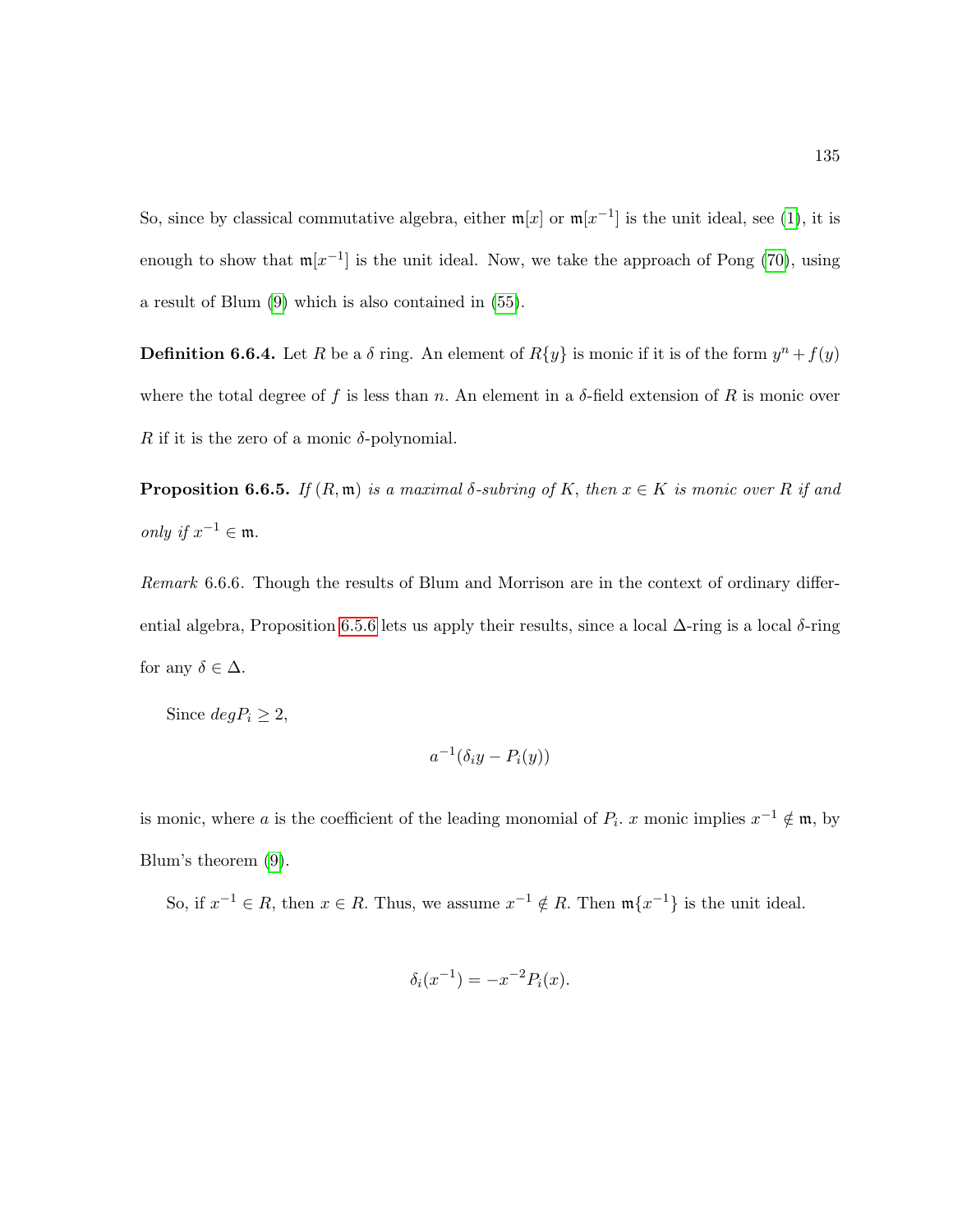This means that we can get some expression,

<span id="page-147-0"></span>
$$
1 = \sum_{j=r}^{s} m_j x^j \tag{6.3}
$$

with  $m_j \in \mathfrak{m}$  and r and s integers. Then, applying  $\delta_i$  to both sides of the equation yields:

$$
1 = \sum_{j=r}^{s} \delta_i(w_j) x^j + \frac{\partial x^j}{\partial x} P_i(x)
$$

The leading term of the sum is  $am_s s x^{s-1} x^d$ . But, a is a unit and so we can divide both sides of the equation by  $sax^{d-1}$  to obtain an expression for  $m_sx^s$  as a sum of lower degree terms. Substituting this expression into [Equation 6.3,](#page-147-0) we get an expression

$$
1 = \sum_{j=r_1}^{s_1} n_j x^j \tag{6.4}
$$

Continuing in this manner, one can assume that we have an expression of the form

$$
1 = \sum_{j=r}^{0} w_j x^j.
$$

Then we see that  $1 \in \mathfrak{m}[x^{-1}]$ .

Remark 6.6.7. Beyond order 1 the techniques as shown above are not as easy to apply. For techniques in that situation, at least in the case of linear ordinary differential varieties, see [\(80\)](#page-220-0).

 $\Box$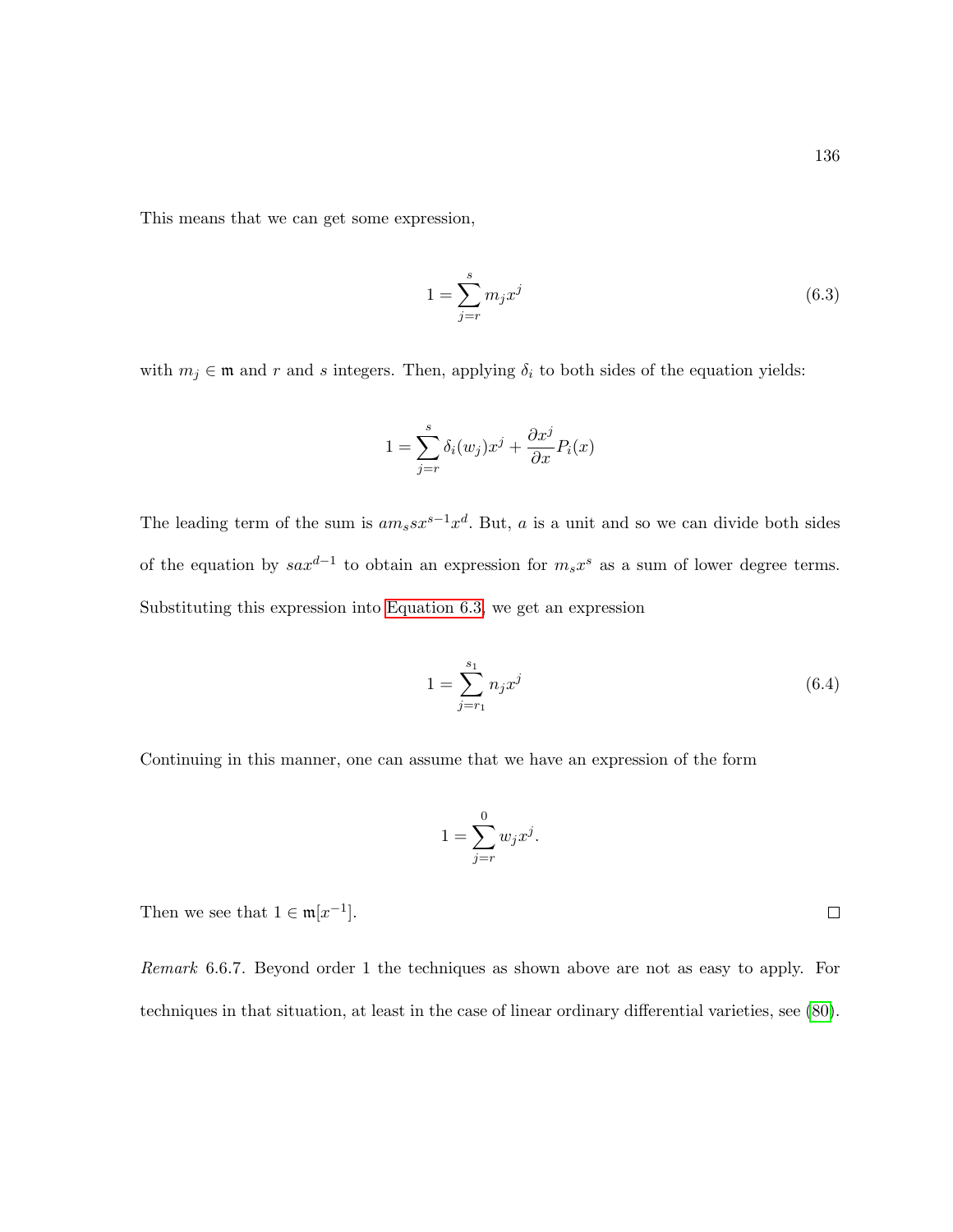One can combine the above techniques of that paper with the above techniques to give a wider class of complete partial differential varieties.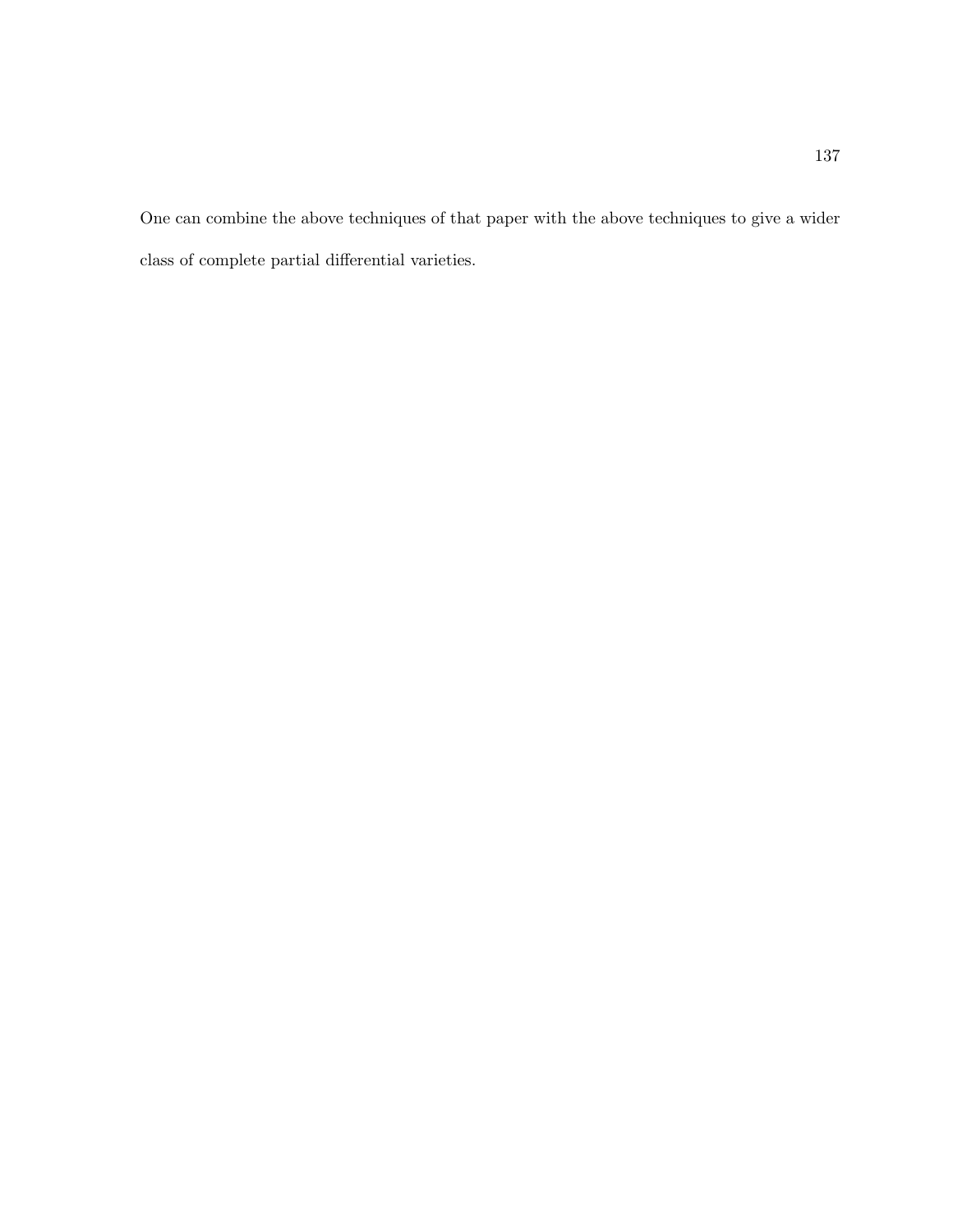## CHAPTER 7

# RELATIVE KOLCHIN IRREDUCIBILITY

## 7.1 Introduction

Kolchin's irreducibility theorem says that if  $V$  is an algebraic variety over an algebraically closed field of characteristic zero, then V is also irreducible in the (finer) Kolchin topology. Here is the central question we concern ourselves with here:

Question 7.1.1. Suppose K is a  $\Delta$ -closed field, where  $\Delta = {\delta_1, \ldots, \delta_m, \delta_{m+1}}$ . Now, suppose that V is an irreducible  $\Delta \setminus {\delta_{m+1}}$  variety over K in the  $\Delta \setminus {\delta_{m+1}}$ -Kolchin topology. Is V irreducible in the  $\Delta$ -Kolchin topology over K? If so, what is the Kolchin polynomial of V in the  $\Delta$ -topology?

We will call this a relative version of the Kolchin irreducibility question. This question has implications regarding how one might axiomatize differentially closed fields (in the partial case, see [\(77\)](#page-219-1)), but we do not touch on that here. Also, the connections between Kolchin's irreducibility theorem and the irreducibility of arc schemes are well documented (see for instance [\(24\)](#page-216-0) [\(58\)](#page-218-1) [\(57\)](#page-218-2)). Let X be a variety over k. The structure structure of  $\varprojlim A_m(X/k)$  as a kscheme corresponds for the structure of X as a  $\delta$ -variety. A reasonable future direction of this work would be to compare the structure of the arc space of a  $\Delta$ -variety V,  $\varprojlim_{m} A_{m}^{\Delta}(V/k)$  as a  $\Delta$ k-scheme (no longer of finite type) to the structure of V itself in the richer  $\Delta \cup {\delta_{m+1}}$ -topology. We leave these issues as avenues for future research.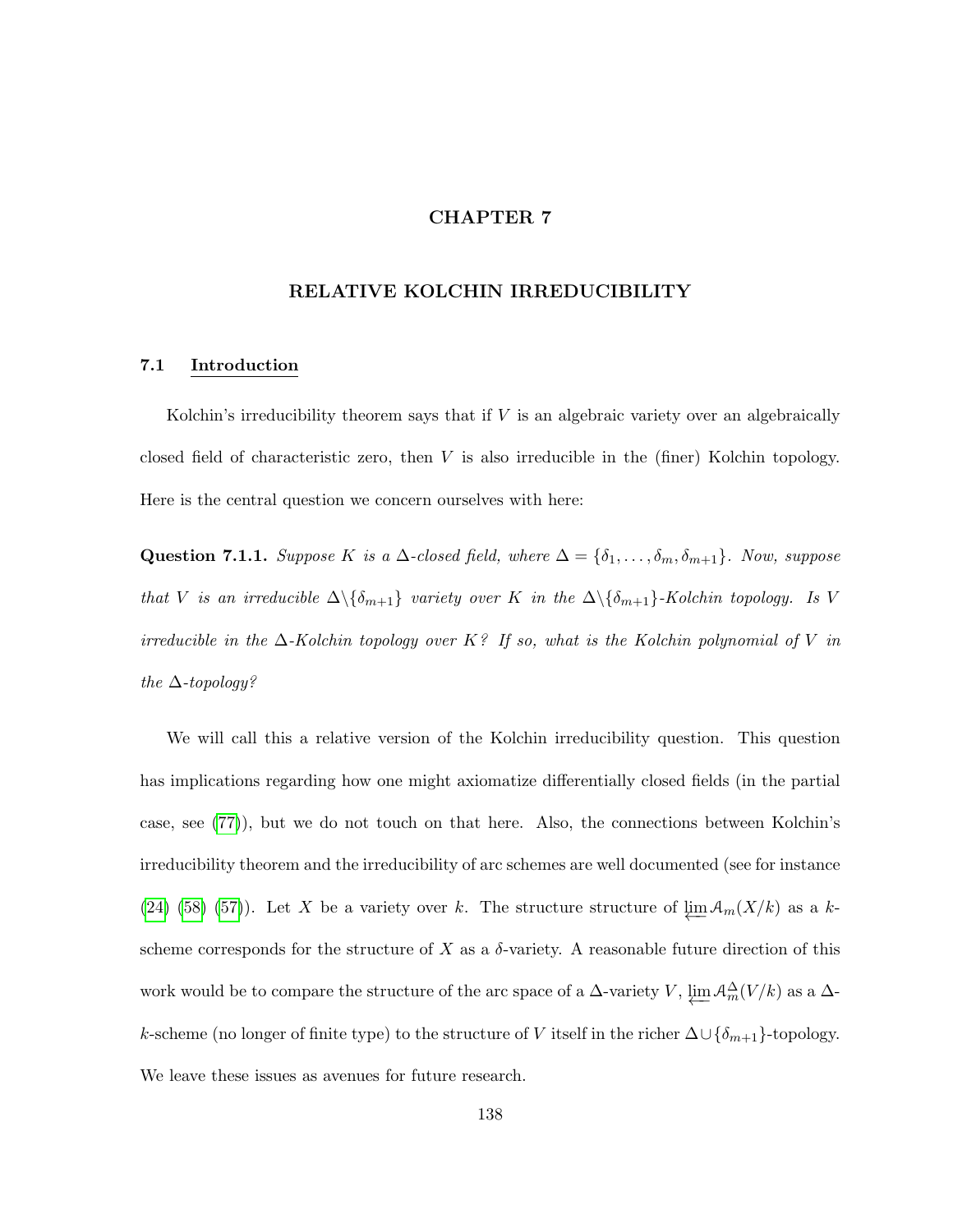Gillet [\(24\)](#page-216-0) proves Kolchin's theorem using commutative algebra. An alternate approach can be found in [\(45\)](#page-217-0) or [\(34\)](#page-216-1). In the next section, we will follow the approach taken by Gillet. The introduction does not cover the prerequisites for understanding Gillet's proof of Kolchin's theorem (and thus the results of this chapter). See [\(24\)](#page-216-0) for complete references. We will also use facts from category theory rather freely; everything we use is covered in [\(42\)](#page-217-1). The proof follows almost trivially from Gillet's methods if one assumes Kolchin's theorem. In the third section, we give an alternate approach using characteristic sets and differential algebraic techniques.

We will use both of the approaches mentioned in the previous paragraph to answer our question in the coming sections. The second approach was completed only a few weeks before Phyllis Cassidy informed the author that this relative version of the Kolchin irreducibility theorem was actually proved by Kolchin [\(35,](#page-216-2) Chapter 1, section 6). Our proof in section three of this chapter turned out to be nearly identical to Kolchin's original proof.

## 7.2 Relative Kolchin irreducibility

We adopt the following notation:  $K\{\bar{x}\}_\Delta$  is the  $\Delta$ -polynomial ring over K. [S] $_\Delta$  is the  $\Delta$ -ideal generated by S.

Following Gillet, we define the functor

$$
(-)^{\infty}: K\text{-algebras} \to \delta\text{-}K\text{-algebras}
$$

to be the left adjoint of the forgetful functor from  $\delta$ -K-algebras to K-algebras.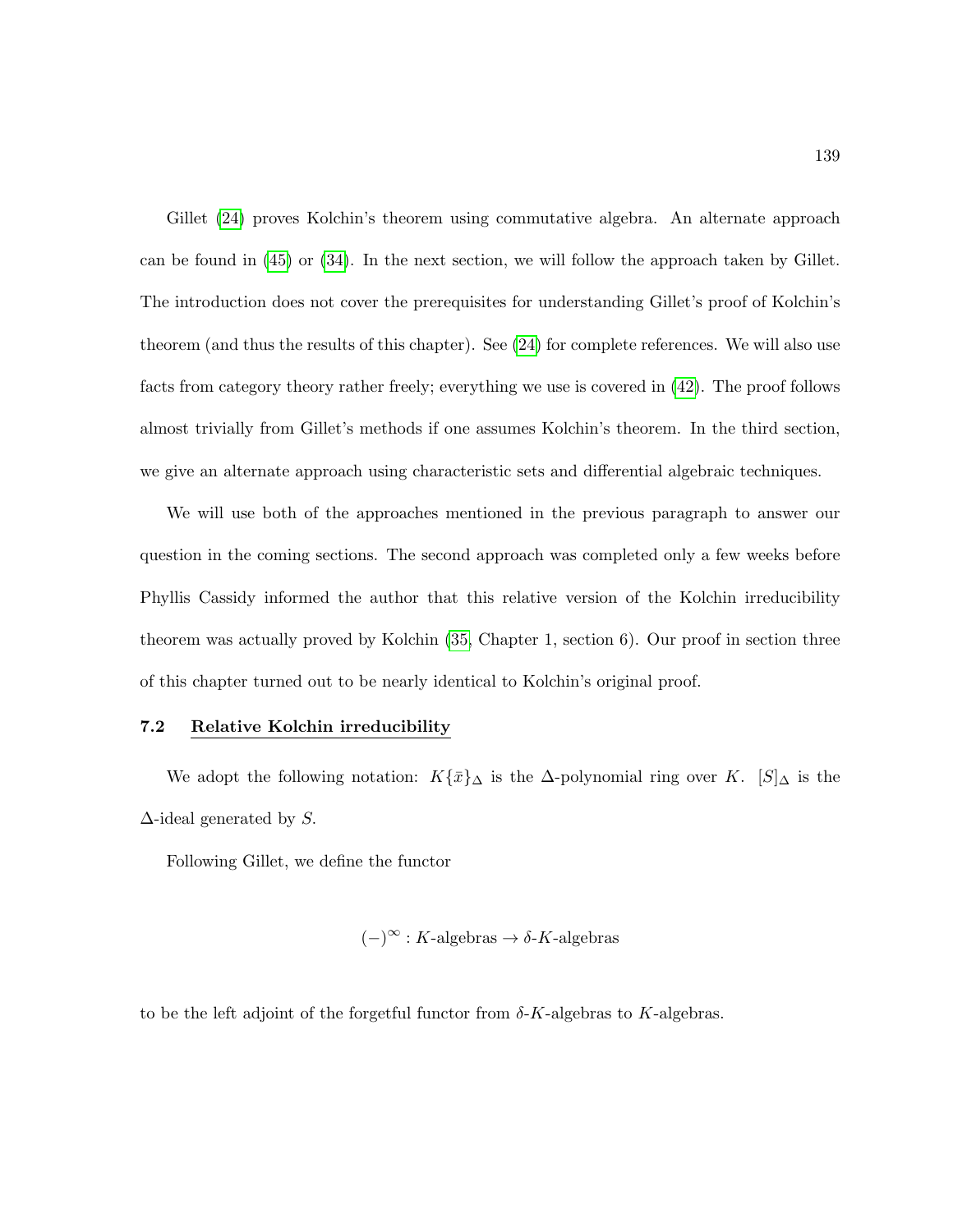For a proof of the existence and representability, along with many properties of this functor, see [\(24\)](#page-216-0). For the remainder of this chapter, we will refer to this functor as the prolongation functor; please note that prolongation functors are used elsewhere in this thesis following the notation of [\(53\)](#page-218-3) where the definition is different.

<span id="page-151-0"></span>**Theorem 7.2.1.** (Kolchin's irreducibility theorem  $(34)$ ) Let R be an integral domain of finite type over a differential field k. Then the associated differential algebraic variety is irreducible; that is  $R^{\infty}$  is an integral domain.

Remark 7.2.2. Kolchin's proof uses characteristic sets and reduction theory; for a proof of relative Kolchin irreducibility in this style, see the next section. From the perspective of differential algebra, this has the advantage of computing the Kolchin polynomial of the differential variety. Gillet's proof uses various developments from commutative algebra and category theory; it applies to more general rings than Kolchin's original proof.

For simplicity, for the remainder of this section, we fix the notation  $\delta := \delta_{m+1}$ .

**Theorem 7.2.3.** Let V be an affine irreducible  $\Delta \setminus \{\delta\}$ -K-variety. Then V is irreducible in the  $\Delta$ -K-topology.

*Proof.* V is irreducible over K if and only if the ideal of  $\Delta \setminus {\delta}$ -K polynomial functions which vanish on V is prime. Let  $\mathfrak{p} := I(V)$ . This means that  $K\{\bar{x}\}_{\Delta\setminus{\{\delta\}}}^{\prime}$  is an integral domain.

Now, regarding this integral domain as a K-algebra (via the forgetful functor, if you like),  $(K{\{\bar{x}\}}_{\Delta\setminus{\{\delta\}}}/\mathfrak{p})^{\infty}$  is isomorphic to  $K{\{\bar{x}\}}_{\Delta}/[p]_{\Delta}$ , the coordinate ring of V in the  $\Delta$ -topology (we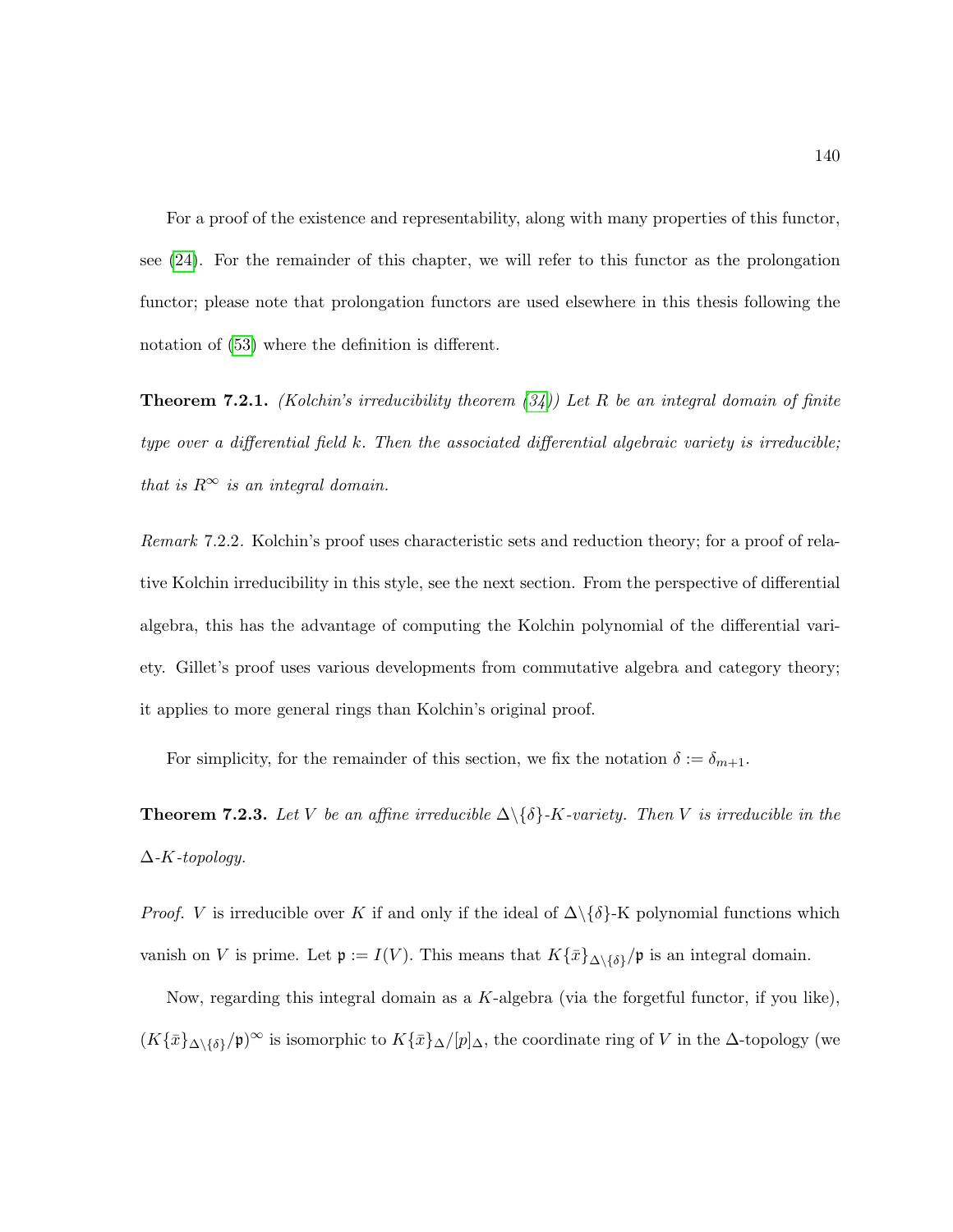mean isomorphic as K-algebras, of course). Left adjoints always commute with direct limits, so  $(K\{\bar{x}\}_{\Delta\backslash\{\delta\}}/{\mathfrak{p}})^\infty$  is the direct limit

$$
\varinjlim A^\infty
$$

where A ranges over the finitely generated subalgebras of the K-algebra  $K\{\bar{x}\}_{\Delta\setminus{\{\delta\}}}^{\prime}$ . To each such A, we may apply Kolchin's theorem [7.2.1,](#page-151-0) so  $A^{\infty}$  is an integral domain. A direct limit of integral domains is an integral domain. Then  $[\mathfrak{p}]_\Delta$  is a prime ideal in  $K\{\bar{x}\}_\Delta$  this implies  $\Box$  $V(\pmb{\psi}|\Delta)$  is irreducible.

## 7.3 An alternate approach to relative irreducibility

The goal of this section is to (re-)prove the relative Kolchin irreducibility theorem in a more detailed form.

**Theorem 7.3.1.** Let V be an affine irreducible  $\Delta \setminus {\delta}$ -K-variety. Then V is irreducible in the  $\Delta$ -K-topology. Further, if

$$
\omega_{V_{\Delta}\backslash\{\delta\}}(t)=\sum_{i=0}^m a_i\binom{x+i}{i}
$$

then

$$
\omega_{V_{\Delta}}(t) = \sum_{i=0}^{m+1} a_{i-1} {x + i \choose i}
$$

*Proof.* Adopt the notation of the previous section. Specifically, let  $\mathfrak{p} \in K\{y\}_{\Delta\setminus\{\delta\}}$  be the defining ideal of V, an irreducible  $\Delta \setminus \{ \delta \}$ -variety. Suppose that  $\bar{a} = a_1, \ldots, a_n$  is a generic zero of V over some  $\Delta \setminus \{\delta\}$ -closed field K. Fix the canonical orderly ranking on  $\Theta_{\Delta} y = \Theta_{\Delta}(y_1, \ldots, y_n) =$  $\{\delta_1^{e_1} \dots \delta_{m+1}^{e_{m+1}} y_j \mid e_i, j \in \mathbb{N}\}\$  given by the lexicographic order on  $(\sum e_i, j, e_1, \dots, e_{m+1})\$ . Consider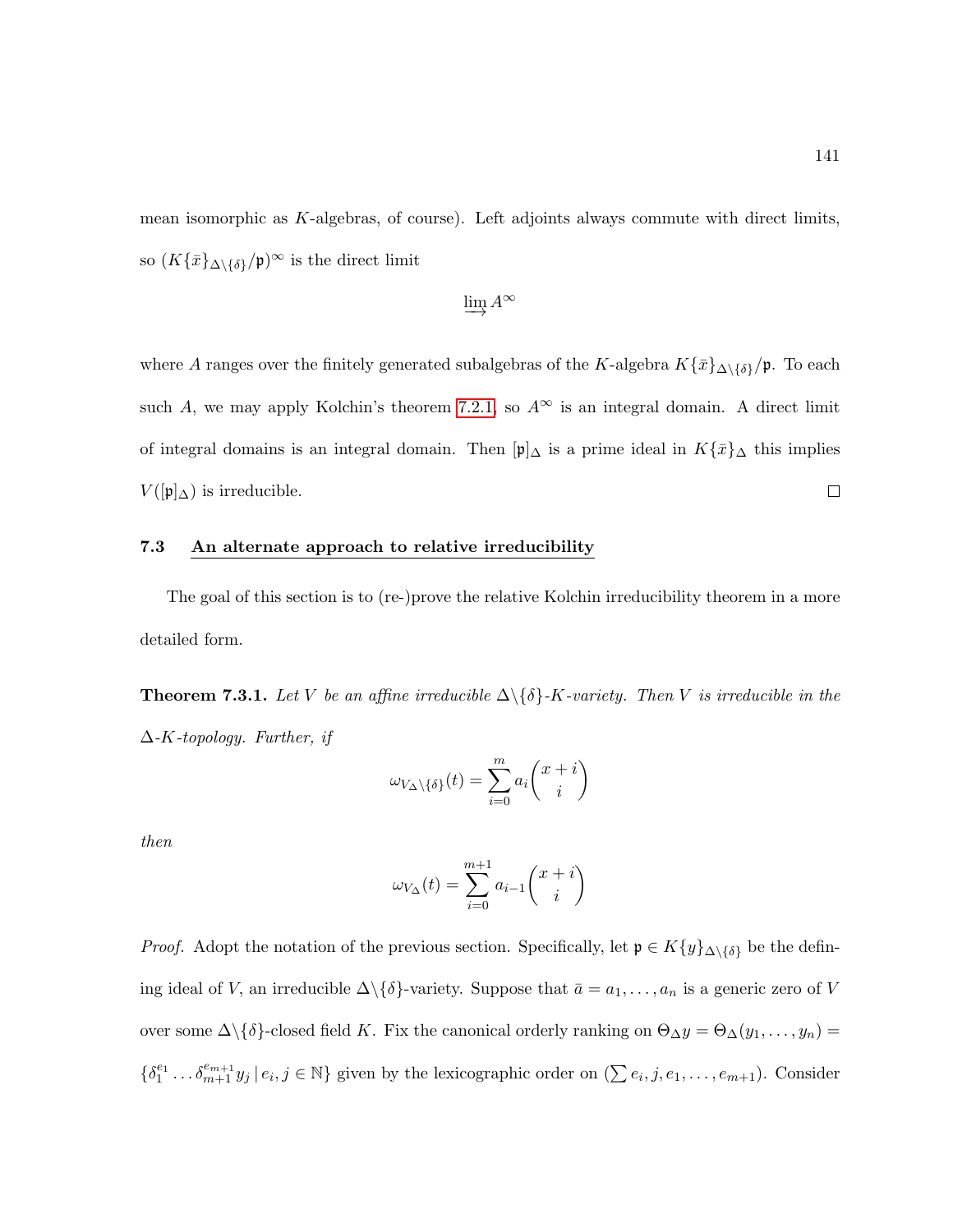the induced subranking on  $\Theta_{\Delta\setminus\{\delta\}}y$ . Then let  $\Lambda$  be a characteristic set of p with respect to this subranking. Then  $\Lambda$  is autoreduced with respect to the full ranking on  $\Theta_{\Delta} y$ .

Suppose that the leaders of  $f_1, f_2 \in \Lambda$  have a common derivative. Then  $\theta_1 f_1 = \theta_2 f_2$ . First, note that if  $\theta_1 = \delta_1^{e_1} \dots \delta_m^{e_m} \delta^{e_{m+1}}$  and  $\theta_2 = \delta_1^{d_1} \dots \delta_m^{d_m} \delta^{d_{m+1}}$ , then  $d_{m+1} = e_{m+1}$ . So, suppose first that  $e_{m+1} = 0$ . Then the fact that  $\Lambda$  is a characteristic set implies that  $S_{f_2}\theta_1f_1 - S_{f_1}\theta_2f_2 \in$  $(\Lambda_{\theta_1 f_1}): H_\Lambda^\infty$ . We now observe that this special case is sufficient to prove that  $\Lambda$  is coherent in  $K{y}_{\Delta}$ .

Indeed, to verify that a set is coherent, one only needs to verify the hypothesis for the lowest common derivatives of any of the leaders of pairs of members of the set. This point is made on page 167 of [\(34\)](#page-216-1), but we will sketch it here. It is clear that if

$$
S_{f_2}\theta_1 f_1 - S_{f_1}\theta_2 f_2 \in (\Lambda_{\theta_1 f_1}) : H_\Lambda^\infty
$$

, then

$$
\delta(S_{f_2}\theta_1 f_1 - S_{f_1}\theta_2 f_2) \in (\Lambda_{\delta\theta_1 f_1}) : H_\Lambda^\infty
$$

But, then

$$
S_{f_2}\delta\theta_1f_1 - S_{f_1}\delta\theta_2f_2 = \delta(S_{f_2}\theta_1f_1 - S_{f_1}\theta_2f_2) - \delta(S_{f_2})\theta_1f_1 + \delta(S_{f_1})\theta_2f_2 \in (\Lambda_{\delta\theta_1f_1}): H_0^{\infty}
$$

and the result follows by induction on the order of the common derivative of the leaders. Then we know that  $\Lambda$  is the characteristic set of a prime differential ideal in  $K\{y\}$ . So,  $\mathfrak{q} = [\Lambda]_{\Delta}: H_{\Lambda}^{\infty}$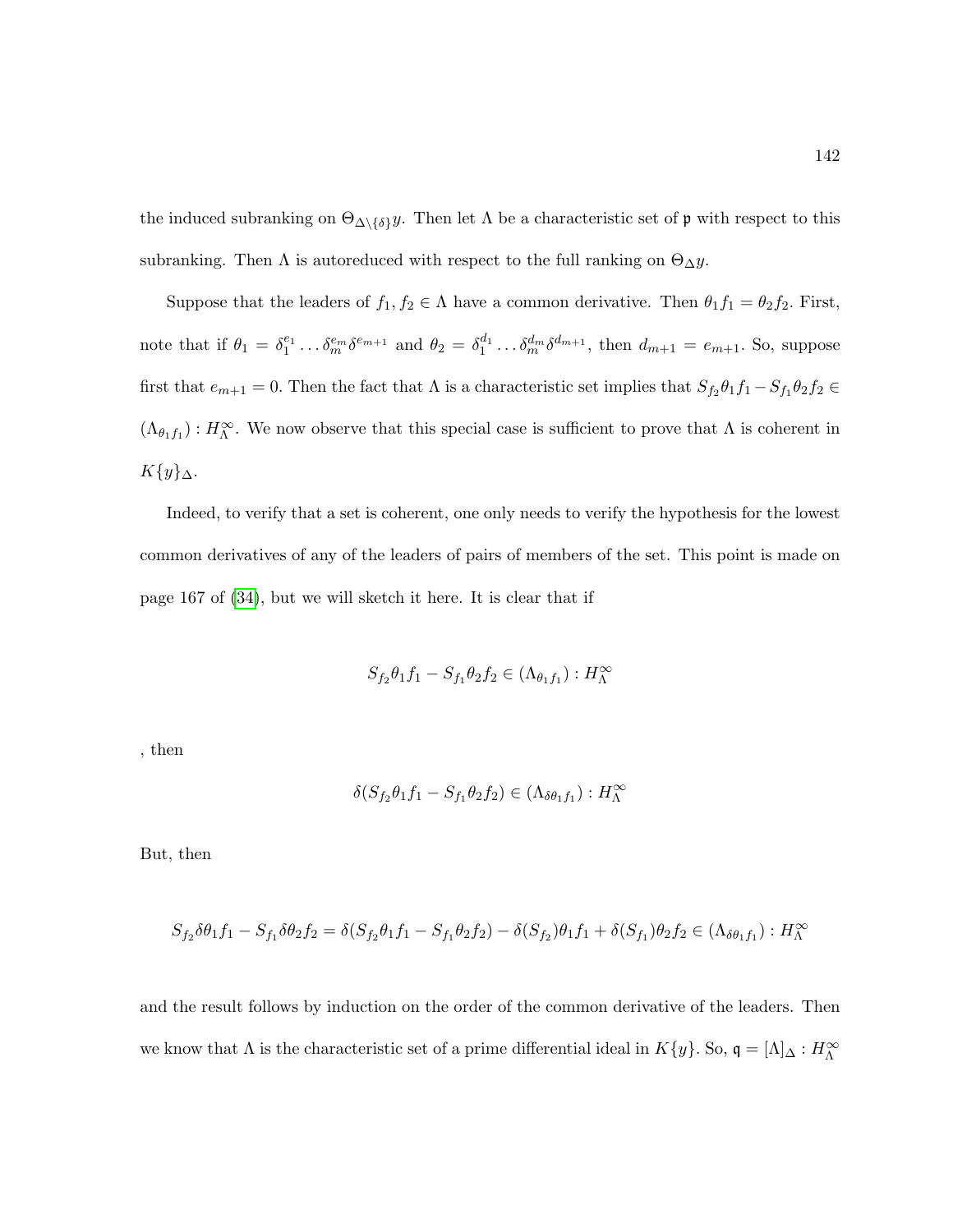is a prime differential ideal. Further, since we have done the computations with respect to an orderly ranking, we know, using Theorem 6, part d) of [\(34\)](#page-216-1), page 115 along with simply computing the quantity  $V(r)$  which appears in that proof, that

$$
\omega_{\mathfrak{q}}(t)=\sum_{i=0}^{m+1}a_{i-1}\binom{x+i}{i}
$$

where  $a_i$  are such that

$$
\omega_{\mathfrak{p}}(t)=\sum_{i=0}^m a_i \binom{x+i}{i}
$$

Now, it is clear that  $\{\mathfrak{p}\}_\Delta \subseteq \mathfrak{q}$ . But, a generic solution  $\bar{a}$  to  $\mathfrak{p}$  has the property that  $H_\Lambda$  does not vanish at  $\bar{a}$ . But, then  $\bar{a} \in V(\mathfrak{q})$ , so  $\mathfrak{p} = \mathfrak{q}$ .  $\Box$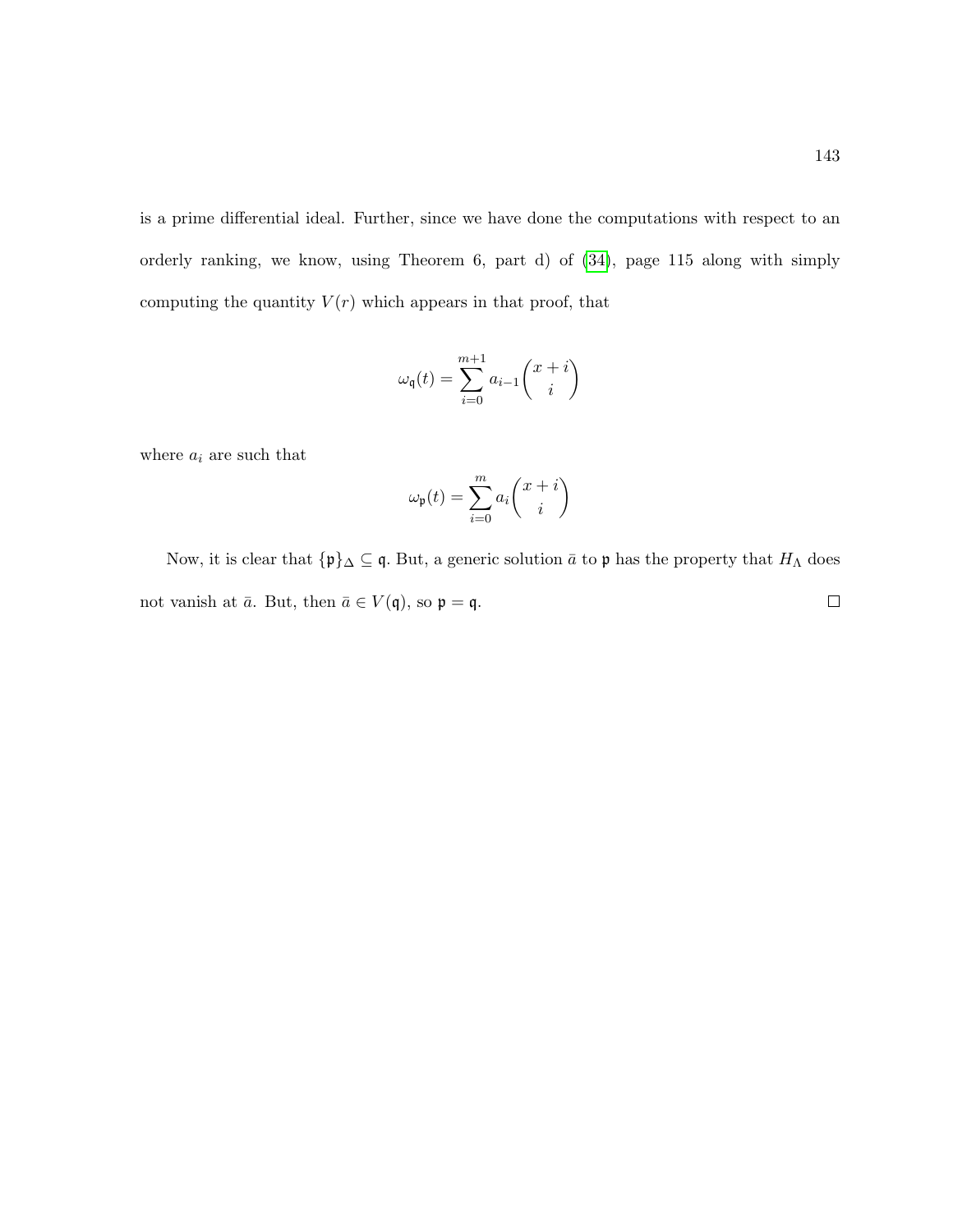# CHAPTER 8

## INTERSECTION THEORY

#### 8.1 Introduction

**Proposition 8.1.1.** (7.1 pg 48, [\(26\)](#page-216-3)) Let Y, Z be irreducible algebraic varieties of dimensions r, s in  $\mathbb{A}^n$  Then every irreducible component W of  $Y \cap Z$  has dimension  $r + s - n$ .

This theorem fails for differential algebraic varieties embedded in projective space, as the next example shows. We should note that there are some positive partial results in the case that one considers ordinary differential algebraic varieties embedded in a finite Morley rank differential algebraic variety [\(29;](#page-216-4) [30\)](#page-216-5) or in the case of linear equations [\(81\)](#page-220-1).

**Example 8.1.2.** (Ritt's example). We work in  $\mathbb{A}^3$  over an ordinary differential field, k. Let  $V = Z(f)$ , where

$$
f(x, y, z) = x^5 - y^5 + z(x\delta y - y\delta x)^2
$$

In fact, though  $V$  is the zero set of an absolutely irreducible differential polynomial, it is not irreducible in the Kolchin topology. V has six components. For each of the fifth roots of unity,  $x - \zeta y$  cuts out a subvariety of V. To show that each of these is actually a component of V, one can use the Low Power theorem (see chapter 7 of [\(73\)](#page-219-2)). The general component is given by the saturation by the separant (with respect to some ranking) of  $[f]$ .

The general component of V intersects the hyperplane  $z = 0$  in precisely one point,  $(0, 0, 0)$ . Seeing that the origin is in the intersection is relatively straightforward, however, proving it is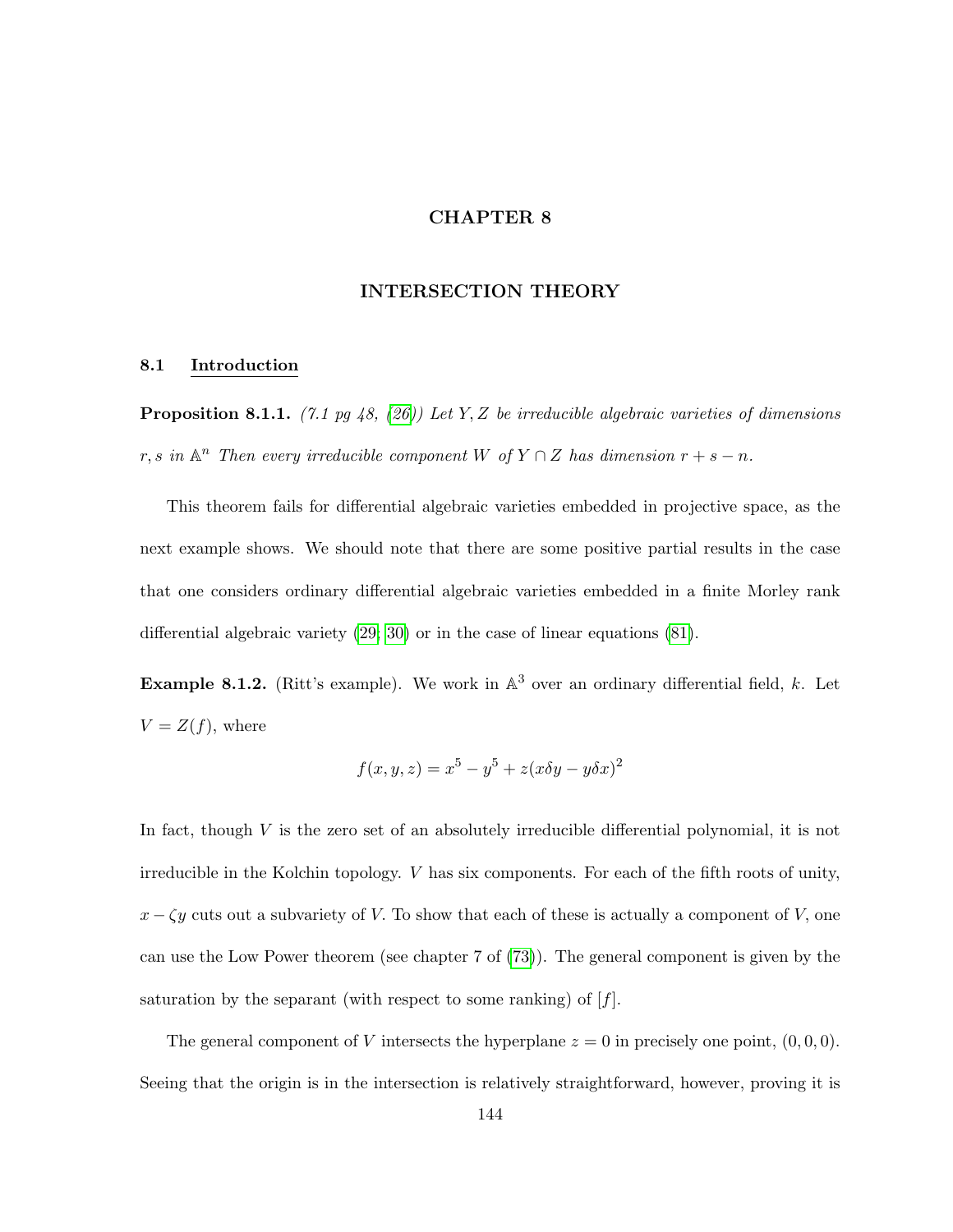the only point in the intersection seems to require the use of Levi's lemma [\(34\)](#page-216-1) page 177. For a complete exposition of this example, see [\(83\)](#page-220-2).

The motivating question of the chapter is:

Question 8.1.3. Is Ritt's anomalous example exceptional or generic for intersections of differential algebraic varieties? More technically: in moving families of differential algebraic varieties, what is the locus on which the intersection theorem fails with a given arbitrary differential algebraic variety? Also what is the locus on which the intersection is reducible? Do these loci even have differential algebraic structure?

The main thrust of the chapter is to provide an answer (of sorts) to the question by proving a differential analogue of Bertini's theorem. After this, we point out several applications of the main theorem, as well as future directions. In practice, anomalous intersections cause two problems with respect to Bertini-style theorems. First, hyperplane sections might not be codimension one. Second, the potential for anomalous intersections makes proving irreducibility results more difficult in differential algebraic geometry. The possibility of small dimensional components in intersections are a worry which can be more easily dismissed in the algebraic case, by applying the intersection theorem.

Dispensing with the first problem is reasonably straightforward. The second problem is slightly more involved. Overcoming it essentially involves several steps: applying differential algebraic reduction theory to establish the primality of a differential ideal over a specific field, using a differential lying over theorem for prime differential ideals, followed by geometric arguments.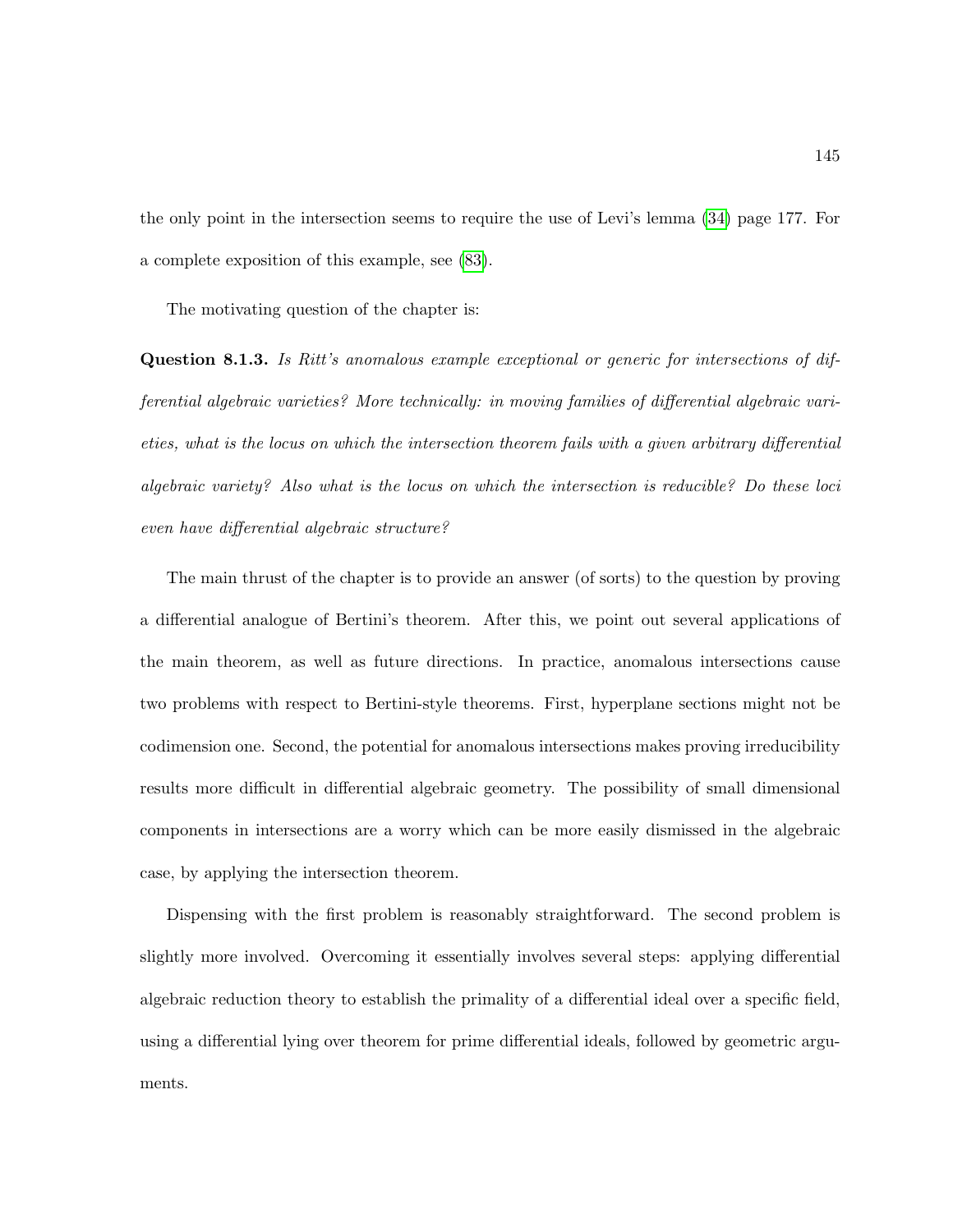We saw the idea for the first step in [\(90\)](#page-220-3), in the ordinary case. In that paper, the authors also give an algebraic solution to calculating the dimensions of intersections. To argue about the dimensions of intersections here, we use model theoretic tools as well as the ideas in [\(90\)](#page-220-3) (generalized to the partial case). In some cases, model theoretic tools allow proofs to be shortened significantly. Further, in the case of hyperplane sections, we pursue stronger irreducibility results; we are not ultimately interested in irreducibility over a specific differential field. Rather, our goal is to prove *geometric irreducibility* results:

**Definition 8.1.4.** An affine differential algebraic variety,  $V$  over  $k$ , is geometrically irreducible if  $I(V/k')$  is a prime differential ideal for any k', a differential field extension of K.

In model theoretic terms, this corresponds to the generic type of  $V$  over  $k$  being stationary. The versions of Bertini's theorem proved in [\(90\)](#page-220-3) are purely algebraic [\(27,](#page-216-6) see page 54), that is, they apply to hyperplanes sections cut out by hyperplanes with coefficients which are new generic indeterminants - the results are not valid when the coefficients are not independent differential transcendentals. However, for applications, one often wishes to take to the coefficients of the hyperplanes in some field extension and then consider irreducibility over that field extension. Unfortunately, the irreducibility results of [\(90\)](#page-220-3) would not be true in that setting even for algebraic varieties (without the hypothesis that the dimension of  $V$  is greater than one). In fact, we will show that algebraic curves are the only potential counterexamples to geometric irreducibility.

Most of the intersection theory results in [\(90\)](#page-220-3) have generalizations to the partial differential case, but some of the main tools (e.g. characteristic sets) are trickier in the partial differential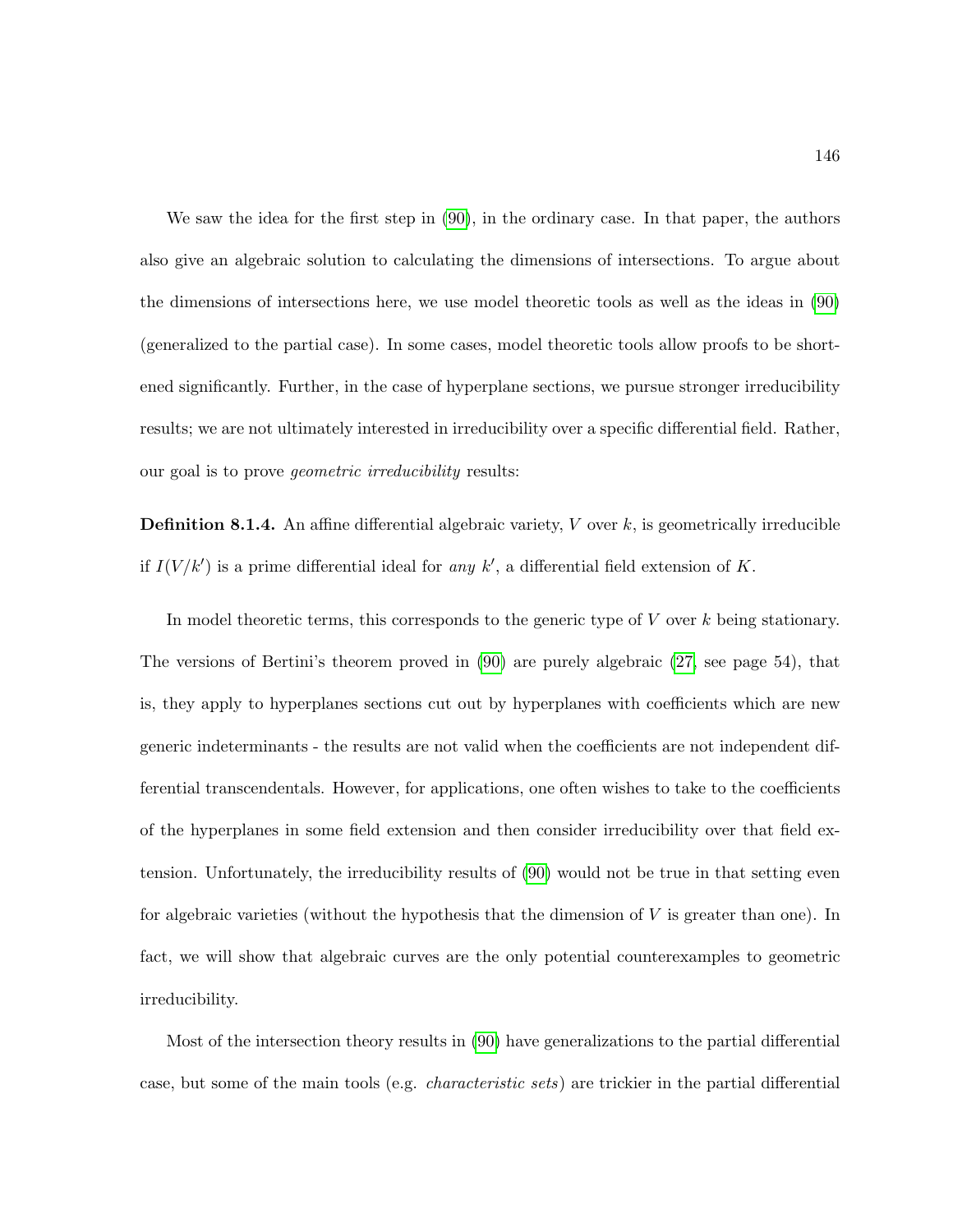setting. We should point out that some of the results of [\(90\)](#page-220-3) are directly implied by earlier results of [\(70\)](#page-219-0), but since that paper is written from a model theoretic point of view, the connections may not be obvious to the reader not familiar with the languages of both model theory and differential algebra. The main thrust of [\(90\)](#page-220-3) is to develop differential Chow varieties in the ordinary setting. Though this direction is fascinating, we pursue applications of the theory in a different direction, and leave the exploration of partial differential Chow varieties for the future.

From the model theoretic point of view, most of the interesting questions about *ordinary* differential fields occur at the level of the finite rank types (equivalently field extensions or varieties). This is because there is precisely one infinite rank type in  $S_1(K)$  - namely that of a  $\delta$ transcendental. Of course, there are interesting questions about the infinite rank definable sets, but these fall outside of much of the detailed modern model theoretic analysis (i.e. geometric stability theory), because nonorthogonality is not sufficiently sensitive to detect variations on this level.

The situation is similar in partial differential fields, but the line is drawn not at the finiteinfinite level, but rather at the level of the degree of the Kolchin polynomial being at or below  $m$  (the number of derivations). The model theoretic-differential algebraic correspondence is just as strong at this level in the partial case as it is at the finite-infinite level in the ordinary case. Most of the strength of this correspondence is present at other levels of Lascar rank as well (for instance, for  $m_1 < m$ , considering the types of Lascar rank less than  $\omega^{m_1}$ ). For these intermediate levels of rank, it is not the model theoretic correspondence which breaks down (and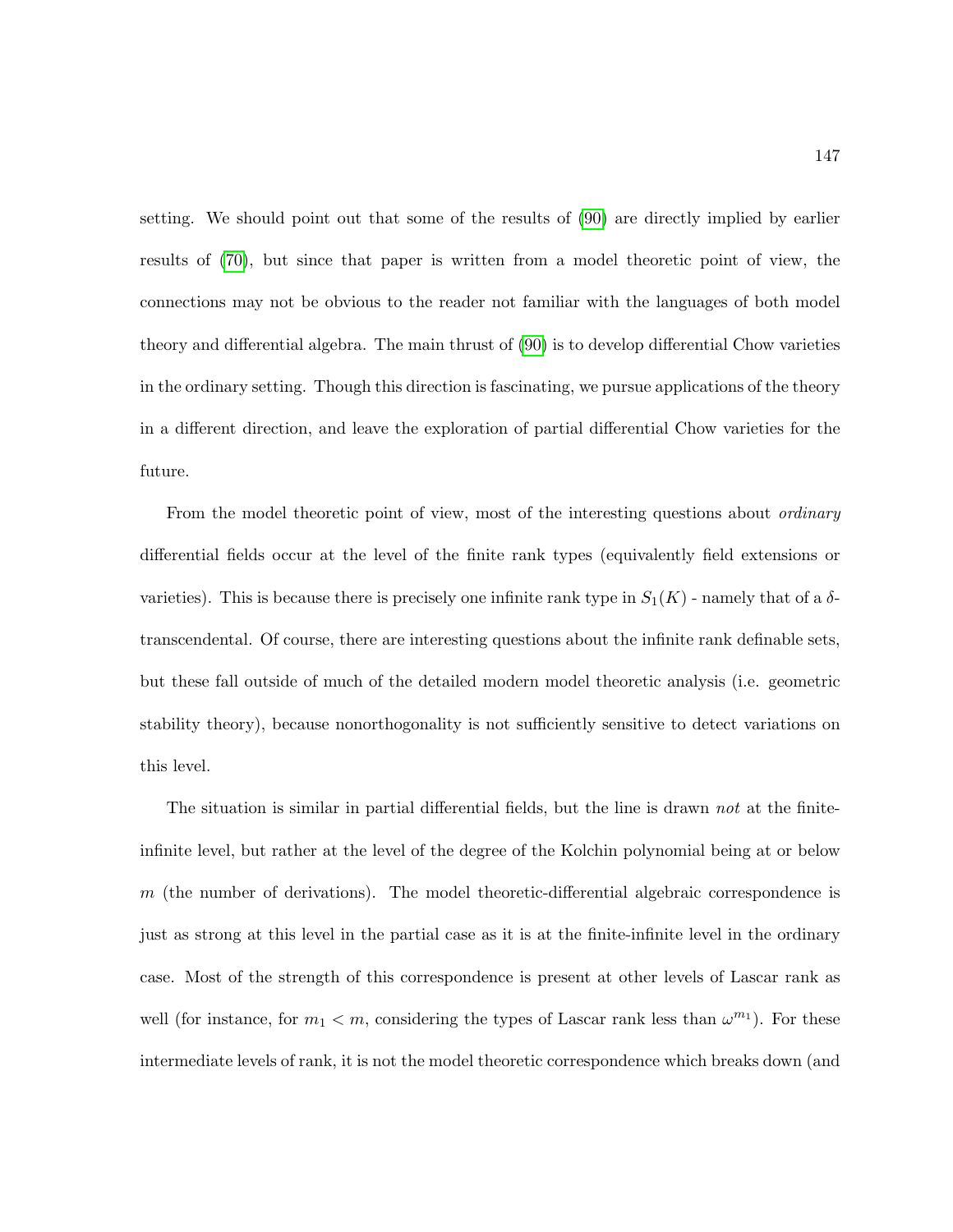prevents results like those of this chapter); rather, these differential algebraic varieties, though complicated and in a certain sense even often infinite dimensional, behave like zero-dimensional algebraic varieties with respect to generic intersections.

After setting up the intersection theory in the partial differential case, we will show several applications of model theoretic or geometric interest. The first is an infinite-dimensional analogue of a model theoretic idea in strongly minimal theories. In a strongly minimal theory Morley rank is definable; take a formula  $\phi(\bar{x}, \bar{y})$  over the empty set with parameters  $\bar{y}$  from a model  $\mathcal{M} \models T$ . Then  $\{\bar{y} \mid RM(\phi(x, y)) = n\}$  is a definable set. We prove the same fact for differential fields with ∆-transcendence degree playing the role of Morley rank. This allows an analysis of the exceptional sublocus of the Grassmannian in our version of Bertini's theorem, at least with respect to the dimension conclusion. Namely, we prove that intersections have appropriate dimension on a Kolchin open subset of the Grassmannian. We do not provide any characterization of the exceptional sublocus with respect to irreducibility. In fact, proving that the exceptional sublocus is a differential algebraic subvariety of the Grassmannian would yield a nontrivial reduction to the Ritt problem, described in the final section.

In the final section, we generally consider the problem of irreducibility in families. Let

$$
\phi: V \to S
$$

be a morphism of differential algebraic varieties. Is the set

$$
\{s \, | \, \phi^{-1}(s) \text{ is irreducible}\}
$$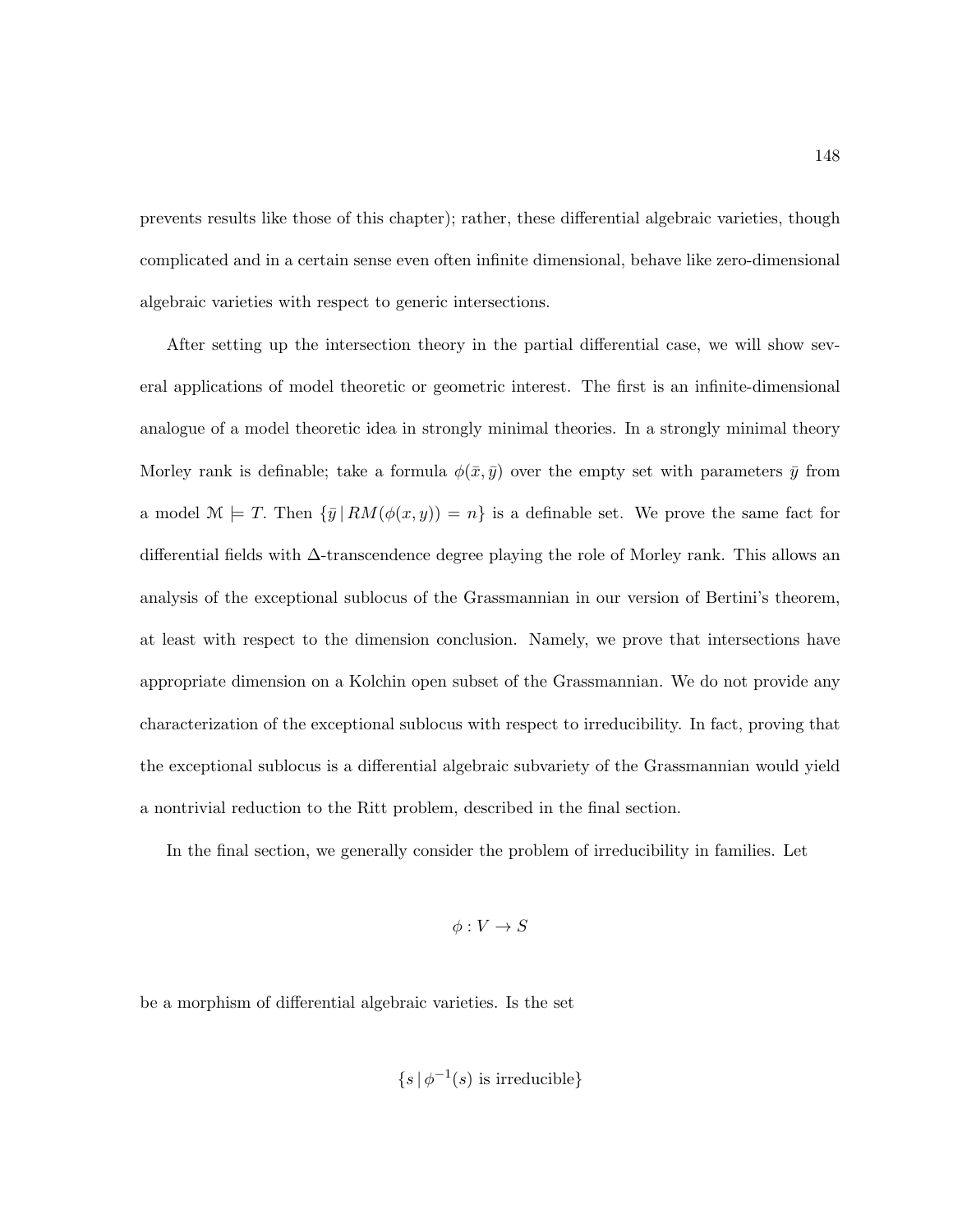a constructible set in the Kolchin topology? This problem is equivalent to several well-known and long-standing open problems in differential algebraic geometry, and we do not solve it here. We solve a related problem in the ordinary case. Namely, the answer to the above question is yes when irreducibility is replaced by generic irreducibility.

### 8.2 Differential specializations

**Definition 8.2.1.** Let  $\Delta = {\delta_1, \ldots, \delta_m}$ . Let  $\Delta' = {\delta'_1, \ldots, \delta'_m}$ . A homomorphism  $\phi$  from  $\Delta$ -ring  $(R, \Delta)$  to  $\Delta'$ -ring  $(S, \Delta')$  is called a differential homomorphism if for each  $i, \phi \circ \delta_i = \delta'_i \circ \phi$ . When R is an integral domain and S is a field, then such a map is called a  $\Delta$ -specialization.

Remark 8.2.2. Differential algebraists sometimes use  $\bar{y}$  to denote a specialization of y. Since model theorists often denote tuples of variables in this way, and we will avoid this notation. For instance, if the specialization is given by a homomorphism  $\phi$ , then when necessary we will write  $\phi(y)$  for the specialization of y. The following proposition is proved in a constructive manner in [\(90,](#page-220-3) Theorem 2.16), but seems to be a natural consequence of the model-theoretic setup.

<span id="page-160-0"></span>**Proposition 8.2.3.** Let  $\bar{u} = (u_1, \ldots, u_r) \subset \mathcal{U}$  be a set of  $\Delta$ -independent differential transcendental elements over K. Let  $\bar{y} = (y_1, \ldots, y_n)$  be a set of differential indeterminants. Let  $P_i(\bar{u}, \bar{y}) \in K\{\bar{u}, \bar{y}\}$  for  $i = 1, \ldots, n_1$ . Suppose  $\phi : K\{\bar{y}\} \to \mathfrak{U}$  be a differential specialization into U such that  $\phi(y_i) \perp_K K \langle \bar{u} \rangle$ . Suppose that  $P_i(\bar{u}, \phi(\bar{y}))$  are (as a collection), not independent over  $K\langle \bar{u}\rangle$ . Then let  $\psi$  be a differential specialization from  $K\langle \bar{u}\rangle \to K$ . The collection  ${P_i(\psi(\bar{u}), \phi(\bar{y}))}_{i=1,\dots,n_1}$  are not independent over K.

Proof. The positive atomic formulas which witness non-independence are pushed forward by the differential homomorphism, witnessing non-independence in the image. $\Box$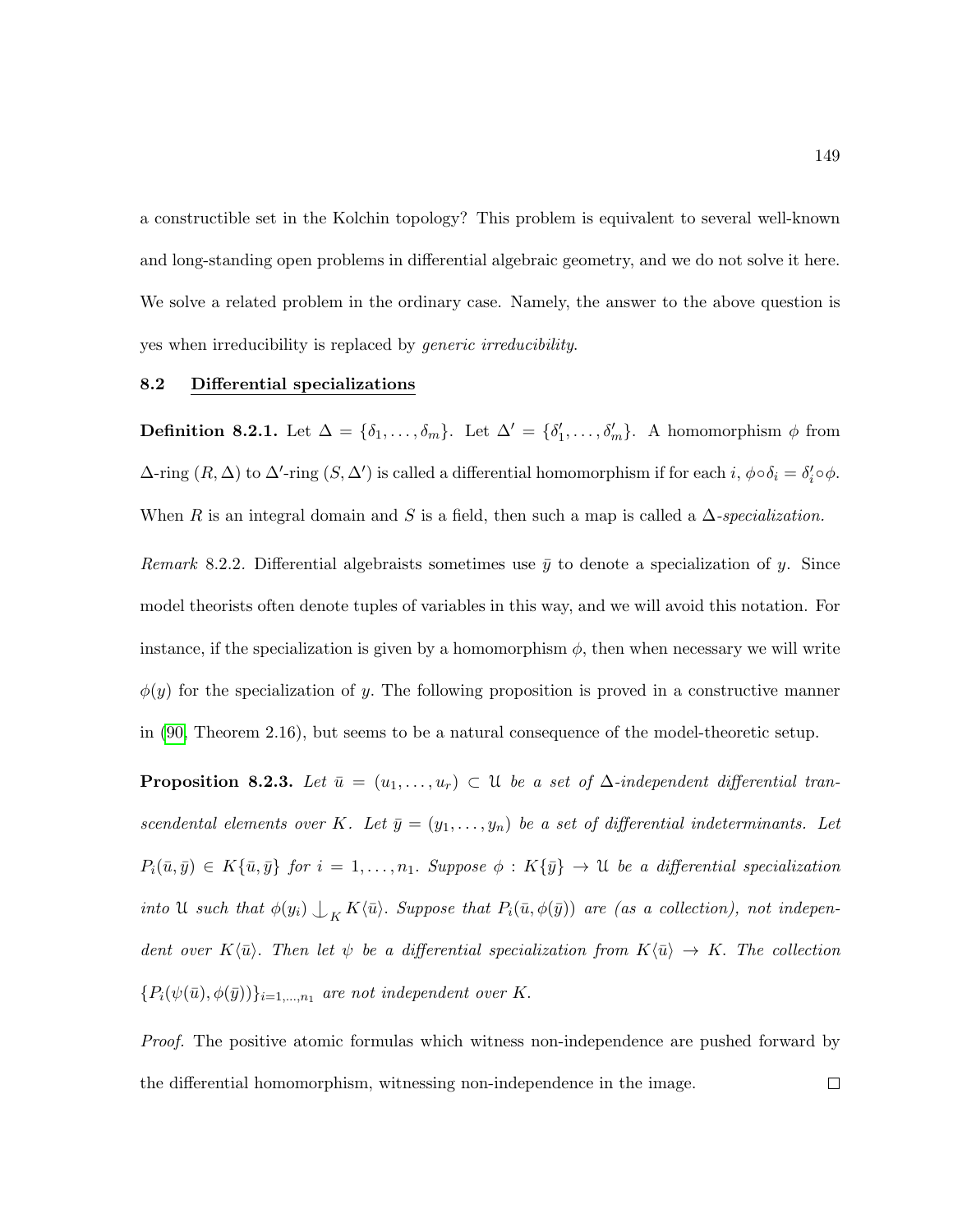### 8.3 Intersection theory

In this section we develop an intersection theory for differential algebraic varieties with generic ∆-polynomials. The influence of [\(90\)](#page-220-3) for proving statements about irreducibility over specific differential fields is obvious; we have adapted their techniques to the partial differential setting. Our arguments about dimensions of intersections were done earlier from a more modeltheoretic point of view. The following definition matches that of [\(90,](#page-220-3) if restricted to the ordinary case).

**Definition 8.3.1.** Let X be a  $\Delta$ -K-variety. Denote, by  $dim(X/K)$  the  $\Delta$ -transcendence degree of a generic point on  $X$  over  $K$ . As usual, via the correspondence between types, tuples, and differential varieties we will abuse notation and write  $dim(p)$  for  $p \in S(K)$  or  $dim(\bar{a}/K)$  for some tuple in a  $\Delta$ -field extension (see chapter 2, section 2 of this thesis).

We will be using Lascar rank at various points, and remind the reader of the following result, which we use implicitly throughout the section:

**Theorem 8.3.2.**  $((48)$  $((48)$  ) Let b be a tuple in a differential field extension of k. Then

$$
dim(b/k) = n \text{ if and only if } \omega^m \cdot n \leq RU(tp(b/k)) < \omega^m \cdot (n+1)
$$

## 8.3.1 Intersections with generic hypersurfaces

**Definition 8.3.3.** In  $\mathbb{A}^n$ , the differential hypersurfaces are the zeros of a  $\Delta$ -polynomial of the form

$$
a_0 + \sum a_i m_i
$$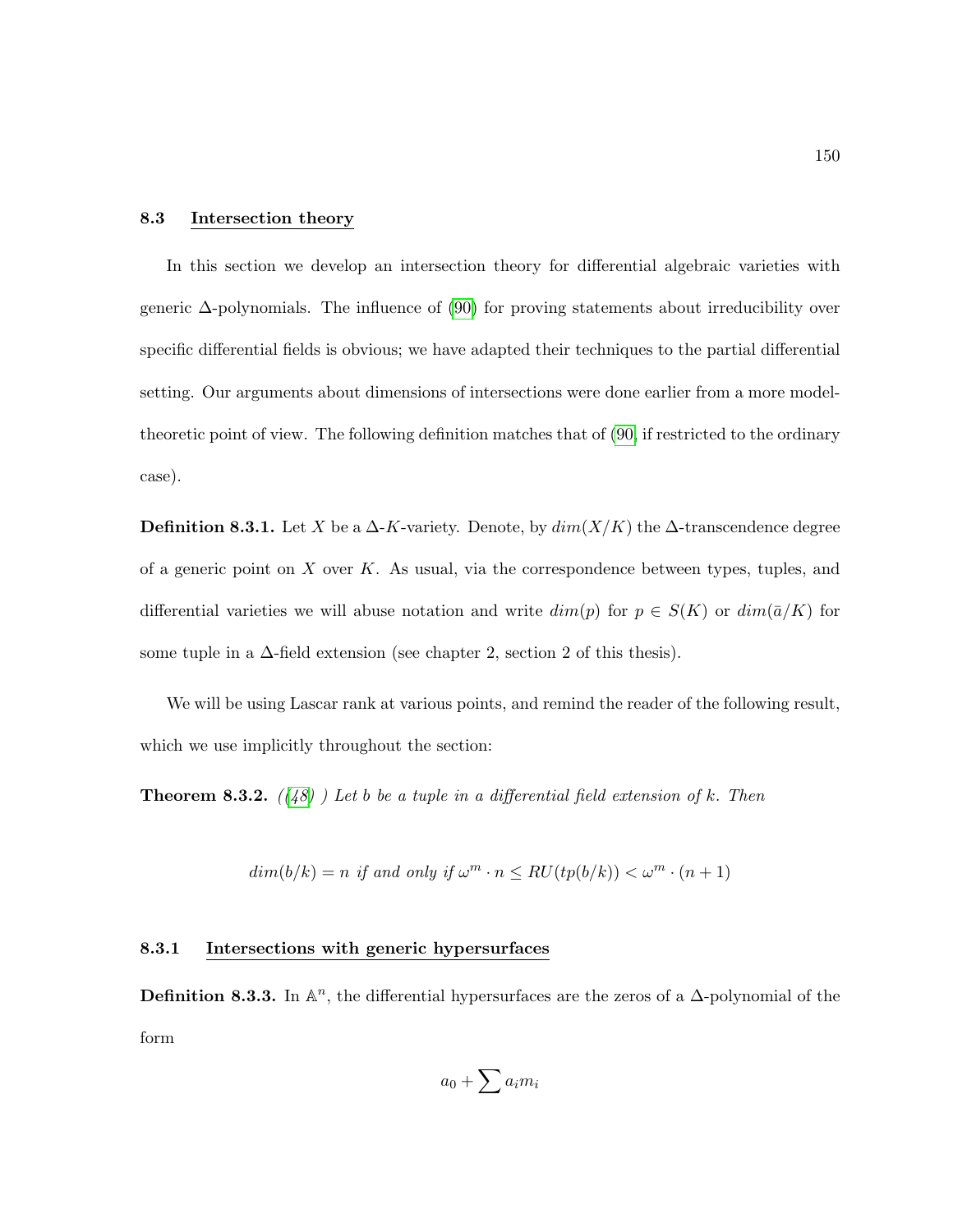where  $m_i$  are differential monomials in  $\mathcal{F}{y_1, \ldots, y_n}$ . For convenience, in the following discussion, we do not consider 1 to be a monomial. A *generic*  $\Delta$ -polynomial of order s and degree r over K is a  $\Delta$ -polynomial

$$
f = a_0 + \sum a_i m_i
$$

where  $m_i$  ranges over all differential monomials of order less than or equal to s and degree less than or equal to r and  $\bar{a} = (a_0, a_1, \ldots, a_n)$  is  $\Delta$ -transcendental over K. A generic  $\Delta$ -hypersurface of order s and degree r is the zero set of a generic  $\Delta$ -polynomial of order s and degree r. When f is given as above, we let  $\bar{a}_f$  be the tuple of coefficients of f. Throughout, we adopt the notation  $\bar{a}_f = a_f \backslash \{a_0\}.$ 

The next lemma is proved in the ordinary case in [\(90\)](#page-220-3) (Lemma 3.5). The proof in this case works similarly, assuming that one sets the stage with the proper reduction theory in the partial case. One might notice that Lemma 3.5 of [\(90\)](#page-220-3) has a second portion. For now, we will concentrate only on the irreducibility of the intersection. Necessary and sufficient conditions for the intersection to be nonempty will be given later.

<span id="page-162-0"></span>**Lemma 8.3.4.** Let  $\Im$  be a prime  $\Delta$ -ideal in  $K\{\bar{y}\}\$  with differential transcendence degree d and let  $f = y_0 + \sum_{i=1}^n a_i m_i$  with  $(a_1, \ldots, a_n)$  differentially independent over K. Then  $\mathfrak{I}_0 = \{\mathfrak{I}, f\}$  is a prime  $\Delta$ -ideal of  $K\langle \bar{a}_f \rangle \{\bar{y}, y_0\}.$ 

*Proof.* Let  $\bar{b} = (b_1, \ldots, b_n)$  be a generic point of  $V(I)$  over K such that  $\bar{b}$  is independent from  $\bar{a}$  over K. In model theoretic terms,  $\bar{b} \bigcup_K \bar{a}$ . Let  $f = y_0 + \sum_{i=1}^n a_i m_i$ . Consider the tuple  $(b_1,\ldots,b_n,-\sum_{i=1}^n a_i m_i(\bar{b}))$ . Let  $\mathfrak{I}_0 = [\mathfrak{I},f]$ . We show irreducibility of the variety  $V(\mathfrak{I}_0)$  in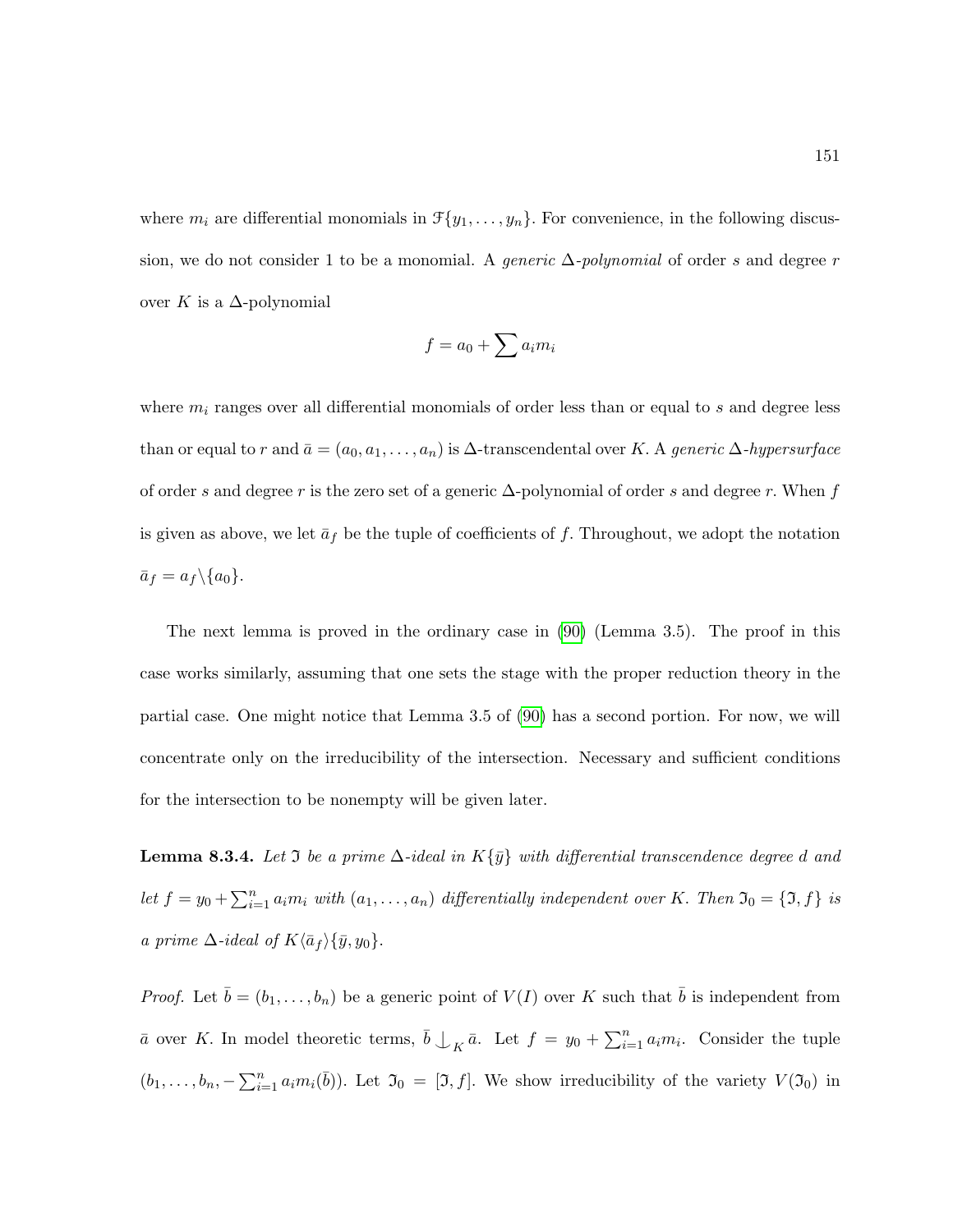$\mathbb{A}^{n+1}$  via showing that it is the Kolchin closure of  $(b_1, \ldots, b_n, -\sum_{i=1}^n a_i m_i(\bar{b}))$  over K. Since only irreducible sets over  $K$  have  $K$ -generic points in the Kolchin topology, this will complete the proof (said another way, being the locus over K of a tuple in a differential field extension is precisely equivalent to being an irreducible  $\Delta$ -K-closed set).

Suppose g is a  $\Delta$ -polynomial over  $K\langle \bar{a}_f \rangle$  which vanishes at  $(b_1, \ldots, b_n, a_0)$ . Consider the f as a  $\Delta$ -polynomial of  $K\langle \bar{a}_H\rangle \{\bar{y}, y_0\}$ . Fix a ranking so that  $y_0$  is the leader of f. Then reducing g with respect to f gives some  $g_0$  (which is equivalent to g modulo f). This  $g_0$  must be in  $K\langle \bar{a}_f\rangle \{y_1, \ldots, y_n\}.$  Of course, since  $\bar{b}$  is generic for  $\mathfrak{I}$ , we must have that  $g_0 \in K\langle \bar{a}_f \rangle \cdot \mathfrak{I}$ . But  $\Box$ then  $g \in \mathfrak{I}_0$  and the claim follows.

<span id="page-163-0"></span>**Lemma 8.3.5.** Following the notation of the previous lemma assume  $d > 0$ ; then  $RU(V(\mathfrak{I}_0)) =$  $RU(V(3))$ .

*Proof.* Take a nonforking extension of a generic type of  $V(I)$  to  $K\langle \bar{a}_f \rangle$ . Let  $\bar{b} = (b_1, \ldots, b_n)$ be a realization of this type. Then  $(\bar{b}, -\sum_{i=1}^n a_i m_i(\bar{b}))$  is a point on  $V(\mathfrak{I}_0))$ . So,  $RU(V(\mathfrak{I}_0)) \ge$  $RU(V(3))$ . On the other hand, for any point  $\bar{c} \in V(3_0)$ ,  $c_{n+1}$  is in the field  $K\langle \bar{a}_f \rangle(c_1, \ldots, c_n)$ . In model theoretic terms, the  $n+1$ st coordinate is necessarily in the definable closure of the first n.  $RU(\bar{c}/K\langle \bar{a}_f \rangle) = RU((c_1, \ldots, c_n)/K\langle \bar{a}_f \rangle)$ . This establishes  $RU(V(\mathfrak{I}_0)) = RU(V(\mathfrak{I}))$ .  $\Box$ 

Corollary 8.3.6. Suppose that the  $\Delta$ -transcendence degree of  $\Im$  is equal to d. Then the  $\Delta$ transcendence degree of  $\mathfrak{I}_0$  is equal to d.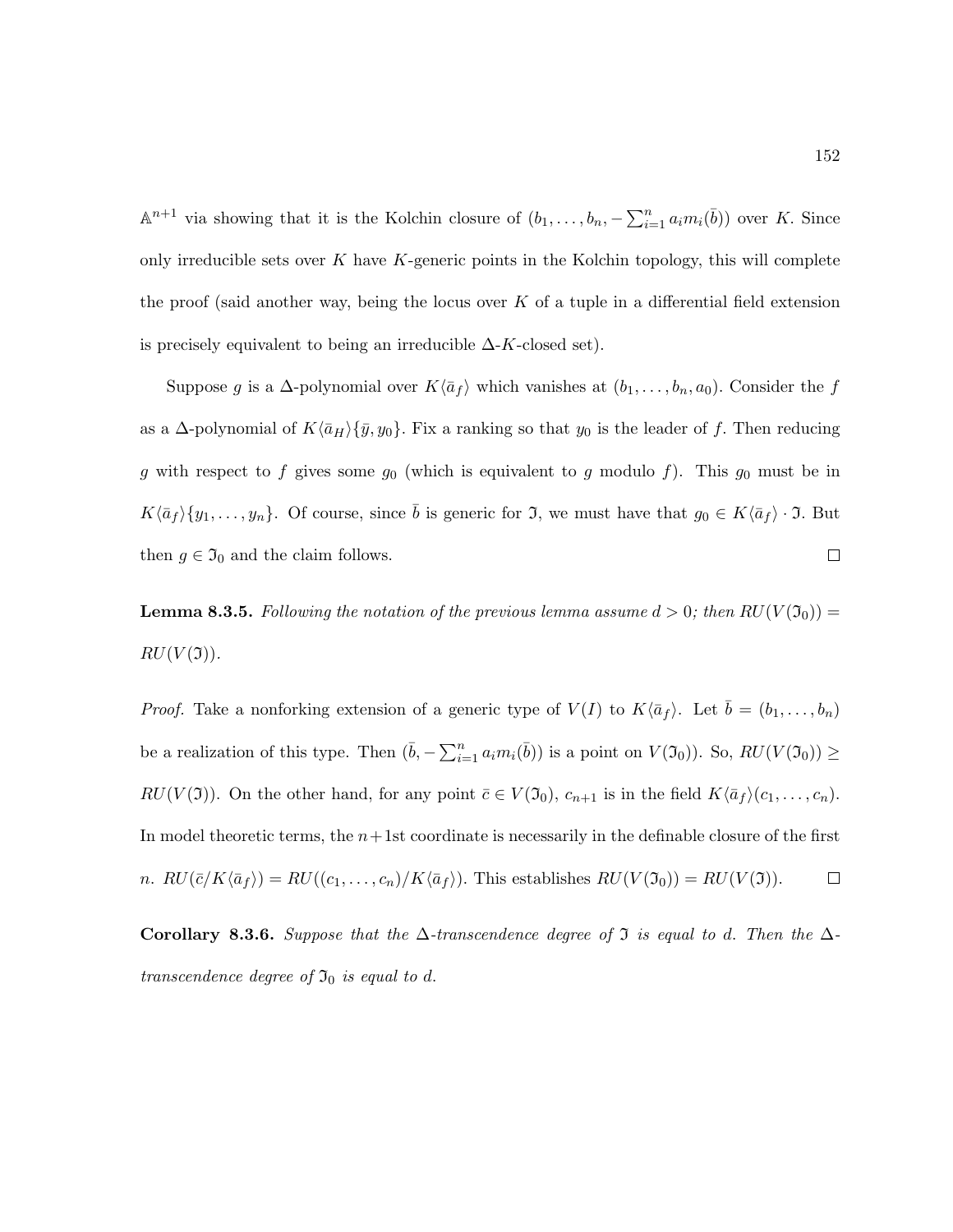Now we turn towards establishing necessary and sufficient conditions for the intersection to be nonempty when we relax the sorts of intersections under consideration. In the case that the intersection is nonempty, we calculate the differential transcendence degree.

<span id="page-164-0"></span>**Lemma 8.3.7.** Suppose that V is a differential algebraic variety such that  $RU(V/K) < \omega^m$ . Then  $V \cap V(f(\bar{x})) = \emptyset$  for any generic differential polynomial  $f(\bar{x})$ .

Proof. This was originally proved in [\(71\)](#page-219-3) in the ordinary case, and was reproved in [\(90\)](#page-220-3) in the ordinary case. The proof for hypersurfaces in the partial case can be found in chapter six of  $\Box$ this thesis, Proposition [6.4.1.](#page-131-0)

<span id="page-164-1"></span>**Lemma 8.3.8.** Suppose that V is a differential algebraic variety embedded in  $\mathbb{A}^n$  with  $\omega^m \cdot n_1 \leq$  $RU(V/K) < \omega^m \cdot (n_1 + 1)$  where  $n_1 \geq 1$ . If  $f(\bar{x})$  is a generic differential polynomial, then

$$
\omega^m \cdot (n_1 - 1) \leq RU(V \cap V(f)/K_1) < \omega^m \cdot n_1,
$$

where  $K_1$  is the differential field extension of K generated by the coefficients appearing in f.

*Proof.* Let us prove that the Lascar rank is at least  $\omega^m \cdot (n_1 - 1)$ . Suppose that for a realization of the generic type,  $b_1, \ldots, b_{n_1-1}$  are  $\Delta$ -dependent mod  $\mathfrak{I}_1$ , where perhaps we rearrange the coordinates so that  $y_1, \ldots, y_{n_1}$  is such that for a generic realization on  $\bar{b} \in V(1), b_1, \ldots, b_{n_1}$ are a  $\Delta$ -transcendence base for the differential function field generated by b. Then we get some  $f \in K\{\bar{a}_H, b_1, \ldots, b_{n_1-1}, -\sum a_ib_i\}$  and we see that  $b_1, \ldots, b_{n_1-1}, -\sum a_ib_i$  are dependent over  $K\langle \bar{a}_H \rangle$ . Now specialize  $a_d$  to −1 and specialize all other  $a_i \in \bar{a}_H$  to 0. But then  $b_1, \ldots, b_d$  are dependent over  $K$  by [8.2.3,](#page-160-0) a contradiction.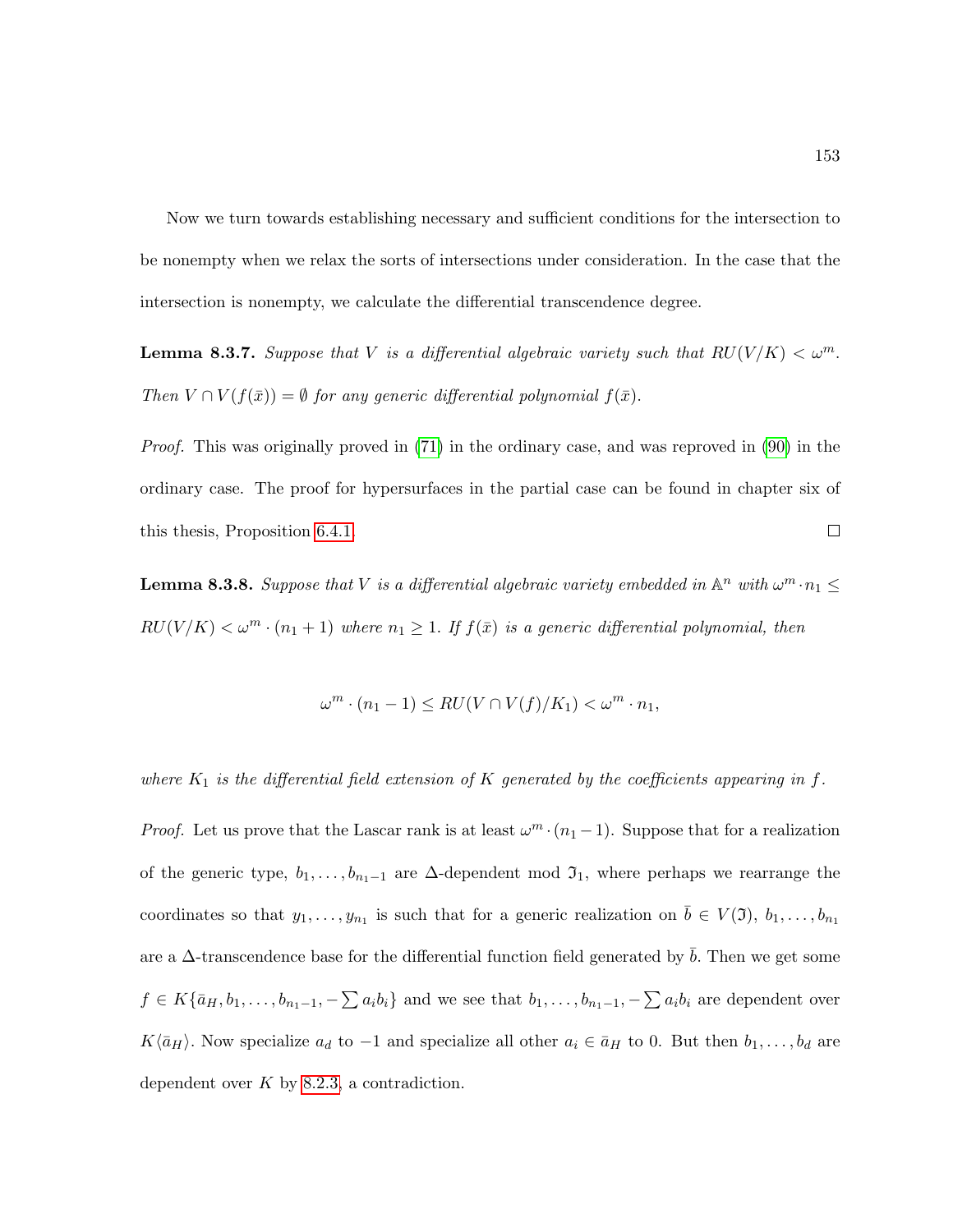The upper bound follows easily from considering the projection of the last coordinate of the variety in [8.3.5](#page-163-0) and applying the Lascar inequality.  $\Box$ 

<span id="page-165-0"></span>**Lemma 8.3.9.** Let  $\Im$  be a prime  $\Delta$ -ideal in  $K\{y_1,\ldots,y_n\}$ . Let  $f = y_0 + \sum_{i=1}^n a_i m_i$  give a generic hypersurface. Then  $\mathfrak{I}_1 = \{\mathfrak{I}, f\}$  is a prime  $\Delta$ -ideal in  $K\langle a_0, a_1, \ldots, a_n \rangle \{y_1, \ldots, y_n\}.$ 

*Proof.* In the case that  $\tau(V(\mathfrak{I})) < m$ , that is, the differential transcendence degree is zero,  $V(I) \cap V(f) = \emptyset$  by Lemma [8.3.7.](#page-164-0) Thus  $\{\mathfrak{I}, f\} = K\langle y_0, a_1, \ldots, a_n \rangle \{y_1, \ldots, y_n\}.$ 

Now suppose that  $\tau(V(I)) = m$ , that is, the differential transcendence degree is at least one. Then by Lemma [8.3.8,](#page-164-1)  $V(I) \cap V(f) \neq \emptyset$ . Recall the notation of  $\mathfrak{I}_0$  from Lemma [8.3.4.](#page-162-0) We will show that  $\mathfrak{I}_1 \cap K\langle a_1, \ldots, a_n \rangle \{y_1, \ldots, y_n, y_0\} = \mathfrak{I}_0$ . Suppose that we have  $g, h \in$  $K\langle a_1, \ldots, a_n, y_0 \rangle \{y_1, \ldots, y_n\}$  such that  $g \cdot h \in \mathfrak{I}_1$ . Since we are taking a field extension over  $K$ , the coefficients of the differential polynomials might involve differential rational functions in  $a_1, \ldots, a_n, y_0$  over K. This is easily dispensed with since if we multiply by suitable differential polynomials in  $a_0, \ldots, a_n, y_0$  over K, we will get  $g, h \in K\{a_1, \ldots, a_n, y_0, y_1, \ldots, y_n\}$  such that  $g \cdot h \in \mathfrak{I}_0$ . But,  $\mathfrak{I}_0$  is prime by Lemma [8.3.4.](#page-162-0) So, we have a contradiction and  $\mathfrak{I}_1$  is prime. Further, we can see (again, simply by clearing denominators) that  $\mathfrak{I}_1$  lies over  $\mathfrak{I}_0$ , when we regard  $\mathfrak{I}_0$  as an ideal of  $R\{y_1, \ldots, y_n\}$  where  $R = K\langle a_1, \ldots, a_n \rangle \{y_0\}.$  $\Box$ 

**Proposition 8.3.10.** Using the notation of the previous lemma and assuming that  $dim(V(3)) =$ d implies that  $dim(V(\mathfrak{I}_1)) = d - 1$ .

*Proof.* Now suppose without loss of generality that  $b_1, \ldots, b_d$  are independent ∆-transcendentals where  $\bar{b}$  is a generic point on  $V(\mathfrak{I})$  and  $\bar{b} \in V(f)$ . We know that  $y_0, y_1, \ldots, y_d$  are not independent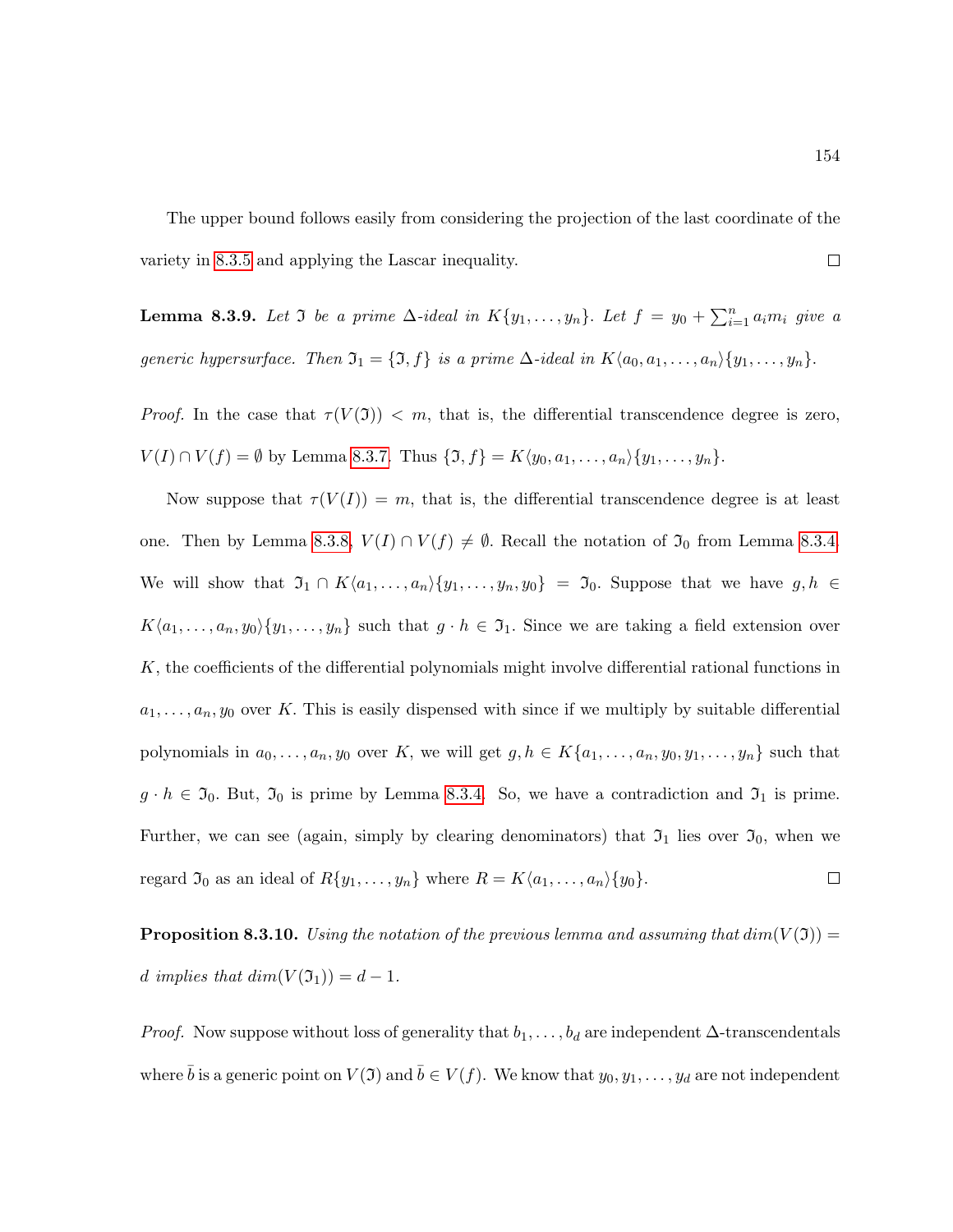mod  $\mathfrak{I}_0$ , so we know  $b_1, \ldots, b_d$  are not independent over  $K\langle \bar{a}\rangle$ . We claim that  $\bar{b}_1, \ldots, b_{d-1}$  are independent over K $\langle \bar{a} \rangle$ . Suppose not. Then there is some  $\Delta$ -polynomial  $f(x_1, \ldots, x_{d-1}) \in$  $\mathfrak{I}_1$ . But then there is some Δ-polynomial  $\tilde{f}(x_1,\ldots,x_{d-1},y_0) \in \mathfrak{I}_0$ , which contradicts lemma [8.3.4.](#page-162-0)  $\Box$ 

When we assume that the hypersurface is actually a hyperplane, we can make a more detailed calculation:

<span id="page-166-0"></span>**Lemma 8.3.11.** Following the notation of the previous lemma, let  $d > 0$ . Let f be order 0 and degree 1 (that is  $V(f)$  is a generic hyperplane). Then,

$$
\omega_{V([0,f])/K\langle y_0,a_1,\ldots,a_n\rangle}(t) = \omega_{V(0)/K}(t) - \binom{t+m}{m}
$$

*Proof.* In the notation of [8.3.9,](#page-165-0)  $b_d$  rational over  $b_1, \ldots, b_{d-1}$  in  $K\langle a_f \rangle$ . So,  $\omega_{\bar{b}/K\langle a_f \rangle}(t)$  $\omega_{b_1,...,b_{d-1},d_{d+1},...,b_n/K\langle a_f\rangle}(t)$ . Further, by inspecting the differential ideals, we can see

$$
\omega_{b_1,\dots,b_{d-1},d_{d+1},\dots,b_n/K\langle a_f \rangle}(t) = \omega_{b_1,\dots,b_{d-1},d_{d+1},\dots,b_n/K}(t) = \omega_{\bar{b}/K}(t) - \binom{t+m}{m}
$$

 $\Box$ 

Putting together results [8.3.4,](#page-162-0) [8.3.5,](#page-163-0) [8.3.7,](#page-164-0) [8.3.8,](#page-164-1) [8.3.9,](#page-165-0) and [8.3.11](#page-166-0) we have proved the following theorem,

<span id="page-166-1"></span>**Theorem 8.3.12.** Let V be a Kolchin-closed (over K) subset of  $\mathbb{A}^n$  with differential transcendence degree d. Let H be a generic (with respect to K) hypersurface corresponding to the tuple  $\bar{a}$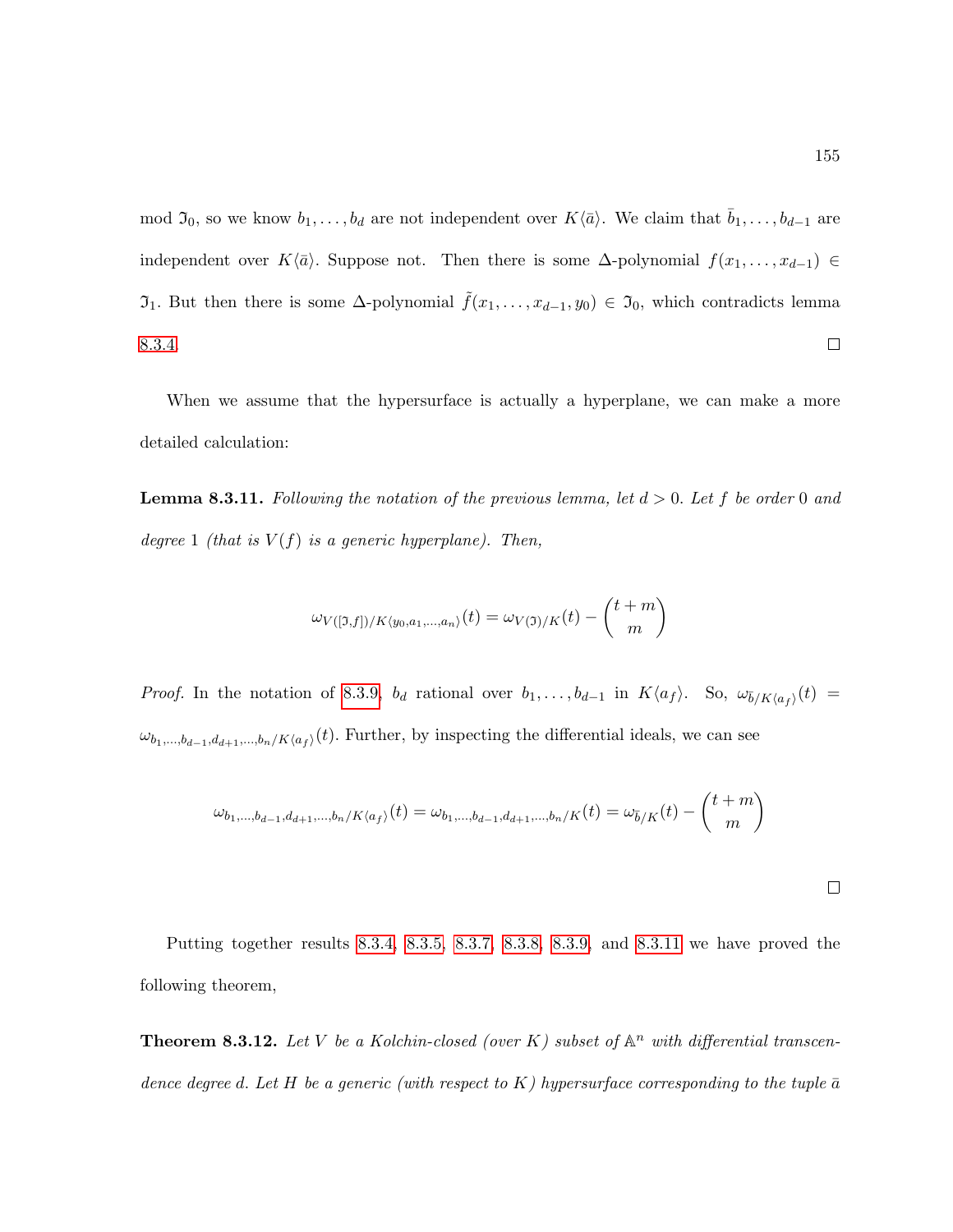(as above). Then  $V \cap H$  is a Kolchin-closed subset of  $\mathbb{A}^n$  with differential transcendence degree d − 1.  $V \cap H$  is irreducible over  $K\langle \bar{a} \rangle$ . In the case that  $d = 0$ ,  $V \cap H = \emptyset$ . If  $d > 0$  and H is a generic hyperplane, then the Kolchin polynomial of  $V \cap H$  is given by

$$
\omega_{V\cap H/k\langle a_H\rangle}(t) = \omega_{V/k}(t) - \binom{t+m}{m}
$$

Remark 8.3.13. Note that we are considering the Kolchin topology over a *specific field*, and not its differential (or even algebraic) closure. Irreducibility over the algebraic closure is akin to geometric irreducibility in algebraic geometry. We have not proved this yet, nor do the authors of [\(90\)](#page-220-3). In fact, at least one additional hypothesis is necessary for that result: if the hypothesis is *purely in terms of dimension*, we would have to restrict to the situation  $d \geq 2$ . After all, take any degree  $d_1 > 1$  plane curve. This curve meets the generic hyperplane in precisely  $d_1$  points, so the intersection is not irreducible over any algebraically closed field. In fact, in the next section, we show that this is the only potential problem by proving a more detailed result which applies to any differential algebraic variety for which the intersection with a generic hyperplane is infinite.

Also note that we have not computed the Kolchin polynomial of the intersection except in the special case of a hyperplane. The computation is carried out in [\(90\)](#page-220-3) for the ordinary case and generic hypersurfaces. A similar result ought to be possible in this setting, but we will not pursue it here.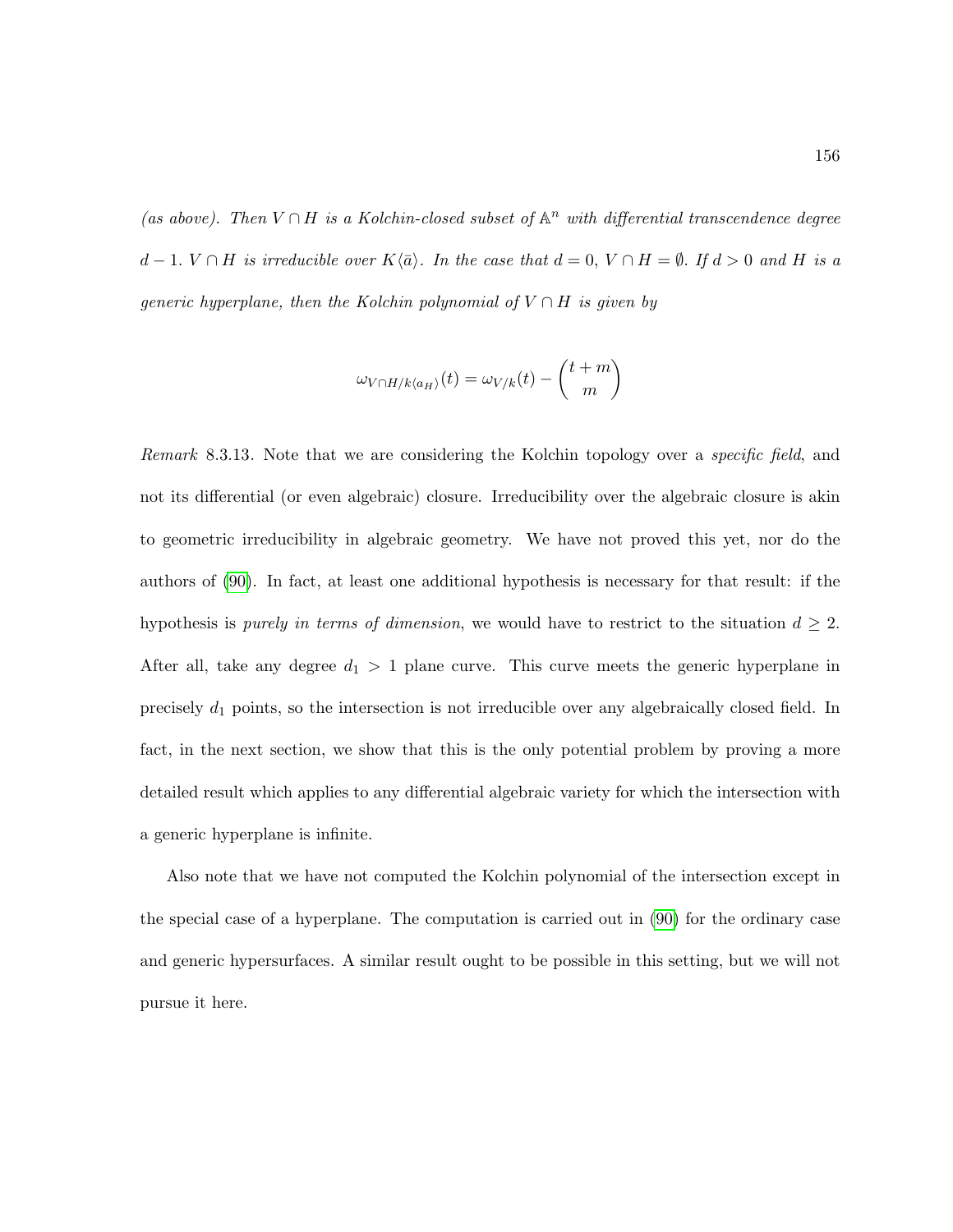#### 8.4 Geometric irreducibility

Before discussing geometric irreducibility, we will require some results about the Kolchin polynomials of prime differential ideals lying over a fixed prime differential ideal in extensions.

<span id="page-168-0"></span>**Proposition 8.4.1.** ([\(34\)](#page-216-1) pg131, proposition 3, part b) Let  $\mathfrak p$  be a prime differential ideal in  $\mathfrak{F}\{y_1,\ldots,y_n\}$  and let  $\mathfrak K$  be a differential field extension of  $\mathfrak F$ . Then  $\mathfrak K$  has finitely many prime components in  $\mathcal{K}{y_1,\ldots,y_n}$ . If  $\mathfrak q$  is any of the components, then a generic type of the variety  $V(\mathfrak{q})$  has the same Kolchin polynomial as the generic type of  $V(\mathfrak{p})$ .

Remark 8.4.2. In model theoretic terms, the generic types of the components  $V(\mathfrak{p}_1), \ldots, V(\mathfrak{p}_n)$ of  $V(\mathfrak{p})$  are each nonforking extensions of the generic type of  $V(\mathfrak{p})$ . Assuming that the base field  $\mathcal F$  is algebraically closed would ensure that the generic type of  $V(\mathfrak p)$  is stationary; consequently  $\mathcal{K} \mathfrak{p}$  is a prime differential ideal for any field extension  $\mathcal{K}$  of  $\mathcal{F}$ .

**Definition 8.4.3.** Let  $V$  be a differential algebraic variety. Then  $V$  is *geometrically irreducible* if V is irreducible over any differential field K containing the field of definition of V.

Remark 8.4.4. The previous proposition and remark show that it is enough to consider irreducibility over  $K^{alg}$ , the algebraic closure of K. To put geometric irreducibility in the language of differential algebra, if  $V = \Delta Spec(K\{x_1, \ldots, x_n\}/\mathfrak{p})$  where  $\mathfrak{p}$  is a prime differential ideal, then V is geometrically irreducible if  $V = \Delta Spec(K\{x_1, \ldots, x_n\}/\mathfrak{p}) \times_{\Delta Spec(K)} \Delta Spec(K^{alg})$ . In terms of rings,  $K\{x_1, \ldots, x_n\}/\mathfrak{p} \otimes_K K^{alg}$  should be an integral domain.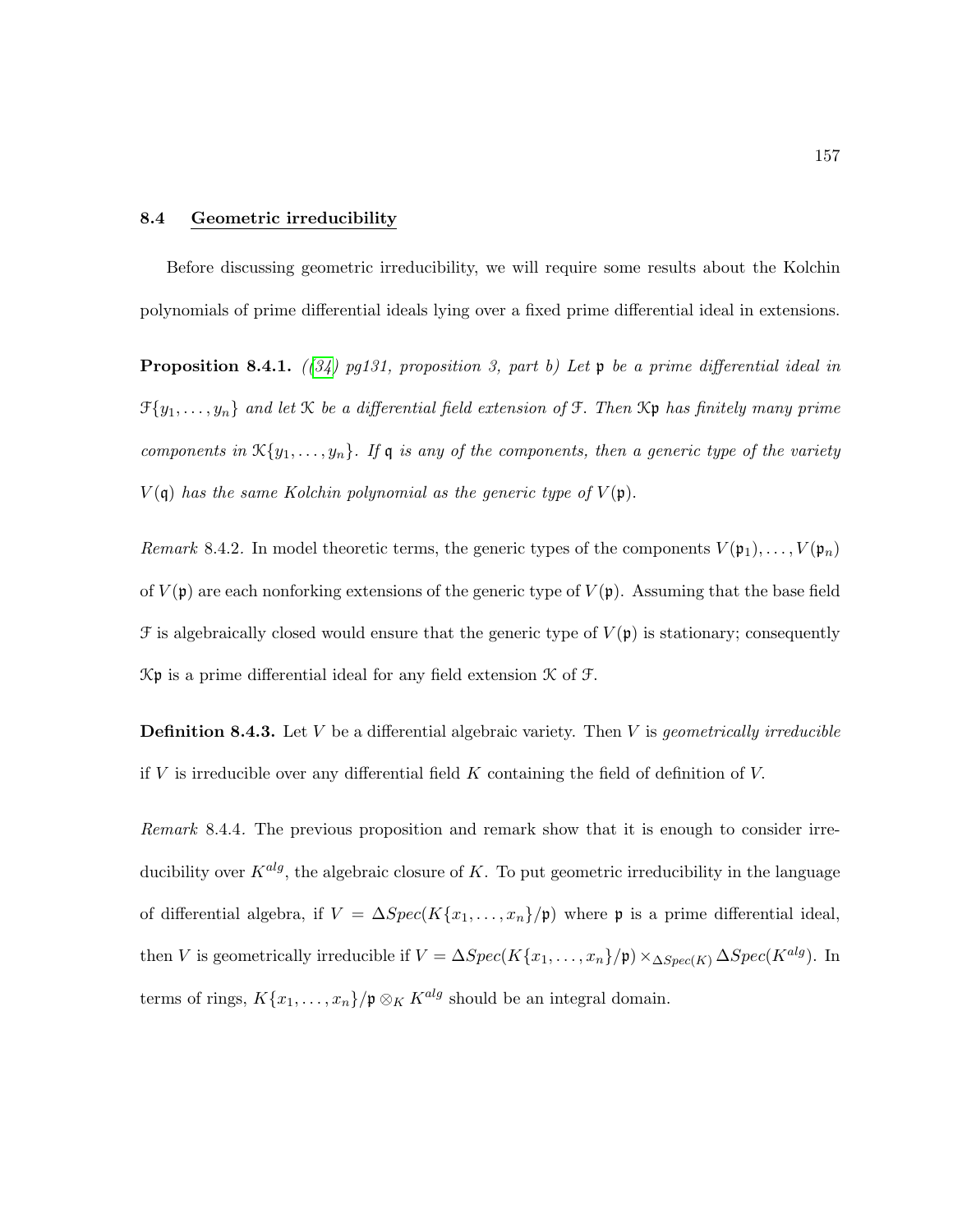**Theorem 8.4.5.** Let  $V$  be a (geometrically) irreducible Kolchin-closed (over  $K$ ) subset of  $\mathbb{A}^n$  with Kolchin polynomial  $\omega_V(t) > \binom{t+m}{m}$  $\binom{+m}{m}$ . Let H be a generic hyperplane. Then  $V \cap H$  is geometrically irreducible and  $\omega_{H\cap V}(t) = \omega_V(t) - \binom{t+m}{m}$  $_{m}^{+m}$ ).

*Remark* 8.4.6. The strict inequality  $\omega_V(t) > \binom{t+m}{m}$  $\binom{+m}{m}$  in the hypothesis is necessary. This hypothesis prevents  $V$  from being an algebraic curve (in fact, it is equivalent to this). The fact we get geometric irreducibility of the intersection even in the case that V is dimension one (as long as V is not an algebraic curve) is in contrast to the case of algebraic geometry.

*Proof.* Consider the the differential algebraic variety  $W = \{(v_1, v_2, \beta) | v_i \in V, v_i \in H_\beta\} \subseteq$  $V \times V \times \mathbb{A}^n$  where  $H_\beta$  is the hyperplane given by  $\sum \beta_i x_i = 1$ . It might be the case that W is reducible in the Kolchin topology, but we will not be concerned with this specifically.

Consider  $V \cap H_\beta$ . When  $\beta$  is generic over K, we know that  $V \cap H$  is irreducible over  $K(\beta)$ , so by the Proposition [8.4.1,](#page-168-0) all of the components of  $V$  over the algebraic closure of  $K$  have Kolchin polynomial equal to  $\omega_{V\cap H_\beta/K\langle\beta\rangle}(t).$  If  $V\cap H$  has more than one component, then W has more than one component with Kolchin polynomial  $2\omega_{V/k} + (n-2)\binom{t+m}{m}$  $\binom{+m}{m}$ . To see this, consider the complete types given by independent generic points on  $V \cap H$ , and  $\beta$  generic subject to the requirement that  $v_i \in H_\beta$ . Then there is more than one option for the type  $(v_1, v_2, \beta)$ , depending on if  $v_1$  and  $v_2$  are in the same component of  $V \cap H_\beta$  over  $K\langle\beta\rangle^{alg}$ . Now, we only consider components of W with Kolchin polynomial  $2\omega_{V/k} + (n-2)\binom{t+m}{m}$  $\binom{+m}{m}$  and show that  $V \cap H_\beta$ is irreducible over  $K\langle\beta\rangle^{alg}$ .

Suppose  $v_1$  and  $v_2$  are independent generic points on V, and  $\beta$  is generic subject to the condition that  $H_\beta$  contains  $v_1, v_2$ . Then the triple  $v_1, v_2, \beta$  is generic on W over K. We will show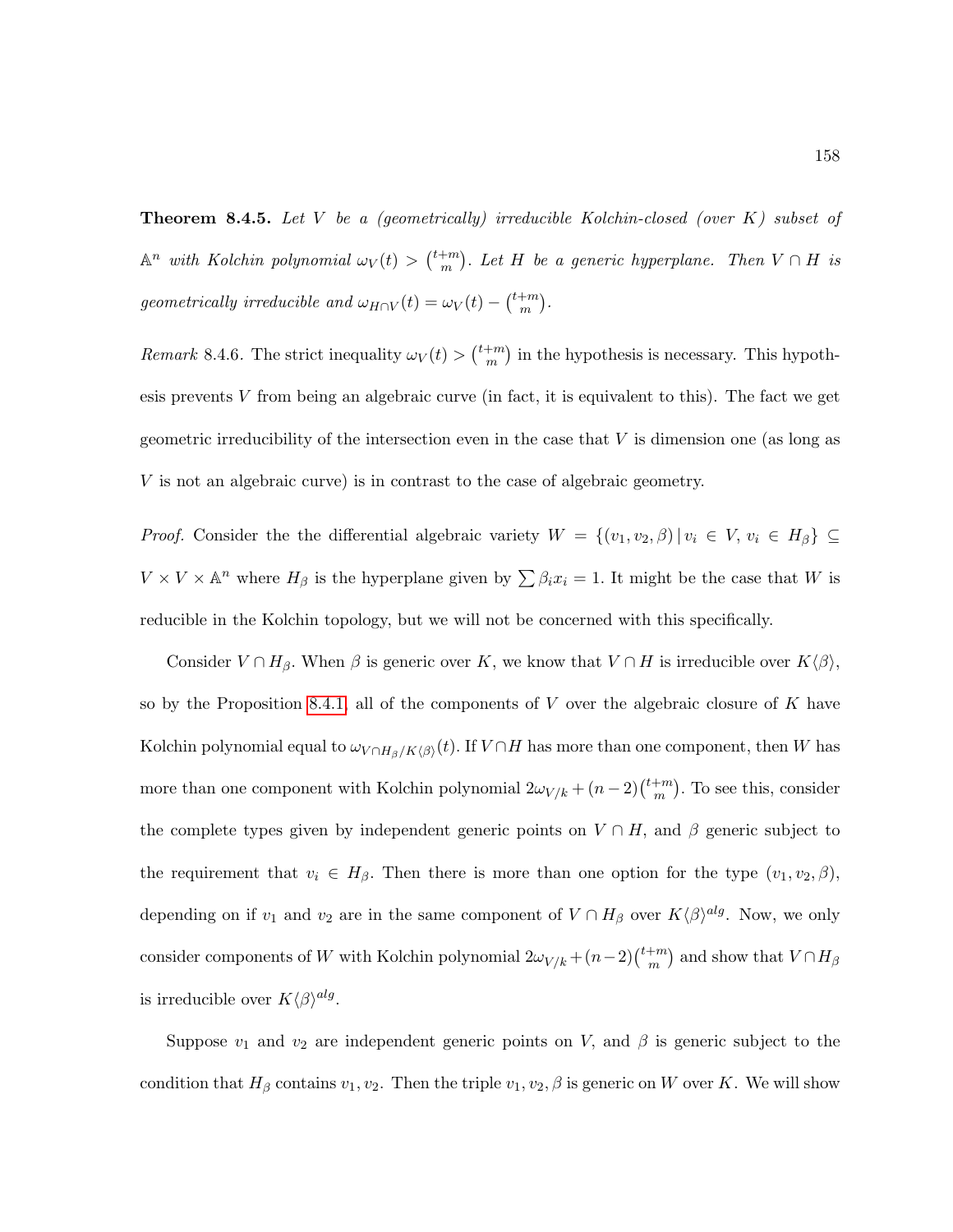that this is the only way to construct a generic type on W. If  $v_1 \neq v_2$  and  $\beta$  is generic over  $v_1, v_2$ , subject to  $v_i \in H_\beta$ , then  $\omega_{\beta/v_1v_2}(t) = \binom{t+m}{m}$  $\binom{m}{m} \cdot (n-2)$ . If  $v_1 = v_2$ , then  $\omega_{\beta/v_1}(t) = \binom{t+m}{m}$  $\binom{+m}{m} \cdot (n-1).$ But, if  $v_1 = v_2, \, \omega_{v_1 v_2 \beta}(t) < 2\omega_V + \binom{t+m}{m}$  $\binom{m}{m} \cdot (n-2)$ , because  $\omega_{v_1/K} > \binom{t+m}{m}$  $\binom{+m}{m}$ . So, there is a unique type in W with Kolchin polynomial  $2\omega_{V/k} + (n-2)\binom{t+m}{m}$  $\binom{+m}{m}$ , so there is only one component with Kolchin polynomial  $2\omega_{V/k} + (n-2)\binom{t+m}{m}$  $\frac{+m}{m}$ .

By our earlier arguments, there is a unique component of  $V \cap H$  with Kolchin polynomial  $\omega_V - \binom{t+m}{m}$  $\binom{+m}{m}$ . But, by Proposition [8.4.1,](#page-168-0) we know any of component of  $V \cap H$  must have Kolchin polynomial  $\omega_V - \binom{t+m}{m}$  $\binom{+m}{m}$ . So,  $V \cap H$  is geometrically irreducible.  $\Box$ 

Notice that the main intersection theory results of the last section applied to subvarieties cut out by generic differential polynomials, not just generic hyperplane sections. The exception is the calculation of the Kolchin polynomial of  $V \cap H$  in Theorem [8.3.12.](#page-166-1) In order to replicate the methods used in this section for arbitrary generic differential hypersurfaces, one would have to provide calculations of the Kolchin polynomial of the intersection of V with arbitrary generic hypersurfaces; in principle this should be possible.

As it stands, the intersection theory developed in the previous section would be sufficient to carry out the development of Chow forms for partial differential varieties along the lines of [\(90\)](#page-220-3), but would not be sufficient to carry out the development of differential Chow forms for partial differential varieties. We do not carry out this development here, though this sort of development has been of interest to model theorists (see the second paragraph of page four of [\(65\)](#page-219-4), for instance). We have several different applications in mind, and pursue those in the remaining sections after discussing smoothness of the intersections.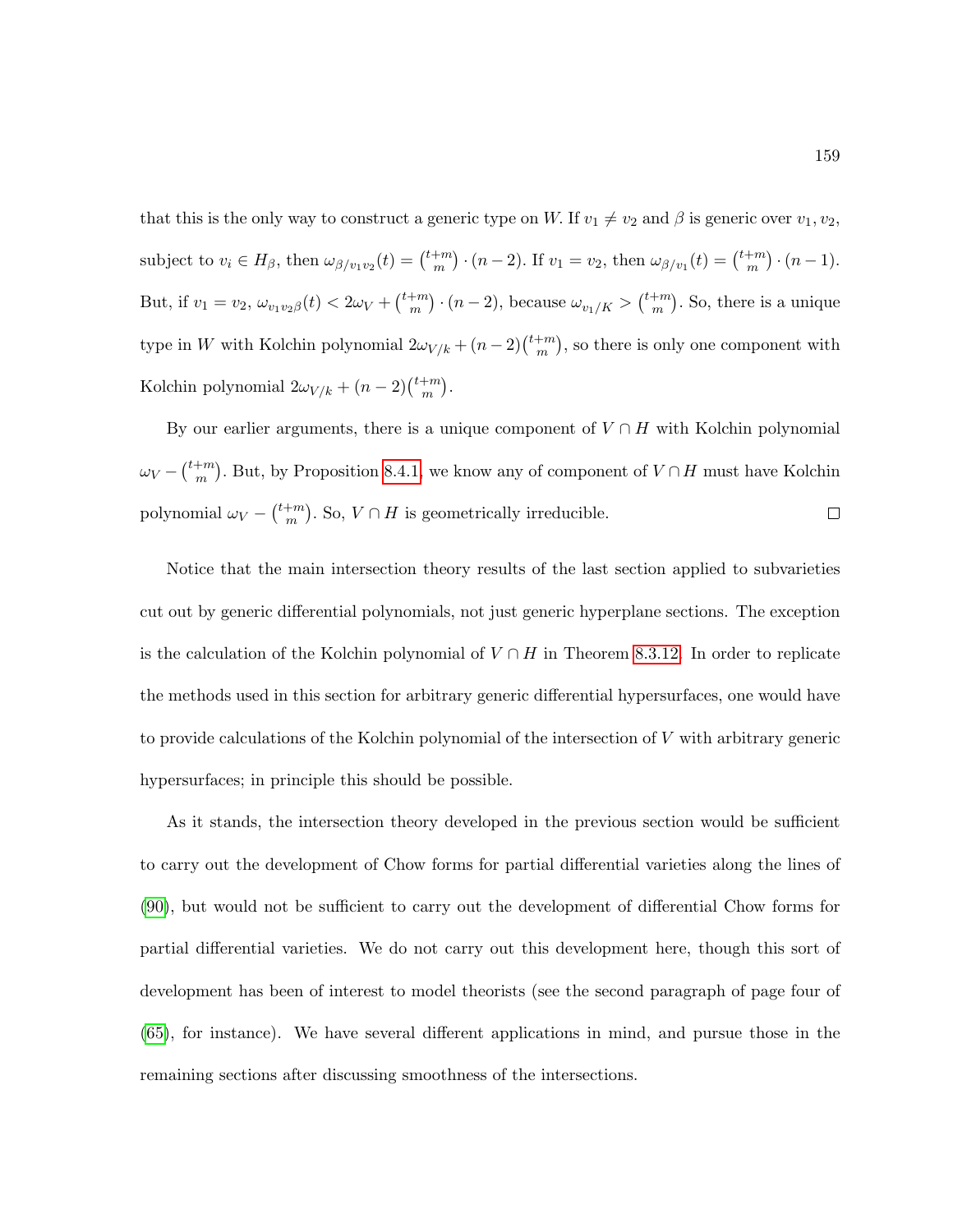#### 8.5 Smoothness

### 8.5.1 Arc spaces

Before discussing the smoothness of generic intersections, we will review the construction of differential arc spaces, following  $(53)$  for the first part, and  $(35)$  thereafter. None of the results in this subsection are new; see [\(53\)](#page-218-3) and [\(35\)](#page-216-2) for complete references. Throughout this subsection: S is a scheme and  $T \to S$  is a scheme over S. Given a scheme Y over T, we let

$$
\mathcal{R}_{T/S}Y: \{\text{Schemes over } S\} \to \{\text{Sets}\}\
$$

be the functor given by

$$
\mathcal{R}_{T/S}(U)=Hom_T(U\times_S T,Y)
$$

In some situations,  $\mathcal{R}_{T/S}$  is a representable functor. When this is the case, we will let  $\mathcal{R}_{T/S}(Y)$ be the representing object, that is, the scheme over  $S$ . When  $T$  is finite over  $S$ , the functor is representable; this is the case in which we will work exclusively (again, for more details, see  $(53)$ .

<span id="page-171-0"></span>**Example 8.5.1.** Here is a concrete and pertinent example of Weil restriction. Let  $k'$  be a finitely generated field extension of k and let  $X'$  be an affine scheme of finite type over k'. Then the Weil restriction  $\mathcal{R}_{k'/k}X'(A) = X'(A \otimes_k k')$  for any finitely generated commutative k-algebra A. So,

$$
\mathcal{R}_{k'/k}(-): \{\text{affine k'-schemes}\} \to \{\text{affine k-schemes}\}\
$$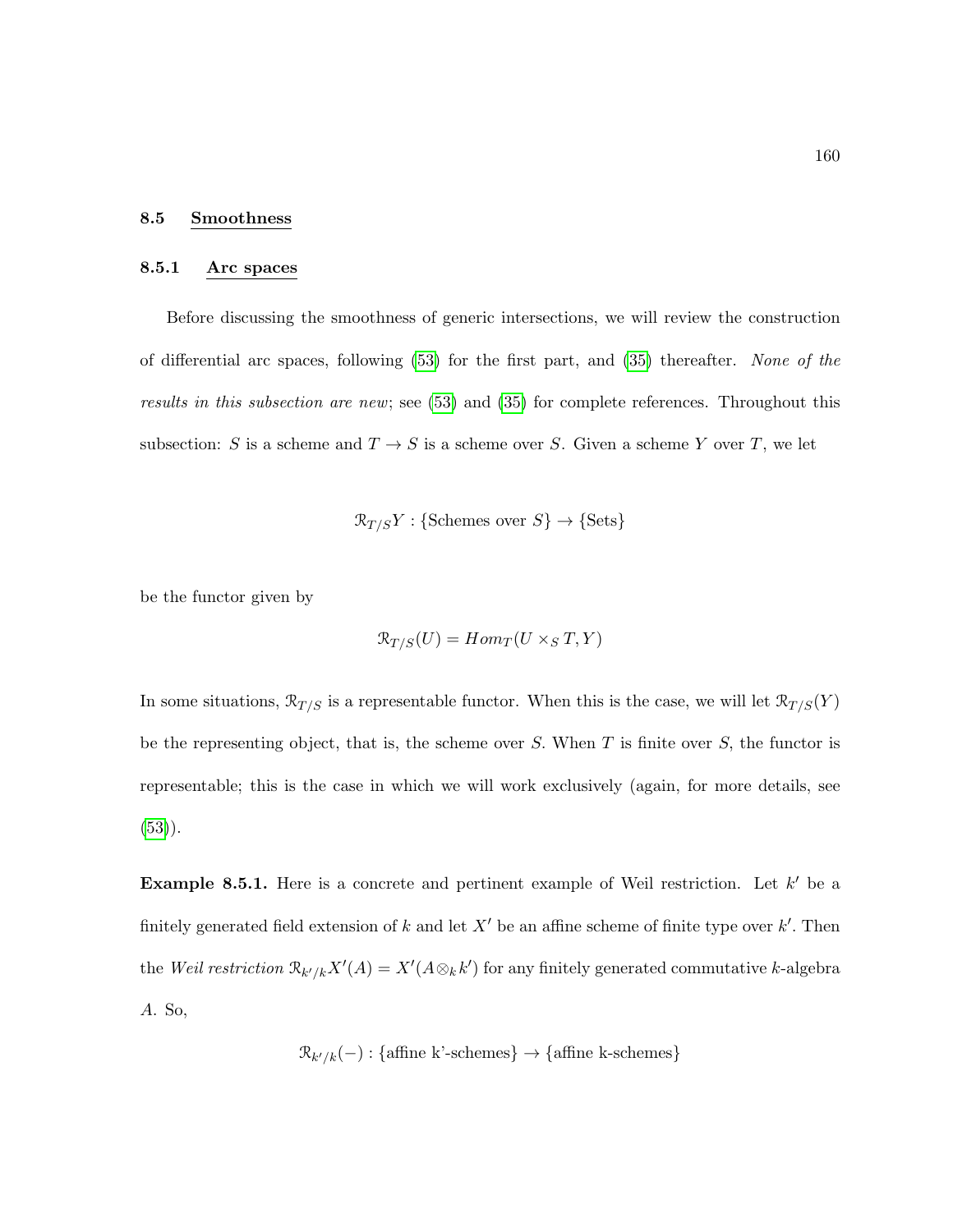is right adjoint to base change from  $k$  to  $k'$ . Fix  $X'$  an affine  $k'$ -scheme with coordinate ring  $k'[X']$  given by  $k'[x_1, \ldots, x_n]/(f_1, \ldots, f_m)$ . Then the coordinate ring of the affine k-scheme given by the Weil restriction,  $\mathcal{R}_{k'/k}X'$  is given as follows. Let  $y_0, y_1, \ldots, y_d$  be a basis for  $k'$  over k as a vector space (let us assume  $y_0 = 1$ ). Then

$$
k[\mathcal{R}_{k'/k}X'] = k[x_{1,1},\ldots,x_{1,d},\ldots,x_{n,1},\ldots,x_{n,d}]/(f_{1,1},\ldots,f_{m,d})
$$

where  $f_{j,k} \in k[x_{1,1}, \ldots, x_{1,d}, \ldots, x_{n,1}, \ldots, x_{n,d}]$  are such that:

$$
f_j\left(\left(\sum_{j=0}^m x_{i,k} y_k\right)\right) = \sum_{k=0}^m f_{j,k} y_k
$$

Note that this uniquely defines  $f_{j,k}$ .

Next, consider the case in which again,  $S = Spec(k)$ . Now let  $T = Spec(k^{(m)})$  where

$$
k^{(m)} := k[\epsilon]/(\epsilon^{m+1})
$$

Let  $Y = X \times_S T$ , where X is an affine scheme over k,  $k^{(m)}$  is a k-algebra with the natural map,

$$
a \to a + +0\epsilon + \ldots + 0\epsilon^m.
$$

The  $m^{th}$  arc bundle of X over k is  $R_{k^{(m)}/k}(X \times_{k} k^{(m)})$ , the scheme representing the Weil restriction of  $X \times_S T$  from T to S. Throughout, we will denote this particular Weil restriction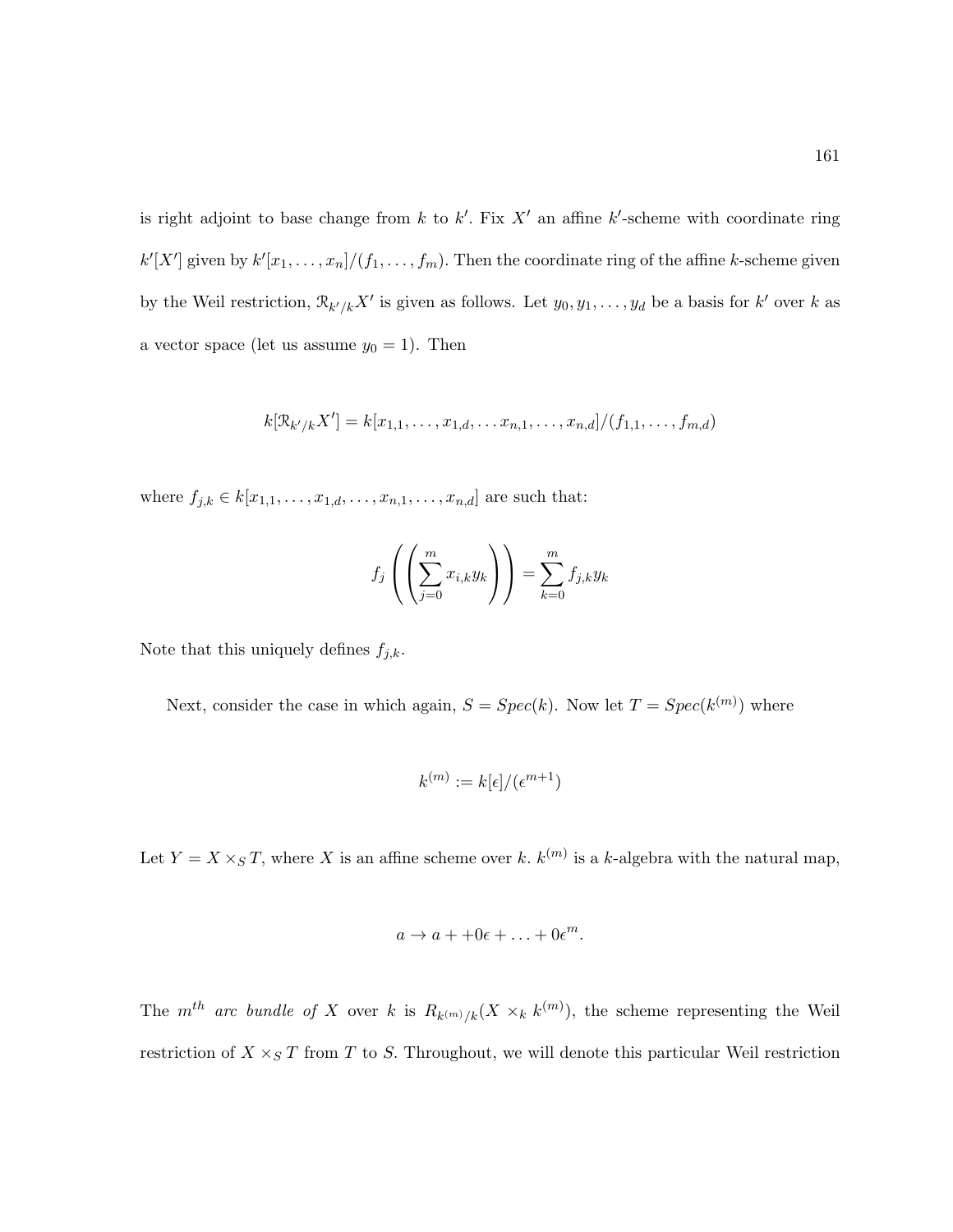162

as  $\mathcal{A}_m(X/k)$  or  $\mathcal{A}_m(X)$  when k is implicit. Of course, for any k-algebra R,  $\mathcal{A}_m(X(R)$  can be naturally identified with  $X(R[\epsilon]/(\epsilon^{m+1}))$ .

Now, recalling the remarks in example [8.5.1,](#page-171-0) take  $X \subseteq \mathbb{A}^l$ . Suppose

$$
X := Spec(k[x_1,\ldots,x_l]/(\{f_j\}_{j\in J}\})
$$

Then

$$
\mathcal{A}_m(X) = Spec(k[\{x_{i,s}\}_{1,\leq i\leq l,0\leq s\leq m}]/(\{f_{j,t}\}_{0\leq t\leq m})
$$

where  $f_{j,t} \in k[\lbrace x_{i,s} \rbrace_{1, \leq i \leq l, 0 \leq s \leq m}]$  is defined by,

$$
f_j((\sum_{i=0}^m x_{i,t} \epsilon^t)_{1 \le i \le l}) = \sum_{t=0}^m f_{j,t} \epsilon^t,
$$

calculated in the ring  $k[\{x_{i,s}\},\epsilon]/(\epsilon^{m+1}).$ 

**Example 8.5.2.** Let us consider the very simplest nontrivial case of the construction. Let  $C$ be a smooth affine plane curve, given by  $f(x, y) = 0$ . We calculate  $A_1(C)$ . Pick any point  $(a, b)$ on the curve and consider the taylor expansion of  $f$  around point  $(a, b)$ , truncated to the first order terms. Then

$$
f(x-a, y-b) = f(a,b) + \frac{\partial f}{\partial x}(a,b)(x-a) + \frac{\partial f}{\partial y}(a,b)(y-b).
$$

Then

$$
f(a + \alpha \epsilon, b + \beta \epsilon) = 0
$$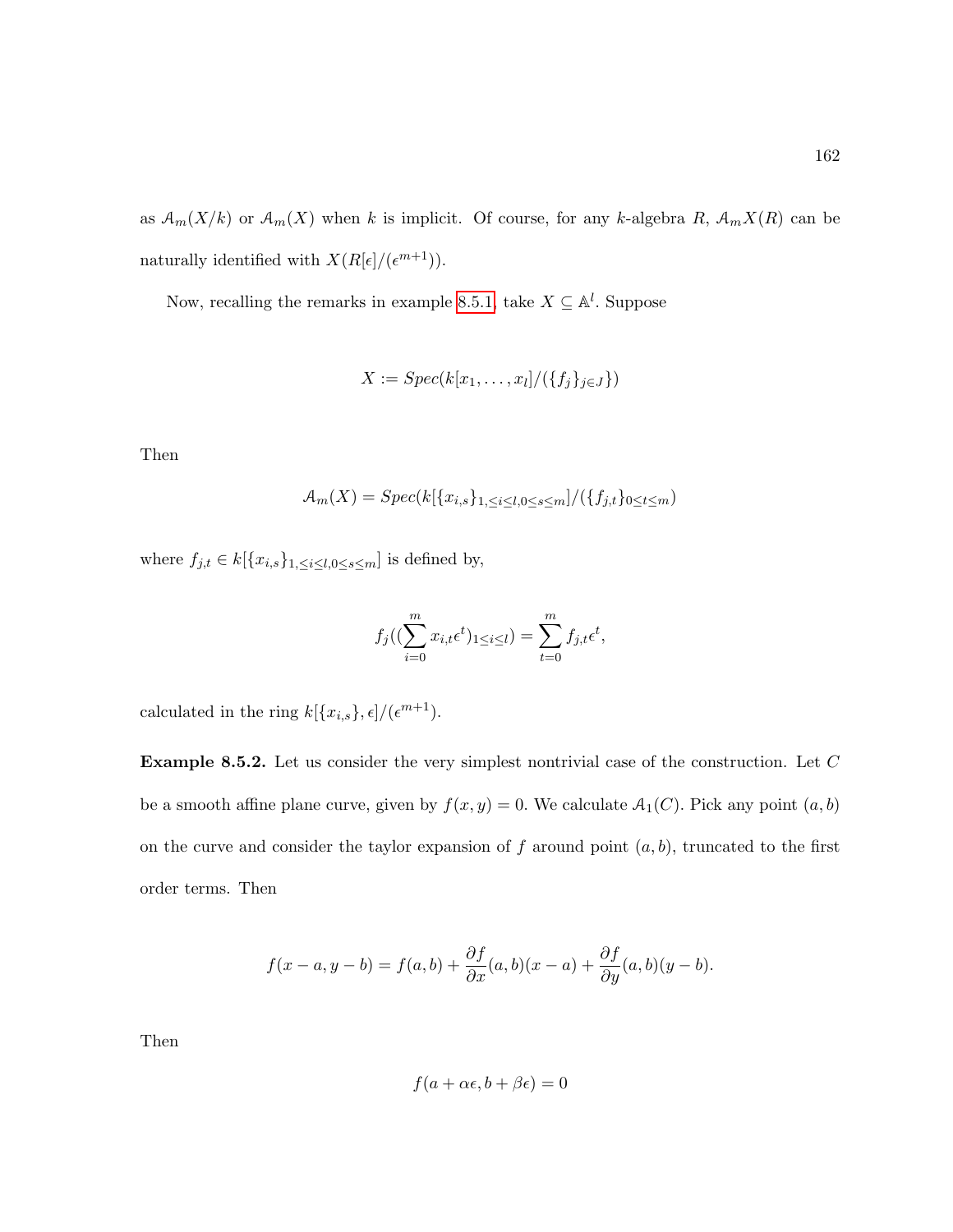if and only if  $\frac{\partial f}{\partial x}(a,b)(x-a)+\frac{\partial f}{\partial y}(a,b)(y-b)$  vanishes at  $(a+\alpha\epsilon,b+\beta\epsilon)$ . In other words, the tangent space at  $(a, b)$  is

$$
\{(w,z) | \frac{\partial f}{\partial x}(a,b)(w-a) + \frac{\partial f}{\partial y}(a,b)(z-b) = 0\}.
$$

More generally,  $A_1(V)$  is simply the tangent bundle.

Now, suppose  $f: X \to Y$  is a map of k-varieties. It is a fact that f induces a map on the arc spaces denoted  $\mathcal{A}_m(f) : \mathcal{A}_m(X) \to \mathcal{A}_m(Y)$ . Suppose  $X \subseteq \mathbb{A}^l, Y \subseteq \mathbb{A}^r$ . Let us consider this map in more detail. Say  $f = (f_1, \ldots, f_r)$ . Then we can compute the map  $\mathcal{A}_m(f)$  by considering  $\mathcal{A}_m(X)$  as points in  $\mathbb{A}^l(k[\epsilon]/(\epsilon^{m+1}))$ . Then to compute the image of some point  $b \in \mathbb{A}^{l}(k[\epsilon]/(\epsilon^{m+1}))$ , one simply computes  $f_i(b) \in k[\epsilon]/(\epsilon^{m+1})$ . Further, we remark that there is a natural map of arc spaces  $\rho_{l,m}: A_l \to A_m$  for  $l > m$  which is induced by the quotient map on the ring  $k[\epsilon]/(\epsilon^l)$ . When we refer to  $m^{th}$  arc space at a point  $a \in X$ , we mean the fiber of the map  $\rho_{m,0}$ .

Next, we summarize some of the pertinent results for arc spaces; complete proofs of these standard results can be found in [\(53\)](#page-218-3).

**Proposition 8.5.3.** Suppose X is an algebraic variety over a field k and  $a \in X(k)$  a smooth point. Then for any pair of natural numbers  $l > m \geq 0$  the restriction of the map  $\rho_{l,m} : A_l X \to$  $\mathcal{A}_m X$  to  $\mathcal{A}_l W_a(k)$  is surjective onto  $\mathcal{A}_m X_a(k)$ .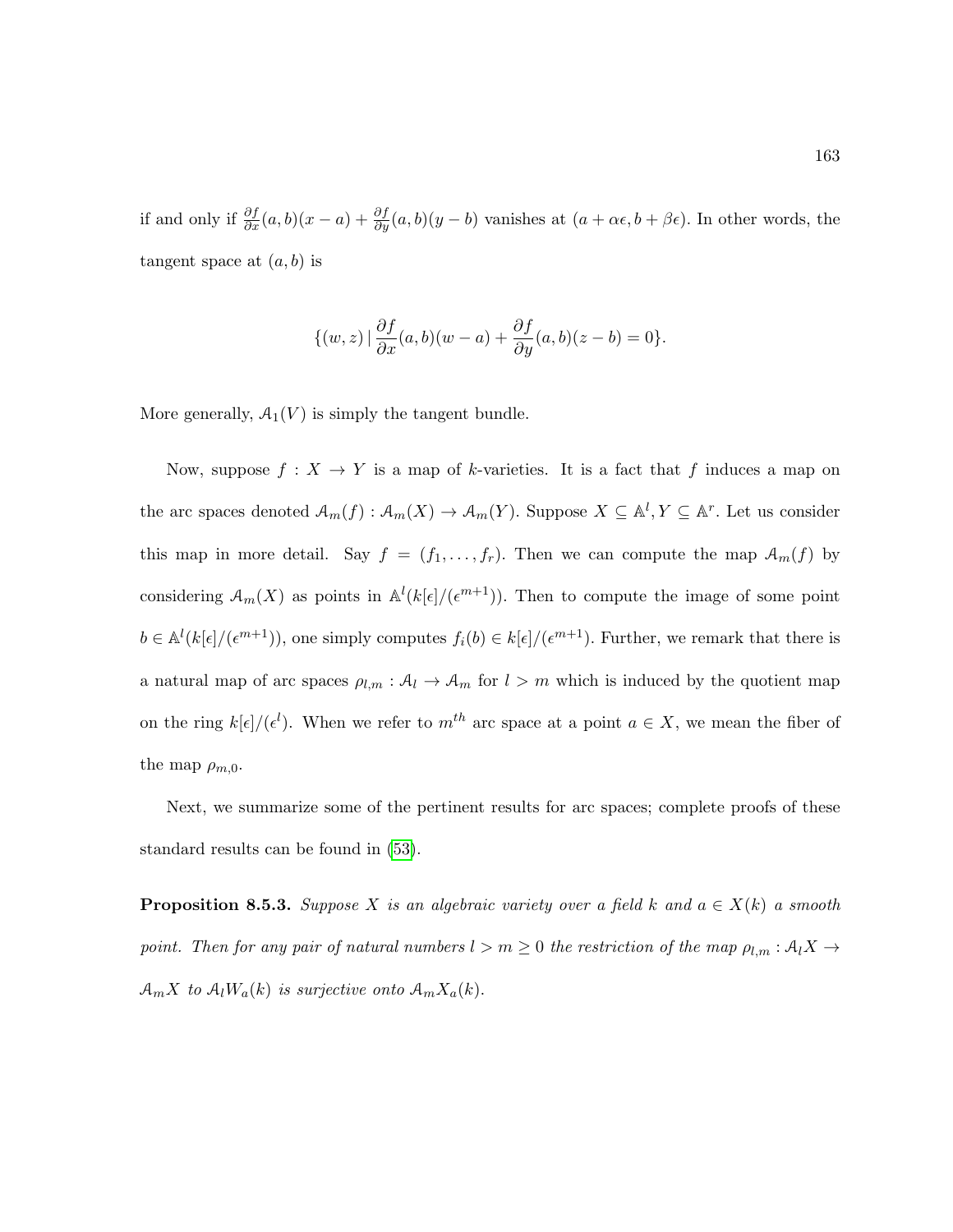**Proposition 8.5.4.** Let  $f : X \to Y$  be a map of algebraic varieties over k. Let  $a \in A_m(k)$ . Let  $\tilde{X}$  be the fiber of  $\rho_{m+1,m} : A_{m+1}X \to A_mX$  over a. Let  $\bar{a} := \rho_m(a)$ . Then there are biregular  $\psi_X : \tilde X \to T_{\bar a} X \ \, and \,\, \psi_Y : \tilde Y \to T_{f(\bar a)} T \ \, such \,\, that,$ 

$$
\begin{array}{ccc}\n\tilde{X} & \xrightarrow{A_{m+1}f} & \tilde{Y} \\
\psi_{X} & & \downarrow & \psi_{Y} \\
T_{\bar{a}}X & \xrightarrow{df_{\bar{a}}} & T_{f(\bar{a})}Y\n\end{array}
$$

**Proposition 8.5.5.** Let  $f : X \to Y$  be a dominant map of algebraic varieties (all over k). Suppose  $a \in X(k)$  is a smooth point and  $f(a)$  is smooth on Y. Assume  $df_a$  has rank equal to the dimension of Y. Then for all  $m \mathcal{A}_m(f) : \mathcal{A}_m X_a(k) \to \mathcal{A}_n Y_{f(a)}(k)$  is onto.

**Proposition 8.5.6.** Let k be algebraically closed and  $X, Y \subseteq Z$  are irreducible varieties over k. If  $a \in X(k) \cap Y(k)$  then  $X = Y$  iff  $\mathcal{A}_{m}X_{a}(k) = \mathcal{A}_{m}Y_{a}(k)$  for all  $m > 0$ .

We will now review the construction of  $\Delta$ -arc spaces for affine  $\Delta$ -varieties; again, we follow [\(53\)](#page-218-3), where complete details are given. Let

$$
k_m := k[\eta_1, \ldots, \eta_n]/(\eta_1, \ldots, \eta_n)^{m+1}.
$$

The ring is a k-algebra via the map

$$
a \mapsto \sum_{0 \le \alpha_1 + \ldots + \alpha_n \le m} \frac{1}{\alpha_1! \cdot \ldots \cdot \alpha_n!} \delta_1^{\alpha_1} \ldots \delta_n^{\alpha_n}(a) \eta_1^{\alpha_1} \ldots \eta_n^{\alpha_n}.
$$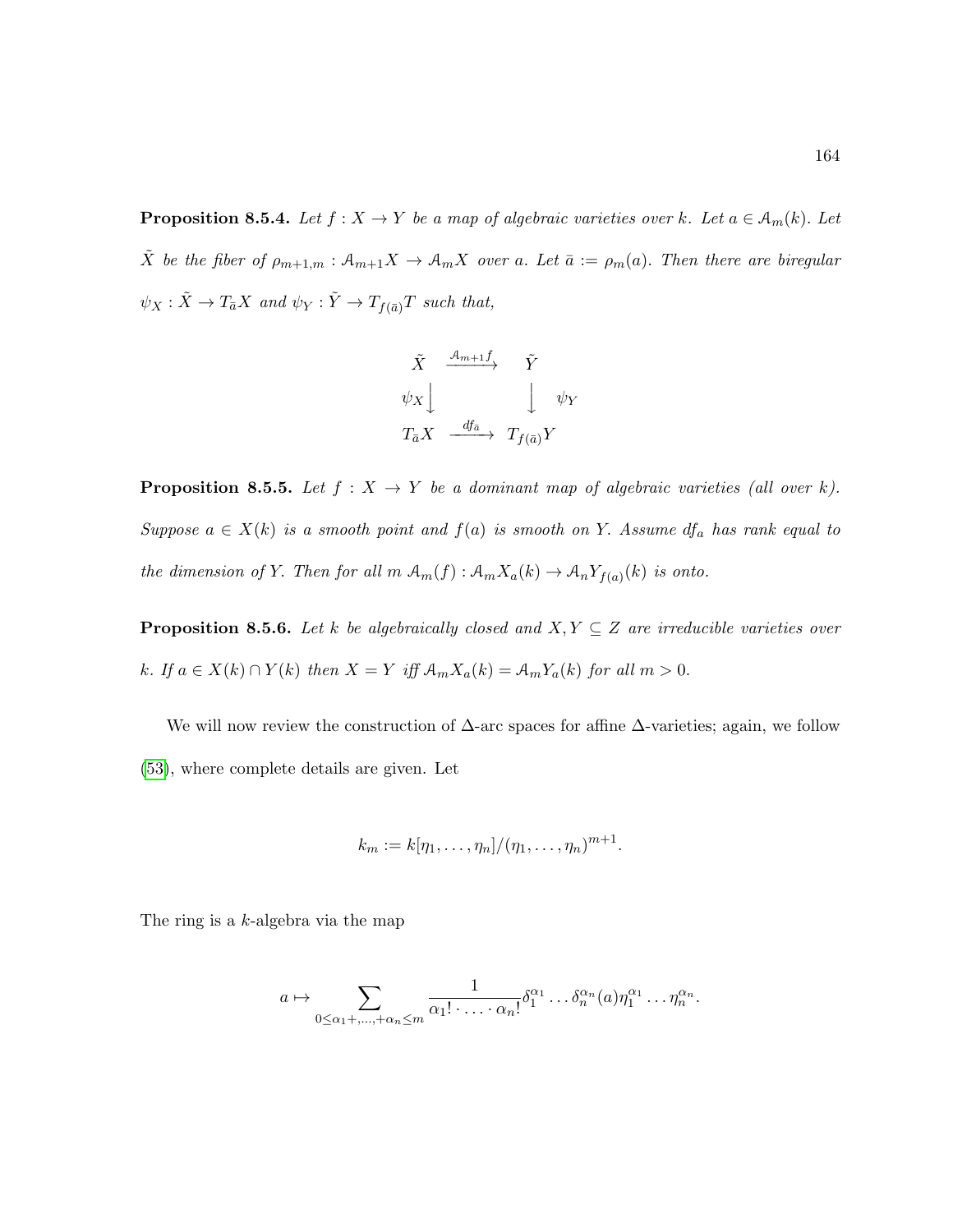Now let  $S = spec(k), T = spec(k_m)$ . For an algebraic variety, the m<sup>th</sup> prolongation  $\tau_m X$  of X is the Weil restriction of  $X \times_S T$  from  $Spec(k_m)$  to  $Spec(k)$ .

Note that if  $m = 1$  and  $\delta_1$  is the trivial derivation,  $\tau_m$  is the same as  $\mathcal{A}_m$ . As in the case of  $k^{(m)}$ , we have reduction maps (given by quotients) from  $k_l \to k_m$ , and  $\pi_{l,m} : \tau_l \to \tau_m$ . We denote  $\pi_{l,0}$  by  $\pi_l$ . Let  $\nabla_m : X \to \tau_m X$  be given by

$$
x \mapsto \sum_{0 \le \alpha_1 + \ldots + \alpha_n \le m} \frac{1}{\alpha_1! \cdot \ldots \cdot \alpha_n!} \delta_1^{\alpha_1} \ldots \delta_n^{\alpha_n}(x) \eta_1^{\alpha_1} \ldots \eta_n^{\alpha_n}.
$$

Then  $\nabla_m$  is a  $\Delta$ -regular section of  $\pi_m$ .

Recall, we only consider affine  $\Delta$ -varieties, so, throughout, we let X be a  $\Delta$ -variety over k and  $\bar{X}$  be the Zariski closure of X over k. Now we define  $\tau_m X$  as the Zariski closure of  $\nabla_m X(k)$ as a subvariety of  $\tau_m \bar{X}(k)$ . Note that X is determined completely by the sequence

$$
\langle \pi_{l,m} : \tau_l X \to \tau_m X \mid l > m \rangle.
$$

Note that

$$
X(k) = \{ a \in \tau_0 X(k) : \nabla_l(a) \in \tau_l X(k), \forall l > 0 \}
$$

On the other hand, define

$$
\langle X_l \subseteq \tau_l X \, | \, l \geq 0 \rangle,
$$

a sequence of irreducible algebraic subvarieties to be a prolongation sequence if

•  $\pi_{l+1,l}$  is a dominant map from  $X_{l+1}$  to  $X_l$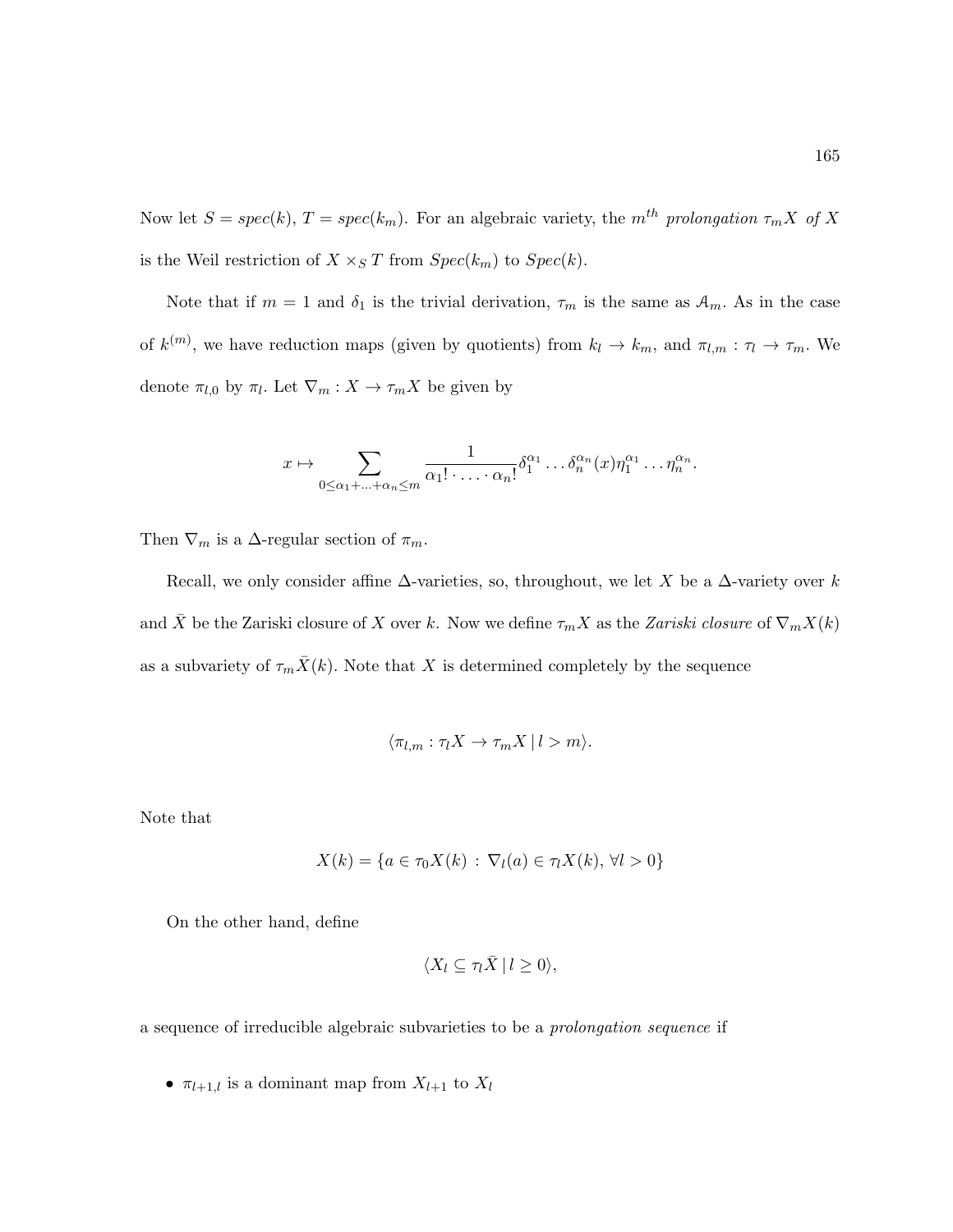• Considering  $\tau_{l+1}\bar{X}$  as a subvariety of  $\tau^{l+1}\bar{X}, X_{l+1}$  is a closed subvariety of  $\tau X_l$ 

In this case, there is a unique  $\Delta$ -subvariety X of  $\bar{X}$  so that  $\tau_l X = X_l$ . So, there is a natural equivalence of categories between affine  $\Delta$ -varieties (over k) and prolongation sequences (over  $k$ ).

**Proposition 8.5.7.** Let  $k \models DCF_{0,m}$  and let  $X \subseteq \overline{X}$  be irreducible  $\Delta$ -subvariety of  $\overline{X}$ , an algebraic subvariety both defined over k.

$$
\langle \mathcal{A}_m(\pi_{s,t}) : \mathcal{A}_m \tau_s X \to \mathcal{A}_m \tau_t X \mid s \ge t \rangle
$$

is the prolongation sequence for a  $\Delta$ -subvariety of  $\mathcal{A}_m \bar{X}$ .

**Definition 8.5.8.** The  $m^{th}$  arc bundle of X is  $\mathcal{A}_m X$  is the  $\Delta$ -subvariety specified by the prolongation sequence from the previous proposition.

 $A_1X$  is naturally isomorphic to the  $\Delta$ -tangent bundle, which is described below, and for which we use Kolchin's notation  $T^{\Delta}X$ .

In [\(53\)](#page-218-3), the authors give the following definition:

<span id="page-177-0"></span>**Definition 8.5.9.**  $a \in X(k)$  is a smooth point if  $\nabla_s(a)$  is a smooth point on  $\tau_s X(k)$  for each s and  $d(\pi_{s,t})_{\nabla_s(a)}$  has full rank for every  $s \geq t$ . When  $a \in X(k)$  is smooth,  $\tau_s(\mathcal{A}_m X_a) =$  $\mathcal{A}_m(\tau_s X)_{\nabla_s(a)}.$ 

The remainder of the section follows Kolchin's development of the differential tangent space [\(35\)](#page-216-2). For this section, let  $X = V(\mathfrak{p})$ , a prime differential ideal in the ring  $K\{y_1, \ldots, y_n\}$ . Let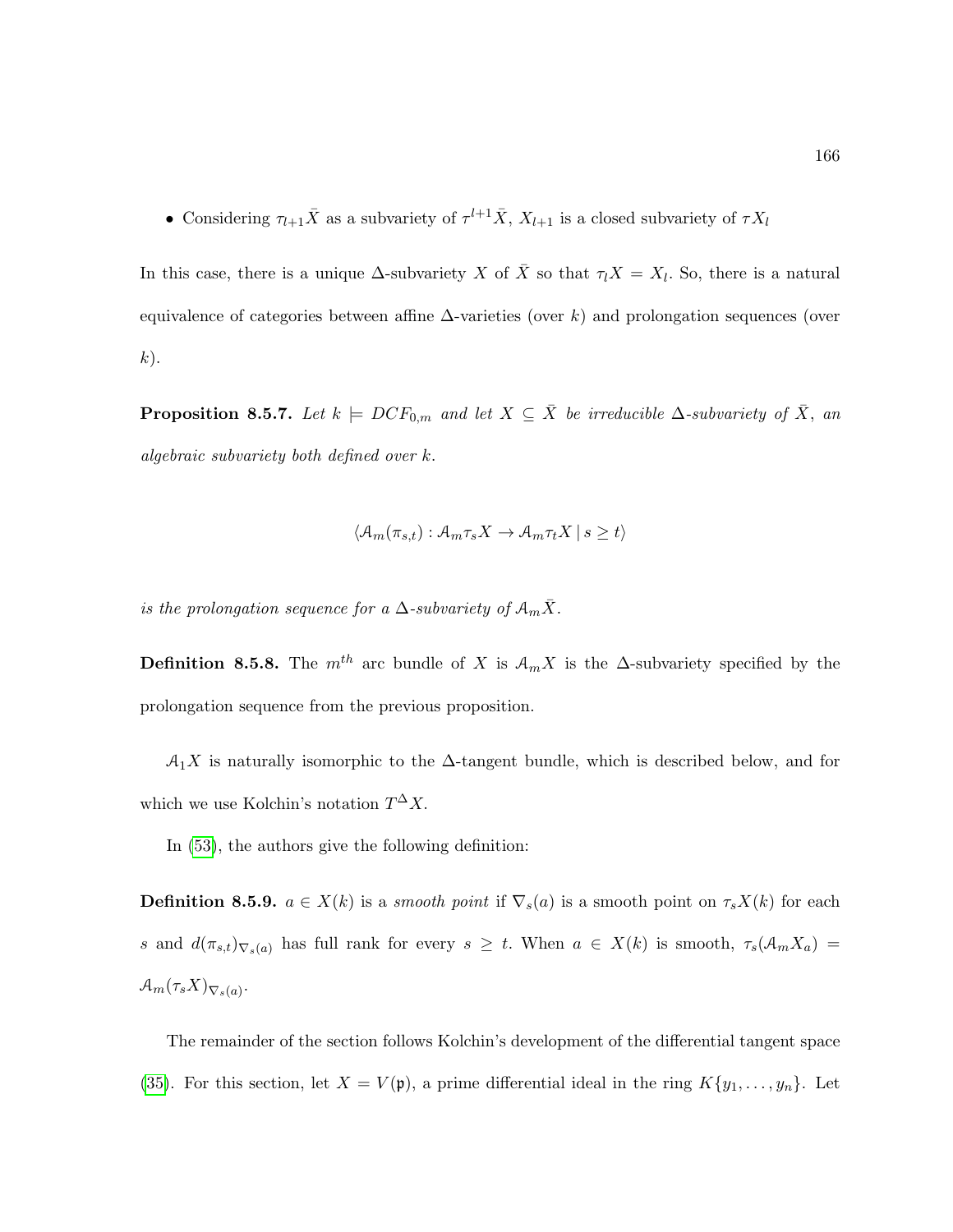$R = K\{y\}/\mathfrak{p}$ . Then for  $x \in X(K)$ , let  $\mathfrak{O}_{x,X}$  be the localization of R at the maximal ideal of differential polynomials which vanish at  $x$ .

**Definition 8.5.10.** A local  $\Delta$ -derivation on  $\mathcal{O}_{X,x}$  is a derivation from  $\mathcal{O}_{X,x}$  to K which commutes with the elements of  $\Delta$ . The set of all  $\Delta$ -derivations on  $\mathcal{O}_{X,x}$  is a vector space over the constants. This space is denoted by  $T_x^{\Delta}(X)$ .

We have the following natural map:

$$
d_x: T_x^{\Delta}(X) \to \mathbb{G}_a^n
$$

where  $T \mapsto (T\bar{y}_1,\ldots,T\bar{y}_n)$  where  $\bar{y}_i$  is the image of  $y_i$  in the quotient map  $\mathcal{O}_{\mathbb{A}^n,x}/\mathfrak{p}\mathcal{O}_{\mathbb{A}^n,x}$ . For  $f \in K\{y\}$ , define

$$
D(f) := \sum_{\theta \in \Theta, i=1,\dots,n} \frac{\partial f}{\partial \theta y_i} \theta y_i
$$

and

$$
D(f)_x := \sum_{\theta \in \Theta, i=1,\dots,n} \frac{\partial f}{\partial \theta y_i}(x) \theta y_i.
$$

Then let  $\mathfrak{p}_x := [\{D(f)_x \mid f \in \mathfrak{p}\}].$   $T_x^{\Delta}(X)$  is isomorphic to the subgroup of  $\mathbb{G}_a^n$  defined by  $\mathfrak{p}_x$ . So, given ideal of a differential algebraic variety, it is easy to construct the ideal of the differential tangent space at a point.

This philosophy almost works for characteristic sets. In order to ensure that the characteristic set of the ideal of the differential tangent space at a point  $\bar{a}$  has the same leaders as the characteristic set of the ideal of the original variety, it is necessary to assume that the initials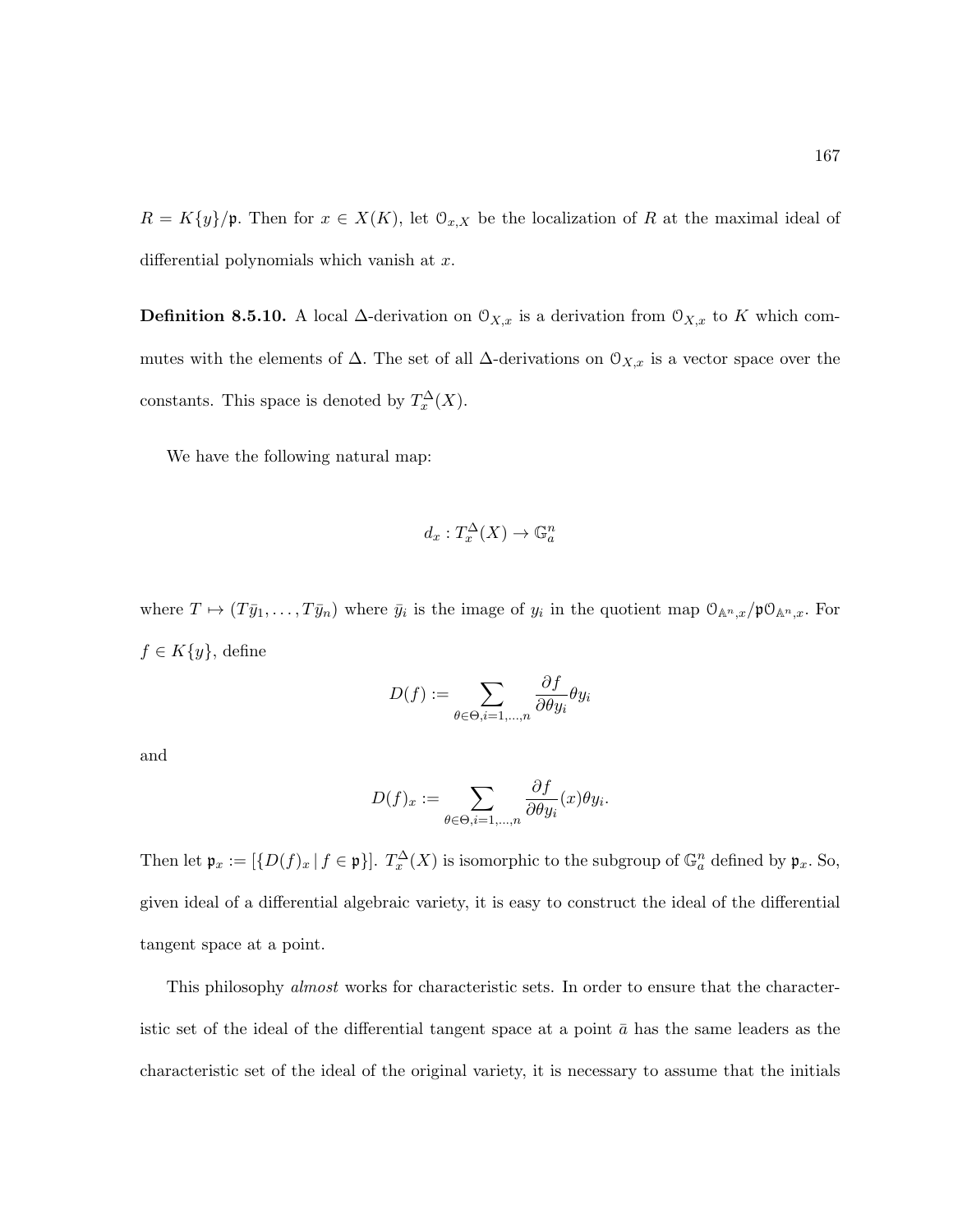and separants of a characteristic set of the variety do not vanish at  $\bar{a}$ . If one only considers orderly rankings, this leads to an easy proof that at points where the initials and separants do not vanish, the differential tangent space and the original variety have the same Kolchin polynomial. For complete details, see [\(85\)](#page-220-4).

But while the conditions described in the above paragraph are sufficient for the differential tangent space to have the same Kolchin polynomial; they are certainly not necessary. One might take the definition of smooth to depend on the nonvanishing of initials and separants under a given orderly ranking, but this approach has the unwanted property of depending on the ranking chosen. Perhaps it would be interesting to quantify over all orderly rankings for the definition of smoothness, but we do not pursue this line here.

Now, we give a second very natural definition of smoothness for differential algebraic varieties:

<span id="page-179-0"></span>**Definition 8.5.11.** A point  $a \in V$  is smooth if  $T_a^{\Delta}V$  has the same Kolchin polynomial as V, that is:

$$
\omega_{V/k}(t) = \omega_{T_a^{\Delta}V/k\langle a \rangle}(t)
$$

Remark 8.5.12. This definition of smoothness is not equivalent to the earlier one given [8.5.9.](#page-177-0) In the remaining portion of the chapter, we pursue results for this [8.5.11](#page-179-0) notion of smothness, leaving analagous results for the earlier notion to future work.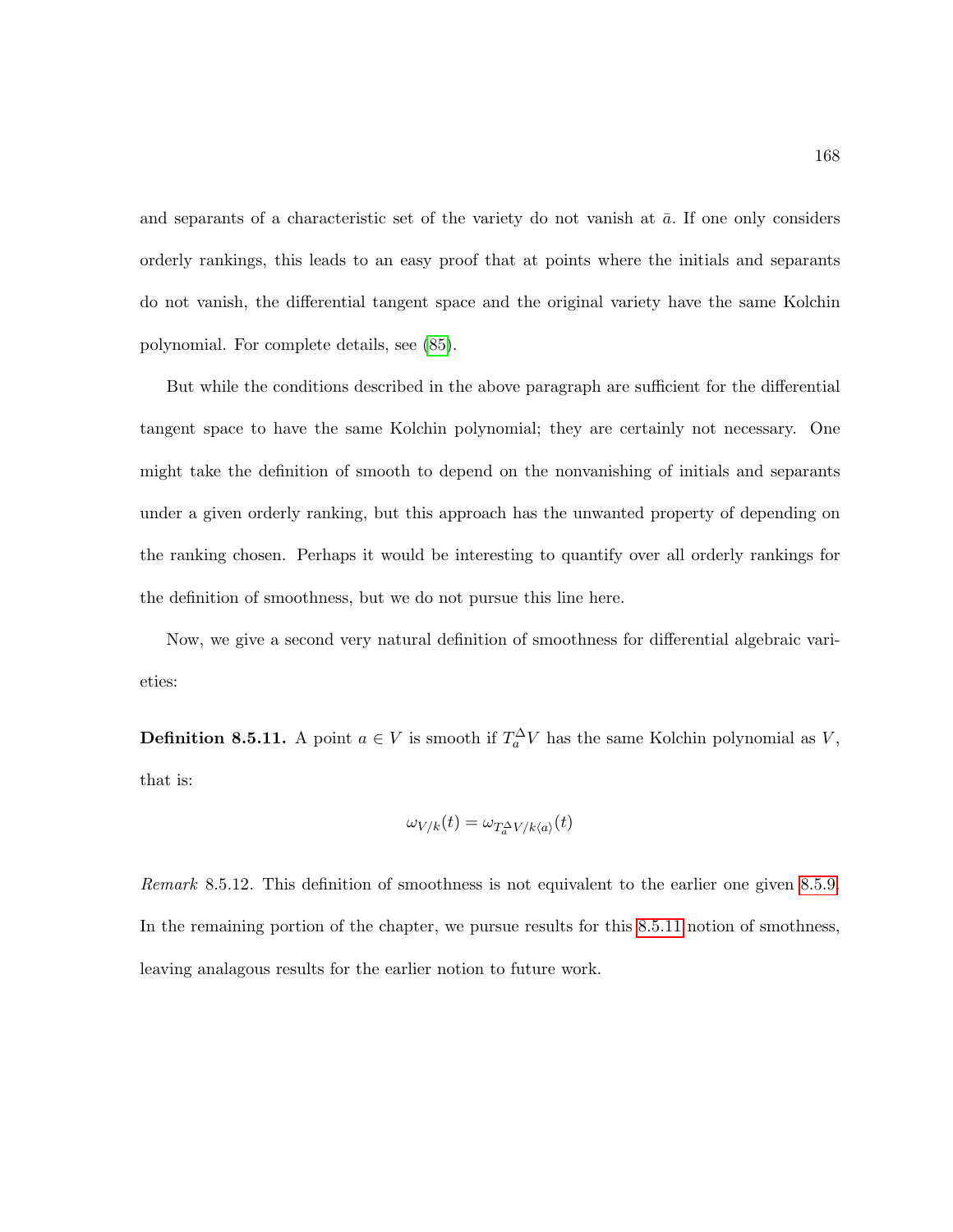### 8.5.2 Inheriting orthogonality from ∆-tangent spaces

In this subsection we take a short detour and consider the model theoretic relation of orthogonality and its relationship with arc spaces. Of course, work along these lines was undertaken in several previous works [\(53\)](#page-218-0) [\(65\)](#page-219-0), where arc spaces were used to prove dichotomy-style theorems dividing differential algebraic varieties into two nonorthogonality classes: those whose geometries are complicated, but whose nonorthogonality classes have varieties with defining ideals that are linear and those whose geometries are simple. We will not pursue such goals in this subsection, but we wish to show a few applications of arc spaces, especially in light of the work [\(85\)](#page-220-0) regarding the heat equation.

Recall that for two types p, q, we say p is *orthogonal* to q and write  $p \perp q$  if for all A containing the domains of p and q, and realizations  $a \models p|_C, b \models q|_C$  of the nonforking extensions, we have  $a \bigcup_C b$ . A type is *regular* if it is orthogonal to any forking extension. In this subsection we will pursue the following idea: nonorthogonality of two Kolchin-closed sets should induce nonorthogonality of their differential tangent spaces.

Suppose that  $X_1 \not\perp X_2$ . Then, over some sufficiently large parameter set, A, we can find  $a_1 \in X_1$  and  $a_2 \in X_2$  such that  $Z = V(I(a_1, a_2))$  is a proper Kolchin-closed subset of  $X_1 \times X_2$ , and the projections  $\pi_1:Z\to X_1,$   $\pi_2 Z\to X_2$  are Kolchin dense.

So, there is a natural inclusion  $T^{\Delta}Z$  in  $T^{\Delta}(X_1 \times X_2)$ . Now, suppose we could find  $c \in Z$  so that  $\pi_1(c)$  and  $\pi_2(c)$  are generic in  $X_1 \times X_2$ . Further, demand that  $\nabla(\pi_i(c)) \in T^{\Delta}X_i$  is of full rank (this is an open condition on  $X_i$ , certainly, this is implied by taking  $\pi_i(c)$  to be smooth in the sense of definition [8.5.9\)](#page-177-0).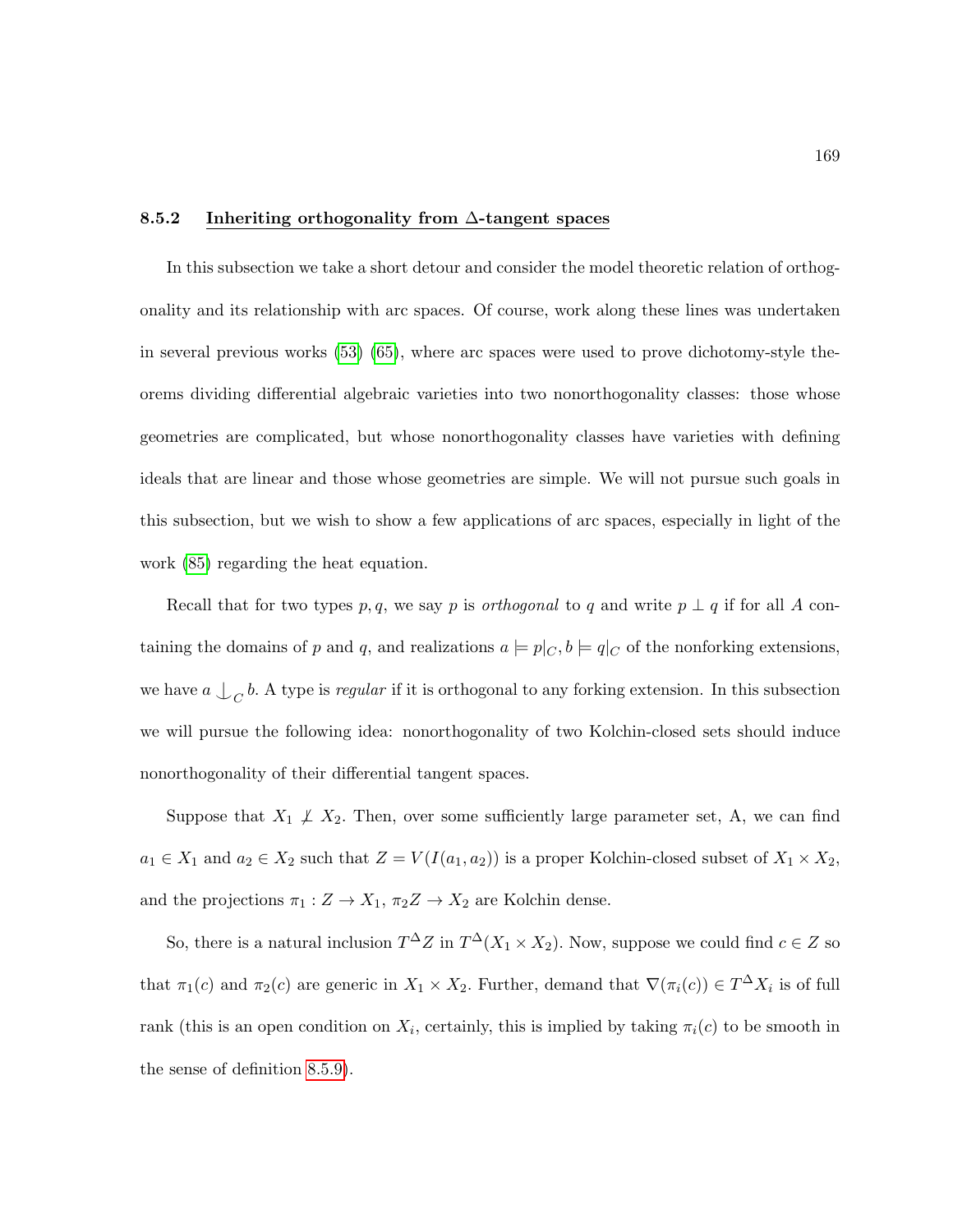Then  $\nabla(\pi_1(c))$ ,  $\nabla(\pi_2(c))$  are generic in  $T^{\Delta}_{\pi_i(c)}(X_i)$ , respectively. But, the Kolchin polynomial of the pair  $(\nabla(\pi_1(c)), \nabla(\pi_2(c))) \in T^{\Delta}_{(\pi_1(c), \pi_2(c))}(X_1 \times X_2)$  is bounded by the Kolchin polynomial of a generic point in  $T_c^{\Delta}(Z)$ . Assuming c is a smooth point (see [8.5.9](#page-177-0) - again, this is an open condition) on Z, the Kolchin polynomial for our pair is bounded by the Kolchin polynomial for a generic point in Z. Of course, this is strictly less than the Kolchin polynomial for a generic point on  $X_1 \times X_2$ , which, at least at smooth points, has the same Kolchin polynomial as  $T^{\Delta}_{(a_1,a_2)}(X_1 \times X_2)$ . Thus, it must be the case that  $V(I((\nabla(\pi_1(c)), \nabla(\pi_2(c))))$  is a proper subvariety of  $T^{\Delta}_{(\pi_1(c),\pi_2(c))}(X_1 \times X_2)$ . So,  $\nabla(\pi_1(c)) \not\perp_A \nabla(\pi_2(c))$ . This means that as definable sets,  $T_{\pi_1(c)}^{\Delta} X_1 \not\perp T_{\pi_2(c)}^{\Delta} X_2$ .

So, we have found a sufficient condition for orthogonality of two types based on orthogonality of their  $\Delta$ -tangent spaces above sufficiently general points:

**Proposition 8.5.13.** Suppose that the generic types of  $T_{x_1}^{\Delta}X_1$  and  $T_{x_2}^{\Delta}X_2$  are orthogonal where  $x_i \in X_i$  generic. Then the generic types of  $X_1$  and  $X_2$  are orthogonal.

Remark 8.5.14. This condition does not manifest in a meaningful way for ordinary differential fields, because in that setting  $T^{\Delta}_{\pi_1(c)}X_1 \not\perp T^{\Delta}_{\pi_2(c)}X_2$  holds for all  $X_1$  and  $X_2$ . In that setting, for finite rank differential algebraic varieties, differential tangent spaces (like all linear differential algebraic varieties) are finite dimensional vector spaces over the constants. However, in partial differential algebraic geometry, there is a greater diversity of types modulo nonorthogonality, assuming we allow types with nonconstant Kolchin polynomials.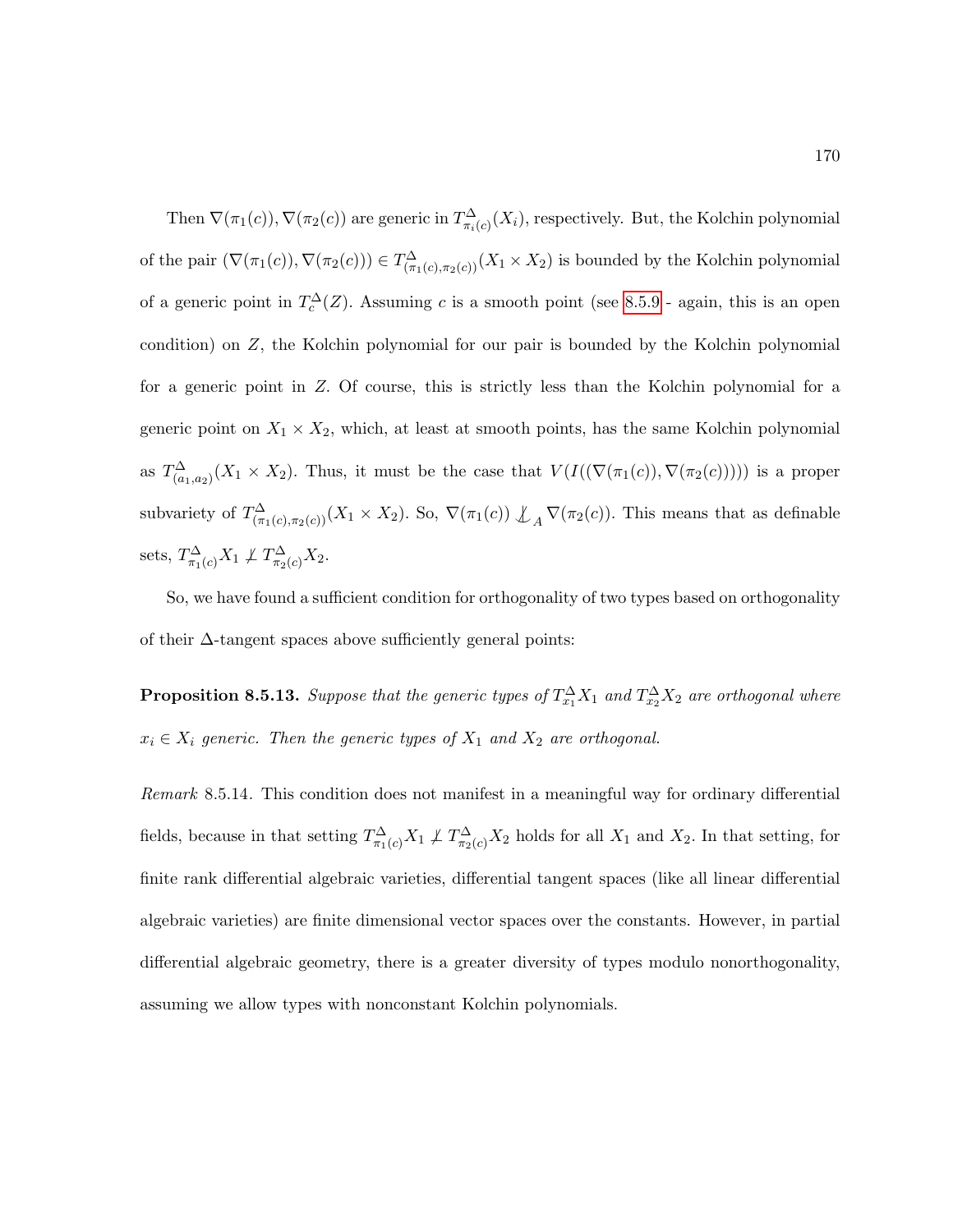We will give several examples later in this section. First, we prove another corollary which is nontrivial for partial differential algebraic geometry and completely trivial for ordinary differential algebraic geometry.

<span id="page-182-0"></span>**Corollary 8.5.15.** Let V be a differential algebraic variety over k. Let  $a \in V$  be generic over K. Let  $c \in T_a^{\Delta} V$  be generic over  $k\langle a \rangle$ . If  $tp(c/k\langle a \rangle)$  is regular then  $tp(a/k)$  is regular. Also,

$$
RU(a/k) \leq RU(c/k\langle a \rangle)
$$

*Proof.* If  $tp(a/K)$  is nonorthogonal to some forking extension, then this induces nonorthogonality of  $tp(c/K)$  to some forking extension - namely, the generic type of differential tangent space (at a generic point) of the locus of a realization of the forking extension of  $tp(a/K)$ .  $\Box$ 

Example 8.5.16. Let  $K_0 \models DCF_{0,\Delta}$  with  $\Delta = {\delta_1, \delta_2}$ . We will study the differential variety, X, defined by the equation:

$$
(\delta_1^2 x)^2 = (\delta_2^3 x)^3.
$$

Of course, the  $\Delta$ -tangent space of this variety at a smooth point is isomorphic to the Heat equation, which, by [\(86\)](#page-220-1), has Lascar rank equal to  $\omega$ . Throughout this discussion E will be the curve  $y^2 = x^3$ .

Let  $c \in \mathcal{U}$  be a  $\delta_2$  transcendental over  $K_0$ . Further, let  $d^2 = c^3$ . Let  $b \in \mathcal{U}$  be an element such that  $b \models \delta_2^3(x) = \delta_1(c) \wedge \delta_1^2(x) = d$ . In fact, we assume that the positive type of b in  $S_1(K_0\{c,d\})$  is isolated by the given formulas (equivalently, b is a generic point on the given ∆-variety, in the Kolchin topology).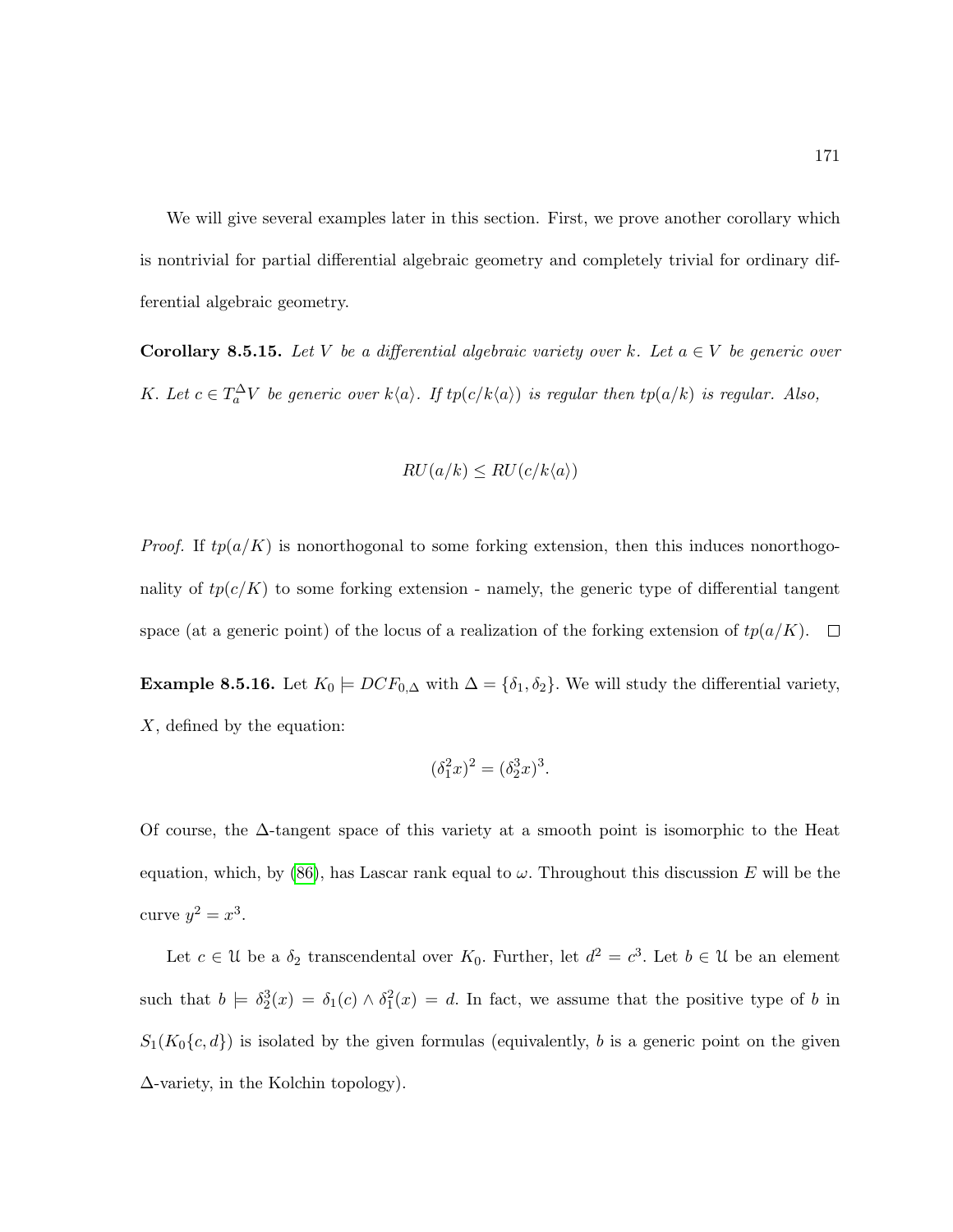Now, take  $e \in \mathcal{U}$  to be a generic solution to the equation  $\delta_2^3(x) = c$ . We let  $F = K_0\{b, c, d\}$ and we consider

$$
I_F^e(\delta_1) := \{ T : F\{e\} \to F\{e\} \mid T \text{ is a } \Delta \text{-derivation and } T|_F = \delta_1 \}.
$$

From work of Kolchin ([\(34\)](#page-216-0) chapter 2), we know  $I_F^e(\delta_1)$  actually has the form of a  $\Delta$ -variety,  $\mathcal{G}(\delta_1)$ . In this case, since the positive type of e over F is implied by  $\delta_2^3 x = c$ , we have that  $\mathcal{G}(\delta_1)$ is the zero set of the differential ideal generated by:

$$
\mathfrak{p}_{F,\delta_1}^e := \{\delta_2^3 x - \delta_1(c)\}.
$$

So, there is  $T \in I_F^e(\delta_1)$  with  $T(e) = b$  if and only if  $b \in \mathcal{G}(\delta_1)$ . But, indeed, by the choice of b, we know that  $b \in \mathcal{G}(\delta_1)$ . So, there is some  $T \in I_F^e(\delta_1)$  with  $T(e) = b$ . Then,  $K_0 \models DCF_{0,\Delta'}$  where  $\Delta' = \{T, \delta_1\}$ . But, this means that c is a  $\delta_2$ -transcendental over  $K_0$  and  $c \models (T^2x)^2 = (\delta_2^3x)^3$ . But this means that the original differential variety has  $RU(X) \geq \omega$ , since  $RU(tp(c/K_0)) \geq \omega$ .

By work of Suer [\(85\)](#page-220-0), the Lascar rank of the Heat equation is  $\omega$ , and by corollary [8.5.15,](#page-182-0) we know that the Lascar rank of the variety is bounded by the Lascar rank of its differential tangent space. So,  $RU(X) = \omega$ .

Similar analysis of other varieties whose generic differential tangent spaces are subgroups of the additive group which are rank  $\omega$  easily lead to other examples of generic types in differential fields. For other subgroups of the additive group of rank  $\omega$ , see [\(85,](#page-220-0) Proposition 3.45, for instance).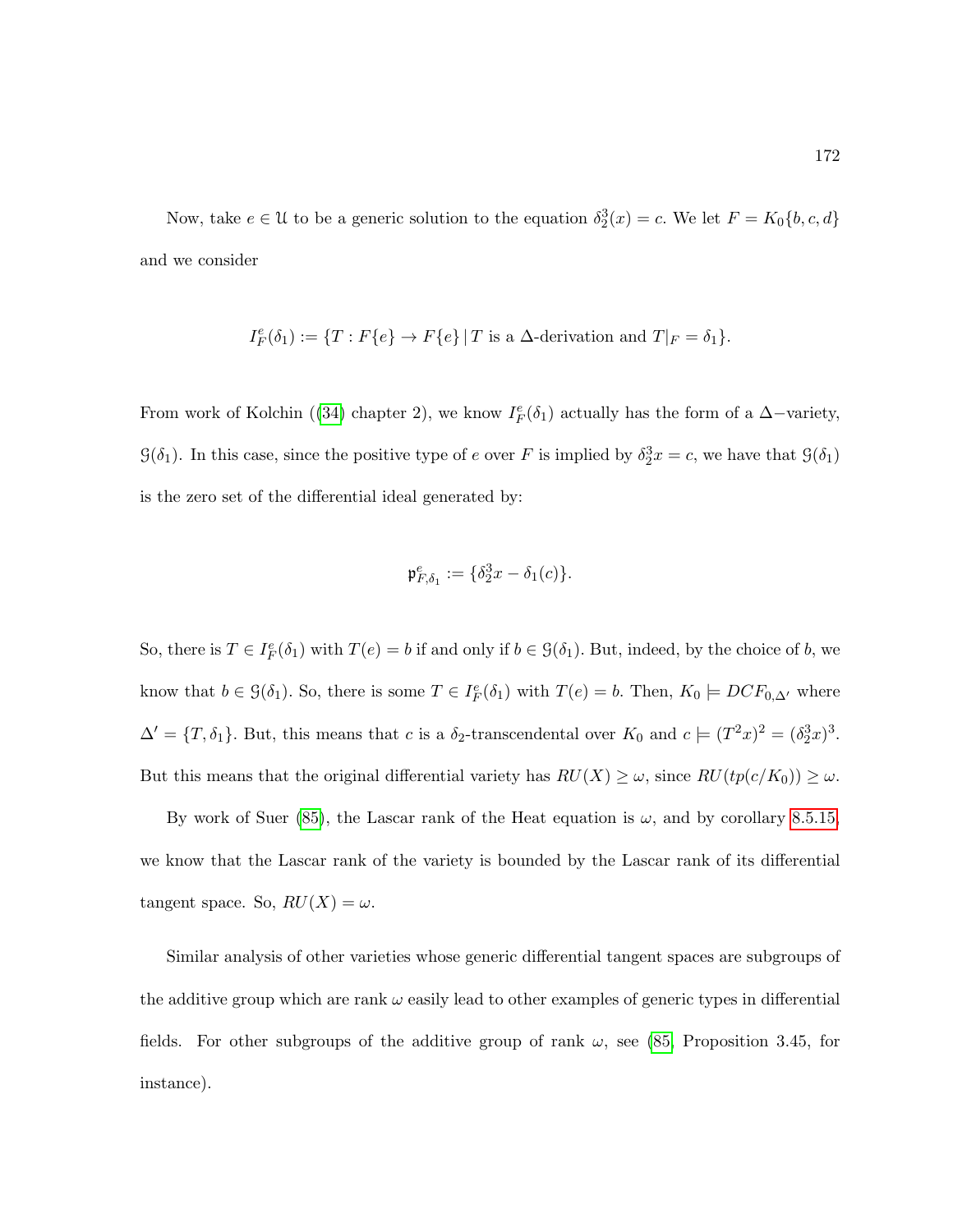#### 8.5.3 Smoothness and hyperplane sections

We now return to our development of Bertini-style theorems in differential algebraic geometry.

**Question 8.5.17.** Suppose that a differential algebraic variety  $V$  is smooth. Then, for suffi $ciently\ general\ hyperplane\ H,\ is\ V\cap H\ smooth?$ 

We will answer this question affirmatively for definition [8.5.11,](#page-179-0) and leave analogous question for definition [8.5.9](#page-177-0) for future work.

**Theorem 8.5.18.** Let V be an irreducible smooth Kolchin-closed (over K) subset of  $\mathbb{A}^n$  [8.5.11.](#page-179-0) Let H be a generic (with respect to K) hypersurface. Then  $V \cap H$  is smooth.

Proof. In the following proof, we are using a technique similar to that of lemmas [8.3.4](#page-162-0) through [8.3.11.](#page-166-0) We will be using the calculations of Kolchin polynomials of those results, as well as the irreducibility results in those lemmas.

Consider, as a Kolchin-closed subset of  $\mathbb{A}^{n+1}$ , the locus of  $f = y_0 + \sum_{i=1}^n a_i y_1$  and  $I(V/K\langle a_1, \ldots, a_n \rangle)$ . We will call this differential algebraic variety  $W$ . We note that by Lemma [8.3.4,](#page-162-0)  $W$  is irreducible. Let  $\bar{b} = (b_0, \ldots, b_n) \in W$ . Then consider  $T_{\bar{b}}^{\Delta} W$ .

Let  $\hat{b} = (b_1, \ldots, b_n)$ . Then fix some orderly ranking  $\lt_1$  on  $y_1, \ldots, y_n$  and let  $\neq_{\hat{b}}$  be a characteristic set of the differential tangent space  $T_b^{\Delta}V$ . We note that by [\(34\)](#page-216-0) Theorem 6, section 2.6, the Kolchin polynomial of a variety is determined by the leaders of its characteristic set with respect to any orderly ranking. But, now consider orderly ranking  $\lt_2$  for which  $y_i \lt_2 y_0$ for all  $i > 0$  and for all differential monomials  $m_1, m_2 \in \Theta(y_1, \ldots, y_n)$ ,  $m_1 <_1 m_2$  if and only if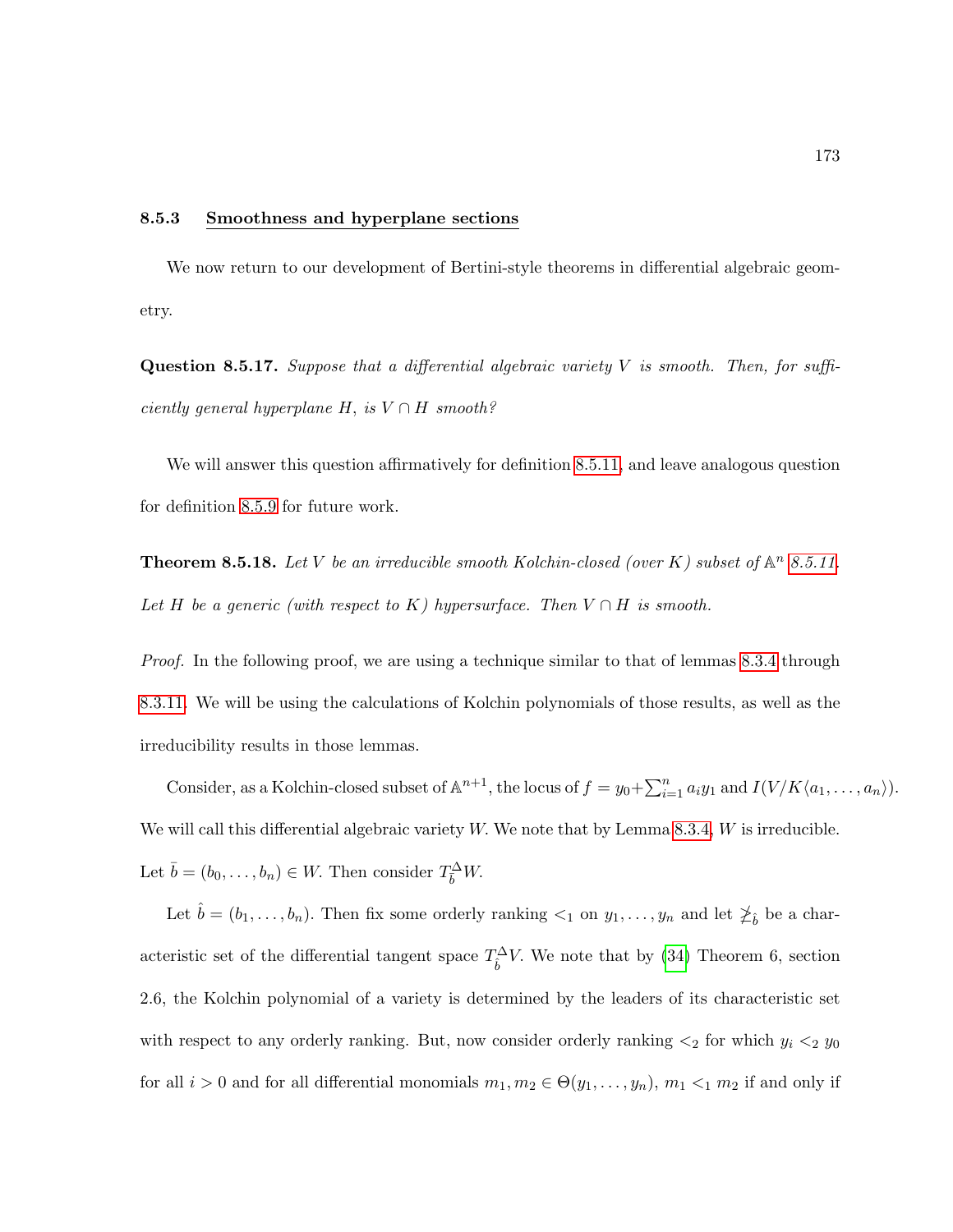$m_1 <_2 m_2$ . Then  $\Lambda_{\hat{b}}$  together with f is a characteristic set for  $T_{\overline{b}}^{\Delta}W$ . To see this, note that the set is autoreduced and coherent with respect to  $\lt_2$ .  $\Lambda_{\hat{b}}$  is a characteristic set under  $\lt_1$ , and no derivative of the leader of f appears in  $\Lambda_{\hat{b}}$ .

We note that by  $(34)$  Theorem 6, section 2.6, the Kolchin polynomial of a variety is determined by the leaders of its characteristic set with respect to any orderly ranking. Then

$$
\omega_{T^{\Delta}_{\bar{b}}W/k\langle\bar{b}\rangle}(t)=\omega_{T^{\Delta}_{\hat{b}}V/K\langle\hat{b}\rangle}(t)
$$

Now, let H be the hyperplane in  $\mathbb{A}^n$  given by f over  $K\langle \bar{a}, y_0 \rangle$ . It is obvious that

$$
\omega_{T_{hab}^\Delta(V\cap H)/K\langle \bar a,\hat b\rangle}(t)=\omega_{T_{\bar b}^\Delta W/k\langle \bar b\rangle}(t)-\binom{t+m}{m}
$$

We can also see that

$$
\omega_{V\cap H/K\langle \bar{a},y_0\rangle}(t)=\omega_{W/K\langle \bar{a}\rangle}(t)-{t+m\choose m}=\omega_{V/K}(t)-{t+m\choose m}
$$

So,

$$
\omega_{V\cap H/K\langle \bar{a},y_0\rangle}(t)=\omega_{T_{\tilde{b}}^{\Delta}(V\cap H)/K\langle \bar{a},\hat{b}\rangle}(t)
$$

follows from the smoothness assumption on  $V$  and the above equations.

 $\Box$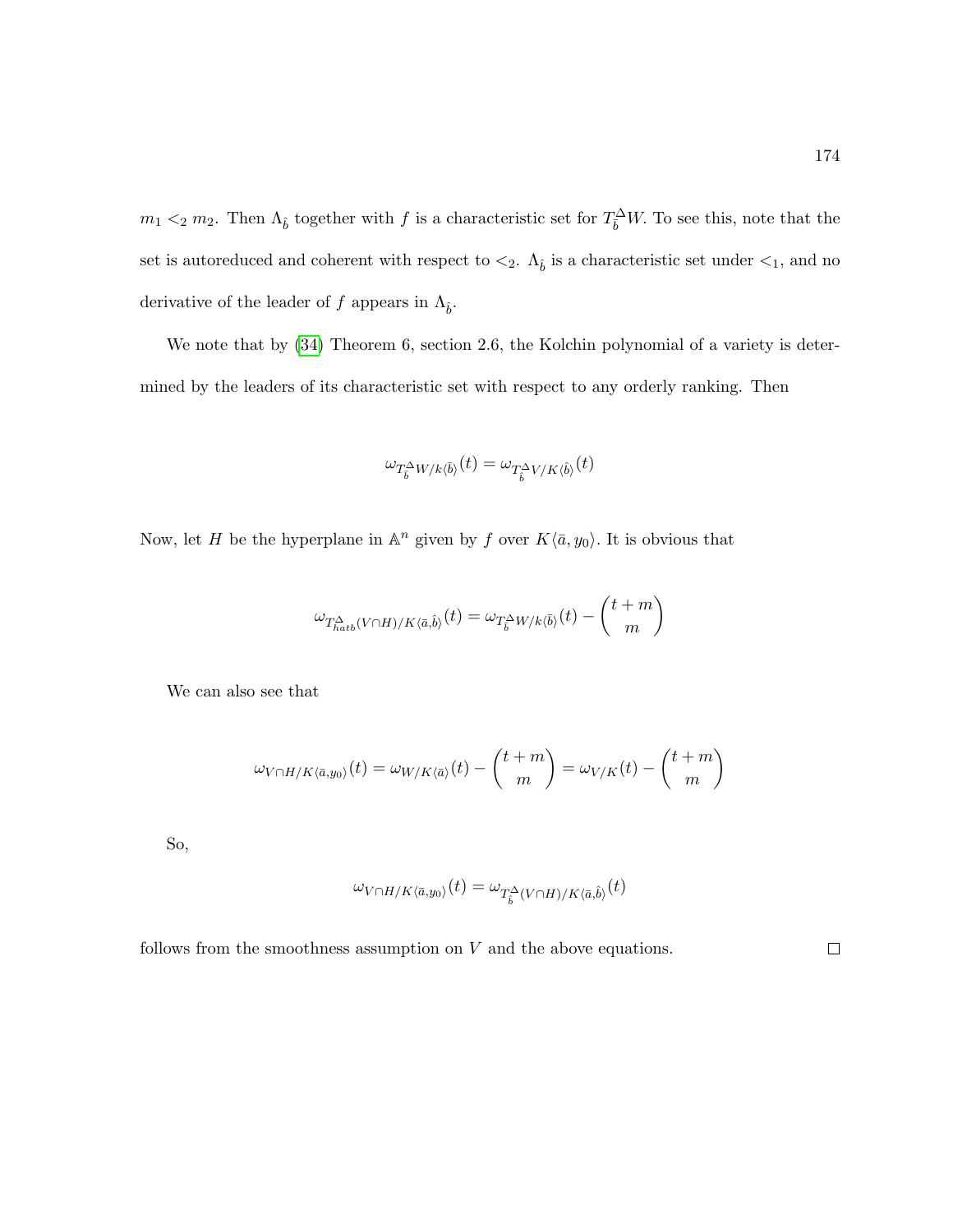## 8.6 Definability of rank

We next turn to a couple of applications of geometric or model theoretic nature. First, we will prove differential transcendence degree is a constructible condition in the Kolchin topology:

<span id="page-186-0"></span>**Lemma 8.6.1.** Given a family of differential algebraic quasi-varieties,  $\phi : X \rightarrow S$ , with  $a_m(S) = 0$ , the set  $\{s \in S \mid a_m(X_s) = d\}$  is a constructible subset of S.

*Proof.* Fix  $d\,n+1$ -tuples  $(c_{i,j})_{1\leq i\leq d,1\leq j\leq n+1}$  such that the elements in the tuple are independent  $\Delta$ -transcendentals over the canonical bases of X, S, and  $\phi$ . Then by Theorem [8.3.12,](#page-166-1)

$$
\{s \mid a_m(\phi^{-1}(s)) \ge d\} = \{s \mid \phi^{-1}(s) \cap Z(\sum_{j=1}^n c_{1,j} y_j - c_{1,n+1}, \dots, \sum_{j=1}^n c_{d,j} y_j - c_{d,n+1}) \text{ is nonempty}\}
$$

One should note that Theorem [8.3.12](#page-166-1) applies in this case only because over the canonical base of  $S$ , we know that any point on  $S$  is of differential transcendence degree 0. So, choosing a generic hyperplane over the base of all of the definable sets at the beginning ensures that the hyperplane remains generic over any given fiber of the definable map  $\phi$ . The set on the right is obviously first order definable (which implies Kolchin constructible by quantifier elimination  $\Box$ when  $K$  is differentially closed).

*Remark* 8.6.2. When S is positive differential transcendence degree, more care is clearly needed, for instance, consider the following example. In the previous theorem, suppose that  $S = \mathbb{A}^{n+1}$ and  $X \subseteq \mathbb{A}^n$ . Let the fiber above a point in S be the hyperplane cut out in  $\mathbb{A}^n$  by the coordinates of the point. For instance, fix coordinates  $y_0, \ldots, y_n$  for S, and now fix the system of generic hyperplanes which we propose to use as in the above theorem. Then let  $\bar{c}$  be such that  $H_{\bar{c}}$  is in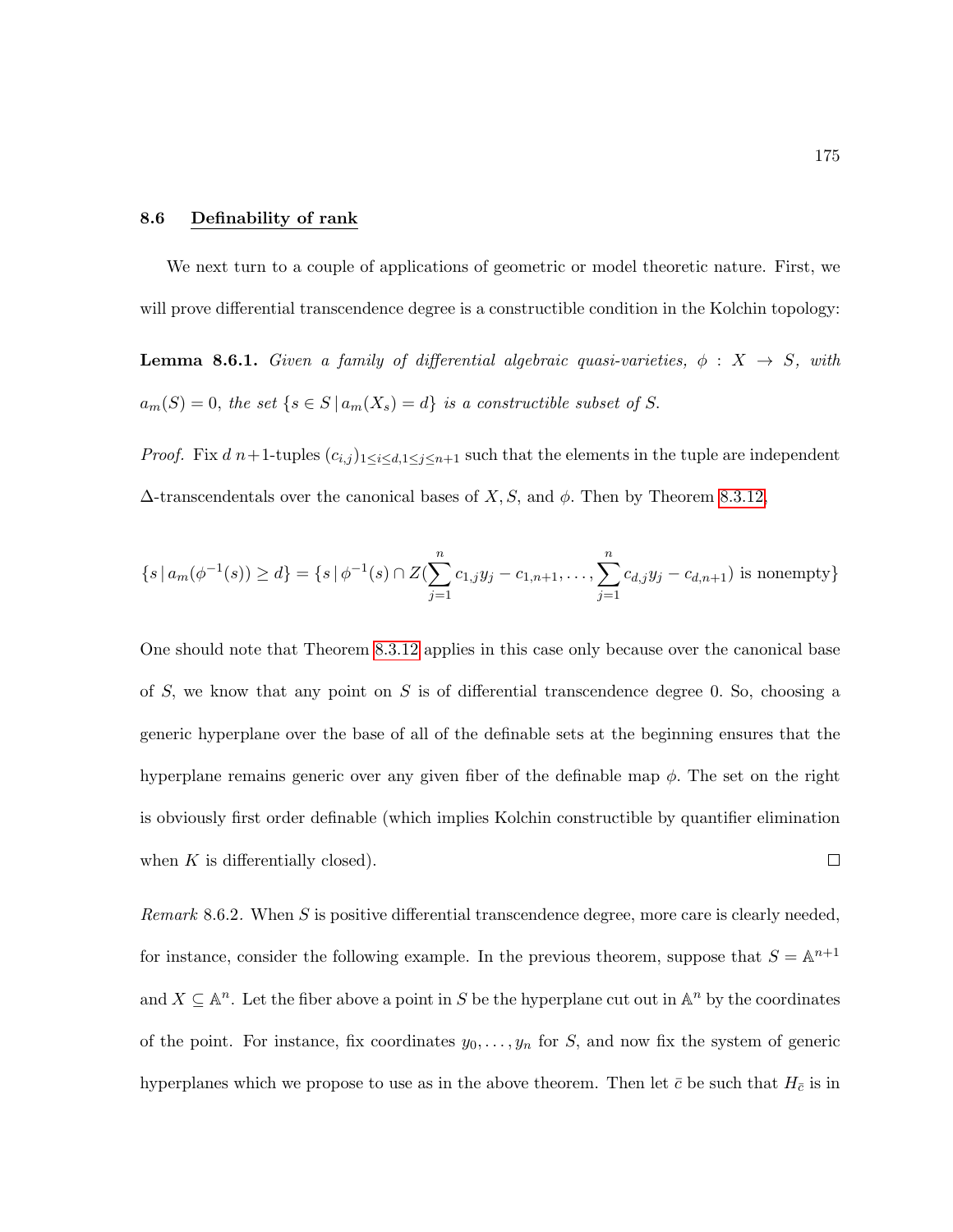the collection. Of course,  $\bar{c}$  is a point on S. In the fiber above this point, this hyperplane is not generic, and in fact is precisely the set  $\phi^{-1}(\bar{c})$ , so intersections with this hyperplane are useless in this fiber. Our solution to this potential problem is completely combinatorial in nature.

<span id="page-187-0"></span>**Theorem 8.6.3.** Given a family of differential algebraic quasi-varieties,  $\phi: X \to S$ , the set  $\{s \in S \mid a_m(X_s) = d\}$  is a constructible subset of S.

*Proof.* Adopt the notation of Lemma [8.6.1.](#page-186-0) Suppose that  $a_m(S) = n_1$ . Then pick  $2n_1 + 1$ systems of  $d+1$  ( $n+1$ )-tuples of mutually independent  $\Delta$ -transcendentals (equivalently, fix an indiscernible set in the generic type, over K with the canonical bases of  $X, S$ , and  $\phi$ ; then pick any  $(2n_1 + 1)(d)(n + 1)$  elements). Denote the chosen elements

$$
\{c_{k,i,j} \mid 1 \le k \le 2n_1+1, \, 1 \le i \le d, \, 1 \le j \le n+1\}
$$

Of course, over any given fiber of S, some of the  $2n_1 + 1$  systems do not determine generic hyperplanes. But, because  $a_m(S) = n_1$  and the systems are mutually independent, at least  $n+1$  of the systems are generic over any given fiber  $\phi^{-1}(s)$ .

Now, the requirement that  $a_m(\phi^{-1}(s)) \geq d$  is equivalent to the condition that for at least  $n_1 + 1$  values of k,

$$
\phi^{-1}(s) \cap Z(\sum_{j=1}^{n} c_{k,1,j}y_j - c_{k,1,n+1}, \dots, \sum_{j=1}^{n} c_{k,d,j}y_j - c_{k,d,n+1}) \neq \emptyset
$$

 $\Box$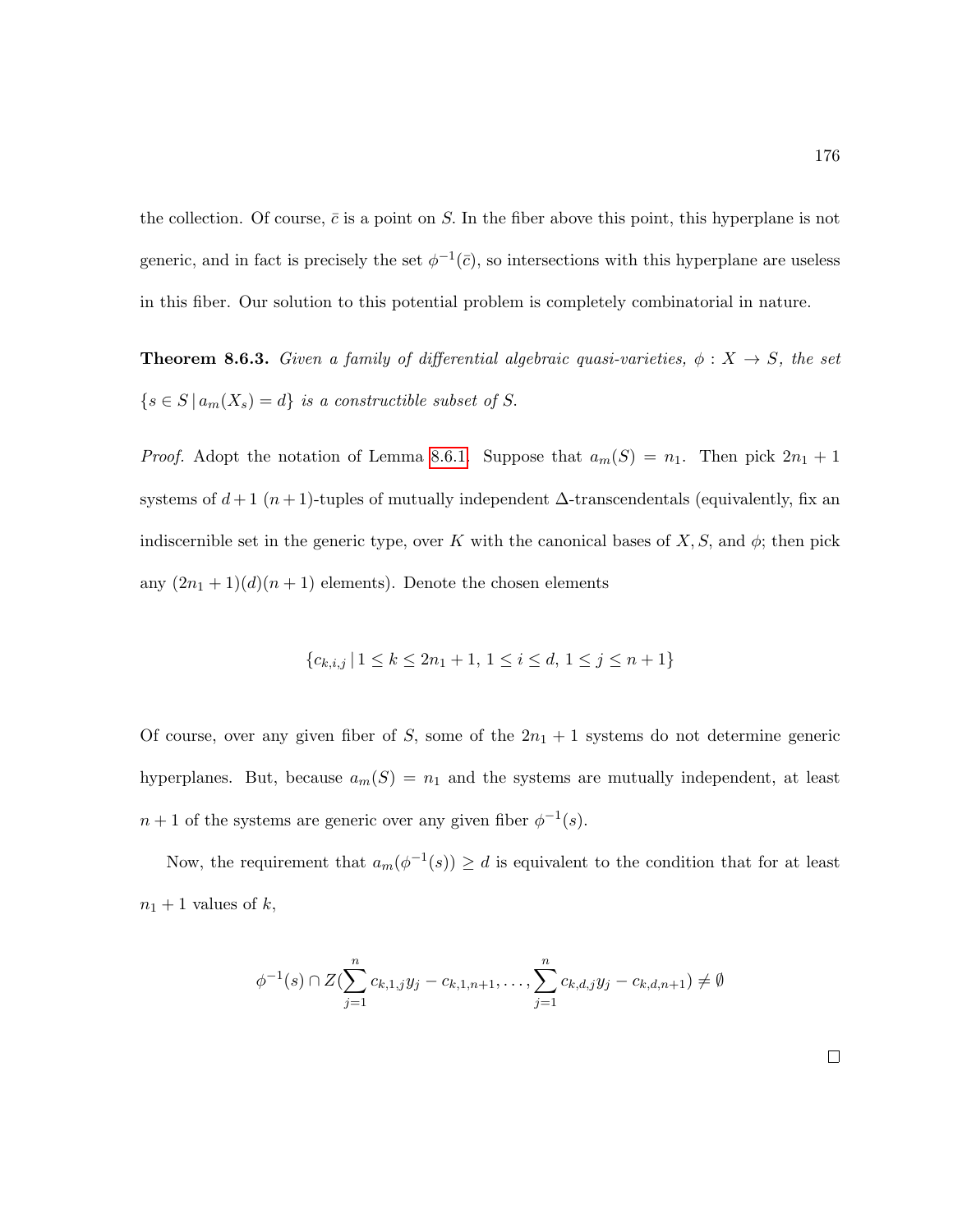Remark 8.6.4. There are numerous other routes to the previous proposition, but we prove it as above to demonstrate an application of the intersection theory developed earlier. Also, the proposition tells us about the nature of the intersection of our variety  $V$  with arbitrary linear subspaces. The proposition says that the subset of the Grassmannian which intersects  $V$  with fixed dimension  $n$  is actually a constructible set in the Kolchin topology.

Note that this would not simply follow from the main generic intersection theorem. After all, there is, a priori, no reason that the exceptional locus could not be an infinite union of differential algebraic subvarieties. In fact, when working with other ranks on differential algebraic varieties, exceptional loci need not have differential algebraic structure. For instance, in [\(64\)](#page-219-1), a family of differential algebraic varieties in a complex parameter  $\alpha$  is shown to be strongly minimal if and only if  $\alpha$  is in a certain discrete subset of the real axis (this exceptional locus is far from being a constructible set in the Kolchin topology). The above proposition means that this can not happen when considering the differential dimension. We note that the above result is obviously related to remark 4.44 of [\(90\)](#page-220-2). Adopting their notation, we have shown that  $X$  is a constructible set.

The authors of [\(90\)](#page-220-2) also prove an interesting geometric result which also generalizes to the partial differential setting. Our approach here is rather different, and we will not use differential specializations to achieve the result, though a proof by suitably generalized methods of this kind is possible. Our proof is shorter, but as usual, we are using the machinery of stability theory.

**Theorem 8.6.5.** Let V be a differential algebraic variety of dimension d. If the set of  $d+1$ independent generic hyperplanes through  $\bar{a}$  intersects V, then  $\bar{a} \in V$ .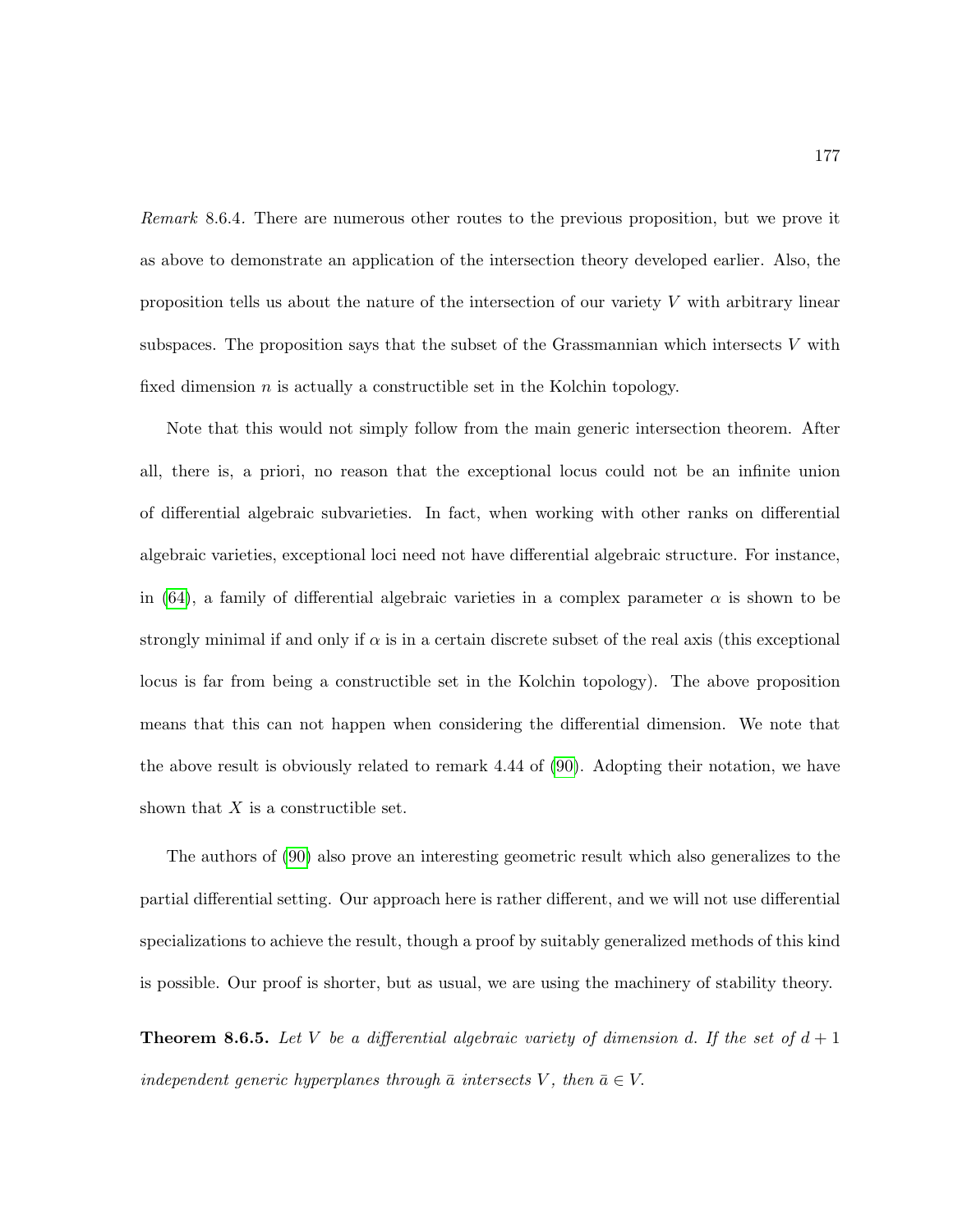*Proof.* We note that the hypotheses imply that  $\omega^m \cdot d \leq RU(V/K) < \omega^m \cdot (d+1)$ . Let  $\bar{a} \notin V$ . First, we will argue the result in the case that  $\bar{a} = (0, \ldots, 0)$ . Any hyperplane through the origin is of the the form  $\sum c_i y_i = 0$ . We assume that the  $c_i$  are independent differential transcendentals over K. We denote this hyperplane by  $H_{\bar{c}}$ . Suppose that  $\bar{b}$  is a generic point on one of the irreducible component of  $V \cap H_{\bar{c}}$  over  $K\langle \bar{c} \rangle$ . If  $\bar{d}$  is a generic point on V over K, and for  $I \subseteq \{1, 2, \ldots, n\}$  we have that  $D = \{d_i | i \in I\}$  is a differential transcendence base for the field extension  $K\langle \bar{d}\rangle/K$ , then the same property holds for  $\bar{b}$ , that is  $B = \{b_i | i \in I\}$  is a differential transcendence base for the field extension  $K \langle \bar{b} \rangle / K$ . Thus,  $RU(\bar{b}/K\langle B \rangle) < \omega^m$ .

Now since  $\bar{b} \in H_{\bar{c}} \cap V$ , we know that  $\sum c_i b_i = 0$ . We will bound  $RU(\bar{b}/K\langle \bar{c}\rangle)$ . Since over K,  $\bar{c}$  is an independent differential transcendental,

$$
RU(\bar{c}/K\langle \bar{b}\rangle) + \omega^m = RU(\bar{c}/K)
$$

But, then by Lascar's symmetry lemma (see [\(67\)](#page-219-2), chapter 19)

$$
RU(\bar{b}/K\langle \bar{c}\rangle) + \omega^m \leq RU(\bar{b}/K)
$$

Thus, the differential transcendence degree of  $\bar{b}/K\langle \bar{c} \rangle$  is at least one less than that of  $\bar{d}/K$ .

In the case that  $RU(V/K) < \omega^m$ , the above argument using Lascar's symmetry lemma shows that  $V \cap H_{\bar{c}} = \emptyset$ .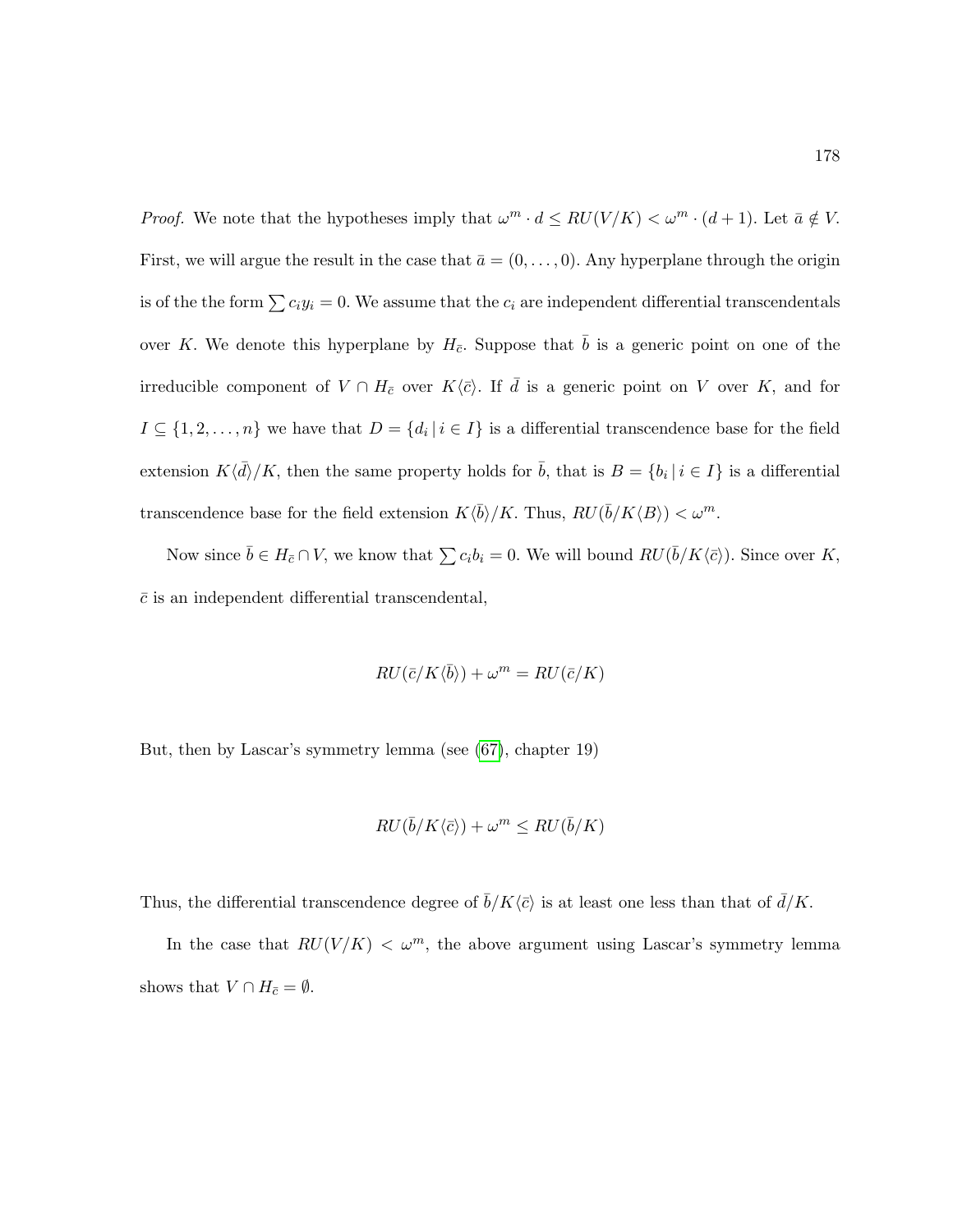Now, suppose that  $\bar{a}$  is some point besides  $(0, \ldots, 0)$ . If so, adjoin  $\bar{a}$  to the field K and consider  $K\langle \bar{a} \rangle$ . A priori, perhaps V is no longer irreducible; if not, arguing about each irreducible component would suffice.

Remark 8.6.6. This is not necessary though: take the differential closure of  $K$ . The generic tuple used to define the hyperplane is not in the differential closure of  $K$ . But, any parameters witnessing reducibility must come from the differential closure (in fact, from the algebraic closure).

Now, by translating the variety V and the point  $\bar{a}$ , one can assume  $\bar{a} = (0, \ldots, 0)$ .

 $\Box$ 

### 8.7 Irreducibility in families

In this section, we will produce new results in ordinary differential fields, but we discuss the partial case.

Question 8.7.1. Let  $\phi: V \to S$  be a morphism of differential algebraic varieties. Is the set  $\{s | \phi^{-1}(s)$  is irreducible a constructible set in the Kolchin topology?

This question and several other equivalent statements were addressed in [\(47\)](#page-217-0), but a complete answer to the irreducibility problem was not obtained. We will not address this question of irreducibility in particular, but rather a related one, which is considered in appendix 3.1 of [\(30\)](#page-216-1).

**Definition 8.7.2.** Let V be a differential algebraic variety. We say that V is *generically* irreducible if V has one component of maximal Kolchin polynomial.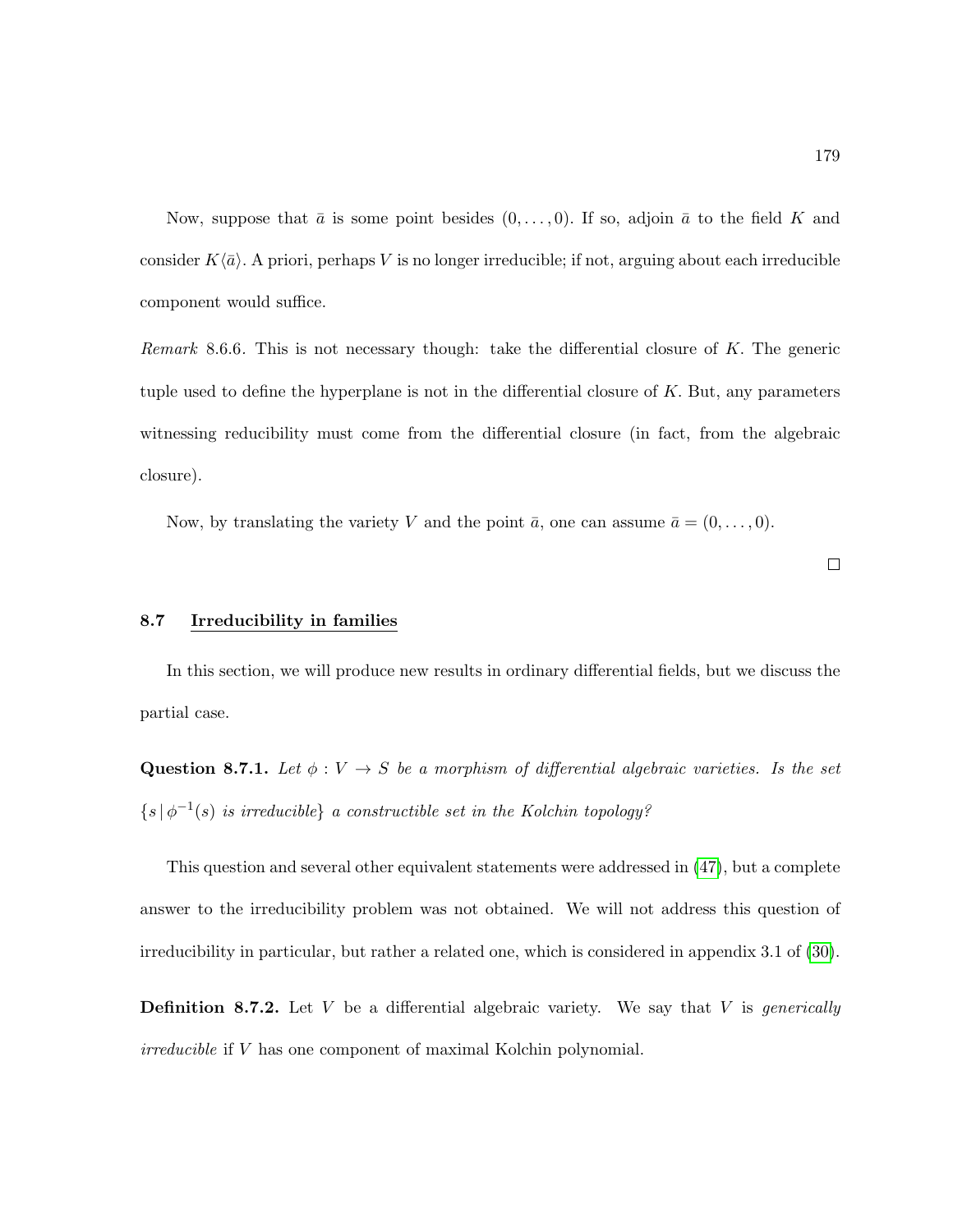In [\(30\)](#page-216-1), this notion was considered for finite transcendence degree ordinary differential algebraic varieties where the following result was proved (in slightly different language):

<span id="page-191-0"></span>**Proposition 8.7.3.** Let  $\phi: V \to S$  be a morphism of differential algebraic varieties such that the fibers of  $\phi$  are dimension zero. Then the set  $\{s \mid \phi^{-1}(s)$  is generically irreducible is Kolchin-constructible.

The proof involves two ideas. First, any fiber  $V_a$ , being finite rank, is naturally associated with an algebraic D-variety, that is, an algebraic variety  $W_a$  along with  $s_a$ , a section of the twisted tangent bundle.  $V_a$  is *generically* irreducible if and only if  $W_a$  is irreducible as an algebraic variety. The construction of  $W_a$  from  $V_a$  is uniform in families, and irreducibility of  $W_a$  is constructible in families [\(89\)](#page-220-3). Note that the approach to the problem of irreducibility in families via ultraproducts in [\(89\)](#page-220-3) (for the algebraic case) was the basic blueprint for the analogous approach in [\(47\)](#page-217-0) in the differential case where several interesting equivalencies were proved (but the problem was not completely settled). An alternate proof of irreducibility in families can be found in [\(25,](#page-216-2) 15.5.3).

<span id="page-191-1"></span>**Proposition 8.7.4.** Let  $\phi: V \to S$  be a morphism of differential algebraic varieties. Then the set  $\{s | \phi^{-1}(s)$  is generically irreducible} is Kolchin-constructible.

*Proof.* The set  $\{s \mid dim(\phi^{-1}(s)) = k\}$  is a constructible set by [8.6.3.](#page-187-0) So, we need only establish the result for each value of  $k$  separately.

For the zero dimensional fibers, we apply [8.7.3.](#page-191-0) Suppose that  $k > 0$ . Recalling the technique and notation in the proof of [8.6.3,](#page-187-0) we fix a system of  ${H_{i,j}}_{i=1,\ldots,k, j=1,\ldots,2dim(S)+1}$  of  $2dim(S)+1$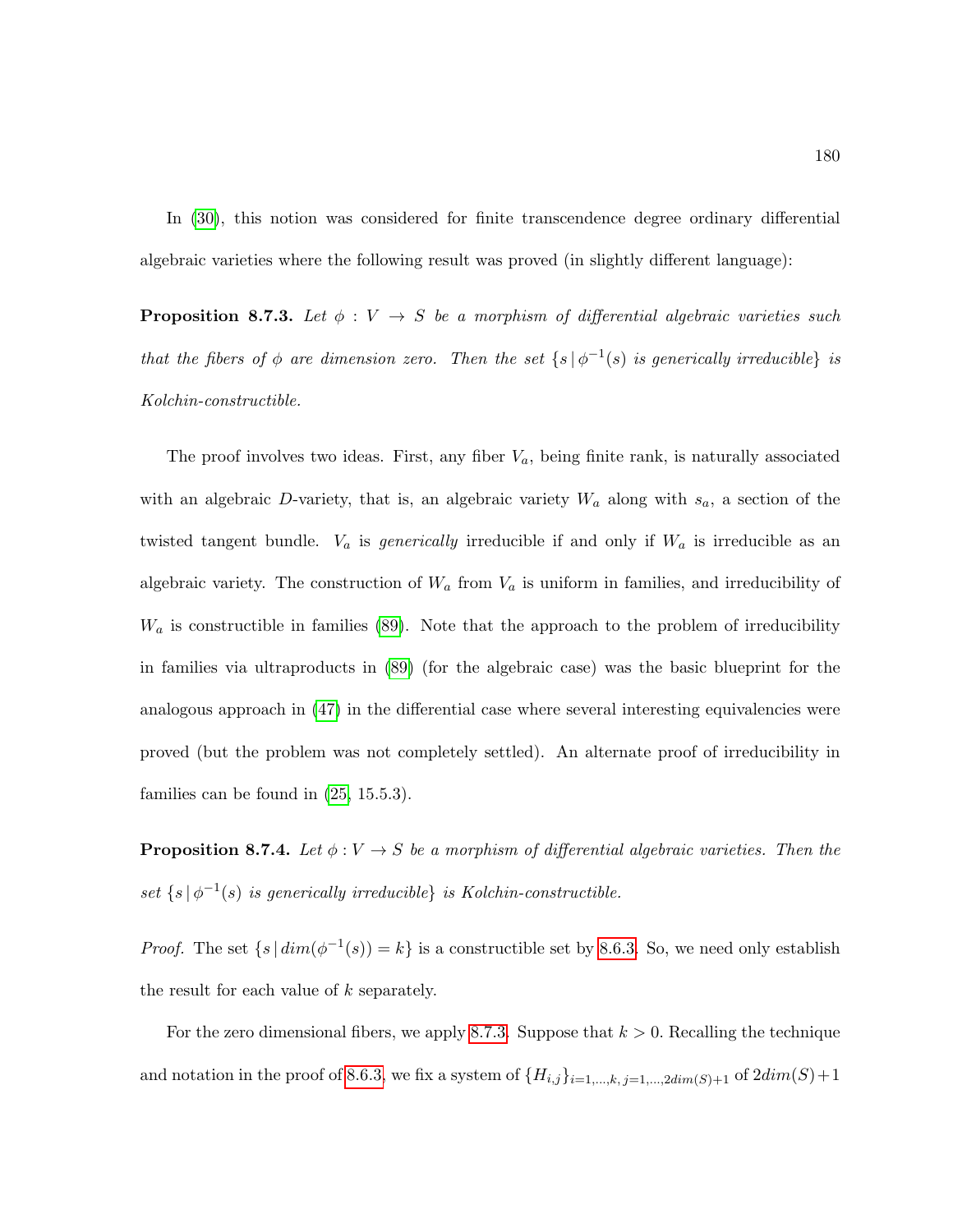generic independent systems of k hyperplanes. Now, because the intersection of  $\phi^{-1}(s)$  with any system of k independent generic hyperplanes over s is dimension zero, if we could fix a single system of k generic independent hyperplanes which were independent from each  $s \in S$ , we could reduce to the problem to [8.7.3.](#page-191-0) Of course, this is impossible when  $S$  is not dimension zero. Thus, we must apply the trick from [8.6.3.](#page-187-0) A fiber  $\phi^{-1}(s)$  of dimension k is generically irreducible if and only if either

- 1.  $\phi^{-1}(s) \cap H_{1,j} \cap \ldots \cap H_{k,j}$  is zero dimensional and generically irreducible for at least  $dim(S) + 1$  values of  $j \in \{1, ..., 2dim(S) + 1\}$
- 2. For at least  $dim(S) + 1$  values of  $j \in \{1, ..., 2dim(S) + 1\}$ , the variety  $\phi^{-1}(s) \cap H_{1,j} \cap$ . . .∩ $H_{k,j}$  consists of finitely many points (this implies that the Kolchin polynomial of any component of  $\phi^{-1}(s)$  is  $d \cdot (t+1)$ , which implies that  $\phi^{-1}(s)$  is an algebraic variety) and  $\phi^{-1}(s)$  is an irreducible algebraic variety

Consider the first case:  $\phi^{-1}(s) \cap H_{1,j} \cap \ldots \cap H_{k,j}$  being dimension zero is a definable condition; then applying [8.7.3](#page-191-0) for the values of j such that  $\phi^{-1}(s) \cap H_{1,j} \cap \ldots \cap H_{k,j}$  is zero dimensional gives this is a constructible condition.

Consider the second case: here  $\phi^{-1}(s)$  is an algebraic variety, because the differential field generated by a generic point is algebraic over  $dim(\phi^{-1}(s)/k\langle s \rangle)$  differential transcendentals. The number of points in the intersection of the variety with  $dim(\phi^{-1}(s))$  generic hyperplanes may be bounded in terms of the degree of the equations. In model-theoretic terms, this is known as uniform boundingapplies in differentially closed fields  $(45, Corollary 2.15)$ . So, as s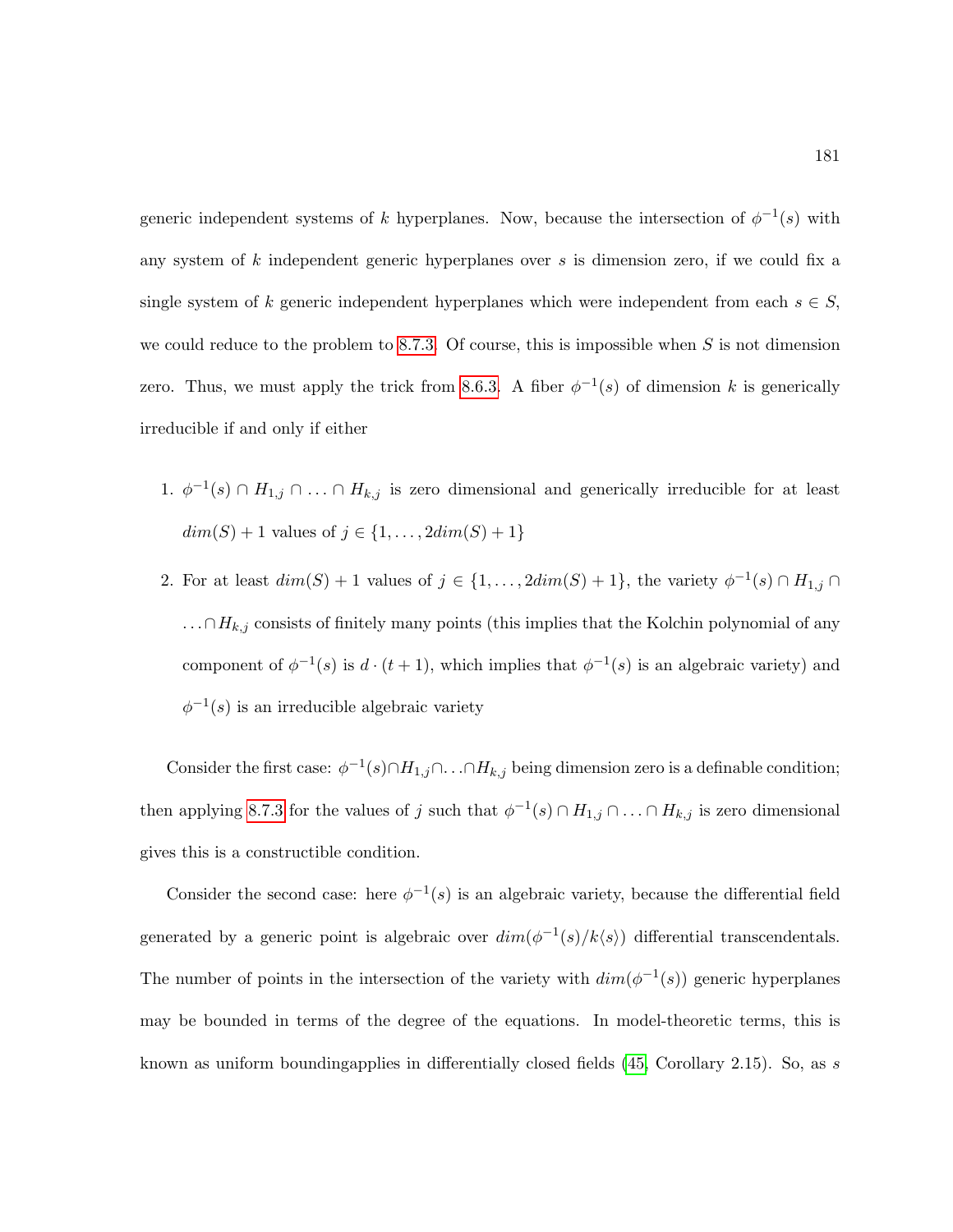varies, there is a uniform upper bound,  $n_1$ . So, checking that there are at least  $dim(S)$  such families of hyperplanes which intersect  $\phi^{-1}(s)$  in at most  $n_1$  points is a constructible condition. Irreducibility within this constructible subfamily is given by the result of [\(89\)](#page-220-3) discussed above.

The problem of irreducibility in families is related to several important problems in differential algebra. In [\(47\)](#page-217-0), the following theorem is given.

Theorem 8.7.5. The following are equivalent:

- 1. Irreducibility is definable in families.
- 2. For every d there exists  $r(d, n, m)$  such that for every  $\Delta$ -field k if P is a prime  $\Delta$ -ideal of  $k\{x\}$  with characteristic set whose elements are of degree and order less that or equal to d, then P is differentially radically generated by  $\Delta$ -polynomials of order and degree less than or equal to r.
- 3. For every d, there is  $r = r(d, n, m)$  such that for every  $\Delta$ -field k and all prime  $\Delta$ -ideals  $P, Q \subset k\{x\}$  with characteristic sets whose elements are of degree and order less than or equal to d, if every  $\Delta$ -polynomial in P of degree and order less than or equal to r is in Q, then  $P \subset Q$ .
- 4. For every d, there is  $r = r(d, n, m)$  such that for every  $\Delta$ -field k, every set  $S \subset k\{x\}$  of  $\Delta$ -polynomials of degree and order less than or equal to d, and every pair P and Q of minimal prime  $\Delta$ -ideals containing S, if every  $\Delta$ -polynomial in P of degree and order less than or equal to r is in  $Q$ , then  $P = Q$ .

 $\Box$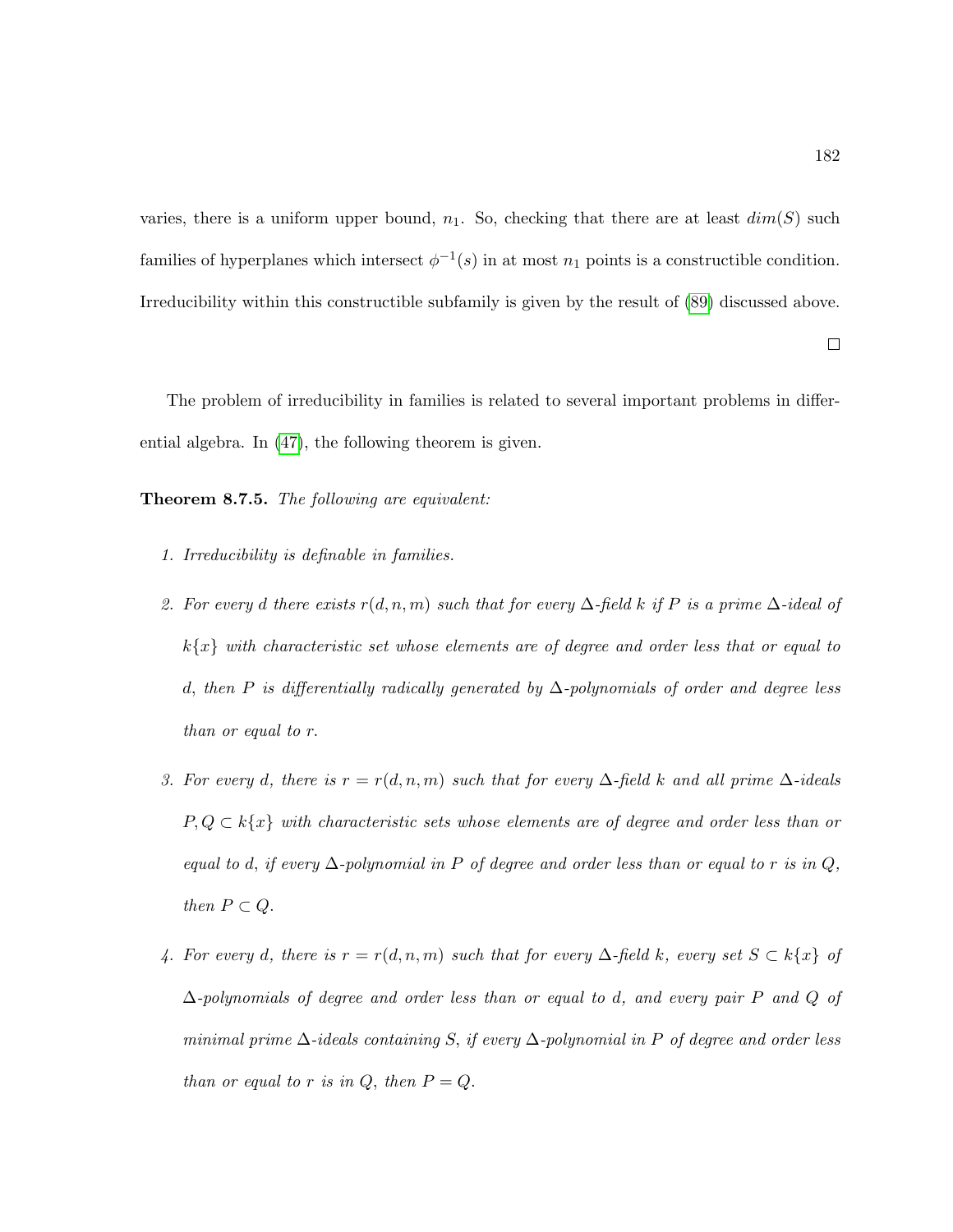5. For every d, there is  $r = r(d, n, m)$  such that for every  $\Delta$ -field k, every set  $S \subset k\{x\}$  of  $\Delta$ -polynomials of degree and order less than or equal to d, and every  $g \in k\{x\}$  of degree and order less than or equal to d, if  $gf \notin \{s\}$  for all  $f \in \{S\}$  of degree and order less than or equal to r, then g is not a zero divisor modulo  $\{S\}.$ 

Combining the previous theorem and Proposition [8.7.4,](#page-191-1) we obtain:

**Proposition 8.7.6.** (In the ordinary case) Each of the conditions of the previous theorem are equivalent to the following:

• Let  $\phi: V \to S$  be a morphism of differential algebraic varieties. The set

 $\{s | \phi^{-1}(s)$  is generically irreducible, but not irreducible}

a constructible set in the Kolchin topology.

Remark 8.7.7. As we noted at the beginning of this section, we are working only in ordinary differential fields for this application; the results and approach discussed here do not seem to readily apply to the partial differential case. One might still apply the intersection theory developed above to reduce the question of generic irreducibility to the dimension zero case. However, difficulties still abound, because the  $\Delta$ -type of the variety is likely to be greater than zero. In this case, one can not reduce to the algebraic category via the functor to algebraic D-varieties. In the partial case, one must use the prolongation sequences of [\(53\)](#page-218-0).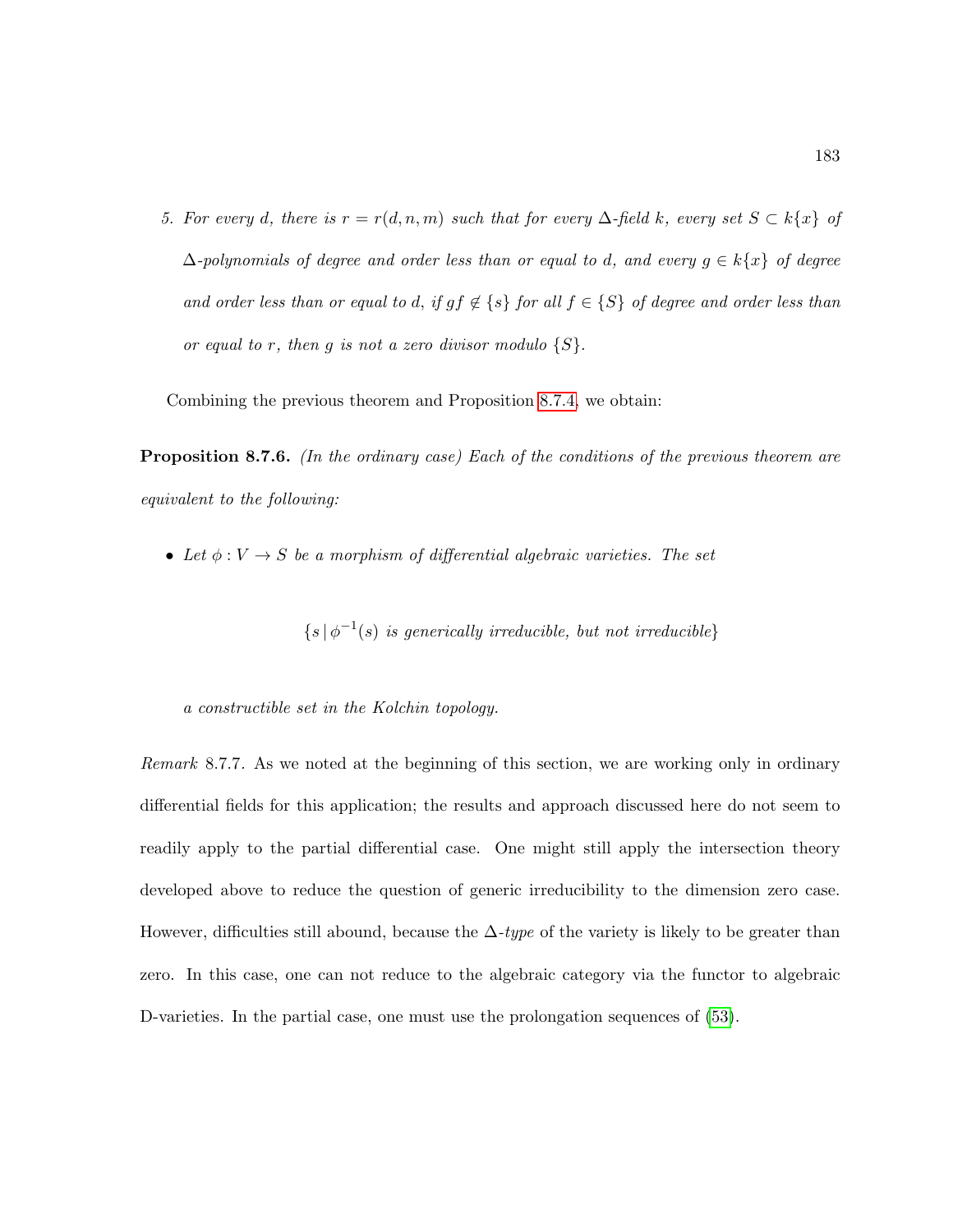# CHAPTER 9

# GENERICITY IN DIFFERENTIAL FIELDS

### 9.1 Introduction

We work over a fixed ordinary characteristic zero differential field k, with  $\delta$  a derivation. As used in previous chapters, there are notions of generic points on differential varieties coming from both model theory and algebraic geometry adapted to the Kolchin topology. Recall, from the algebro-geometric perspective, the generic points on a differential variety are simply those not contained in any proper differential subvariety [\(34\)](#page-216-0). For finite rank differential varieties, these topologically generic points are those  $a \in V$  such that the field  $k(a, \delta(a), \delta^2(a), ...)$  has transcendence degree equal to that of the differential function field of the variety (denoted  $RD(V)$ ).

When dealing with infinite rank differential varieties, the condition on the transcendence degree does not make sense as stated, but the topological notion of genericity is still valid. Rather, in that case, one uses the Kolchin polynomial. When we work with affine differential varieties in one variable,  $RD(V)$  is simply equal to the highest order derivative appearing in the polynomial f, such that  $V = Z(f)$ . Note that every differential algebraic subvariety of  $\mathbb{A}^1$ arises in this way. For this result, various other notions of rank, and a careful development of the above ideas and more, see [\(45\)](#page-217-1).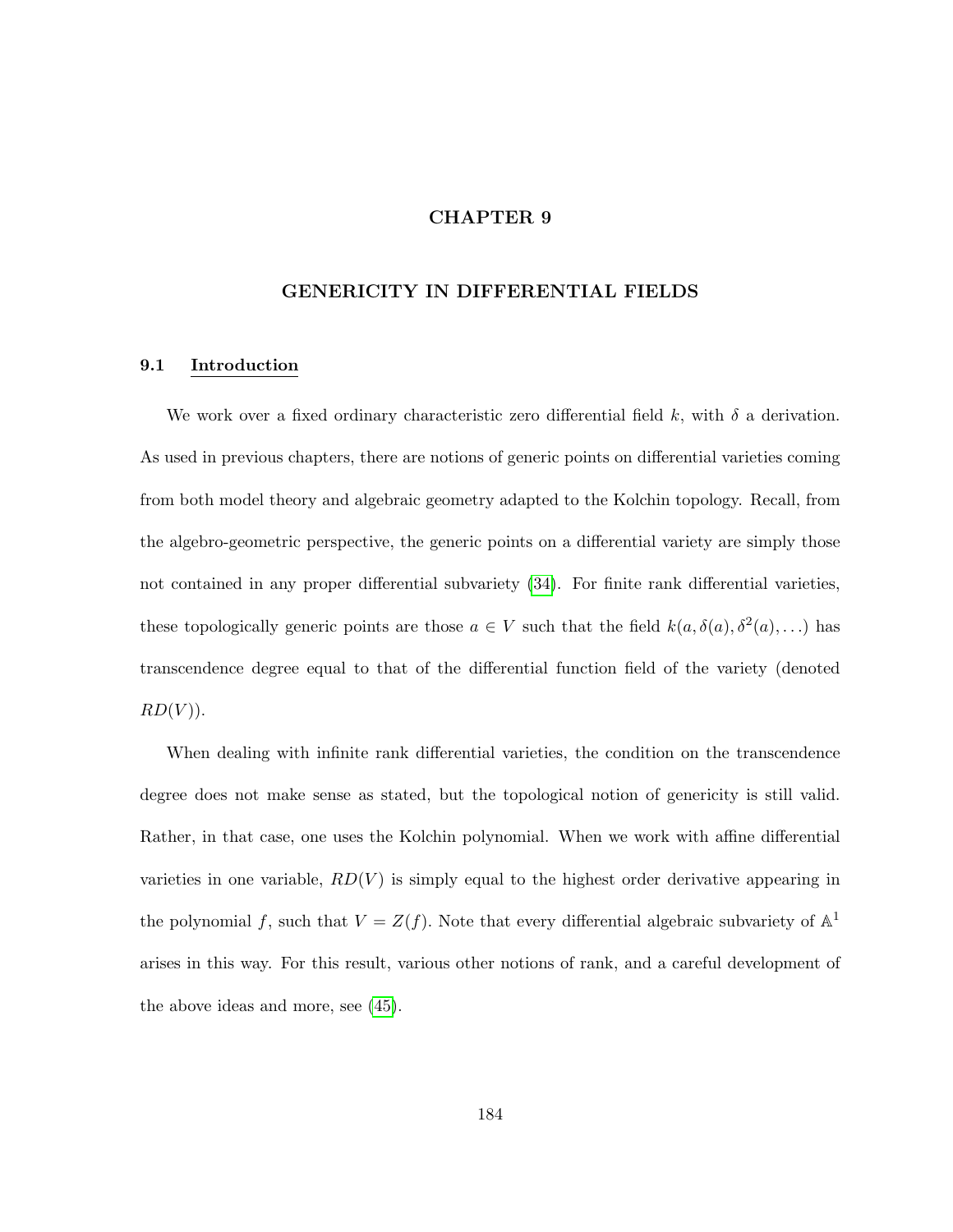From the model theoretic perspective, there is another notion of a generic point on a variety,  $a \in V$  is generic (over k) if the Morley rank of the type  $tp(a/k)$  is equal to the Morley rank of the variety. The obvious question is:

Question 9.1.1. To what extent do the model-theoretic and algebro-geometric notions of genericity agree?

This question was investigated by various authors; the most relevant for the work we carry out is  $(4)$ .

Again, we will only consider subvarieties of  $\mathbb{A}^1$ . Though this seems to be a big restriction, a result of [\(71\)](#page-219-3) says that every ordinary differential variety embedded in projective space and of finite rank is isomorphic to a constructible set in  $\mathbb{A}^1$  (that is, an open subset of a closed set in the Kolchin topology). If every finite transcendence degree differential variety has complete projective closure (there are no known counterexamples), then every finite rank differential variety is actually isomorphic to a finite rank closed subset of  $\mathbb{A}^1$ .

In fact, we proved a generalization of this theorem to the partial differential case [6.4.3.](#page-132-0) For order 1 differential varieties, these notions of genericity are identical since algebraic dependence in a differentially closed field is equivalent to algebraic dependence in the classical sense (for fields) assuming that the structures over which one considers dependence are actual differential fields (are definably closed).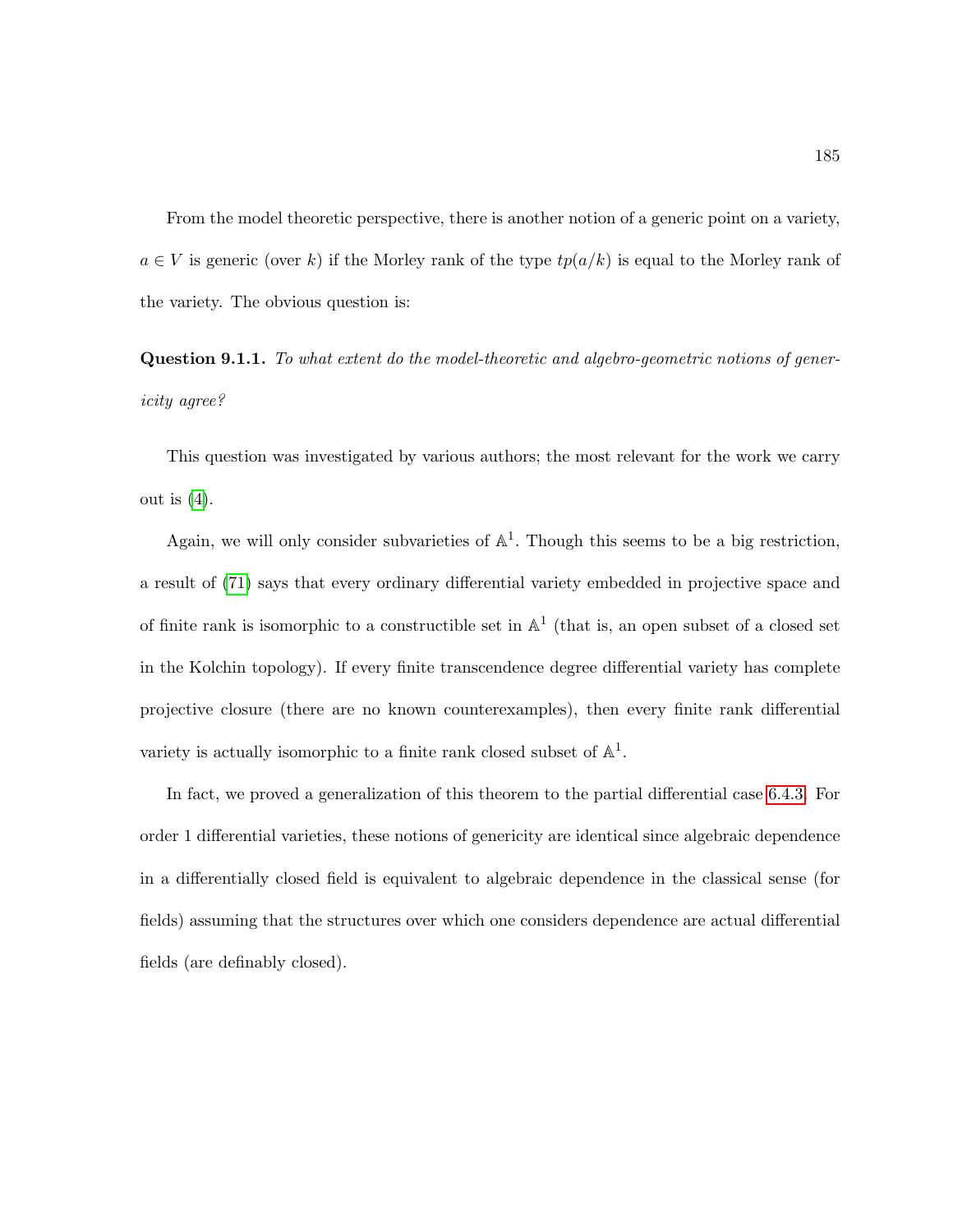Already, for order 2 differential varieties the two notions of genericity are not identical. A generic point (in the Kolchin topological sense) on the differential variety

$$
xx''-x'=0
$$

has Morley rank 1 (see [\(45\)](#page-217-1)). But, so does a generic solution to the proper differential subvariety  $x' = 0$ . Note that it is not necessary to specify which kind of generic point we speak of for the variety  $x' = 0$ , since both notions agree for order 1 differential subvarieties.

The above example shows that model theoretic generic points are not necessarily topologically generic. All of this was pointed out by Benoist [\(4\)](#page-214-0) in which the following more specific question appeared:

Question 9.1.2. For finite rank differential algebraic varieties, are Kolchin topological generic points always model theoretically generic?

As the example above shows, irreducibility in the Kolchin topology does not imply that the variety has Morley degree 1. Before we give an example in which the topological generics are not model-theoretic generics, some situations where the notions agree will be noted so that we know where not to look. There are no new or deep results in section 1. Everything there was either proved by [\(4\)](#page-214-0) or noted by [\(62\)](#page-218-1) (in the latter case, sometimes without proof). Sections 2 and 3 contain a new example and a detailed algebraic analysis. The analysis is completely elementary differential algebra, inspired by the analysis of Poizat's example  $xx'' - x' = 0$ .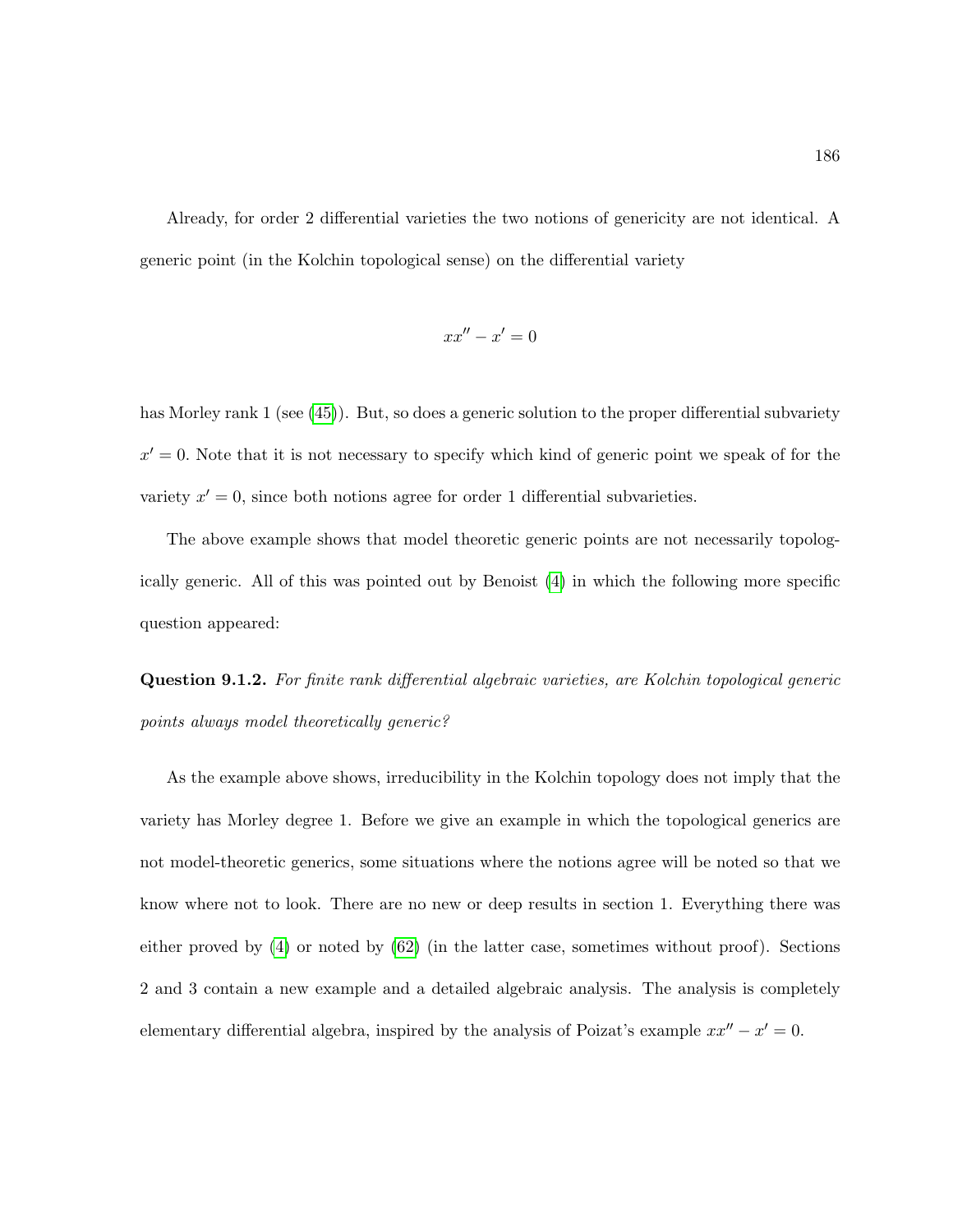## 9.2 Comparing notions of genericity

In Differential algebraic groups, our two notions agree. The proof is an exercise in stable group theory which we will do below. Suppose  $G$  is a differential algebraic group.  $G$  is definable in  $DCF_0$ , so it is an  $\omega$ -stable group. In  $\omega$ -stable groups, there is a third notion of genericity. This notion is defined locally for formulas and (possibly incomplete) types. A formula  $\phi(x)$  is *group generic* if finitely many translates of  $\phi(x)$  by the action of the group via left multiplication cover the group. Call a type  $p(x)$  group generic if each formula contain in  $p(x)$  is group generic. In a  $\omega$ -stable group the notions of group generic and RM-generic coincide [\(66\)](#page-219-4). To the author's knowledge, the following proposition was first written down and proved in [\(4\)](#page-214-0).

<span id="page-198-0"></span>**Proposition 9.2.1.** Suppose that G is an irreducible differential algebraic group. Then a type is RM-generic if and only if it is a topological generic.

*Proof.* Suppose that  $p(x)$  is a RM-generic but not a topological generic. Then finitely many left translates of any formula in  $p(x)$  cover the group, but  $p(x)$  is not topological generic, so the type is contained in a proper Kolchin closed subset of  $G$ . Take the formula witnessing this,  $\phi(x)$ . Now, finitely many left translates of  $\phi(x)$  cover the group G, and each of these is clearly closed in the Kolchin topology (if a is a topological generic in  $\phi(x)$  then  $g\phi(x)$  is simply the zero set of the ideal of differential polynomials vanishing at  $ag$ ). But, this is a problem. Now G is the finite union of proper closed subsets.

Now, assume that  $p(x)$  is a type such that any realization a is topological generic. Then take any differential polynomial  $P(x)$  vanishing at a. As a is topological generic,  $P(x)$  vanishes everywhere in  $G$ . So, by quantifier elimination, then only possible non-group generic formula in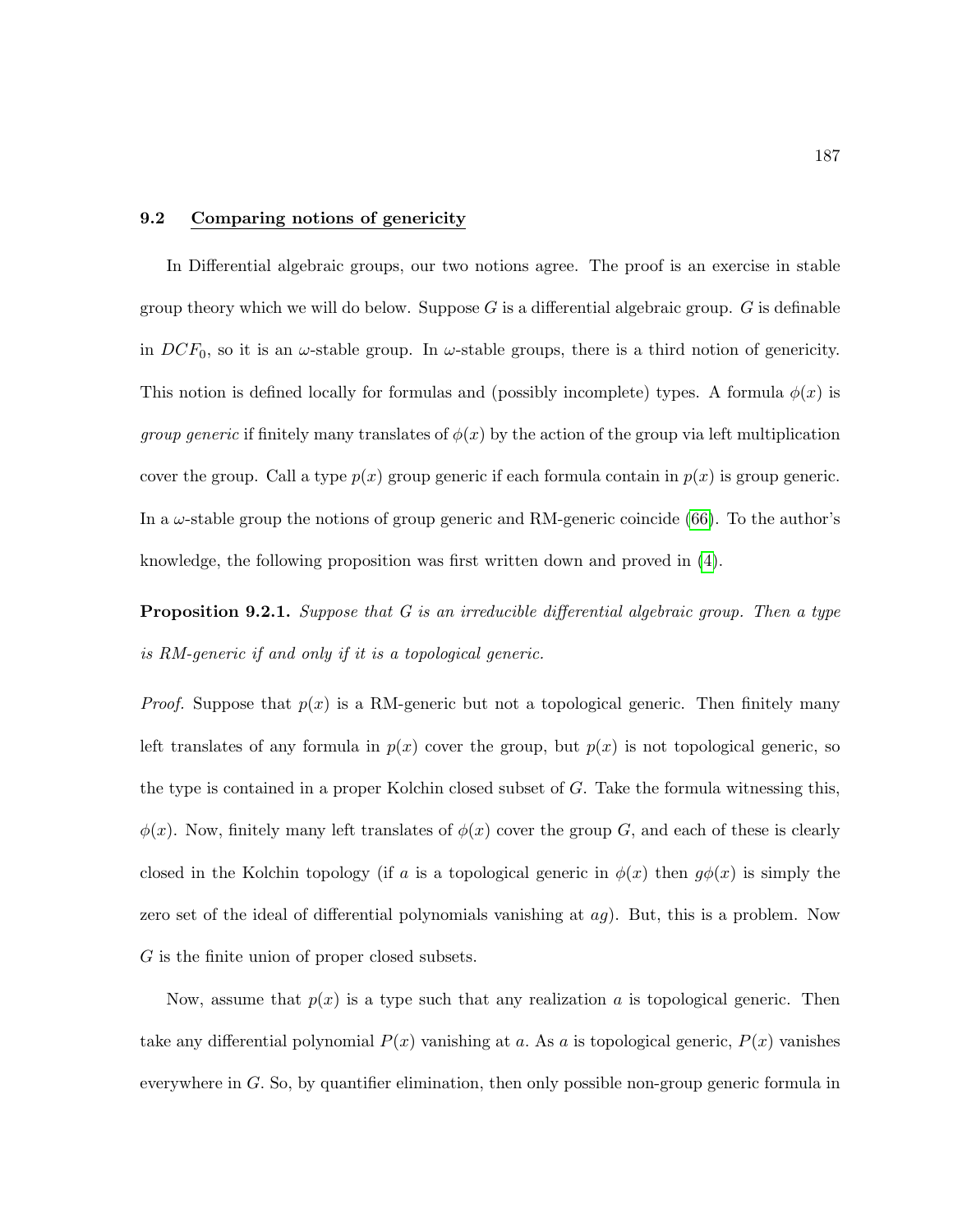$p(x)$  is the negation of a differential polynomial equality. Suppose that  $P(x) \neq 0$  is not group generic. Then  $P(x) = 0$  is group generic, so finitely many translates cover G, which is again a contradiction if  $Z(P) \cap G$  is a proper closed subset of G. Thus  $P(x) \neq 0$  is group generic.  $\Box$ 

Note that this argument also shows that for a differential algebraic group, irreducibility in the Kolchin topology implies that Morley degree is one. This is not true for general differential varieties. The last proposition is also true for homogeneous spaces in the sense of [\(35\)](#page-216-3). The proof is essentially identical.

Since for finite rank differential algebraic varieties, the notions of genericity simply come from two different notions of rank, one might look for conditions purely on the ranks of a differential algebraic variety. The first natural condition in which we expect the notions of genericity to agree is for those varieties with  $RM = RD$ . This is true for linear differential algebraic varieties, but also holds for some nonlinear differential algebraic varieties [\(45\)](#page-217-1).

<span id="page-199-0"></span>**Proposition 9.2.2.** Suppose that V is a differential variety such that  $RM(V) = RD(V)$ . Then  $RM\text{-}generic \Leftrightarrow topological \ generic.$ 

*Proof.* Suppose that a is a RM-generic point of V. Then a must lie outside all order  $RD(V) - 1$ subvarieties since all of these have Morley rank at most  $RD(V)$  – 1, since Morley rank is always bounded by  $RD$ . Conversely suppose that a is a topological generic point of V. Then there are infinitely many order  $RD(V) - 1$  subvarieties of V with Morley rank  $RD(V) - 1$ , since  $RM(V) = RD(V)$ . But then a lies outside these infinitely many subvarieties by virtue of being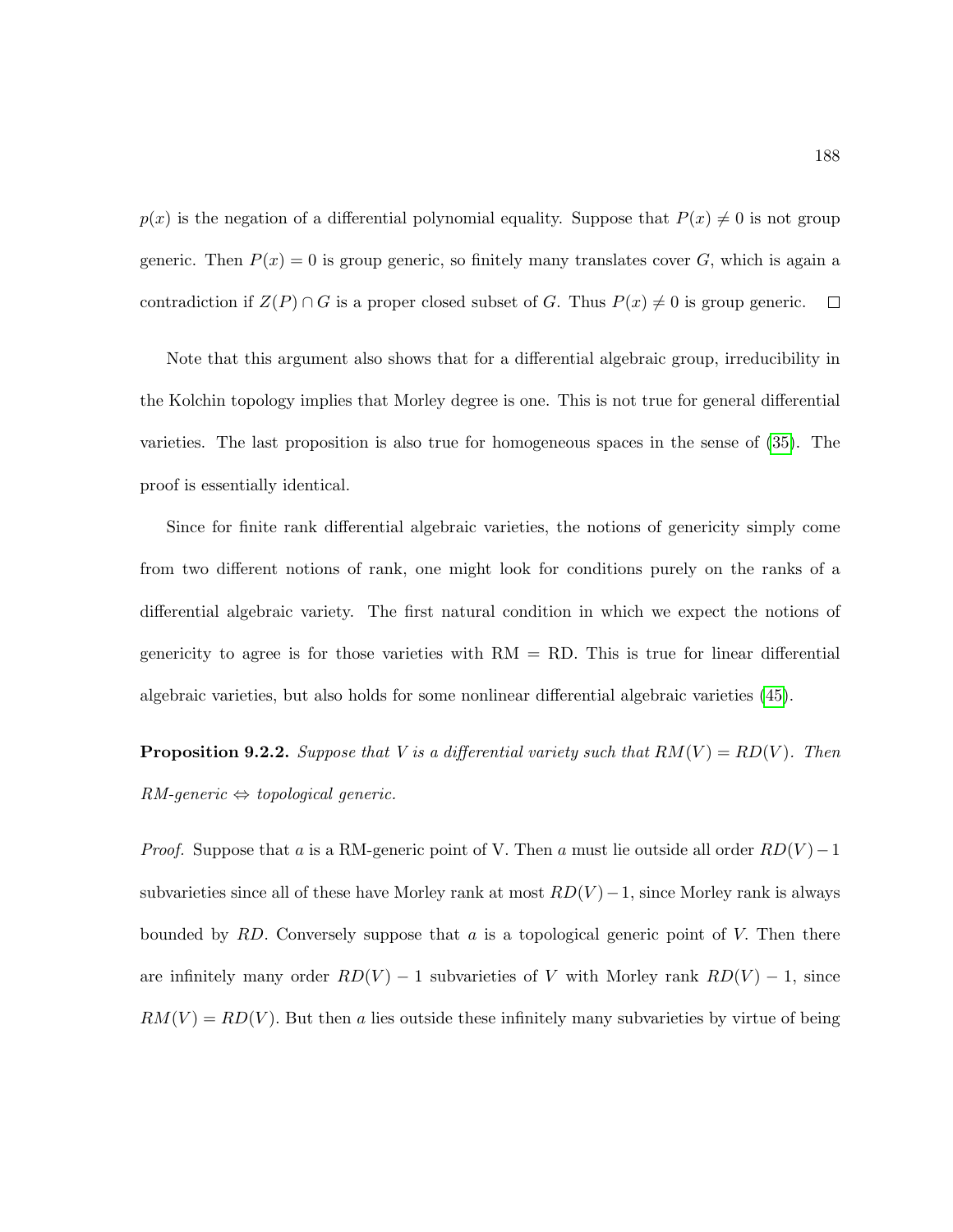topological generic. So,  $RM(tp(a)) \geq RD(V)$ . But of course, this is the maximum that Morley rank can possibly be by assumption. So, a is RM-generic.  $\Box$ 

Here is another simple situation where we will not find the example we are seeking.

<span id="page-200-0"></span>**Proposition 9.2.3.** Suppose that V is a differential algebraic variety such that  $RD(V) = 2$ . Then if  $a \in V$  is topological generic, a is RM-generic.

*Proof.* There are essentially two cases. Case 1: Assume that  $RM(V) = 2$ . In this case [9.2.2](#page-199-0) applies. Case 2: Assume that  $RM(V) = 1$ . Any topological generic point on V is clearly not algebraic, and is thus of Morley rank at least 1.  $\Box$ 

In light propositions [9.2.1,](#page-198-0) [9.2.2,](#page-199-0) and [9.2.3,](#page-200-0) if we are seeking an example in which the topological generic points are not RM-generic, we must seek a variety in which:

- Is not a group (in particular nonlinear)
- Does not have  $RD(V) = RM(V)$ .
- Is the zero set of a differential equation of order at least 3

Thus, a minimal rank example in which the topological generics are RM-generic would be a third order differential variety, V, with only finitely many order two differential subvarieties of Morley rank two,  $\{W_i\}_{i=1}^n$ , such that the constructible set  $V - \bigcup_{i=1}^n W_i$  has Morley rank 1. Verifying both of these conditions for a given example basically involves proving restrictions on the possible order 2 and order 1 subvarieties. For previous examples of this sort of technique, see the exposition of Poizat's example in [\(45\)](#page-217-1).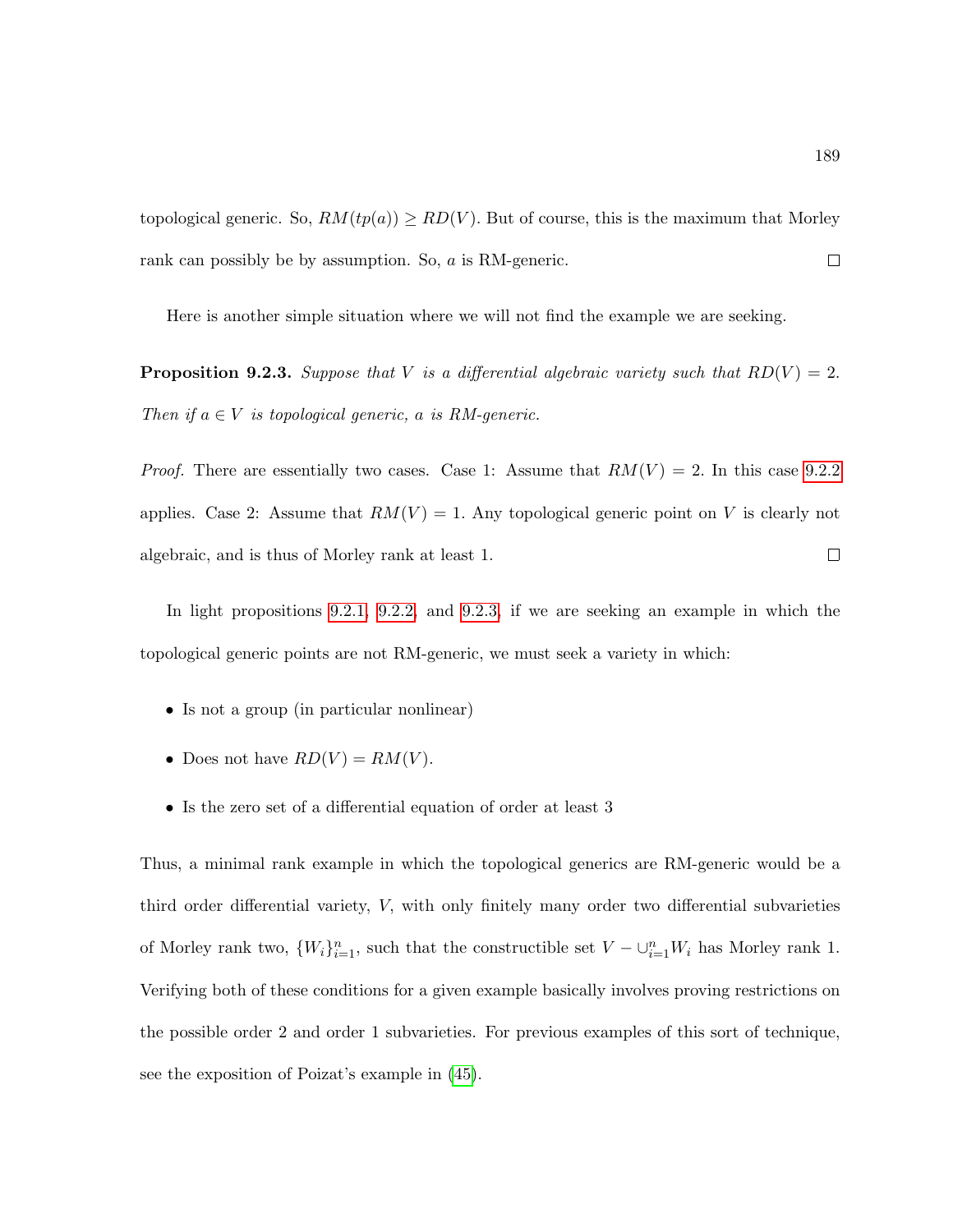From another perspective, the category of differential algebraic varieties of finite rank is closely connected to the category of algebraic varieties equipped with regular sections of their twisted tangent bundles [\(30\)](#page-216-1). Assuming that we look for an example over the constants, the twisted tangent bundle is simply the tangent bundle. From that perspective, the example we are searching for would be one in which:

- $V$  is an algebraic variety of dimension 3.  $s$  is a section of  $TV$ .
- There are finitely many two dimensional algebraic subvarieties  $W_i$  such that  $s|_{W_i}$  is still a section of  $TW_i$ .
- For any proper subvariety U such that  $s|_U$  is a regular section of TU, we have that  $U\setminus\cup W_i$ is a finite collection of points.

We know of no previous such example in the literature.

For the remainder of the paper, we will let  $f(x) = xx''' - x''$  and  $V = Z(f)$ . V has an order 2 subvariety,  $Z(x'')$ . In fact this is the only order 2 subvariety and  $V - Z(x'')$  is strongly minimal. The following two sections are devoted to proving these facts by analyzing the subvarieties of V.

## 9.3 Order 2 Subvarieties

Throughout, we let  $f(x) = xx''' - x''$  and  $V = Z(f)$ . This has the obvious order 2 subvariety  $Z(x'')$ . We will show that this is the only order 2 subvariety. So, let  $g \in K[x, x, x'']$  be an order 2 differential polynomial. That is,

$$
g = \sum_{n=0}^{N} a_n (x'')^n
$$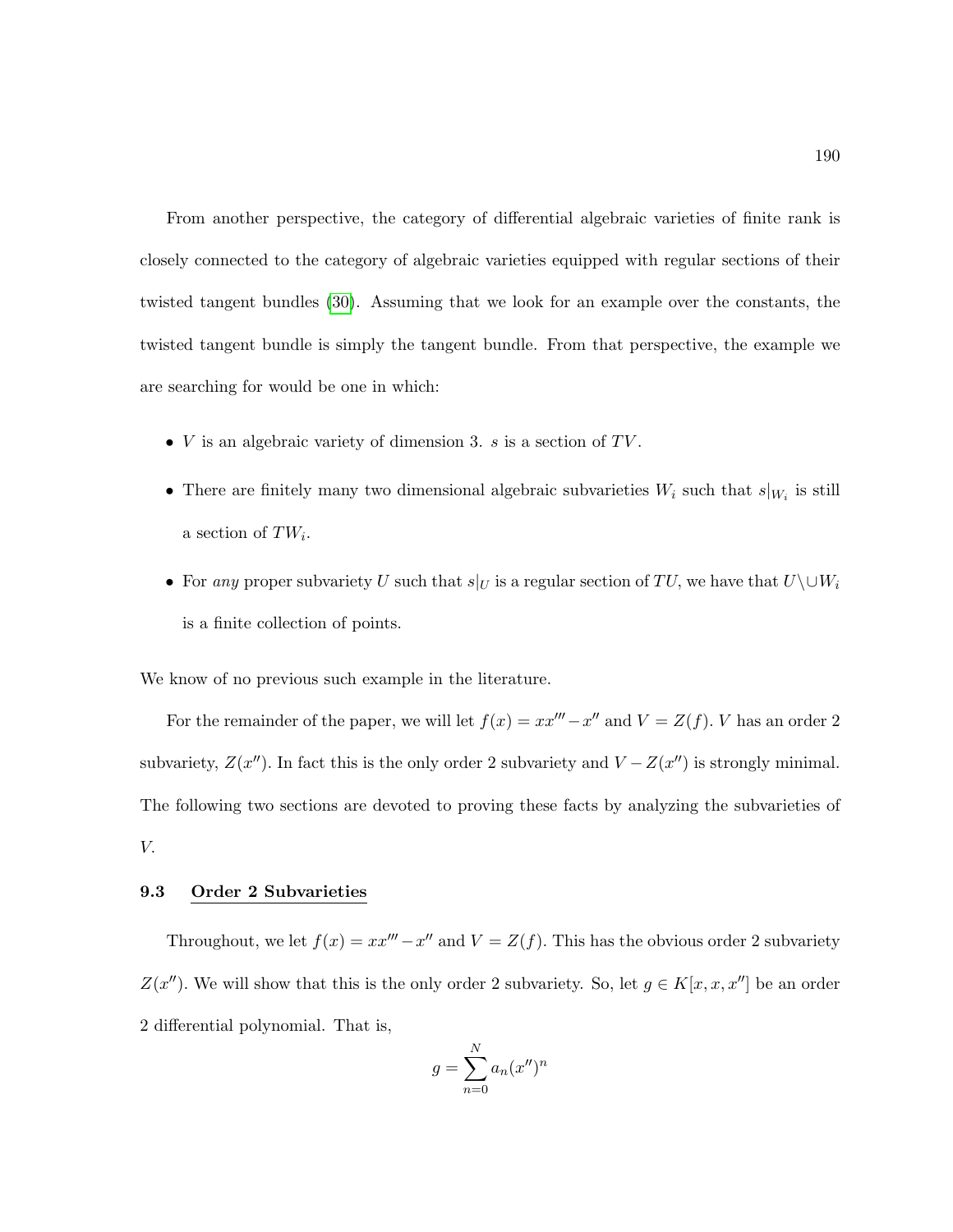where  $a_n \in K[x, x'], N > 0$ , and  $a_N \neq 0$ . In analyzing the order two differential subvarieties of V, it is only necessary to consider the zero sets of single differential polynomials, as every Kolchin closed subset of  $\mathbb{A}^1$  is the zero set of a single differential polynomial. If  $f \in I(g)$ , so is any differential polynomial  $g_1$  which differs from  $xD(g)$  by a multiple of f. Or, if you like, think of f as a relation which holds on the differential polynomials in  $I(g)$ .

$$
xD(g) = x \sum_{n=0}^{N} (a_n^D + \frac{\partial a_n}{\partial x} x' + \frac{\partial a_n}{\partial x'} x'')(x'')^n + x \sum_{n=0}^{N} n a_n (x'')^{n-1} x'''
$$

But, modulo  $f$ ,

$$
xD(g) \equiv_f g_1 := x \sum_{n=0}^N (a_n^D + \frac{\partial a_n}{\partial x} x' + \frac{\partial a_n}{\partial x'} x'')(x'')^n + \sum_{n=0}^N n a_n (x'')^{n-1} x''
$$

Now, unlike  $xD(g)$ , the new differential polynomial,  $g_1$  is order 2. So, if it is to be in  $I(g)$ , then it must be the case that g divides  $g_1$ . The argument will proceed by considering  $x''$  degree.

The leading term (with respect to  $x''$ ) of  $g_1$  is  $x \frac{\partial a_N}{\partial x'} (x'')^{N+1}$ . But the leading term of g is  $a_N$ , which has higher x' degree, so there is no chance that g divides  $g_1$  unless  $\frac{\partial a_N}{\partial x'} = 0$ . So,  $a_N \in K[x]$ . Now, assuming that  $\frac{\partial a_N}{\partial x'} = 0$ , the leading term of  $g_1$  is

<span id="page-202-0"></span>
$$
(xa_N^D + xx'\frac{\partial a_n}{\partial x} + x\frac{\partial a_{N-1}}{\partial x'} + Na_N)(x'')^N
$$
\n(9.1)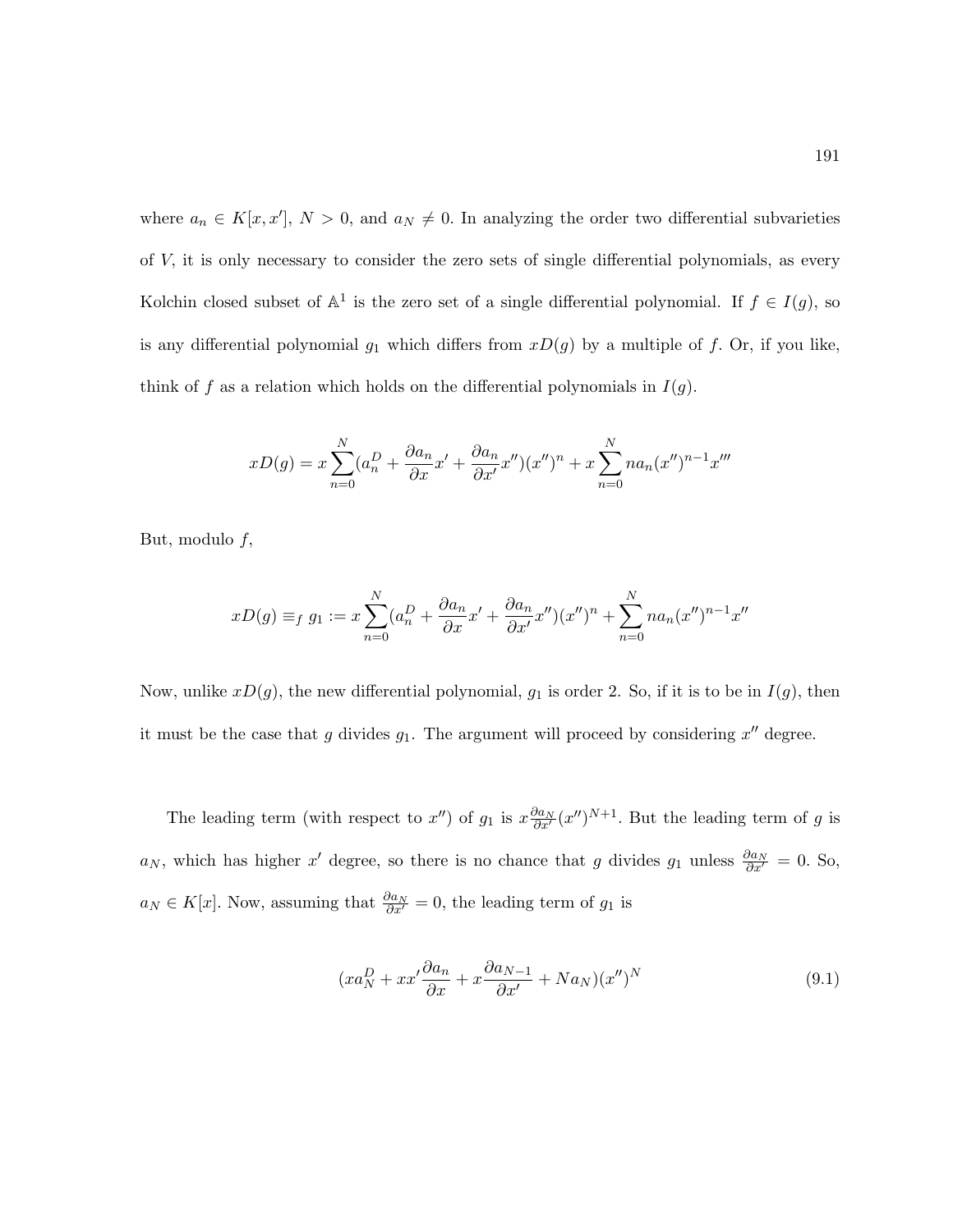So, since the leading term of g is  $a_N (x'')^N$  and the  $x''$  degree of the polynomials is the same, using [\(Equation 9.1\)](#page-202-0), one can see

$$
g_1 = g(x\frac{a_N^D + x'\frac{\partial a_n}{\partial x} + \frac{\partial a_{N-1}}{\partial x'}}{a_N} + N)
$$
\n(9.2)

Specifically, by previous work we know the following:

<span id="page-203-0"></span>
$$
a_N = \sum_{k=0}^m b_k x^k
$$

$$
\frac{\partial a_N}{\partial x} = \sum_{k=0}^m k b_k x^{k-1}
$$

$$
a_N^D = \sum_{k=0}^m D(b_k) x^k
$$

Now we can compare the  $(x'')^0$  terms on either side of the equation [\(Equation 9.2\)](#page-203-0).

$$
LHS = xa_o^D + xx'\frac{\partial a_0}{\partial x} \tag{9.3}
$$

$$
RHS = a_0(x\frac{a_N^D + x'\frac{\partial a_n}{\partial x} + \frac{\partial a_{N-1}}{\partial x'}}{a_N} + N)
$$
\n(9.4)

Now, by comparing the  $x'$  leading terms of [\(Equation 9.3\)](#page-203-1) and [\(Equation 9.4\)](#page-203-2) one can see

<span id="page-203-2"></span><span id="page-203-1"></span>
$$
\frac{\partial a_{N-1}}{\partial x'} = c + x'd \tag{9.5}
$$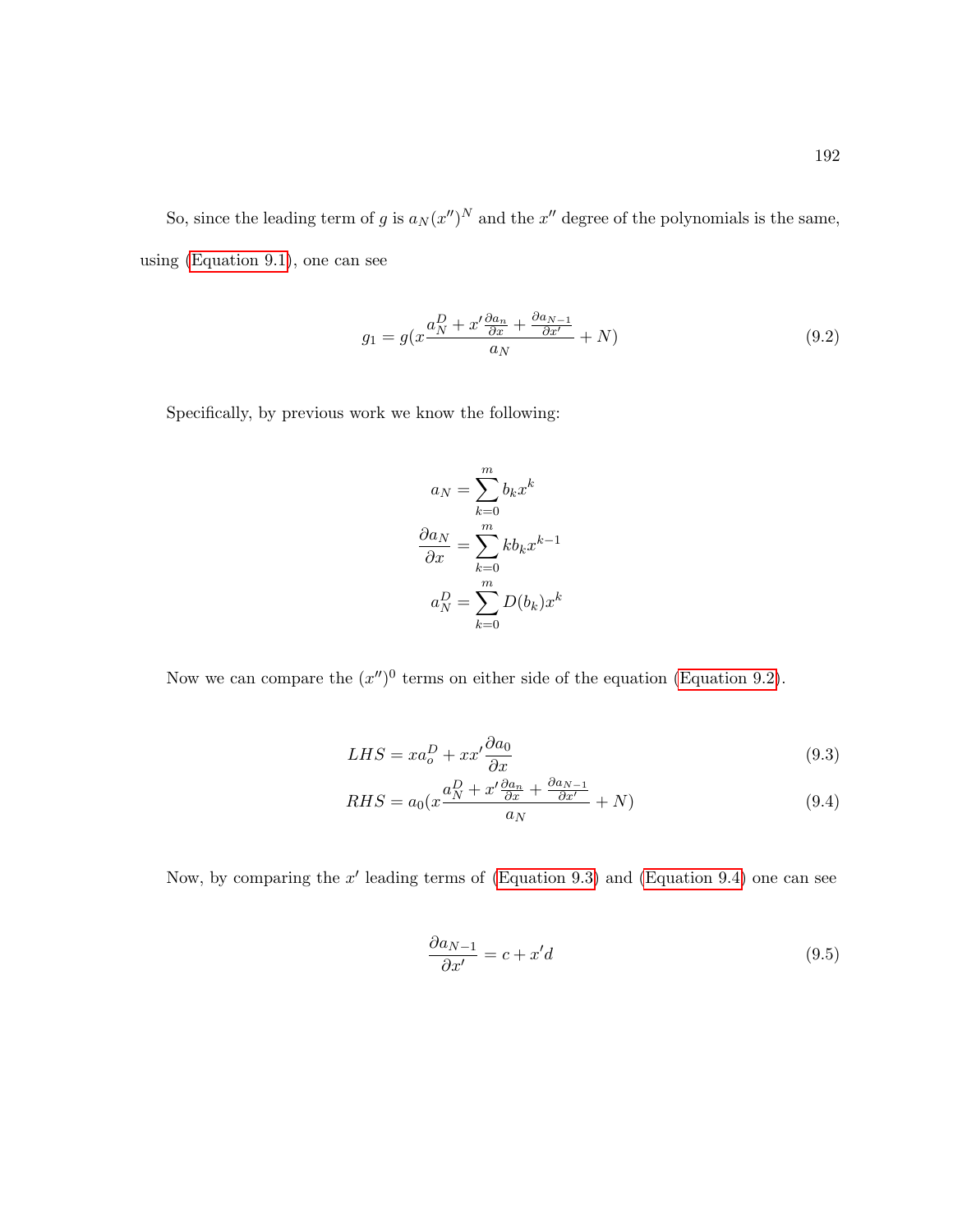where  $c, d \in K[x]$ . Now [\(Equation 9.2\)](#page-203-0) becomes somewhat simpler,

$$
g_1 = g(x\frac{a_N^D + x'\frac{\partial a_n}{\partial x} + c + x'd}{a_N} + N)
$$
\n(9.6)

After regrouping some terms, this reduces [\(Equation 9.3\)](#page-203-1) and [\(Equation 9.4\)](#page-203-2) to

$$
LHS = xa_0^D + xx'\frac{\partial a_0}{\partial x} \tag{9.7}
$$

$$
RHS = a_0(N + x\frac{a_N^D + c}{a_N} + xx'\frac{\sum_{k=0}^m k b_k x^{k-1} + d}{a_N})
$$
\n(9.8)

So, let

<span id="page-204-2"></span><span id="page-204-1"></span><span id="page-204-0"></span>
$$
a_0 = \sum_{i=0}^{m_1} c_i (x')^i
$$

where  $c_i \in K[x]$ . The x' leading term from [\(Equation 9.8\)](#page-204-0) is

$$
c_{m_1}(x')^{m_1+1}x\frac{\sum_{k=0}^m k b_k x^{k-1} + d}{a_N} \tag{9.9}
$$

And the  $x'$  leading term from [\(Equation 9.7\)](#page-204-1) is

<span id="page-204-3"></span>
$$
x\frac{\partial c_{m_1}}{\partial x}(x')^{m_1+1} \tag{9.10}
$$

So, if we suppose that

$$
c_{m_1}=\sum_{j=1}^{m_2}d_jx^j
$$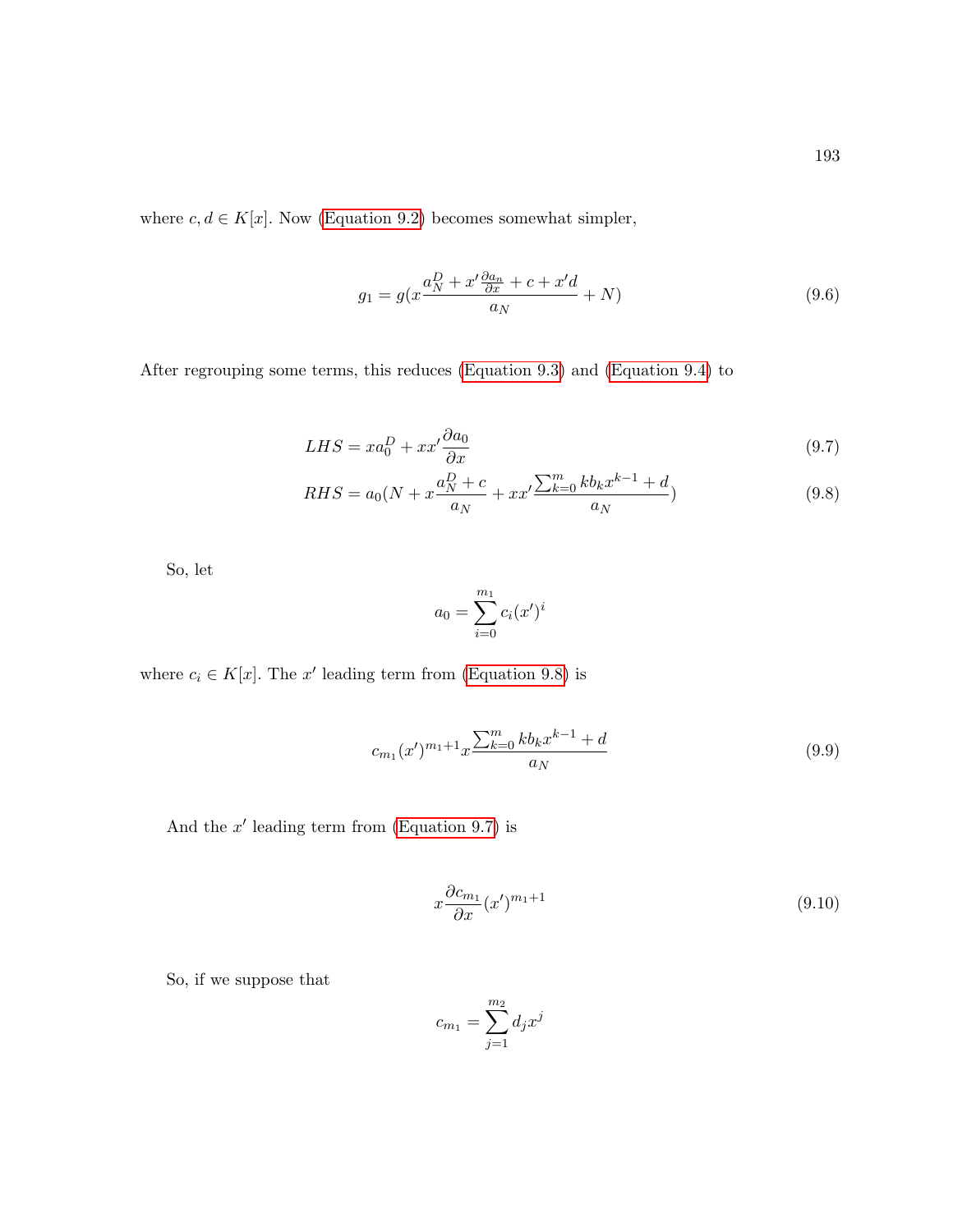then from [\(Equation 9.9\)](#page-204-2) and [\(Equation 9.10\)](#page-204-3) we have the requirement:

$$
d_{m_2}x^{m_2}x\big(\frac{\sum_{k=0}^mkb_kx^{k-1}+d}{a_N}\big)=m_2d_{m_2}x^{m_2}
$$

Thus,

$$
x\frac{\sum_{k=0}^{m}kb_kx^{k-1}+d}{a_N} = m_2\tag{9.11}
$$

So, we compare the lower order x terms, and see that  $d_k = 0$  for  $k < m_2$  But further, now we have

$$
g_1 = g(N + x\frac{a_N^D + c}{a_N} + x'm_2).
$$
\n(9.12)

Consider the  $(x')^0$  term of the  $(x'')^0$  term. Now, let

<span id="page-205-0"></span>
$$
c_0 = \sum_{k=0}^{m_3} \alpha_k x^k.
$$

Next, we may assume that  $\alpha_{m_3} = 1$ . If note, then divide the original polynomial by  $\alpha_{m_3}$ ; it still generates the same zero set. Comparing the left and right sides of [\(Equation 9.12\)](#page-205-0).

$$
LHS = xc_0^D \tag{9.13}
$$

$$
RHS = c_0(N + x \frac{a_N^D + c}{a_N})
$$
\n(9.14)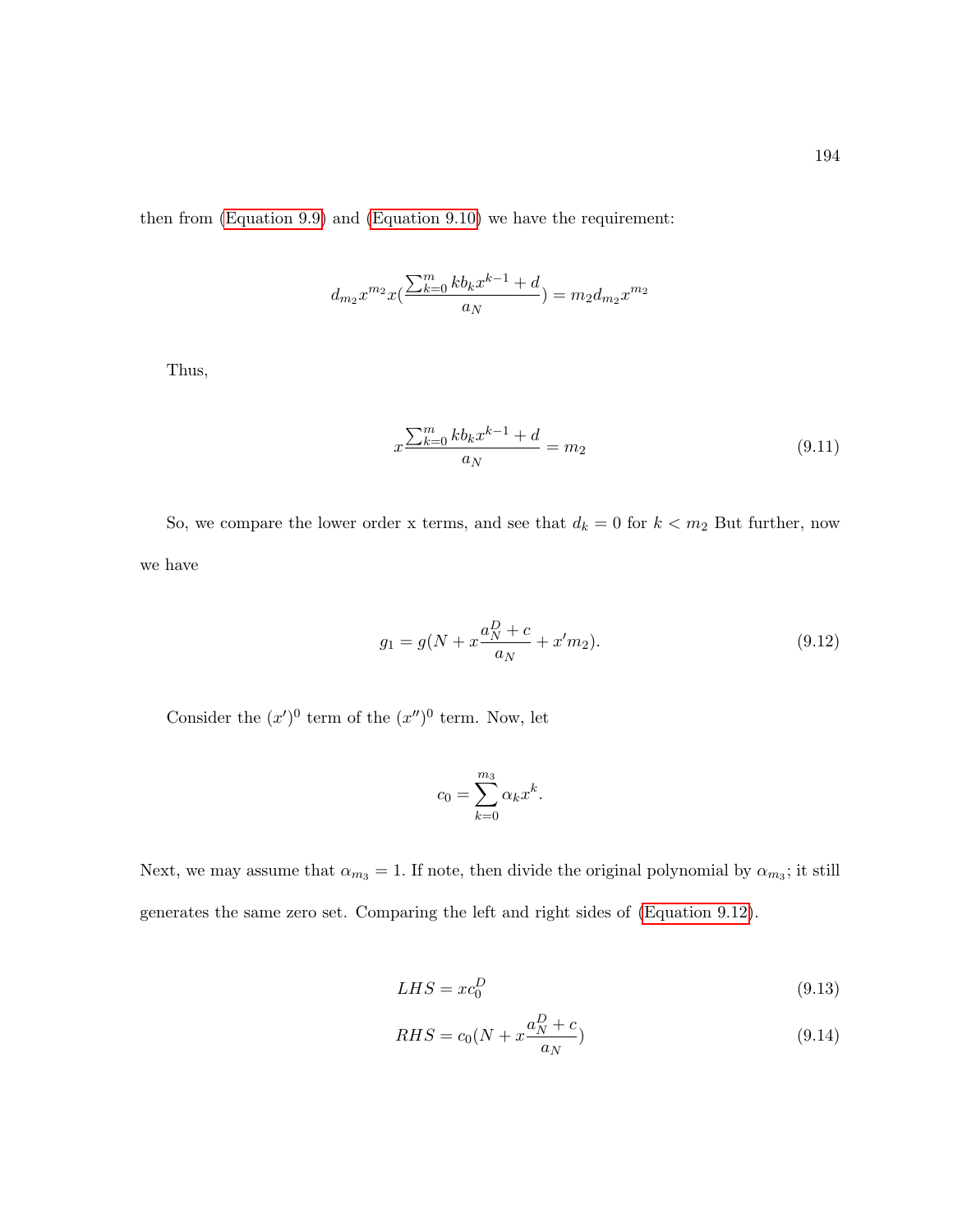So,

<span id="page-206-0"></span>
$$
xc_0^D = c_0(N + x\frac{a_N^D + c}{a_N})
$$
\n(9.15)

$$
\sum_{k=0}^{m_3-1} \alpha_k^D x^{k+1} = \sum_{k=0}^{m_3} \alpha_k x^k (N + x \frac{a_N^D + c}{a_N})
$$
\n(9.16)

By comparing the  $x$  leading term of [\(Equation 9.16\)](#page-206-0), we can see

$$
x\frac{a_N^D + c}{a_N} \in K.
$$

But, now the RHS of [\(Equation 9.16\)](#page-206-0) has a nonzero  $x^j$  term where j is the minimum integer such that  $\alpha_j \neq 0$ . But the LHS of [\(Equation 9.16\)](#page-206-0) has no  $x^j$  term. So, it must be the case that  $c_0 = 0.$ 

Now we proceed by induction on the number of  $c_i$  which are zero (we have just proved the base case of the induction). So, suppose the  $c_0, c_1, \ldots, c_l$  are all zero. Consider the  $(x')^{l+1}$  terms in the  $(x'')^0$  term,

$$
g_1 = g(N + x\frac{a_n^D + c}{a_N} + x'm_2)
$$
\n(9.17)

On the LHS [\(Equation 9.17\)](#page-206-1) (recall that  $c_l = 0$  so  $\frac{\partial a_0}{\partial x}xx'$  contributes no  $(x')^{l+1}$  terms):

<span id="page-206-1"></span> $xc_{l+1}^D$ .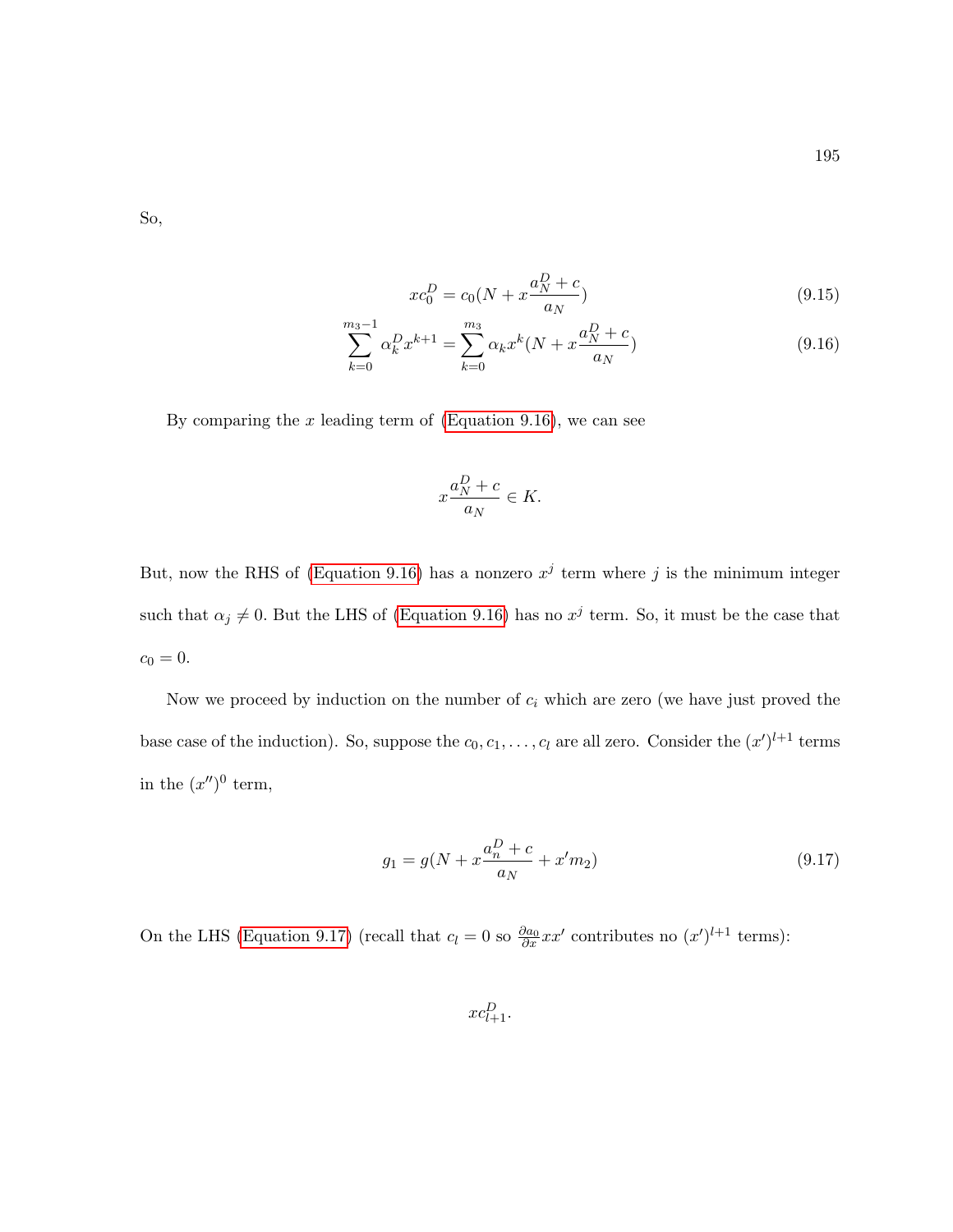On the RHS of [\(Equation 9.17\)](#page-206-1)  $(c_l = 0 \text{ so } x'M_2 \text{ does not give any } (x')^{l+1} \text{ terms})$ :

$$
c_{l+1}(N + x\frac{a_n^D + c}{a_N}).
$$

But, this is precisely the condition that we showed was impossible unless  $c_l = 0$  (the statement is literally the same but now with  $c_{l+1}$  instead of  $c_0$ ). But, now  $c_i$  must be zero for  $i = 1, ..., m_1$ , that is x'' divides g. But, since we assumed that g is irreducible,  $g = x''$ . Thus,  $x'' = 0$  is the unique irreducible order two subvariety of V.

Note, at this point we know that  $RU(V) = RM(V) = 2$ . To see this, recall that  $\{Z(x')\}$ c)}<sub>c∈CK</sub> is a uniformly definable family of order 1 subvarieties of  $Z(x'')$ . On the other hand  $RH(V) = RD(V) = 3$ . The only remaining question about ranks associated with this differential variety is the rank of the Kolchin open subvariety  $V - Z(x'')$ . At this point, it might be the case that there is a uniformly definable family of order 1 subvarieties, making topological generic points of V Lascar and Morley Rank 2 (it might, a priori, be the case that the Lascar rank and Morley rank differ). So, the remaining questions about the rank of this variety can be answered by understanding the order 1 subvarieties which are outside of  $Z(x'')$ . Actually, in some sense any answer would be interesting. If there were infinitely many order 1 subvarieties of this open subvariety, but not an infinite uniformly definable family, then it would be an example of a definable set for which Morley rank and Lascar rank differ (previous examples have had RM at least 5 [\(31\)](#page-216-4)). If Morley rank and Lascar rank were both two; perhaps the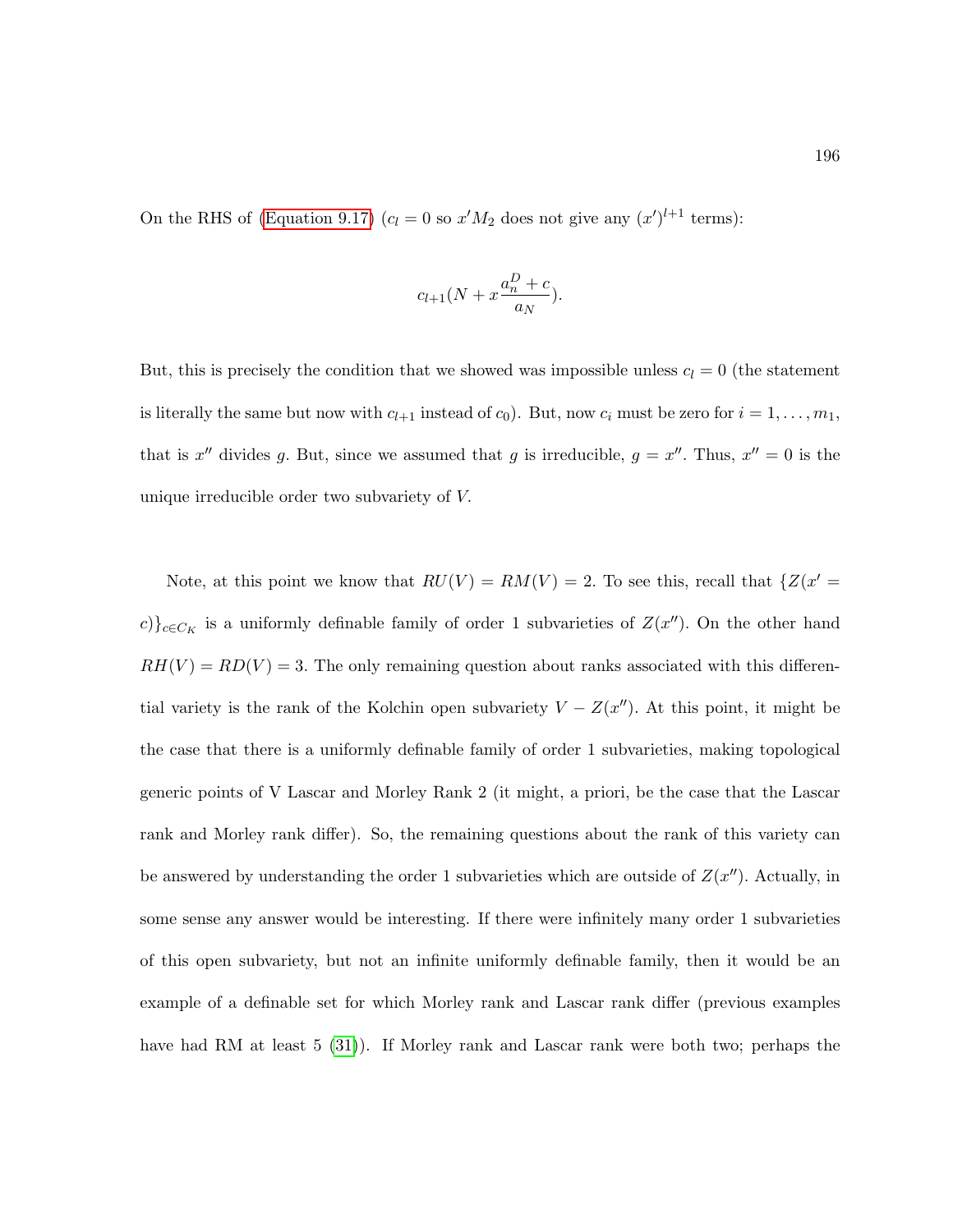situation is not quite so interesting, but it is another example of an irreducible variety (in the Kolchin topology) having Morley degree two. Next, we analyze the order one subvarieties of V.

## 9.4 Order 1 Subvarieties

Now consider the potential order 1 subvarieties of  $V = Z(xx''' - x'')$ . Throughout, let  $f(x) = xx''' - x''$ .

Any such subvariety is the zero set of an irreducible differential polynomial  $g(x, x') \in$  $K[x, x']$ . So, let

$$
g(x, x') = \sum_{n=0}^{N} a_n (x')^n,
$$

where  $a_n \in K[x]$  and  $a_N \neq 0$ . Now, we wish to restrict the types of differential polynomials which might occur as order one subvarieties, so the general technique will be to differentiate twice, and apply the third order relation which holds on V.

$$
D(g) = \sum_{n=0}^{N} na_n(x')^{n-1}x'' + \sum_{n=0}^{N} \frac{\partial a_n}{\partial x}(x')^{n+1} + \sum_{n=0}^{N} a_n^D(x')^n
$$

$$
D^{2}(g) = \sum_{n=0}^{N} na_{n}(x')^{n-1}x''' + \sum_{n=0}^{N} n \frac{\partial a_{n}}{\partial x}(x')^{n}x'' + \sum_{n=0}^{N} n(n-1)a_{n}(x')^{n-2}(x'')^{2}
$$
  
+ 
$$
\sum_{n=0}^{N} na_{n}^{D}(x')^{n-1}x'' + \sum_{n=0}^{N} \frac{\partial a_{n}^{D}}{\partial x}(x')^{n+1} + \sum_{n=0}^{N} \frac{\partial^{2} a_{n}}{\partial x^{2}}(x')^{n+2}
$$
  
+ 
$$
\sum_{n=0}^{N} (n+1) \frac{\partial a_{n}}{\partial x}(x')^{n}x'' + \sum_{n=0}^{N} a_{n}^{D^{2}}(x')^{n} + \sum_{n=0}^{N} \frac{\partial a_{n}^{D}}{\partial x}(x')^{n+1}
$$
  
+ 
$$
\sum_{n=0}^{N} na_{n}^{D}(x')^{n-1}x''
$$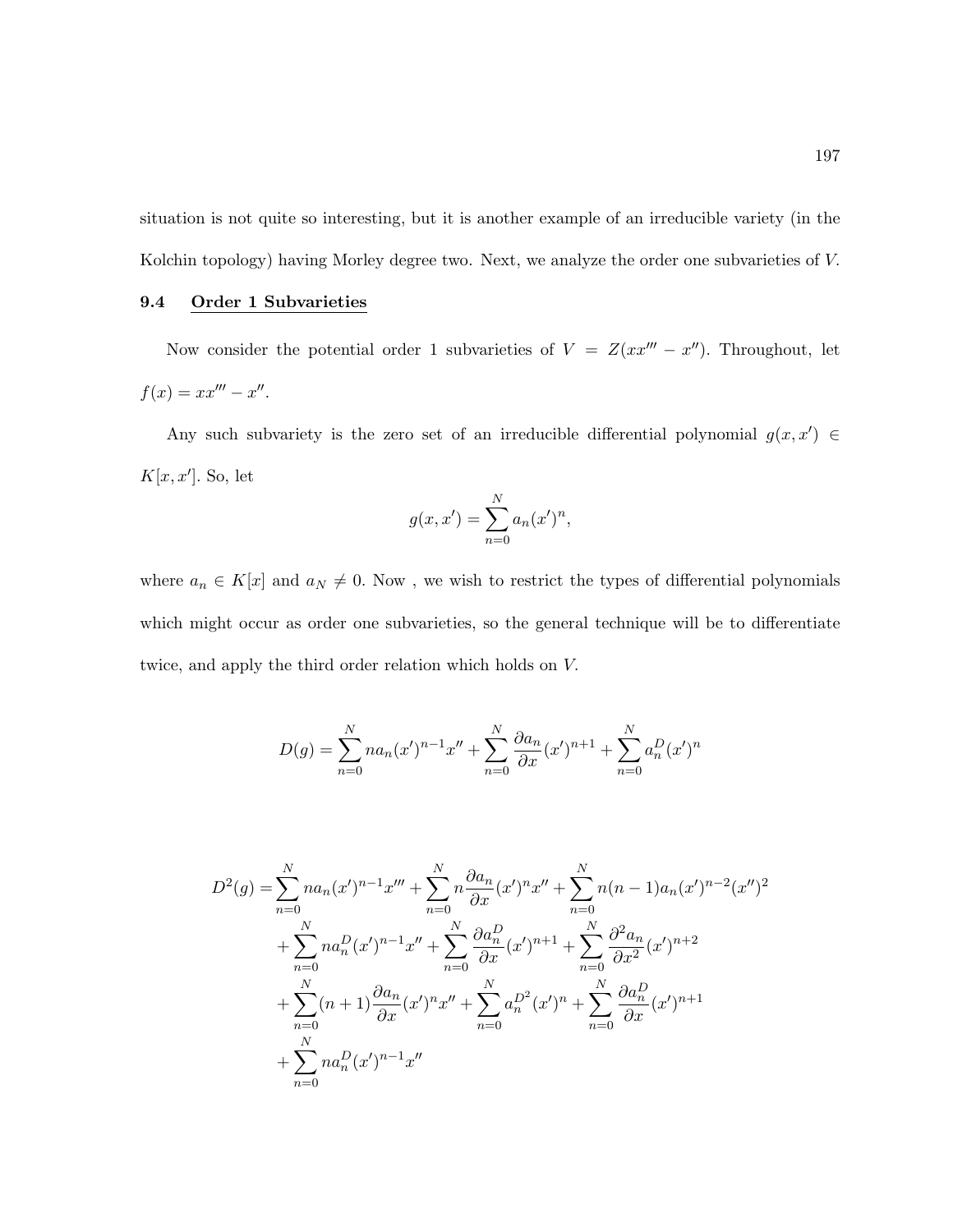Now, multiply both sides of the equation by x, and note that since we assume that  $f \in I(g)$ , we know that we might, given a differential polynomial in  $I(g)$ , we might replace any instance of  $xx^{\prime\prime\prime}$  with  $x^{\prime\prime}$  and we would still have a differential polynomial in  $I(g)$ . So, multiply the above expression for  $D^2(g)$  by x and replace the instance of  $xx''''$  by  $x''$ . Now we have some other differential polynomial, call it  $g_1(x)$  which is still in  $I(g)$ .

$$
g_1(x) = \sum_{n=0}^{N} n a_n (x')^{n-1} x'' + x \sum_{n=0}^{N} n \frac{\partial a_n}{\partial x} (x')^n x'' + x \sum_{n=0}^{N} n(n-1) a_n (x')^{n-2} (x'')^2 \tag{9.18}
$$

$$
+ x \sum_{n=0}^{N} n a_n^D (x')^{n-1} x'' + x \sum_{n=0}^{N} \frac{\partial a_n^D}{\partial x} (x')^{n+1} + x \sum_{n=0}^{N} \frac{\partial^2 a_n}{\partial x^2} (x')^{n+2}
$$
(9.19)

$$
+ x \sum_{n=0}^{N} (n+1) \frac{\partial a_n}{\partial x} (x')^n x'' + x \sum_{n=0}^{N} a_n^{D^2} (x')^n + x \sum_{n=0}^{N} \frac{\partial a_n^{D}}{\partial x} (x')^{n+1}
$$
(9.20)

$$
+ x \sum_{n=0}^{N} n a_n^D (x')^{n-1} x'' \tag{9.21}
$$

Now both  $g_1$  and  $D(g)$  are differential polynomials in  $I(g)$ . So, we could replace instances

of

$$
\sum_{n=0}^{N} na_n (x')^{n-1} x''
$$

in  $g_1(x)$  with

$$
-\sum_{n=0}^{N} \frac{\partial a_n}{\partial x} (x')^{n+1} - \sum_{n=0}^{N} a_n^D (x')^n
$$

and get another differential polynomial, call it  $g_2$ , in  $I(g)$  (since on the variety  $Z(g)$ , this relation holds).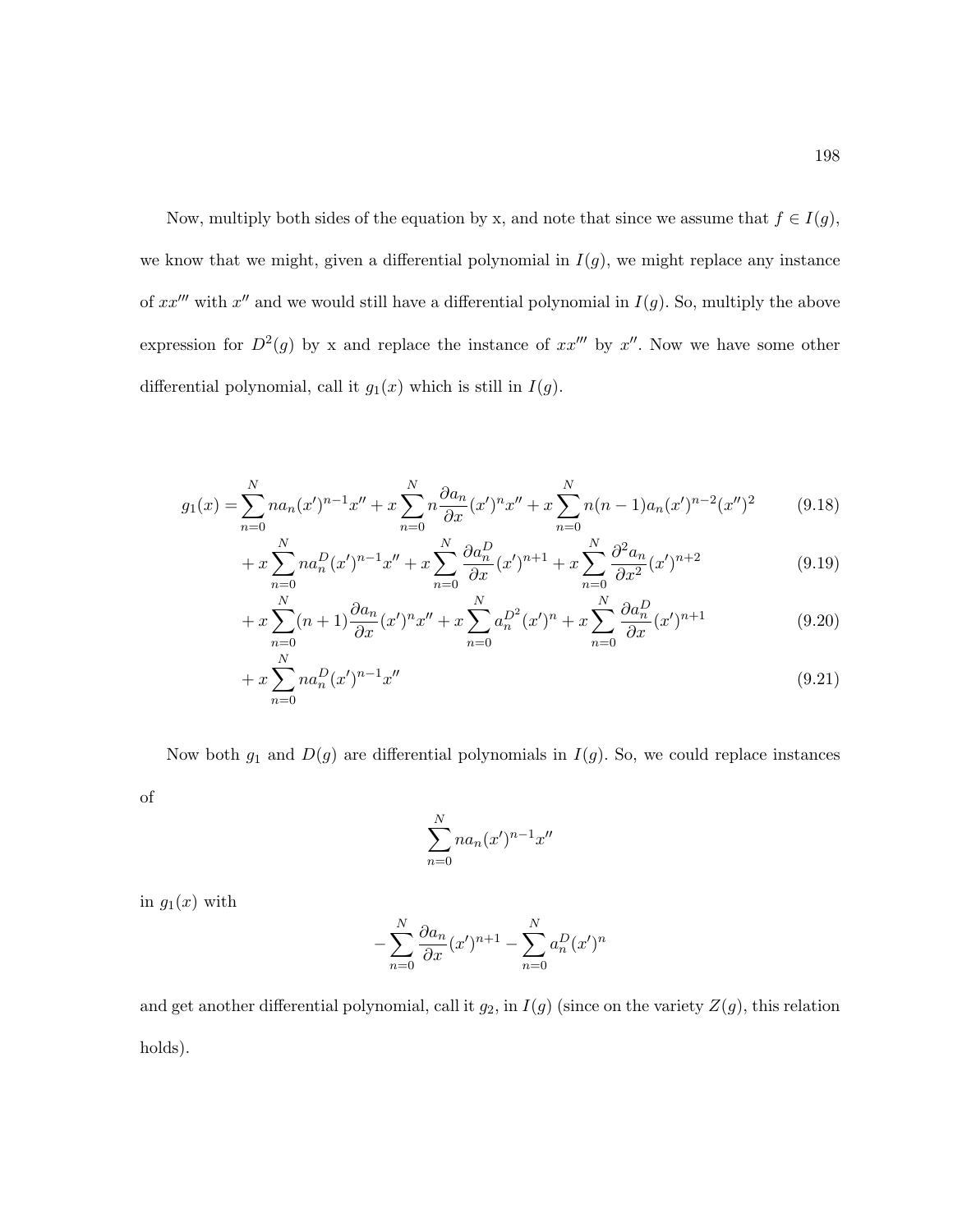$$
g_2(x) = -\sum_{n=0}^{N} \frac{\partial a_n}{\partial x} (x')^{n+1} - \sum_{n=0}^{N} a_n^D (x')^n
$$
\n(9.22)

$$
+ xx'(-\sum_{n=0}^{N} \frac{\partial^2 a_n}{\partial x^2} (x')^{n+1} - \sum_{n=0}^{N} \frac{\partial a^D}{\partial x_n} (x')^n)
$$
\n(9.23)

$$
+ x\left(-\sum_{n=0}^{N} (n+1)\frac{\partial a_n}{\partial x}(x')^n x'' - \sum_{n=0}^{N} n a_n^D (x')^{n-1} x''\right) \tag{9.24}
$$

$$
+ x \left(-\sum_{n=0}^{N} \frac{\partial a_n^D}{\partial x} (x')^{n+1} - \sum_{n=0}^{N} a_n^{D^2} (x')^n\right) \tag{9.25}
$$

$$
+x\sum_{n=0}^{N}\frac{\partial a_n^D}{\partial x}(x')^{n+1}+x\sum_{n=0}^{N}\frac{\partial^2 a_n}{\partial x^2}(x')^{n+2}
$$
\n(9.26)

$$
+ x\left(-\sum_{n=0}^{N} \frac{\partial^2 a_n}{\partial x^2} (x')^{n+2} - \sum_{n=0}^{N} \frac{\partial a_n^D}{\partial x} (x')^{n+1}\right) \tag{9.27}
$$

$$
+ x \sum_{n=0}^{N} a_n^{D^2} (x')^n + x \sum_{n=0}^{N} \frac{\partial a_n^D}{\partial x} (x')^{n+1}
$$
\n(9.28)

$$
+ x\left(-\sum_{n=0}^{N} \frac{\partial a_n^D}{\partial x}(x')^{n+1} - \sum_{n=0}^{N} a_n^{D^2}(x')^n\right) \tag{9.29}
$$

Note that  $x'g(x) \in I(g)$  so  $D(x'g(x)) \in I(g)$  so the following relation holds on  $Z(g)$ ,

$$
\sum_{n=0}^{N} (n+1)a_n(x')^n x'' = -\sum_{n=0}^{N} \frac{\partial a_n}{\partial x} (x')^{n+2} - \sum_{n=0}^{N} a_n^D (x')^{n+1}.
$$

Taking the partial derivative with respect to x yields an identity used in line 3 of the equation for  $g_1$ .

Also note that

$$
\frac{\partial}{\partial x'}\left(\sum_{n=0}^N na_n(x')^{n-1}(x'')^2\right) = \sum_{n=0}^N n(n-1)a_n(x')^{n-2}(x'')^2.
$$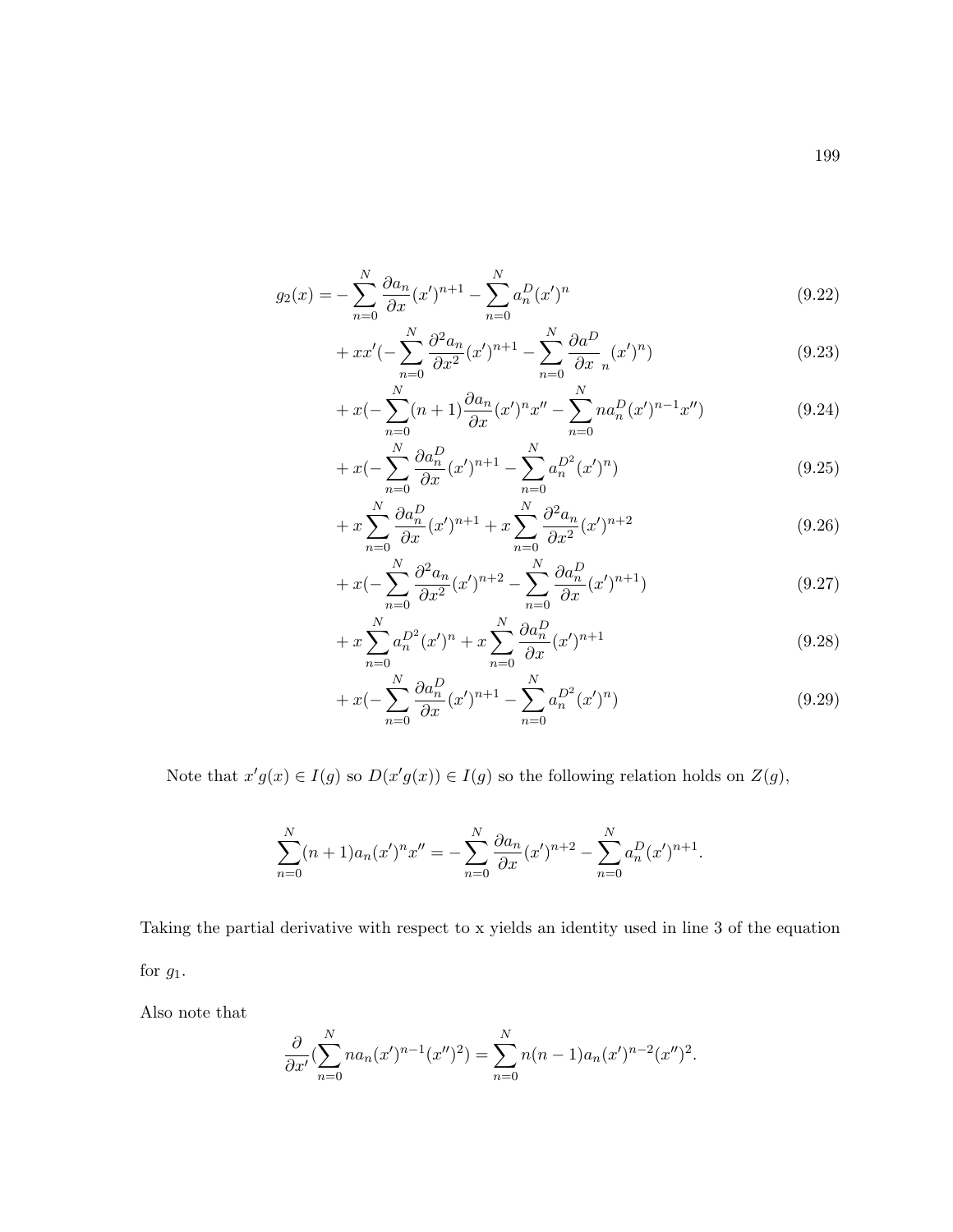This means that on the variety  $Z(g)$  the following relation (obtained by differentiating both sides of  $(\tt^{**})$  with respect to **x'** and multiplying by <code>xx"</code> ) holds:

$$
x\sum_{n=0}^{N}n(n-1)a_n(x')^{n-2}(x'')^2 = x(-\sum_{n=0}^{N}(n+1)\frac{\partial a_n}{\partial x}(x')^nx'' - \sum_{n=0}^{N}na_n^D(x')^{n-1}x'').
$$

This explains line (3) in the expression for  $g_2(x)$  above.

Now, there are still two instances of x" in  $g_2(x)$ , namely, from line (3) of the expression for

g2:

$$
x(-\sum_{n=0}^{N} (n+1) \frac{\partial a_n}{\partial x} (x')^n x'' - \sum_{n=0}^{N} n a_n^D (x')^{n-1} x'').
$$

Using the same technique as above, get rid of these instances via a relation which holds on  $\mathbb{Z}(g)$ to obtain the following differential polynomial, which is in  $I(g)$  :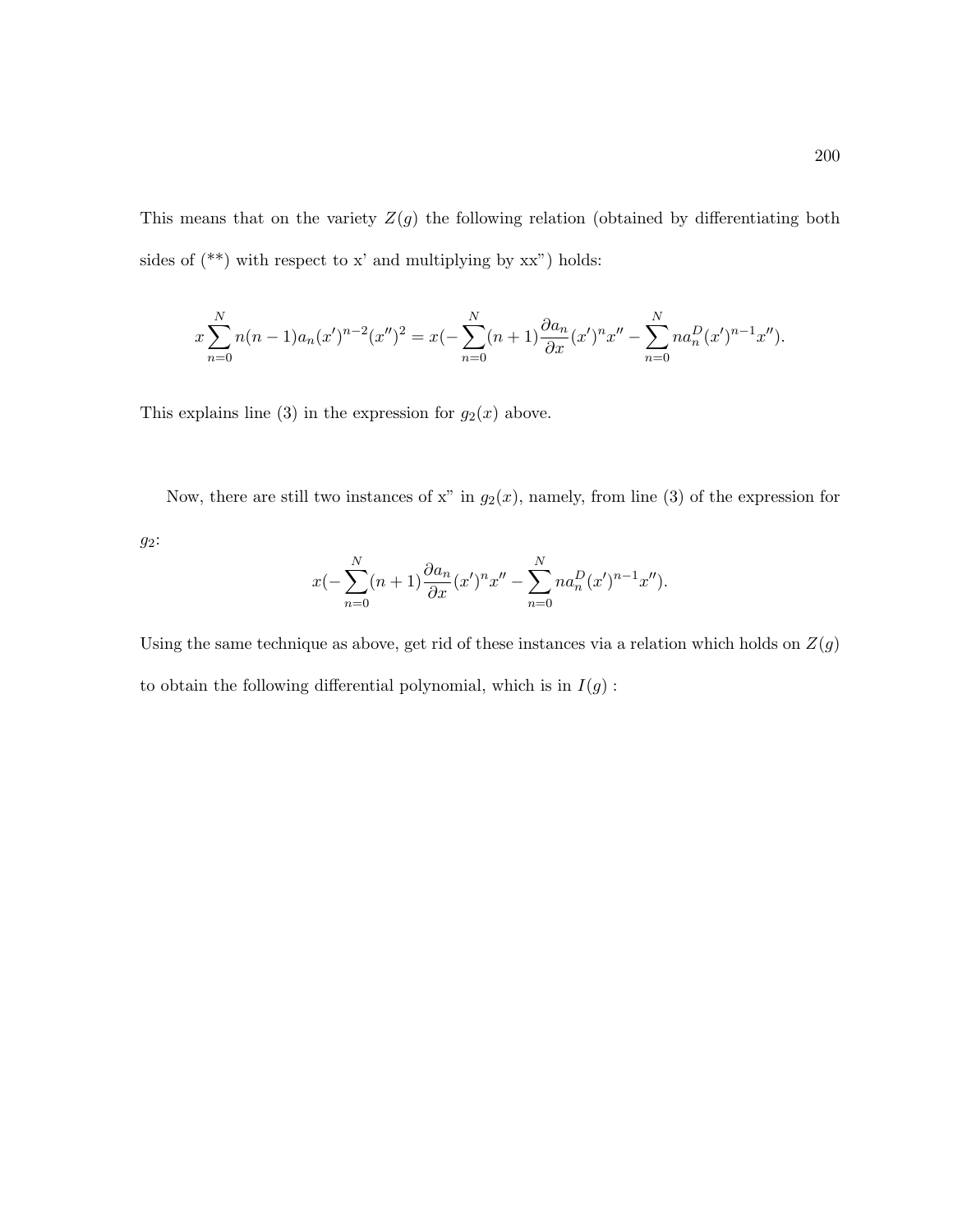$$
g_3(x) = -\sum_{n=0}^{N} \frac{\partial a_n}{\partial x} (x')^{n+1} - \sum_{n=0}^{N} a_n^D (x')^n
$$
  
+  $xx'(-\sum_{n=0}^{N} \frac{\partial^2 a_n}{\partial x^2} (x')^{n+1} - \sum_{n=0}^{N} \frac{\partial a_n^D}{\partial x_n} (x')^n)$   
+  $x(\sum_{n=0}^{N} \frac{\partial^2 a_n}{\partial x^2} (x')^{n+2} + \sum_{n=0}^{N} \frac{\partial a_n^D}{\partial x} (x')^{n+1})$   
+  $x(\sum_{n=0}^{N} \frac{\partial a_n^D}{\partial x} (x')^{n+1} + \sum_{n=0}^{N} a_n^{D^2} (x')^n)$   
+  $x(-\sum_{n=0}^{N} \frac{\partial a_n^D}{\partial x} (x')^{n+1} - \sum_{n=0}^{N} a_n^{D^2} (x')^n)$   
+  $x \sum_{n=0}^{N} \frac{\partial a_n^D}{\partial x} (x')^{n+1} + x \sum_{n=0}^{N} \frac{\partial^2 a_n}{\partial x^2} (x')^{n+2}$   
+  $x(-\sum_{n=0}^{N} \frac{\partial^2 a_n}{\partial x^2} (x')^{n+2} - \sum_{n=0}^{N} \frac{\partial a_n^D}{\partial x} (x')^{n+1})$   
+  $x \sum_{n=0}^{N} a_n^{D^2} (x')^{n} + x \sum_{n=0}^{N} \frac{\partial a_n^D}{\partial x} (x')^{n+1}$   
+  $x(-\sum_{n=0}^{N} \frac{\partial a_n^D}{\partial x} (x')^{n+1} - \sum_{n=0}^{N} a_n^{D^2} (x')^{n})$ 

Combining like terms, notice that all of the lines in pairs after the first. Then multiplying by minus 1:

$$
g_4(x) = \sum_{n=0}^{N} \frac{\partial a_n}{\partial x} (x')^{n+1} + \sum_{n=0}^{N} a_n^D (x')^n
$$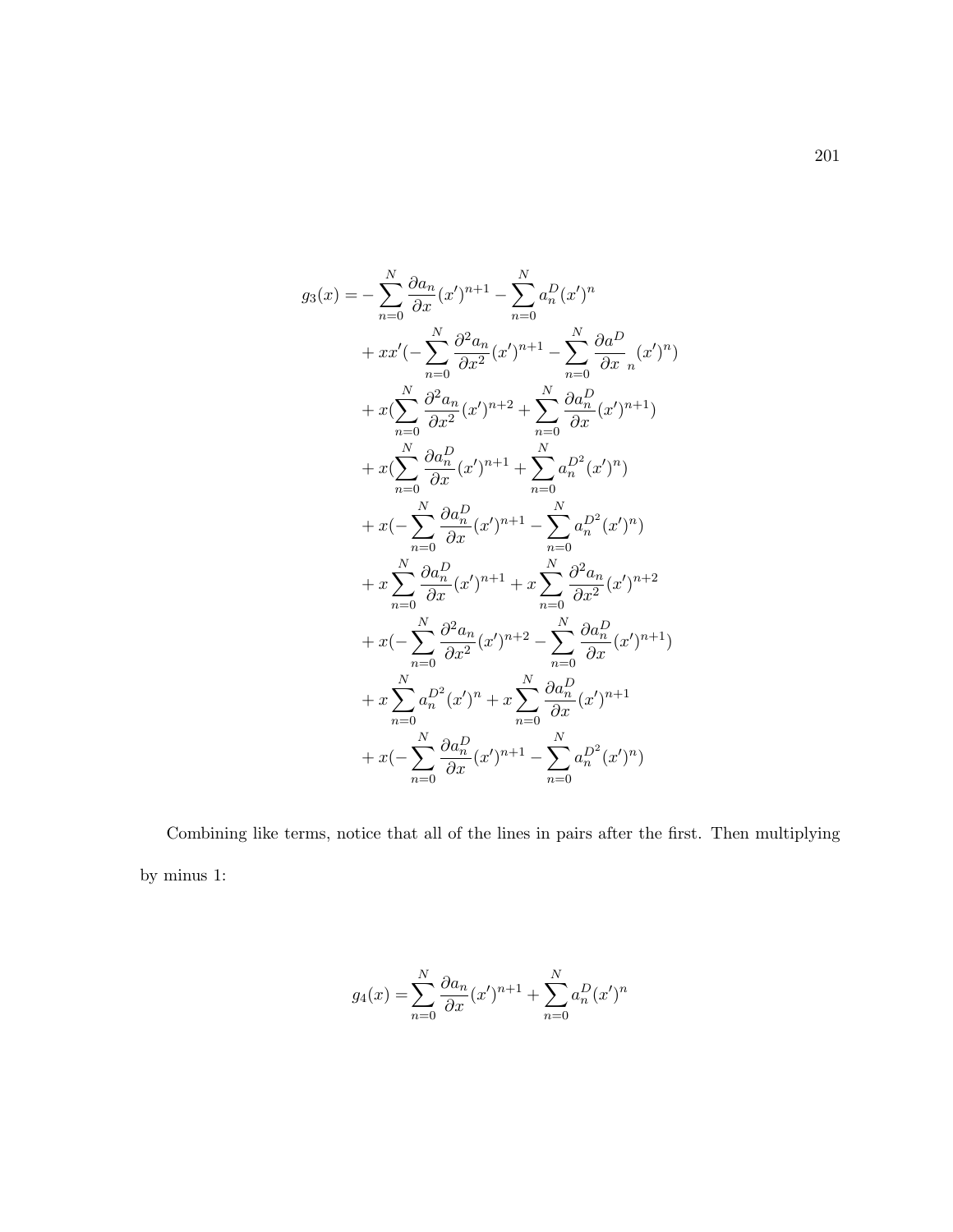Now  $g_4$  is an order 1 differential polynomial contained in  $I(g)$ , and we notice that

$$
g_5 = D(g) - g_4 = \left(\sum_{n=0}^{N} na_n (x')^{n-1}\right) x''.
$$

Of course  $g_5$  is still in  $I(g)$ , but then either  $x'' \in I(g)$  or

$$
\sum_{n=0}^{N} na_n (x')^{n-1} \in I(g).
$$

But, the latter is impossible since the differential polynomial is degree 1 and thus the only chance for it to be in  $I(g)$  is by virtue of being divisible by g. By x' degree it is impossible that g divides  $\sum_{n=0}^{N} na_n(x')^{n-1} \in I(g)$ . Now we know  $x'' \in I(g)$ . So, the only order 1 subvarieties of V are actually subvarieties of  $x'' = 0$ .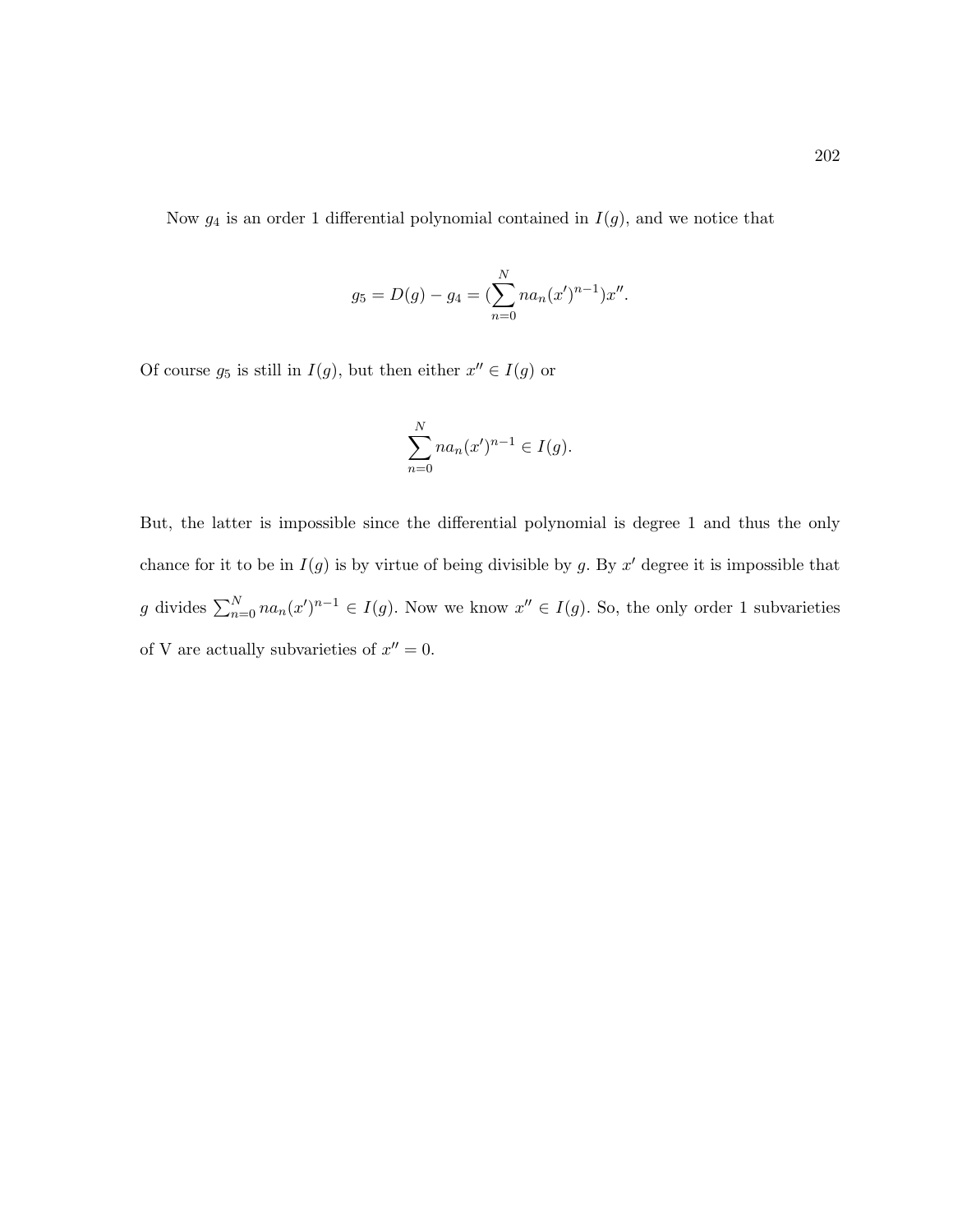# CITED LITERATURE

- 1. Michael Atiyah and Ian MacDonald. Introduction to Commutative Algebra. Westview Press, 1994.
- 2. J.T. Baldwin. Fundamentals of stability theory. Perspectives in mathematical logic. Springer-Verlag, 1988.
- 3. Andreas Baudisch. On superstable groups. Journal of the London Mathematical Society, 42:452–464, 1990.
- <span id="page-214-0"></span>4. Franck Benoist. Rangs et types de rang maximum dans les corps differentiellement clos. Journal of Symbolic Logic, Volume 67(3):1178–1188, 2002.
- 5. Chantal Berline. Superstable groups : a partial answer to conjectures of Cherlin and Zilber. Annals of Pure and Applied Logic, 30:45–61, 1986.
- 6. Chantal Berline and Daniel Lascar. Superstable groups. Annals of Pure and Applied Logic, 30:1–43, 1986.
- 7. Lenore Blum. Generalized Algebraic Structures: A Model Theoretical Approach. PhD thesis, MIT, 1968.
- 8. Peter Blum. Complete models of differential fields. Transactions of the American Mathematical Society, 137:309–325, 1969.
- 9. Peter Blum. Differential specializations. Proceedings of the American Mathematical Society, 24 (3):471–474, 1970.
- 10. Henry Blumberg. Uber algebraische Eigenschaften von linearin homogene Differentialausdrcken. PhD thesis, GeorgAugust-Universitt, 1912.
- 11. E. Bouscaren. Model Theory and Algebraic Geometry: An Introduction to E. Hrushovski's Proof of the Geometric Mordell-Lang Conjecture. Number no. 1696 in Lecture Notes in Mathematics. Springer, 1998.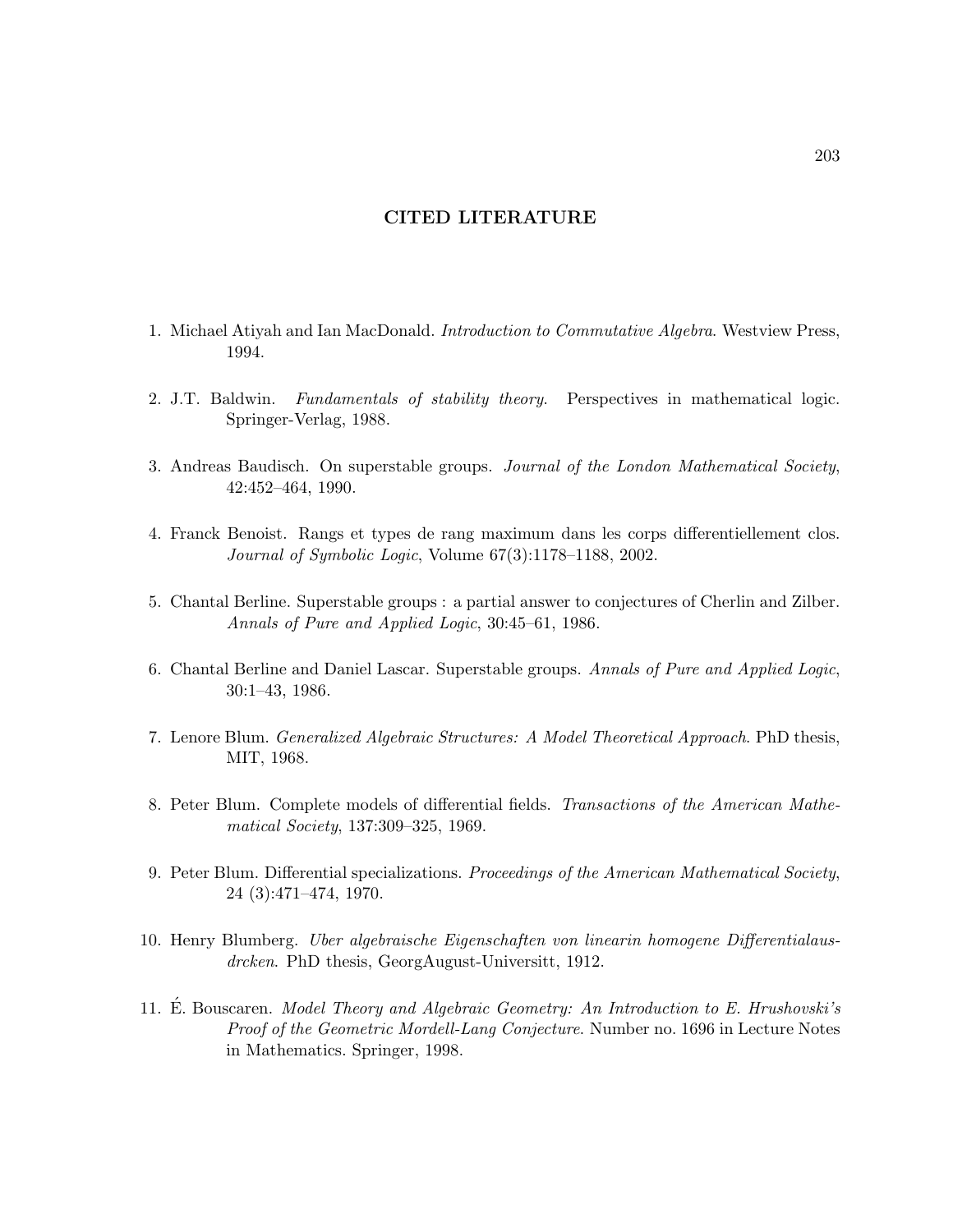- 12. Elisabeth Bouscaren. Model theory of groups (A. Pillay and A. Nesin, editors, chapter Model theoretic versions of Weil's theorem on pregroups. University of Notre Dame Press, South Bend, IN, 1989.
- 13. P. J. Cassidy. Differential algebraic groups. American Journal of Mathematics, 94(3):pp. 891–954, 1972.
- 14. Phyllis Cassidy. The classification of the semisimple differential algebraic groups and the linear semisimple differential algebraic lie algebras. Journal of Algebra, 121:169–238, 1989.
- 15. Phyllis J. Cassidy and Michael F. Singer. Galois theory of parameterized differential equations and linear differential algebraic groups. In Differential Equations and Quantum Groups, volume 9 of IRMA Lectures in Mathematics and Theoretical Physics, pages 113–157. EMS Publishing House, 2006.
- 16. Phyllis J. Cassidy and Michael F. Singer. A Jordan-Hölder theorem for differential algebraic groups. Journal of Algebra, 328:190–217, 2011.
- 17. Gregory Cherlin. Groups of small Morley rank. Annals of mathematical logic, 17:1–28, 1979.
- 18. Gregory Cherlin and Saharon Shelah. Superstable fields and groups. Annals of mathematical logic, 18:227–270, 1980.
- 19. Claude Chevalley. Fondements de la géométrie algébique. Sec. Math., Paris, 1958.
- 20. James Freitag. Completeness in partial differential algebraic geometry. Under Review, Journal of Algebra, http://arxiv.org/abs/1106.0703, 2011.
- 21. James Freitag. Indecomposability in partial differential fields. Under Review, Journal of Pure and Applied Algebra, http://arxiv.org/abs/1106.0695, 2011.
- 22. James Freitag. Differential algebraic groups of small typical dimension. In Preparation, http://math.berkeley.edu/people/faculty/james-freitag, 2012.
- 23. James Freitag. Generics in differential fields. In Preparation, http://math.berkeley.edu/people/faculty/james-freitag, 2012.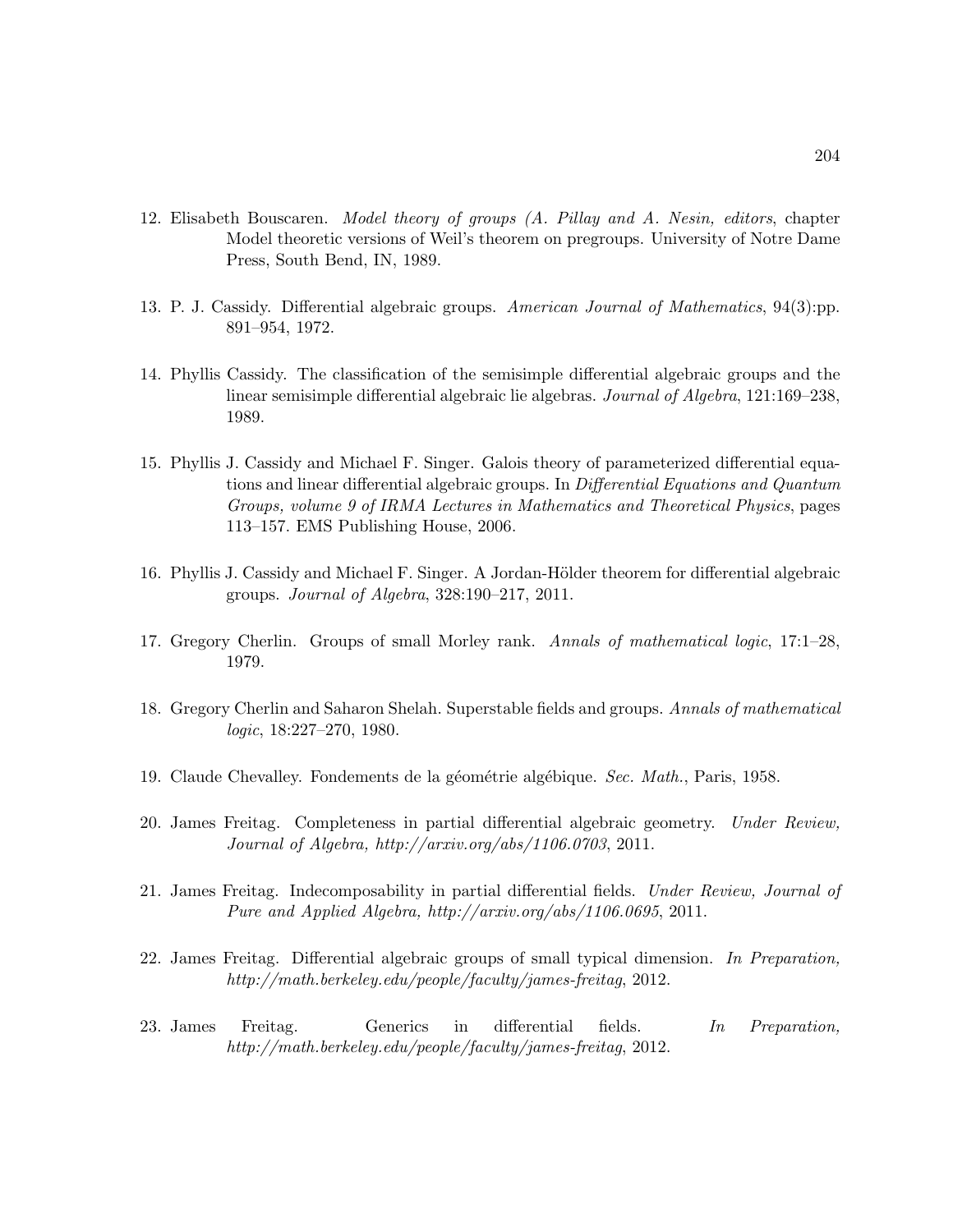- 24. Henri Gillet. Differential algebra a scheme theory approach. In *Differential algebra and* related topics, pages 95–123. World Scientific Publishing, 2002.
- 25. A. Grothendieck. Eléments de géométrie algérique (rédigér avec la collaboration de Jean Dieudonné): IV. Étude locale des schémas et des morphismes de schémas, volume 32. Publications Mathématiques de l'IHES, 1967.
- 26. Robin Hartshorne. *Algebraic Geometry*. Graduate Texts in Mathemematics 52. Springer-Verlag, 1977.
- 27. W.V.D. Hodge and D. Pedoe. Methods of Algebraic Geometry. Number v. 2 in Cambridge Mathematical Library. Cambridge University Press, 1994.
- 28. Jan Holly. Definable operations on sets and elimination of imaginaries. *Proceedings of the* American Mathematical Society, 117:1149–1157, 1993.
- 29. E. Hrushovski and Z. Sokolovic. Minimal sets in differential fields.
- 30. Ehud Hrushovski and Masanori Itai. On model complete differential fields. Transactions of the American Mathematical Society, Volume 355(11):4267–4296, 2003.
- 31. Ehud Hrushovski and Thomas Scanlon. Lascar and Morley ranks differ in differentially closed fields. Journal of Symbolic Logic, 64:no. 3,1280–1284, 1986.
- 32. Irving Kaplansky. An introduction to differential algebra. Actualités scientifiques et industrielles. Hermann, 1957.
- 33. Ellis Kolchin. Differential equations in a projective space and linear dependence over a projective variety. Contributions to analysis (A collection of papers dedicated to Lipman Bers, pages 195–214, 1974.
- 34. Ellis R. Kolchin. Differential Algebra and Algebraic Groups. Academic Press, New York, 1976.
- 35. Ellis R. Kolchin. Differential Algebraic Groups. Academic Press, New York, 1984.
- 36. Kondrateva, Levin, Mikhalev, and Pankratev. Differential and Difference Dimension Polynomials. Kluwer Academic Publishers, Dordrecht-Boston-London, 1999.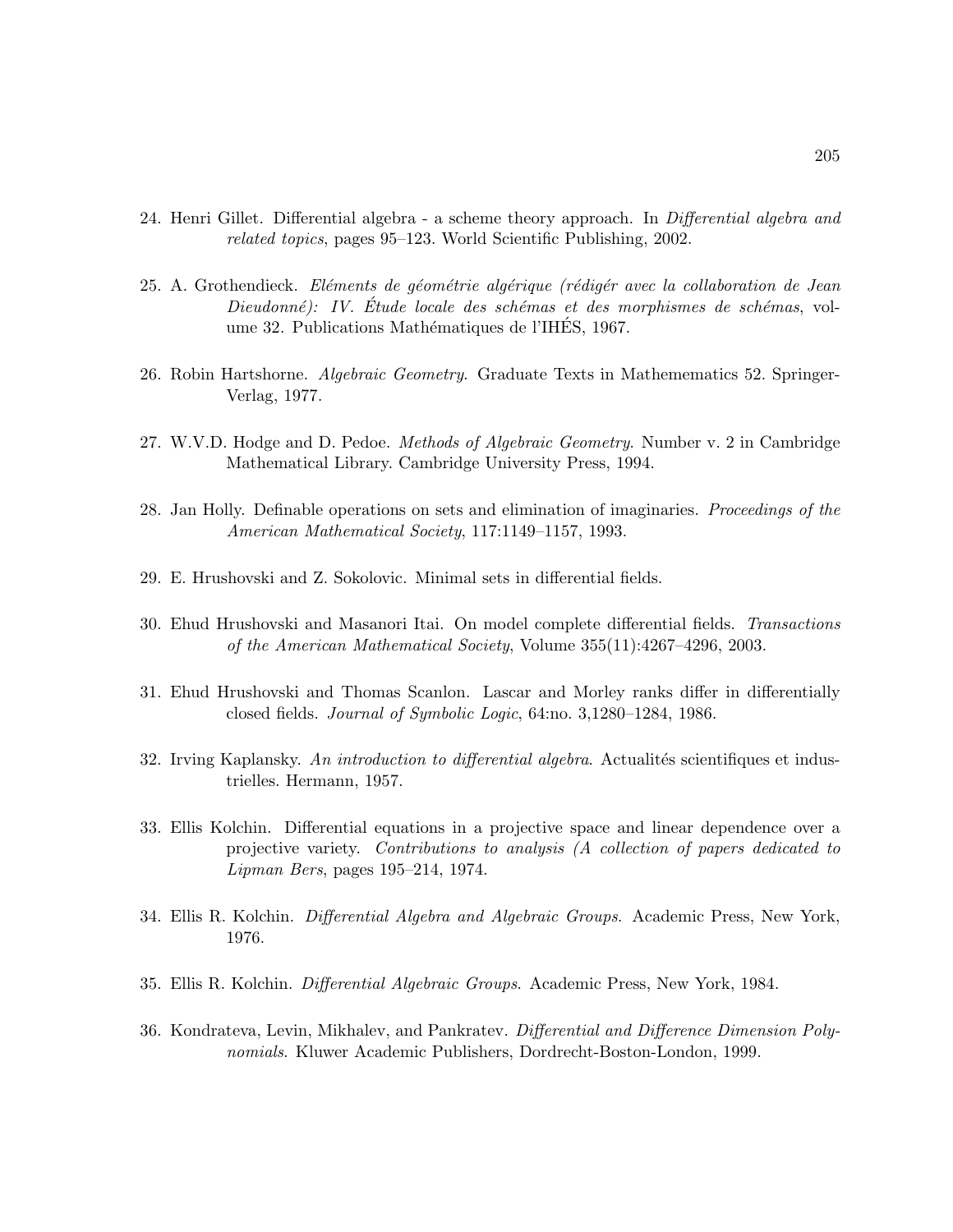- 37. Jerald J. Kovacic. Differential schemes. In *Differential Algebra and Related Topics*, pages 71–94. World Science Publishing, 2002.
- 38. Jerald J. Kovacic. Global sections of diffspec. Journal of Pure and Applied Algebra,  $171(23):265 - 288, 2002.$
- 39. Jerald J. Kovacic. Differential schemes. Kolchin Seminar in differential algebra, 2005.
- 40. Piotr Kowalski and Anand Pillay. Proalgebraic and differential algebraic group structures on affine spaces. American Journal of Mathematics, 122:213–221, 2000.
- 41. Piotr Kowalski and Anand Pillay. A note on groups definable in difference fields. *Proceedings* of the American Mathematical Society, (1) 130:205–212, 2002.
- 42. Saunders Mac Lane. Categories for the Working Mathematician. Graduate Texts in Mathematics, Vol. 5, Springer, New York-Berlin, 1971.
- 43. Serge Lang. Algebra, 3rd edition. AddisonWesley, New York, 1993.
- 44. David Marker. Model Theory: an Introduction. Springer, Graduate Texts in Mathematics, 217, Second Edition, 2002.
- 45. David Marker, Margit Messmer, and Anand Pillay. Model theory of fields. A. K. Peters/CRC Press, 2005.
- 46. Hideya Matsumoto. Sur les sous-groupes arithmétiques des groupes semi-simple déployés. Annales scientifiques de l'É.N.S., 4:1–62, 1969.
- 47. Rahim Moosa Matthew Harrison-Trainor, Jack Klys. Nonstandard methods for bounds in differential polynomial rings. Preprint, page http://www.math.uwaterloo.ca/ rmoosa/nsda7feb2012.pdf, 2011.
- 48. Tracy McGrail. The model theory of differential fields with finitely many commuting derivations. Journal of Symbolic Logic, 65, No. 2:885–913, 2000.
- 49. Ronald Bustamante Medina. Rank and dimension in difference-differential fields. *Preprint*.
- 50. James Milne. Abelian Varieties. Lecture Notes, www.jmilne.org, 2008.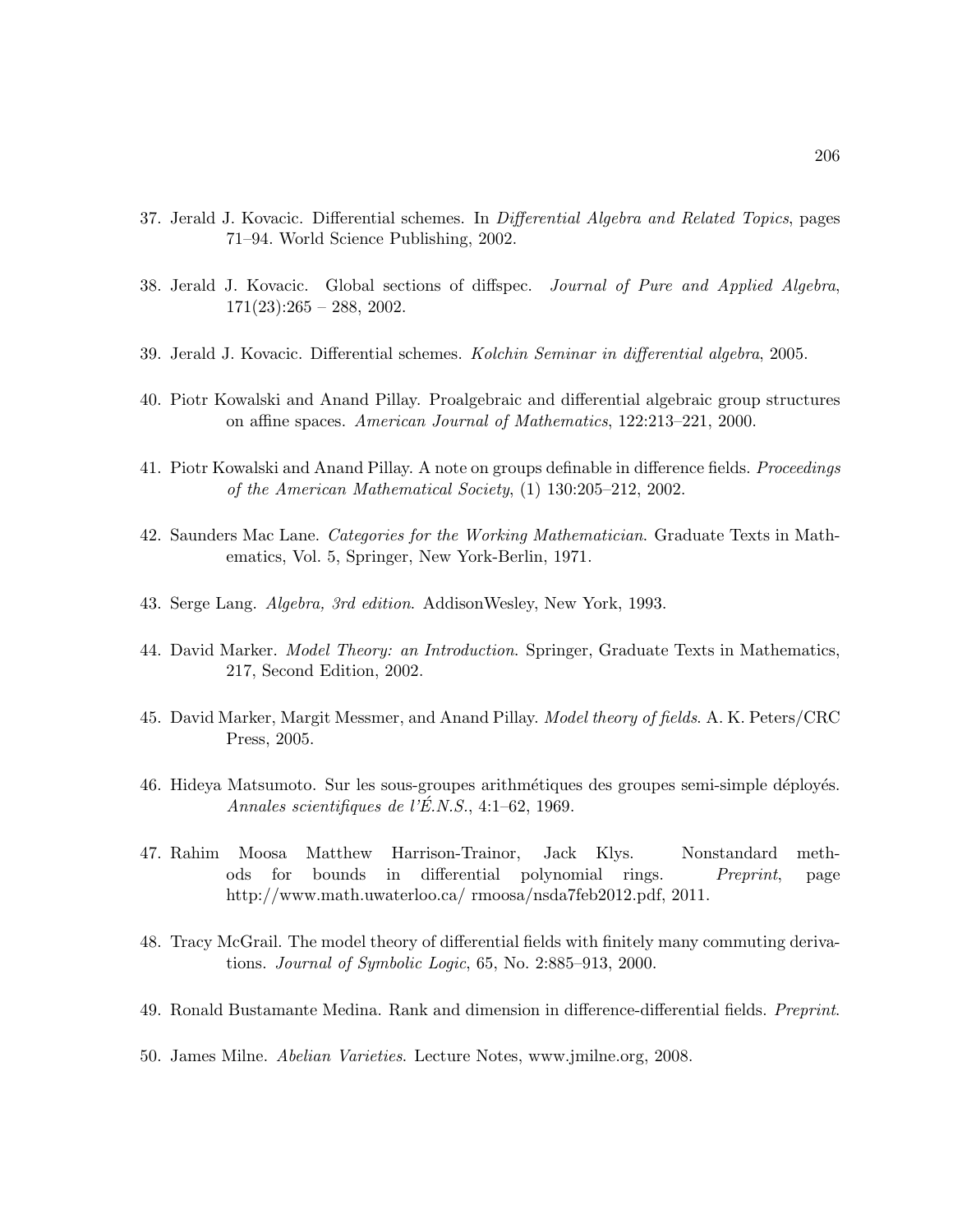- 51. A. Minchenko and A. Ovchinnikov. Extensions of differential representations of sl(2) and tori. Preprint, http://arxiv.org/abs/1103.2105, 2011.
- 52. A. Minchenko and A. Ovchinnikov. Zariski closures of linear differential algebraic groups. Advances in Mathematics, 227 (3):1195–1224, 2011.
- 53. Rahim Moosa, Anand Pillay, and Thomas Scanlon. Differential arcs and regular types in differential fields. Journal fur die reine and angewandte Mathematik, 620:35–54, 2008.
- 54. Michael Morley. Categoricity in power. Transactions of the American Mathematical Society, 114:514–538, 1965.
- 55. Sally Morrison. Extensions of differential places. American Journal of Mathematics, 100 (2):245–261, 1978.
- 56. Masayoshi Nagata. Existence theorems for nonprojective complete algebraic varieties. Illinois Journal of Mathematics, 2:490–498, 1958.
- 57. Johannes Nicaise and Julien Sebag. Le théorème dirréductibilité de kolchin. C. R. Ac. Sci., 341:2:103–106, 2005.
- 58. Johannes Nicaise and Julien Sebag. Greenberg approximation and the geometry of arc spaces. Communications in Algebra, 38:1–20, 2010.
- 59. A. Pillay. An Introduction to Stability Theory. Dover Books on Mathematics. Dover Publications, 2008.
- 60. Anand Pillay. Differential algebraic group chunks. Journal of Symbolic Logic, 55:1138–1142, 1990.
- 61. Anand Pillay. Geometric Stability Theory. Oxford University Press, 1996.
- 62. Anand Pillay. Some foundational questions concerning differential algebraic groups. Pacific Journal of Mathematics, 179, No. 1:179 – 200, 1997.
- 63. Anand Pillay. Remarks on algebraic D-varieties and the model theory of differential fields. Logic in Tehran, 2003.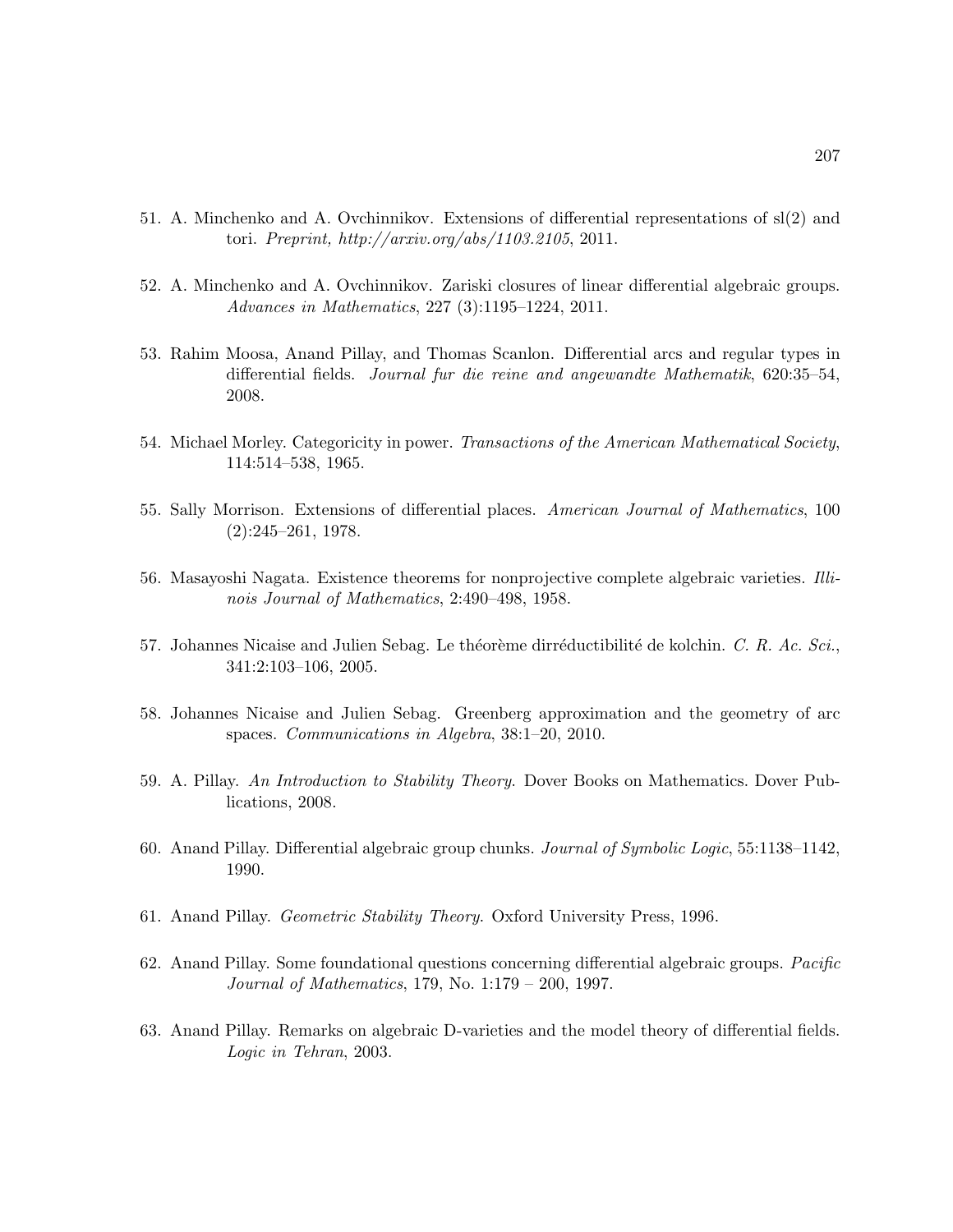- 64. Anand Pillay and Ronnie Nagloo. On algebraic relations between solutions of a generic Painleve equation. Preprint, http://arxiv.org/abs/1112.2916v1, 2011.
- 65. Anand Pillay and Martin Ziegler. Jet spaces of varieties over differential and difference fields. Selecta Math. (N. S.), 9 (4):579–599, 2003.
- 66. Bruno Poizat. Stable Groups. Mathematical Surveys and monographs, volume 87, American Mathematical Society, 1987.
- 67. Bruno Poizat. A course in model theory. Springer, New York, 2000.
- 68. Bruno Poizat. L'egalite au cube. Journal of Symbolic Logic, 66:1647–1676, 2001.
- 69. Wai Yan Pong. Ordinal dimensions and completeness in differentially closed fields. PhD thesis, 1999.
- 70. Wai Yan Pong. Complete sets in differentially closed fields. Journal of Algebra, 224:454–466, 2000.
- 71. Wai Yan Pong. Some applications of ordinal dimensions to the theory of differentially closed fields. Journal of Symbolic Logic, 65, No. 1:347–356, 2000.
- 72. Wai Yan Pong. Rank inequalities in the theory of differentially closed fields. Proceedings of the Logic Colloquim, 2003.
- 73. Joseph Fels Ritt. Differential Algebra. Dover Publications, New York, 1950.
- 74. Abraham Robinson. On the concept of a differentially closed field. Bull. Res. Council Israel Sect. F, 8F:113–128, 1959.
- 75. Maxwell Rosenlicht. Some basic theorems on algebraic groups. American Journal of Mathematics, 78:401–443, 1956.
- 76. Gerald Sacks. Saturated Model Theory. Mathematics Lecture Note Series. W. A. Benjamin, Inc., Reading, Massechusets, 1972.
- 77. Omar Leon Sanchez. Geometric axioms for differentially closed fields with several commuting derivations. Preprint, http://arxiv.org/abs/1103.0730, 2011.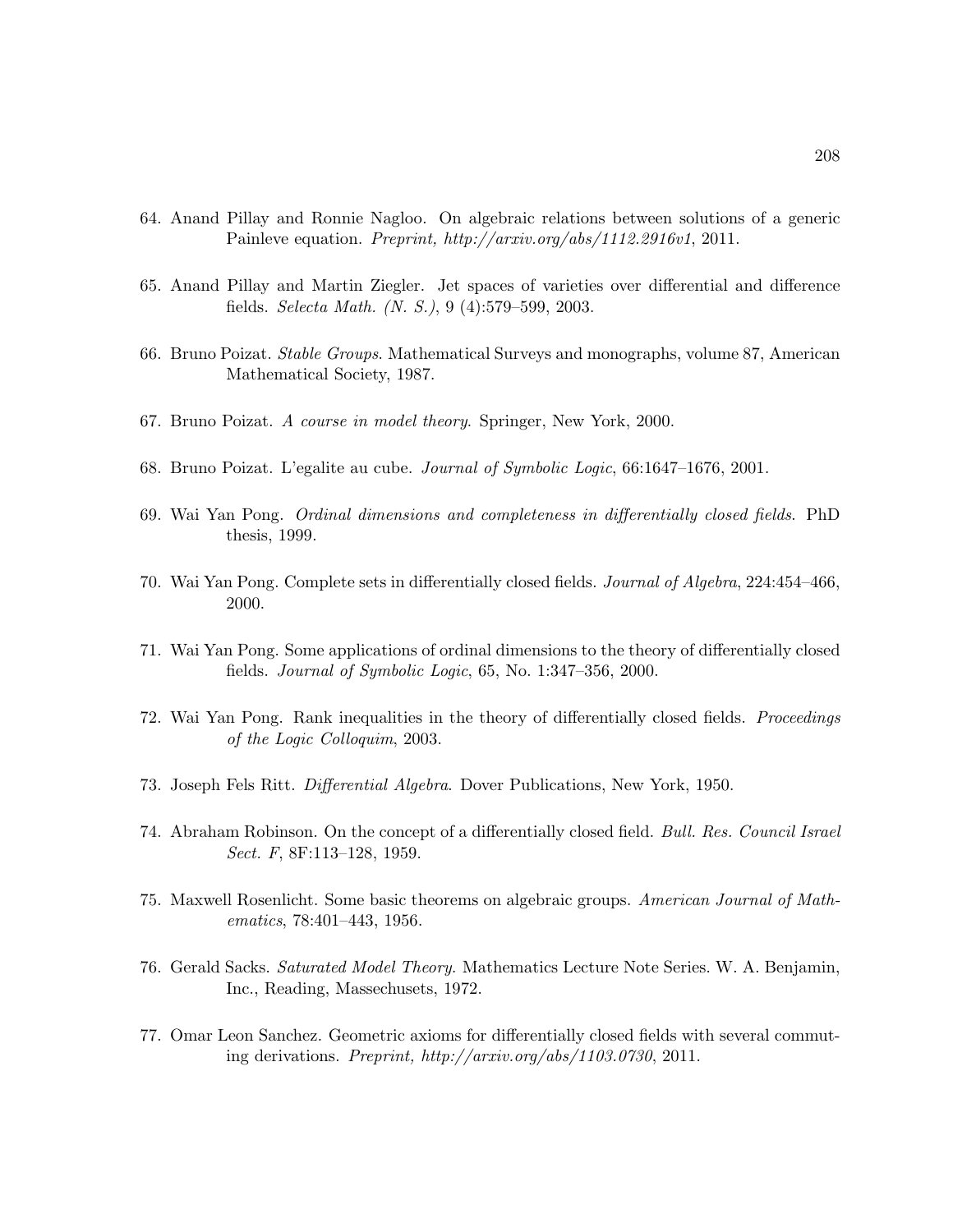- 78. I.R. Shafarevich. Schemes and Complex Manifolds. Basic Algebraic Geometry. Springer-Verlag, 1994.
- 79. Saharon Shelah. Classification theory and the number of non-isomorphic models. Studies in Logic and the Foundations of Mathematics. Volume 92, North-Holland Publishing Company, New York, 1978.
- 80. William Simmons. Differential completeness and finite transcendence degree differential varieties. in preparation, 2011.
- 81. William Sit. Typical differential dimension of the intersection of linear differential algebraic groups. Journal of Algebra, 32:476–487, 1974.
- 82. William Sit. On the well-ordering of certain numerical polynomials. Transactions of the American Mathematical Society, 212:37–45, 1975.
- 83. William Sit. The Ritt-Kolchin theory for dierential polynomials. Dierential Algebra and Related Topics, Proceedings of the International Workshop, NJSU, 23 November 2000.
- 84. Z. Sokolovic. *Model theory of differential fields*. PhD thesis, Notre Dame, 1992.
- 85. Sonat Suer. Model theory of differentially closed fields with several commuting derivations. PhD thesis, University of Illinois at Urbana-Champaign, 2007.
- 86. Sonat Suer. On subgroups of the additive group in differentially closed fields. *Journal of* Symbolic Logic, 77:369–391, 2012.
- 87. K. Tent and M. Ziegler. A Course in Model Theory. Lecture Notes in Logic. Cambridge University Press, 2012.
- 88. Lou van den Dries. Some applications of a model theoretic fact to (semi-) algebraic geometry. Nederl. Akad. Wetensh. Indag. Math, 44 (4):397–401, 1982.
- 89. Lou van den Dries. Bounds in the theory of polynomial rings over fields. Inventiones Mathematicae, 76:77–91, 1984.
- 90. C. M. Yuan X. S. Gao, W. Li. Intersection theory in dierential algebraic geometry: Generic intersections and the dierential chow form. Accepted by Trans. of of Amer. Math. Soc., 58 pages. Also in arXiv:1009.0148v1, 2011.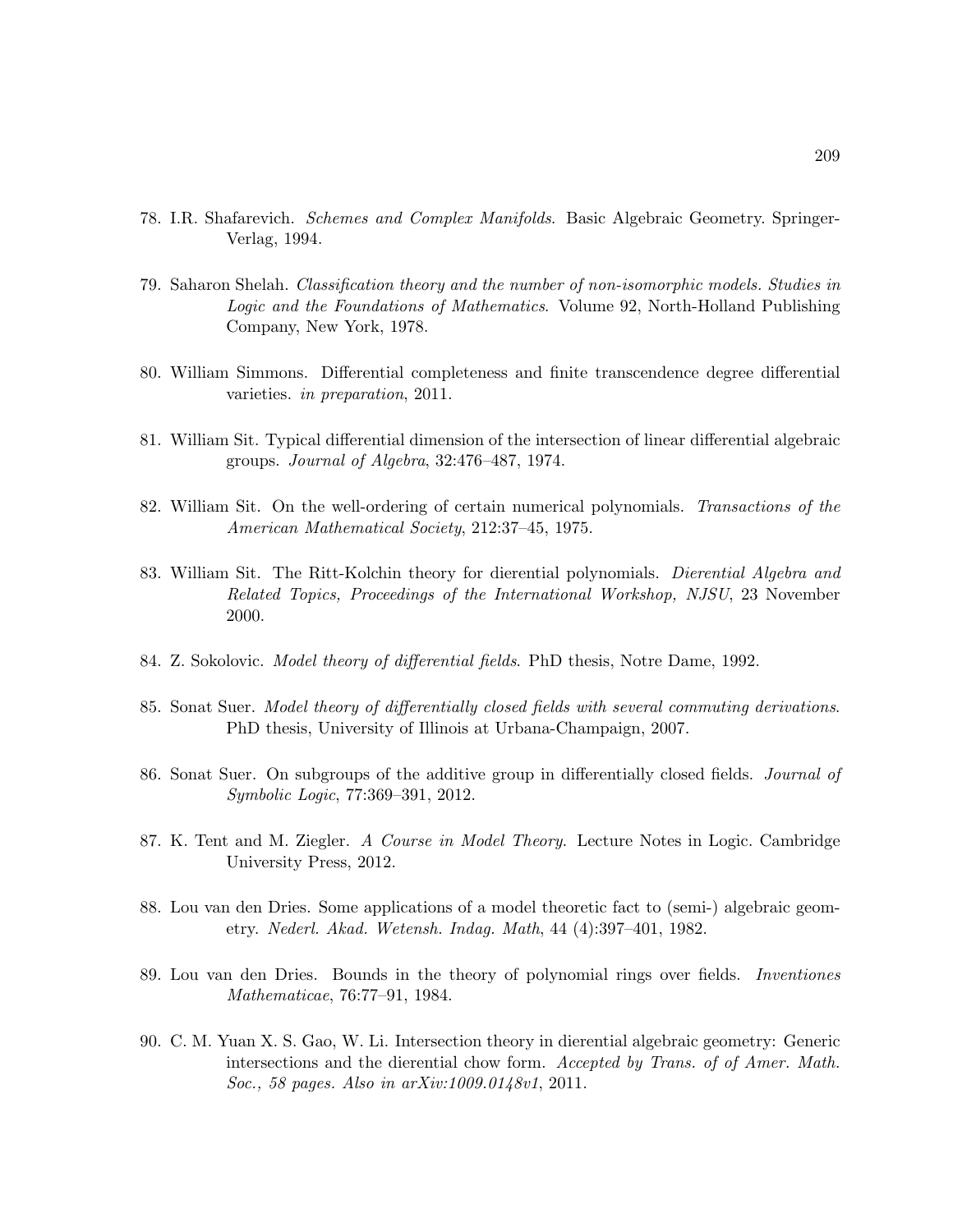- 91. Boris Zilber. Groups and rings whose theory is categorical. Fund. Math., 95, 1977.
- 92. Boris Zilber. Groups and rings with categorical theories (in Russian). Fund. Math., 41 (2):173–188, 1977.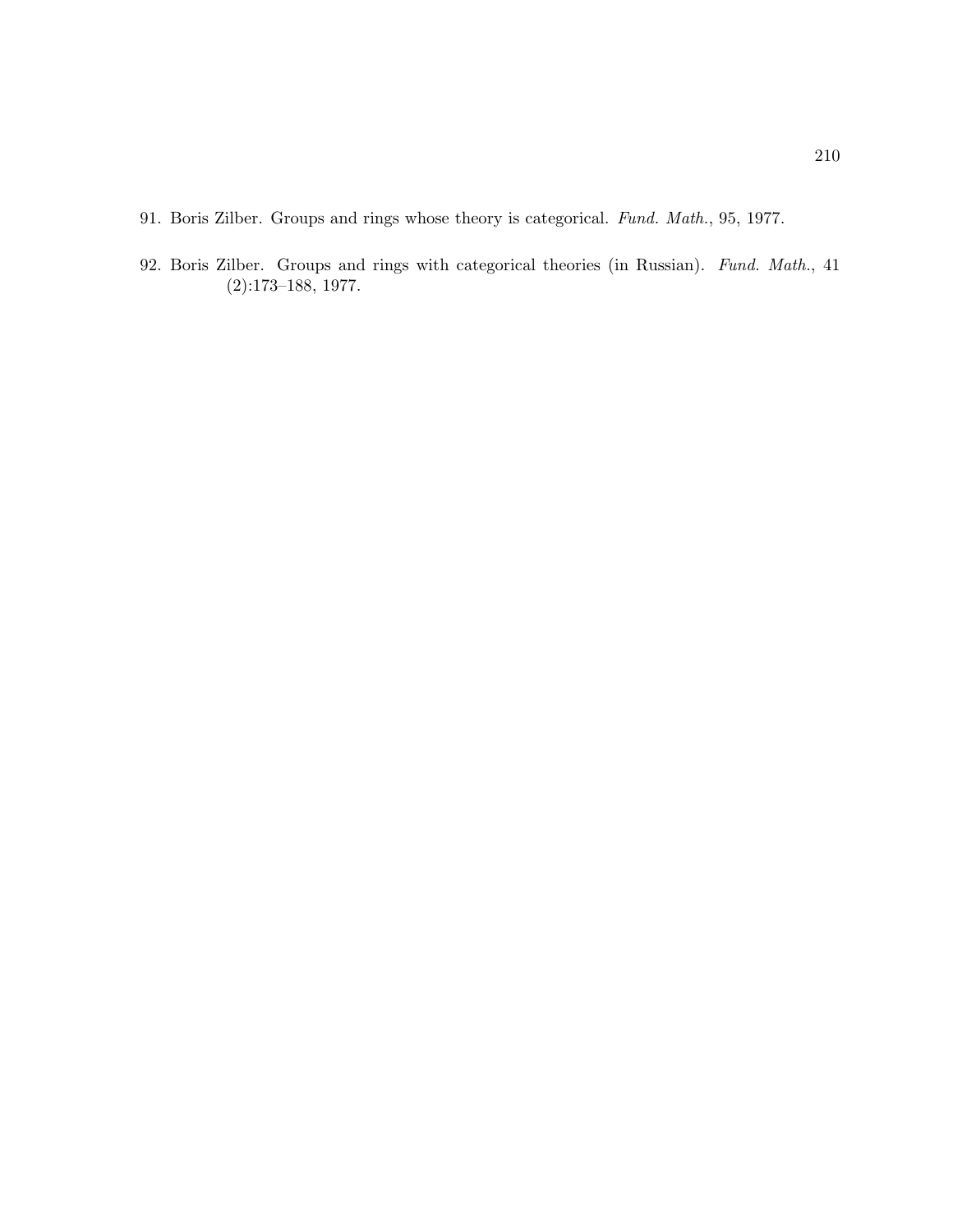VITA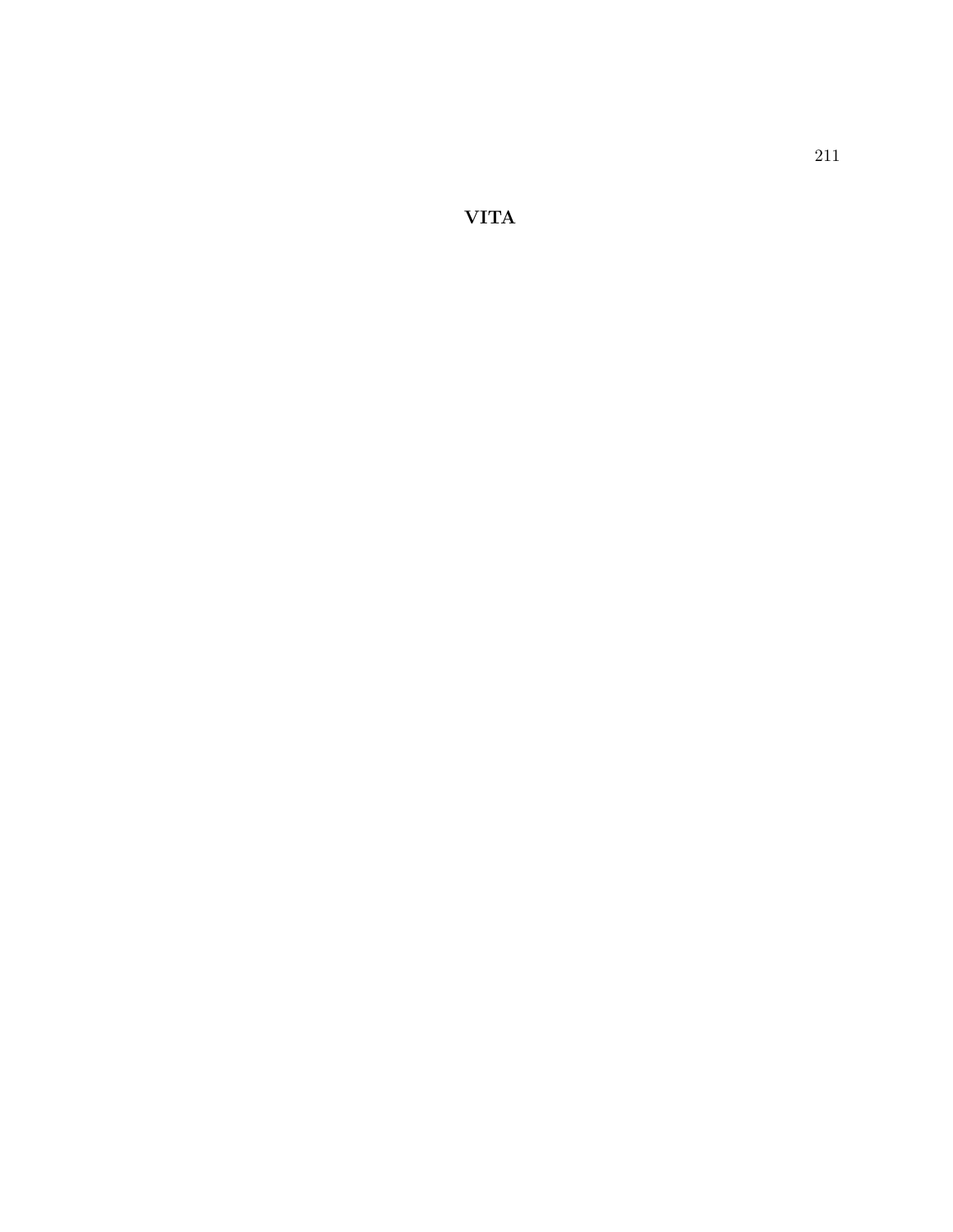# James Freitag

851 S. Morgan Chicago, IL 60607 T 312.996.2132 B jfreitag@uic.edu  $\hat{\phi}$  http://www.math.uic.edu/~freitag

# Education

2007–Present **Ph.D., Mathematics (expected 2012)**, University of Illinois at Chicago.

- 2005–2007 **MS, Industrial Mathematics**, Michigan State University.
- 2001–2006 **BS, Mathematics and Economics with High Distinction**, University of Illinois at Urbana-Champaign, Urbana, IL.

# **Experience**

## Employment

- 2007–Present **Teaching and Research Assistant**, University of Illinois at Chicago.
	- 2005–2007 **Teaching and Research Assistant**, Michigan State University.
	- 2005–2006 **Consultant**, Dow Chemical, Data mining group.
	- 2003–2005 **Math Tutor**, Office of Minority Student Affairs, University of Illinois at Urbana-Champaign.

#### Selected Invited Research Talks

- Spring 2012 **Special Session on Model Theory**, 2012 AMS Spring Western Sectional Meeting at the University of Hawaii, Differential algebraic groups as superstable groups.
- Spring 2012 **Differential Algebraic Geometry and Galois Theory in memory of Jerald Kovacic**, 2012 Joint Math Meetings, Almost simple differential algebraic groups.
- Spring 2012 **Logic Seminar**, Weslyan University, Differential algebraic groups and groups of finite Morley rank.
- Spring 2012 **Logic Seminar**, The Ohio State University, Differential algebra and numerical polynomials.
	- Fall 2011 **Model Theory Seminar**, University of Illinois at Urbana-Champaign, Strongly connected differential algebraic groups.
	- Fall 2011 **Model Theory Seminar**, University of Notre Dame, Applications of stable group theory to differential algebraic groups.
	- Fall 2011 **Model Theory Seminar**, University of Waterloo, Groups of small typical differential dimension.
	- Fall 2011 **Kolchin Seminar in Differential Algebra**, City University of New York, Almost simple differential algebraic groups.
- Spring 2011 **Midwest Model Theory**, The Ohio State University, Indecomposability in Partial Differential Fields.